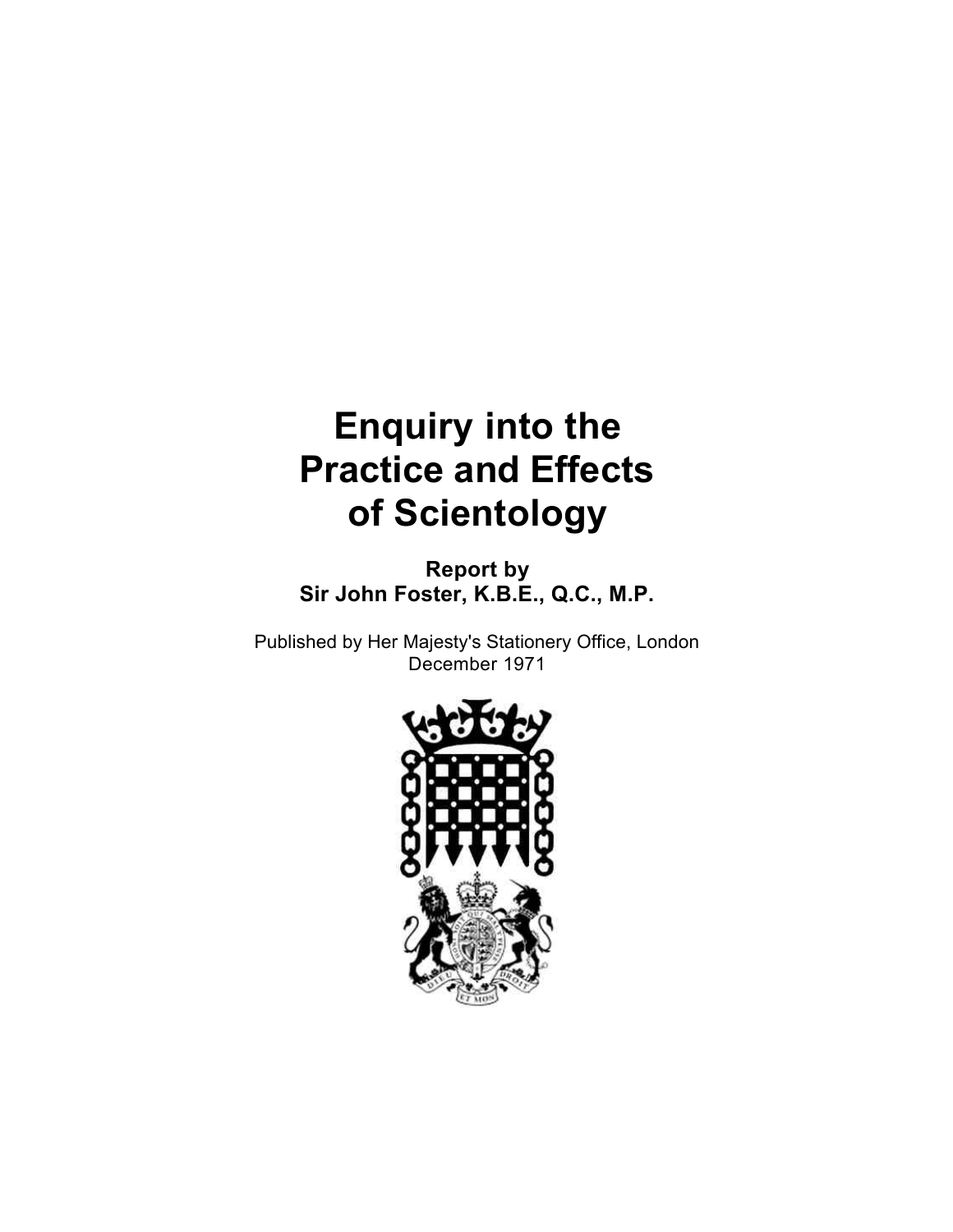## **Contents**

• *Introduction*

#### • **1. THE BACKGROUND TO THE ENQUIRY**

- (a) The Press
- (b) Parliament
- (c) Enquiries into Scientology abroad
- (i) Australia
- (ii) New Zealand
- (iii) Canada
- (iv) South Africa
- $\cdot$  (v) Rhodesia

#### • **2. FORM AND SCOPE OF THE ENQUIRY**

- (a) Principles
- (b) Practice

#### • **3. WHAT IS SCIENTOLOGY?**

- (a) The Founder
- (b) Organisation in the United Kingdom
- (c) Finances

#### • **4. THE THEORIES OF SCIENTOLOGY**

- (a) Content
- (b) Classification

#### • **5. THE PRACTICES OF SCIENTOLOGY**

- (a) Recruitment
- (b) Contract
- (c) Processing
- (d) Children

#### • **6. THE EFFECTS OF SCIENTOLOGY ON ITS FOLLOWERS**

#### • **7. SCIENTOLOGY AND ITS ENEMIES**

- **8. DISCRIMINATION AGAINST SCIENTOLOGY IN THE UNITED KINGDOM**
- (a) By Government Departments
- (b) By local authorities
- (c) In the private sector

#### • **9. SCIENTOLOGY AND THE LAW**

- (a) Therapy and claims to cure
- (b) The privileged position of religious bodies
- (c) Miscellaneous

#### *Appendices*

- I. Bibliographies
- II. Glossary of Scientology terms
- III. Correspondence with the Home Office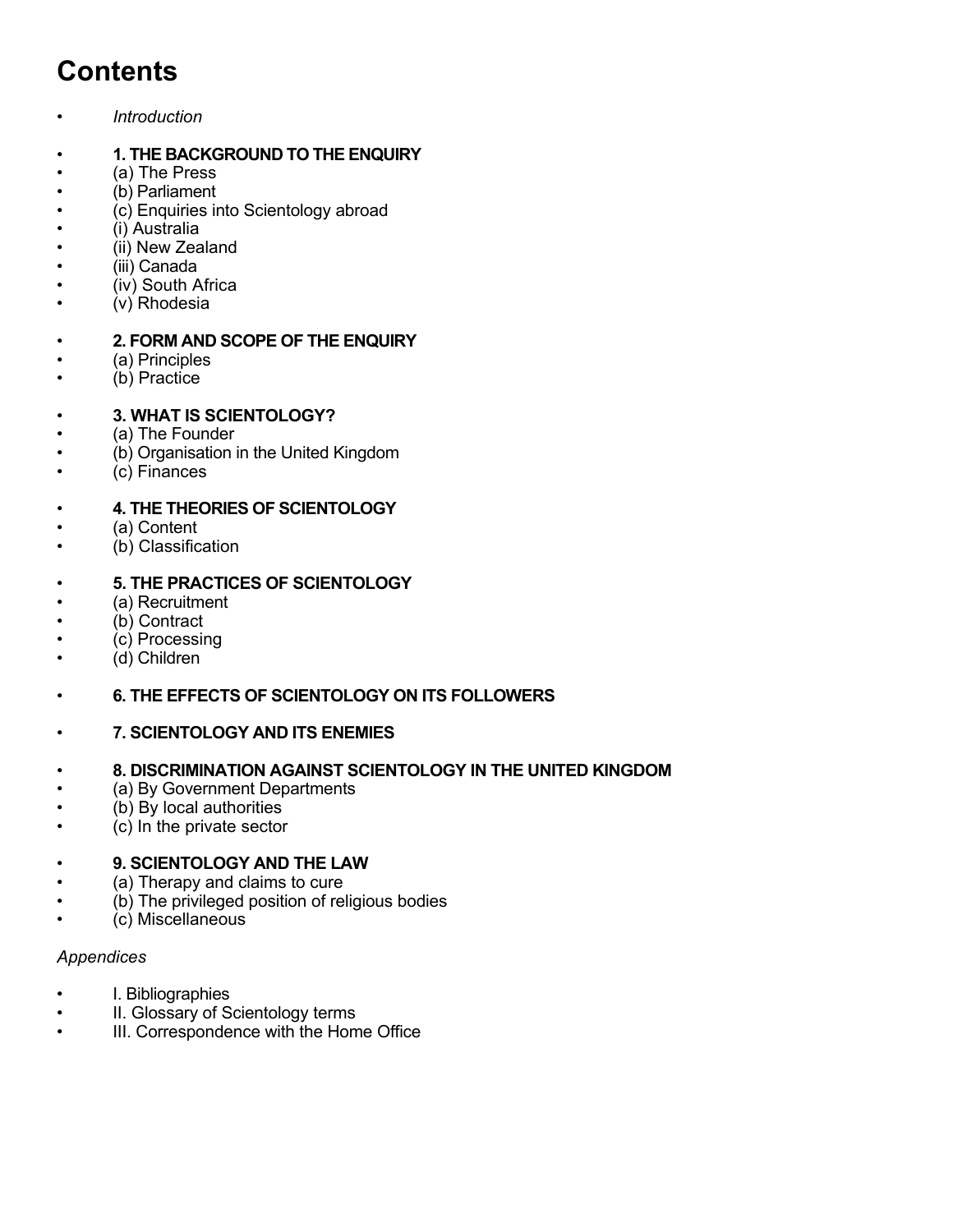## **The Foster Report CHAPTER 1: The Background to the Enquiry**

## **(a) The Press**

10. So far as I can ascertain, the Press in the United Kingdom first showed interest in Scientology in late 1960, when the headmistress of a private school in East Grinstead, who was undergoing a course in Scientology, was reported to be taking pupils of hers aged between 7 and 11 through an exercise in which they were asked to imagine that they were dead and turning to dust, as a result of which one small boy was said to have fainted.

11. Scientology did not become a matter of major concern for the Press again until the summer of 1966, when one of the national daily newspapers reported extensively on "The Case of the Processed Woman". From late 1967 onwards, Scientology received increasing adverse publicity in the Press. Much of this led to proceedings for libel: a schedule supplied to me by the Scientologists' Legal Officer at East Grinstead states that the Scientology Organisations started 29 libel actions in the English Courts between 1966 and 1970, but many of these are now described as "more or less inactive". One of them, in which the Scientologists sued Mr. Geoffrey Johnson-Smith, MP for what he said about them on television, has recently come to trial. Although I have seen from the newspapers that the Scientologists lost, I have not followed this trial, nor read any transcripts or reports.

#### **(b) Parliament**

12. The first mention of Scientology in Parliament came in a question put down by Lord Balneil for 7th February 1966, when he asked the then Minister of Health -

"Whether he will initiate an Inquiry into the scope and practice in this country of so-called Scientology, and the practice of psychology for fee or reward by persons who have no medical or psychological qualifications".

Mr. Kenneth Robinson replied: -

"I am prepared to consider any demand for an inquiry, but I have not had one yet. I am aware that extravagant claims are made on behalf of Scientology, which are not generally accepted, and for my part would advise anyone who is considering a course of this kind to go to his doctor first." (2) When the question of an Inquiry into Scientology was again raised in the House on 5th December 1966, Mr. Robinson replied -

"I do not think any further inquiry is necessary to establish that the activities of this organisation are potentially harmful. I have no doubt that Scientology is totally valueless in promoting health and, in particular, that people seeking help with problems of mental health can gain nothing from the attentions of this organisation." (3)

13. On 6th March 1967, Scientology was the subject of the Motion for the adjournment of the House and on that occasion came in for severe criticism from a number of Members. Replying to the debate. Mr. Robinson said: -

"I do not want to give the impression that there is anything illegal in the offering by unskilled people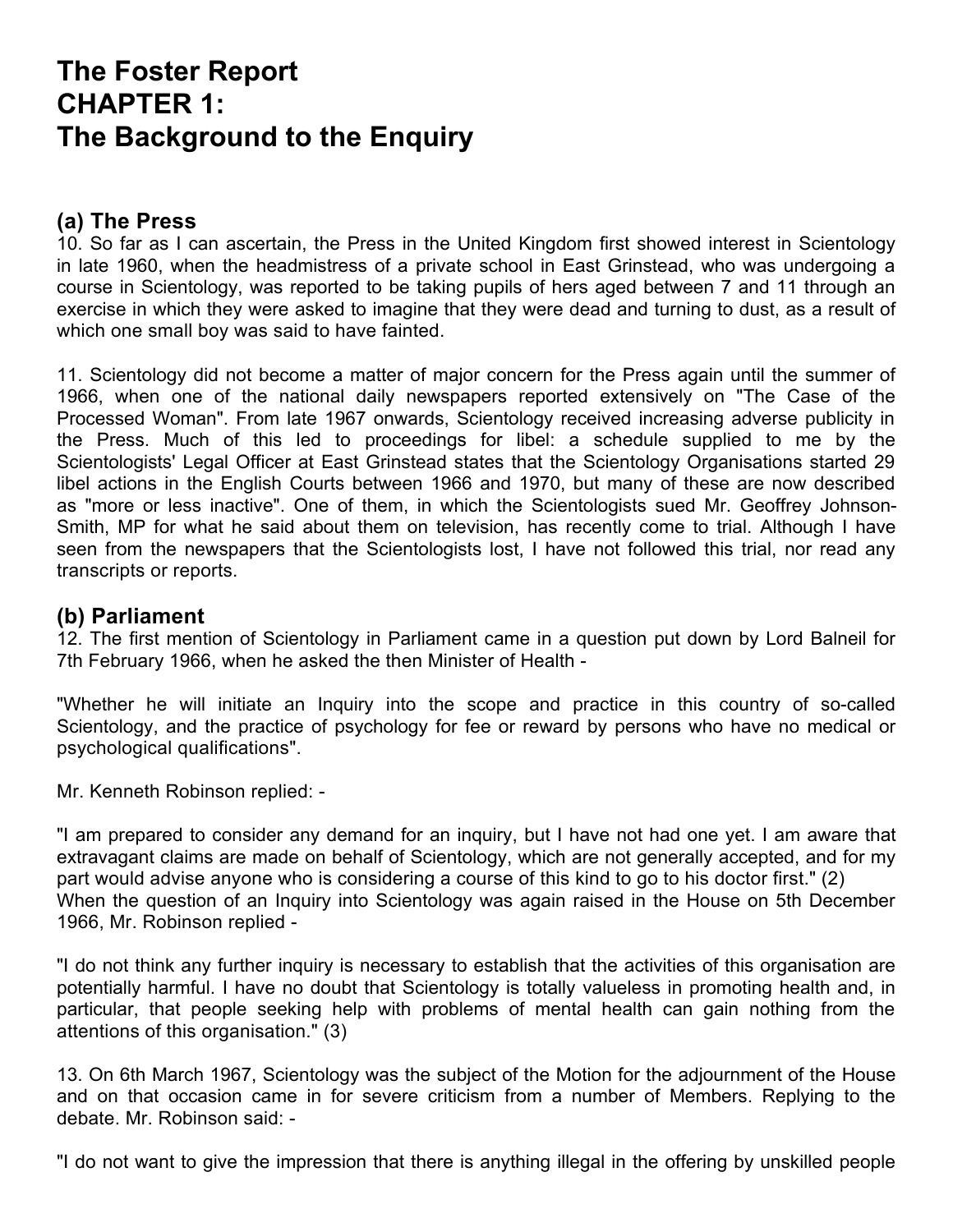of processes intended in part to relieve or remove mental disturbance. The law places no barrier against this, provided that no claim is made of qualified medical skill and the scientologists do not claim this. What they do, however, is to direct themselves deliberately towards the weak, the unbalanced, the immature, the rootless and the mentally or emotionally unstable; to promise them remoulded, mature personalities and to set about fulfilling the promise by means of untrained staff, ignorantly practising quasi-psychological techniques, including hypnosis. It is true that the scientologists claim not to accept as clients people known to be mentally sick, but the evidence strongly suggests that they do". (4)

"I am satisfied that the condition of mentally disturbed people who have taken scientology courses has, to say the least, not generally improved thereby ....

"I have not had evidence that scientology has been directly and exclusively responsible for mental breakdown or physical deterioration in its adherents in this country. I nevertheless intend to go on watching the position.

"My present decision on legislation may disappoint the hon. Members, but I would like to remind them that the harsh light of publicity can sometimes work almost as effectively. Scientology thrives on a climate of ignorance and indifference." (5)

"What I have tried to do in this debate is to alert the public to the facts about scientology, to the potential danger in which anyone considering taking it up may find himself, and to the utter hollowness of the claims made for the cult.

"I hope that the debate will be widely reported, so that the views of the House on the activities of scientologists may be known to all." (6)

14. However, by July 1968 the attitude of the authorities to Scientology had changed, and on the 25th of that month Mr. Robinson made the following announcement in the House of Commons by way of written answer to a Parliamentary question -

"During the past two years, Her Majesty's Government have become increasingly concerned at the spread of Scientology in the United Kingdom. Scientology is a pseudo-philosophical cult introduced into this country some years ago from the United States and has its world headquarters in East Grinstead. It has been described by its founder,

Mr. L. Ron Hubbard, as "the world's largest mental health organisation".

On 6th March 1967, scientology was debated in the House on a Motion for the Adjournment, when I made it clear that my Rt. Hon. Friend the Home Secretary and I considered the practice of scientology to be potentially harmful to its adherents. Since the Anderson Report on Scientology (published in 1965 in the State of Victoria, Australia), coupled with the evidence already available in this country, sufficiently established the general undesirability and potential dangers of the cult, we took the view that there was little point in holding another enquiry.

Although this warning received a good deal of public notice at the time, the practice of scientology has continued, and indeed expanded, and Government Departments, Members of Parliament and local authorities have received numerous complaints about it.

The Government are satisfied, having reviewed all the available evidence, that scientology is socially harmful. It alienates members of families from each other and attributes squalid and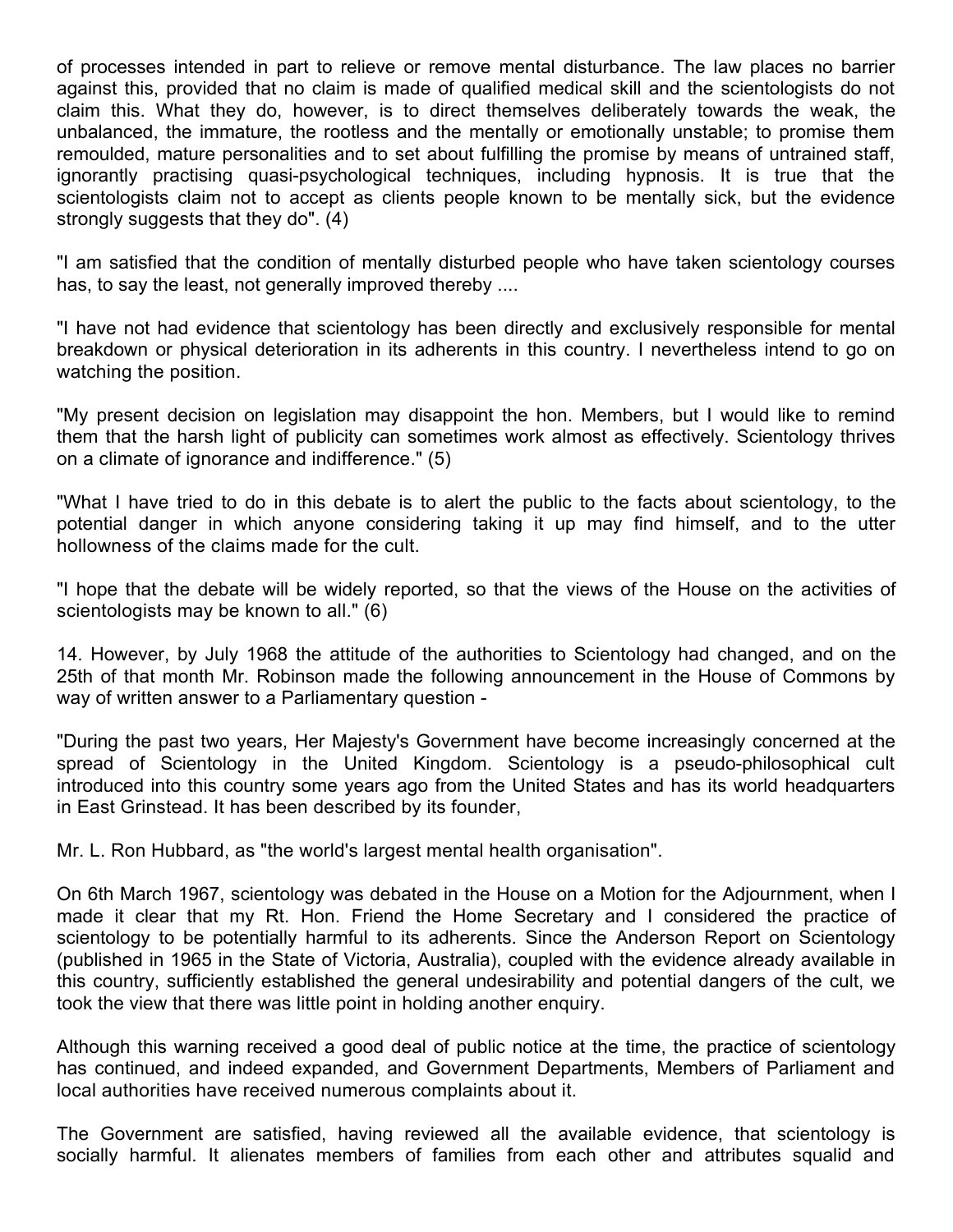disgraceful motives to all who oppose it; its authoritarian principles and practice are a potential menace to the personality and well-being of those so deluded as to become its followers, above all, its methods can be a serious danger to the health of those who submit to them. There is evidence that children are now being indoctrinated.

There is no power under existing law to prohibit the practice of scientology; but the Government have concluded that it is so objectionable that it would be right to take all steps within their power to curb its growth.

It appears that scientology has drawn its adherents largely from overseas, though the organisation is now making intensive efforts to recruit residents of this country. Foreign nationals come here to study scientology and to work at the so-called College in East Grinstead. The Government can prevent this under existing law (the Aliens Order), and have decided to do so. The following steps are being taken with immediate effect:

(a) The Hubbard College of Scientology, and all other scientology establishments, will no longer be accepted as educational establishments for the purposes of Home Office policy on the admission and subsequent control of foreign nationals;

(b) Foreign nationals arriving at United Kingdom ports who intend to proceed to Scientology establishments will no longer be eligible for admission as students;

(c) Foreign nationals who are already in the United Kingdom, for example as visitors, will not be granted student status for the purpose of attending a scientology establishment;

(d) Foreign nationals already in the United Kingdom for study at a scientology establishment will not be granted extensions of stay to continue these studies;

(e) Work permits and employment vouchers will not be issued to foreign nationals (or Commonwealth citizens) for work at a scientology establishment;

(f) Work permits already issued to foreign nationals for work at a scientology establishment will not be extended.

My Rt. Hon. Friend the Home Secretary and I have amassed a considerable body of evidence about the activities of the cult in this country, in particular its effects on the mental health of a number of its clients, and its treatment of those who attempt to leave the movement or who oppose it in any way. We shall continue to keep a close watch on the situation and are ready to consider other measures, should they prove necessary". (7)

15. From then until January 1969, eight further questions on the subject of Scientology appeared on the Order Paper.

16. Finally, on 27th January 1969, the then Secretary of State for the Social Services, Mr. Richard Crossman, announced the setting up of the present Inquiry. (8)

## **(c) Enquiries into Scientology abroad**

#### (i) *Australia*

17. The first country to conduct an enquiry into Scientology was the Australian State of Victoria.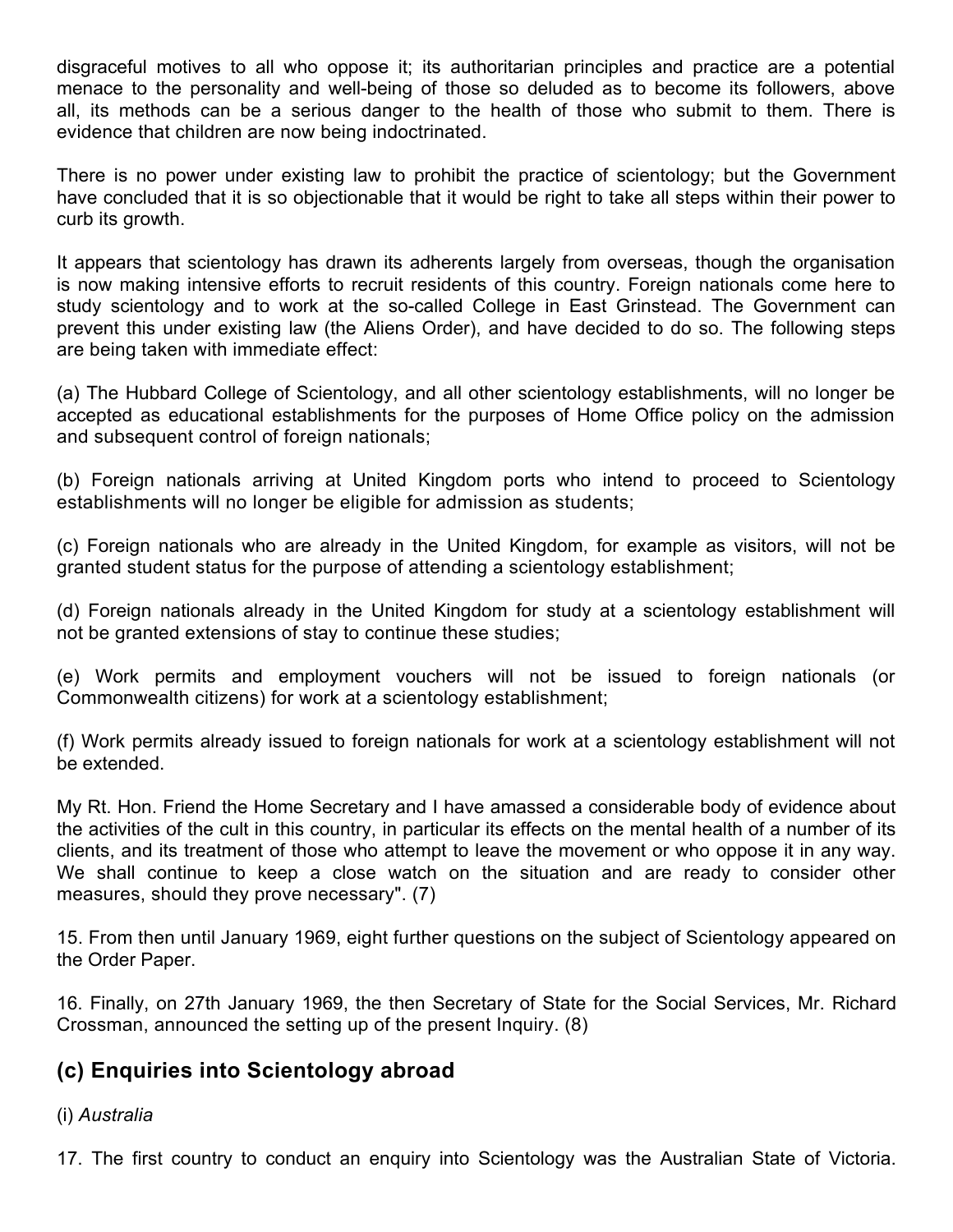Scientology first came to the attention of the authorities there in about 1961. In the succeeding years, its practices and effects became a matter of concern for the Chief Commissioner of Police, the Mental Health Authority (a statutory body constituted under the Victorian Mental Health Act), the University of Melbourne and the Australian Medical Association. Following a series of articles in a Melbourne newspaper, Scientology was debated in the Victorian Legislative Council in November 1963, and this in turn led to the appointment, by an Order in Council made on 27th November of that year, of a Board of Enquiry to "enquire into, report upon, and make recommendations concerning Scientology as known, carried on, practised and applied in Victoria". The person appointed to constitute the Board was Mr. Kevin Victor Anderson, Q.C., a distinguished leader of the Melbourne Bar, who has since been elevated to the Victorian Supreme Court Bench.

18. For the form of his Enquiry, Mr. Anderson chose the procedure adopted in Great Britain for a fullscale Tribunal of Enquiry: all parties with any interest in the proceedings were represented by Solicitors or Counsel, all evidence was given on oath, with full opportunities to all parties to crossexamine witnesses, and with few exceptions the evidence was given in public. As with a British Tribunal of Enquiry, Counsel (Mr. Gordon Just) was appointed to assist the Board, instructed by the Crown Solicitor of Victoria.

19. The thoroughness of the Anderson Enquiry may be judged from the fact that its sittings occupied 160 days, 151 witnesses were heard, the transcripts of whose evidence covered 8,920 pages with nearly four million words, and in addition many thousands of documents were put in. At one time or another, 11 different parties were represented before the Board. The Board's Report, presented on 28th September 1965, occupies 173 printed foolscap pages, together with 19 appendices,

20. The Report (which for brevity I shall call "the Anderson Report") proved to be wholly unfavourable to Scientology: -

"Scientology is evil; its techniques evil; its practice a serious threat to the community, medically, morally and socially, and its adherents sadly deluded and often mentally ill." (9)

"Scientology is a grave threat to family and home life. As well as causing financial hardship it engenders dissension, suspicion and mistrust amongst members of the family. Scientology has caused many family estrangements.

The Board has been unable to find any worth-while redeeming feature in Scientology." (10)

"(Scientology is a) fabric of falsehood, fraud and fantasy." (11) Other quotations from the findings of the Anderson Board will be found later in this Report.

21. Following upon the presentation of the Anderson Report, the Victorian legislature passed the Psychological Practices Act, 1965. This provides for the registration of all psychologists with a newly created Psychological Council, and restricts the practice of psychology for fee or reward, the use of the word "psychologist" or similar expressions and certain kinds of related advertising and holding out, to persons so registered. It also restricts the practice of hypnotism, and makes it a criminal offence to demand or receive, "directly, or indirectly, any fee or reward ... for or on account of or in relation to the teaching practice or application of Scientology" or to hold oneself out "as being willing to teach Scientology". Further, it provides for the seizure and delivery up to the Attorney-General of all scientological records.

22. Although the appointment of the Anderson Board had been publicly welcomed by the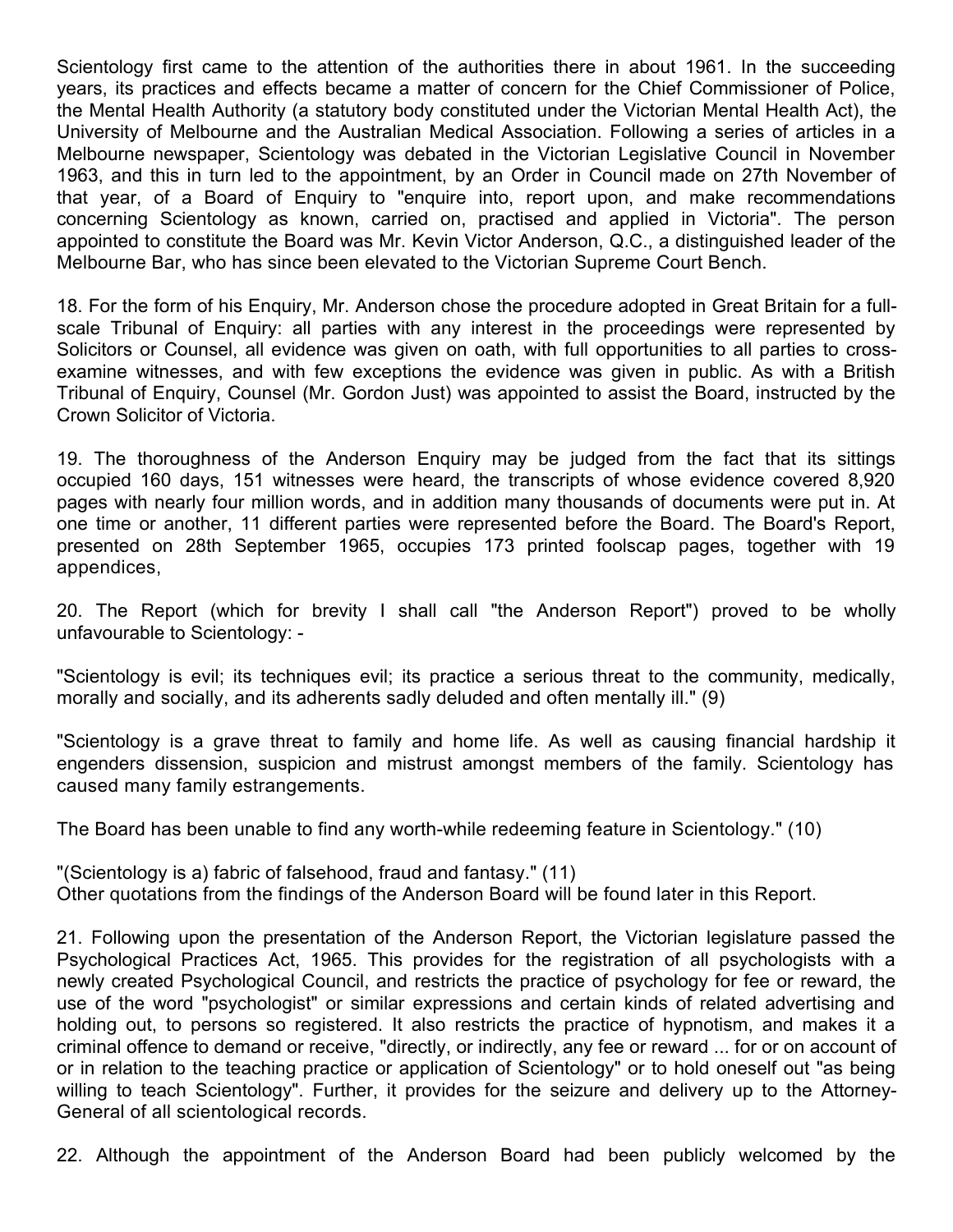Scientologists. who proclaimed that it "would completely vindicate Scientology and Dianetics" (12), called 100 out of the 151 witnesses, and put in the bulk of the documentary evidence, and although the Scientology interests co-operated very fully in the proceedings almost to the end, they do not accept the Enquiry's findings. Their principal objections are to be found in the following documents:

(a) "Kangaroo Court", a pamphlet of 48 pages published in 1967. In this document, they explain the adverse findings of the Anderson Report as follows: "The State of Victoria began in the 19th Century as a convict settlement composed of the riff-raff of London's slums - robbers, murderers, prostitutes, fences, thieves - the scourings of Newgate and Bedlam". Accordingly, it is "a society founded by criminals, organised by criminals and devoted to making people criminals'. As for the Victorian legal system, "the corruption and brutality of its origin linger on in the practices and prejudices of its practitioners". (13) In fact, the entire proceedings of the Anderson Board constituted "a systematic and malicious attempt to belittle what knowledge concerning the human spirit there was, and to degrade decent, honest people whose only crime was that they were working to achieve a greater awareness of themselves as spiritual beings" (14), furnishing one more example of "the inborn criminal and suppressive nature of Australian society and legal system". (15)

The witnesses hostile to Scientology conspired and colluded with each other (16), gave perjured evidence which Mr. Anderson accepted knowing it to be so (17), witnesses friendly to Scientology were intimidated(l8), and Mr. Anderson throughout the proceedings and the Report displayed a dishonest bias against Scientology (19). The only motive assigned for this bias on Mr. Anderson's part is "religious bigotry", apparently on the ground that he is a Roman Catholic (20). On the other hand, he is also taken to task because, it is said, he regarded belief in an immortal soul as "pernicious" (21).

(b) "A Report to Members of Parliament on Scientology", a pamphlet of 15 pages published in December 1968. Here the grounds for attack are some quotations from the Report of the Royal Commission on Tribunals of Enquiry under the Chairmanship of Lord Justice Salmon, published in 1966 (22), on the strength of which the Scientologists contend that the Anderson Enquiry was "irregular" and that the legality of its proceedings was "in question". If this is intended, as it would appear to be, as an argument of law, it is clearly wrong: there is nothing in the Salmon Report to cast any doubt on the regularity or legality of the appointment or proceedings of the Anderson Board.

(c) A writ issued on 28th April 1970 in the Supreme Court of the State of Victoria, by the Hubbard Association of Scientologists International against Mr. Anderson and Mr. Just. The causes of action alleged in the Statement of Claim are

(i) abuse of, and misfeasance in, the Defendants' public offices in relation to the Enquiry, in that they exceeded their terms of reference, failed to observe the principles of natural justice, were affected by bias, received inadmissible or irrelevant evidence, prejudiced the issues, and wrongfully used the proceedings of the Board for improper purposes, namely condemning the Plaintiffs.

(ii) recklessness in hearing evidence and making the Report.

The Plaintiffs claim damages, consisting of "loss of reputation and goodwill, resulting in loss of members, loss of book sales turnover and loss of staff" for a period of 11 weeks after the publication of the Report. This action has not yet reached trial.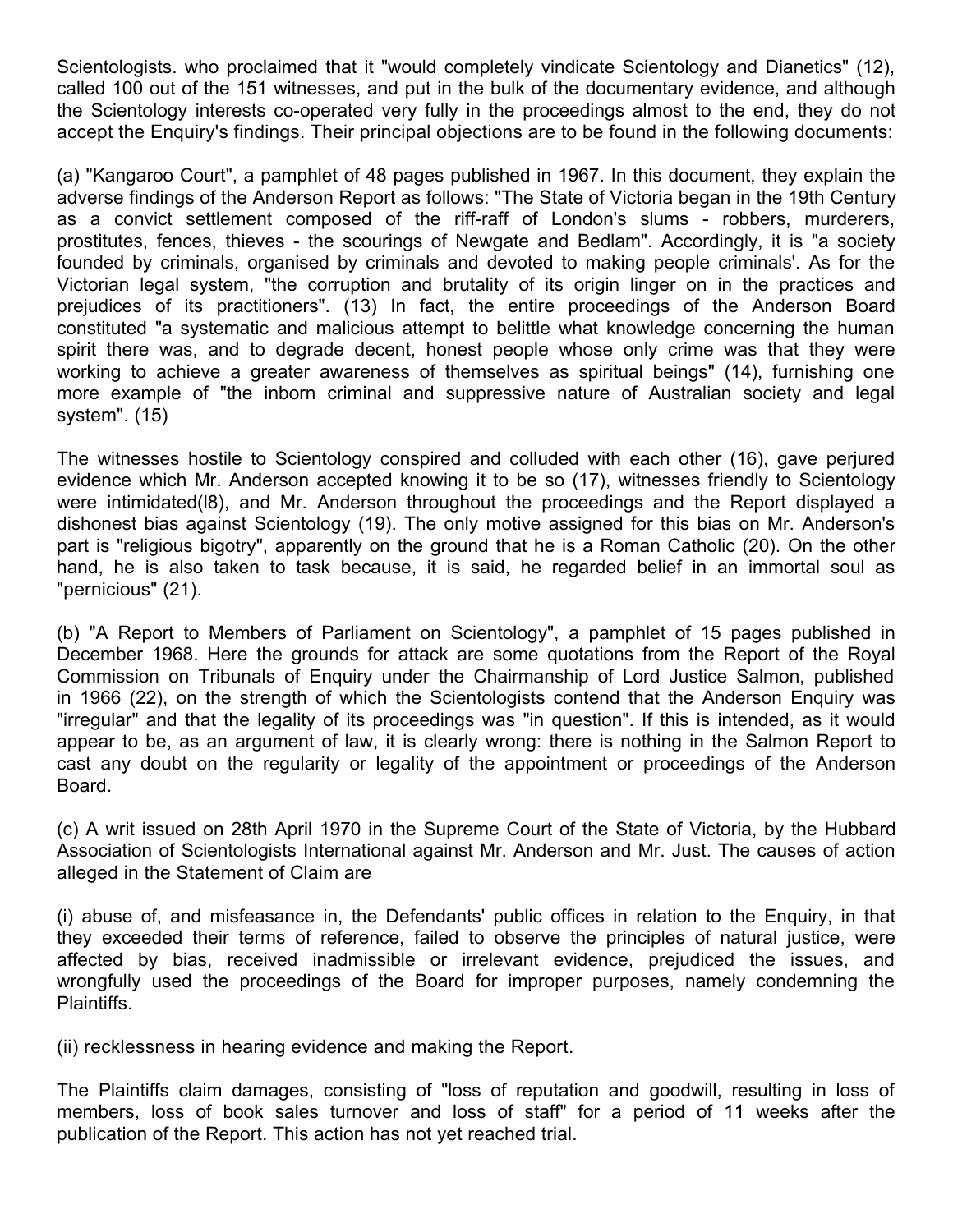23. Following upon the events in Victoria, Bills limited to the prohibition of the teaching and practice of Scientology as such (in terms similar to the corresponding provision of the Victorian Psychological Practices Act 1965) were introduced in the Parliaments of Western Australia and South Australia. The Western Australian Parliament devoted a total of over 20 hours to debating its Bill, and passed it into law in 1998. The South Australian legislature appointed a select Committee to consider the Bill, which met on 15 occasions to hear the evidence of 14 witnesses on oath, resulting in a transcript of 192 pages. Its Report concluded that

". . . Scientology is being practised in South Australia with some very undesirable results. These include, that scientology has been, and could continue to be, a serious threat to mental health. Scientology has been harmful to family life in this State and has caused financial hardship to some citizens. People who have severed their connection with scientology have been subjected to unjust and unreasonable pressures by scientologists.

. . . the use of the "E-Meter" or similar instruments by scientologists for the processes of "auditing" or other confessional practices should not be tolerated and that the use of such instruments should be limited to legally qualified medical practitioners and other approved persons.

... individuals within our society should not be denied the right to read general literature concerning scientology and should be permitted to own and hold such literature if they so desire without the fear that such literature may be confiscated by the State.

. . . consideration should be given to the registration of trained professional psychologists in South Australia",

and thereupon the Bill was passed in 1969. The Scientologists' reaction to this legislation is that "Australia is now a Police State." (23)

#### (ii) *New Zealand*

24. On 28th June 1968, a Petition was presented to the New Zealand Parliament signed by 716 persons and asking for an Enquiry into Scientology. Parliament referred it to the Select Committee on Social Services; after hearing a substantial volume of evidence this Committee reported to the House on 7th November 1968 recommending the appointment of an Enquiry as prayed. The House having agreed to the Committee's recommendations, there was set up by Order in Council dated 3rd February 1969 a Commission of Enquiry into Scientology, with terms of reference limited to

"The working of existing law and the necessity or expedience of any legislation in respect of the activities, methods, and practices of the Hubbard Scientology Organisation in New Zealand or any associated Scientology organisations or bodies in New Zealand in so far as those activities, methods and practices may -

(a) Cause or contribute to estrangements in family relationships;

(b) Affect the custody or control of children and persons under the age of 21 years;

(c) Result in persons who have severed their connection with Scientology or any Scientology organisation or body, or any other persons, being subjected to improper or unreasonable pressures of any kind by Scientologists or any Scientology organisation or body".

25. The terms of reference specifically excluded "any Enquiry into the philosophy, teachings or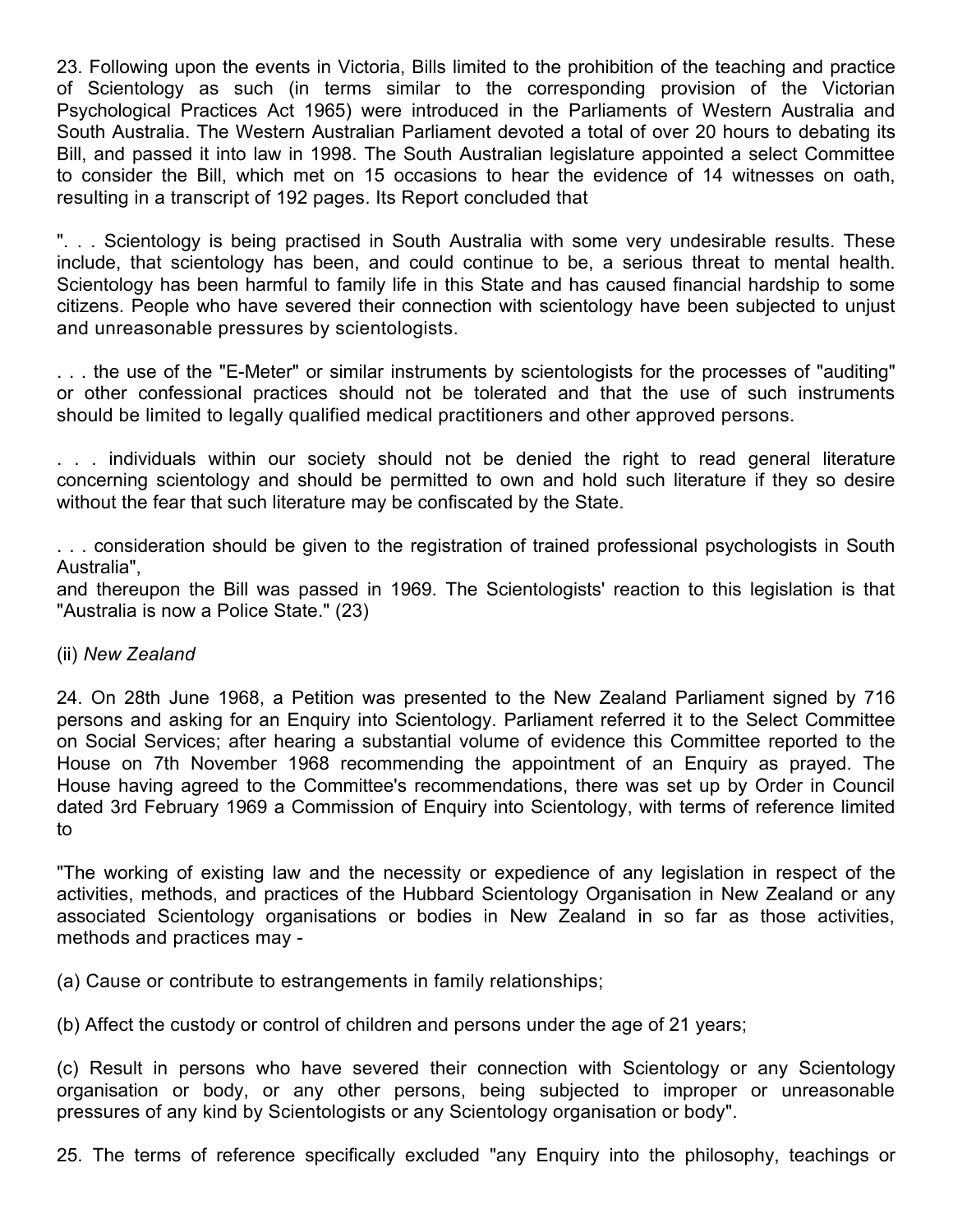beliefs of Scientology or Scientologists" except to the extent necessary to facilitate the Enquiry into the matters specified.

26. The members of the Commission were Sir Guy Richardson Powles, KBE, CMG, the New Zealand Ombudsman, and Mr. E. V. Dumbleton. They sat for 8 days and (assisted by Counsel) heard 27 witnesses, the transcript of whose evidence occupied 650 pages. 191 documents were put in. The Report was dated 30th June 1969. and the following quotations will suffice here to give its gist: -

"From the discussion of the evidence it will be seen that the Commission has concluded that there was clear proof of the activities, methods, and practices of Scientology in New Zealand contributing to estrangements in family relationships." (23)

"It seems clear that at some stage in the course of its operations in New Zealand Scientology did actively contemplate interfering with familial relations in such a way as to induce trainee Scientologists to disconnect from close relatives who were considered by Scientology to be acting in the role of suppressive persons." (24)

"It appeared to the Commission that the attitude of Scientology towards family relationships was cold, distant, and somewhat uninterested. In a number of cases of which the Commission was informed it must have been apparent to the Scientology organisation, or at least to some of the officers concerned, that family relationships were being subjected to a strain and could possibly be damaged by a continuation of a course in Scientology. There is no evidence in any of these cases that Scientology or any of its officers took any steps to remedy or alleviate this situation." (25)

"The Commission was informed that the practice of disconnection was cancelled by directive of 15th November 1968, and the Commission received a letter from L. Ron Hubbard stating that the Board of Directors of the Church of Scientology had no intention of reintroducing the policy. He also added that, for his part, he could see no reason why the policy should ever be reintroduced ....

"This undertaking does not, in its terms, go as far as the Commission had hoped. It had hoped that there would be a direct undertaking by L. Ron Hubbard that the practice of Disconnection would never be reintroduced. However, the intention appears to be there, although it is stated in somewhat guarded language. The Commission naturally welcomes this undertaking, and believes that if it is fully observed in its intent and spirit it may have an important effect on the relations between Scientology and the public in New Zealand, and particularly by removing one of the important practices which contributed to family estrangement." (26)

".... the Commission was disturbed by the evidence given of the auditing and processing of comparatively young children, even with their parents' consent." (27)

"The discussion of the evidence has already indicated the Commission's clear opinion that the activities, methods, and practices of Scientology did result in persons being subjected to improper or unreasonable pressures. Here again the question is whether official assurance of the abandonment of the practice of disconnection, and the philosophy associated with it, will lead to a substantial improvement in the practices of Scientology in this respect." (27)

"It will be seen, therefore, that while the Commission has in effect found against Scientology on all three heads of the terms of reference, yet it is prepared, relying on . . . the evidence of the changed outlook on the part of Scientology, to make no recommendations about the necessity or expediency of legislation change at this stage. The Commission feels that for the future Scientology should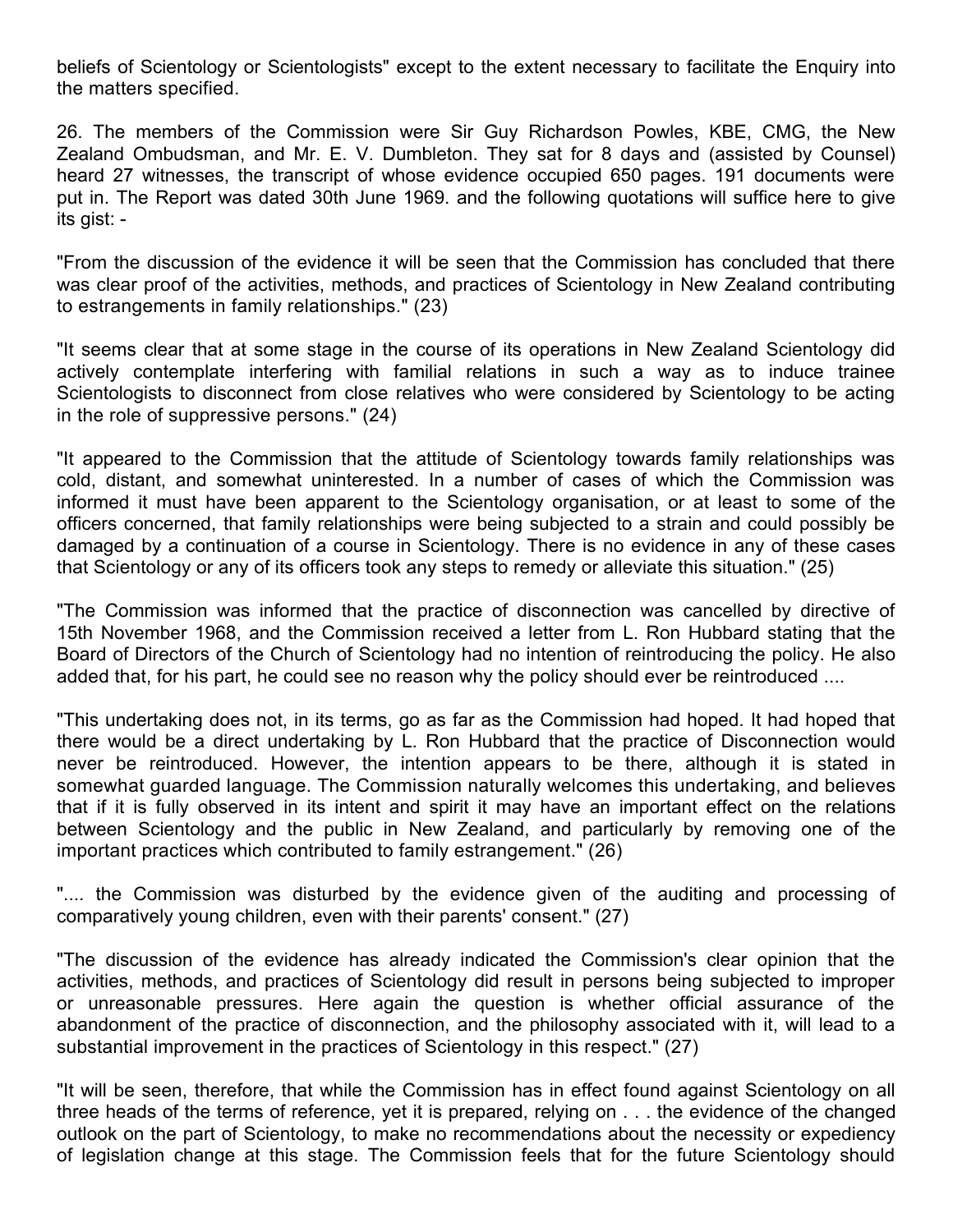regard as indispensable certain rules of practice.

These are:

(1) No reintroduction of the practice of disconnection.

(2) No issue of Suppressive Person or Declaration of Enemy orders by any member to any other member of a family.

(3) No auditing or processing or training of anyone under the age of 21 without the specific written consent of both parents; such consent to include approval of the fees (which shall be specified) to be charged for the course or courses to which the consent is applicable.

(4) A reduction to reasonable dimensions of "promotion" literature sent through the post to individuals, and prompt discontinuance of it when this is requested.

If Scientology in New Zealand has regard to these rules of practice no further occasion for Government or public alarm should arise in respect of those of its manifestations with which this inquiry was concerned." (28)

27 I have not seen any challenge to the conduct or conclusions of this Enquiry in any of the Scientology literature.

(iii) *Canada*

28. By an Order in Council dated 14th July 1966, made under the Public Inquiries Act 1960, the Government of the Province of Ontario established a Committee "to enquire into and report upon all matters relating to the education and regulation relevant to the practice of the healing arts".

29. At an early stage of its enquiry, the Committee commissioned Professor John A. Lee of Toronto to undertake a study of sectarian healers and hypnotherapy in Ontario.

30. The Committee's Report was published earlier this year.

It covers, in nearly 1,000 pages, the whole field of medicine and the healing professions in the Province. Professor Lee's study was published at the same time. In a chapter devoted to "Sectarian Healers and Hypnotherapy", the Committee has this to say about Scientology: -

"With no other group in the healing arts did the Committee encounter the uncooperative attitude evinced by the Church of Scientology." (29)

"Although the Scientologists refer to their organisation as a "church", and although we will use that designation to describe it, this Committee views with skepticism the claims of Scientology to be a "religion". Such claims seem to us somewhat disingenuous, concealing more than they reveal concerning the real nature and beliefs of the organisation." (30)

"Having carefully considered the available evidence, the Committee concluded that the theories and practices of the Church of Scientology do in fact place it within the purview of the Committee, and that scientologists do purport to heal. Faced with the refusal of the Scientologists to provide information and with their challenge to our jurisdiction as a Committee of Enquiry, we had to decide whether to exercise our powers in order to proceed with further enquiries. We decided somewhat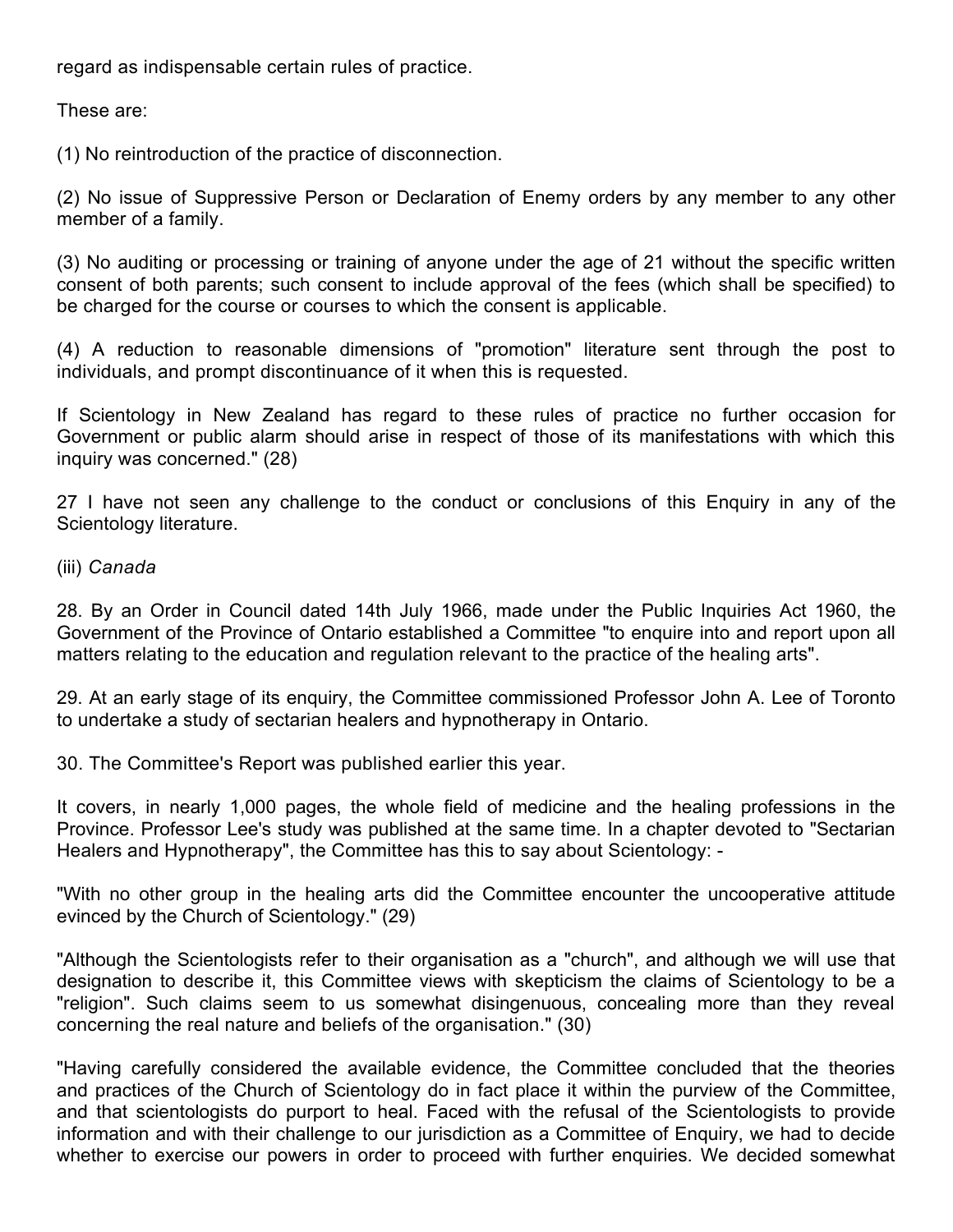reluctantly that it was pointless to go any further; we already possessed more than sufficient evidence from a variety of sources to enable us to make informed and reasonable judgments concerning the Church of Scientology."

"We had already adopted the position . . . that there was a point beyond which we would not go in restricting the rights of mentally competent individuals to seek treatment from health practitioners of their own choice, unless we found evidence that the practice might be harmful . . . We did not believe that the compilation of further evidence pertaining to Scientology would be likely to cause us to recommend the prohibition of its practice in Ontario and so we did not consider that the additional information which we might obtain would be of a nature to justify the further expenditure of time."

"We wish to make it very clear, however, that we believe that the Church of Scientology should not be excluded from the proscription of the practice of medicine under the Medical Act on the grounds of being a religion, and that the public authorities in Ontario should be aware of the history of this organisation in other jurisdictions and should keep the activities of Scientology under constant scrutiny." (3l)

#### (iv) *South Africa*

31. In the Republic of South Africa, a Commission of Inquiry into Scientology, consisting of nine members under the Chairmanship of Mr. G. P. C. Kotze. a retired Supreme Court Judge, was appointed on 28th March 1969 under the Commission Act 1947. This Commission has power to summon witnesses and hear their evidence on oath. Its Enquiry is currently still in progress.

#### (v) *Rhodesia*

32. According to a report in the "Rhodesia Herald" of July 14th 1966, the founder of Scientology, Mr. L. Ron Hubbard, was refused permission to stay in Rhodesia by the authorities. No reason was given by either side. According to the newspaper, Mr. Hubbard had bought a hotel there and was planning other business ventures. As appears from paragraph 79 below, the Scientologists suffered losses on their Rhodesian Mission branch of over £33,000.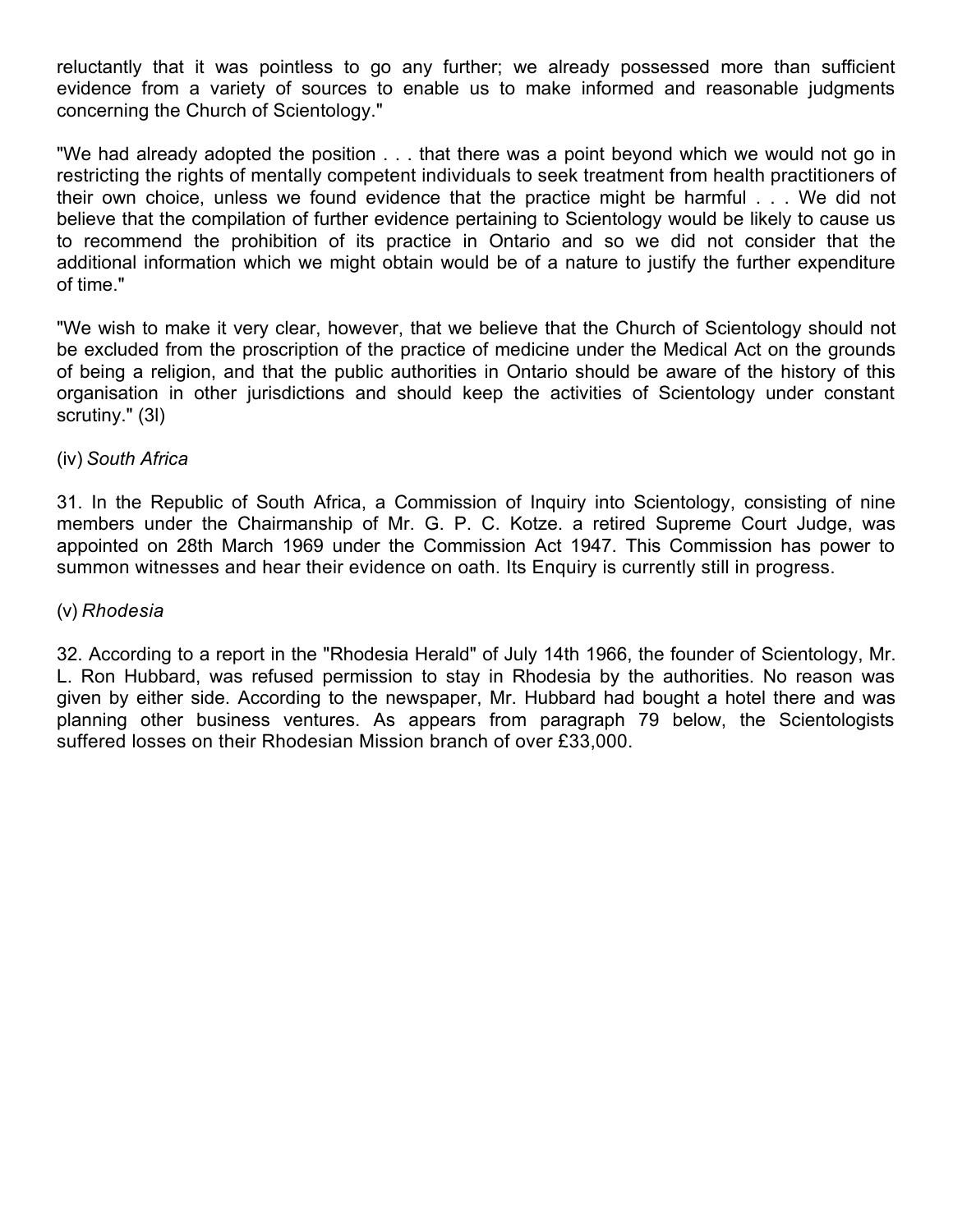## **THE FOSTER REPORT CHAPTER 2: Form and Scope of the Enquiry**

### **(a) Principles**

33. What exactly was I to enquire into, and what method was I to adopt for the enquiry ? Neither of those questions is easy to answer. On even the most cursory reading of Scientology's own literature, it becomes obvious that its "practices" are manifold and diffuse, and that their "effects" are hotly disputed. Besides, whenever a substantial number of people engage in some activity, the effects of that activity on them, and on others who are affected by it, will vary from person to person, so that it becomes impossible to relate the two in any sense other than a statistical one. Accordingly in such circumstances no hard and fast inferences can be drawn; at best hypotheses can be constructed whose validity will only be measured in terms of a greater or lesser degree of probability.

34. The problem of finding the appropriate form for this Enquiry was in many ways even more difficult. The procedure developed by our Courts of Law, admirable as it is, goes on the footing that there are specific issues to be tried, which can be resolved one way or the other by examining the evidence given according to certain well-established rules. Such a procedure is essentially an adversary one, and all its rules are developed on that basis and make little or no sense without it. Put a little more technically, our Court procedure is an "accusatorial", and not an "inquisitorial" one.

35. My task, on the other hand, is essentially inquisitorial. I have not been given issues to try, but a wide subject-matter to find out about. This problem is common to all impartial enquiries which are set up in countries enjoying a Common Law system, and it has been the subject of much debate. One way of resolving it is to turn the Enquiry into an accusatorial procedure, by framing specific issues and conducting a trial of these by the methods familiar to our Courts. This is the way in which, in practice, Tribunals of Enquiry are conducted under the Tribunals of Enquiry (Evidence) Act 1921, and in which the Anderson Board performed its task. Subject to certain necessary safeguards, this is a satisfactory way of ascertaining the fact about specific issues, provided these are clearly defined in the first place.

36. Had I conducted the present Enquiry in this fashion, I would first have had to specify a number of issues and thus put my own refined interpretation on my terms of reference. Further, I would have had, in relation to each of these issues, to find a party who was willing to put forward the case against Scientology, or to nominate Solicitors and Counsel who, while being amicable, would also act out the role of accusers of Scientology. Since I have no power to take evidence on oath, or to enforce the production of documents, or to exercise (even indirectly) any sanction for contempt if a witness refuses to answer questions (and the subject is one where people might well feel timorous about giving evidence), I would almost inevitably have had to decide many of these issues on unsatisfactory or incomplete evidence. Moreover, all parties would have been put to great expense in time and money with no possibility as the law now stands of recovering their outlay at the end of the day.

37. On these grounds, I came to the conclusion at an early stage that this form of Enquiry was unsuitable for the performance of my task, well though it may serve the public interest in the kind of case where a Tribunal of Enquiry is nowadays appointed under the 1921 Act, that is to say where there is a public crisis of confidence about the conduct of Ministers or other high functionaries of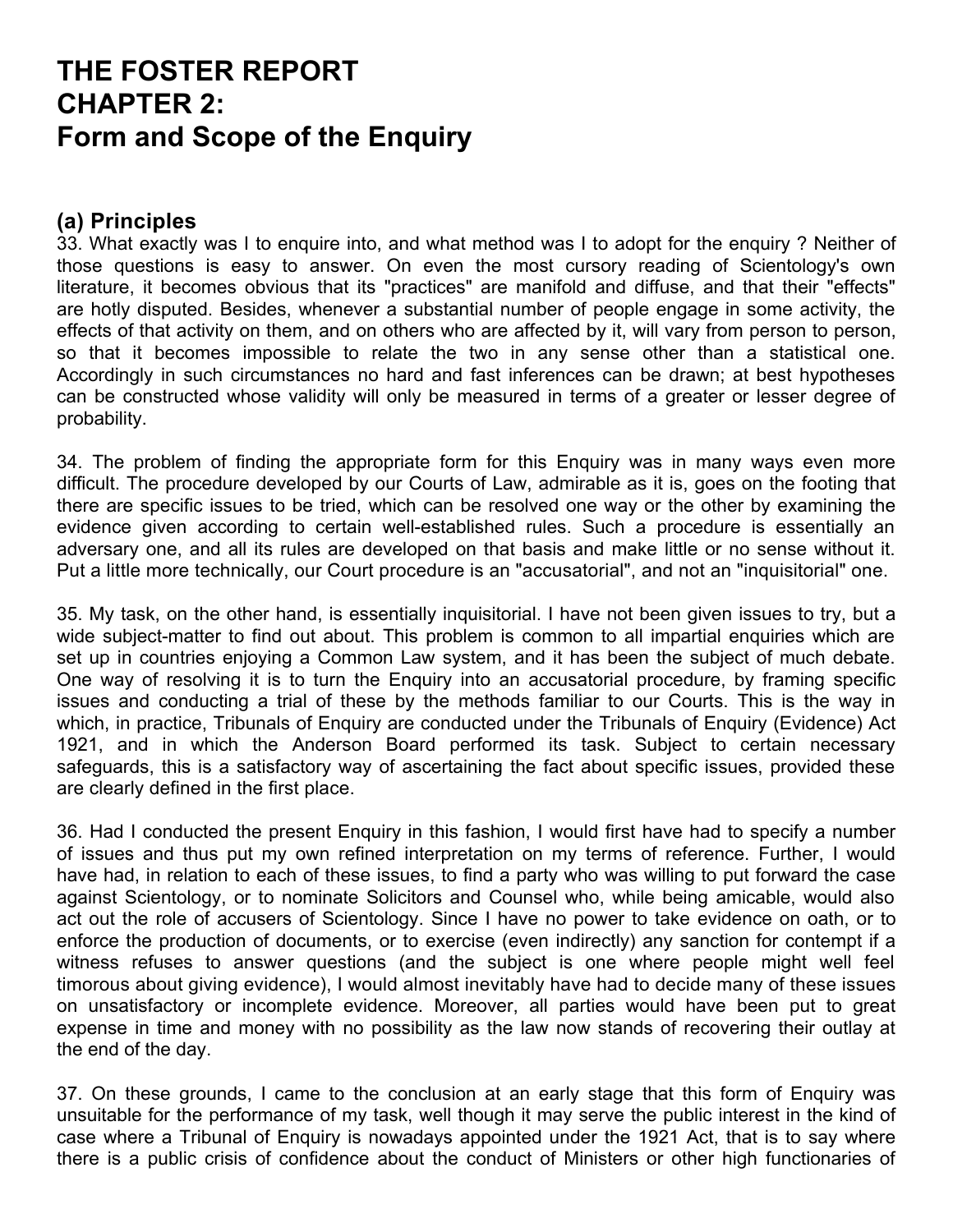State, or where the nation's security may be involved.

38. The other alternative is to conduct the kind of inquisition where the Tribunal informs itself as best it can from such documents as are put before it and such witnesses as are willing to give evidence, unprepared by the taking of statements and untested by hostile cross-examination on behalf of interested parties. This is the procedure commonly adopted at the present day in what are (rather misleadingly) called "Departmental Enquiries" such as this one. The term is misleading because, although the enquiry is called for by the Minister at the head of the Department of State most closely concerned, it proceeds in total independence from that or any other Department, and its Report, though rendered formally to the appointing Minister, is concerned only to relate the facts found by, and the comments of, the impartial tribunal, regardless of the effect which these are likely to have on the Minister, his Department, or the policies of his Government or his political party).

39. Such a procedure avoids the problems inherent in using an accusatorial process for an inquisitorial enquiry, but it can create others no less serious. Lord Denning evocatively described his difficulties in acting as "detective, inquisitor, advocate and judge" when he sat in private, and unassisted by lawyers representing the conflicting interests, to investigate the Profumo affair in 1963. It was an exceptional case in two respects: first, the context of his Enquiry was one which, par excellence, might have been the occasion for the setting up of a public Tribunal of Enquiry under the 1921 Act; yet secondly, despite all handicaps, the manner of his investigation and the conclusions which he reached nonetheless commanded the unqualified respect of the country. The Royal Commission on Tribunals of Enquiry, under the Chairmanship of Lord Justice Salmon, later described the Denning Report as "a brilliant exception", and said:--

"Such a method of investigation is not objectionable where there is, in truth, no foundation for the rumours or allegations causing a nation-wide crisis of confidence. The Report will state the truth. The only defect in the procedure is that since everything takes place behind closed doors, the truth may not be generally accepted (33).

"If, however, there is in reality an evil to be exposed and any of the allegations or rumours causing the nation-wide crisis of confidence are true, it is extremely difficult, if not practically impossible, for the Report to establish the truth. When a person against whom allegations are made is not even allowed to hear the evidence brought against him, let alone to check it by cross-examination, when he has "never had the chance to rebut" the case against him, how can any judicially-minded Tribunal be satisfied, save in the most exceptional circumstances, that the allegations have been made out? In these most exceptional cases, if they ever occur, in which such a Tribunal felt justified in making an adverse finding against anyone, that person would feel and the public might also feel that he had a real grievance in that he had had no chance of defending himself. It follows that the odds against any such Tribunal being able to establish the truth, if the truth is black, are very heavy indeed, and accordingly the truth may remain hidden from the light of day (34).

"We recommend that no Government in the future should ever in any circumstances whatsoever set up a Tribunal of the type adopted in the Profumo case *to investigate any matter causing nationwide public concern* (35)." (My italics)

40. For myself, I agree wholeheartedly with these views. It does not, of course, follow that there can never be a proper occasion for this type of enquiry: indeed, the Salmon Commission itself accepted its suitability in the case of Departmental Enquiries (36), normally used to investigate matters which are causing public concern, but are not of such importance as to justify the appointment of a Tribunal under the 1921 Act. This was well exemplified quite recently by the Bognor Regis Enquiry (37), whose scope was the circumstances of a dispute between a local authority and its clerk, a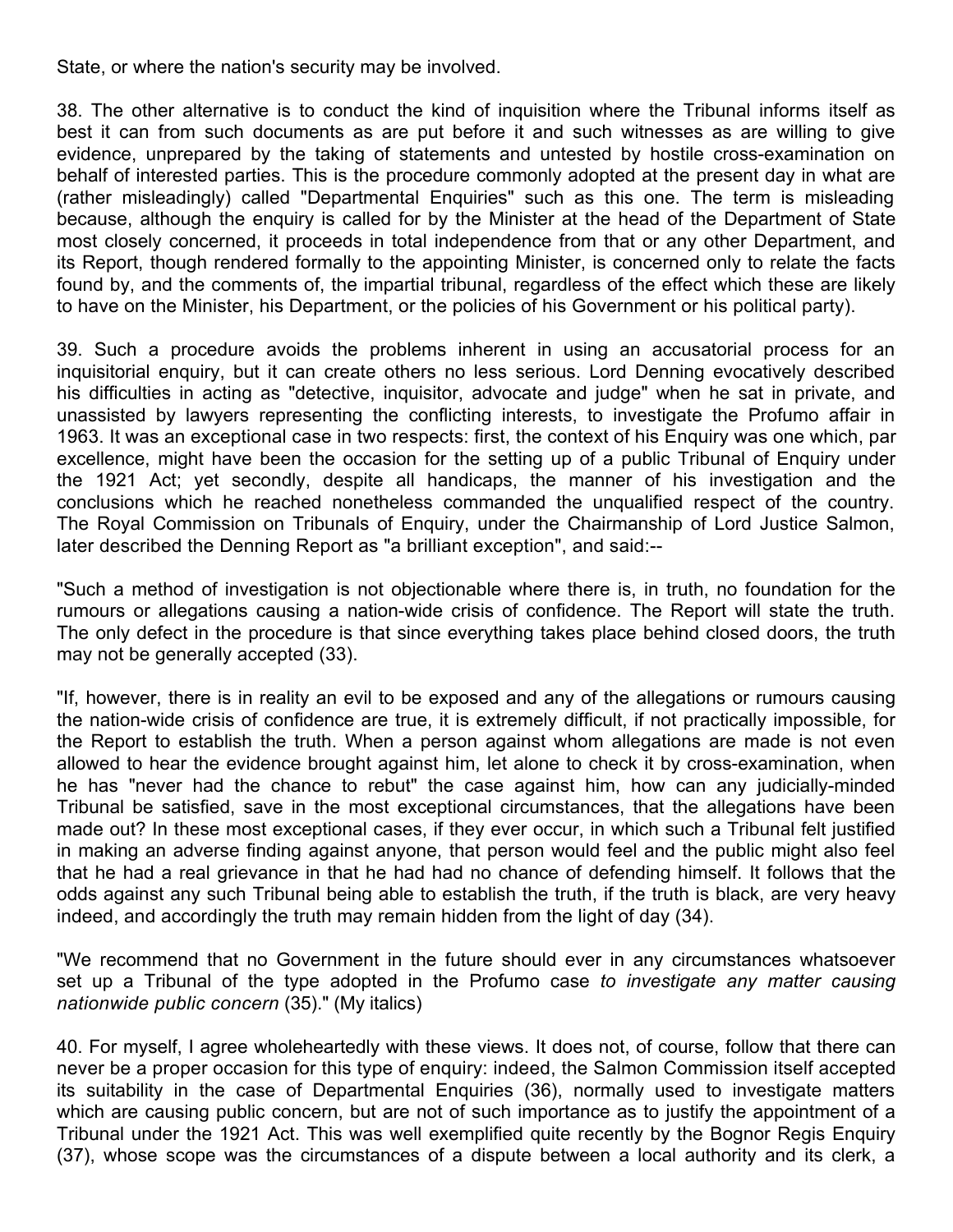question of great local, but little national, interest where the Tribunal (Mr. J. Ramsay Williams, Q.C.) in the event found no difficulty in ascertaining the facts, and in expressing conclusions thereon, by the use of a procedure very similar to that followed by Lord Denning in 1963.

### **(b) Practice**

41. In the present case, I am charged to investigate, not a limited dispute, but a wide-ranging complex of beliefs and practices, and their effects. I have come to the conclusion that I am more likely to do justice to this, without a disproportionate burden of time and cost, if I adopt a procedure of the kind outlined below.

42. (i) I have refrained from calling for any evidence adverse to Scientology, even where I have reason to think that such evidence might be available;

(ii) Where "adverse" statements, letters and the like have been sent to me either in response to the general call for evidence which I published at the beginning of my Enquiry or which have been otherwise volunteered, I have read them by way of general background and mentioned them in this Report, if I have mentioned them at all, only as evidence that these are the allegations which some people make against Scientology.

(iii) Despite the many offers which have been made, on all sides, to give oral evidence before me, I have heard no witnesses at all, since it seems to me that unsworn ex parte evidence, neither led, nor directed to any defined issue, nor tested by cross-examination, would have been of no value to me.

43. Having chosen this procedure, I have not thought it right to find any facts, or express any opinions, condemning Scientology or any of its practitioners, since they have not had the opportunity of meeting any case put against them.

44. Such conclusions as I have come to, and such opinions as I have expressed about Scientology, are therefore based either on documents which have their origins within the Scientology Organisations themselves, or on documents produced by others whose relevant contents I know to be admitted by the Scientology Organisations. In many, perhaps most, of the cases where the established procedure of a "Departmental Enquiry" is apt, such self-imposed limitations would probably defeat the end of the Enquiry. That it does not, as I hope, in the present case is due to the fortunate circumstance that the Scientology Organisations are highly - some might think excessively - prone to writing about themselves. The Founder of Scientology, Mr. Lafayette Ron Hubbard, is credited with a written output to date of some 16 million words, and he continues to write more and more of them as time passes. Moreover, the Scientology Organisations are organised, as will be seen, on distinctly bureaucratic lines, as most of their policies and activities are well-documented in internal policy letters, bulletins, directives and the like.

45. Broadly, the documents emanating from the Scientology leadership on which I have drawn for the purposes of my enquiry fall into two classes. The first consists of published material, intended for external consumption, such as the books of Mr. Hubbard and Scientology magazines and broadsheets like "The Auditor" or "Freedom Scientology". Most of this was furnished to me by the Scientologists themselves, in what I assume were up-to-date editions or reprints. A list of these appears in the bibliography.

46. The other class consists of documents designed for internal consumption within the Scientology organisations, variously called "HCO Policy Letters", "SECEDS", "Executive Directives",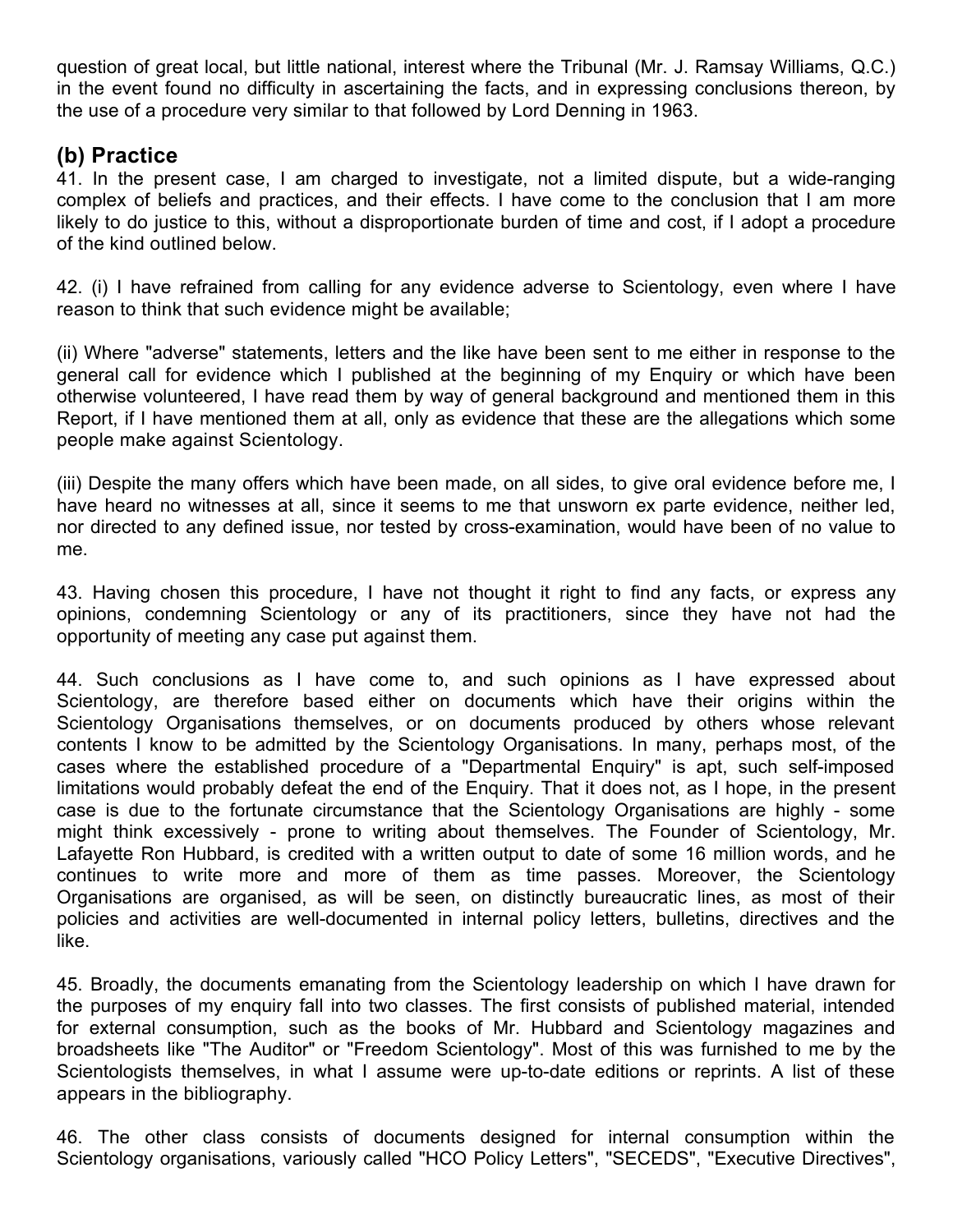"HCO Bulletins" and the like, almost without exception over Mr. Hubbard's signature, and always with a copyright claim in his name. By July 1970 I had accumulated a good many of these from various sources, and to complete my records I asked the Scientology leadership to supply me with copies of all documents of this kind issued since 25th September 1965. Although they sent me a great many, it was obvious that there were gaps in the series. Their explanation, given by their Public Relations Officer, Mr. David Gaiman, was as follows:--

"I have a problem in regard to this request. I am doing my best to fulfil it. There have been reams of policy, EDs, and the like produced since 1965.

"There is a project in being to assemble and publish an Encyclopaedia of Policy but we are only now in a position to copyright the first volume. To the best of my knowledge it will contain up to date policy and not cancellations. We have only had a sight of one advance copy, and it was sent straight to the U.S. to be copyrighted.

"SECEDs, which are now called Executive Directives, expire after one year, and copies of old ones are sent to Archives. There are thousands of them.

"As I think I have said before, we have expanded faster than our administrative ability to keep up with it, and it is taking a long time to get the old records straight.

"Any staff member can propose and have published a policy document, and it is sometimes a matter of curiosity to me to find us accused of secrecy, by someone who comes armed to prove his point with vast pieces of documents obtained from goodness knows where. Most policy is put out under Mr. Hubbard's name, no matter whom the writer.

". . . I enclose herewith a very substantial amount of what you have requested.

"The Executive Directives cover the last year. It is no easy task to seek, copy and tabulate all back numbers for the past 5 years, and I hope after reading these you will not request them ". 47. However, the following extracts from a Hubbard Communications Office Policy Letter dated 14th April 1969 suggest to me that there may also be other reasons for the omissions:--

#### BULLETIN AND POLICY LETTER DISTRIBUTION

Effective at once, the following is the policy on Distribution of HCO Bulletins and Policy Letters issued from WW.

These are the standard mimeo distribution symbols;

Remimeo General Non-Remimeo Limited Non-Remimeo SH ASHO Franchise **Students** BPI MA (Magazine Article)

#### *LIMITED NON-REMIMEO*

It is usually important that this does not get wide distribution as it has to do with Org know-how, planning, etc., and could be misunderstood. So it is not Remimeod or strewn about. It may be taken up in Staff meetings but that is about all. One never republishes a limited Non-Remimeo in a magazine.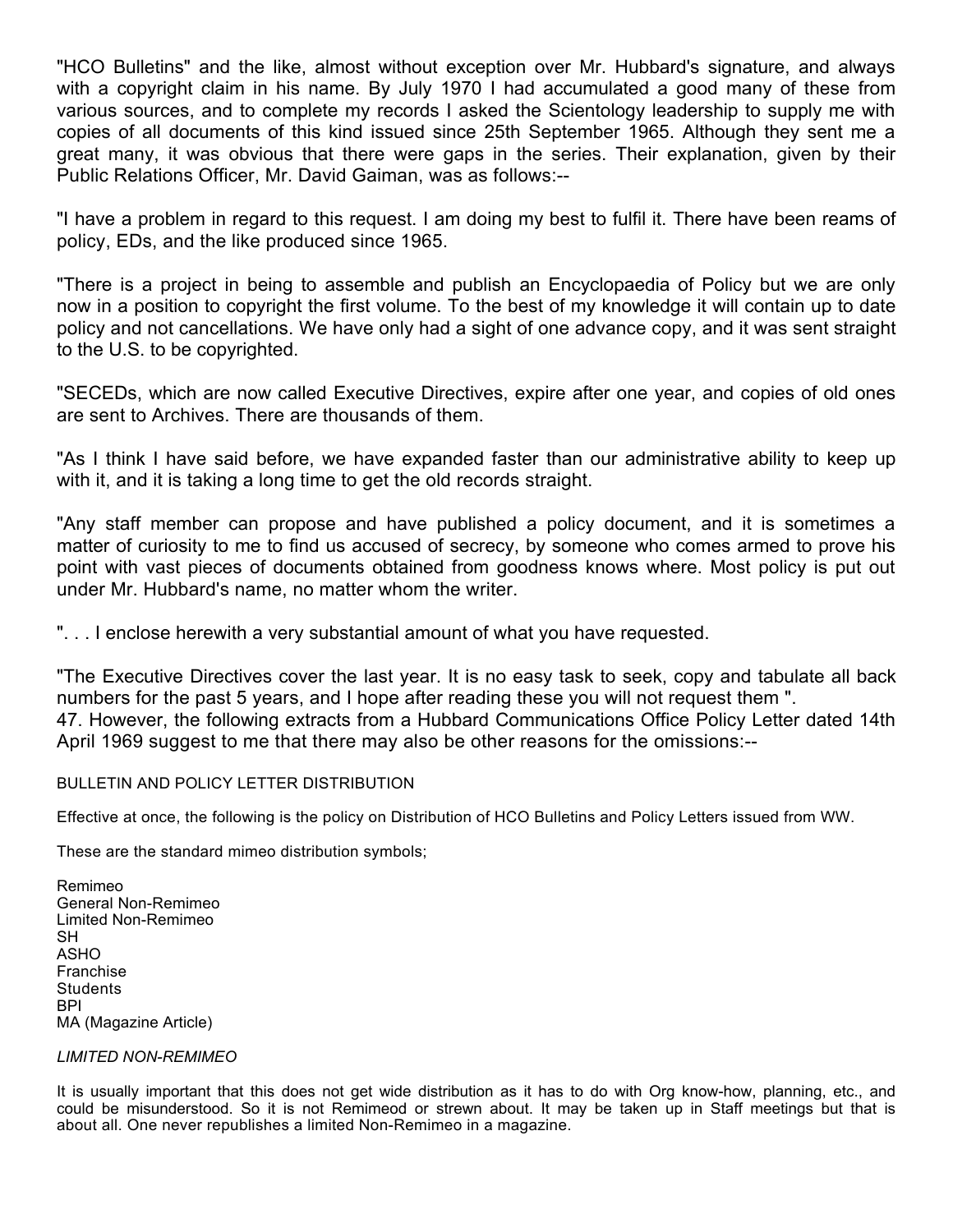#### *GENERAL NON-REMIMEO*

The same as Limited Non-Remimeo but somewhat broader. These usually deal with broader points of Admin or Tech of interest to one or two production departments as well as the HES, OES, PES.

Again, they are never strewn about or broadly re-published as they could be misunderstood.

Amongst the policy documents sent to me by the Scientology leadership, none were marked "Limited Non-Remimeo" and only two were marked "General Non-Remimeo".

48. As for the continued validity of policy letters, Mr. Hubbard himself has this to say (38):--

Beware of other students "explaining things" in the Policy Letters or of Course Supervisors who say "That isn't used now". The data is the data and it is in the Policy Letters".

And again (39):--

"Sometimes a policy is interpreted incorrectly so that if one put it into effect fully as interpreted, loss and destruction would result. An instance of this was a type of course omitted from a policy letter. Someone did not query but instead closed the course and refunded thousands in advance payments. This was a misinterpretation of the policy which was only discussing course levels. The correct action of one and all would have been to have queried."

49. Although the Anderson Report was wholly unfavourable to Scientology, many of its findings have not been specifically challenged in any of the abundant Scientology literature which seeks to attack Mr. Anderson and his conclusions. No-one could reasonably expect a line-by-line denial, in every particular, of a Report of that length, but there are a number of findings in it which one would certainly expect to see denied if they were not accepted. Since Mr. Anderson took immense pains and investigated his subject in far more detail than anyone else, I have on a few occasions found it desirable for the sake of completeness or brevity to quote from his Report, the more so since all the evidence called before him was open to testing by cross-examination and rebuttal on behalf of the Scientology interests, the very thing which is absent from an Enquiry conducted by a procedure such as mine. However, where any such quotation is adverse to Scientology, I have given its specific attribution and also indicated whether it has been specifically admitted, or merely passed by, on the part of the Scientology leadership. Where there is no such indication, the quotation should be taken as denied.

50. According to the Scientologists, both their theories and their practices are subject to continual changes, and I have myself found some evidence for this. It has therefore happened more than once that some adverse comment or report has been met with the reply that it criticised an aspect of Scientology which has meanwhile been improved or abandoned. It is thus important to be up-todate, and accordingly I have taken the following course:--

(i) While the Anderson Report contains much important material, that Enquiry was closed in April 1965 and its Report was rendered in September of that year. I have therefore treated its findings largely as a background, and focused my attention on the period which has elapsed since its publication.

(ii) The principal sources of information on which I have relied have been Scientology documents issued, published or republished after 25th September 1965, most of which were sent to me by the Scientology Organisations themselves, and can therefore be taken to be up to date.

(iii) Where I felt any doubt about the validity of my information, or where information I needed was not readily available in the documents I already had, I included a request for it in Questionnaires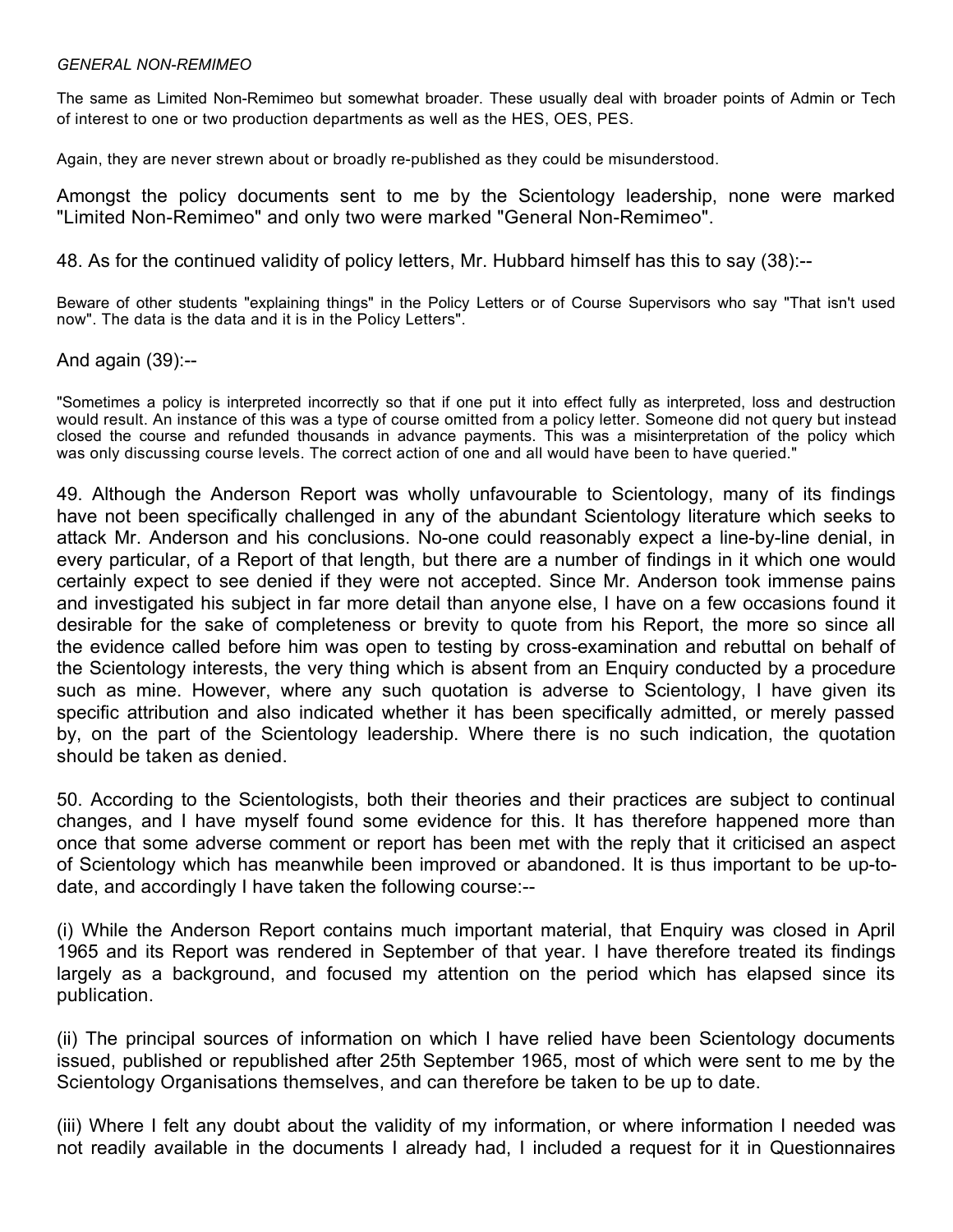addressed to the Scientology leadership at Saint Hill Manor, and it will be seen that I have quoted at length from Mr. Gaiman's answers.

(iv) Where the Scientologists have claimed that there has been a change of policy during the period on which I have concentrated my enquiry, I have mentioned this in the appropriate place.

51. The picture which emerges, while not wholly simple, is yet tolerably clear. In the rest of this Report, I shall try to delineate it as best I can, basing myself with few exceptions on quotations from the Scientologists themselves. Within the scope of a Report such as this, the quotations must necessarily form only a sample of all their writings, but I have been at pains to select them in a manner which is justly balanced, and which presents a fair outline of the whole.

52. Like many other subjects, Scientology has found it necessary to develop a jargon of its own. This consists in part of neologisms like "engram", "thetan", or "obnosis", and in part of the use of existing words in the language in senses other than those of common usage: e.g. "button", "facsimile", "overt" or "squirrel". Others who have studied Scientology from the outside have therefore found it necessary to append a glossary to their reports, and this Report is no exception. I have, however, limited it to those words which are to be found in quotations which appear in this Report, and it therefore makes no claims to be exhaustive.

53. Finally, it will be seen that where I have been concerned with matters on which Scientology has been attacked, or which might be held to import some moral condemnation of those who organise it or practise it, I have refrained from expressing any views of my own, but have left the documents to speak for themselves. In this way, any reader of this Report is free to make up his own mind, relying on my assurance that my selection from the material has been free of bias.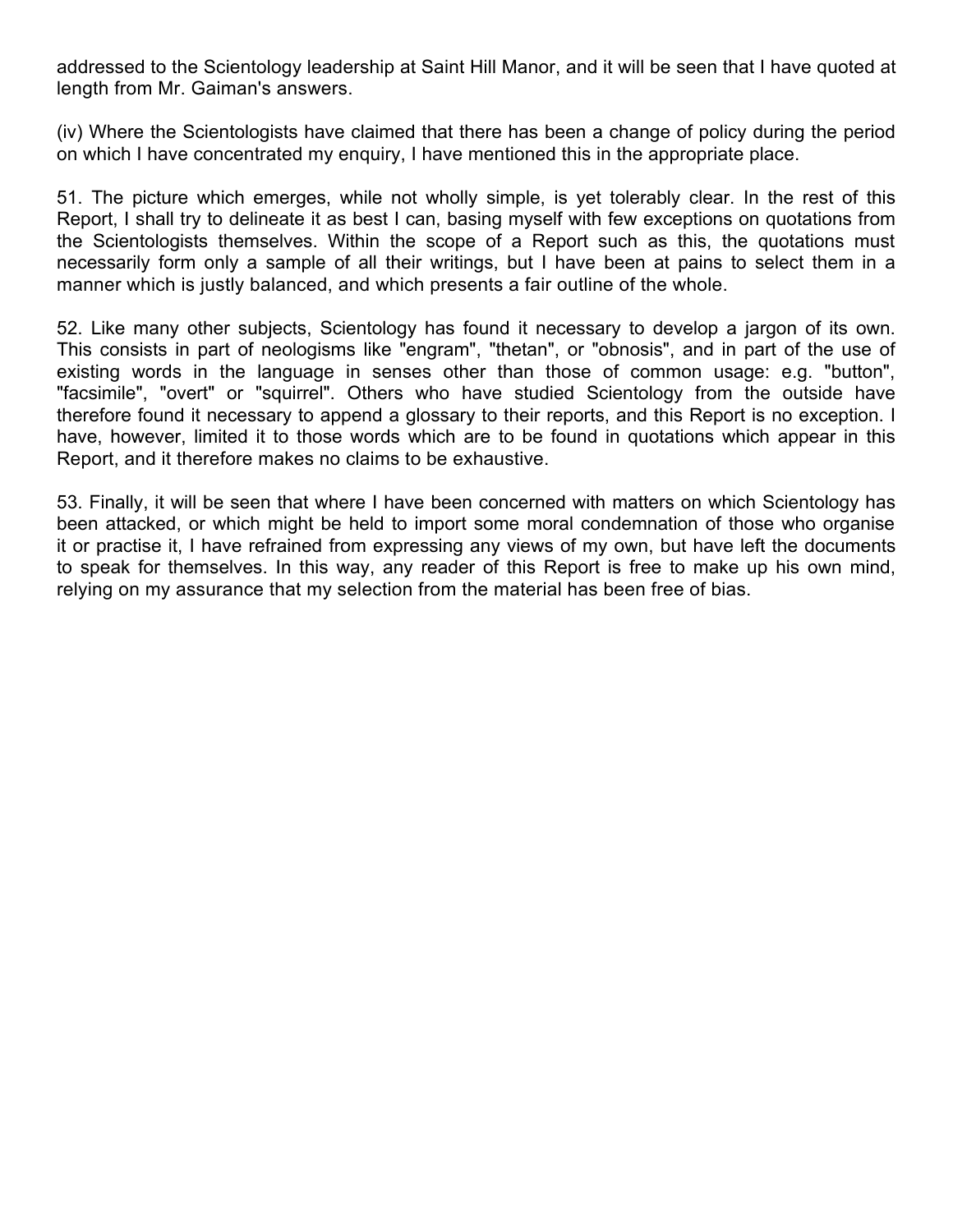## **The Foster Report CHAPTER 3: What is Scientology?**

54. Let me start with some quotations: -

"Scientology is the study of knowledge in its fullest sense" (40)

"Scientology brings you truth" (41)

"Scientology brings you Total Freedom" (42)

"Scientology applies modern scientific methodology to resolve the problems posed by philosophy, and has come up with the answers" (43)

"[Dianetics is] that part of Scientology that deals with mental anatomy" (44)

"Scientology is an aim at total knowledge" (45).

"Dianetics - the Modern Science of Mental Health" (46)

"Scientology is applied philosophy" (47)

"Scientology as it applies to life is seen as a study in statics and kinetics, which is to say a study of the interplay of no motion and all motion, or less motion and more motion" (48).

"Scientology has evolved techniques which elevate the State of Man so that a person gradually becomes increasingly aware of his own spiritual nature" (49).

"Through Scientology, Man has the means to better himself, increase his abilities and raise his I.Q." (50).

"[Scientology is a] fabric of falsehood, fraud and fantasy" (51).

"The creation of Dianetics is a milestone for Man comparable to his discovery of fire and superior to his inventions of the wheel and arch" (52)

"Scientology is the first and only Anglo-American development in the field of the human mind" (53).

"Dianetics is the answer to human suffering" (54)

"Scientology [is] that information about life which in this period of Earth it is no longer the least bit safe to try to get along without" (55)

"[Scientology] is a fraud" (56)

"Dianetics is the most advanced and the most clearly presented method of psychotherapy and selfimprovement ever discovered" (57)

"But Dianetics is not a psychotherapy and it is not psychosomatic medicine. Those who want and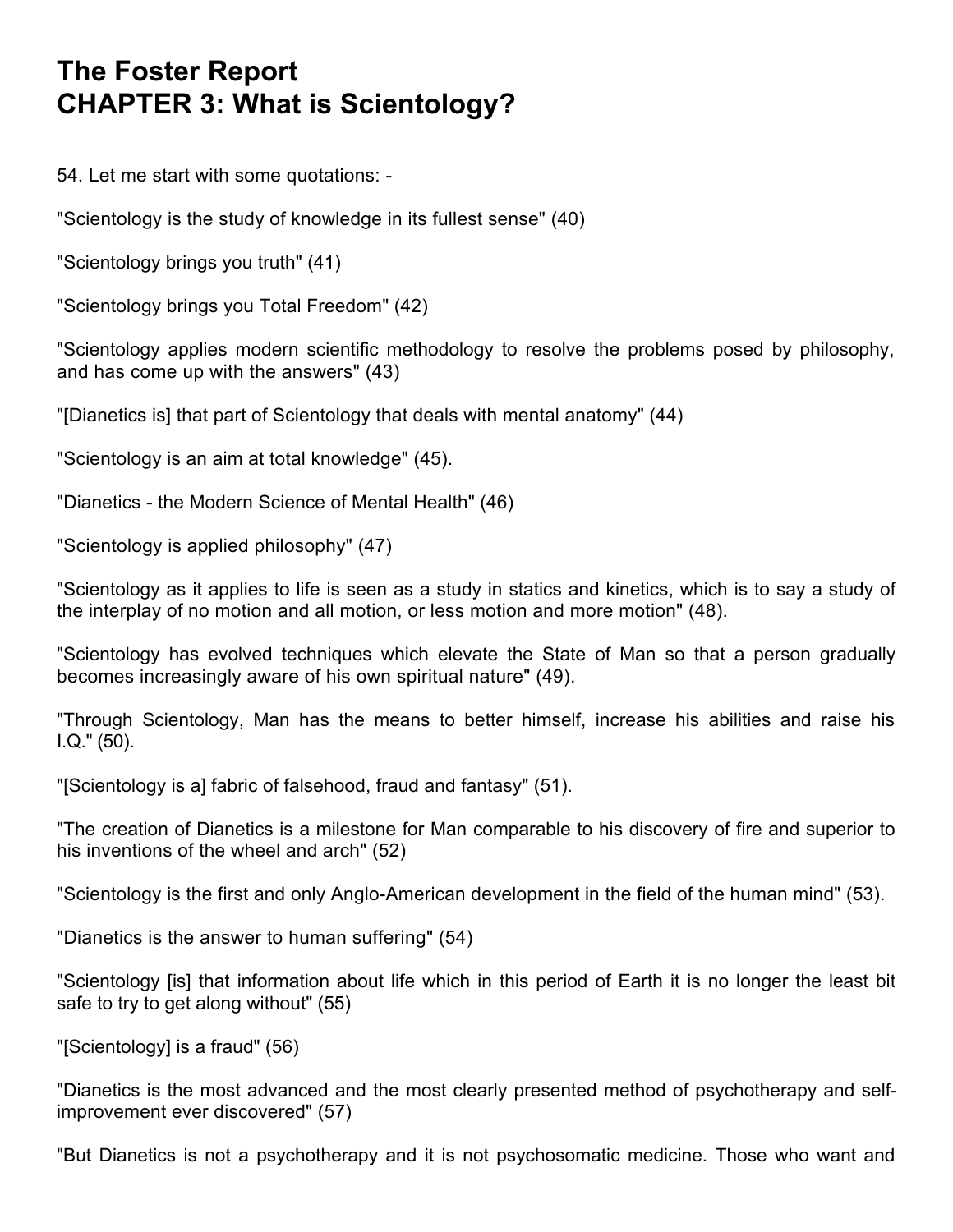need these things find Dianetics swiftly efficacious in these fields and so think of it as a psychotherapy" (58)

"The technology of Scientology is a completed workable system of religious philosophy which possesses application capable uniformly of raising or recovering the spiritual condition of an individual to a more desirable level, either to make the less able able or to make the able more able" (59)

"A scientologist is a person who keeps making things go right" (60)

"Scientology is a practical everyday philosophy - a technology - of the human spirit" (61)

"1. Dianetics is an organised science of thought built on definite axioms: it apparently reveals the existence of natural laws by which behaviour can uniformly be predicted in the unit organisms or society.

"2. Dianetics offers a therapeutic technique with which we can treat any and all inorganic mental and organic psychosomatic ills with assurance of complete cure in unselected cases . . . (This statement is accurate to date - it is conceded that further work may demonstrate some particular case somewhere which may not entirely respond" (62)

55. It will be seen that some of these quotations relate to Dianetics. Historically, this came first. and Scientology was developed later. Although distinctions can be drawn between the two, they are very closely connected and it would be impossible today to study or practise the one without the other. When I asked the Scientologists, near the end of my Enquiry, what part Dianetics played in relation to Scientology at the present time, they told me that

"Cases tend to follow the course of development of Dianetics and Scientology. When an individual is completed on Dianetics he is ready for Scientology grades and Clearing. Dianetics brings health. It puts the body right so that it does not get in the way of freedom. Scientology brings ability, spiritual freedom and immortality. Scientology is senior in that it solves any and all troubles that may have occurred in Dianetics and solves as well any that may have occurred in Scientology.

Mankind, at this time, is so battered about and preached to about being an animal and is so relatively inactive in this push-button civilisation that he has a long way to rise to get his foot on the first rung of the ladder. He thinks of himself as a body. Dianetics takes care of the unsavoury aches, pains and with medical help, ills of the body so that he can get his mind off it.

With Dianetics completed he is now ready for his Scientology grades. Not having neglected the first steps of Dianetics he can achieve results in Scientology.

Dianetics is a science of the mind (*dia* - through, *noos* - mind) developed before 1950 and considerably refined since. It takes care of the aches and pains and psychosomatic ills of the body. lt was and is the answer to psychosomatic medicine and in the hands of ministers is used as pastoral counselling.

Scientology is a religion. Its period of development was from 1951 onward. Its target is spiritual freedom and ability."

In this Report I shall use the word "Scientology" to include Dianetics throughout, except on those few occasions where it is necessary to distinguish between them, in which case I shall make the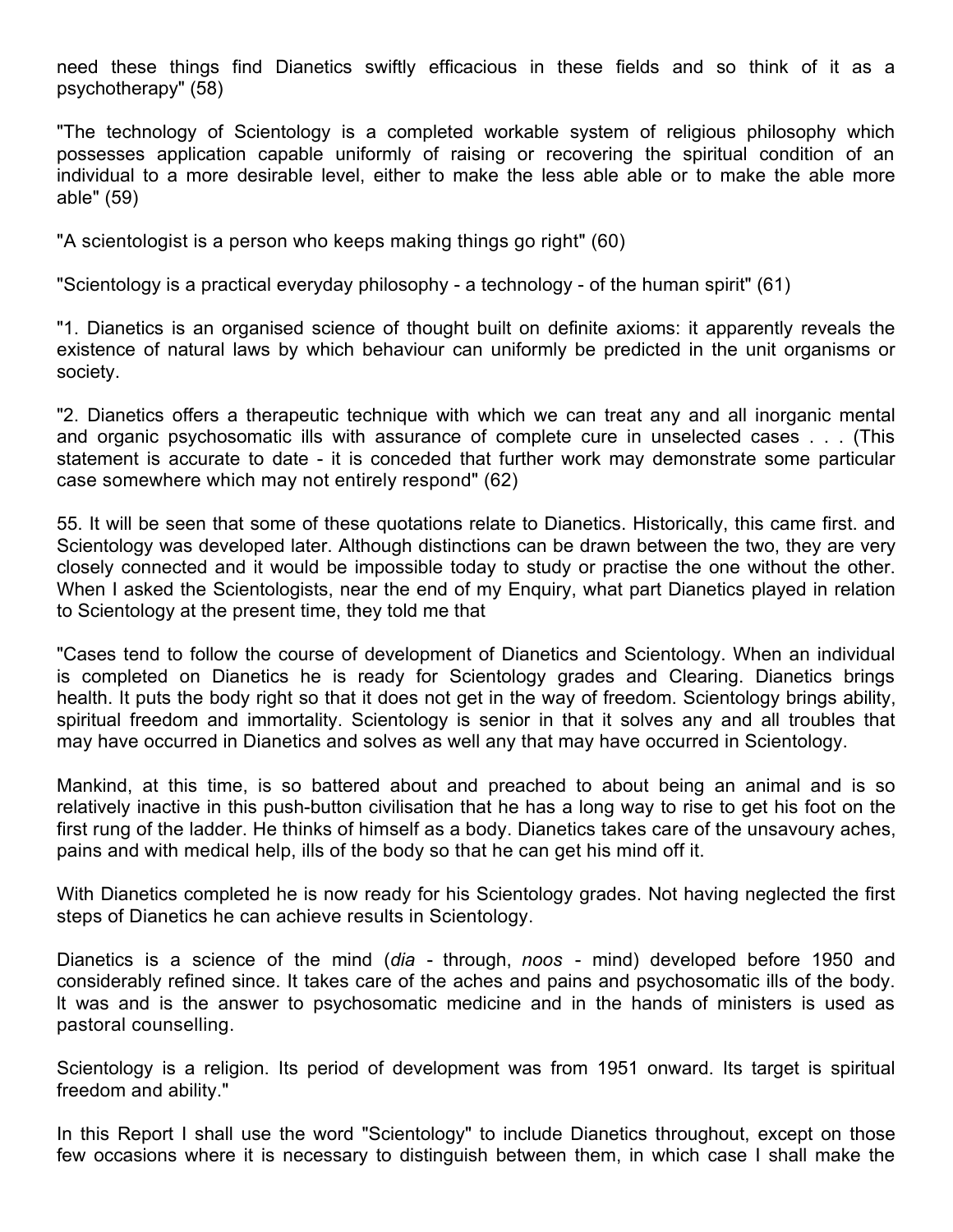distinction explicit.

56. In so far as Scientology is theoretical, it consists of a set of statements about the world, about man, and about the relationship between the two. In so far as it is practical, it consists of a set of procedures carried out by one person on another. A Scientologist, for my purposes, is someone who accepts the theories whether or not he participates in the practices. Scientologists themselves would probably not agree: to them participation in the practices is a necessary feature of membership.

57. There is, however, an important distinction to be drawn between two classes of Scientologists. The first is best described as the "Scientology leadership", consisting of those for whom Scientology s a full-time occupation which provides their only livelihood. Mr. Hubbard stands at the head of this class, and would seem still to be the single policy-maker, but the pyramid of power within the Scientology organisations contains many others who take part in the administrative and executive functions. The other class I shall call the "followers of Scientology". These are people from all walks of life in different parts of the world who accept some or all of the beliefs of Scientology and seek betterment, fulfilment or perhaps only solutions to their present personal problems through Scientology "processing". The two classes are not wholly distinct, since there is an intermediate stage at which a follower, desiring more processing but unable to pay for it, may be offered employment by the leadership to enable him to continue with his processing. So far as I know, recruitment to the leadership is largely by this route, but the broad distinction between the leaders and the followers is important for many of the matters with which this Report is concerned.

### **(a) The Founder**

58. Before describing the organisation, the finances, and the theories and practices, of Scientology, it is necessary to say something about their genesis. This lies exclusively with Mr Hubbard, who is rightly described by Scientologists as their Founder. Mr Hubbard is an American citizen, born in Nebraska in 1911 and raised in the State of Montana. He is a man of many parts: at different times in his career he has earned his living as an explorer, a film producer, a United States Naval Officer, and a prolific writer of science fiction. His academic career is a little obscure: it seems that he attended the George Washington University in 1932 but left without graduating. He later rectified this omission by acquiring the degree of Doctor of Philosophy from the Sequoia University, Southern California, but the Anderson Board reported that this institution was not accredited with the appropriate U.S. Educational Authorities, and I have not seen this finding denied by the Scientology leadership. He also holds the degree of Doctor of Scientology which, again according to the Anderson Board, he conferred on himself (63). For a number of years he was referred to in Scientology literature as a "Doctor of Philosophy", but after the Anderson Report the following announcement appeared on 8th March 1966 in "The Times": -

#### "**PUBLIC NOTICE**

I, L. Ron Hubbard of Saint Hill Manor, East Grinstead, Sussex, having reviewed the damage being done in our society with nuclear physics and psychiatry by persons calling themselves "Doctor" do hereby resign in protest my university degree as a doctor of philosophy (PhD), anticipating an early public outcry against anyone called Doctor; and although not in any way connected with the bombs of "psychiatric treatment" or treatment of the sick, and interested only and always in philosophy and the total freedom of the human spirit I wish no association of any kind with these persons and do so publicly declare, and request my friends and the public not to refer to me in any way with this title.

#### (signed) **L. Ron Hubbard**"

59. Mr Hubbard began to develop Dianetics in about 1948 and developed Scientology from it after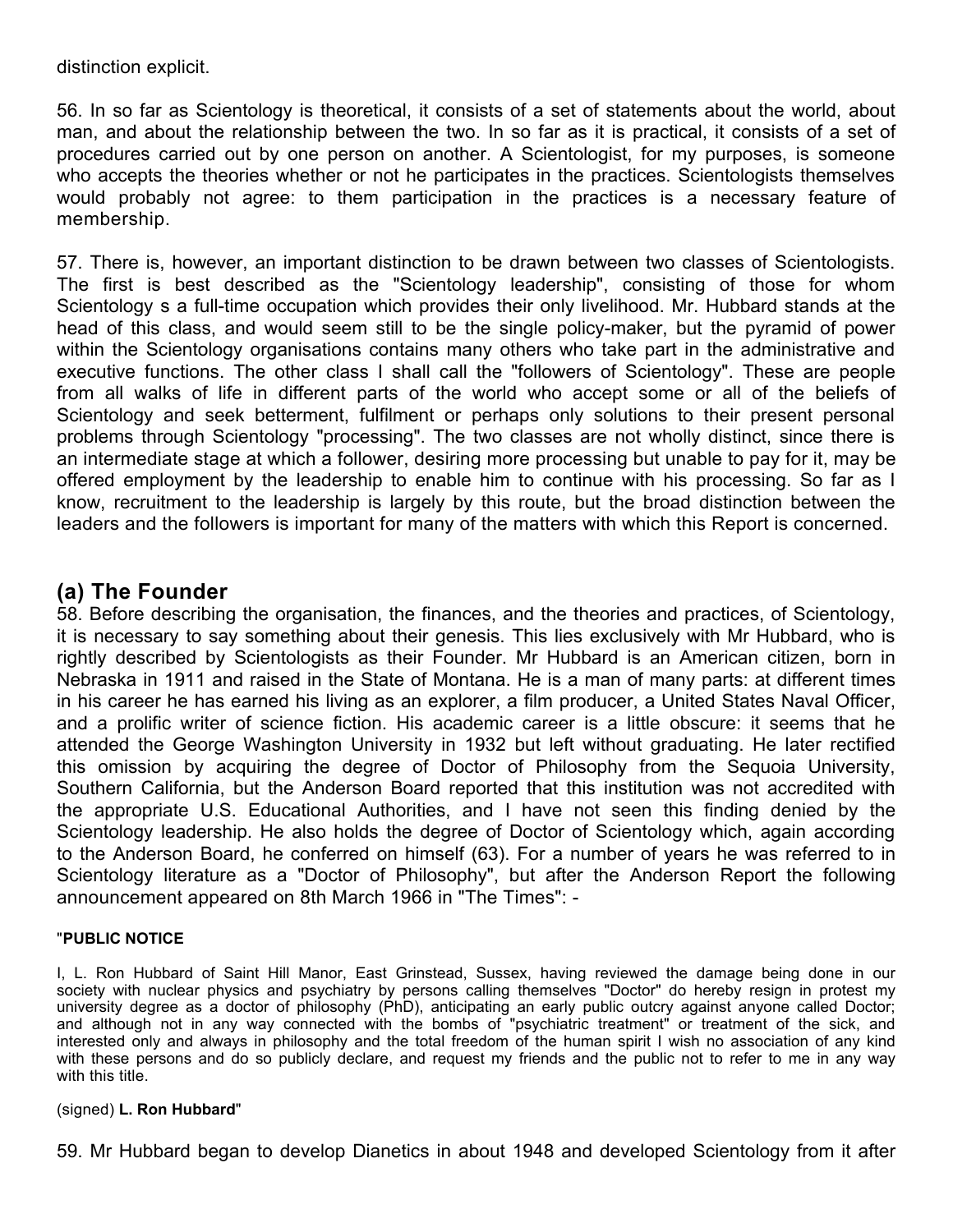about 1952 (64). With very few exceptions, every book, pamphlet, article, journal and policy document printed, duplicated, distributed or published by Scientologists which I have seen bears Mr Hubbard's name either as sole author or as the owner of the copyright. He is, by common consent, a man of forceful personality, which comes through very clearly in his writings. Since this Report includes quotations from many of these I can safely leave Mr Hubbard to speak for himself without further introduction.

60. It is, as I understand it, not in dispute that Mr Hubbard was the absolute ruler of Scientology at all events until 1966 (65): all its theories, practices and policies stem from hum, and he had total de facto control over the organisation. between 1958 and 1968 (when the Home Office declared him as an undesirable alien and refused him further admission to Britain) he directed Scientology from its headquarters at Saint Hill Manor, East Grinstead, Sussex. Since then he appears to have transferred his Headquarters to the high seas, spending most of his time on board one or other of the six vessels operated by the "Sea Org", cruising under the Panamanian flag.

61. In the course of answering one of my questionnaires, the Scientology leadership told me that "in 1966 L. Ron Hubbard resigned from the active running of Scientology organisations". While this assertion is supported by the fact that Mr. Hubbard's resignation as a director from a number of Scientology companies is recorded on their files at the Companies Register, a number of recent policy documents are less consistent with it. The following two are fairly typical examples: -

"LRH ED 26 WW

Date 1 April 1970

To: HCO EXEC SEC WW for action Info: ECWW, WW personnel

From: Ron

Subject: Management

Reference: HCO P/L 12 Feb 1970 Issue II, ECWW, Primary Duties of

I am glad to have such good reports of concentration on your Primary Duties as outlined in the above Policy Letter.

Your actions to implement the Policy greatly help.

There are undoubtedly actions and situations WW is involved in which lie outside these Primary Duties which could be handed over to more appropriate terminals

Each WW staff member (excluding Guardian WW and Franchise Offices) should survey his post and area and make three separate lists:

(a) Post actions that effect or contribute to the actual Primary Duties.

(b) Post actions you are currently concerned with that are not covered in (a).

(c) Problems you have on your plate not concerned with (a).

(d) Anything in (b) or (c) you think I should be urgently advised of. Send them to HCO ES WW who will look them over, sort out any confusions, make any needed corrections, and send them with her comments and suggestions to me.

Items on (d) lists may be forwarded at once.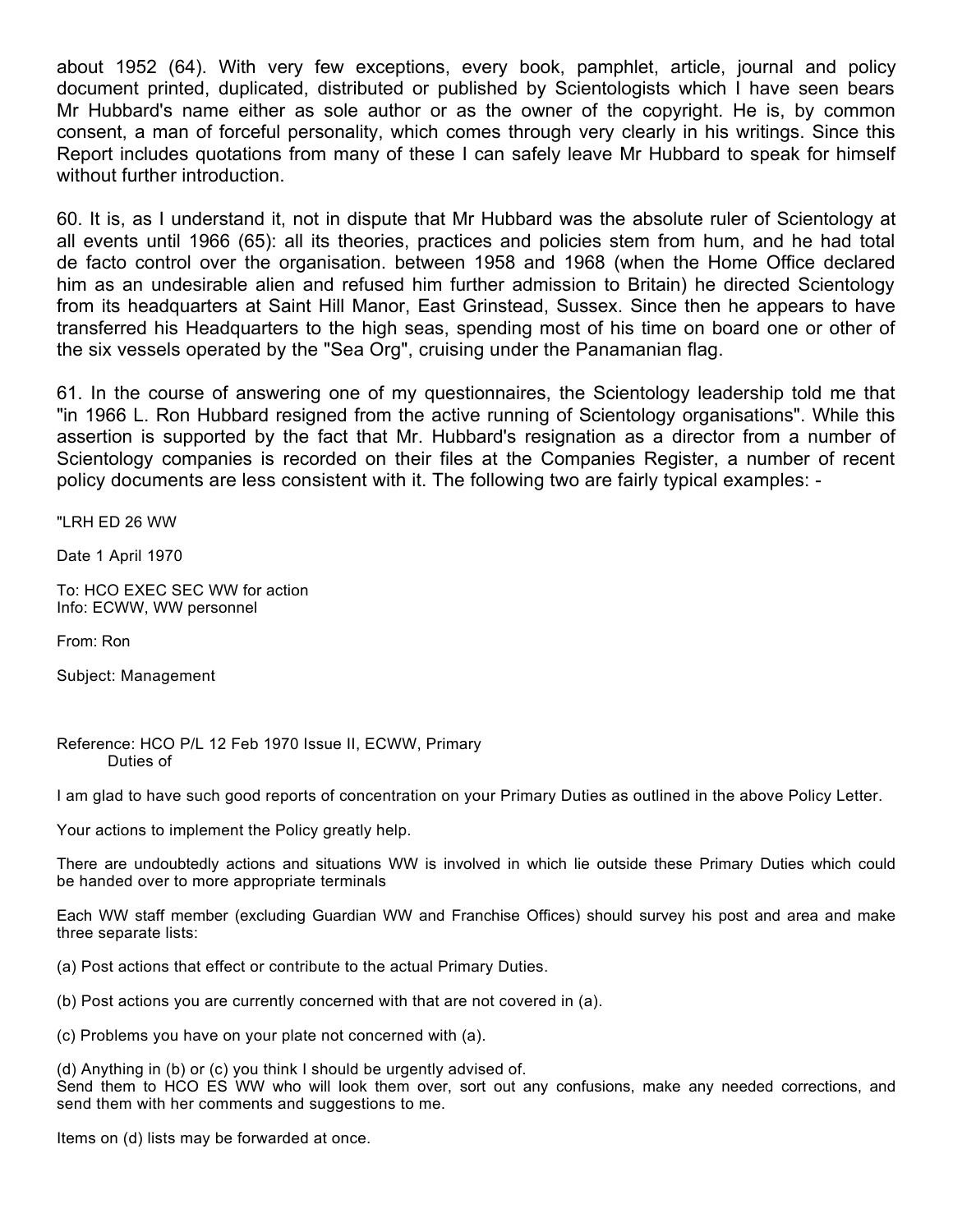It will then be possible to sort out and put right any conflicts or distractions that may exist.

I wish to do all possible to make things run smoothly for you. LRH ek.ei

Love, Ron,

(SEAL)

L. RON HUBBARD Founder."

"LRH ED 94 INT Date 1 April 1971

To: All Staff, SO and Scn Orgs LRH Comms

From: Ron

Subject: Routine of Thurs Reports

Your Thursday Reports are reports to me and I appreciate them. It's a tremendous flood of data reflecting tons of action to get the show on the road.

I have already given in No. 1 Programmes the basic actions needed to handle the major problems in orgs. Management at WW, Cont. and local level is mostly concerned with co-ordinating actions necessary to achieve the targets on the Programmes. Thursday Reports are not really necessary for this action, and the Reports are really my greatly valued comm lines to individual staff members.

So if LRH Comms will just mail the weekly packs of reports to me via OTL DK.

Your reports really keep me in touch with you.

Management lines have their own report and data lines. I'll back them up with broad advices and policies, as always.

Thursday Reports are my lines from individuals regardless of post or status. I value them very highly, as I value you.

LRH: nt.ei.

Love, Ron

(SEAL)

L. RON HUBBARD

Founder"

62. In a letter to me dated 27th June 1970, Mr. Hubbard expresses the hope that my Report "will restore to me my lovely home in England which I am told is more beautiful than ever with the grounds bursting in blossom and where I had already retired. I will admit to having been somewhat irked in the last three years to be deprived of it . . ." Since this letter is headed "c/o Saint Hill Manor, East Grinstead, Sussex", I assume that this is the home he refers to. As will be seen in section (c) of this Chapter, this property was acquired on 16th January 1967 by the Church of Scientology of California (which describes itself as "a non profit Corporation in U.S.A. Registered in England"), and now stands in its books at a little over £160,000. According to the document which I quote in paragraph 68 below, the vendor was Mr. Hubbard.

63. It may perhaps also be relevant here to note that a report form, recommended by Mr. Hubbard in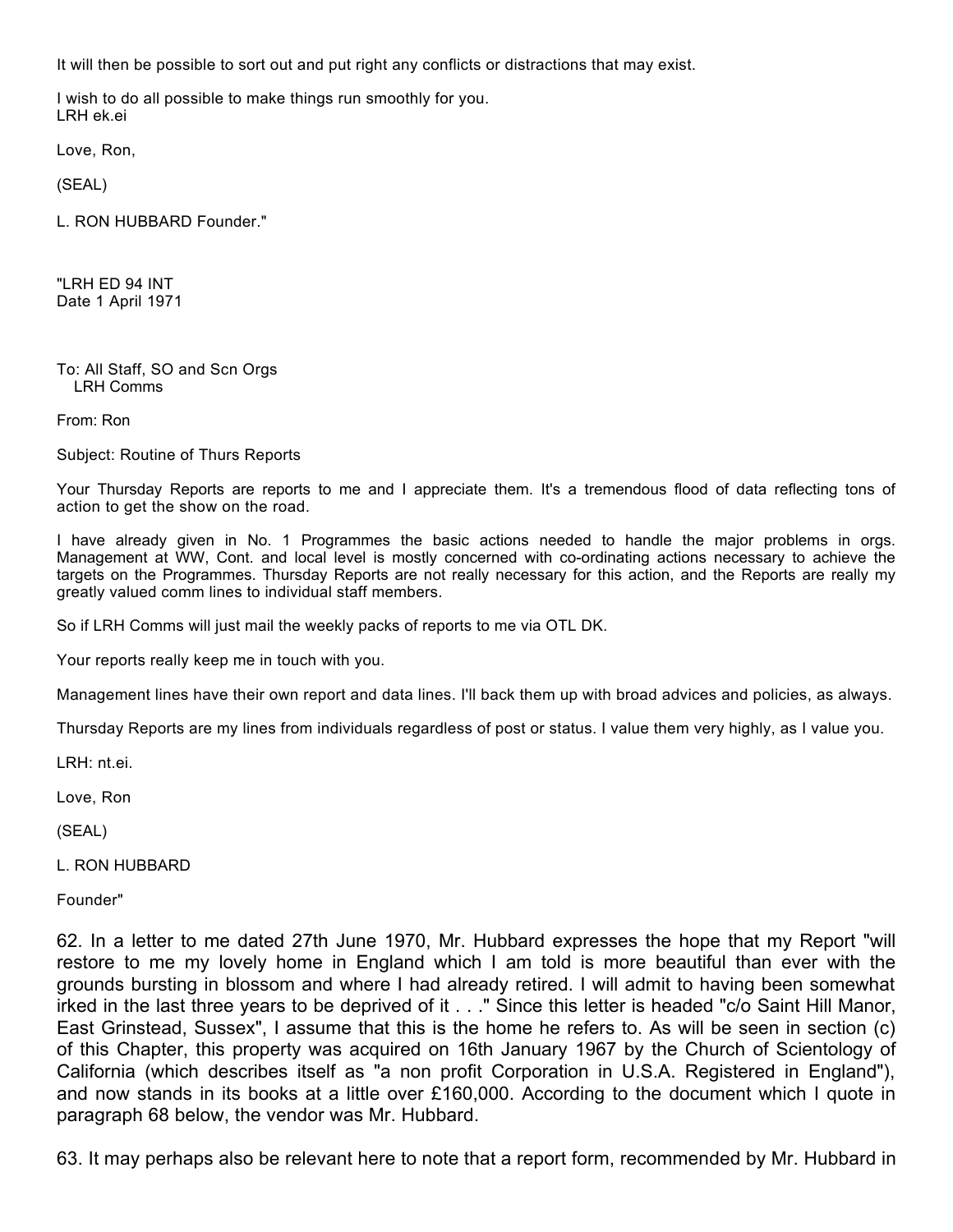a Policy Letter dated 29th January 1970 to senior Scientology officials for reporting on the state of their organisations, contains these questions: -

26. Were any "threats" received from Creditors this week? ...................

27. Is the Org paying off any debt to LRH ? .....................

- 28. Is the Org paying off any debt to Pubs Org? .................................
- 29. Is the Org paying off any debt to the Sea Org ? ............................

30. Is the Org paging off any debt to SH ? .....................

31. Is the Org paying its 10 per cents? .....................

### **(b) Organisation in the United Kingdom**

64. In answer to my first questionnaire, the Scientology leadership told me that there were now probably upwards of 150,000 people in this country who would call themselves Scientologists, with about 200 new members joining every week. About 60,000 had undergone "processing" at the two major centres at Saint Hill Manor or in London in the last five years, and an estimated further 15,000 had received free auditing. A further unspecified number had received auditing from "Missions" and individual auditors, and "emergency assists" had been given to other persons who had been injured or hurt.

65. The Scientologists also told me that the total number of their employees working in the United Kingdom had increased from about 95 in September 1965 to about 250 in May 1970, of which about 10% were performing management - as opposed to mere executive - functions. Ten were receiving processing in May 1970; any member of the staff may have free auditing if he wants it.

Local branches are now called "Missions" and these are located in the following places: -

• Burton on Trent Sutton, Surrey Reading Birmingham **Coventry** • Helensburgh • London, N.W.3. Petersfield, Hants. Plymouth Southampton Jersey, C.I. Brightlingsea, Essex. London, N.19. Bristol Swansea Edinburgh

of which the first ten have full Mission status. "Franchises" have also been granted to Missions in Loughborough, Quorn, Sheffield and Wymondham, as well as to those marked with an asterisk in the above list.

66. The writing paper on which representatives of the Scientology leadership now communicate with me is headed: -

"The Church of Scientology [of California (66)]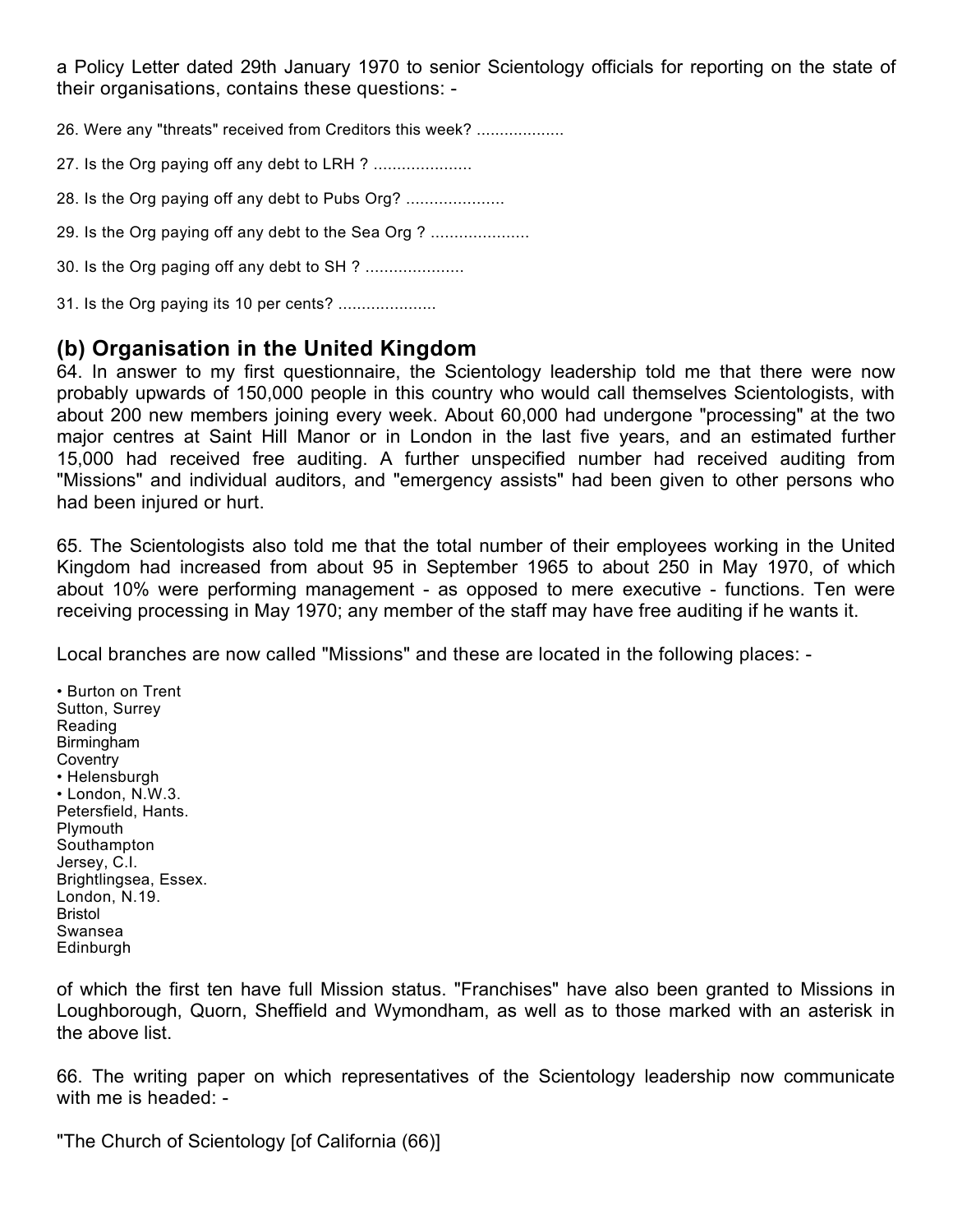The Hubbard Scientology Organisation

WORLD WIDE. Founder: L. Ron Hubbard" and at the bottom carries the following imprint: -

"Church of Scientology of California (A Non-Profit Corporation in the U.S.A. Registered in England)".

67. I asked the Scientologists what organisations connected with Dianetics and/or Scientology existed at the present time which were either incorporated in the United Kingdom or, being incorporated elsewhere, engaged in activities or were represented, in the United Kingdom. The reply was as follows: -

"(a) At the present time there are no active organisations connected with Dianetics or Scientology incorporated in the United Kingdom. There are a number of companies which are inactive and I believe that a number of them might have been wound up or are in the process of being wound up. These are H.A.S.I. (London) Ltd., HCO (WW) Ltd., HCO (St. Hill) Ltd., Hubbard Communications Office Ltd., Scientology Publications Ltd., Scientology Library and Research Ltd., HASI Ltd., and Dianetic Association Ltd.

(b) The main activities of Scientology in the United Kingdom are carried on by the Church of Scientology of California (non-profit Corporation in California registered under Part X of the Companies Act) with its branches at St. Hill Manor, London, Brighton and Swansea. There are also a number of Missions chartered by the Church which are listed under a separate answer. In Scotland there is the Hubbard Academy of Personal Independence and the Advanced Organisation, which are run by the Hubbard Foundation Scotland.

(c) Of course there are a number of other organisations in which Scientologists are actively involved. I do not know precisely how many but broadly the list would cover the National Council for Civil Liberties, the Scientology Ex-Service Men and Women's League, The National Trust, Conservation Society, the British Medical Association, the Royal College of General Practitioners, Campaign against Psychiatric Atrocities, Society for Individual Freedom, the Association for Health Development and Aid etc."

68. The true reasons for the transfer of the entire business to the Church of Scientology of California are very fully set out by Mr. Hubbard in the following HCO Executive Letter dated 12th March 1966; -

"

HCO EXECUTIVE LETTER OF 12 MARCH 1966

Remimeo

To: All Staffs

From: Ron

#### Subject: CORPORATE STATUS

Well at last we are able to consolidate our corporate status in the UK and Commonwealth and S.A.

The big stumbling block has been Inland Revenue's refusal to grant non-profit status to limited companies. Without that we could not transfer the various organizations and US assets in the UK and Commonwealth to a UK or Commonwealth company.

For nearly 10 years, HASI Inc Arizona, has had to continue to operate in the UK and Commonwealth. In 1955 it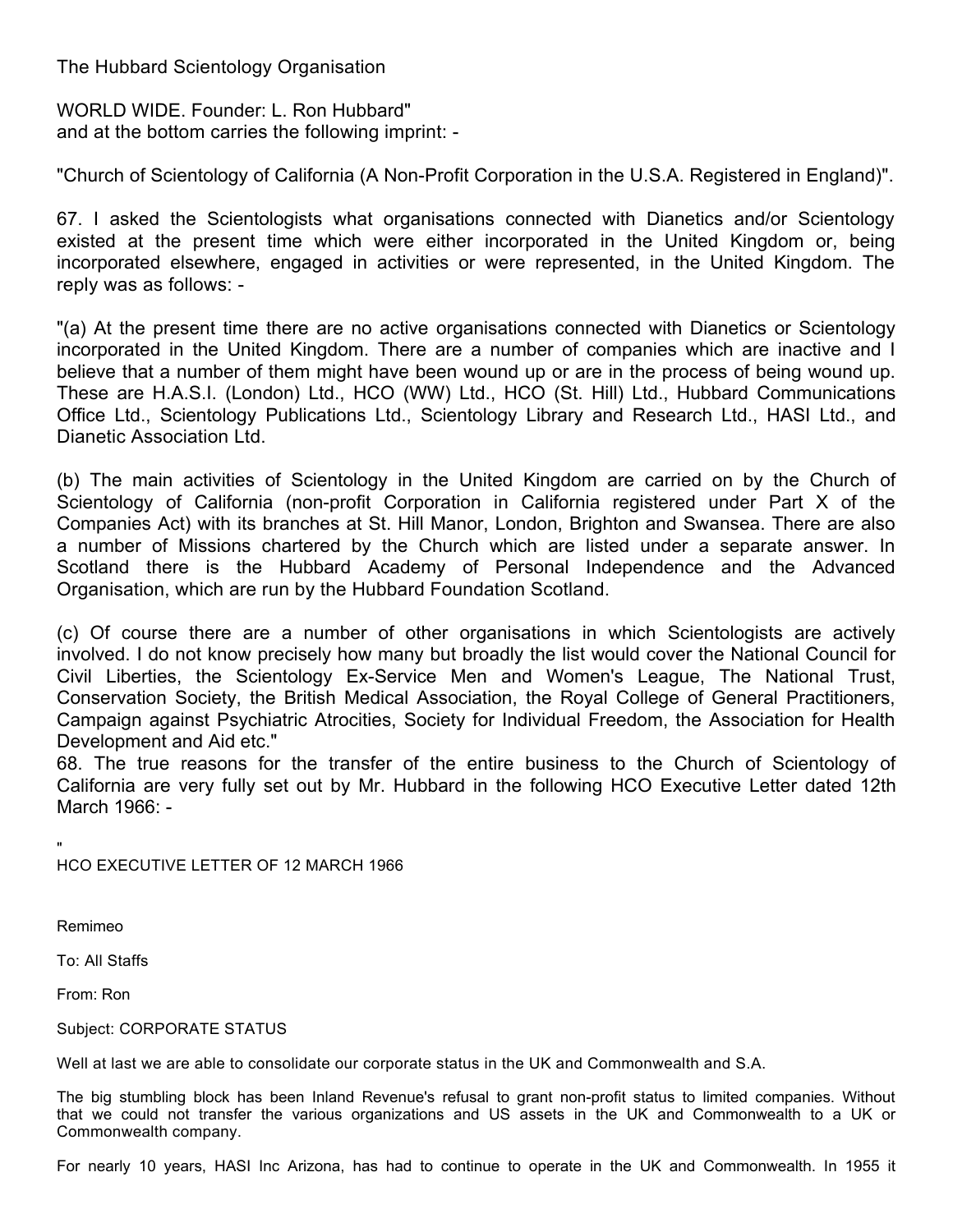found it cost the US office a fortune to support their overseas interests and they could not afford them. Currency exchange laws in UK. Aust, NZ etc. made it impossible for the Scientology offices there to pay the US office back for anything it furnished or did. This one way flow could be reduced by giving no service but even so left the US company at risk without pay.

In the mid-fifties a 12 man Board of Directors of which I was not a member determined to transfer all the HASI overseas offices to limited companies and be shut of them. I was appointed trustee for transfer.

But all the properties were non-profit and by the laws of Arizona no property of a non-profit company can be transferred to a profit company. Inland Revenue refused non-profit status to each of the limited companies I organized and I could not transfer the US assets to them. This was hard because the tax crazy UK and Commonwealth governments (their peoples are the highest taxed people in the world) demanded a limited company operate a year before Inland Revenue would say it was non-profit. So we would form a limited company and then after a year have the tax nuts say "No" and have to start all over again. This went on for 10 years! They would have gained all these US assets but no, they would not award a non-profit status.

HASI Ltd, HCO Ltd. local proprietary limited companies, one after another got the axe from Inland Revenue.

If you think that didn't make problems . . . . . !

Meanwhile the US offices continued to scream, cut off this expense of supporting England!

I supported a lot of these overseas companies with my own funds trying to get them to stand on their own feet. And at last in 1960 I organized the Saint Hill organization to help technology and to support the UK and Commonwealth. By Jan. 22, 1963, I was able at last to cut off the bulk of US support funds and handle things from Saint Hill for the overseas area particularly.

Finally, in January of 1966 while handling another lot of stupidity by Inland Revenue and UK accountants, I was able to sort out the picture.

The Church of Scientology of California was willing to take over all US, Commonwealth and South African interests. It is a Federal certified US non-profit corporation and Inland Revenue will apparently accept its certificate.

Thus for the first time I can execute my orders as Trustee and transfer the UK and Commonwealth properties off the back of the US HASI.

The companies are no longer absorbing US funds to keep going and a method of returning the US investment has been worked out by furnishing films and service to the US and not putting any further US funds into the Commonwealth. The Church of Scientology of California is willing to undertake this.

Rapidly the C of S of Calif as a foreign corporation (not as a new friendly society just being registered) is being qualified to do business through the UK and Commonwealth and every HASI office abroad is being turned over to it.

This means no change in staff or character of business. It means a change of name and bank accounts. All successful executive secretaries will be retained and things will go on as usual.

Every company of Scientology abroad is being turned over to C of S of Calif. by HASI, Inc. Arizona. This means HASI Ltd, HCO Ltd, and any and all inactive companies as well.

This finally gets me off the hook as personally supporting these companies.

I remain the US agent to effect the transfer and a HASI board minute of Feb. 20, 1966, directs all staffs and officers to assist me in making the transfer to C of S of Calif everywhere in the UK and Commonwealth.

I am of course a board member of C of S of Calif. and remain as Executive Director of the orgs.

Saint Hill, which was mine, is being sold to C of S of Calif, the other orgs are simply being given.

I receive no salary for my work and have no service contract with any organization. But I am consigning to C of S of Calif exclusive use of my name in connection with Scientology.

This makes a single, neat corporate structure.

Saint Hill (and probably London) begins to operate as C of S as of 5 April 1966. Other orgs will as fast as the Legal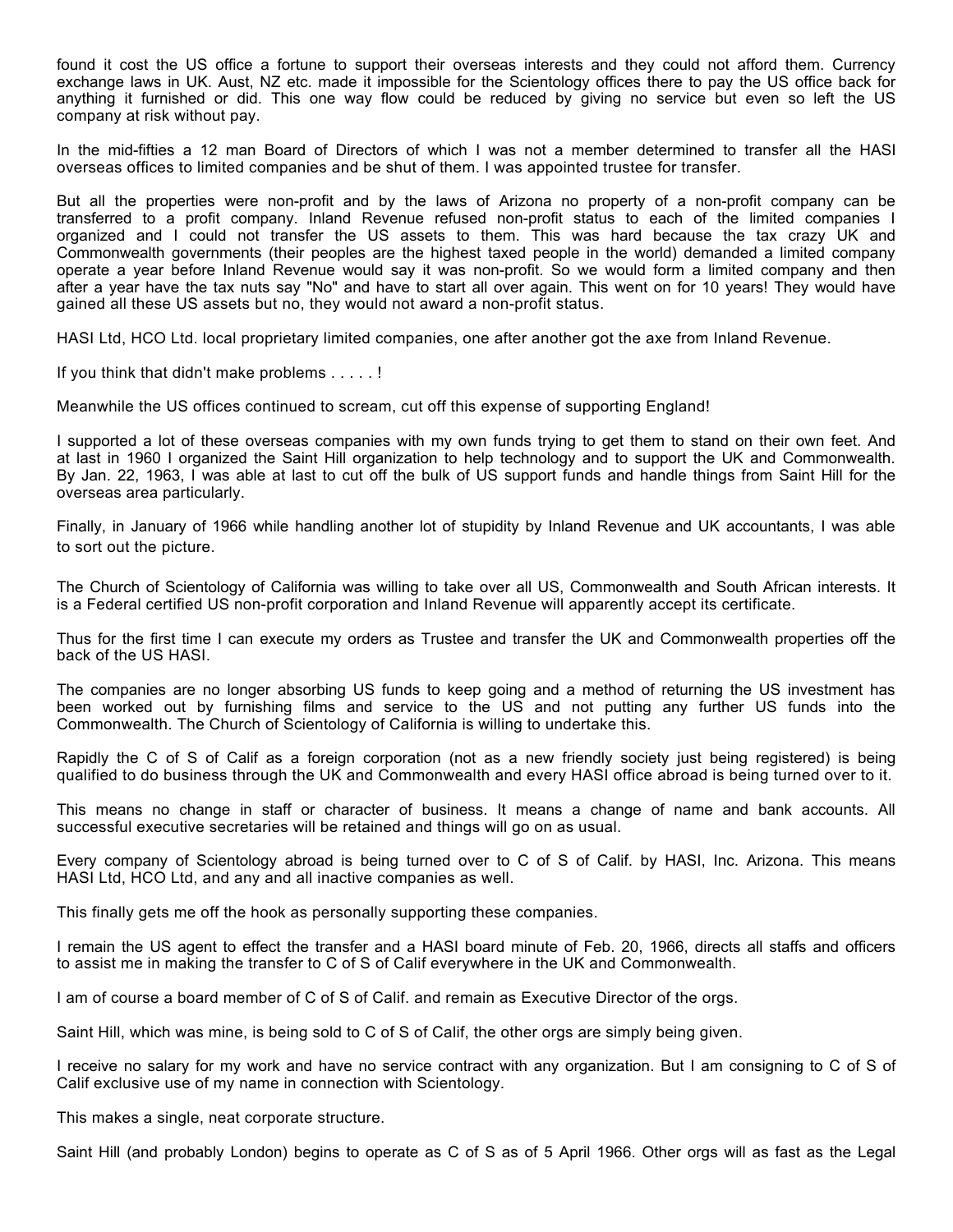Officer at Worldwide can effect qualification of C of S in their countries.

The International Executive Division at Saint Hill is in firm control of Scientology and will continue to be and remains the Int Exec Div of each org in the world, authorized by their boards.

Such transfers are usually attended by a lot of heads rolling. But our statistics are mainly up and nothing desperate is planned.

Suppressives hate to see up statistics and as this new corporate structure will result in soaring statistics, being relieved of tax burdens. I dare say a lot of rumour will be started to make people insecure about it. But if getting very legal and all arrangements solid is insecurity then mountains are the sea.

Our corporate structure has been attacked many times But oversees it could not be consolidated due to Inland Rev/enue. Some people are naive enough to believe the purpose of such offices is to collect tax. It isn't. It's a mechanism invented by suppressives to stamp on rising statistics. Don't believe it? Well, what would happen if you got a rise? That would be an up statistic for you but there would be a fine for it by Inland Revenue! They just refused to accept US assets, that's all The only cheerful note is that they'll break their own governments before they break us!

So we're getting all straight now, it seems. And good news! As all auditors will be ministers, ministers have in many places special privileges including tax and housing allowances.

Of course anything is a religion that treats the human spirit. And also Parliaments don't attack religions. But that isn't our real reason - it's been a long hard task to make a good corporate structure in the UK and Commonwealth so the assets could be transferred.

Apparently we've done it.

LRH: ml

L. RON HUBBARD

Copyright © 1966 by L. Ron Hubbard ALL RIGHTS RESERVED"

69. Dealing first with the overseas companies, recent searches at Companies House show the following: -

i) Hubbard Association of Scientologists was incorporated in Arizona on 10th September 1952 with an authorised capital stock of \$200,000. It was duly registered here under Part X of the Companies Act. Mr. Hubbard and his wife Mary Sue are both shown as directors.

(ii)) Hubbard Association of Scientologists International was incorporated in Arizona on 1st September 1954 "to establish a religious fellowship and association for research into the spirit and the human soul and the use and dissemination" of Mr. Hubbard's findings. It also was duly registered here under Part X of the Companies Act. Both Mr. and Mrs. Hubbard were directors, but resigned on 21st July 1965.

(iii) The Church of Scientology was incorporated in California on 18th February 1954, and changed its name to "The Church of Scientology of California" on 19th June 1956. On a notice dated 22nd March 1966, both Mr. and Mrs. Hubbard are shown as directors, but they resigned on 27th September 1966. It seems that two months earlier - on 1st August 1966 - Mr. Hubbard also resigned as President, but this was not notified to the Registrar until more than three years later, on 2nd September 1969. Other directors come and go: in one period of 32 months there were 13 changes. At a special meeting of the Trustees held on 26th February 1966 a resolution was passed "that in order to better achieve Article 2(b) of the Articles of Incorporation a seminary be established to be called the Hubbard College of Scientology and that it shall first be situate at Saint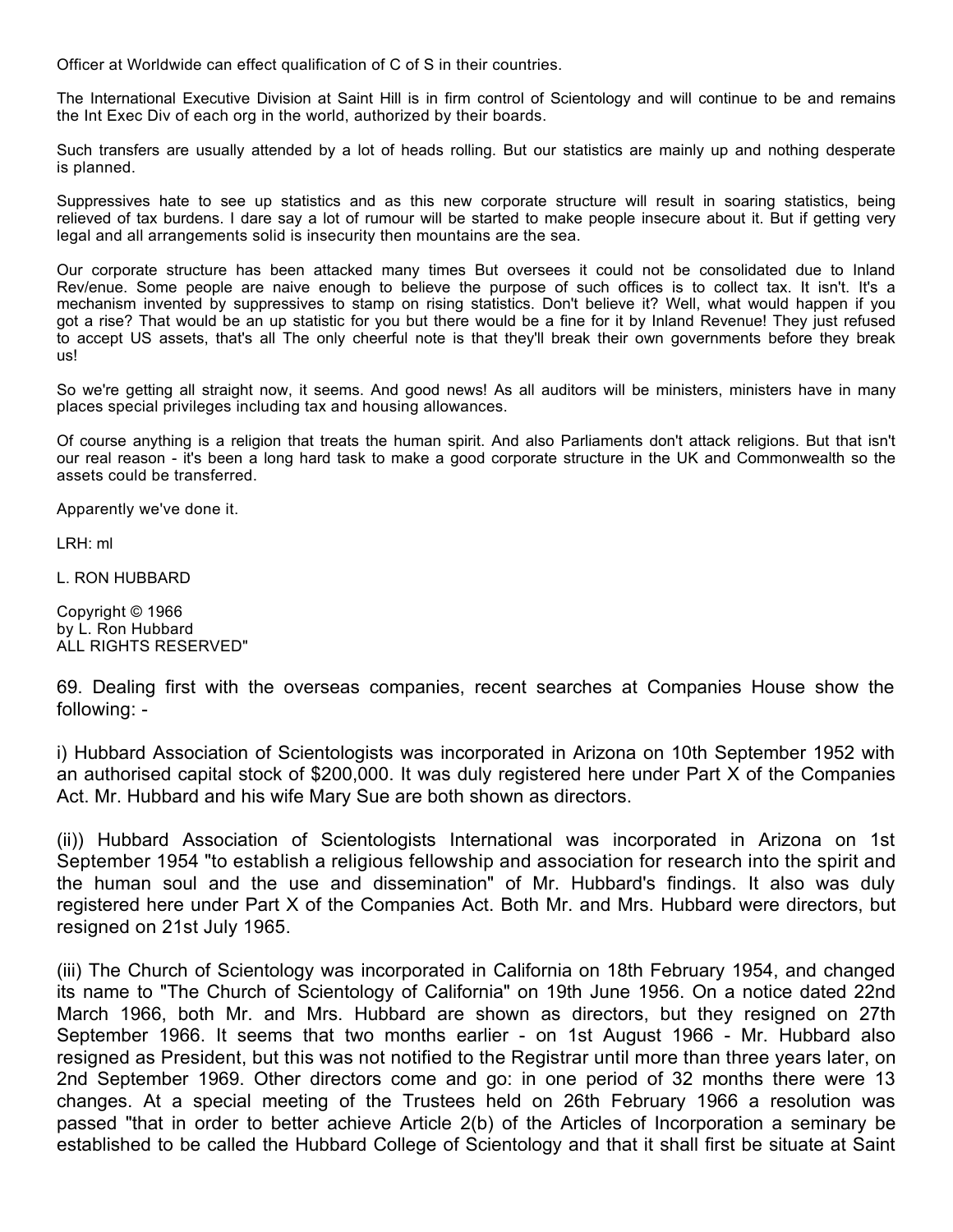Hill Manor, East Grinstead . . . and be so administered that it be granted charitable status". There are references on the file to a "Mother Church", apparently the Church of American Science of Camden, New Jersey.

70. Of the other Scientology companies mentioned in the Scientologists' reply to my question, searches conducted at Companies House between July and October 1970 disclose the following: -

(i) H.A.S.I. (London) Limited was incorporated on 20th December 1963. Only two £1 shares have ever been issued. Its main object is "to conduct and carry on any and all kinds of scientific research, especially with reference to the human mind, spirit and soul, in mental, psychosomatic and allied fields . . . by means of . . . Scientology". Mr Hubbard has never been a director. No annual returns have been filed since 31st December 1968.

(ii) H.C.O. (WW) Limited was incorporated on 5th December 1963. Again, only two £1 shares have been issued. Its main object is the same as that of H.A.S.I. (London) Limited. Mr. Hubbard has never been a director. Again, no annual returns have been filed since 31st December 1968.

(iii) H.C.O. (St. Hill) Limited was also incorporated on 5th December 1963. Once more, only two £1 shares have been issued. Its main object is the same as that of H.A.S.I. (London) Limited. Mr Hubbard has never been a director in a report for the two years down to 5th April 1969, the directors said that the Company had engaged in no activities.

(iv) Hubbard Communications Office Limited "trading as Hickstead Garage" was incorporated on 30th December 1960 with an authorised share capital of £300,000, divided into 1000 £1 voting shares, 3,380 non-voting £25 "A" shares and 40,400 non-voting £5 "B" shares. Eleven of the £1 voting shares have been issued one to Mr. Hubbard and another to his wife. None of the other shares have been issued. Mr. Hubbard is a governing director not subject to retirement. No annual returns have been filed since 26th May 1967. According to a statement in lieu of prospectus, the company was going to grant a franchise to the Hubbard Association of Scientologists in return for "a red apple and sixpence per annum . . . said contract being subject to good usage but without termination date".

(v) Scientology Publications Limited was incorporated as long ago as 30th January 1954. Mr Hubbard holds 51 out of 57 £1 shares issued Both he and his wife were appointed directors on 24th November 1955. He but not she - resigned on 30th December 1966. No annual returns have been filed since 31st December 1967.

(vi) Scientology Library and Research Limited was incorporated on 7th February 1964. Here again, only two £1 shares have been issued. The main object is once more "to carry out scientific reseach". Mr Hubbard had never been a director, and no annual returns have been filed since the end of 1968.

(vii) HASI Limited (actually called "Hubbard Association of Scientologists International Limited") was incorporated on 20th June 1960 with an authorised share capital of £250,000 in 10,000 £25 shares, of which f28,750 was issued. Mr and Mrs Hubbard were both directors: he resigned in 1966, she in 1968. No annual returns have been filed since December 1968.

(viii) Dianetic Association Limited is the oldest company of all, having been incorporated on 3rd November 1951 as a company limited by guarantee. Its main object is "to encourage and develop science and practice of the method of psychotherapy known as Dianetics and of other methods approved by the Association". Membership is open to any person "who has passed an examination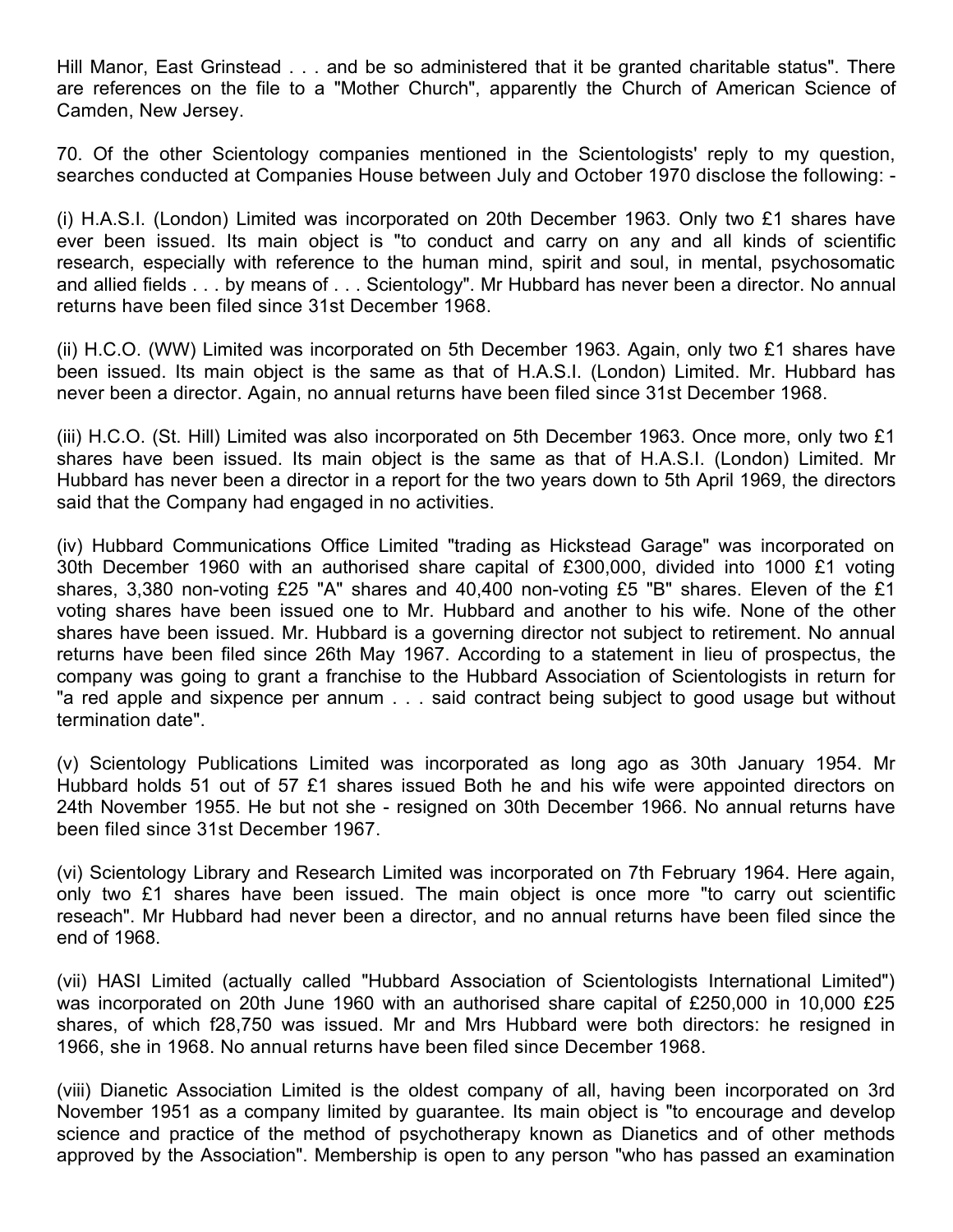or other test approved by the Council", furnishes "evidence of professional competence" or "is thought by the Council to be a fit person". Mr Hubbard was a director until 18th May 1957. The last annual return was filed on 31st December 1968, according to which the Company had conducted no activities.

There is no indication on the files of any of these companies having been wound up, or being in the process of being wound up.

71. Soon after HASI Limited was formed in 1960, Scientologists were invited to subscribe for its shares at £25 each. When Hubbard Communications Office Limited was formed soon afterwards, it was suggested that HASI Limited should allot to that company 3000 of its voting shares in return for 3000 of the latter's non-voting shares, thus giving the holders of H.C.O. Limited's voting shares (of which only 11 were ever issued) control over both companies. This scheme was eventually abandoned because, it was said, HASI Limited had not obtained non-profit status. What happened instead was that the holders of HASI Limited's £25 shares were invited to sell them to HASI of Arizona for 1/- and a "lifetime membership", the seller to pay the stamp duty: -

"Hubbard Communications Office, 37 Fitzroy Street, London, W.1.

Tel: LAN 3601-4

Dear Shareholder,

As you may know, the government would not grant HASI Ltd. a non- profit status and we are going to remain HASI Inc. of Arizona.

Therefore, HASI Arizona, a bigger company, is offering to buy your share for 1/- and a lifetime membership (gratis).

This way you are enabled to be "aboard" the organization that contains the bulk of Scientology activity. HASI Arizona is the Org where the Main Show is going on and we don't want to leave you sitting in a Side Tent just because of a government's error. So this offer is to bring you over to the Big Tent. And the Main Show is starting. Technology has been researched and polished to a fine point and we've started to E X P A N D.

As HASI Arizona does not have capital stock, we can't offer to exchange HASI Arizona stock for HASI Ltd. stock. But we can and do offer you your Lifetime Membership. This is the way it's done.

By law, HASI Arizona, as transferee, has to make a nominal monetary payment. We are therefore offering you the nominal consideration of 1/- for your share (mark the consideration of 1/ on the form in the space provided.) That means that as soon as we receive your share transfer form we shall send you the sum of 1/- plus a HASI Lifetime Membership.

When you have completed the form please post it to: -

 Controller of Stamps, Direct Post Section, West Block, Barrington Road, Worthing, Sussex.

DO NOT POST THE COMPLETED FORM TO US UNTIL THE STAMP DUTY HAS BEEN PAID.

The Controller of Stamps will calculate the stamp duty (approx 4d for 1/-) and notify you of the duty you have to pay. When you have paid this sum the stamped form will be returned to you, and you then forward it to us.

We shall very much appreciate it if you will complete the transaction as soon as possible.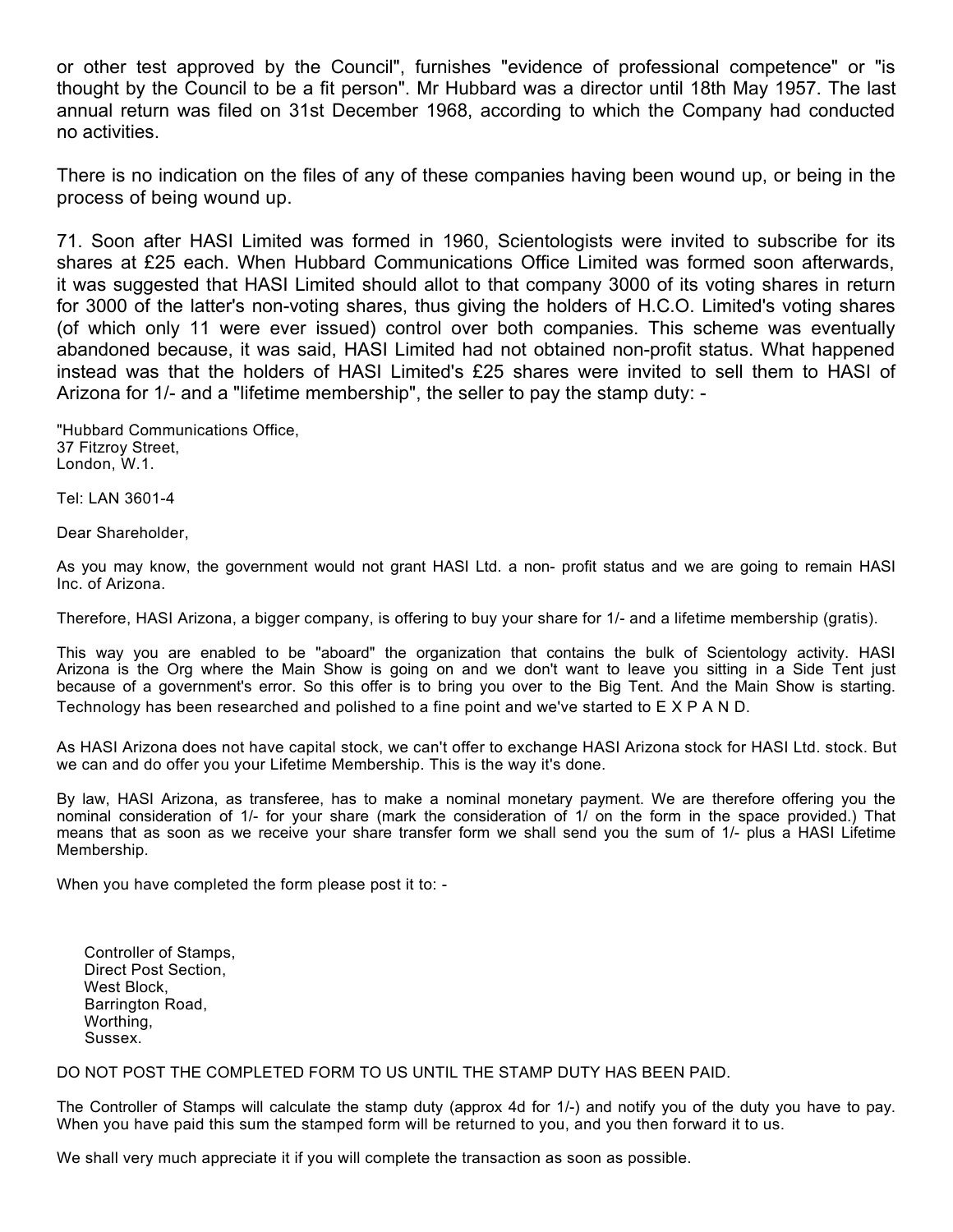Yours sincerely,

VALERIE OBIN, HCO Area Secretary.

P.S. In the event you have more than one share, you may effect the transfer, and name someone of your choice for the Lifetime MEMBERSHIP or HASI Arizona will buy it (them) from you for the nominal consideration of £25. 72. This offer was later increased to 1/- plus a Fellowship at Saint Hill, the purchasers to pay the stamp duty: -

*HUBBARD ASSOCIATION OF SCIENTOLOGISTS INTERNATIONAL, INC.*

Saint Hill Manor, East Grinstead, Sussex.

18 October 1965

Dear Sir or Madam,

We wish to bring to your attention that the H.A.S.I. Inc. of Arizona offers you, without further dues, a Fellowship of the College of Scientology now under construction at Saint Hill and to buy your share in H.A.S.I. Ltd. for one shilling. H.A.S.I. Arizona is the proprietor of the College.

(2) The object of this operation is to transfer the activities of H.A.S.I. Ltd. to H.A.S.I. Arizona, and so gather all Scientology activities in one large organisation. This will aid efficiency and permit economies. We are confident of your support in this progressive measure.

(3) The benefits of a Fellowship of the college are 10% discount on all books and meters purchased through the organisation and not marked 'net' or 'no discount' in price lists (usually items costing 6/- or less). If you have International membership the discount will be increased to 30% on books and 20% on meters.

(4) A share transfer form is enclosed which on completion should be forwarded in the enclosed envelope to H.A.S.I Inc. of Arizona, Saint Hill Manor, East Grinstead. Stamp duty on the transfer will be paid by H.A.S.I. Ltd.

(5) It is regretted that this offer cannot be kept open indefinitely, therefore, it will apply only to transfers received up to and including the 15th December, 1965.

Yours faithfully,

Mary Sue Hubbard

M. S. Hubbard, Secretary,BR> H.A.S.I. Inc. of Arizona

73. There are two further companies on the English register which were not mentioned in the answer to my question: -

(i) Scientology Consultants to Industrial Efficiency Limited, another £2 company incorporated on 23rd May 1957, whose annual returns for once are up to date. Its main object is "to increase the efficiency of companies, businesses, organisations and individuals by the specialised techniques of Scientology." Mr Hubbard has never been a director.

(ii) Hubbard Explorational Company Limited, which was not incorporated until 22nd November 1966. Mr. Hubbard (described as an "Expedition Supervisor") holds 97 of the l00 £1 shares, and he and his wife are the only directors. Mrs. Hubbard is the Secretary. The main object is "to explore oceans, seas, lakes, rivers and waters, land and buildings in any part of the world and to seek for, survey, examine and test properties of all kinds."

74. Two further Scientology organisations deserve mention. The form of Contract and release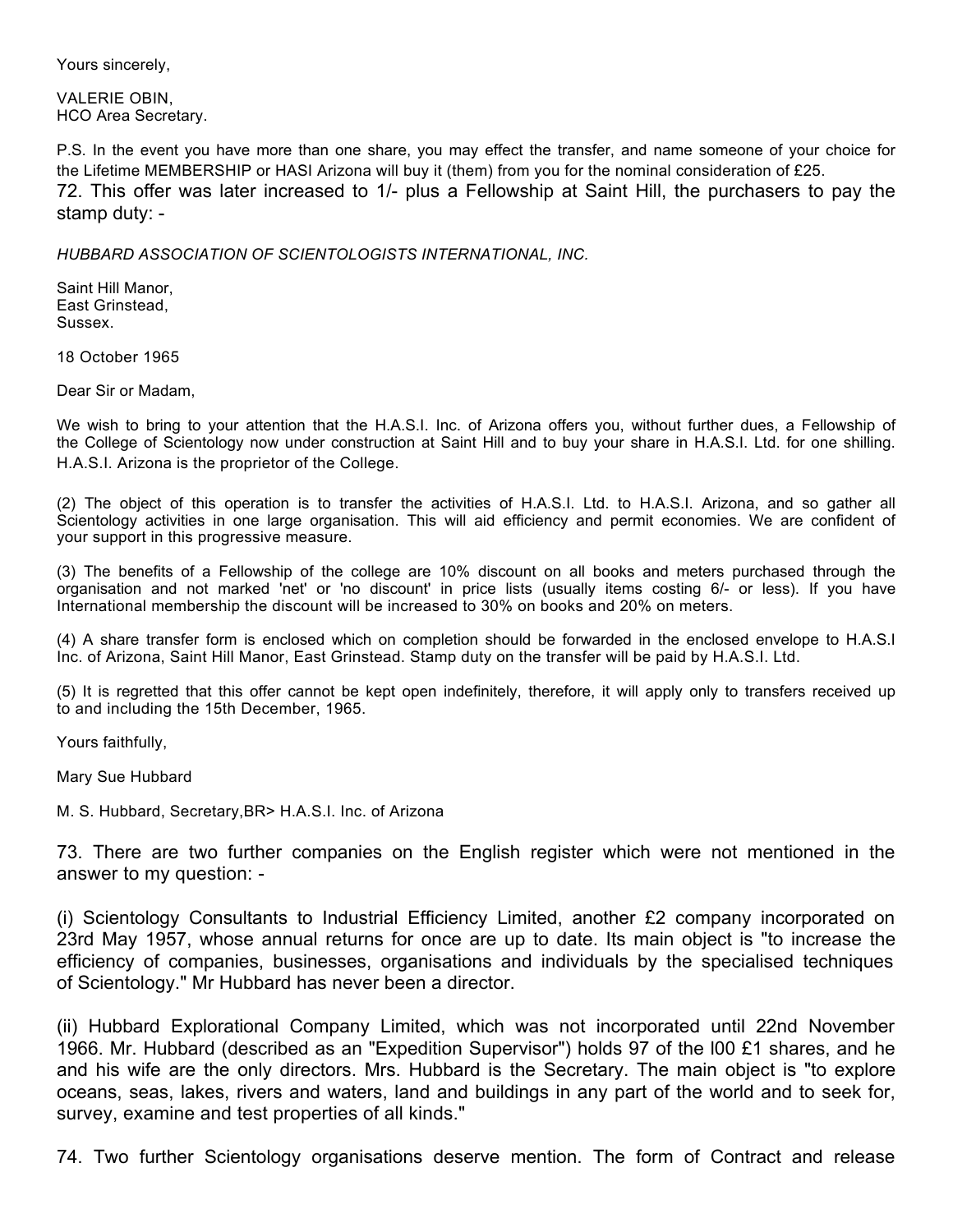which I quote in paragraph 135 below is expressed to be made with "Operations and Transport Services Limited." No company of that name has ever been incorporated in the United Kingdom, and none is registered under Part X of the Companies Act, as it would have to be if it were a company incorporated abroad which has a place of business in the United Kingdom.

75. Lastly, there is an entity called the "Sea Org" which came to my notice in the course of my enquiry. I asked the Scientologists to supply me with full particulars of its nature and activities, and this was Mr. Gaiman's reply: -

"(I have a personal theory that the Sea Org was set up by a consortium consisting of Granada TV, the News of the World, the Daily Mail, and the "People" to provide them with copy for the summer of 1968).

The Sea Org (Sea Organisation) was actually started in 1966-67. At about that time Mr. Hubbard had resigned his trusteeships and directorships and from the active participation in the running of all the Churches of Scientology.

At that time, as I understand it, he was very interested in ancient civiliations and wanted to take a boat to the Mediterranean to do some exploring and research. Some Scientologists went with him, and, as usually happens, more wanted to join. One result of his researches was the book "A Test of Whole Track Recall", which you probably have read.

Inevitably, the Sea Org, which was a colloquial name which stuck, grew.

After the former Health Minister made his famous announcement to the House on 25th July 1968, the Home Office wrote to Mr. Hubbard informing him that he would be refused leave to land in the U.K. in spite of the fact that as early as 1963 all his landing conditions had been permanently revoked.

The Sea Org became more or less permanent, and the members of the Sea Org today have a number of functions. The first is to assist Mr. Hubbard with his researches. Most of them are experienced Scientologists and expert auditors. Some of them tour the world on goodwill missions, and visit the various Churches to bring advice and assistance. They are today very much interested in the philosophy of management, which Mr. Hubbard has been recently researching

They are sea-born for a number of reasons. One is that Mr. Hubbard is sea-born. Another is that it has been found that it is excellent training for people to come to grips with sea and with the workings of ships. It is a practical experience which it is not easy to find on land, and makes for competent, practical people. Another is that a ship is a very quiet and safe environment, free from the distractions of shore life, and is a good place in which to engage in auditing and research. They also appear to have a lot of fun.

As the Sea Org itself is not part of the corporate Church of Scientology, there is not much in the way of policy documents affecting it. It seems that it just "growed up". I have been able to find a number of "Auditor" magazines which mention it, which I enclose.

Sea Org members are very dedicated Scientologists, and many sign a "billion year" contract on joining up, after their initial probation period. This may be likened to the final vows of some religious orders. It is a commitment. This does not preclude them from taking leave, which in my experience ranges from the normal 3 week holiday to periods of 2 years or more, nor from leaving the Sea Org altogether if they wish to.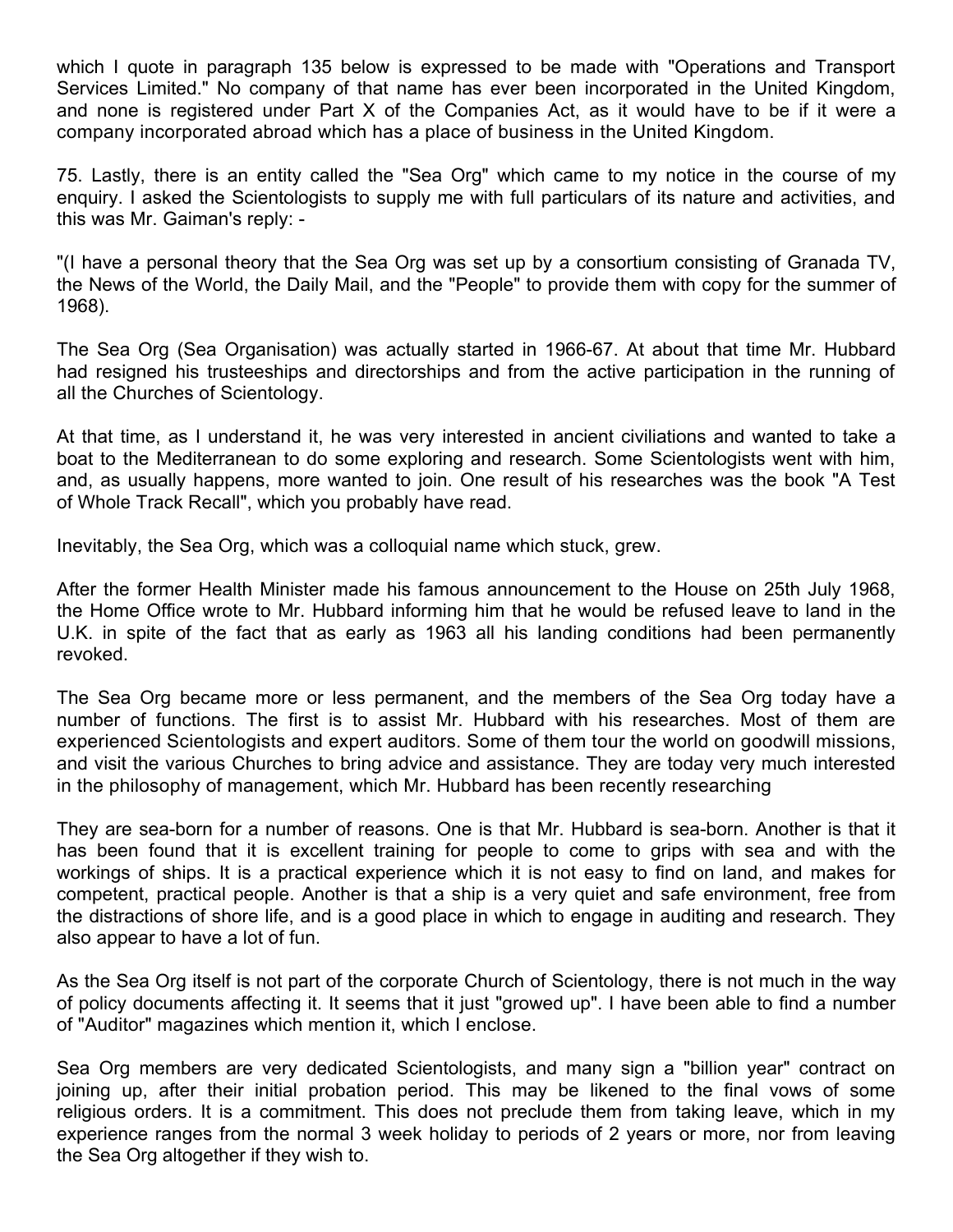They wear normal maritime uniform, which is optional when they are on land.

The Church has chartered some Sea Org vessels, originally to provide a safe environment for staff training and also to provide somewhere where students coming to Saint Hill could go in order to complete their training and auditing, which became more and more difficult at Saint Hill as the Home Office became more restrictive with visas."

In a later letter, Mr. Gaiman told me that Sea Org had, in the last five years, owned, chartered or operated no fewer than six ships: The Royal Scotman, Avon River, Enchanter, Aries, Neptune and Bolivar.

The following is the wording of the "billion year contract": -

"I , ... , DO HEREBY AGREE to enter into employment with THE SEA ORGANIZATION and, being of sound mind, do fully realize and agree to abide by its purpose which is to get ETHICS IN on this PLANET AND THE UNIVERSE and, fully and without reservation, subscribe to the discipline, mores and conditions of this group and pledge to abide by them.

THEREFORE, I CONTRACT MYSELF TO THE SEA ORGANIZATION FOR THE NEXT BILLION YEARS.

(As per Flag Order 232)"

The following quotations from an HCO policy letter dated 7th December 1969 and signed by Mr. Hubbard may also be thought relevant: -

"It is very easy for a staff member and even an Ethics Officers to completely misunderstand Ethics and its functions. In a society run by SPs and controlled by incompetent police the citizen almost engramically identifies any justice action or symbol with oppression."

"Yet in the absence of true Ethics no one can live with others and stats go down inevitably. So a justice function must exist to protect producers and decent people."

"The Ethics Section is in Department 3. This department is called Inspection and Reports."

"In small orgs there is only one person in that department."

"Because he has files of damage reports and chits and because he can see and investigate, the Ethics Officer locates WHO is causing outnesses and suppressing the Org. By condition assignments, publication and Comm Evs he gets in Ethics (67).

"It occasionally happens that it is someone high up in the Org. It sometimes happens his seniors or the EC scold him for daring to report on things or to them. Then he knows the suppression is high up and he is delinquent in duty if he does not report it to the next highest Org and if no action there right on up to the Sea Org. Anyone removing him for daring to report the factual reports of his inspections can be severely handled by upper organisations. The Ethics officer can only be in trouble if he fails to do his job and keep in Ethics."

#### **(c) Finances**

76. On 10th July 1970, I asked the Scientology leadership to supply me with copies of the certified accounts for the past five years of each of the Scientology and Dianetics organisations which had been active in the United Kingdom at any time during that period. The auditor of the Scientology organisations, Mr. D. B. M. Field, A.C.A. of East Grinstead, wrote on 3rd August 1970 as follows: -

"I am afraid that I cannot supply you with copies of the last 5 years' certified accounts at the moment, as I have not certified any accounts. I expect to have completed and certified the accounts by Christmas this year at the very latest, and possibly sooner."

77 I therefore asked instead for the draft accounts, uncertified, for the same five-year period, of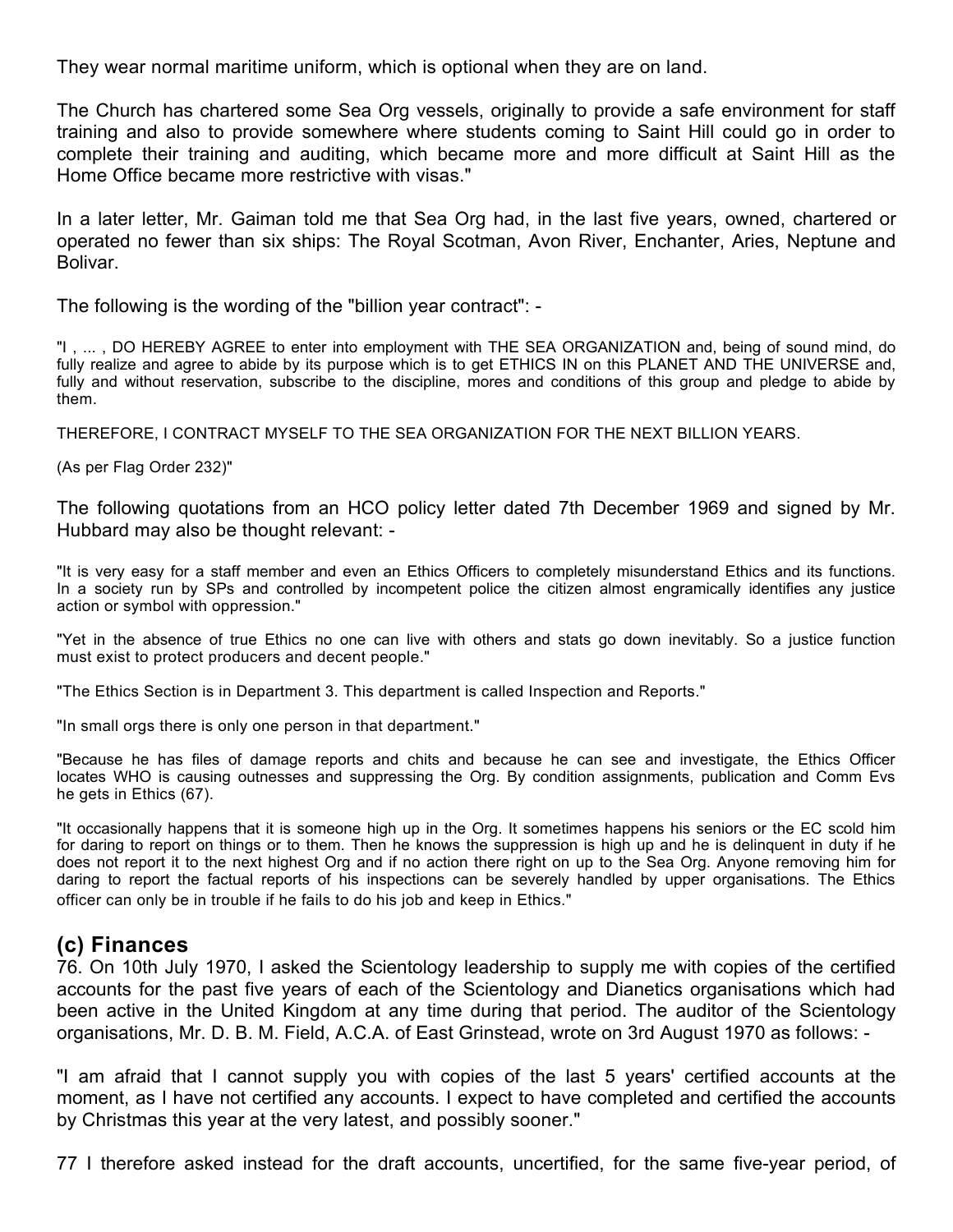these organisations. In answer to this, I was sent on 28th September 1970 three sets of draft accounts only: one for the 15 month period from 1st January 1965 to 5th April 1966, and one each for the years ending 5th April 1967 and 5th April 1968. Those ending in 1969 and 1970, I was told, would not be ready for "several months".

78. A search of the Companies Register confirms that, despite the requirements of the Companies Act, no accounts have ever been filed for these companies.

79. These draft accounts, evidently regarded by the Scientology leadership as the accounts reflecting the financial affairs of Scientology in the United Kingdom, disclose the following information relevant to this enquiry: -

(i) Those for the period 1st January 1965 to 5th April 1966 are headed "Hubbard Association of Scientologists International Inc.", while those for the two succeeding years are headed "Church of Scientology of California, Diocese of the United Kingdom." This would seem to accord with what Mr. Hubbard says in the policy letter dated 12th March 1966 which I have quoted in paragraph 68 above.

(ii) The accounts show the following sources and amount of income: -

|                                                                           | 1.1.65-5.4.66 | year to 5.4.67 year to 5.4.68 |            |
|---------------------------------------------------------------------------|---------------|-------------------------------|------------|
| Training and<br>processing less<br>refunds                                | £279,418      | £418,326                      | £973,239   |
| Gross profits from<br>sales of books,<br>meters and sundry<br>merchandise | 23,046        | 28,662                        | 66,341     |
| Other                                                                     | 6,184         | 10,289                        | 36,438     |
| <b>Total Income</b>                                                       | £308,648      | £457,277                      | £1,076,018 |

On any view, Scientology in the United Kingdom during this period was a big, and fast expanding, business.

(iii) Among the conventional business expenses appear the following:

 *1.1.65-5.4.66 year to 5.4.67 year to 5.4.68* £ % of £ % of £ % of total total total income income income Staff salaries 82,691 23.7 138,517 30.3 175,556 16.4 Directors' salaries 3,125 0.9 2,914 0.6 2,383 0.2 Advertising and Promotion 35,995• 10.3 21,048 4.6 50,913 4.7 Commissions payable 10,126 2.9 33,039 7.2 63,723 5.9 Postage and Carriage  $16,493$  4.7 24,636 5.4 Travelling and Motor expenses 6,549 1.9 7,288 1.6 15,672 1.5 Provision for bad debts 42,150 12.1 39,426 8.6 7,487 0.7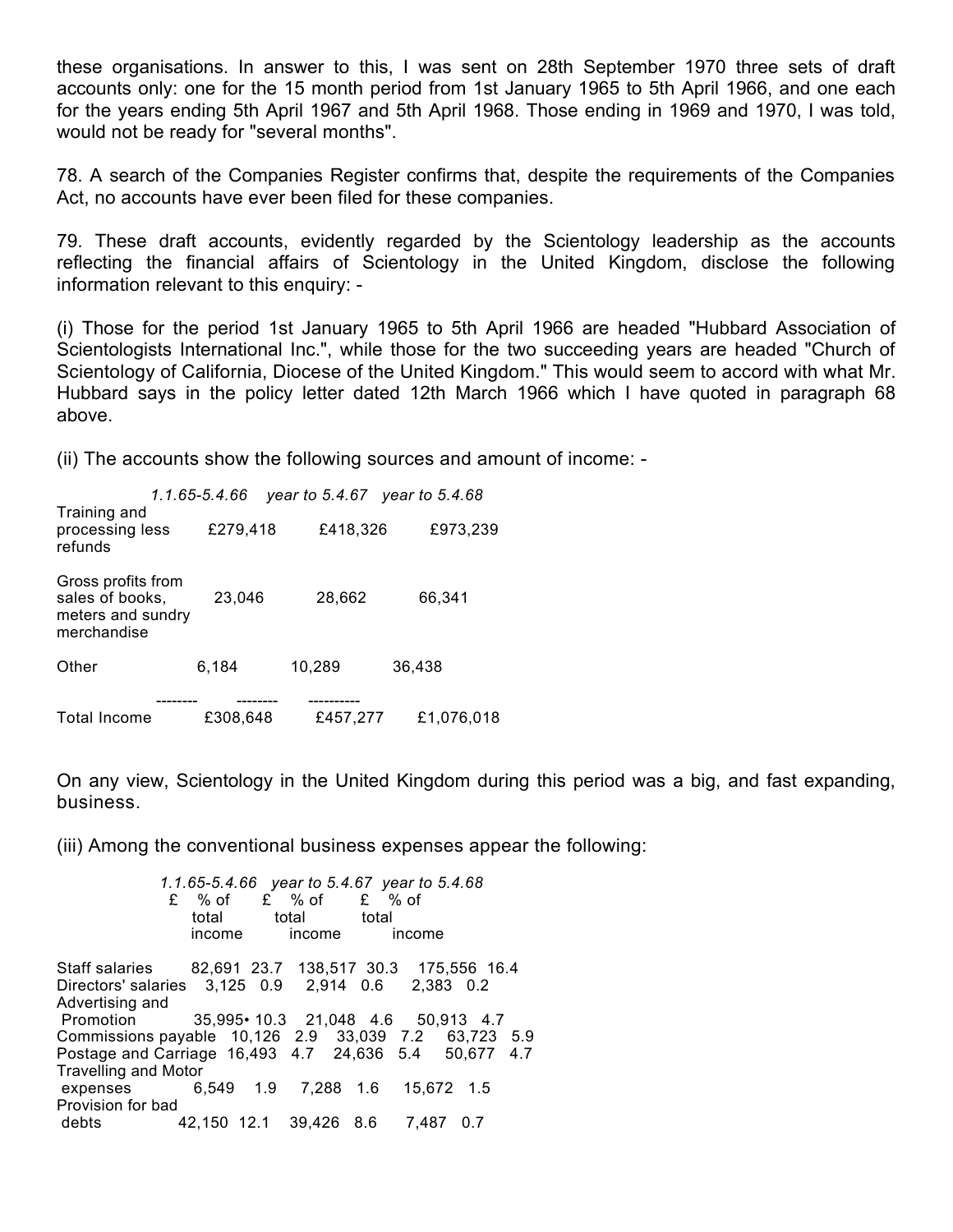• including "printing, stationery and sundry office expenses."

None of these calls for any special comment.

(iv) In each of the three periods, there is an item called "Expenditure on United States Mailing List and Promotion". In the first period, this amounts to £87,500; in each of the succeeding years it is charged at £70,000. In the first period only, there is also a "Franchise licence fee" of £27,064.

(v) After charging all these expenses, and others of a usual kind, the first period shows a loss of £59,939 and the following year shows a profit of £52,617.

(vi) Surprisingly, the last period - the year to 5th April 1968 - shows a loss of £20,297 despite the fact that the total income has more than doubled and that the conventional expenses have by no means risen in proportion. This loss is arrived at after charging the following items, none of which had been an expense of the business in either of the earlier periods: -

"Technical & educational" . . . . . . . . . . . . . £160,312 "Cost of research & expansion projects" . . . . . . . £93,179 "Service charge for New York Scholars payable to Church of Scientology, New York" . . . . . . . . . £15,741 "Losses on Rhodesian Mission Branch" . . . . . . . . . £33,171

Further, the item which in the previous year had been called "Printing, stationery and sundry office expenses - £23,606" has now become "Printing. stationery and sundry office expenses *and Central Administration*" and has leapt to £141,085, while "Legal and professional charges - £12,527" has become "Legal and professional *and Consultancy*" at no less than £175,479. The total of these new and increased items is £582,834.

(vii) The Balance Sheet as at 5th April 1968 shows that, on 16th November 1967, the business had acquired the freehold of Saint Hill Manor and its grounds (which had previously been held on a lease, apparently from Mr Hubbard) for an outlay of £79,410. Expenditure incurred on the buildings both before and after this date amounted to £81,203 and the property therefore stands in the books at £160,613.

(viii) Despite this major item of capital expenditure, the cash at bank and in hand on 5th April 1968 was £351,073, an increase of £238,420 over the year, on top of an increase of £91,964 in the previous year. Evidently, Scientology in the United Kingdom has no cash flow problem.

(ix) On the liabilities side, the following items appear as at 5th April 1968: -

"Amounts due to HASI Inc" . . . . . . . . . . . . . . £64,516 "Amounts due to U.S. Churches of Scientology" . . . £227,500 "Amounts due to associated companies" . . . . . . . £80,743

The second of these items has increased in successive Balance Sheets by the exact amount of successive charges for "Expenditure on U.S. Mailing List and Promotion" from which I infer that this expenditure, although charged to revenue in the accounts, has not in fact been paid.

(x) As against that, £3,129 is shown as "Owing by associated companies in the United Kingdom", but all of it is treated as a bad debt. £76,567 is shown as "Owing by Overseas Scientology Organisations", and a provision for bad debts is made against this in the sum of £37,269.

(xi) According to the balance Sheets, the following amounts, with the following provisions for bad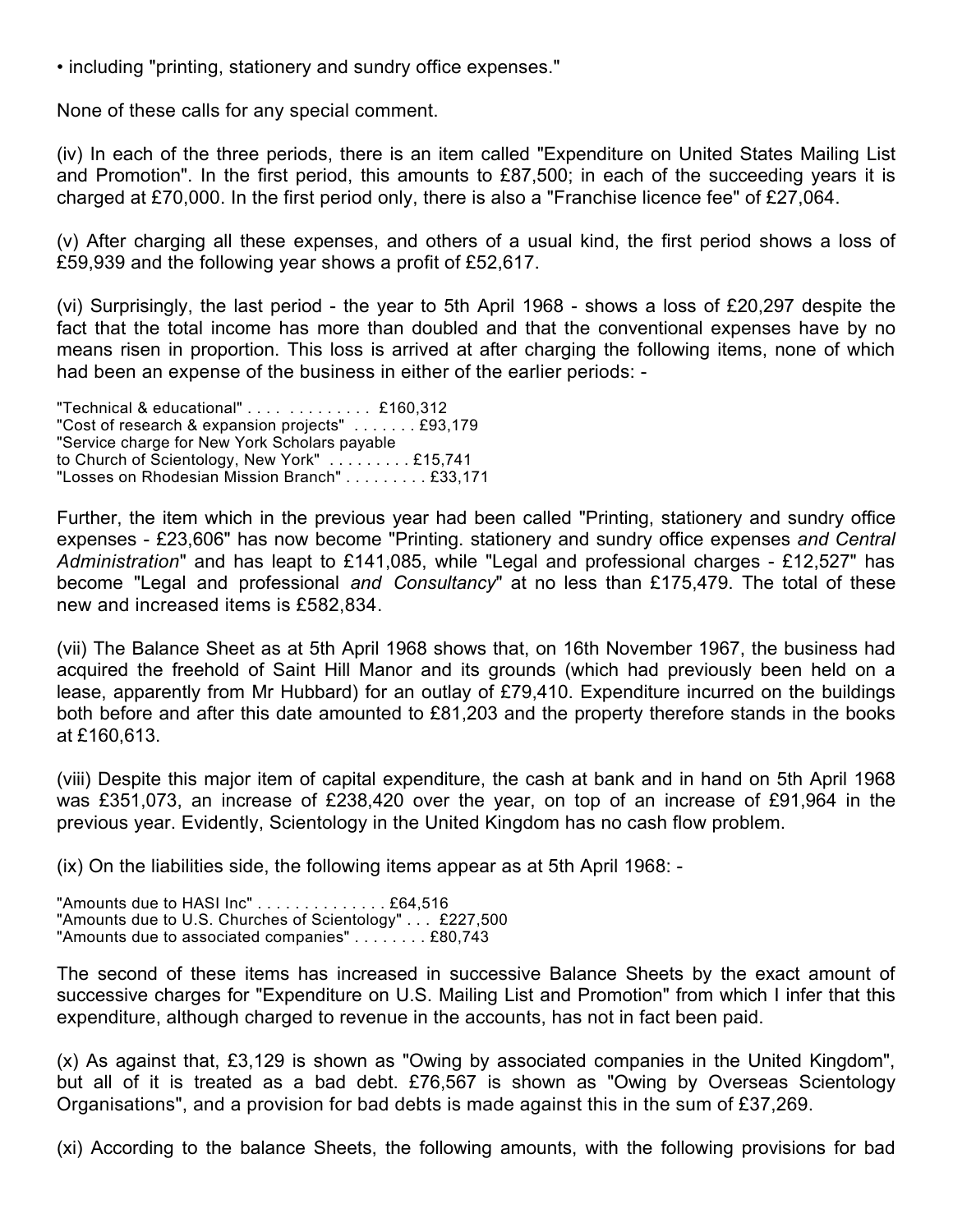debts, were "Owing by students" on the respective dates: -

 *5.4.66 5.4 67 5.4.68* Owing . . . . . . . . . . £48,780 £57,946 £64,285 Less provision . . . . . . £25,689 £47,543 £50,824

(xii) The 1968 Balance Sheet also shows, for the first time, a single loan creditor at £10,059. 80. So much for the main business, owned during the period under review first by HASI and then by the Church of Scientology of California, both being Arizona companies registered here under Part X of the Companies Act as having a place of business in the United Kingdom. Under the provisions of those Acts, accounts should be filed annually relating to the whole of the company's business and not only to that in the United Kingdom. In fact, no accounts have yet been filed at all, and the drafts which were sent to me relate only to the United Kingdom business.

8l. As for the financial affairs of the other Scientology companies,

(i) No accounts have been filed by H.A.S.I. (London) Limited, H.C.O. (WW) Limited, Scientology Publications Limited, Scientology Library and Research Limited, Dianetics Association Limited or Hubbard Explorational Company Limited.

(ii) According to the latest available directors' report of H.C.O. (St. Hill) Limited, that company had on 5th May 1969 no fixed assets, and had lost £3,180 by that date. Mr Hubbard owes it £1,045.

(iii) Scientology Consultants to Industrial Efficiency Limited has filed up-to-date accounts, showing accumulated losses of £655 down to 31st October 1969.

(iv) According to the last set of accounts filed for Hubbard Communications Office Limited (which run to 30th April 1966) that company seems to have been conducting an unsuccessful garage business. The auditors' certificate is heavily qualified: various documents could not be traced, vehicles had vanished, "the sales figure in the trading account cannot be regarded as anywhere near accurate", and there had been litigation with a manager who went bankrupt. The company ended up owing Mr. Hubbard £1,056, and his successor's report as Chairman, dated May 1967, is worth quoting if only for its refreshing brevity: -

" My illustrious predecessor reported to you last year.

Unfortunately the financial state of our company is not as we would have liked it."

(v) From the accounts which have been filed by HASI Limited, it seems that before about 1966 this was the parent company for the Scientology branches in London, New Zealand and South Africa. However, since then. the company seems to have been dormant, and on 5th April 1968 the New Zealand branch of HASI of Arizona was shown as still owing it £747, the South African branch £7,307, and the London branch £6,913. Accumulated losses to that date are given as £11,928.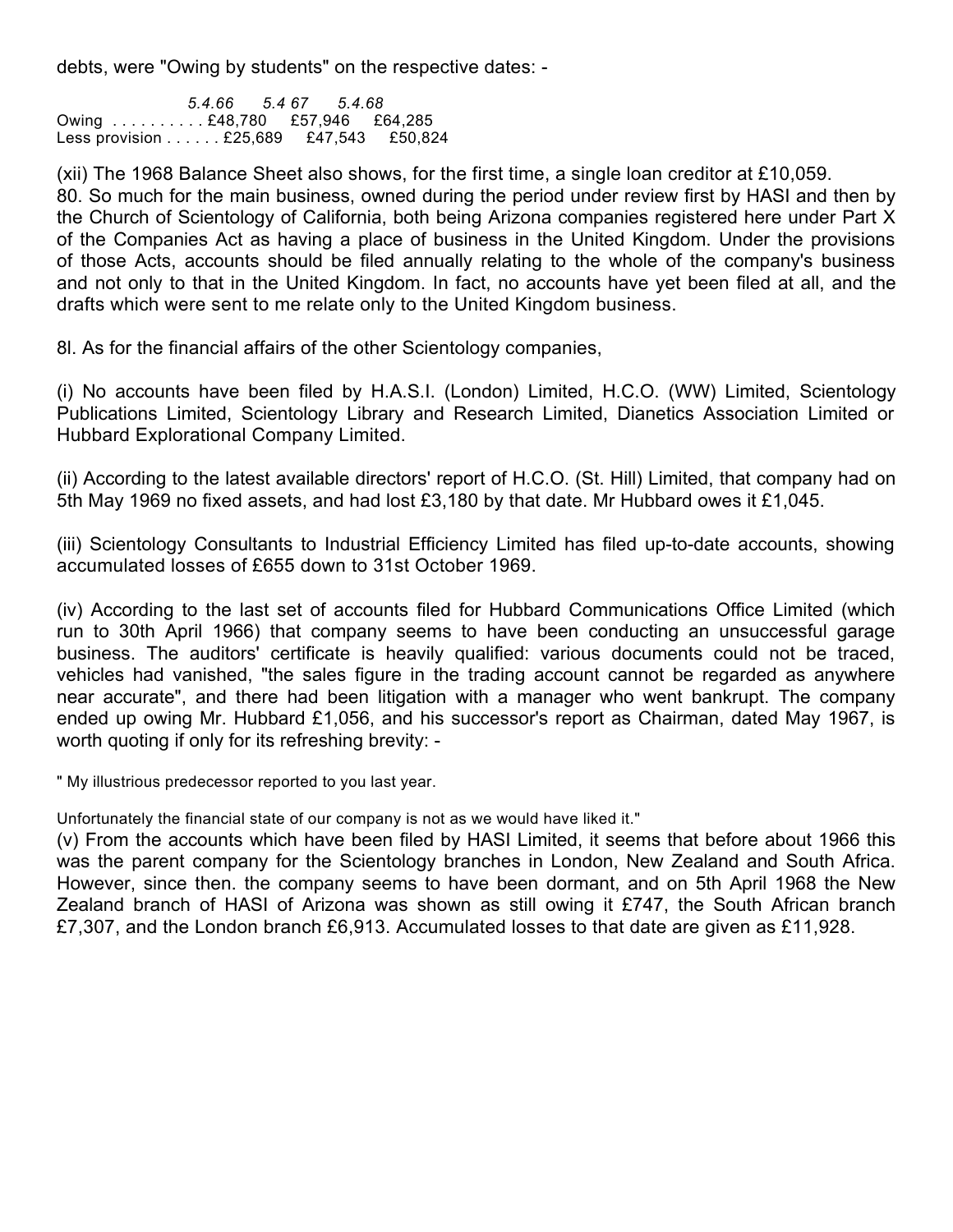## **The Foster Report CHAPTER 4: The Theories of Scientology**

"What is matter? Never mind. What is mind? No matter."

*Punch*, vol. XXIX (1855).

### **(a) Content**

82. At different stages in their history either Dianetics (the first aspect of Mr. Hubbard's teaching to gain public attention), or Scientology (its later development), has been more prominent than the other. In its essentials, however, the theory of the human personality which underlines Dianetics and Scientology is the same, though Scientology elaborates it further, and adopts different techniques to seek to bring its adherents to the optimum state of human functioning, described in its own works as 'clear', or (at a later stage peculiar to Scientology) 'operating thetan'.

83. The fundamental thesis on which both Dianetics and Scientology are based - the discovery Scientologists regard as "*the* major advance of centuries of philosophy" (68) - is that the mind consists of three parts. The first, the "analytical" mind, is likened to a computer: "The analytical mind is not just a good computer, it is a perfect computer. It never makes a mistake" (69). Every perception is "filed" in a standard memory bank and remains there indefinitely, whether or not the individual intelligence has access to it. The banks contain perceptions for every moment of an individual's existence, asleep or awake, and even before birth. In Scientology theory, memory reaches back before the moment of conception to previous lives or existences, even in non-human forms or on planets elsewhere in the universe. The analytical mind is programmed to use this material to find the 'optimum survival conduct pattern': it can only consider problems from the point of view of their implications for survival.

84. The second, the "reactive" mind is a 'rogue' bank containing perceptions experienced at moments of pain, painful emotion or unconsciousness when the analytical mind 'cuts out' anterior analytical attenuation. These perceptions form a complete record of experience at these moments, with pain and distress built in: such a record is called an "engram".

85. There is also a "somatic" mind, 'the genetic entity plus the brain system of the body'. This is often at the mercy of the reactive mind and is responsible for most psychosomatic diseases. It does not seem to play much part in current Scientology theory.

86. When the analytical mind consciously experiences some perception which is linked. by some perhaps incidental common factor, with an engram, "some analytical power turns off, the organ or organs which are the analyser are fused out of circuit in some degree" (70). The reactive mind steps into the breach. Its rational powers are nil: its logic is that of stimulus / response and all stimuli associated with the original engram are identified with one another and equally capable of prompting the response. As an example -

"here's how an engram can be established: Mary, aged 2, knocked out by dog, dog bites. Content of engram: Anaten, age 2 (physical structure); smell of environment and dog; sight of dog jaws gaping and white teeth; organic sensation of pain in back of head (hit pavement), pain in posterior; dog bite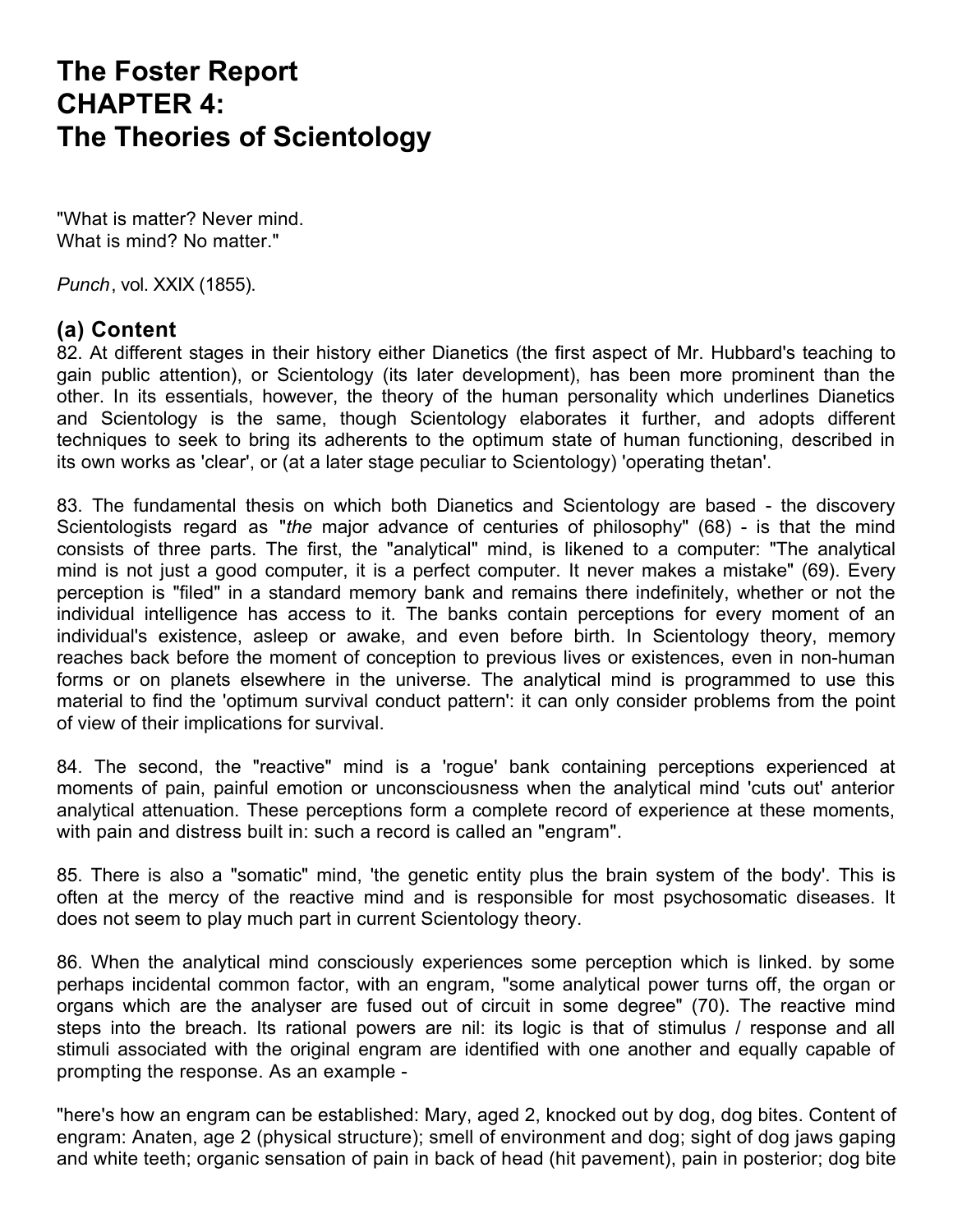in cheek; tactile of dog fur, concrete (elbows on pavement), hot dog breath; emotion; physical pain plus endocrine response, audio of dog growl and passing car . . . Then at age 10 similar circumstances, no great anaten, the engram is restimulated. After this she has headaches when dogs bark or when cars pass that sound like that car, but only respond to the engram when she is tired or harassed otherwise" (71).

The original unconscious experience may well be misinterpreted: engrams arising from pre-natal experience are particularly liable to be misinterpreted by the reactive mind and to be "permanently fused into any and all body circuits" (72). As a result, the analytical mind loses control in certain sensitive areas, and so engrams which are fused in in this way may affect the entire development of an individual's personality. For example: -

"The only reason anybody 'wanted' to 'return to the womb' was because someone hit mother and yelled 'come back here!' So the person does" (73).

87. The technique of Dianetics seeks, one by one, to reduce the store of engrams in the reactive mind by bringing the individual to recall, and in fact re-live, the original moment of pain, emotion or unconsciousness which had given rise to the engram until he can do this unmoved. Most individuals have hundreds of engrams, and by the time they are adults many of them will have been restimulated ("keyed-in") thousands of times, and each time their hold over the individual's behaviour becomes stronger or, in Mr. Hubbard's technology, a new 'lock' is formed. Psychoanalysis tries to break these locks without being able to deal with the engram itself and is therefore a far less economic technique.

Summarising Dianetics in Mr. Hubbard's own words: -

"In Dianetics it was found that the mind was subdivided into two parts. The first was the analytical mind which did the actual thinking and computing for the individual but which, in the present civilised state of Man, was almost submerged. The second was the reactive mind. The reactive mind was considered to be a stimulus response mechanism which derived and acted upon the data of experience without thought. The content of the reactive mind was found to be the accumulated bad experiences of the organism not only in its current lifetime but in the other lifetimes which it apparently had led in order to accomplish the task of evolution and to arrive at its present state of structural beingness. The reactive mind was the blue print but it was also the stimulus response dictator of action. The formula which described the reactive mind was that everything is identified with everything. Dianetics accomplished a great deal in the elevation of beingness by reducing the most violent incident in the reactive mind by a process known as the erasure of engrams. An engram was a period of momentary or long pain and unconsciousness such as would occur in an injury, operation or illness. Such incidents could be reduced simply by "returning" the individual to the moment of the accident and then going over the accident step by step, perceptic by perceptic, as though it was happening again. After this had been done several times the accident was found to have no more command value upon he individual. The reduction of the command value of the reactive mind was found to be necessary to a proper resolution of aberration." (74)

88. Scientology departs from the mechanistic psychology of Dianetics by introducing a new causative agent. In some places this is spoken of still in mechanistic terms as the "awareness of awareness unit", a form of creative consciousness. More usually, however, and especially in recent works where Scientology's religious aspect is put uppermost, it is called the "spirit" or "thetan". The personality and beingness which actually is the individual and is aware of being aware, and is ordinarily and normally the "person" and who the individual thinks he is, is the "thetan" (75). The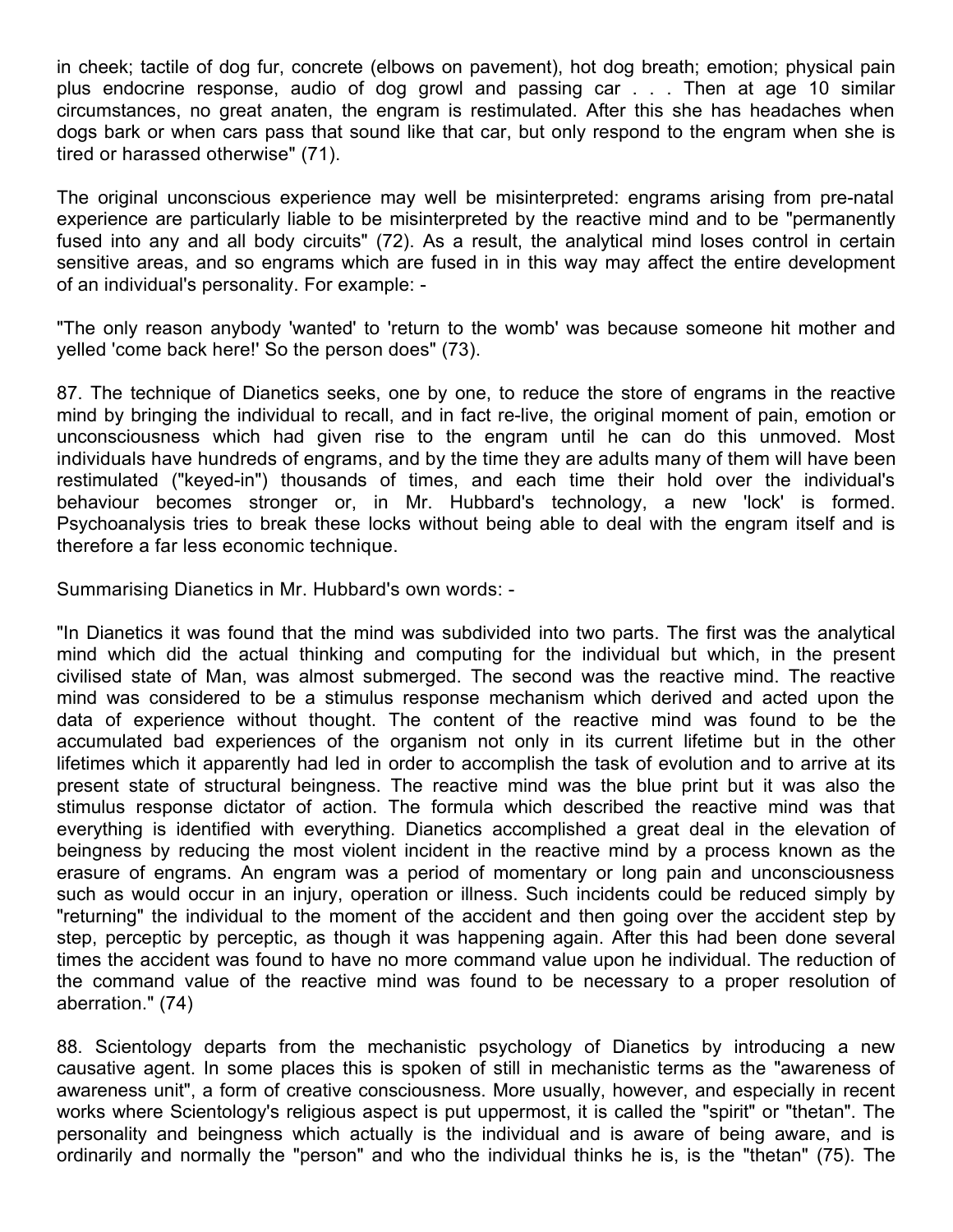thetan is immortal, is reincarnated again and again. Great store is set by its separability from the body - "probably the greatest discovery of Scientology and its most forceful contribution to the knowledge of mankind has been the isolation, description and handling of the human spirit. Accomplished in July 1951 in Phoenix Arizona he (LRH) established along scientific lines that the thing which is the person, the personality is separable from the body and the mind at will and without causing bodily death or mental derangement." (76) The awareness which is the thetan "can continue, is clarified and is not interrupted by a detachment from the body", all of which is accomplished by standard processing. Among the goals of Scientology processing are to increase the beingness of the thetan and thus increase the creative potential of the individual personality, and its analytical mind until it can command and handle its reactive mind with ease, and exercise, unfettered, all the powers of which it may, in its ideal state, be capable.

89. There is a wide range of different Scientology techniques designed to develop the higher or creative functions of the mind and, through auditing by trained Scientologists (and, at a yet later stage, self-auditing techniques), bring the individual to the ideal condition of operating Thetan where his powers over his own mind and over material things are virtually without restriction. The different routes to this goal are listed in paragraph 147 below.

90. Whereas in Dianetics it is held that the individual's behaviour may be the result of experiences or remarks overheard early in his life, or even before birth, and he is thus barely responsible for his defects, in Scientology the separate existence of the spirit or thetan means that the individual is treated as responsible for his own actions. The preclear is held responsible for his own mistakes, for his problems, and for his progress in Scientology training. Failure to make progress indicates that the individual is either under the influence of some external factor hostile to Scientology, or is himself guilty in his attitude towards it. HCO Bulletin of November 23rd l962 argues that slow students and those who do not gain from processing are always "Rockslammers". Rockslammers, typically, show suppressed hostility or reservations about Scientology in one or other of its aspects: the condition is located, 'analysed', and resolved by a technique called routine 2-l2 which it is worth quoting in full: -

#### "ROUTINE TWO-TWELVE

l. Make or use a list of Scientology Items. This includes Scientology, Scientology Organizations, An Auditor, clearing, auditing, Scientologists, a session, an E-Meter, A practitioner, the auditor's name, Ron, other Scientology persons, parts of Scientology, past auditors, etc. (See HCO Bulletin November 23, Issue II and subsequent HCO Bulletins for "Scientology Lists".) The list need not be endless as it will be easy to catch a trace of the GPM if the person is a Rockslammer. The list is composed by the auditor, not the pc.

2. Assess the list, calling each item once (or until auditor is sure of the read). Eliminate down to the last 3 or 4 items.

3. Tiger Drill the Items still in. Select the one with the biggest dirty read or the last one to go out or the one that went out hardest. No matter how faintly or sporadically the Item found now reads, if the last one in stayed in at all, use it for Step 4 below. If, however, the Item found in this step produced a good Rock Slam (Reliable Item) omit Steps 4, 5 and 6 below and do the tests in Step 7 and continue with the remaining steps. If two R.I's are found in this first step, oppose each one as in Steps 7 onward.

4. Using the Item selected list a list from the line question "Who or what does ... (the Item found in 3) represent to you." It can happen that steps 4, 5 and 6 are unnecessary. If the Item in Step 3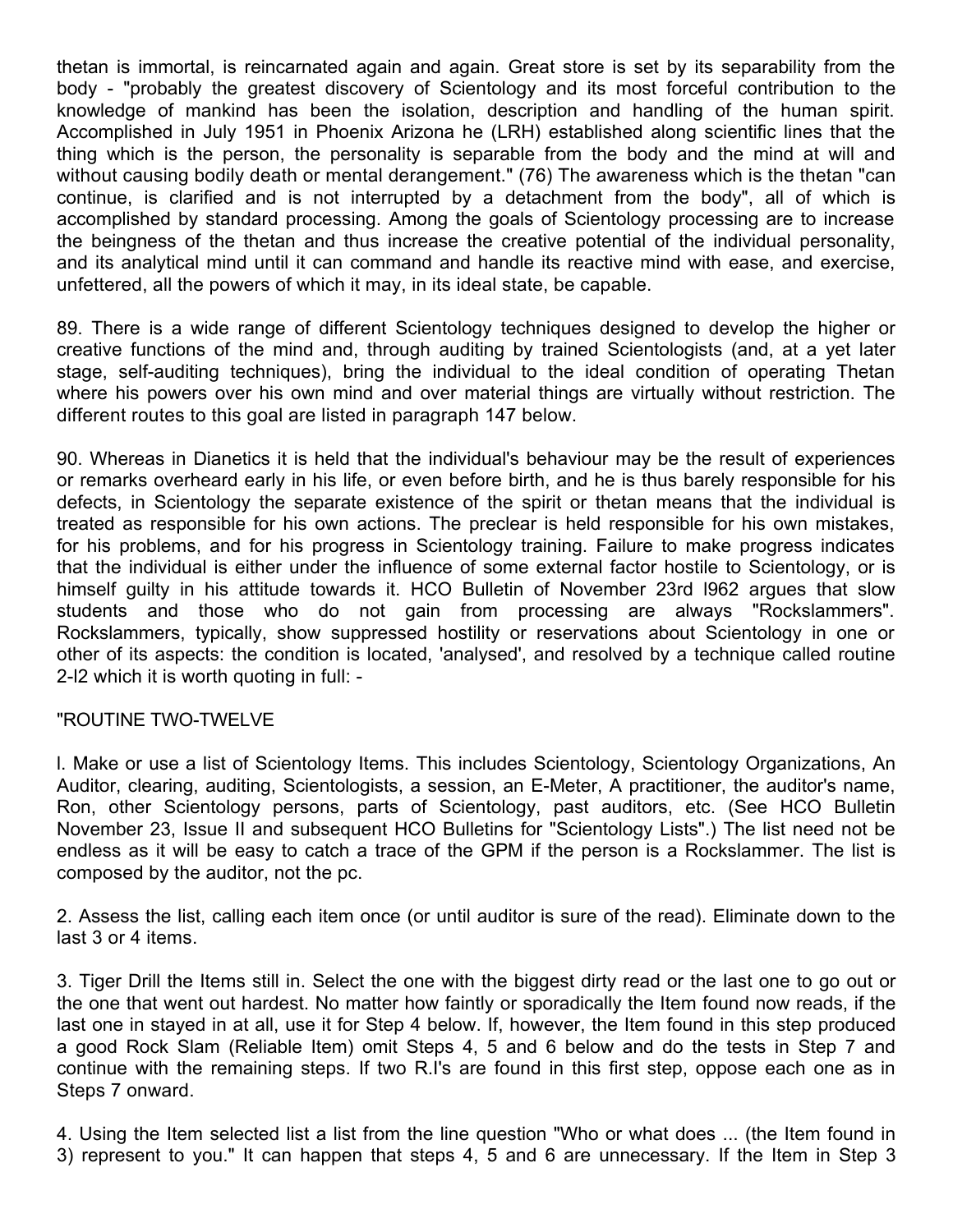consistently Rock Slammed a third of a dial to a dial wide and kept on doing it when the auditor said "Consider committing overts against ..." (the Item found) use it instead of doing the Step 4 List. If this Rock Slam is on and then vanishes even with "Suppress" clean, do Step 4, using the Item that so slammed but vanished. In doing listing beware of stopping listing while the needle is still dirty or stopping just because the pc says the last item was it. (The real RS Item you want usually comes *after* the pc says the last one he put on was IT. (If the pc stops or refuses to go on, get in your Mid-Ruds and continue to list until there is no dirty needle or RS when pc thinks of Items before saying them to the auditor.) Mark every Item that RSed or DRed on Listing. While listing keep the meter at about Sens 8 and keep an eye on it to note RSs and DRs.

5. Nul the list, saying each Item on it once (or more if the auditor didn't catch the read.) Be sure the Mid Ruds are in. If a dirty needle turns on while nulling, add to the list, get the Mid Ruds in and test the question for reactions. If needle reacts to question the list is incomplete or the pc is protesting the question. Leave any Item in that reacts. Eliminate all but the last 3 or 4 Items.

6. Tiger Drill the last Items in. Select one Item with the biggest needle reaction or Rock Slam. (Two Items can appear on any list. If they both Rock Slam equality and neither goes out, you have found two Items, in which case you must do the following steps to each.)

7. Find out if Item turned on Pain or Sensation when being Tiger Drilled, or say it to the pc and find out. If pain, say to pc "Consider ... (Item) committing overts." If sensation say "Consider committing overts against ..." This should turn on a Rock Slam if it isn't on already whenever the Item was said or Tiger Drilled. This is called a Reliable Item if it Rock Slammed. The Rock Slam is very touchy sometimes and has to be Tiger Drilled back on. If an Item slammed while *being nulled* it is probably it. Those that RS while being listed do not have to RS flicker at all while being nulled, and usually don't.

8. If the Reliable Item found turned on Pain, list "Who or what would ... (the Reliable Item) oppose." If it turned on Sensation, list "Who or What would oppose ... (the Reliable Item)." Complete the list as in any listing. Don't stop just because the pc nattered or wept. Get the Mid Ruds in and get a list which gives no dirty needle (not dirty reads, there's a difference) while nulling. In case of a Coterm, test to see if there's more Pn than Sen or Sen than Pn and classify accordingly. It you can't decide, listing both as opposed and oppose and nul as one list.

9. Nul the list saying each Item once. Down to 3 or 4 Items.

10. Tiger Drill the last 3 or 4 that were left in. Select the last one left in.

11. Test and turn on the Rock Slam on the last one in (as in Step 7 above). Be sure to properly determine which is Term and which is Oppterm.

Get pc to examine and align the package for correctness (and any Bonus Package) and put on the pc's Line Plot.

12. Go over the list used in Step 1 to see if there are any more Dirty reads or traces of reads on the Scientology List. If so, repeat the above Eleven Steps on the pc. If not make a list for the step 1A etc., using questions given further on in this HCO Bulletin. Note: Only the Scientology list is tested again. Other lists for Step 1 are used only once.

This is the only action known in auditing which will undercut the bank of a slow moving or non-gain pc. *Every* such pc is a Rockslammer."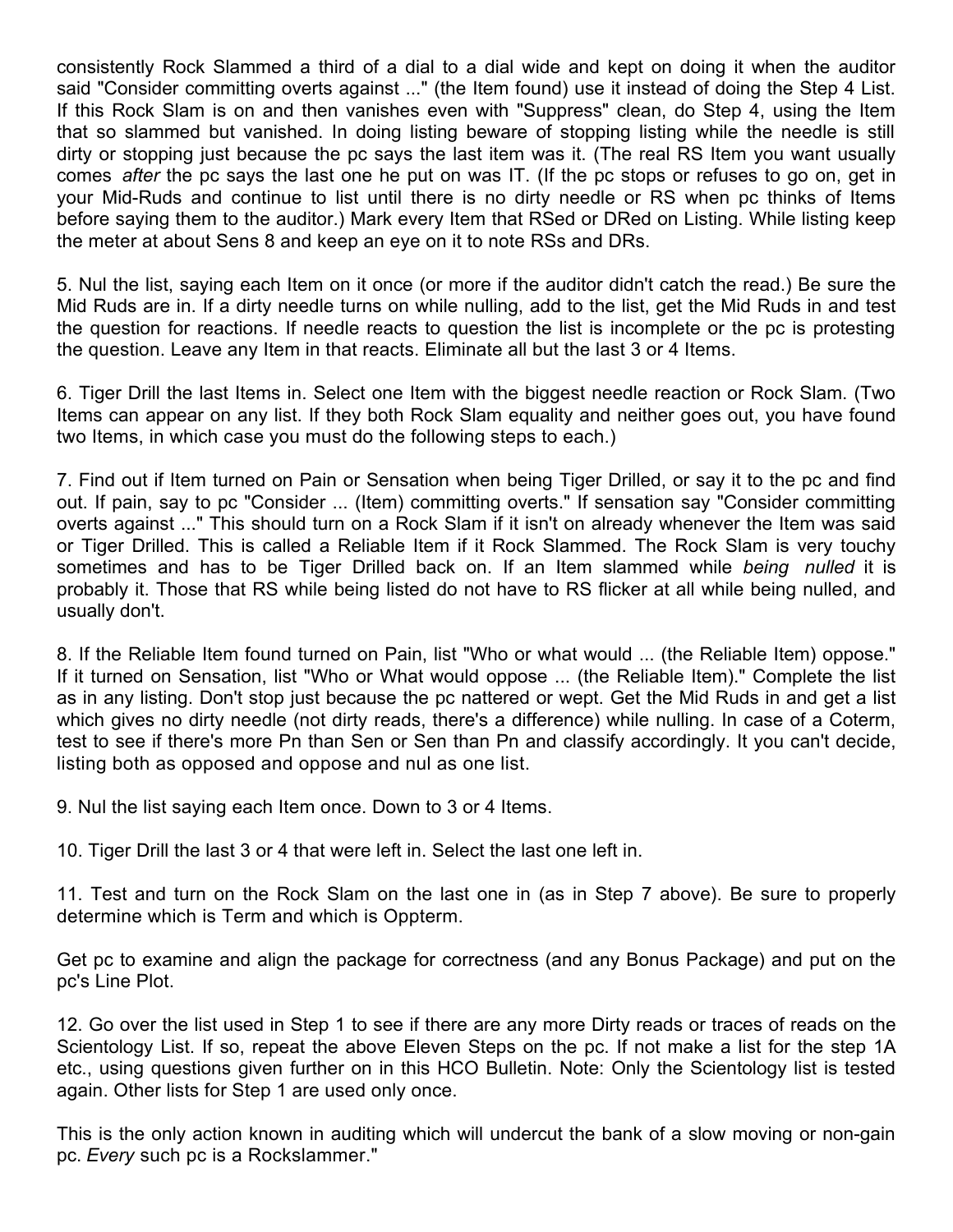It is not clear whether routine 2-12 is still in use: it bears some resemblance to the technique of security checking which, I am told by the Scientologists, was given up in the policy changes of October 1968.

91. Other concepts of importance in Scientology are Affinity, Communication and Reality (ARC) which together form a tone scale running from -8.0 to 40.0 on which the level of functioning of an individual as human organism, and as a spirit or thetan, can be assessed. Affinity is a range or degree of human emotion, ranging for the human from rejection of human relationship (death, apathy) to acceptance (enthusiasm). "Communication is an interchange of energy from one beingness to another" (77) and includes all types of perception. Reality in essence is agreement or disagreement. The material (MEST = matter, energy, space and time) universe is real at a low level of reality: at a higher level the Scientologist can "break this flow of agreement and establish his own flows and thus create his own universe" (78). Creative processing may bring about the rehabilitation of one's own universe.

92. Since the MEST universe is the result of agreement between observers, an observer who disagrees can influence the behaviour of matter, energy, space and time, without physical intention.

## **(b) Classification**

93. This, then is an outline of the theorise of Scientology, as they appear from the Scientologists' own literature. There has been much dispute about the correct classification of these theories, especially during and since the Anderson Enquiry. For example:-

"Scientology is a religious philosophy of the spirit" (79),

"Scientology is not, and does not claim to be, a religion" (80),

"Scientology is the science of knowing sciences" (81),

"Scientology cannot be studied as an abstract subject. It is essential to get involved in it." (82),

"Scientology is agnostic faith in that it knows it knows" (83),

"[Through Dianetics] all data needful to the solution of mental action and Man's endeavour can be measured, sensed and experienced as scientific truths independent of mysticism or metaphysics. The various axioms are not assumptions or theories - the case of past ideas about the mind - but are laws which can be subjected to the most rigorous laboratory and clinical tests" (84)

"Scientology is an exact science of the human mind and spirit" (85).

"Scientology is applied philosophy" (85).

"Scientology is my religion" - *a statement which recurs in many of the favourable testimonials which Scientologists have sent to me*.

94. Scientology has thus claimed, at one time or another to be

(i) a philosophy; (ii) a science; (iii) a religion.

For myself, I would not have thought that it mattered a great deal one way or the other whether any of these claims are well-founded. In a country such as ours which subscribes to the principles of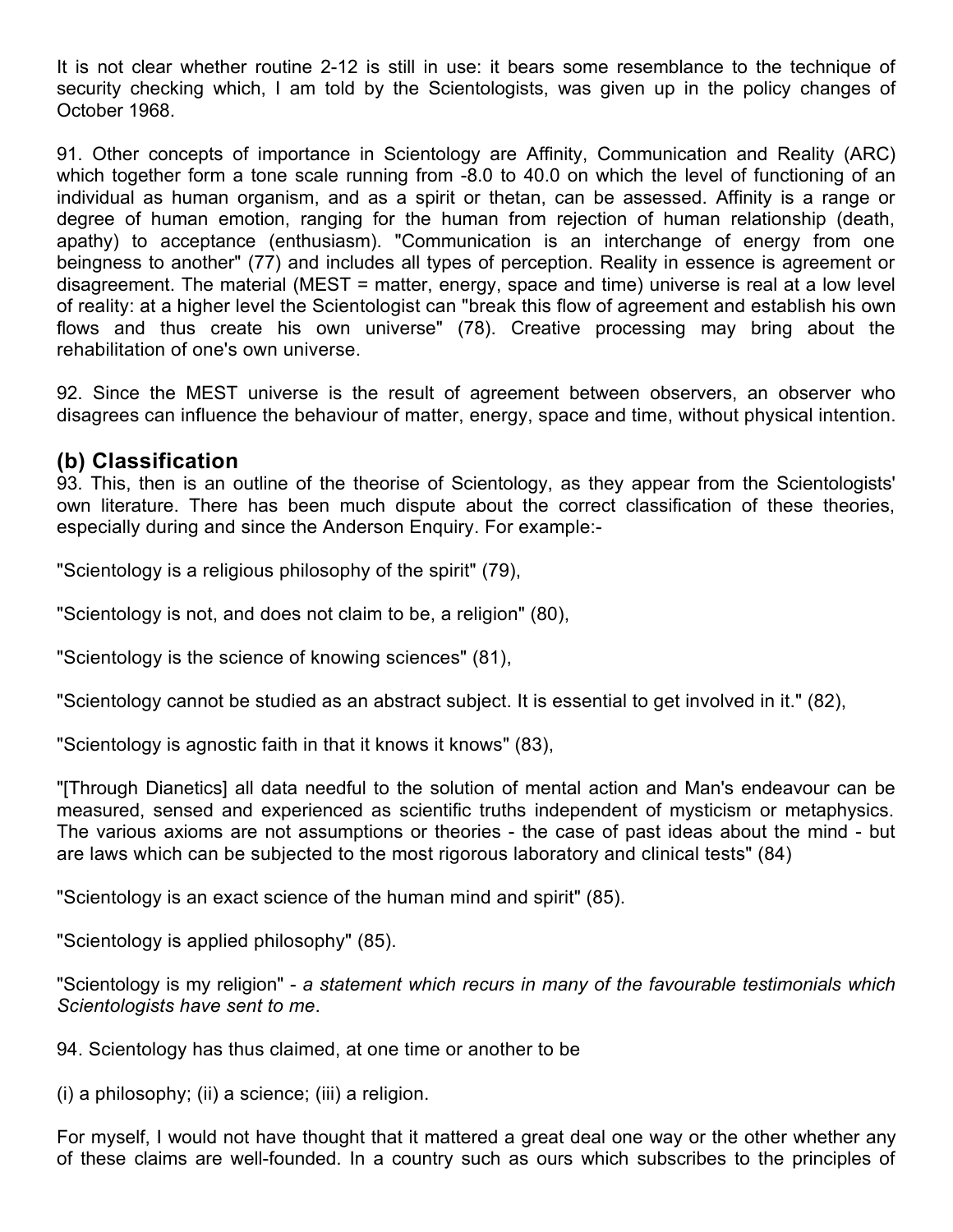freedom of thought, belief, worship and expression, everyone is free to believe in any theory, however one classifies it. However, the dispute about the proper classification of scientological theories has been so acrimonious and confusing that I feel it necessary to deal with it on that ground alone.

95. Besides, a belief founded on scientific evidence is regarded by many people today as superior to one which is not, and is therefore more likely to be accepted; again, people who undergo training in Scientology are thereby involved in substantial expense, which they may be readier to incur if they believe that what they are learning is based on scientific evidence. Accordingly it may be useful to see whether Scientology can properly be called a science. In addition, religions still occupy a privileged place in our society: for example, their civil embodiments are exempt from many taxes which the rest of us have to pay.

96. I do not aim to determine conclusively where Scientology is a science, philosophy or a religion (or more than one of these), but rather to propose what I conceive to be useful ways of examining this kind of question, and to summarise the evidence on them as it appears to me.

97. The theoretical aspects of science, philosophy and religion all have one thing in common: each of them is - at least in part - a system of thought which on analysis, can be reduced to statements which have some kind of meaning within the system. Following what is today the generally accepted usage, I propose to distinguish them as follows: -

(a) *Scientific* statements are those which are capable of verification or disproof by observation or experiment in the material universe as we perceive it at any given time.

(b) *Philosophical* statements lie within the field of speculative thought about fundamental questions which may not be verifiable or rebuttable by observation or experiment in the material universe, but which do not seek recourse to divine authority in support of their claims to validity.

(c) *Religious* statements rest on the authority of divine revelation or dogma, and claim to be eternal truths beyond refutation.

### **(i) Is Scientology a philosophy ?**

98. The passages which I have quoted earlier appear to me to provide ample evidence that Scientology is a philosophy in this sense. Indeed, much of the content of books like "Scientology 8- 8008" is composed of discussion about the nature of the universe, the nature of man, and the relationship between the two, matter which have been central to philosophy since time immemorial. Whether Scientology is "good" philosophy or "bad" philosophy is another question, with which this Enquiry is not concerned. Many philosophers require that any systematic philosophy should be both internally consistent and not in conflict with the world of our experience, but others who regard all experience as subjective anyway may not insist on the latter requirement.

99. If it be held that Scientology is a philosophy this does not conclude the question of whether it is also a science or a religion. Science is one way of seeking to discover the nature of the world, and for many centuries it was known as "natural philosophy". Again, every religion contains some statements of a philosophical character. In essence, science restricts itself to statements of the kind which are verifiable by observation and experiment, while religion finds an additional source of truth in divine revelation. It remains. therefore, to see what evidence there is in support of the proposition that the theories of Scientology fall into either of these classes.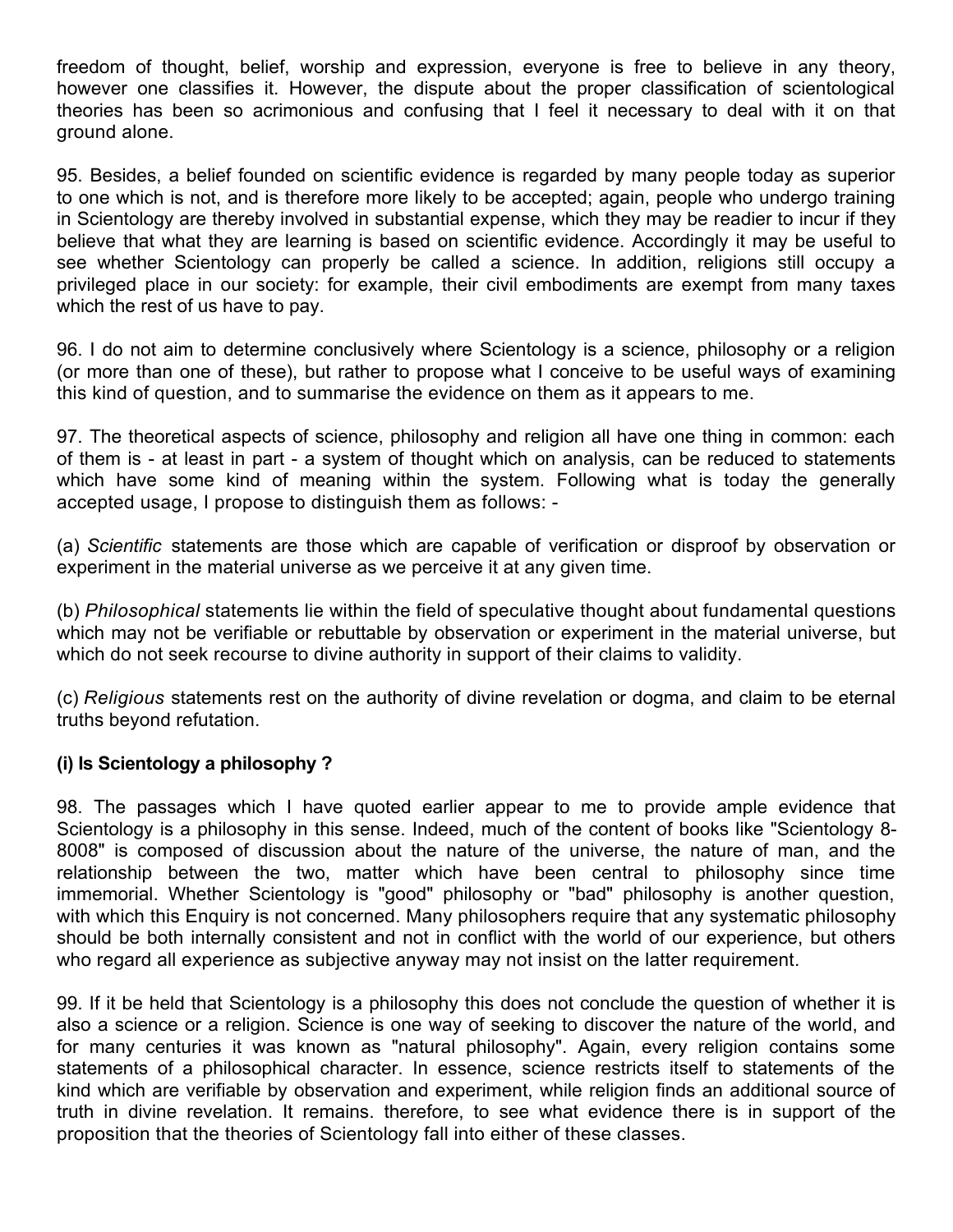### **(ii) Is Scientology a science?**

100. For any intellectual system to lay a valid claim to being a science (otherwise than by distorting the meaning which that word bears today in universal usage) it must, as it seems to me, adopt what is called the "scientific method" in its investigations and conclusions. There is today no significant dispute about the scope and extent of that method: it is accepted throughout the world as the distinguishing feature of any scientific - as opposed to a speculative - system of thought. Without claiming to be exhaustive, the scientific method appears to me to include at least the following requirements: -

(a) All statements claiming to be scientific must be consistent with observation and, where these are possible, with the results of controlled experiments;

(b) The methods and results of all experiments must be reported in sufficient detail to enable them to be repeated by others, so that they can be confirmed or refuted;

(c) The quality of scientific statements can never be more than those of a hypothesis or a theory, open to disproof by later observation or experiment. A scientific theory can never be affirmatively proved: the most that can ever be said for it is that it is consistent with all observations made so far, and thus has not been *dis*proved.

101. I have been unable to discover any evidence which would support Scientology's claim to be a science if these criteria are applied. Some of Scientology's theories are, of their nature, unverifiable either by observation or experiment, If any experiments are conducted, they are not reported in any form which would enable others to repeat them. Nor do Scientology's theories appear to me to be put forward as hypotheses subject to disproof: on the contrary, they appear to be put forward in the form of unqualified assertions of truth. (87)

102. Another point arises in this connexion. In some branches of science - and above all in the biological ones--the range of variation between the individuals who form the subject-matter of the study is such that all statements must be statistical in kind. Now statistics can be notoriously misleading and scientists therefore recognise that in these branches it is especially important to be both cautious and precise in the reporting of experimental methods and results, and in the hypotheses which are postulated from them. I find no evidence of such caution or precision in Scientology. Were it a science in accordance with the criteria which I have mentioned, I would expect to see reports specifying clearly what procedures have been carried out on what kinds of individual (classified by age, sex, occupation and relevant history), what control groups have been selected and whether these were matched or unmatched, what precautions had been taken to exclude extraneous factors, how the results had been observed or measured, what correlations had been established and what were their levels of statistical significance. I have found no evidence of any of this in any of the Scientologists' published literature.

103 There is one other aspect of the scientific method which deserves mention, and here I quote Sir Peter Medawar, one of our most distinguished scientists: -

"Hypotheses must be tested, that is criticised. These tests take the form of finding out whether or not the deductive consequences of the hypothesis or systems of hypotheses are statements that correspond to reality. As the very least we expect of a hypothesis is that it should account for the phenomena already before us, its "extra-mural" indications, its predictions about what is not yet known to be the case, are of special and perhaps crucial importance. If the predictions are false, the hypothesis is wrong or in need of modification; i.e. they are true we gain confidence in it, and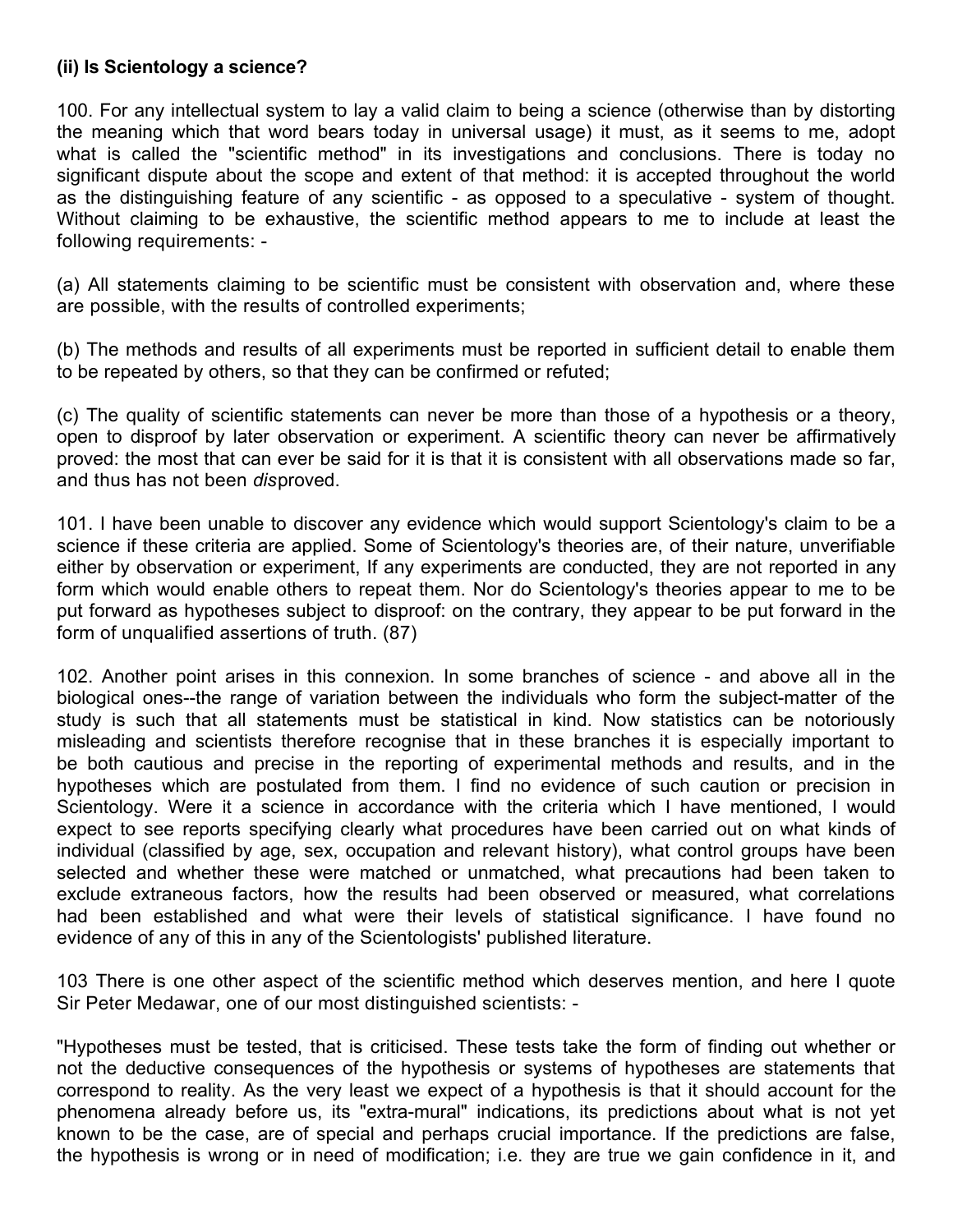can, so to speak, enter it for a higher examination; but if it is of such a kind that it cannot be falsified even in principle, then the hypothesis belongs to some realm of discourse other than science. Certainty can be aspired to, but a "rightness" that lies beyond the possibility of future criticism cannot be achieved by any scientific theory". (88)

104. Here again, I have found no evidence to suggest that, when Scientology or its Founder propound a new hypothesis, it is subjected to this kind of testing or criticism. Quite the contrary: -

"When somebody enrols, consider he or she has joined up for the duration of the universe - never permit an "open minded" approach. If they're going to quit let them quit fast. If they enrolled, they're aboard, and if they're aboard, they're here on the same terms as the rest of us--win or die in the attempt. Never let them be half-minded about being Scientologists The finest organizations in history have been tough, dedicated organizations. Not one namby-pamby bunch of panty-waist dilettantes have ever made anything. It's a tough universe. The social veneer makes it seem mild. But only the tigers survive - and even *they* have a hard time. We'll survive because we are tough and are dedicated. When we do instruct somebody properly he becomes more and more tiger. When we instruct half-mindedly and are afraid to offend, scared to enforce, we don't make students into good Scientologists and that lets everybody down. When Mrs. Pattycake comes to us to be taught, turn that wandering doubt in her eyes into a fixed, dedicated glare and she'll win and we'll all win. Humour her and we all die a little. The proper instruction attitude is, "you're here so you're a Scientologist. Now we're going to make you into an expert auditor no matter what happens. We'd rather have you dead than incapable." (89)

105. In these circumstances, it is perhaps not surprising that the Anderson Board, having heard the evidence of a number of distinguished scientists, found that Scientology was not a science. It is clear that, at the beginning of that Enquiry, Scientology had claimed that it was, and the first few weeks of the hearings were devoted very largely to that issue. But by the time "Kangaroo Court" was written in 1967, the Scientology leadership seems tacitly to have abandoned this position. Again, I quote: -

"Scientology is a religious philosophy of the spirit. It aims at developing the awareness of the being where he can become increasingly more certain of things. It is a subjective philosophy and it orients the physical universe from the viewpoint of the individual as a being (i.e., as immortal spirit). In the early days. this was only a working hypothesis, but it has long since proven its basic assumptions. Let anyone who cares to disprove this study of Scientology in a systematic manner." (90)

"New processes are developed in Scientology on the basis of greater workability. It discovers facts which are of a subjective nature in that they are within the awareness of the person. Material facts in the physical universe are not used to invalidate the being. When subjective awareness conflicts with observable facts in the physical universe the person, in an auditing session, is never told that he is wrong. He is allowed to increase his OWN awareness until he can comprehend greater truth, at which time he recognises things for what they are, because *he knows* what they are. They are no longer things that everybody else says are so, and accepts under social duress, whilst protesting all the time. This is the road to insanity, criminality, unethical behaviour, and war." (9l)

Nor do "The Character of Scientology" or the "Report to Members of Parliament" - both first published in 1968 - contain any suggestion that Scientology claims to be a science: on the contrary, the burden of the argument in those documents is that it is a "body of religious thought".

106. I therefore asked the Scientologists whether they still claimed that Dianetics or Scientology was a science, and to give me a bibliography of the published experimental or other evidence on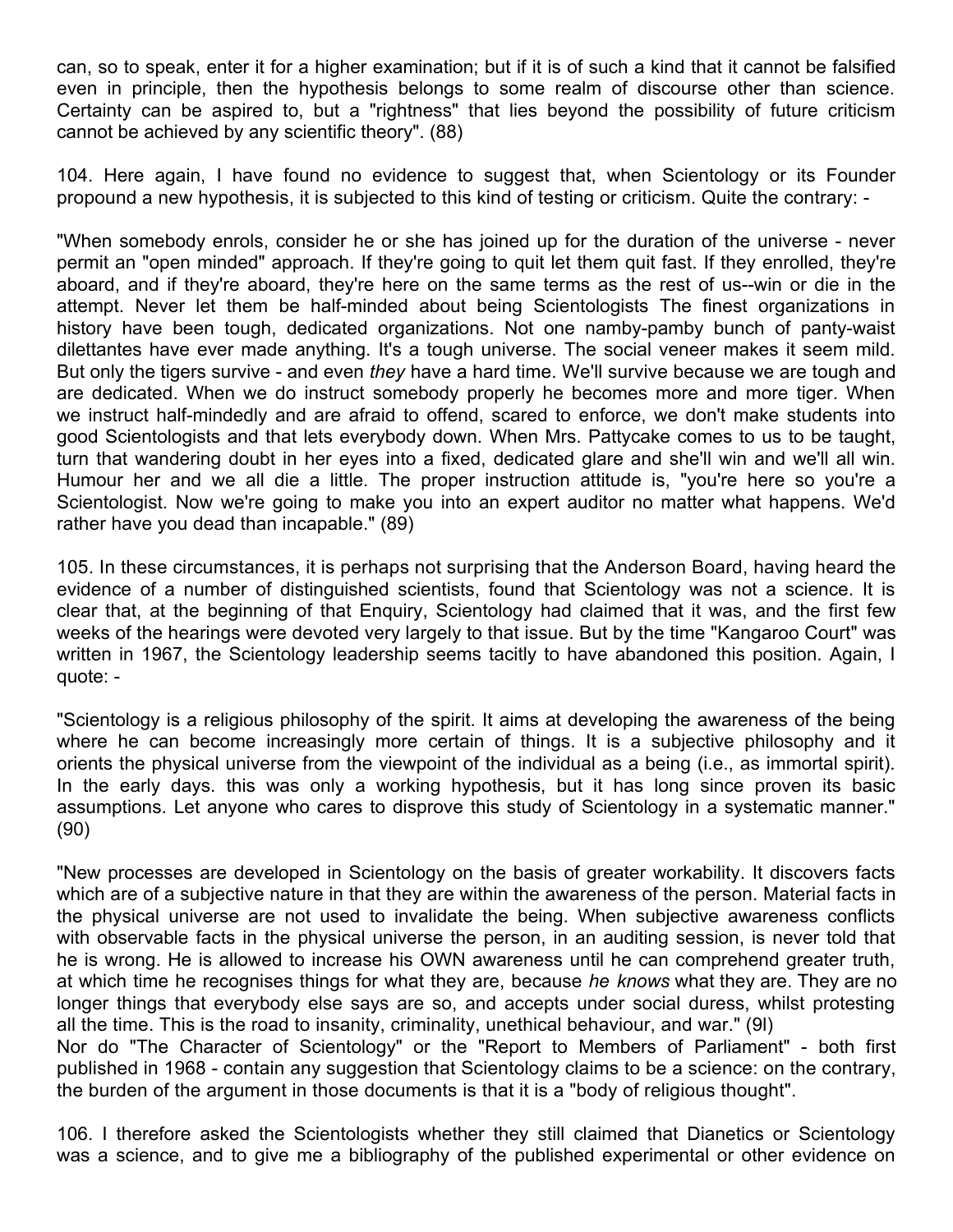which they based such a claim. Their answer, so far as relevant, was this:-

"Dianetics is a science. Our claims are not based on acceptability but on workability. Since both Dianetics, which deals with the mind, and Scientology which deals with the spirit, are broadly subjective, we feel that workability is a most valid criterion in these fields.

"Dianetics was and is the modern science of mental health. It is a science in the sense defined in the second, third and fourth definitions in Webster's New 20th Century Dictionary; that is:-

2. Systematized knowledge derived from observation, study and experimentation carried on in order to determine the nature or principles of what is being studied.

3. A branch of knowledge or study, especially one concerned with establishing and systematizing facts, principles and methods, as by experiments and hypothesis.

4.(a) The systematized knowledge of nature and the physical world; (b) any branch of this.

Dianetics is, broadly speaking, an explanation of the nature of the human mind, what it consists of, how it functions, and of human behaviour. The science of Dianetics is proved by the technology by which it is applied.

Scientology is a religion. It has also been described as science, religious philosophy, philosophy and psychology.

Scientology is a science in the sense of the 1st definition of the word given in Webster's New 20th Century Dictionary.

1. Originally, state or fact of knowing knowledge, often as opposed to intuition, belief etc.

Scientology may properly be described as psychology in its original, precise meaning - study of the soul.

It would be fair to say that we use the word Science to cover the broad field of human knowledge, and concerning facts or data held together by principles or rules tested by the scientific method, involving, in other words, inductive and deductive logic.

Inductive logic, of course, requires repeated observations from which to draw a general conclusion. Deductive logic lays down principles or rules from which conclusions can be drawn." No bibliography was supplied.

107. The scientific claims continue to be made in current Scientology literature. The following are some quotations: -

"Cancer has been eradicated by auditing out conception and mitosis." (92)

"The creation of dianetics is a milestone for man comparable to his discovery of fire and superior to his inventions of the wheel and arch.

"Dianetics (Gr., *dianoua* - thought) is the science of mind. Far simpler than physics or chemistry, it compares with them in the exactness of its axioms and is on a considerably higher echelon of usefulness. *The hidden source of psychosomatic ills and human aberration has been discovered*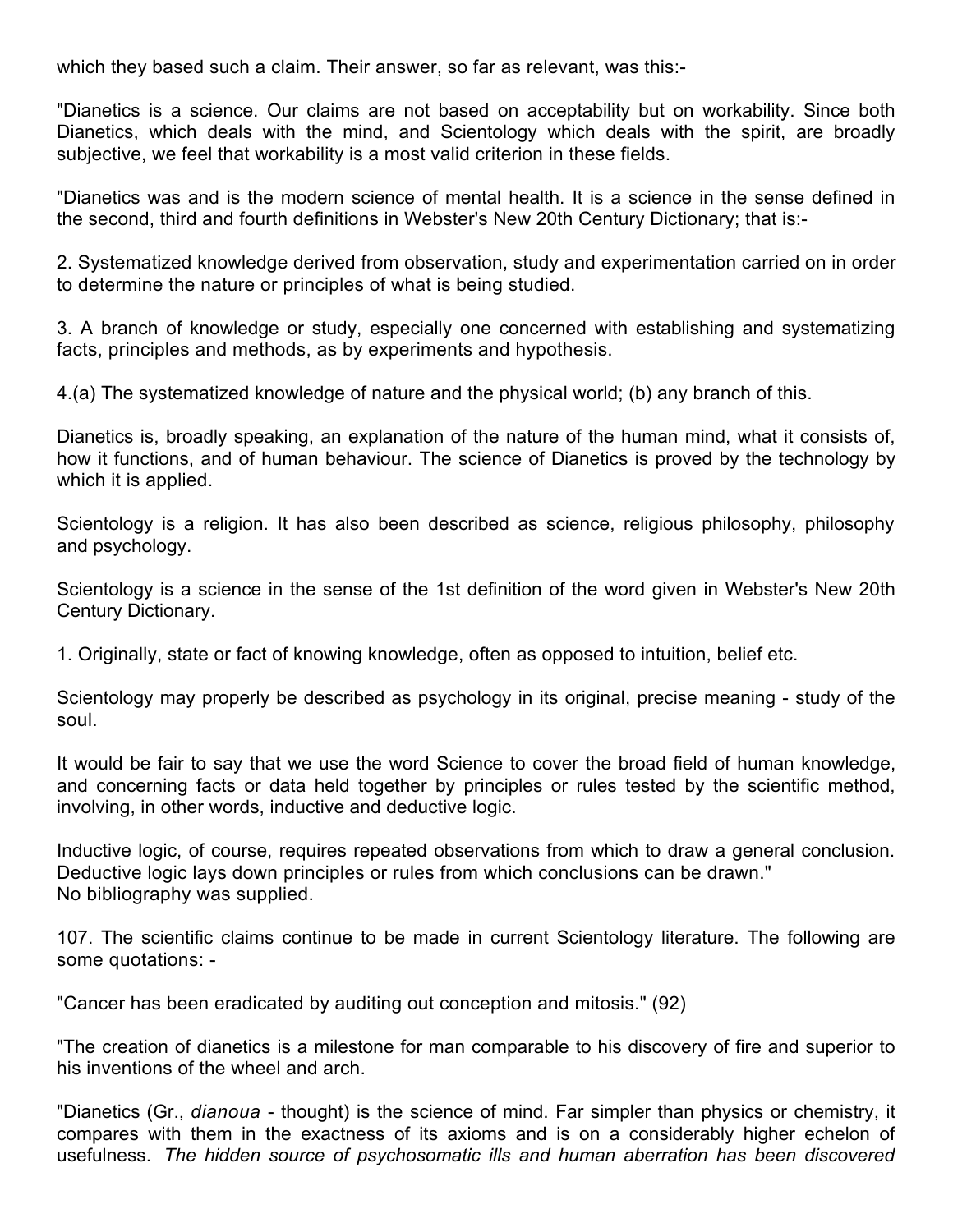*and skills have been developed for their invariable cure.*

Dianetics is actually a family of sciences embracing the various humanities and translating them into usefully precise definitions.

Dianetics is an exact science and its application is of the order of, but simpler than, engineering. Its axioms should not be confused with theories since they demonstrably exist as natural laws hitherto undiscovered" (93).

"The problem of psycho-somatic illness is entirely embraced by dianetics, and by dianetic technique such illness has been eradicated entirely in every case.

About seventy per cent of the physician's current roster of diseases fall into the category of psychosomatic illness. How many more can be so classified after dianetics has been in practice for a few years is difficult to predict, but it is certain that more illnesses are psycho-somatic than have been so classified to date. That *all* illnesses are psycho-somatic is, of course, absurd, for there exist, after all, life forms called germs which have survival as *their* goals.

The work of Louis Pasteur formulated the germ theory of disease, with dianetics is gained the nongerm theory of disease. These two, with bio-chemistry, complement each other to form the whole field of pathology so far as can be determined at this time, providing of course that the virus is included under the germ theory" (94).

"There are no tenets in Scientology which cannot be demonstrated with entirely scientific procedures" (95).

"Scientology applies modern scientific methodology to resolve the problems posed by philosophy, and has come up with the answers" (96)

### **(iii) Is Scientology a religion?**

108. This question is distinctly more difficult than the other two. Almost any system of thought, however speculative, can be called a philosophy without inviting too much disagreement: again, the boundaries of the concept of a "science" are so clearly drawn today that it is not too difficult to decide, in a given case, whether a system of thought falls within them. The concept of religion, on the other hand, is more diffuse. The great traditional religions were all founded at times in the remote past when the spiritual and intellectual aspects of the human experience were far less compartmentalised than they are today, and therefore present an amalgam of what we would now classify as theology, metaphysics, cosmology, ethics, law, ritual, history and myth. Some of these have since become disciplines in their own right and can be pursued independently of each other, and independently of any specifically "religious" beliefs, while others can not.

109. It appears to me that there is a strong case for saying that the main thing which distinguishes a religion from other systems of thought or belief is that the former includes belief in one or more divine beings, while the latter do not. It is from the divine godhead that religious statements derive their quality of authoritative revelation - independently of the use of logic, observation or experiment - and the mandatory quality of their moral code. In the face of modern scientific discoveries, it would be impossible for an intelligent man to believe seriously that the world and all its creatures were created in seven days unless he also believed that the Book of Genesis derived its truth from divine authority: again, it is perfectly possible to lead a socially useful and good life without believing in any God, but only a believer in the divinity of Christ would devote every Sunday to His worship.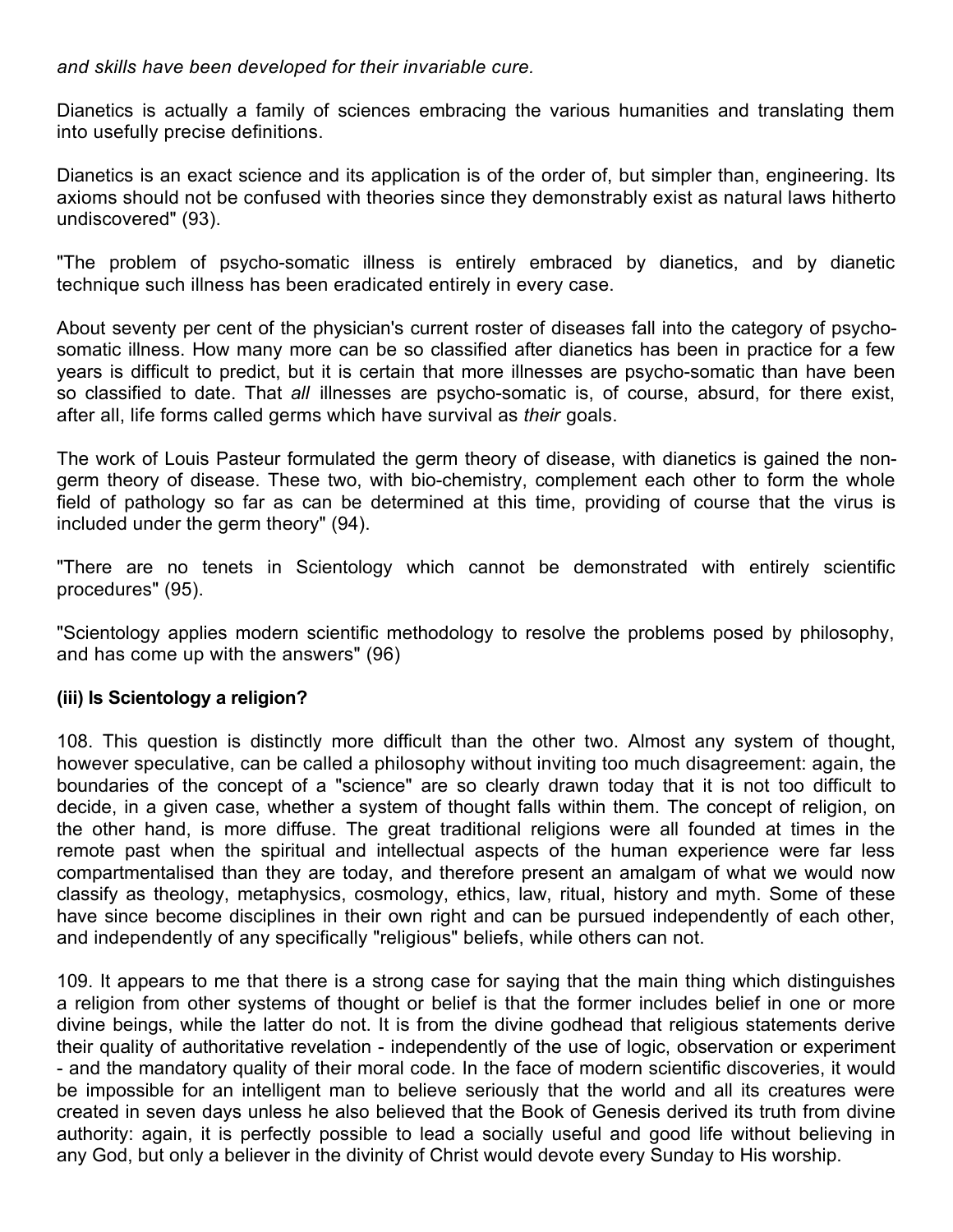110. The definitions of "Religion" in the standard dictionaries on the whole support this view. For example, the *Shorter Oxford Dictionary* gives: -

"3. Action or conduct indicating a belief in, reverence for, and desire to please, a divine ruling power; the exercise or practice of rites or observances implying this. Now *rare*, except as implied in 5.

4. A particular system of faith and worship.

5. Recognition on the part of man of some higher unseen power as having control of his destiny, and as being entitled to obedience, reverence and worship; the general mental and moral attitude resulting from this belief, with reference to its effect upon the individual or the community; personal or general acceptance of this feeling as a standard of spiritual and practical life."

The opening sentence of the relevant article in *Chambers' Encyclopedia* says:-

"Religion is the word generally used to describe man's relation to divine or superhuman powers and the various organised systems of belief and worship in which these relations have been expressed".

In "Kangaroo Court" the Scientologists quote and adopt the definition of "Religion" appearing in Webster's New 20th Century Dictionary, as follows:-

"1. Belief in divine or superhuman power or powers to be obeyed and worshipped as the creator and ruler of the universe.

2. Expression of this belief in conduct and ritual.

3. (a) Any specific system of belief, worship, conduct, etc. often involving a code of ethics and a philosophy; as a Christian religion; the Buddhist religion;

(b) Loosely, any system of beliefs, practices, ethical values, etc. resembling, suggestive of, or likeness to such a system, as humanism is a religion.

4. A state of mind or way of life expressing love for and trust in God, and one's will of God, especially within a monastic order or community, to experience religion; to have personal conscious evidence of the favour of God - the forgiveness of sin and a chance of health."

I am content, as they are, to adopt this definition for my purposes. It will be seen that, in anything other than a loose sense, it includes both belief in a divinity, and worship of that divinity, as necessary ingredients.

111. I turn to summarise the evidence on this question, again largely in the form of quotations from Scientology documents:-

"That is not to say that Dianetics is a religion. It is not. It is a science, but it has a religious use - to free the spirit from bodily considerations. Such problems of the spirit are not the function of the medical doctor, nor the concern of the medical practice laws. A proper adherence to the distinction between promoting Dianetics the science taught on the Dianetics Course, and Dianetics the pastoral counselling technology practised by Minister of religion, will resolve any problems posed by medical practice laws." (97)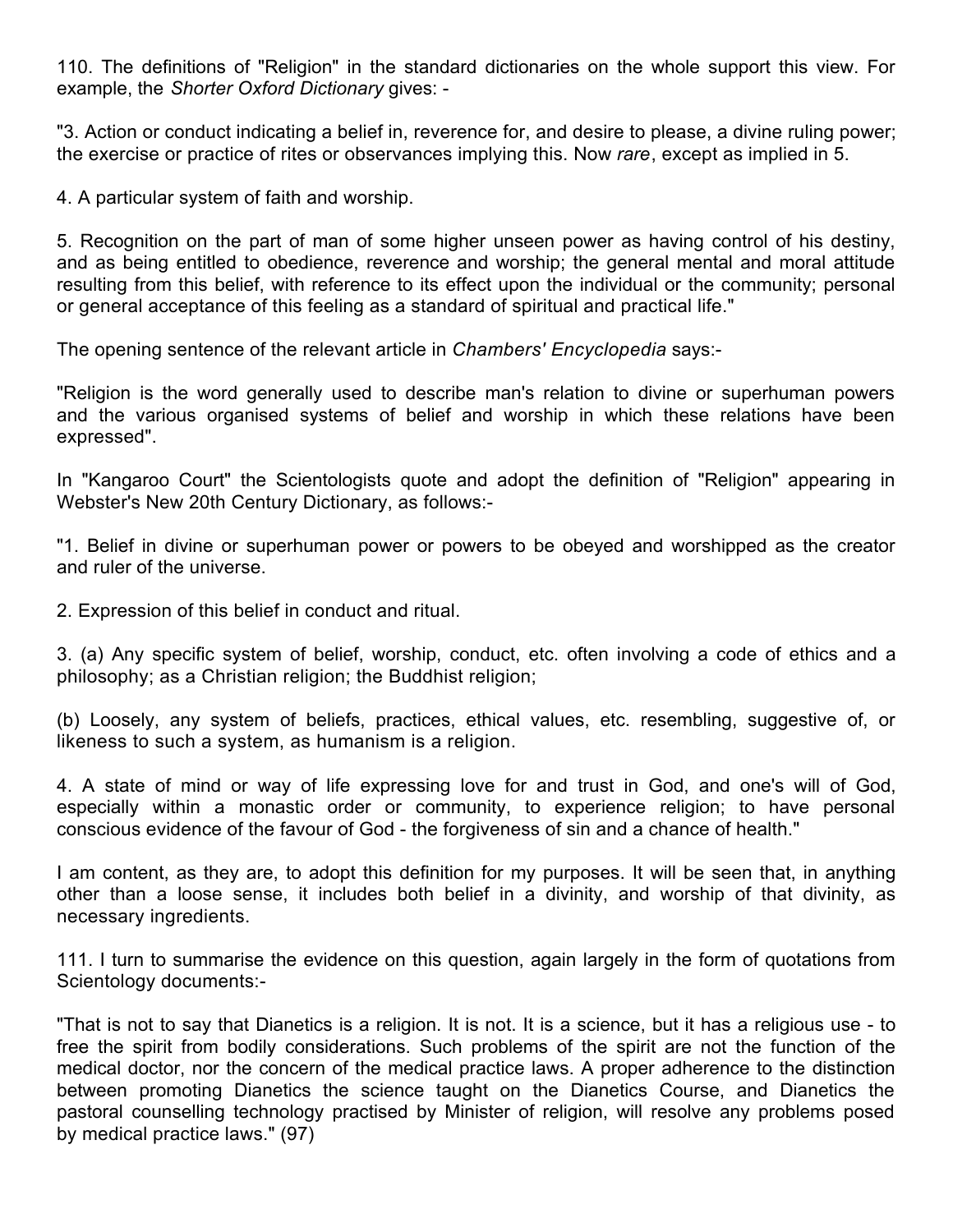Do not engage in any rite, ceremony, practice, exercise, meditation, diet, food therapy or any similar occult, mystical, religious, naturopathic, homeopathic, chiropractic treatment or any other healing or mental therapy while on course without the express permission of the D of T / Ethics Officer." (98)

"Except for the purpose of deceit, Scientology has not been practised in Victoria on the basis that it even remotely resembles a religion." (99)

"Scientology is a religion. It has been a religion since its inception as an enquiry into the human condition." (100)

"Combining an engineering-like precision and the depth of all religious philosophy, Scientology is a religion of outstanding vitality." (101)

### "SCIENTOLOGY IS A RELIGION

Scientology is a religion in the oldest sense of the word, a study of wisdom. Scientology is a study of man as a spirit, in his relationship to life and the physical universe.

It is non-denominational. By that is meant that Scientology is open to people of all religious beliefs and in no way tries to persuade a person from his religion. but assists him to better understand that he is a spiritual being..." (102) "NO RENEGADE

Mr. David Gaiman, spokesman for the much criticised scientology movement in this country, is a member of an old Portsmouth Orthodox family. But he sees nothing paradoxical in this fact.

'I am a practising Jew and we keep a kosher home', he told me. 'I am not a renegade because my belief in scientology in no way conflicts with my religious beliefs'. Scientology, he claims, is not a religion. 'We study through various techniques in order to improve the ability to communicate'. " (103)

### "CHURCH SERVICE

In a Scientology Church Service we do not use prayers, attitudes of piety, or threats of damnation. We use the facts, the truths, the understandings that have been discovered in the science of Scientology. We do not read from the Bible (or the Koran or the Torah or the Vedic Hymns, for that matter) and say to the people assembled there - "Now this is something you have got to believe". There would be nothing wrong with quoting from the Bible or any other book as an illustration of man's continued search for truth to live by or as a contrast to some point that was being brought out in the sermon, but there is certainly no necessity to quote from any other source in a Scientology Church Service.

A Scientology Church Service should be conducted with dignity and order, but it need not he solemn and "reverent". The Minister should dress in a way that does not upset the accepted stable data of what a minister looks like.

Music may, if desired, be played before and after the service. Suitable music is pleasant to listen to and not strongly associated with the wrath of the gods on helpless dependence on the whim of an unknown being. The music could come from tapes, records, piano or organ. Or no music at all may be used at the discretion of the minister.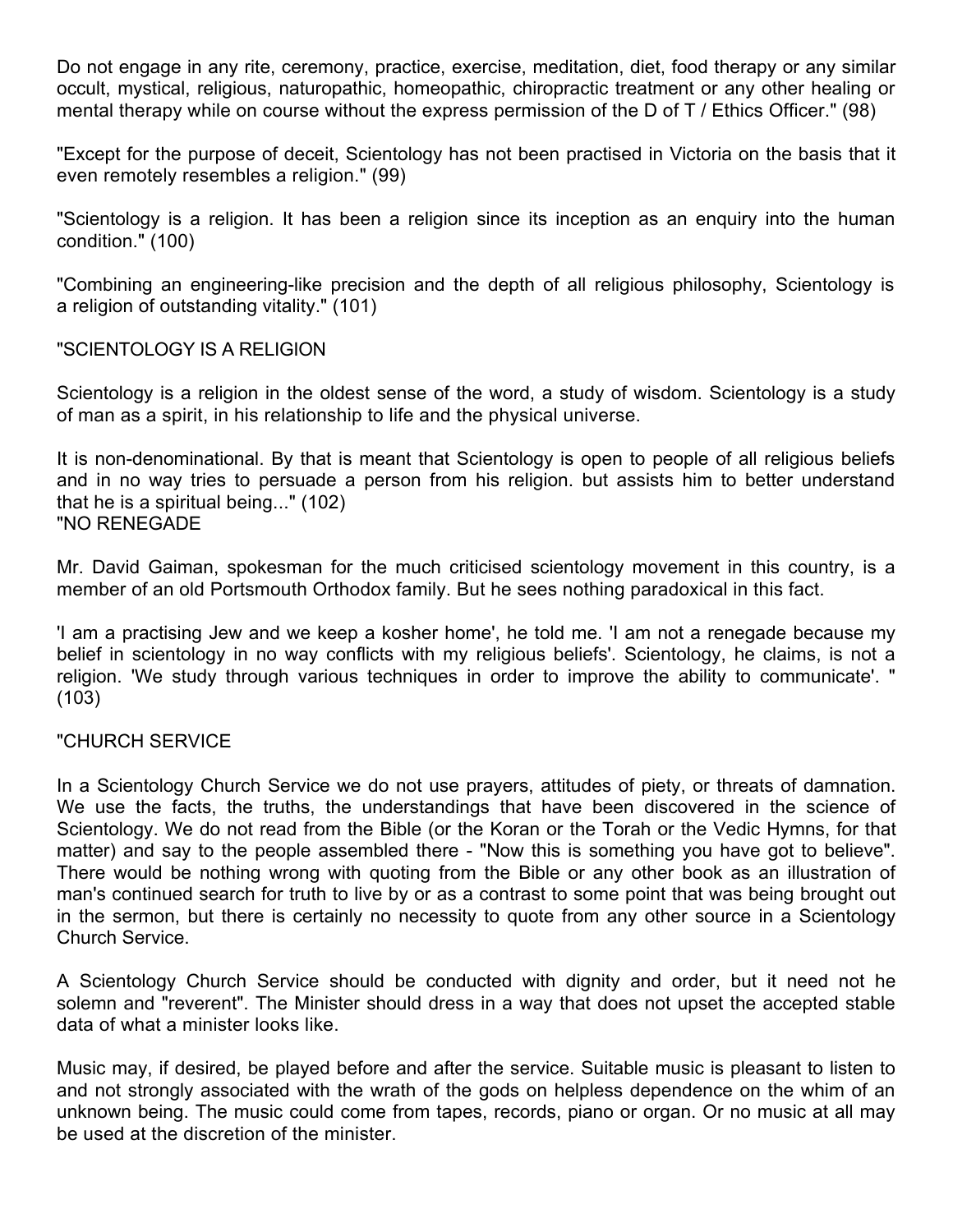The Church Service shall consist of the following:

The Minister confronts the people and says hello to them.

A Sermon - This is ALWAYS on some phase of Scientology and on how it can be of use to those present. The sermon should be KEPT SIMPLE. ONE stable datum should be given, amplified, repeated and shown how it applies to living." (104)

"Examples of stable data for sermons:

l. What a person is - mind, body, spirit (see sample outline).

2. What is a mind? - reactive and analytical minds.

3. The Eight Dynamics. Any one of the 8 Dynamics could be used for the subject of one sermon.

4. Gradient Scales.

5. One of the Axioms could be a sermon topic.

6. The Codes of Scientology.

If you've got a good regular attendance - or to build one - take something such as the 8 Dynamics or the Codes and build a series of sermons on them. A taped lecture of L. Ron Hubbard can be included as part of the service. A Q. and A. period can be held after the sermon or after the tape, during which the Minister can clear up any mis-duplication anyone has on what he has heard and can help the people increase their understanding of Scientology. The Minister may make announcements of special activities or of other services offered by the Organization - or the local group of auditors. The Minister thanks the people for coming and invites them to return. He may ask them to try out something they have learned here as they go about living during the week." (104)

"INFORMAL CHRISTENING Transcription of an informal christening performed by L. Ron Hubbard

at the

FREEDOM CONGRESS, July 7, 1957.

### To be used as a guide

O.K. The parents of these children will bring them front and centre. (Speaking to the child): This is Mr .... and this is Mrs .... I'm introducing to the audience right now. And .... and .... have decided to be godfather and godmother, so we're all set.

Here we go. (To the child): How are you? All right. Now your name is .... You got that? Good. There you are. Did that upset you? Now, do you realize that you're a member of the HASI? Pretty good, huh?

All right. Now, I want to introduce you to your father. This is Mr .... (To the parent): Come over here. (To the child): And here's your mother.

And now, in case you get into trouble and want to borrow some quarters here's Mr .... See him?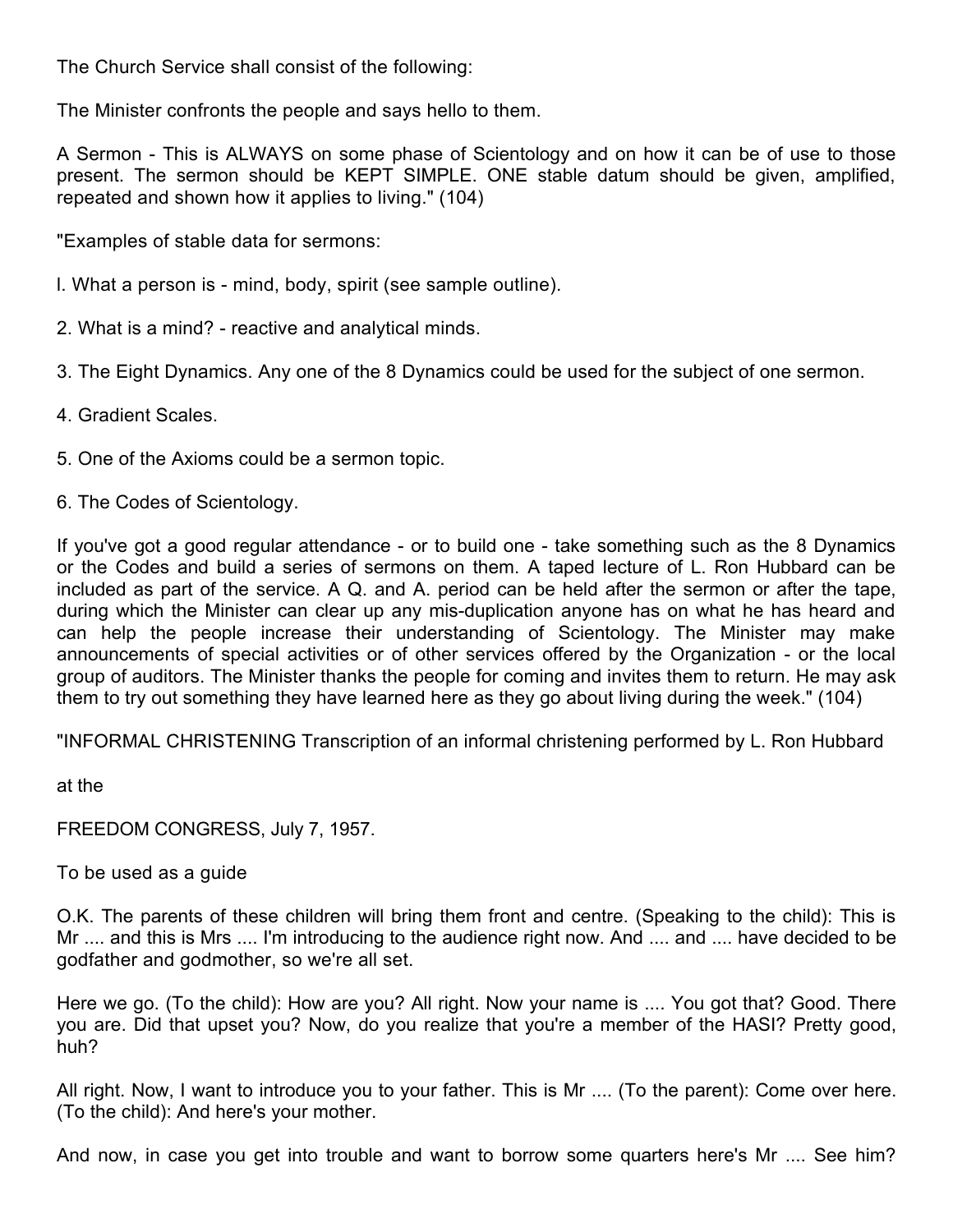He's your godfather. Now, take a look at him. That's right.

And here's ...., in case you want some real good auditing; she's your godmother. Got it?

Now you are suitably christened. Don't worry about it, it could be worse. O.K. Thank you very much. They'll treat you all right." (105)

"THE CREED OF THE CHURCH OF SCIENTOLOGY

We of the Church believe:

That all men of whatever race, colour or creed were created with equal rights.

That all men have inalienable rights to their own religious practices and their performance.

That all men have inalienable rights to their own lives.

That all men have inalienable rights to their sanity.

That all men have inalienable rights to their own defence.

That all men have inalienable rights to conceive, choose, assist and support their own organizations, churches and governments.

That all men have inalienable rights to think freely, to talk freely, to write freely their own opinions and to counter or utter or write upon the opinions of others.

That all men have inalienable rights to the creation of their own kind.

That the souls of men have the right of men.

That the study of the mind and the healing of mentally caused ills should not be alienated from religion or condoned in non-religious fields.

And that no agency less than God has the power to suspend or set aside these rights, overtly or covertly.

And we of the Church believe:

That man is basically good

That he is seeking to survive

That his survival depends upon himself and upon his fellows and his attainment of brotherhood with the universe.

And we of the Church believe that the laws of God forbid Man:

To destroy his own kind

To destroy the sanity of another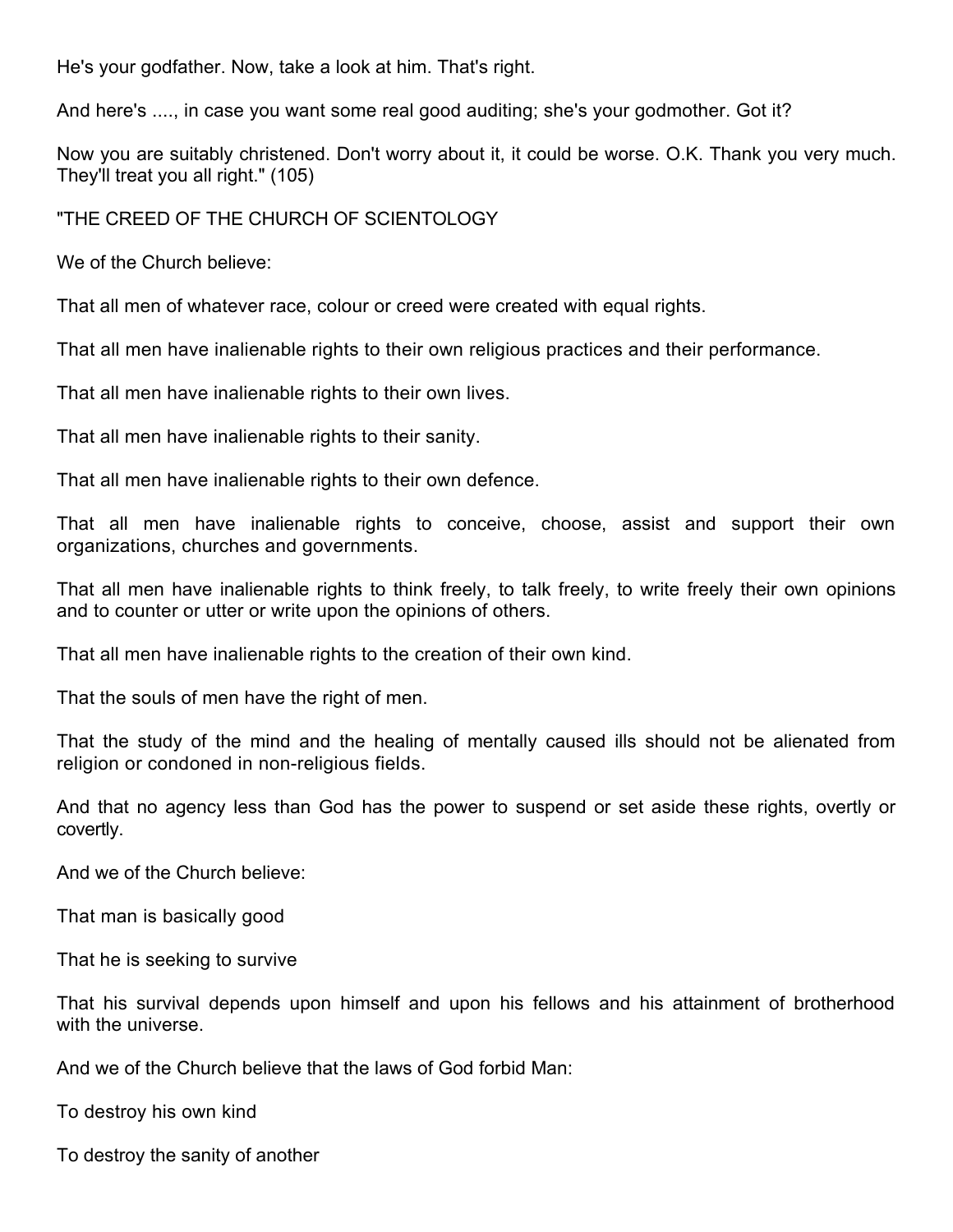To destroy or enslave another's soul

To destroy or reduce the survival of one's companions or one's group.

And we of the Church believe

That the spirit can be sacred and that the spirit alone may save or heal the body." (106)

### "CODE OF A SCIENTOLOGIST

1. To keep Scientologists, the public, and the press accurately informed concerning Scientology, the world of mental health, and society.

2. To use the best I know of Scientology to the best of my ability to help my family, friends, groups, and the world.

3. To refuse to accept for processing and to refuse to accept money from any preclear or group I feel I cannot honestly help.

4. To decry and do all l can to abolish any and all abuses against life and mankind.

5. To expose and help abolish any and all physically damaging practices in the field of mental health.

6. To help clean up and keep clean the field of mental health.

7. To bring about an atmosphere of safety and security in the field of mental health by eradicating its abuses and brutality.

8. To support true humanitarian endeavours in the fields of human rights.

9. To embrace the policy of equal justice for all.

10. To work for freedom of speech in the world.

11. To actively decry the suppression of knowledge, wisdom, philosophy, or data which would help mankind.

12. To support the freedom of religion.

13. To help Scientology orgs and groups ally themselves with public groups.

14. To teach Scientology at a level it can be understood and used by the recipients.

15. To stress the freedom to use Scientology as a philosophy in all its applications and variations in the humanities.

16. To insist upon standard and unvaried Scientology as an applied activity in ethics, processing, and administration in Scientology organisations.

17. To take my share of responsibility for the impact of Scientology upon the world.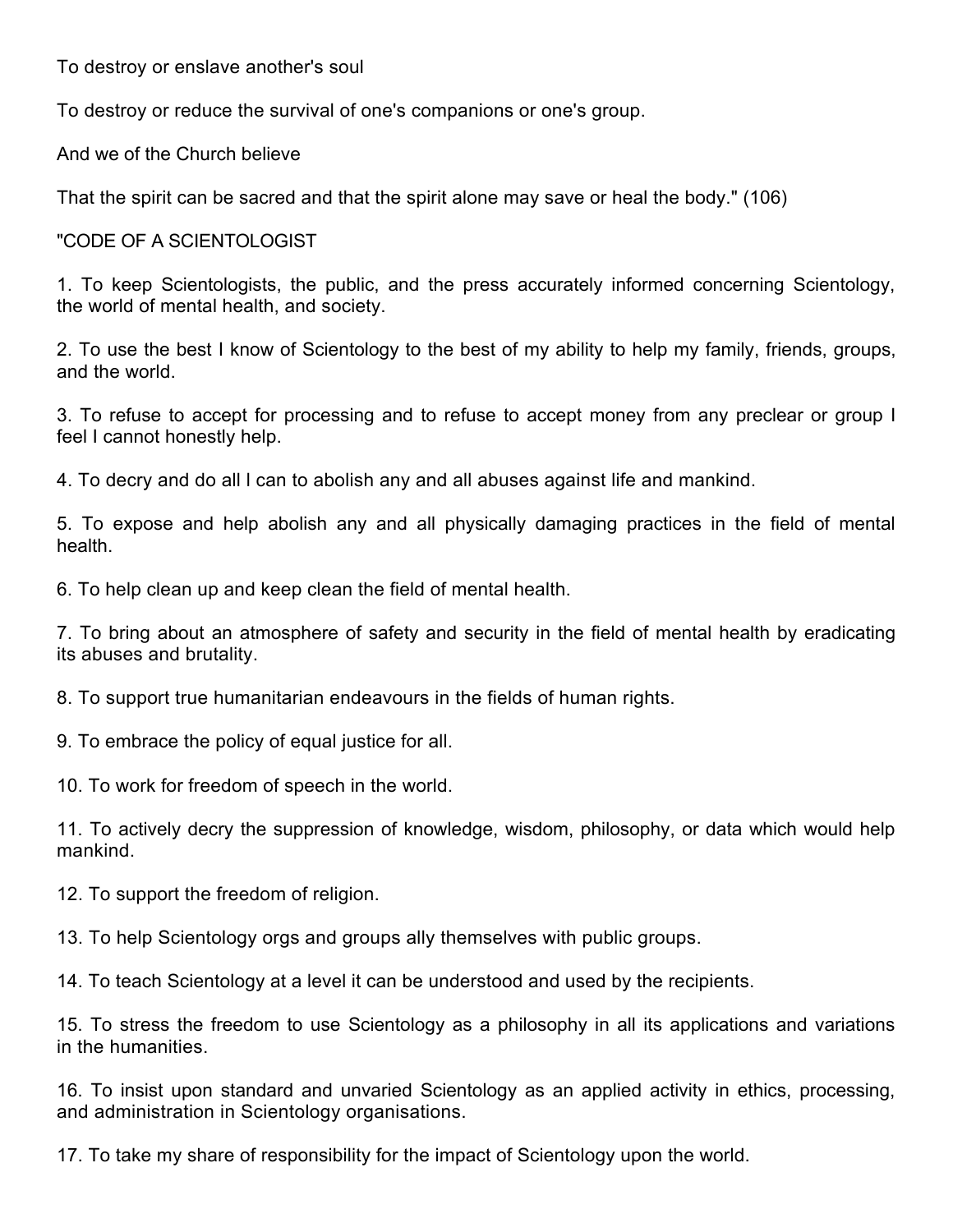18. To increase the numbers and strength of Scientology over the world.

19. To set an example of the effectiveness and wisdom of Scientology.

20. To make this world a saner, better place." (107)

"None of the points in this code seem to make any claim, or even give any imp1ication, that Scientology activities are religious in purpose. However, the commission concluded that the question of whether Scientology is a religion or whether a Scientology organisation is a church was irrelevant to the purposes of its inquiry. Within our New Zealand constitutional framework a religion as such or a church has no specific liberty or immunity to indulge in practices or activities which are otherwise improper or contrary to law." (108)

112. Although more than one "Church of Scientology" was incorporated in the United States in the l950s, it is clear that no serious attempt was made to present Scientology as a religion until after the publication of the Anderson Report. In that context, the HCO Policy Letter of 12th March 1966, which appears at paragraph 68 above, may also be instructive, especially its penultimate paragraph:-

"Of course anything is a religion that treats the human spirit. And also parliaments don't attack religions. But that isn't our real reason - it's been a long hard task to make a good corporate structure in the UK and Commonwealth so the assets could be transferred."

Since that time, there has been abundant evidence of a shift in the presentation of Scientology by its leadership towards a religious image. For example, a booklet entitled "The Character of Scientology", first published in 1968, depicts a choirboy on its front cover and describes Scientology as an applied "religious" philosophy, processing as a "religious" technology, auditors as "Scientology Ministers", auditing as "Confessionals", and so on. Again, "Scientology and the Bible" was first published in 1967.

113. Professor Lee appears to have come to the same conclusion:-

"Evaluation of the right of Scientology to claim exemption as a "religion" may be made on the same criteria as those applied to Christian Science, with this distinction: Christian Science leaders have never cynically announced that it is better to be a religion than a healing practice. Christian Science took a religious form from its beginning; Scientology took on a religious form after it suffered severe setbacks as a "science of mental health". (109)

114. Some people may also find it novel to discover a religion which recruits new members by the methods of salesmanship and a "free personality test" described in paragraphs 129 to 134 below (none of which mention that the subject is being recruited into a religion), requires its adherents to sign a contract containing exemption clauses of the type quoted in paragraph 135 below, and charges the members professional fees in the range of £4 to £5 per hour for indoctrination in its mysteries. Again, Mr. Hubbard's views on promotion and affluence, quoted in paragraph 185 below, may not accord with everyone's ideas of religious zeal.

115. Whether Scientology is a religion as a matter of *law* will of course depend on the particular branch of the law under which the question falls to be determined. I know of only three occasions when the matter has come before the Courts, and the following are brief summaries of the relevant events.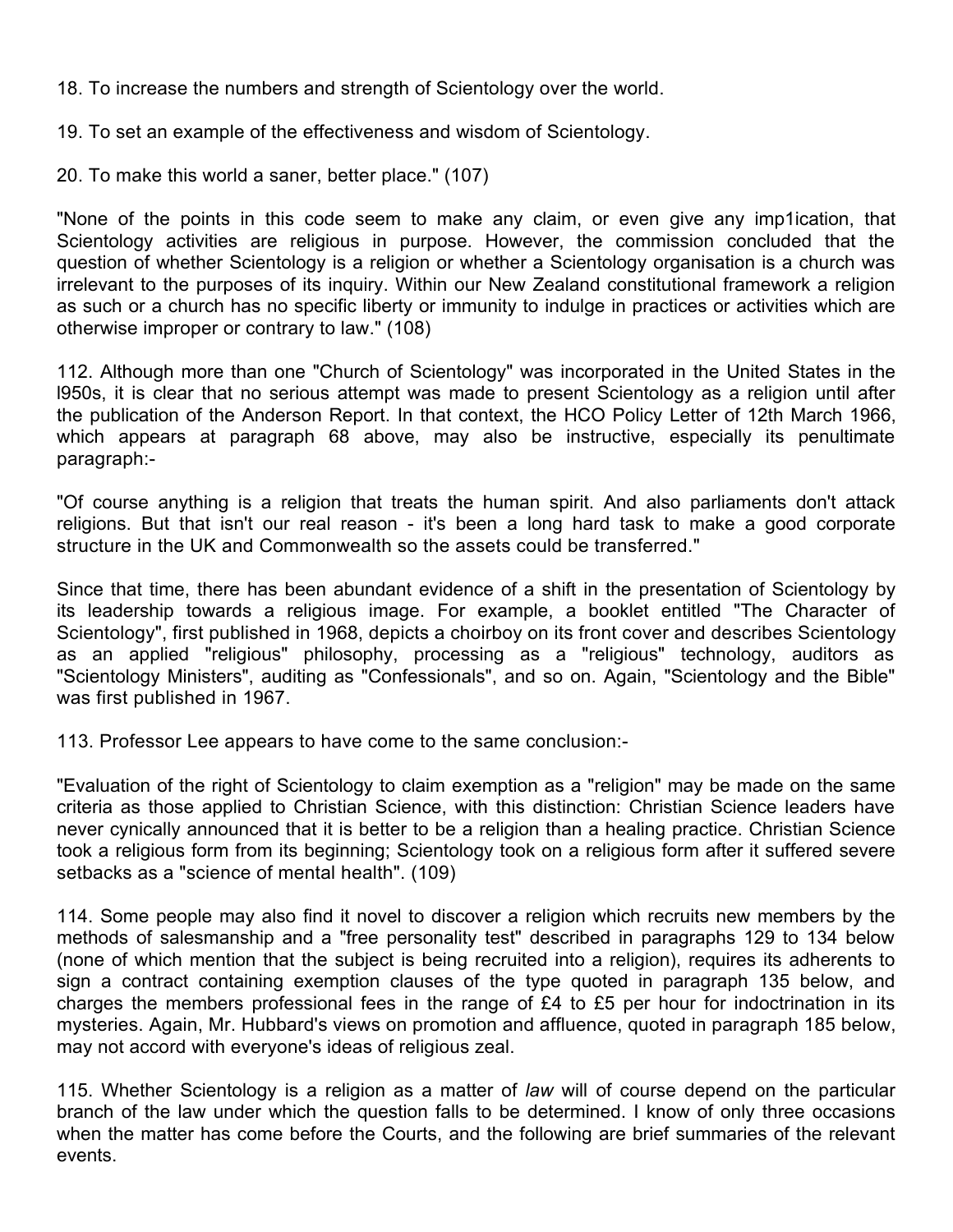116. Some time after the publication of the Anderson Report, the Scientology leadership applied to the Registrar-General in England for registration of the chapel at Saint Hill Manor as a "place of meeting for religious worship" under the Places of Worship Registration Act 1855. After some correspondence, the Registrar-General refused, and the Scientology leadership (by that time in the form of The Church of Scientology of California) moved the Queen's Bench Divisional Court for an order of mandamus to compel him to register, supporting the motion with affidavit evidence of the religious nature of Scientology and its services. The motion failed, and the following extracts from the judgment of Ashworth, J. will show why:-

" ... for worship to take place there must be both a worshipper and an object of his worship.

" ... while Scientology may be wholly admirable, I find it difficult to reach the conclusion that it is a religion.

"Dealing . .. with the service .. . described I can find nothing whatever to indicate that it is a service of religious worship.

" ... There is no profession in the Creed [of Scientology] of any belief in God or indeed any deity. Nor is there anything in the Creed of what may be called a worshipful character, for example stating an object of the worship which is said to take place".

The Scientologists appealed against this decision, but their appeal was dismissed on 7th July 1970. The following passages from the judgments of the Court of Appeal are relevant:-

"Religious worship means reverence or veneration of God or of a Supreme Being. I do not find any such reverence or veneration in the Creed of this Church ... When I look through the ceremonies and affidavits, I am left with the feeling that there is nothing in it of reverence for God or a deity, but simply instruction in a philosophy. There may be belief in a spirit of man but this is no belief in a spirit of God".

(*per* Lord Denning, M.R.)

"Worship I take to be something which must have some at least of the following characteristics: submission to the object worshipped, veneration of that object, praise, thanksgiving, prayer or intercession ... I do not say that you would need to find every element in every act which could properly be described as worship, but when you find an act which contains none of those elements, in my judgment, it cannot answer to the description of an act of worship ".

(*per* Buckley, L.J.) Leave to appeal to the House of Lords was refused.

117. On January 4th l963, the United States Food and Drug Administration (a federal Government Agency), under a warrant issued by a Federal Judge, raided the premises of the Founding Church of Scientology of Washington, DC., and seized a number of E-meters (110) and literature. Subsequently, the Administration applied to the U.S. District Court for the District of Columbia for condemnation and destruction of the seized material, on the grounds that the E-meters were "devices" with accompanying "false and misleading labelling " and lacking "adequate directions for use contrary to the Food Drug and Cosmetics Act 1964. The Scientologists opted for trial by jury. They led evidence to the effect that they were a religion, and that auditing and the E-meters were all part of their religious practices. The Administration called no evidence to rebut this, but the jury nonetheless found for the Government.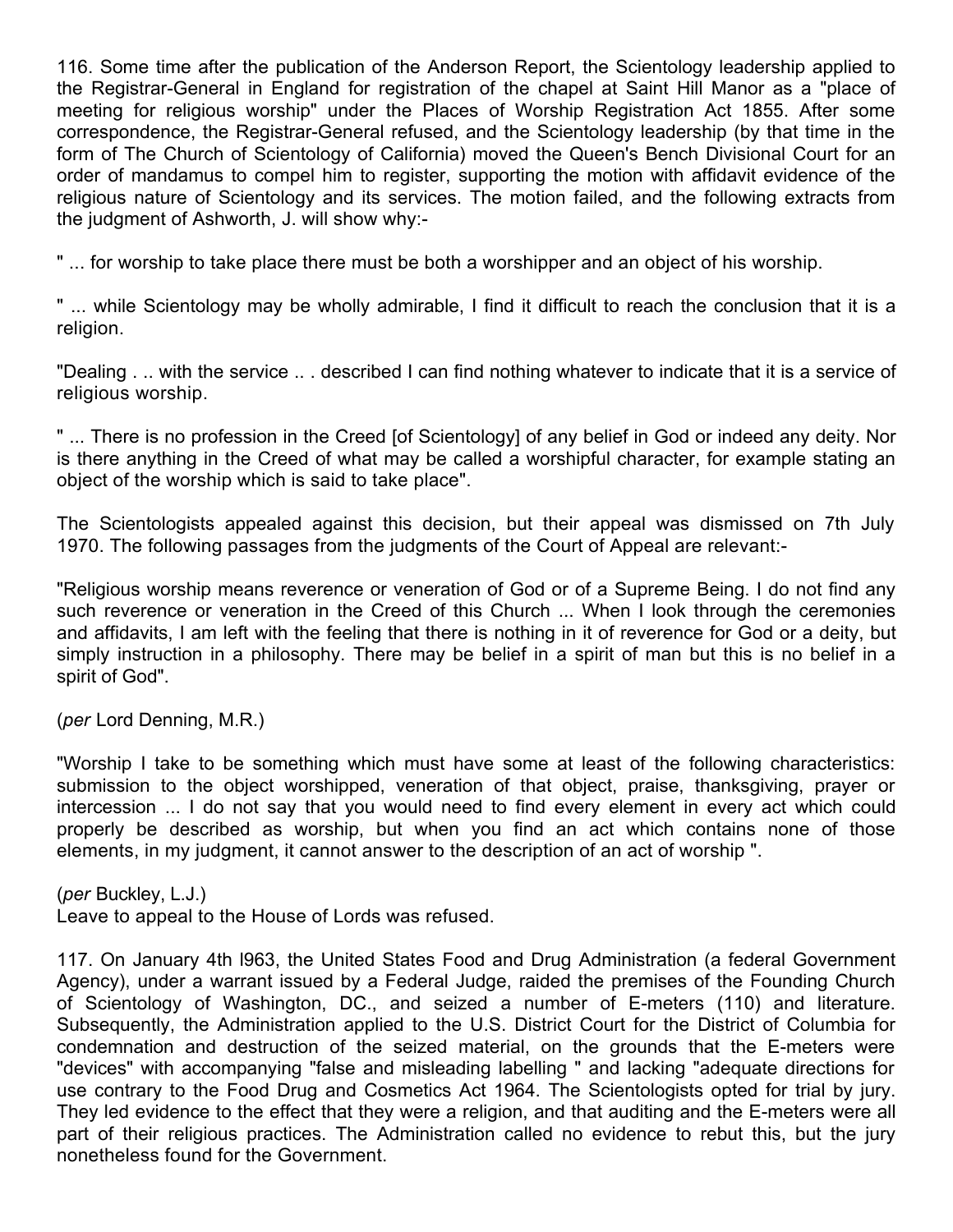The Scientologists appealed to the U.S. Court of Appeals for the District of Columbia, claming *inter alia* that the proceedings interfered with their right to the free exercise of their religion under the First Amendment to the American Constitution. The appeal, decided on 5th February 1969, succeeded by a majority of two to one, and a new trial was allowed. Having commented that the Scientologists' representations concerning the auditing process appeared "to be general comeons, designed to bring in the curious or the gullible", the majority summarised their reasoning as follows:-

"(1) On the basis of the record before us, the Founding Church of Scientology has made out a *prima facie* case that it is a *bona fide* religion and, since no rebuttal has been offered, it must be regarded as a religion for purposes of this case.

(2) On the record before us, a *prima facie* case exists that auditing is a practice of Scientology, and that accounts of auditing integrated into the general theory of Scientology are religious doctrines. Since no rebuttal has been offered, we must take the point as proven.

On the other hand, the following should be noted:

(1) We do not hold that the Founding Church is for all legal purposes a religion. Any *prima facie* case made out for religious status is subject to contradiction by a showing that the beliefs asserted to be religious are not held in good faith by those asserting them, and that forms of religious organisation were erected for sole purpose of cloaking a secular enterprise with the legal protections of religion".

On 18th April 1969, the majority delivered clarifying observations on the Administration's petition, which included the following passages:-

"We did not find insufficient competent evidence to support a verdict, nor did we find that all literature submitted to the jury as "false labelling" was religious doctrine. Rather we found that *some* of that literature was at least *prima facie* religious doctrine, and that the jury, as it was instructed, could have found against the E-meter by finding false statements in "labelling" which was at the same time religious doctrine . . . And, of course, where a jury's general verdict *may* have rested upon grounds improper for First Amendment reasons, a reviewing court will not pause to speculate whether the jury's verdict was actually reached on other, and permissible, grounds.

Finally, it should be noted that the Government up to this time . . . has not challenged the *bona fides* of appellants' claim of religion. In the event of any new trial . . . it would be open to the Government to make this challenge. If the challenge is made successfully, the First Amendment question would, of course, disappear from this case."

The new trial has not yet been held.

113. The third lawsuit also took place in the United States, this time before the Court of Claims. Here, the Founding Church of Scientology of Washington, D.C. claimed to be exempt from Federal income tax on the grounds that it was "a corporation organised and operated exclusively for religious purposes, no part of the earnings of which inures to any individual".

The U.S. Department of Justice contested the claim, on the grounds that the taxpayer's "most extensive and significant activities are directed towards the earnings of substantial fees from the "auditing" of persons to alleviate a wide variety of physical and emotional problems", and that "the founder of the organisation remains in complete control and receives substantial remuneration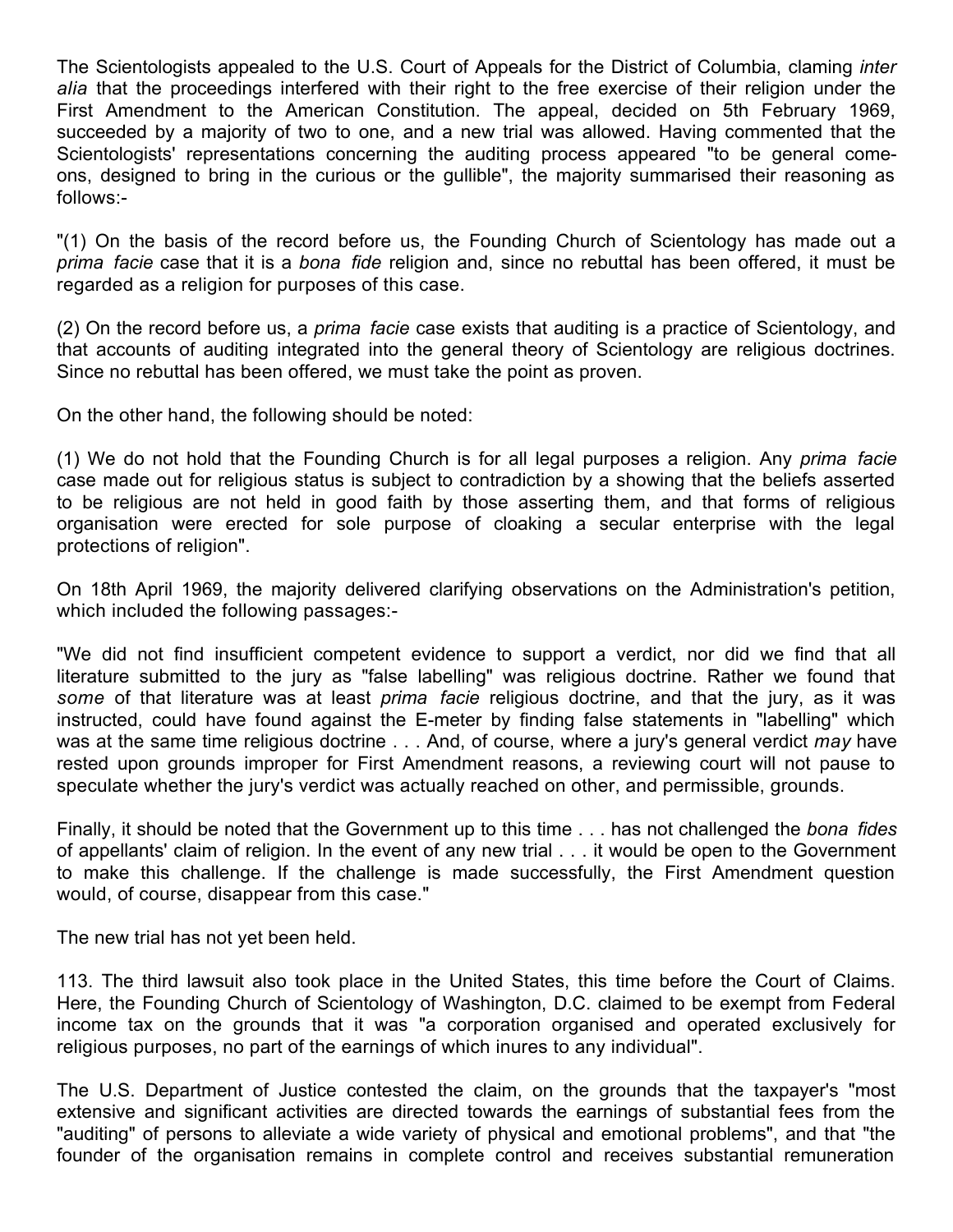and prequisites both from the taxpayer and a network of affiliates".

The Founding Church's claim failed. because the Court (in a judgment delivered on 16th July 1969) held

"that plaintiff has failed to prove that no part of the corporation's net earnings inured to the benefit of private individuals, and plaintiff is not entitled to recover. The court finds it unnecessary to decide whether plaintiff is a religious or educational organization as alleged, since, regardless of its character, plaintiff has not met the statutory conditions for exemption from income taxation. In any event, the Government has not raised this issue. Because of the manner in which the second question framed by the parties is resolved, we need not and do not determine whether plaintiff's operations were exclusively for religious or educational purposes."

That holding was based on the following findings of fact:-

"According to the trial commissioner's findings, L. Ron Hubbard received over \$108,000 from plaintiff and related Scientology sources during the 4-year period June 1955 through June 1959. This figure represents \$77,460 in fees, commissions, royalties, and compensation for services, plus \$13,538 in payment for expenses incurred in connection with his services, as well as a total of \$17,586 in reimbursement for expenditures made in plaintiff's behalf, in repayment of loans made to plaintiff and the New York organization, and as a loan from plaintiff to Hubbard. As the commissioner found, and we agree, the precise nature of the loans and reimbursed expenditures does not appear in the record. Nor do we find any explanation for most of the expenses paid. The portion of the \$17,460 actually paid by plaintiff amounted to approximately \$6,000 in 1955 56, more than \$11,500 in 1956-57, approximately \$18,000 in 1957-58, and over \$22,000 in 1958-59.

Hubbard also had the use of an automobile at plaintiff's expense. During plaintiff's taxable years ending in 1958 and 1959, the organization provided and maintained a personal residence for Hubbard and his family. Moreover, in addition to all the foregoing, Hubbard received a percentage (usually 10 per cent) of the gross income of affiliated Scientology organizations."

"Mary Sue Hubbard, the wife of plaintiff's founder, had income from September 1955 through December 1958 by virtue of renting property owned by her to plaintiff. Her total receipts from this venture were \$10,685. Payments amounting to \$l,450, attributable to the debts of her son, were made in 1956 and 1957. A completely unexplained figure of \$250 and loans of \$800 were received in 1958-59.

L. Ron Hubbard. Jr., was the recipient of loans in 1955-56 and 1958-59 totalling \$1,226. He was reimbursed for expenditures of approximately \$200 in behalf of plaintiff in 1957-58 and 1958-59.

In fiscal years 1957-58 and 1958-59, Kay Hubbard, the daughter, received payments, generally designated as salary or wages, totalling \$3,242. The record is devoid of any evidence showing services performed by Miss Hubbard for plaintiff. This amount includes loans of \$550 made in 1953.

What emerges from these facts is the inference that the Hubbard family was entitled to make ready personal use of the corporate earnings."

A subsequent attempt by the Scientologists to have this decision reviewed by the U.S. Supreme Court failed on 8th December 1969.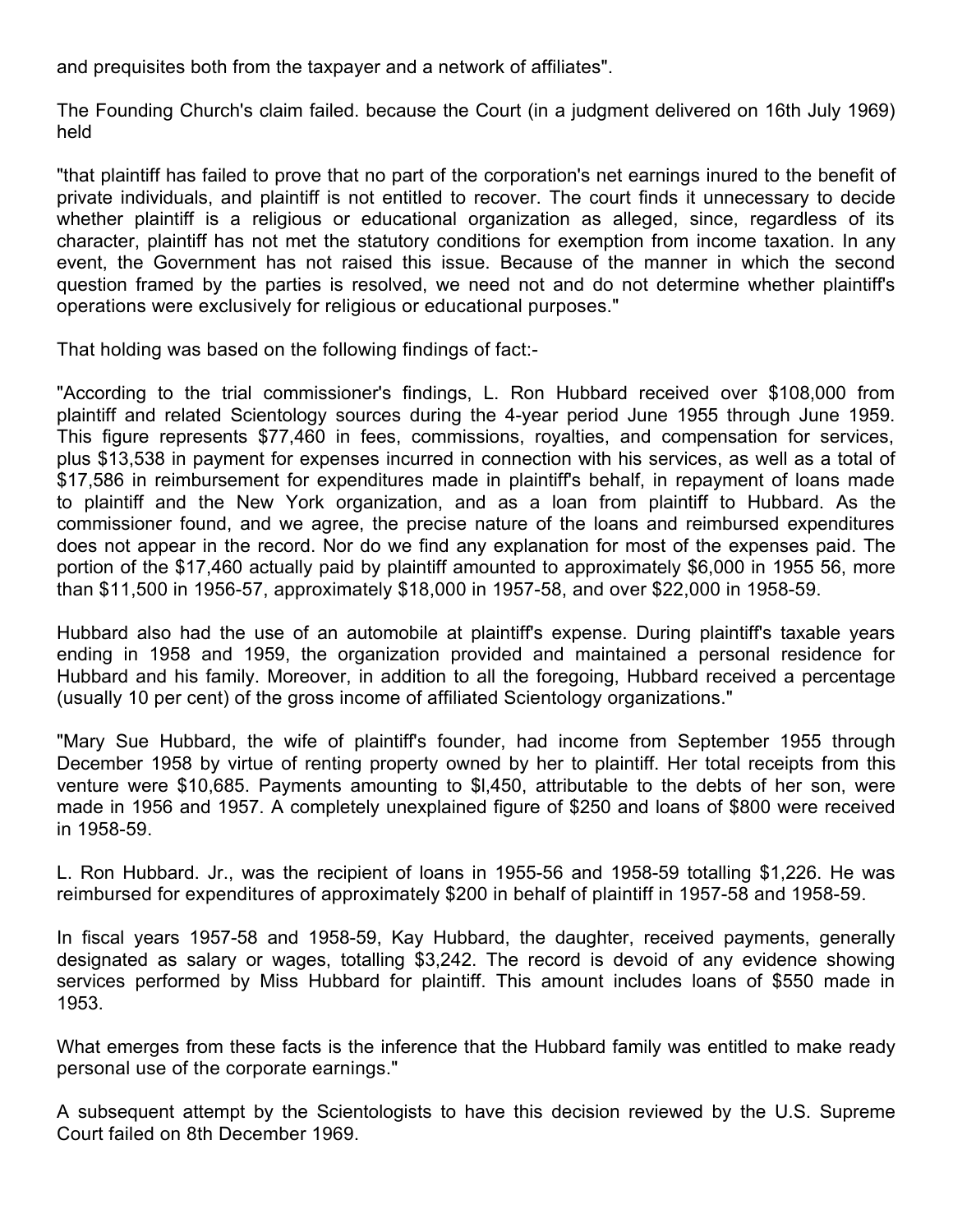# **The Foster Report CHAPTER 5: The Practices of Scientology**

"If a man wants to be psychoanalysed, he ought to have his head examined".

- attributed to Sam Goldwyn.

119. The practices of Scientology in relation to its followers can conveniently be described through the three consecutive phases of recruitment, contracts, and processing.

# **(a) Recruitment**

120. The recruitment of new Scientologists is carried on in a number ways, such as advertising by hand-bills, follow-up letters. and direct face-to-face salesmanship.

121. Typical hand-bills, handed to passers by in the street, will contain passages such as these:-

ATTEND THE FREE PERSONAL EFFICIENCY COURSE

SCIENTOLOGY IS EXPANDING

SCIENTOLOGY IS FOR YOU!

LEAM TO ACHIEVE SUCCESS IN YOUR LIFE

BECOME MORE EFFICIENT

TAKE THIS FREE COURSE

LEARN WHAT YOUR LIFE IS ALL ABOUT (10)

DIANETICS NOW COMPLETELY ERASES THOSE THINGS WHICH MAKE A PERSON SUSCEPTIBLE TO AND HOLD IN PLACE PHYSICAL ILLNESS

THE END PRODUCT OF DIANETICS IS A HAPPY, WELL, HIGH IQ PERSON

LEAM THE SKILLS OF DIANETIC AUDITING

ENROL NOW ON THE FANTASTIC HUBBARD STANDARD DIANETICS COURSE

DIANETICS IS THE ANSWER TO THE HUMAN MIND

WHEN YOU HAVE THE ANSWER TO THE HUMAN MIND ANYTHING CAUSED BY THE HUMAN MIND CAN BE REMEDIED

BECOME A STANDARD DIANETIC AUDITOR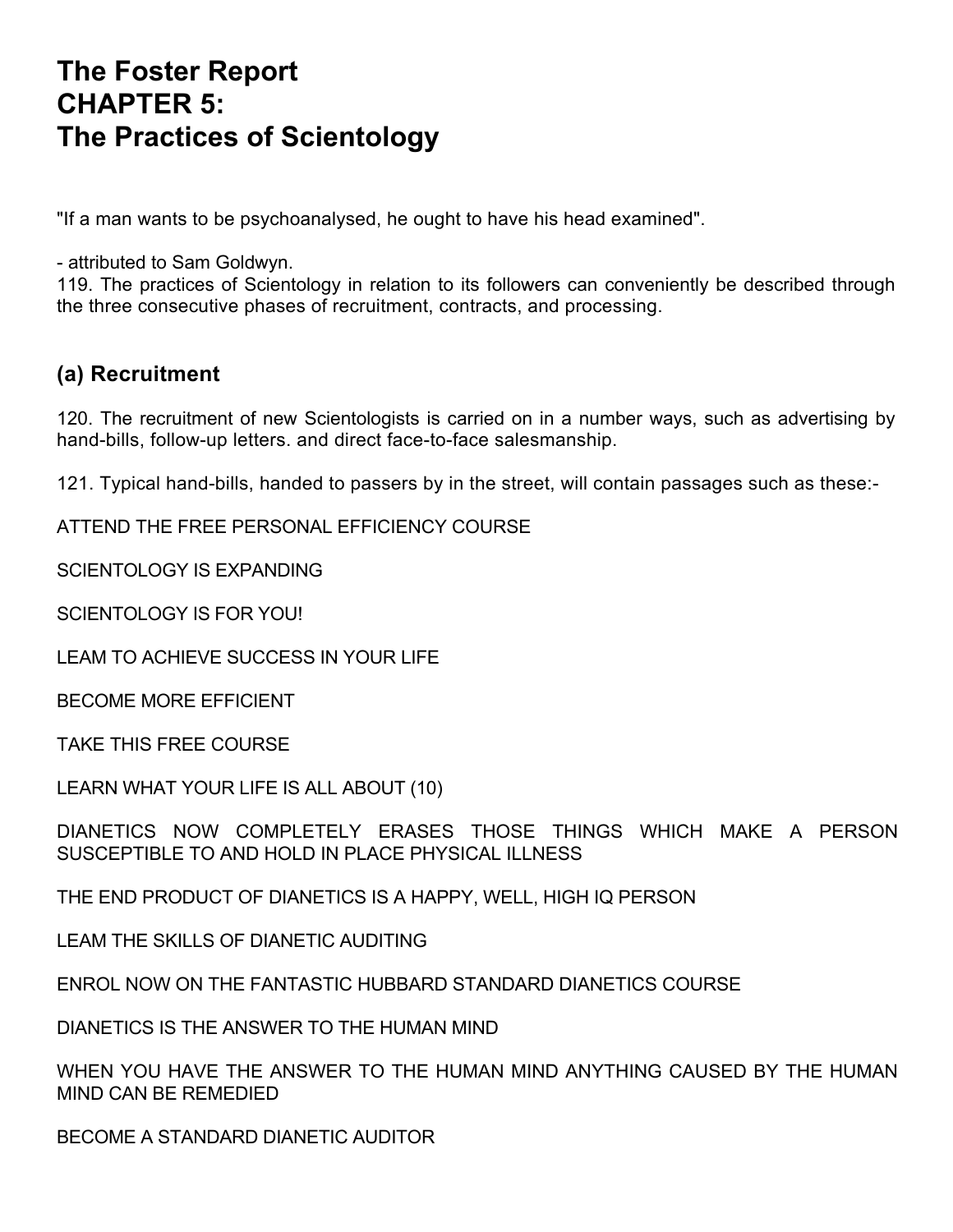TAKE THE FANTASTIC NEW HUBBARD STANDARD DIANETICS COURSE AND LEAM ALL ABOUT

- THE ERASURE OF PAIN AND SUFFERING, RUIN, DISASTER AND SHOCK
- THE RESOLUTION OF MENTAL AND PHYSICAL PROBLEMS
- INCREASING INTELLIGENCE (11)

JOIN THE CRUSADE TO MAKE A HEALTHY ENGLAND

WHY BE TIRED?

WHY BE IN PAIN?

WHY FEEL BAD?

THE ANSWERS TO HUMAN SUFFERING HAVE BEEN FOUND WITH DIANETICS. (14)

122. Clubs, groups and professional men are frequently sent circulars containing similar material. Anyone evincing the slightest interest - by attending one of the free lectures or buying a book stands a fair chance of receiving a number of personal follow-up letters (if his address is known) on such lines as:-

"Honey, come to St. Hill real soon for your upper levels of Processing and Training and expand on your road to freedom! Write me soon".

"Did you get any data out of the book "A New Slant on Life" which you could apply to your own life? I really do want to hear from you on this, as I am interested". In none of these documents is there any suggestion that Scientology is a religion.

123. The persistence of the follow-up is sometimes quite remarkable. In one case, someone who received auditing in 1965, and then lost interest, has had no fewer than 27 pressing communications through the post in an endeavour to bring them back into the fold. One, in 1968, was in these terms:-

"LONDON ORGANIZATION QUALIFICATIONS DIVISION EXAMINATIONS DEPARTMENT

*SUMMONS*

Name: ........................... Date.........

Course: ...............................

Dear.......................

It has come to the attention of the Department that you have failed to:

- a. continue on the road to Total Freedom
- b. have not been auditing
- c. have been building a large Ethics file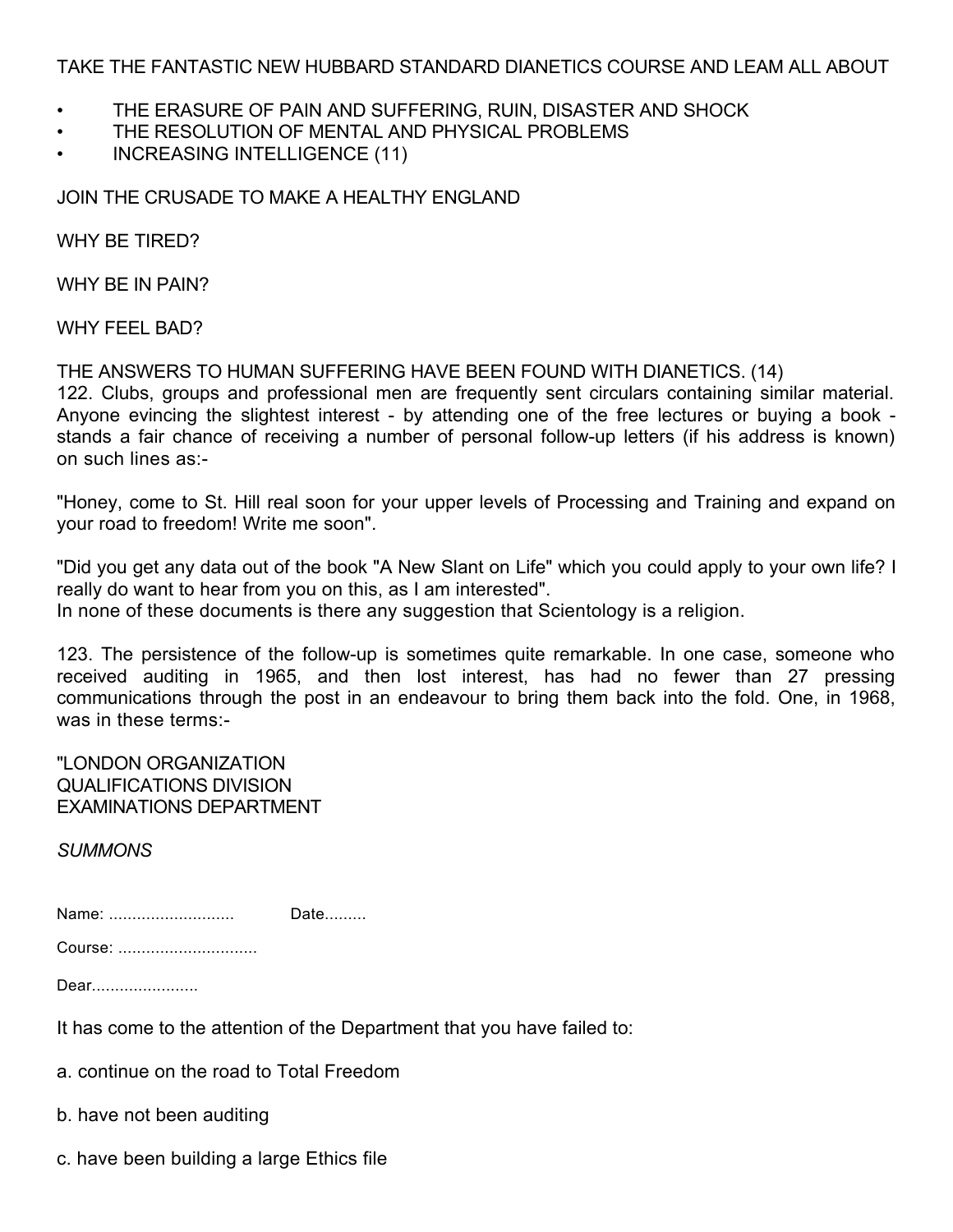d. other ..............................

You are to Report to the Examiner on or before ... to ...

a. show reason why you should not be removed from Scientology

b. show reason why you should not be removed from course

c. show reason for your not continuing

d. show reason why you should not be turned over to Ethics.

e. .............................................

Failure to report will result in the assignment of the Condition of DOUBT with full penalties.

Sincerely, ........................................ Clerk of the Department of Examinations, London

CONDITION OF DOUBT

When one cannot make up one's mind as to an individual a group org or project a Condition of Doubt exists.

PENALTIES FOR DOUBT

Debarment from premises. Not to be employed. Payment of fine amounting to any sum may have cost org. Not to be trained or processed. Not to be communicated or argued with." The latest, sent early in 1970, reads as follows:-

"Please circle YES or NO in the following:

- 1. Do you currently have any aches or pains? YES/NO
- 2. Do you suffer from fatigue? YES/NO
- 3. Do you have any problems with work? YES/NO
- 4. Do you suffer from illness? YES/NO
- 5. Have you had any unsuccessful medical treatment? YES/NO
- 6. Are you currently recuperating from some illness? YES/NO
- 7. Do you feel you are getting into a rut? YES/NO
- 8. Do you have problems with money? YES/NO
- 9. Do you have any marriage difficulty? YES/NO
- 10. Do you have difficulty with children? YES/NO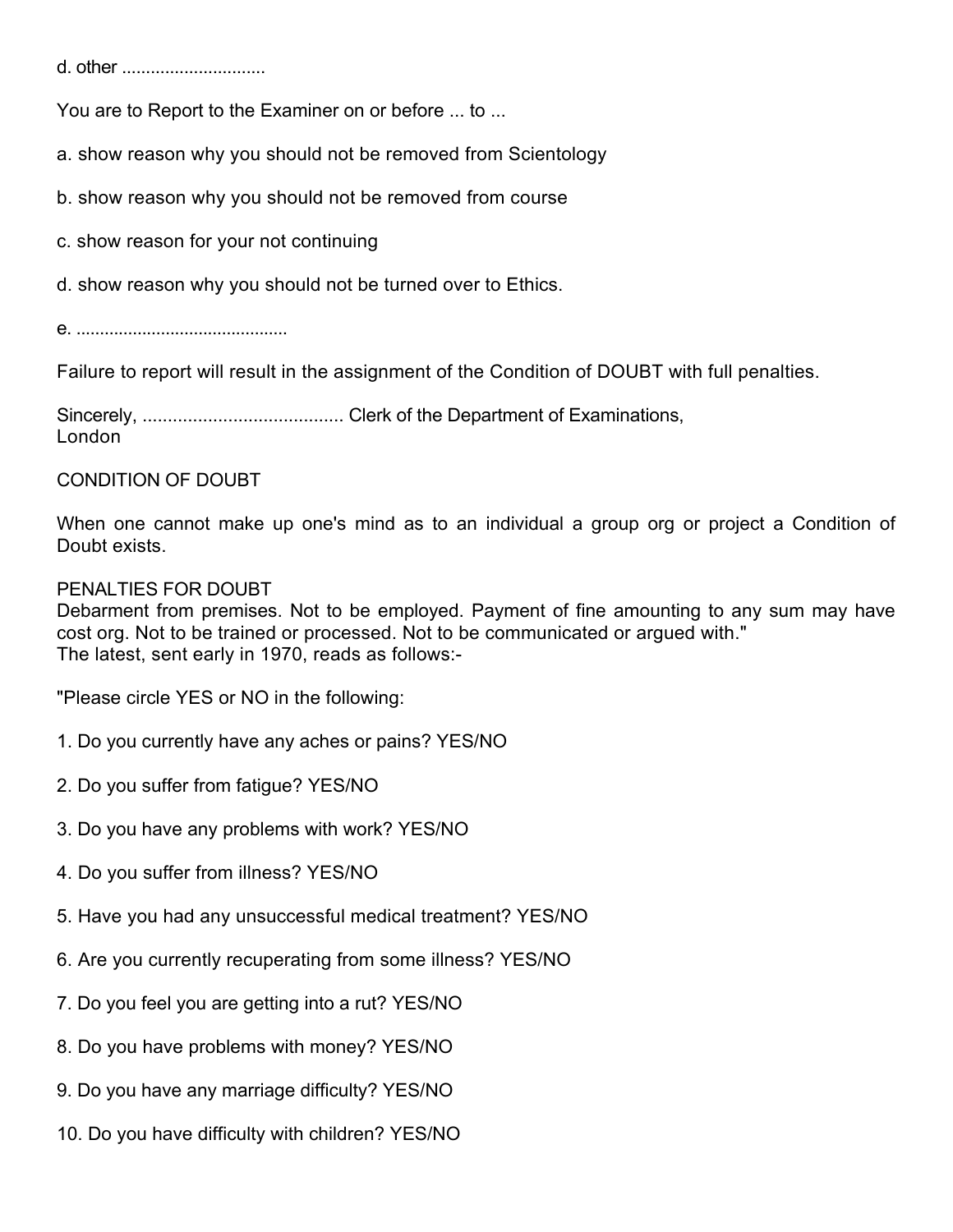11. Do you have business problems? YES/NO

12. Do you have problems with study? YES/NO

13. Do you have difficulty with personal relations? YES/NO

14. Which one of the above questions you have answered "yes" to would you like to get handled first?

15. Please give as many details on this as possible. Answer on reverse side of this form.

After filling in this form please return to:

THE LETTER REGISTRAR,

THE CHURCH OF SCIENTOLOGY OF CALIFOMIA,

THE HUBBARD SCIENTOLOGY ORGANIZATION IN LONDON,

68 Tottenham Court Road, London W.1."

124. The face-to-face approach cannot be described better than in Mr. Hubbard's own words:-

"HUBBARD COMMUNICATIONS OFFICE Saint Hill Manor, East Grinstead, Sussex

HCO POLICY LETTER OF 23 OCTOBER 1965

DISSEMINATION DRILL

Remimeo Field Staff Members Sthil Grads Sthil Students

The Dissemination Drill has four exact steps that must be done with a person you are disseminating to.

There is no set patter, nor any set words you say to the person.

There are four steps that must be accomplished with the individual and they are listed in the order that they should be done:

1. Contact the individual: this is plain and simple. It just means making a personal contact with someone, whether you approach them OR they approach you.

2. Handle: if the person is wide open to Scientology, and reaching, this step can be omitted as there is nothing to handle. Handle is to handle any attacks, antagonism, challenge or hostility that the individual might express towards you and / or Scientology. Definition of "handle": to control, direct. "Handle" implies directing an acquired skill to the accomplishment of immediate ends. Once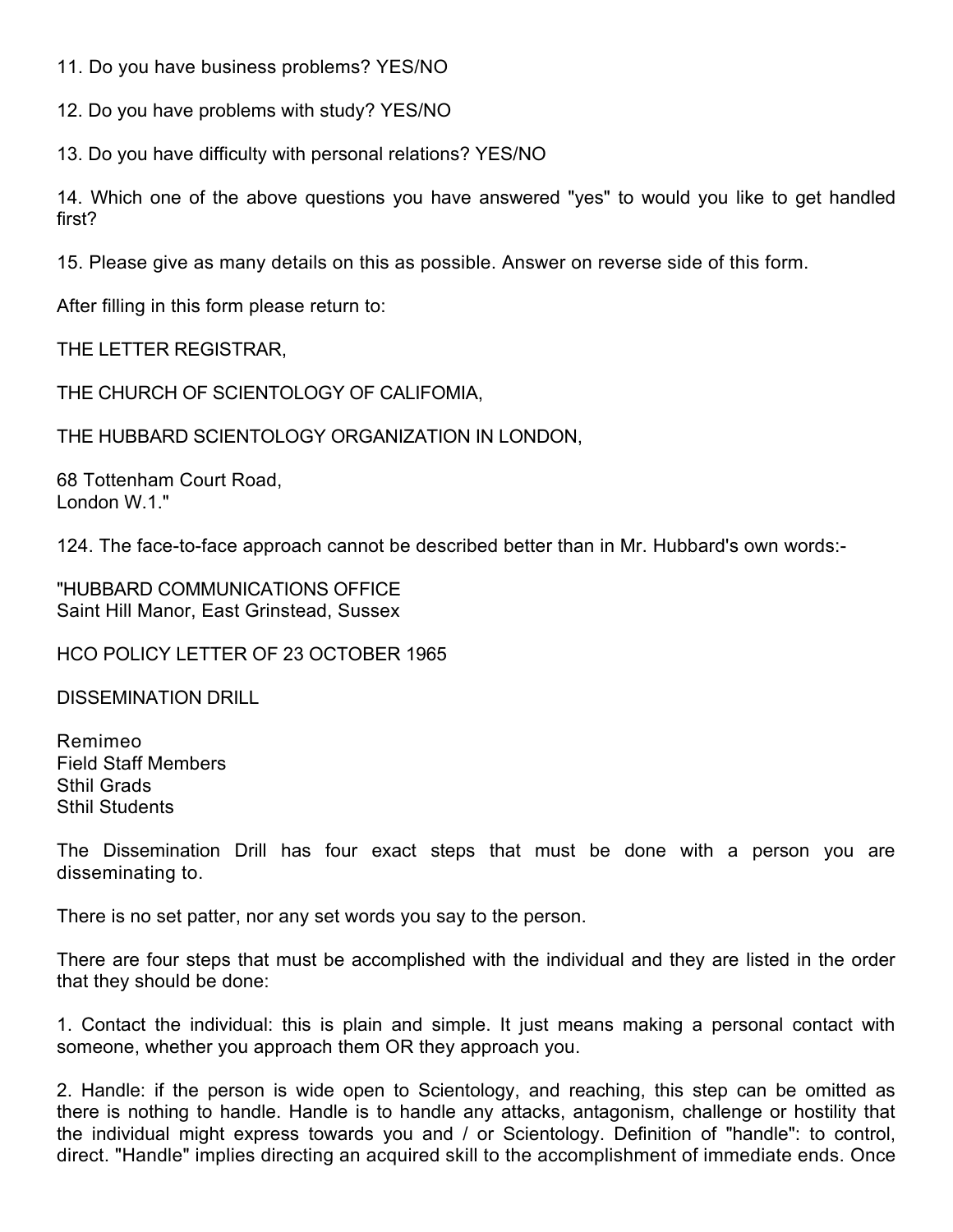the individual has been handled you then -

3. Salvage: definition of salvage: "to save from ruin". Before you can save someone from ruin, you must find out what their own personal ruin is. This is basically - What is ruining them? What is messing them up? It must be a condition that is real to the individual as an unwanted condition, or one that can be made real to him.

4. Bring to understanding: once the person is aware of the ruin, you bring about an understanding that Scientology can handle the condition found in 3. This is done by simply stating Scientology can or, by using data to show how it can. It's at the right moment on this step that one hands the person a selection slip, or one's professional card, and directs him to the service that will best handle what he needs handled.

These are the steps of the Dissemination Drill. They are designed so that an understanding of them is necessary and that understanding is best achieved by being coached on the drill

### COACHING THE DRILL

Position: Coach and student may sit facing each other a comfortable distance apart, or they may stand ambulatory.

Purpose: To enable a Scientologist to disseminate Scientology effectively to individuals. To enable one to contact, handle, salvage and bring to understanding, another being. To prepare a Scientologist so that he won't be caught "flatfooted" when being attacked or questioned by another.

Patter: There is no set patter. The coach plays the part of a non-Scientologist and displays an attitude about Scientology upon being approached by the student The student must then handle, salvage, and bring the coach to understanding. When the student can comfortably do these steps on a given coach's attitude, the coach then assumes another attitude, etc., and the drill is continued until the student is confident and comfortable about doing these steps with any type of person. This drill is coached as follows:-

The coach says, "Start". The student must then (1) contact the coach, either by approaching the coach or being approached by the coach. The student introduces himself and Scientology or not, depending upon the mocked-up situation. The student then (2) handles any invalidation of himself and / or Scientology, any challenge, attack or hostility displayed by the coach. The student then (3) salvages the coach. In this step the student must locate the ruin (problem or difficulty the coach has with life), and point out that it is ruinous and get the person to see that it is.

When 3 has been done, you then (4) bring about an understanding that Scientology can do something about it. Example: the coach has admitted a problem with women. The student simply listens to him talk about his problem and then asserts - "Well, that's what Scientology handles. We have processing, etc. etc." When the coach indicates a realization that he did have a problem and that something might be done about it, the student presents him with a selection slip, or a professional card, routing him to the service that would best remedy the condition.

The coach must flunk for comm lags, nervousness, laughter or non-confront. The coach would similarly flunk the student for failure to (1) contact, (2) handle, (3) salvage, and (4) bring to understanding.

Training Stress: Stress giving the student wins. This is done by using a gradient scale in the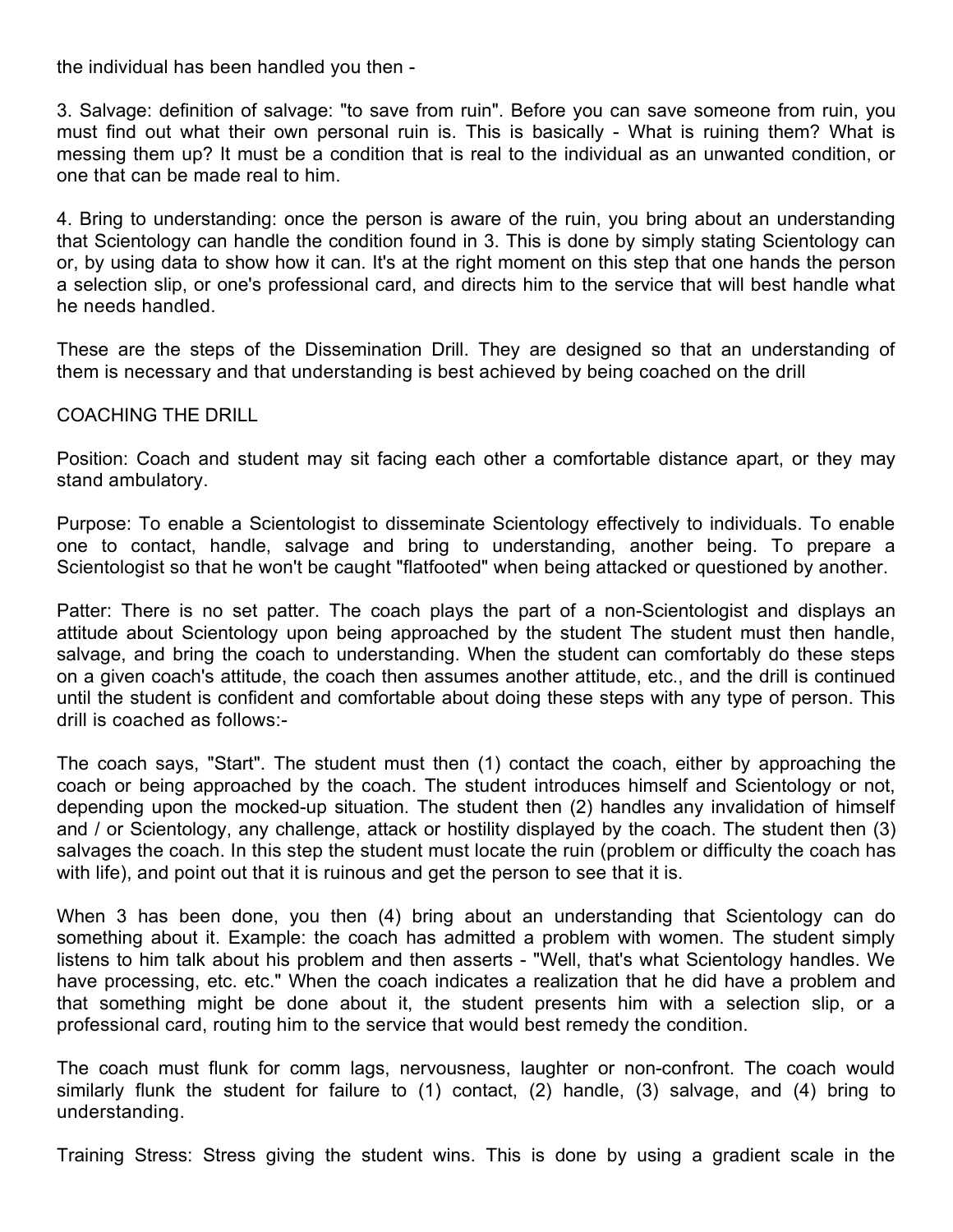coach's portrayal of various attitudes, and staying with any selected until the student can handle it comfortably. As the student becomes better, the coach can portray a more difficult attitude.

Stress bringing about for the student the accomplishment of the purpose of this drill.

A list of things to handle and another of ruins to discover can be made up and used.

Do not specialize in either antagonistic attitudes or an eagerness to know about Scientology. Use both and other attitudes. One meets them all.

### **L. RON HUBBARD**

LRH: aw

Copyright (c) 1965

by L. Ron Hubbard

### ALL RIGHTS RESERVED"

125. Mr. Hubbard is very conscious of the importance of sales promotion and financial affluence for the continued success of Scientology. The following examples of his internal instructions on the subject show the nature of his concern:-

"The following points are a summary of the basic principles of promotion. It is important that you understand them and apply them in your promotion.

1. The *basic* principle of promotion is to drive in more business than can be driven off by a service unit or mistakes can waste. This applies to any promotion anywhere.

Never allow your standard of how many people should be brought into the org to be set by any other division or part of the organization. Promote as far above as possible the present operating capacity of the organization and you will win.

From this it follows that Tech or any other part of the Org can never tell the Dissemination Division when or how many customers to bring in or that "we can only handle 10 preclears this week". It is the job of promotion to drive in as many preclears as possible. Its up to Tech to find the space and the auditors.

In other words, promotion must be so huge and effective so that even if other divisions are blocking the line or driving people off so many people are being crowded into the org by promotion that it makes up for any waste one by other parts of the org. You get the idea. Its [*sic*l not flattering but it is the stable datum that successful promotion anywhere operates on. By the way, the error does not necessarily have to be within the org. A bus strike could temporarily prevent people from across town being able to start the HRS Course. Promotion should have promoted so mach the Course is still full despite such an error.

The motto of promotion could be "we shall overcome - by numbers" ... "Despite any errors we bring in so many people into the org continually or sell so many books that even if the body registrar drives them off at gun point enough will get through to keep the statistics rising".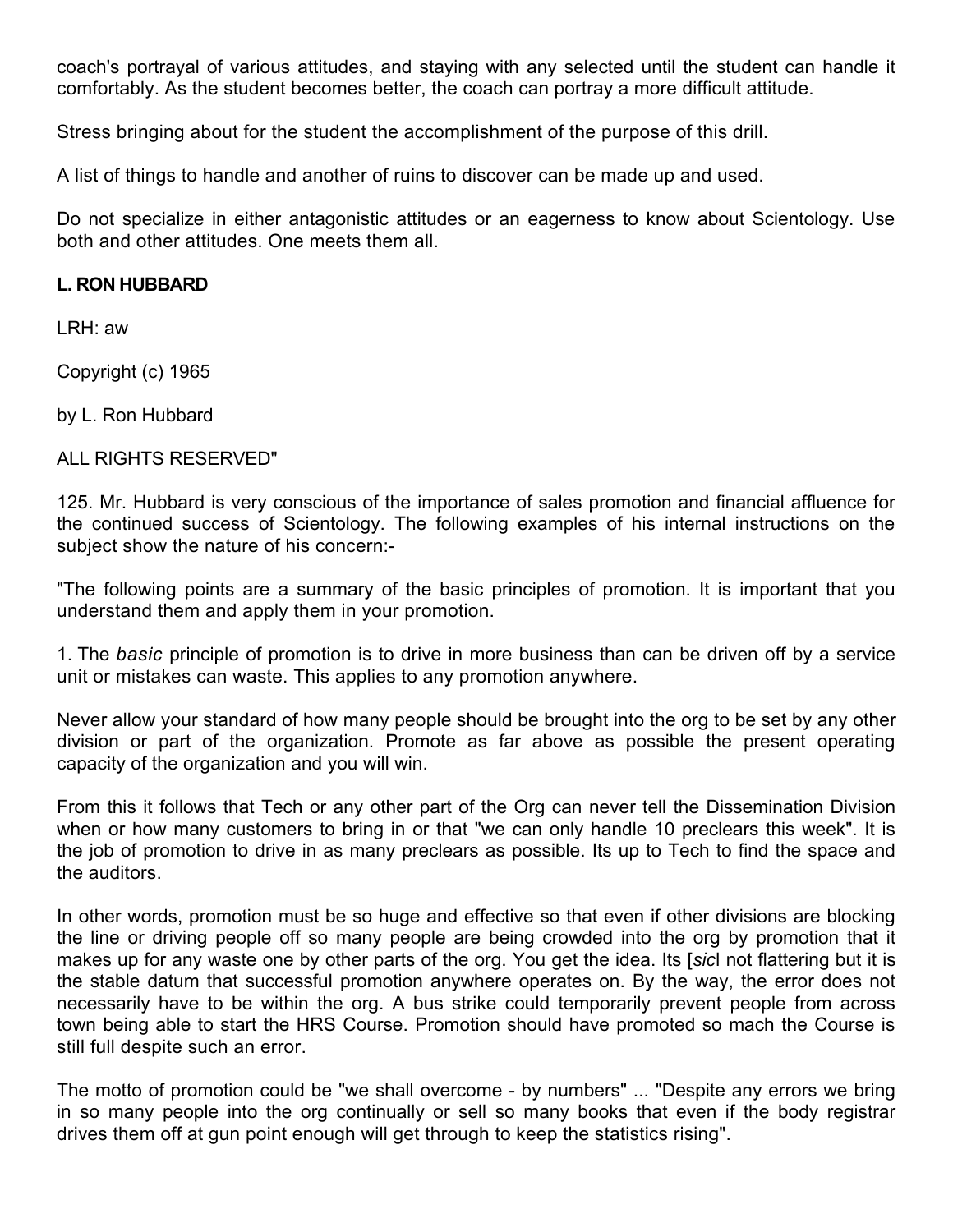2. If a promotional programme does not seem to work find out where it is not being applied - don't Q and A and abandon the programme. Spot instead the non-compliance which is preventing it from going into operation.

3. Later promotional programmes will not work if earlier ones have not been executed. Example: the programme is to send out fliers to sell bla bla to all buyers of foo-foo's. But it turns out that the original programme to compile a list of 1he buyers of foo-foo's off old invoices was not done therefore a flier to sell bla bla can't be sent to buyers of foo-foo's. And since the invoices were burnt up by some long gone suppressive (let's say) the original programme can't be carried out

What to do?

Don't give up or abandon the programme of selling bla bla to buyers of foo-foo's. Get clever and dream up some other way of compiling the list you want. Maybe it's as simple as a notice in your local newspaper or a questionnaire to everyone in your files: "Did you ever buy foo-foo's?".

Finally, promote until the floors cave in because of the number of people - and don't even take notice of that, just keeping promoting." (l3)

"TO All Staff Saint Hill

Other Org Executives

FROM: RON SUBJECT: How Saint Hill went from financial Crisis to Affluence in 13& half; months.

### ANALYSIS OF STHIL AFFLUENCE

Pending further Analysis of the affluence, the following is noted. It began, it seems, before Power Processing service was offered but accompanies opening of the HGC.

The basis of the affluence is a continuation of my taking charge of Saint Hill in April 1964 when it had been dropped to about £20,000 in the red by former management.

In November 1963 Mary Sue Hubbard briefly took over Registration lines and obtained a short resurge, salvaging immediate catastrophe.

In December 1963 I designed promotion for Saint Hill consisting of designing the Auditor. It took over 4 months to get out first issue and I realized I had to take over and reorganize in April 1964. The three corporation scheme proposed by Damonte and Palmer and Company had proven completely catastrophic. I reverted to HASI Inc Arizona throughout the Commonwealth and redesigned the org as one corporation with production departments, which org board lasted for about a year - until April 1965.

I began to unjam lines in April 1965 by designing a new org board. Since that has been done and as it is gotten in a resurge has occurred.

SAINT HILL STABILITY

All this time (Apr 1964-June 1965) Saint Hill has been on an increasing statistic.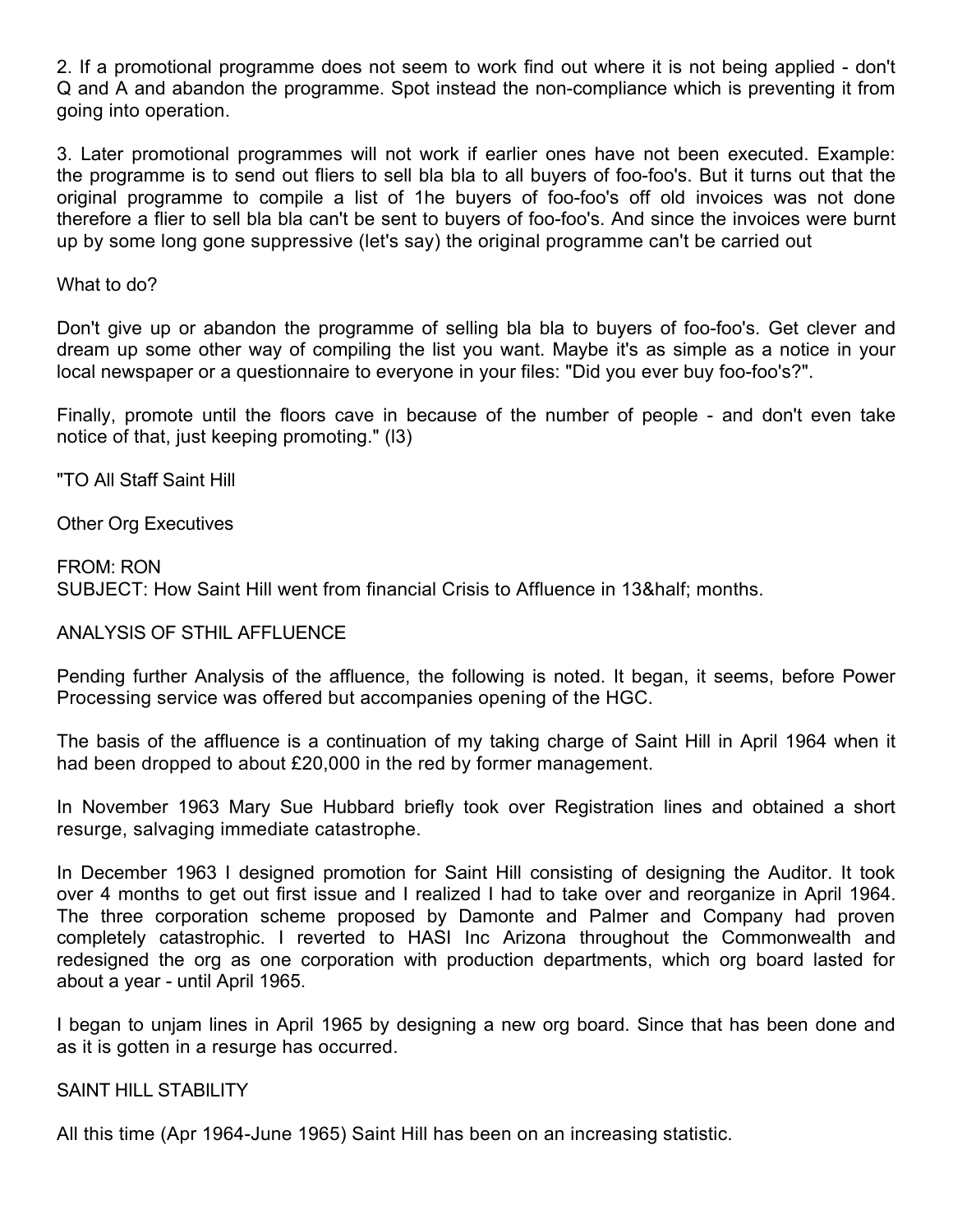Mary Sue Hubbard worked hard from June 1964 to January 4, 1965 handling the org as Org Sec particularly legal and finance, and it became more stable financially.

I designed and began to press home new promotion and organization from April 1964 to January 4, 1965 and worked heavily to align low level tech Levels 0 to 4 and get it into action.

**ETHICS** 

Ethics is a large reason for attaining affluence. To the degree it has gone in we have prospered. There is almost a parallel curve between Ethics going in at Saint Hill and our recent income curve.

Lack of Ethics in 1963 cost Saint Hill over £20,000 actual known pounds in non-compliance, waste and other reasons.

Lack of it in 1964 made me do my work over and over and spend hours at my desk that were needed on research.

Lack of Ethics being in made the vacation of 6 weeks in January and February a vital necessity. Yet that vacation, taking my attention off org lines, brought them close to disaster. Thus we see overwork, caused by non-compliance, etc., resulted in a necessity for a vacation which brought outer orgs close to the brink.

During the six weeks I was away Saint Hill had a bit of slump and tech went out.

On return I reorganized the Course, sought the reason for outer org slump and repaired it when I finally got enough data, developed the new plan of organization now in use, opened the HGC, developed and got in Ethics, developed the power processes and got the org swinging with lots of help, all in 3& half; months.

Toward the end of that period we have had three weeks of Affluence and now a fourth which takes Affluence back to "normal operation" as it is becoming common to be in affluence at Saint Hill. We're in our fourth high week, with many reservations of all kinds." (14)

"HUBBARD COMMUNICATIONS OFFICE Saint Hill Manor, East Grinstead, Sussex

HCO POLICY LETTER OF 15 MARCH 1966

SH only **Guardian** Exec Secs ES comm HCO

 and Legal Officer

CORPORATE ADDRESS

No corporate address hereafter is to be Saint Hill.

This includes Hubbard College of Scientology, C of S of Calif and any other corporation.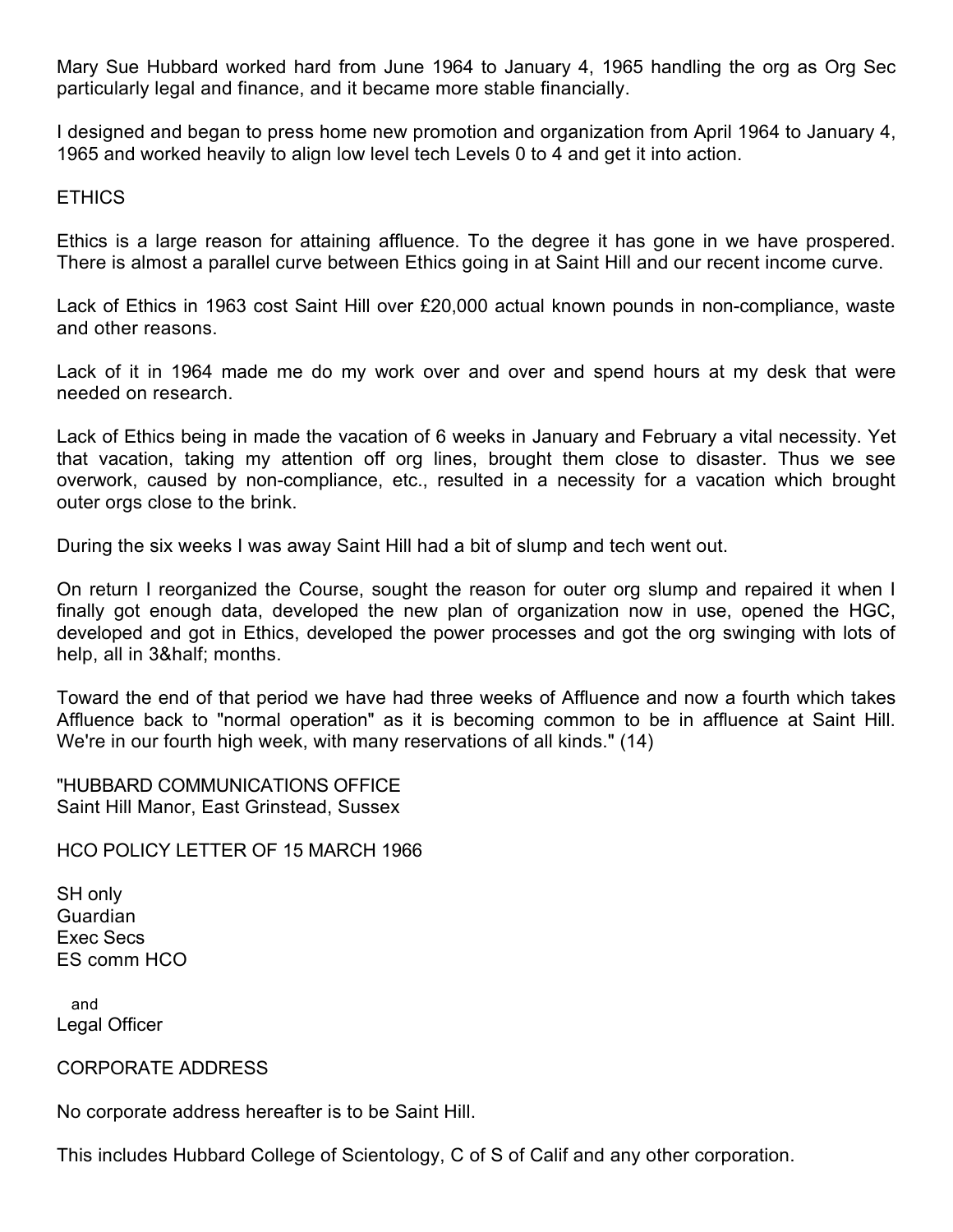Crawley is a little crossroads and their tax office is used to greengrocer accounts and any sum above £15,000 is a fantastic sum to Crawley. Further, Crawley's tax commissioners are East Grinstead and East Grinstead saw a £10 note once and is still talking about it.

No large corporation should ever use a rural one horse tax office as they can't understand real business sums in such offices.

Always use a London address and make sure you have one for all corporations.

L. RON HUBBARD LRH: ml Copyright © 1966 by L. Ron Hubbard ALL RIGHTS RESERVED"

126. Direct salesmanship is encouraged by the payment of a commission of 10 per cent to 15 per cent (which can be taken in cash or in the form of processing) to auditors and students who succeed in enrolling new students. As in other organisations who use direct selling techniques for their products, there is intense competition between salesmen, whose status in the organisation, as well as their earnings from it, is measured by the value of their sales. 127. The following are some typical instructions to such "Field Staff Members ":-

"THE ADVANCED ORGANISATION FLEET HOUSE, 10 SOUTHBRIDGE, EDINBURGH, SCOTLAND

Production Division Advice Letter of December 25th 1968

To ALL ADVANCED ORG FIELD STAFF MEMBERS

Here's hoping you had a very Happy and Merry Xmas and wishing you a very happy and prosperous New Year for 1969.

1969 the year of the Sea Org, the year in which Scientology BOOMS, with 100 per cent STANDARD TECH ALL THE WAY.

YOU be part of this tremendous BOOM. Go out and select lots of people to their Clearing and OT levels and also select Class VI OT IIIs to the FABULOUS CLASS VIII COURSE. Do it now, Don't wait till tomorrow, Don't put this aside for later. Do it now, Take the enclosed Success stories and find someone to show them, preferably a Scientologist, FIRE his interest for Clearing and OT so that he has more push to get there FAST. Get him or her moving. GET HIM **HERE** TO AOUK.

If you can't get out just now, pick up the phone. Ring someone. Read them some of these Success stories, select them, get them moving on the road. DON'T just put this aside, DO **something** and above all:

GET PEOPLE **HERE** TO THE **AOUK**. THIS IS HOW YOU EAM YOUR COMMISSION.

LOVE, QUENTIN KELLY PUBLIC OFFICER AOUK.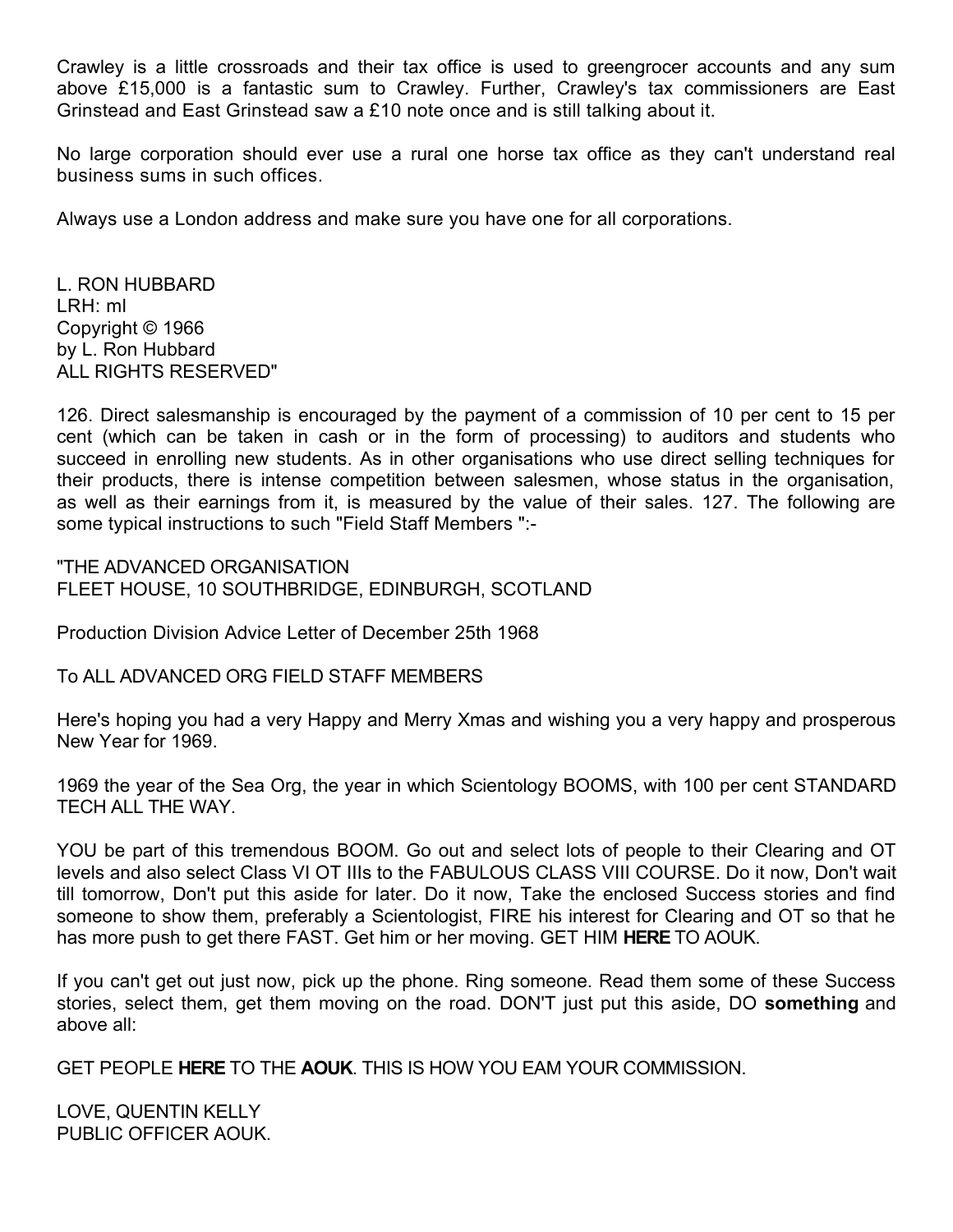ALL RIGHTS RESERVED."

"THE ADVANCED ORGANISATION FLEET HOUSE 20 SOUTHBRIDGE EDINBURGH EHI 1LL SCOTLAND

Telephones 031-556-5074 and 031-556-5075

DISTRIBUTION DIVISION ADVICE LETTER OF 22nd MAY 1969

Dear AOUK Field Staff Member,

L. RON HUBBARD has just sent us materials which will BOOM even further the effectiveness of DIANETICS AND SCIENTOLOGY.

We need trained Auditors to deliver to our public, who are demanding service, gains which are beyond their expectations.

You can make it financially in a very short time. Here is how

1. Write or phone me requesting full details of any of the following: These will be rushed to you.

2. Get your GUNG HO Group very active, and through it get names and addresses, answers to the survey question and actions completed in bringing about what is needed and wanted. In so doing pick up the individual reach for DIANETICS AND SCIENTOLOGY services.

3. Send us the names of Doctors and Psychiatrists who are known in your area so that we can mail them the special offer letter

4. Promote the NEW STANDARD DIANETICS COURSE. This course can be completed in as little as 10 days and the student completes as a HUBBARD DIANETICS GRADUATE.

5. SELECT those persons whom you intend to help and 8-C, for DIANETIC Training and Auditing up through CLEAR to the Upper Sections of O.T., training up to Class VIII Auditors and becoming a Scientology Public Relations Officer via the AOUK P.R.O. Course.

We, as a group, are now moving fast. We want you too to RUN WITH THE BALL.

We have the public where it's at.

Mental Image Pictures and all that!

We look forward to having you financially affluent, a well and happy person who is making total ability and spiritual freedom.

And this for all the people whom you are helping too.

My very best wishes,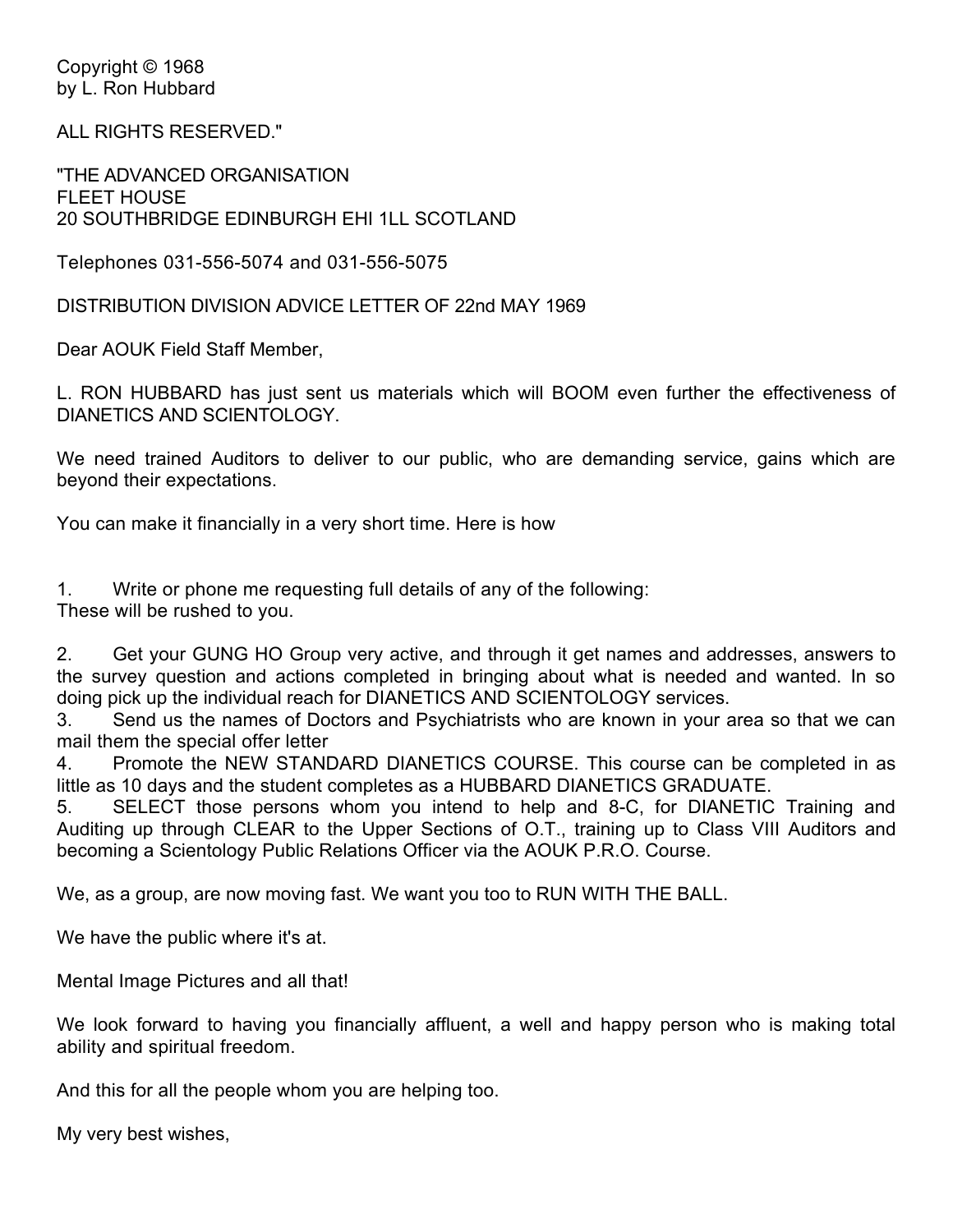James Fuller,

Chief Officer.

Copyright © 1969

By L. Ron Hubbard

ALL RIGHTS RESERVED"

128. There are also franchise holders, originally defined as "A professiona1 auditor, with a classification to Level III or over, who practises Scientology full or part-time for remuneration, who conducts processing and training privately or to groups. whose understanding and experience of Scientology is sufficiently broad for him to be publicized to others as a stable terminal, who has signed a Franchise Agreement, who receives Bulletins, Policy Letters, advice, advertising, technical information, services and administrative data from HCO WW, and who, in return for same, maintains regularly a weekly report and a weekly payment of ten per cent of his gross income to HCO WW" (115).

Nowadays, although the commercial arrangements remain the same, the wording has altered: franchises are now granted by the "Mother Church" to "Missions" by means of a "Charter":-

"This Charter gives official authority to the individual who receives it to conduct a Mission in the area specified. It does not confer any *liability* on the Mother Church but it does confer upon the individual a *right* to practice Dianetics and Scientology in his area. This right is granted by the Mother Church by virtue of authority given it by L. Ron Hubbard, sole owner of the materials and copyrights of Dianetics and Scientology. The right is dependent upon usage, regular remittance of tithes and the continued good standing of the grantee." (1l6)

129. The usual procedure when a potential pre clear first presents himself to the Scientology organisations with a view to enrolment is to encourage him to take a "free personality test" called the "Oxford Capacity Analysis." This test has been investigated by a Working Party of the British Psychological Society, the leading scientific body in this field in the United Kingdom, incorporated by Royal Charter in 1965. The Working Party was composed of a clinical psychologist, a consultant in psychological selection, and a university lecturer in psychology, all members of the Society's Council and distinguished experts in their field. Each of them took the test at one or other of the Scientology shops in London and Edinburgh.

130. The test consists of 200 written questions, to be answered "yes", "no" or "uncertain" (this may not be easy to do when the question, like question 152, is in the form "Do you rarely express your grievances?"). The members of the Working Party answered the questions in differently but predetermined. random fashion (see below) which could not produce results of any significance: in fact, they should all have come out pretty average in all personality traits. The subsequent experience of one member of the Working Party follows in his own words:-

"In this particular case the inventory was deliberately responded to in a fashion designed to produce an unpredictable result. As each question was read the answer space was completed for the following question without reference to the content of either question. On any known inventory this procedure should produce a 'flat' profile, with few scores departing significantly from the mean. When the profile chart was presented on the second visit it showed extremely low scores on three traits; all save one or two were below the 'desirability' band. (The imprecision is due to the fact that,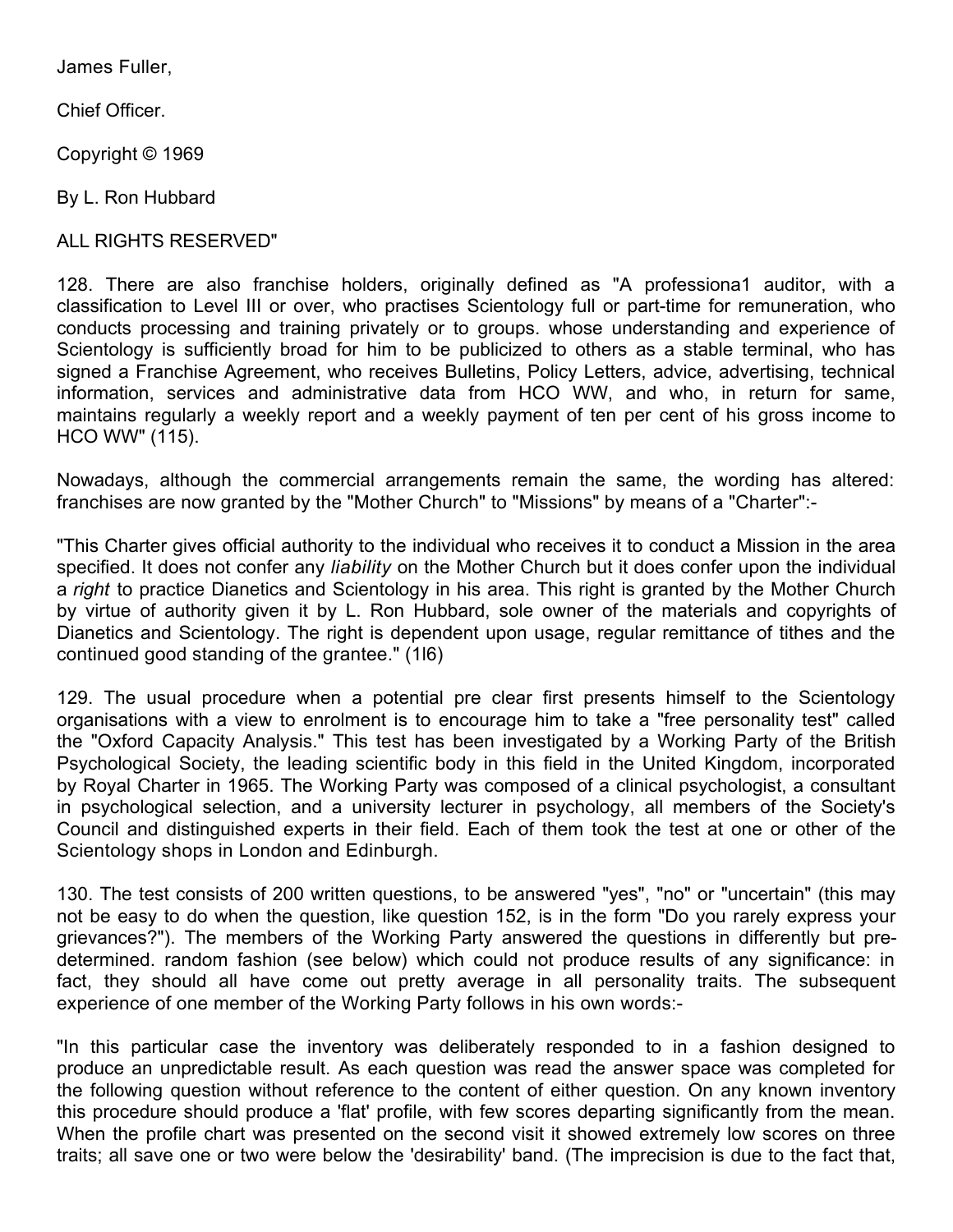try as he might, the 'client' was not permitted to bring away the profile sheet). The staff member who had scored the inventory expounded the extreme scores with some urgency. He avoided questions on the meaning of the scales, dismissing as irrelevant the trait words at top and bottom; yet he invested the points on the scale with immense importance, almost of a charismatic nature. His patter continually referred to the inadequacies which the graph revealed - one point became 'failed purpose' and another 'loss', although these terms were never explained. He attempted to confirm his diagnosis of these poin1s on the graph by such leading questions as "Do you often fail to achieve what you set out to do?" and "Do you have difficulty making friends?" Affirmative answers to these questions (which were given readily) were, somehow, to be *explained* by the low scores and the interpretation put on them.

In the course of the session the following information was elicited from the Scientology staff member:

(i) The test was devised by "Oxford students, or the Oxford Dictionary people", he did not know which;

(ii) He did not understand the word 'percentile' - although it was he who brought the word into the discussion. He looked it up in the Concise Oxford Dictionary without success and decided it meant 'percentage'. He thereafter interpreted '90th percentile' as 90 per cent.

(iii) 'Most people' scored beyond the 'minus 90' point on the three traits being discussed In general it was patent that this person had no notion what the test was, how it was designed, what it measured or what the scores meant. He had been trained to produce this ill-informed commentary which, to a gullible anxious person, might sound genuinely insightful. In fact he was pointing out to an unknown member of the public 'inadequate' facets of his personality shown up by an instrument which he did not understand.

In a second interview, immediately following on, the 'Registrar' explained the hierarchy of levels which could be attained by Scientology processing. He described the courses offered by the organisation to remedy the inadequacies shown up by the profile. All these courses would cost money and a probable minimum total of one hundred guineas was quoted to deal with the particular personality deficiencies shown up by the OCA."

131. The conclusions of the Working Party are summarised as follows:-

"The systematic quantification of personality variables is one aspect of psychometric testing .... All psychometric tests can be assessed in terms of their reliability and validity. "Reliability" implies that a test yields similar results under similar testing conditions. Various degrees of reliability can be attributed to a number of sources of error. In a properly constructed personality test the various effects of these sources of error are systematically assessed. "Validity" implies that a test measures what it claims to measure - i.e., that it is a valid measure of the characteristic it claims to quantify. A test may be reliable without being valid, but not vice versa. A known degree of reliability is crucial to the use of any psychometric test in a setting where its results are used with an individual case.

If a personality test is a reliable device, then a systematic approach to answering the questions should yield systematic variations in the conclusions derived from an analysis of the test scores. That this is a property of reliable tests may be assumed from a knowledge of formal test theory such as any person competent to assess the results of a psychometric test should possess. The members of the Working Party used this property of reliability of psychometric tests to assess the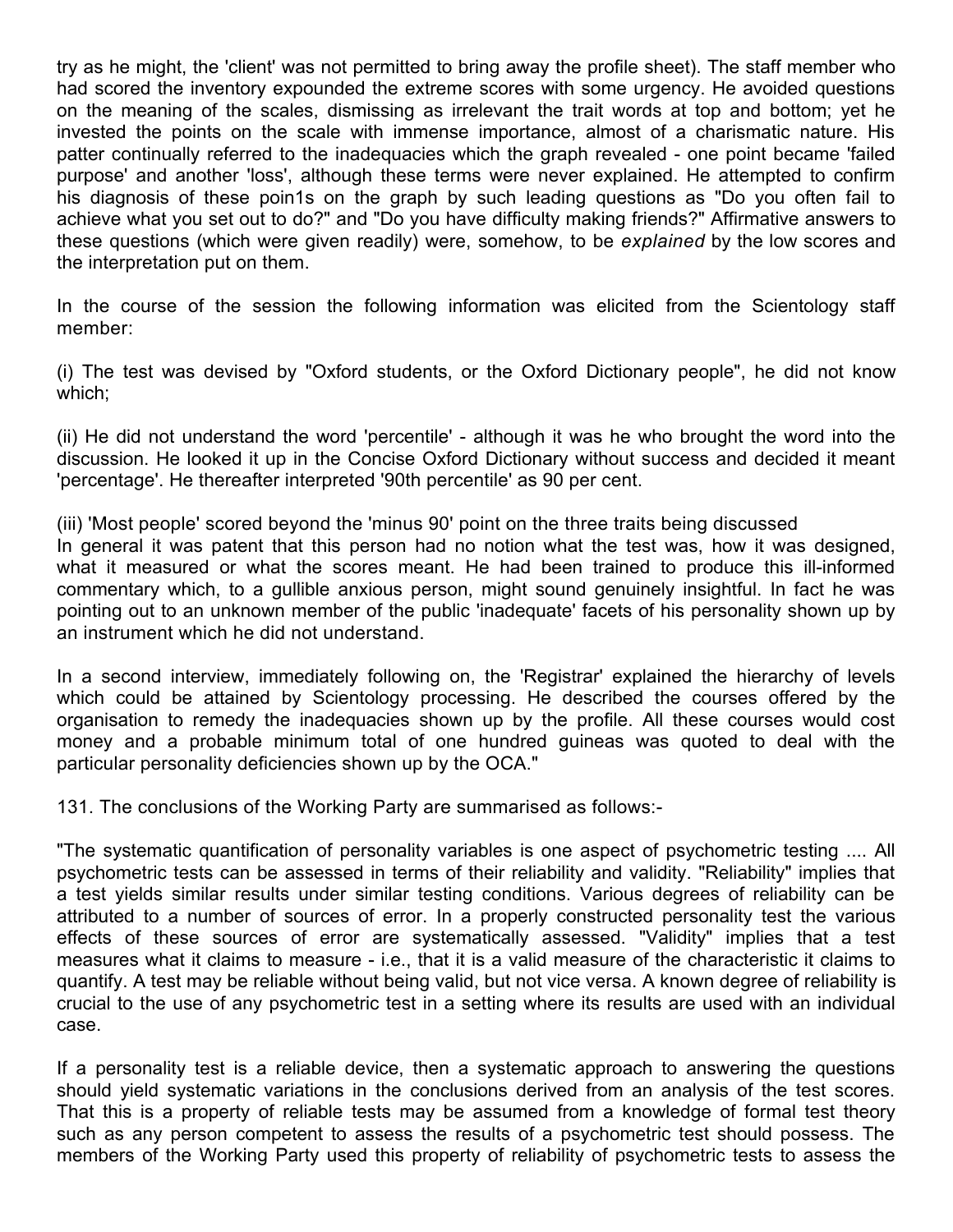adequacy of the personality testing offered by the Scientologists, by submitting themselves to testing as 'clients' responding to the advertisements for free personality testing.

For the purpose of making their assessment of the status of the test, the members of the Working Party employed three different methods of responding to the test items when they themselves completed it:-

(a) one member answered the questions at random, selecting the answer to be given *before* reading the question;

(b) a second member employed a method in which the response was pre-determined regardless of the content of the question: if the final letter of the question was a consonant in the range "a" to "m", he answered "no"; if it was a consonant in the range "n" to "z" he answered "yes"; if it was a vowel, he answered "uncertain";

(c) the third member used the reverse of this procedure, so that he answered "yes" where the second method produced the answer "no", and "no" where the second method produced the "yes" response. The "uncertain" response was given to the same questions as before.

This systematic variation in response styles would be expected to affect the resultant profiles. "Profiles" are an accepted manner of presenting the information derived from some types of personality test. A random method of response ((a) above) would be expected to produce scores close to the mean of scores obtained during the standardising of the test. Methods (b) and (c) should also result in profiles with low deviations from the mean scores; if such deviations occurred these two methods would be expected to produce different, if not complementary, profiles. The Working Party verified that on two accepted personality tests such systematic variations in answering did produce variations in profile pattern.

These variations in answering the questions did not seem to affect the Oxford Capacity Analysis as the three methods produced remarkably similar profiles, in which the scores on the first three scales were in an extreme position in the range marked "unacceptable" ... All profile results then rose into the "normal" or "desirable" range over the next 2-4 scales and showed a return to "unacceptable" over the remaining scales.

If these three systematically varied response styles had all produced "flat" profiles, with few scores departing greatly from the mean, then we would have considered that the Oxford Capacity Analysis could not be criticised on these grounds. But when each of two diametrically opposed methods of response produces the same extreme deviant scores as the other and as a third "random" response style, we are forced to a position of scepticism about the test's status as a reliable psychometric device.

It should be noted that the Oxford Capacity Analysis is not a personality test known in psychological circles; it is not distributed by reputable test agencies in this country; there is no research literature available about it, nor is it listed in the Mental Measurements Year Book which is internationally accepted as the authoritative source on psychometric devices. While any one of these points does not in itself indict a psychometric instrument, the failure of the Oxford Capacity Analysis to meet all of them does, in our opinion, constitute an extremely strong case for assuming it to be a device of no worth. The scientific value and useful nature of the profile apparently derived from completion of the Oxford Capacity Analysis must consequently be negligible. We are of the opinion that the Oxford Capacity Analysis and the profiles derived from its completion are constructed in such a manner as to give the appearance of being adequate psychometric devices, whereas, in fact, they totally fail to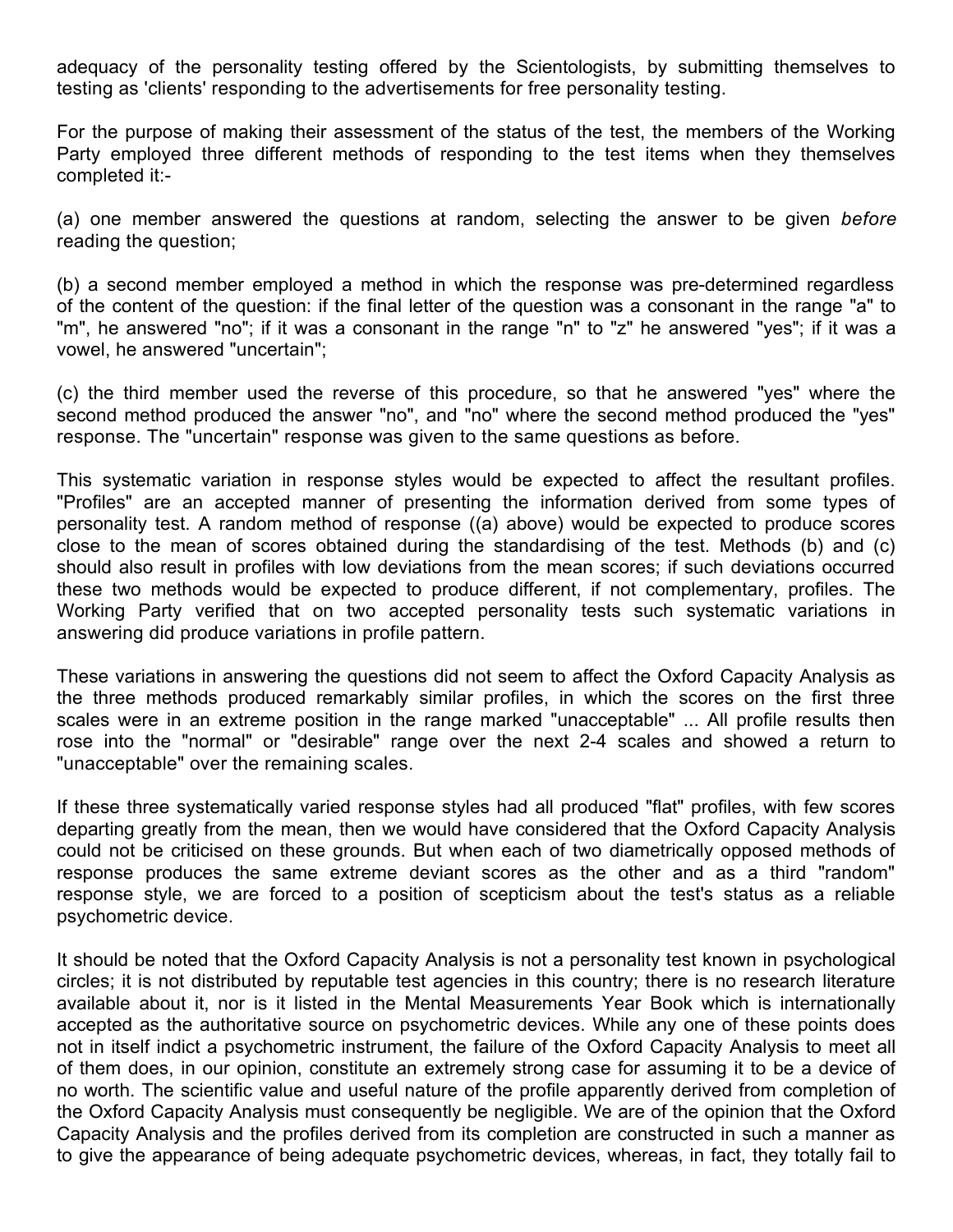meet the normally accepted criteria.

Taking the procedure as a whole, one is forced to the conclusion that the Oxford Capacity Analysis is not a genuine personality test; certainly the results as presented bear no relation to any known methods of assessing personality or of scaling test scores. The booklet itself *might* produce genuine scores but these are not the scores presented on the profile. The legend 'produced and edited by the Staff of the Hubbard Association of Scientologists International' which appears on the cover is totally inappropriate to a personality measure - such an instrument is not 'edited', it is developed through painstaking research. The validity of the OCA booklet itself is therefore in doubt.

No reputable psychologist would accept the procedure of pulling people off the street with a leaflet, giving them a 'personality test' and reporting back in terms that show the people to be 'inadequate', 'unacceptable' or in need of 'urgent' attention. In a clinical setting a therapist would only discuss a patient's inadequacies with him with the greatest of circumspection and support, and even then only after sufficient contact for the therapist-patient relationship to have been built up. To report back a man's inadequacies to him in an automatic, impersonal fashion is unthinkable in responsible professional practice. To do so is potentially harmful. It is especially likely to be harmful to the nervous introspective people who would be attracted by the leaflet in the first place. The prime aim of the procedure seems to be to convince these people of their need for the corrective courses run by the Scientology organisations."

132. A similar exercise was carried out independently by Dr. David Delvin, who reported the outcome in *World Medicine* (17). Again, I quote:-

"I settled down to the 'personality test'. This consisted of 200 questions of the type much favoured by women's magazines (Are you considered warm-hearted by your friends? Do you enjoy activities of your own choosing? Are you likely to be jealous? Do you bite your fingernails?).

Eventually, a young man took my answers away for "processing". When he returned, he was waving an impressive-looking piece of graph paper, around which were printed figures, symbols, and various bits of McLuhanistic jargon. Across the paper was drawn a line that looked something like the Boat Race course. This, the young man told me, was my personality curve.

The young man airily drew a ring round the area of Putney, and said that this represented "other people". A similar ring in the region of Barnes Bridge indicated "myself", while another drawn round Mortlake Brewery apparently represented "life". On the basis of all this, the young man gave me a 20-minute personality analysis, which mainly consisted of portentous-sounding pseudo-scientific neologisms ("You've got quite a bit of agity and you re moderately dispersed, but we can help you to standard tech.") He seemed bit vague about what these words actually meant.

At the end, he said to me impressively, "So you see. it's all very scientific - thanks to the fact that our founder is a man of science himself".

"Oh yes, very scientific indeed," I said.

I hadn't the heart to tell him that his super-scientific system had failed to detect the fact that I had marked the "don't know" column against all 200 questions in the test."

133. It may be relevant to note that none of these observers at any stage had it suggested to him that Scientology was a religion.

131. I asked the Scientologists what claims they made for the Oxford Capacity Analysis, on what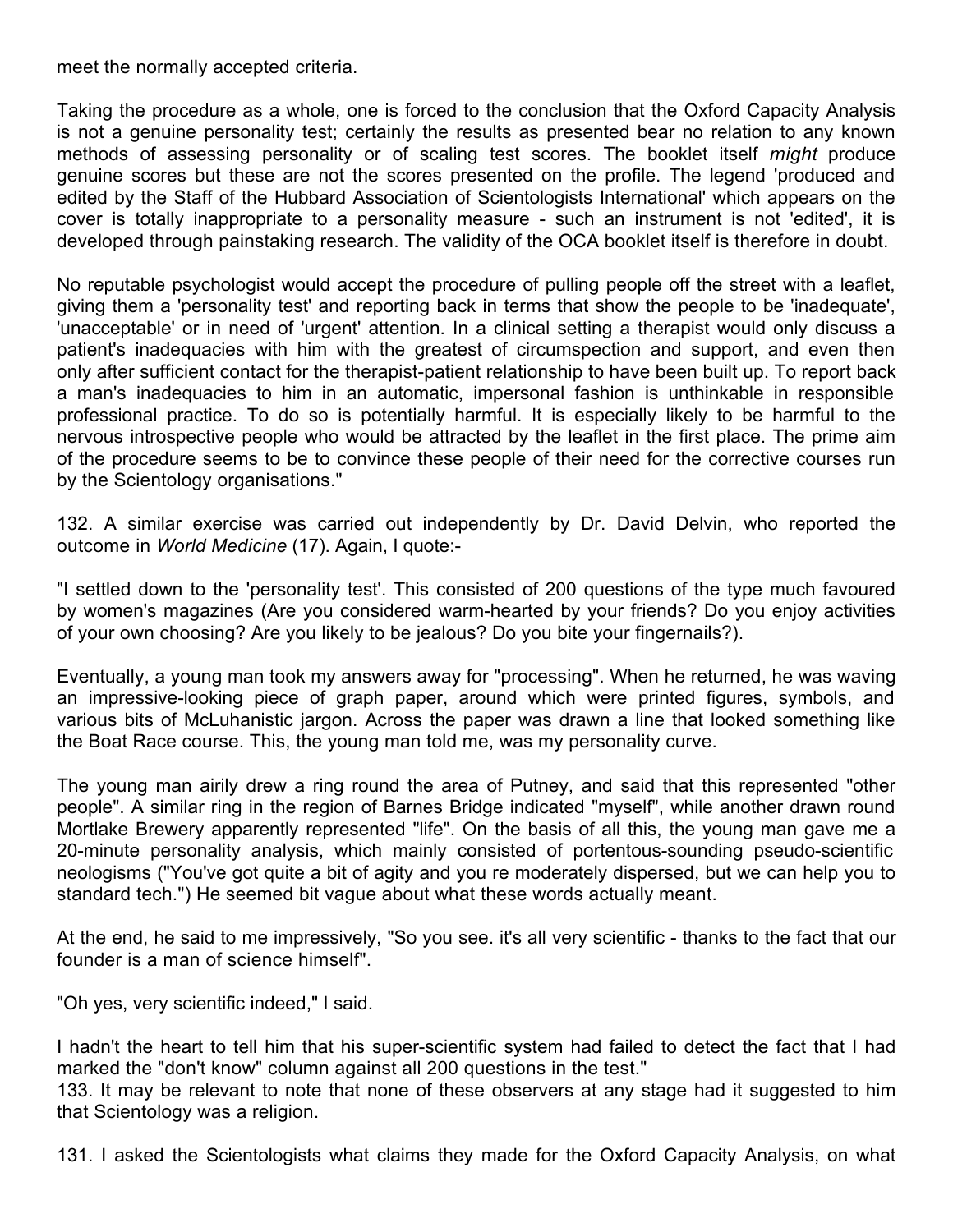published evidence they were founded and what written instructions were given to persons who interpreted the tests. Mr. Gaiman answered:-

"As far as I have been able to discover, we don't make any particular claims about the Oxford Capacity Analysis.

All I say about the test is that it is a reasonably reliable test for measuring individual personality.

I don't know if you have received a paper from the British Psychological Society by three of its members who went to our premises in London deliberately to make a mockery of the tests by giving random answers. I would certainly concede that it is possible to make a mockery of them. Newspaper plants have also proved that it is possible to make a mockery out of auditing. It does not discredit the tests, or auditing, for honest men who are genuinely seeking a result."

He did not mention any published evidence, or the existence of any instructions.

# **(b) Contract**

l35. If the sale of a training course is concluded, the pre-clear is required to sign a standard form of contract. This contains, amongst others, the following clauses:-

"(1) Whereas the applicant is desirous of obtaining the services of the organization the applicant hereby declares and makes known that it is understood and agreed that any help given by L. Ron Hubbard, the organization, the executives, auditors, supervisors and other personnel of the organization is given entirely at their discretion individually and severally and out of the goodness of their own hearts and that if at any time any of them no longer desire to help the applicant through processing and/or training the applicant may be suspended from such processing and/or training without rebate or refund, recourse or appeal.

(2) In consideration of being accepted by the organization for training and/or processing the applicant in addition to and supplementary to any and all other agreements and undertakings herein after expressed in writing (no oral agreements being valid or recognized), being over 21 years of age and under no legal disability, undertakes to and does hereby waive any and all claims, now and in the future howsoever arising against L. Ron Hubbard, the organization, their employees, agents and assigns and without reservation or duress release each of the aforementioned from all liability for any consequences resulting from processing and/or training practices and/or methods used and applied by the aforementioned persons, and further undertakes:

(a) to pay to the organization the fees for processing and/or training

(b) to act always in accordance with the Scientology Ethics Codes and understands that any violation of them may result in suspension or expulsion from training and/or processing

(c) to have any auditing and/or training in the Department of Review ordered by those in whose charge the applicant is entrusted and to pay for such at the current rates prevailing

(d) to waive any claim or demand for refund or return of money paid or payable to the organization by reason of receiving the . . . Course or enrolling for the . . . Course, and further understands that if an application for refund is made the applicant shall be in default of the contract herein, subject to any default section of the contract provided, and further undertake to release L. Ron Hubbard, the Hubbard College of Scientology, the Church of Scientology of California, the organization, its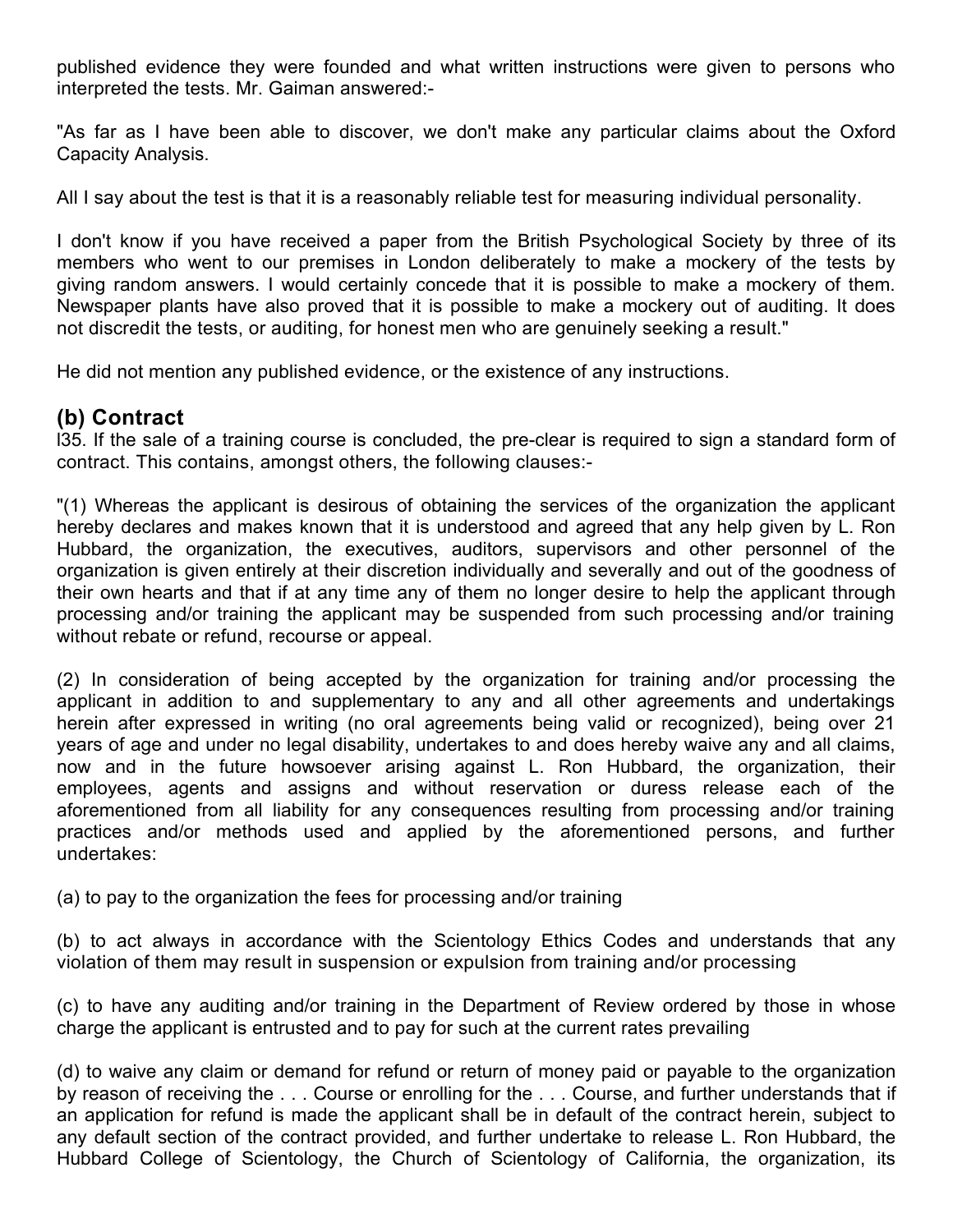employees, agents and assigns from any claim or suit whatsoever and not make further claim or suit

(e) to receive no auditing or training from other quarters without the express permission of the Course Supervisor

(f) to guarantee to pay his own transport out of the country.

(3) The applicant further agrees, declares and makes known that he is enrolling with the organization on his own determinism and has not been sent or ordered by any other individual or group against his own determinism and makes oath and say as follows:

(a) that he does not have a purely medical illness that would be curable within the skill of a physical practitioner

(b) that he does not have a history or record of institutionalization in any insane asylum or similar place

(c) that he does not have a criminal record for felony

(d) that he is not connected to any person or group who has been declared suppressive

(e) that he understands and agrees that there is no refund or rebate howsoever claimed of money paid or to be paid to the organization for training and / or processing

(f) that he will willingly undergo any E-Meter test requested by any authorized HCO personnel

(g) that he understands fully and completely that the purpose of the aforementioned organization and persons are based upon the practice of Scientology which is known to be a spiritual and religious guide intended to make persons more aware of themselves as spiritual beings and not treating or diagnosing human ailments of body or mind and not engaged in the teaching or practising of the medical arts or sciences and not granting scholastic degrees or fumishing accreditation towards the requirements of college, university, or scholastic degrees

(h) that he has fully read and understood this document and has signed it of his own free will and without coercion.

I, . . . do agree that I shall not divulge the contents of the . . . Course materials or any future . . . Materials issued to me, to anyone, nor shall I copy it, allow it to be copied, or re-issue it in any way. I agree to the condition that should I default on this contract, I shall be immediately suspended and the matter turned over to Ethics. who shall treat such as a Suppressive Act and deal with it accordingly. I agree not to discuss the Materials or my case in relation to it with anyone other than a . . . Course Supervisor or a properly assigned Review Auditor.

### UNDERTAKING TO L. RON HUBBARD

In consideration of L. Ron Hubbard researching into and developing Scientology and maintaining high technical standards of Scientology now and in the future and making such available to me through training and/or processing, I hereby agree to waive any and all claims howsoever arising that I may have against him now and in the future.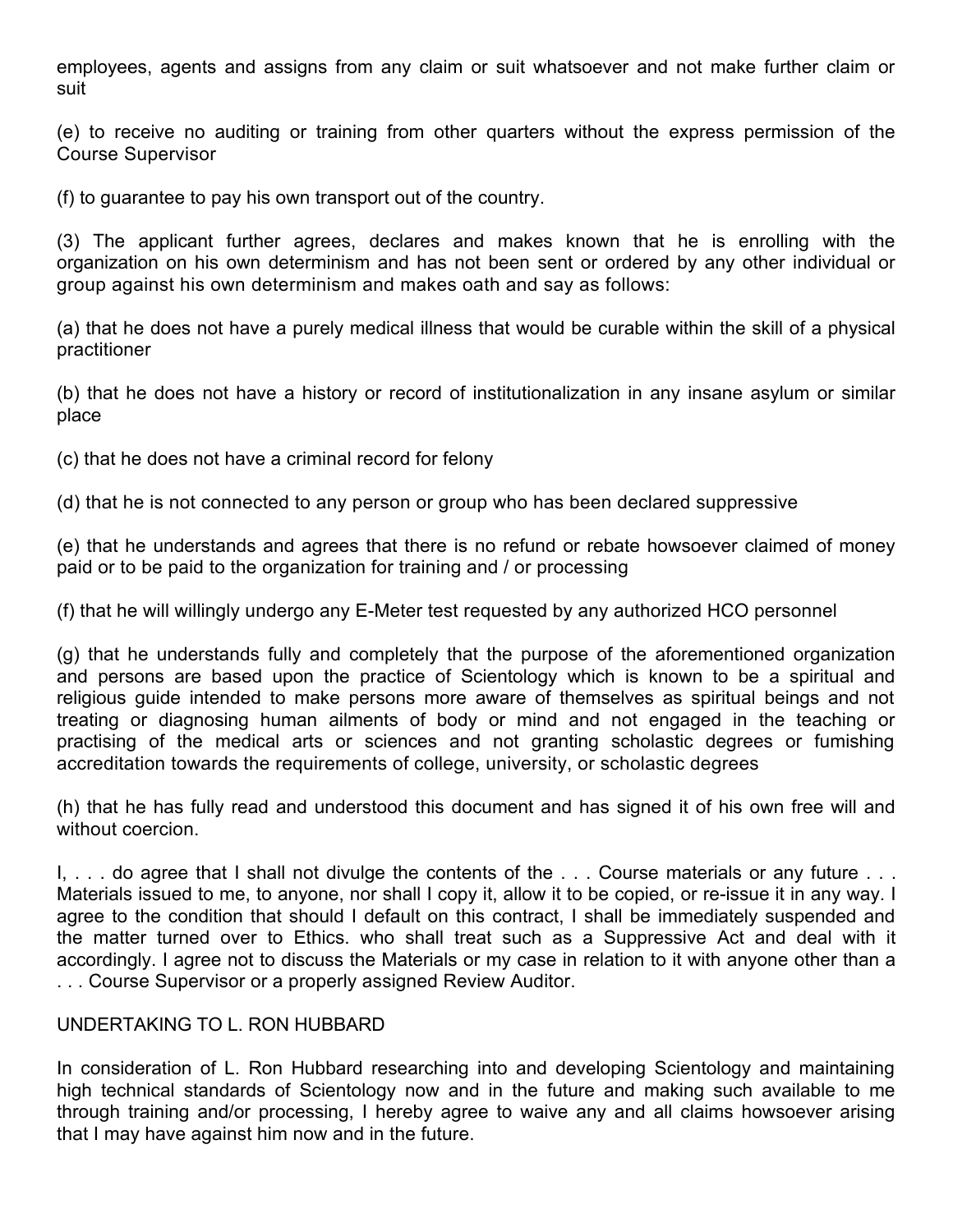### UNDERTAKINGS OF THE ORGANIZATION

We, the Operation and Transport Services, Ltd., do hereby undertake, that in consideration of the agreements entered into heretofore by . . . (the applicant), to ensure personal case supervision for the duration of such period as he is under our charge and to make every effort to ensure that the applicant progresses and attains the end result of the training or processing contracted for m the shortest possible time and to give to the applicant such certificates of attainment."

It will be seen that this document does contain a passing mention of Scientology as a "religious guide".

136. With the contract go the arrangements for payment. On these, Mr. Hubbard has this to say:-

"Scientology organizations are *service* organizations. Now, it goes without saying, that service costs money. So please don't equate service with the idea that it is all give away. People expect to pay for good service, and they do pay for good service, unless you barrier the line, or by some foolish handling, convince them otherwise.

"Well, how about money, then? How does this get handled?

"Simple. MONEY IS AN ACCOUNTING FUNCTION. It IS the proper concem of Accounts. (Div 3 - Dept. of Income).

"With Accounts, money is simply collected. Accounts collects from the person the amount of the price of the service desired. That is all there is to it. It collects the amount, invoices it and routes a copy of the invoice through the org lines to the Division that the service is to be delivered in, so that they may know it is all right to go ahead and deliver the service.

"The Invoicing-Cashier in Department 7, Division 3 is at post preferably in a wicket. This is exactly like a theatre ticket front, complete with the glass window with the hole (small and awkward) in it to talk through and the hole at the bottom to slide money through. Any amounts office door, if up front in the org, can be fixed with a half door to look like this. It would not at all be out of place for the cashier to wear a green eyshade [*sic*l, and have a very detached attitude about anything except money or money matters. Very businesslike. Posted on the outside of the wicket or immediately in the area on display signs is the prices for books, materials and services offered by the org. If the cashier is asked for data, he points to the proper sign.

"A person coming into the org first comes into Reception. If the person wants a service he or she is routed to the Body Registrar. The Body Reg talks about and signs the person up for service. If the person has a question about the cost, the Body Reg says "You will need to talk to Accounts about that" and routes them to the Invoicing Cashier, who shows them the prices on the display signs. When the Body Reg has signed the person up for the service on proper contract and release forms, the person is routed to the Invoicing Cashier for paying.

"The Invoicing Cashier (Dept 7) always expects for the service to be paid for, i.e. expects cash, not credit. The subject of credit must not be brought up by the Invoicing Cashier. For example, the question would be "Are you going to pay this by cash or cheque" . . . NEVER "IS this going to be cash or credit?". If the person is going to ask for credit, then it must be his origination. In the event it is asked for, then it must have the Org Sec.'s OK, who before giving it, must check the person's past credit record with the org. People who have a bad payment record on their org bills must not be extended further credit. When credit is extended, a proper note must be signed at 12 per cent interest if not paid in 90 days and they must sign the debiting invoice.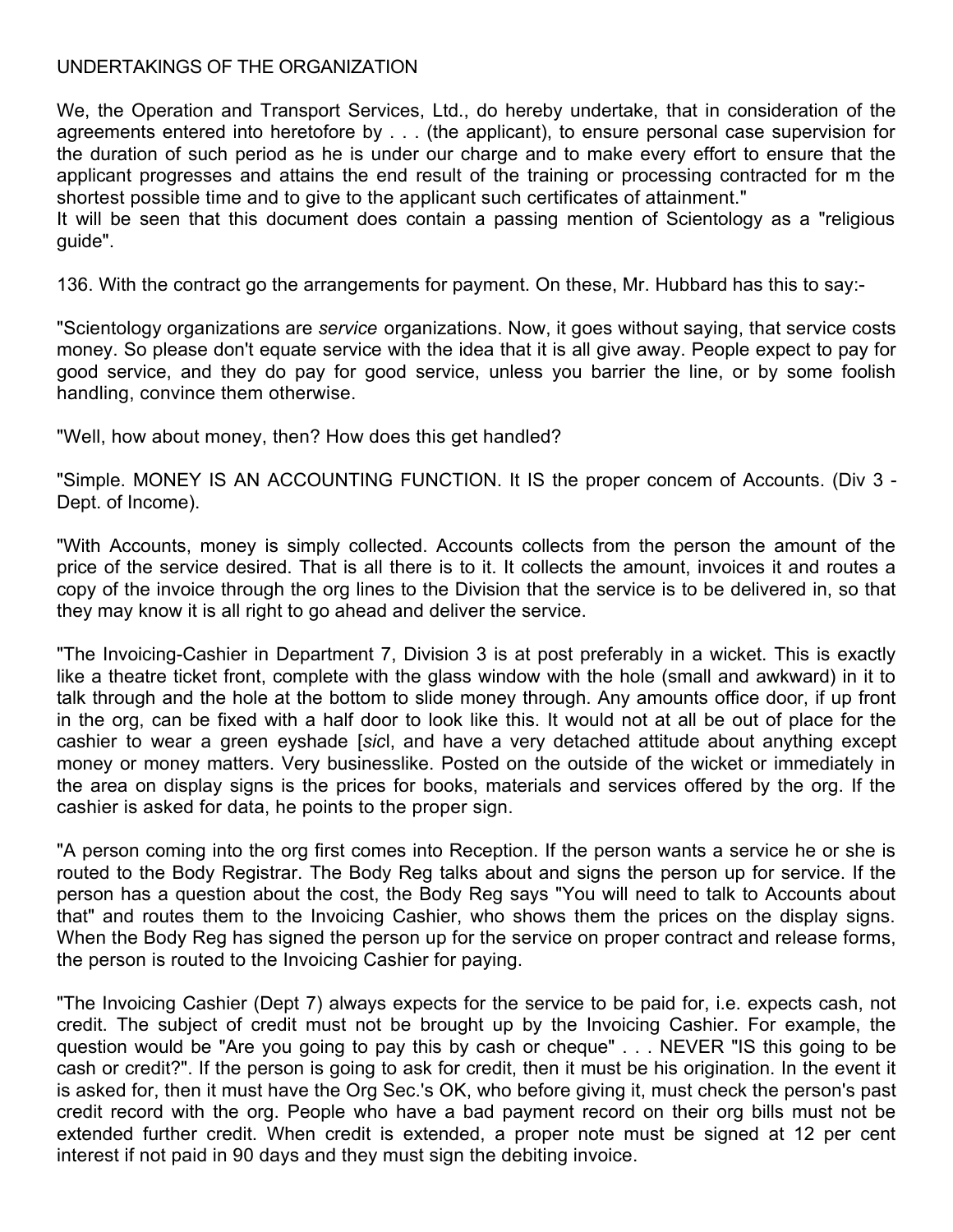"When the service is completed with the person, the last person he sees on the org lines is the Body Registrar, who channels the person to further service.

"The Reception area, Invoicing Cashier, and Book Store should be located close to one another. If someone comes in wanting a book, he or she is routed to the book store in which books are on display, but separated as to if they are for Beginners or Advanced Scientologists. The books for Beginners and to the public books should be prominently marked by display signs.

"The Book Store should be close to the Reception area but remember that to have Reception selling books is creating Divisions. Reception only routes. However, in the immediate Reception area should be display posters on books, Free Introductory Lecture, AS Course, graphs, and other promotional material - all prominently displayed. If someone comes in asking "What is Scientology?", the Receptionist routes him to the Free Introductory Lecture by giving him an Invitation, and routes him to the Book Store for a book that covers Beginning Scientology. The Receptionist is forbidden to try to explain Scientology or processing. If someone comes in not knowing what they want, but that they want to talk to someone about Scientology, the Receptionist routes them to the Body Reg to channel them into a Service.

"The Letter Registrar may not talk money. However, he or she may enclose rate cards for Org services and book price lists.

"So please each Division do its own work. Registrars - channelling to service, Reception - routes; and only Accounts talks money". (118)

### **(c) Processing**

137. The central practice of Scientology is what is called "processing". In essence. this is a procedure carried on by an "auditor" on a pre-clear, who stand in a relationship to each other closely analogous to that of therapist and patient, in that the aim of the pre-clear is to improve himself, and that of the auditor is expressed to be to help him in achieving this aim.

138. Processing takes place in formal sessions, whose beginning and end are explicitly announced by the auditor. In most of these sessions. no other persons are present. An important adjunct, however, in which Scientology reposes much faith, is an instrument called an "E-Meter", which is an abbreviation for "electro-psychometer". (119)

Viewed from the point of view of conventional physics, this instrument is a sensitive device for measuring the resistance (normally quantified in units called "ohms") of an electrical conductor to the current being passed through it. Working on the principle of the well-known Wheatstone Bridge, it contains some batteries and a transistorised circuit, together with a galvanometer whose reading furnishes an indication of the resistance of any conductor connected between two external electrodes which are attached to the instrument. Certain knobs on the instrument may be adjusted so as to vary its calibration, range and sensitivity.

139. During an auditing session, the pre-clear holds the two electrodes, one in each hand, and the auditor observes and records the movements of the meter needle. As a matter of physics, what is being observed is the electrical resistance, and any changes in that resistance, interposed between the two electrodes, and this will depend on a variety of factors such as the area of contact, the quantity and salinity of any sweat exuded by the preclear's palms, tile force of his grip, and any variations in the electrical resistance of his skin or the rest of his body. Such instruments and their limitations are well-known in conventional psychology: they are closely related to the so-called "liedetector" or "polygraph" which had a certain vogue in the United States of America at one time, but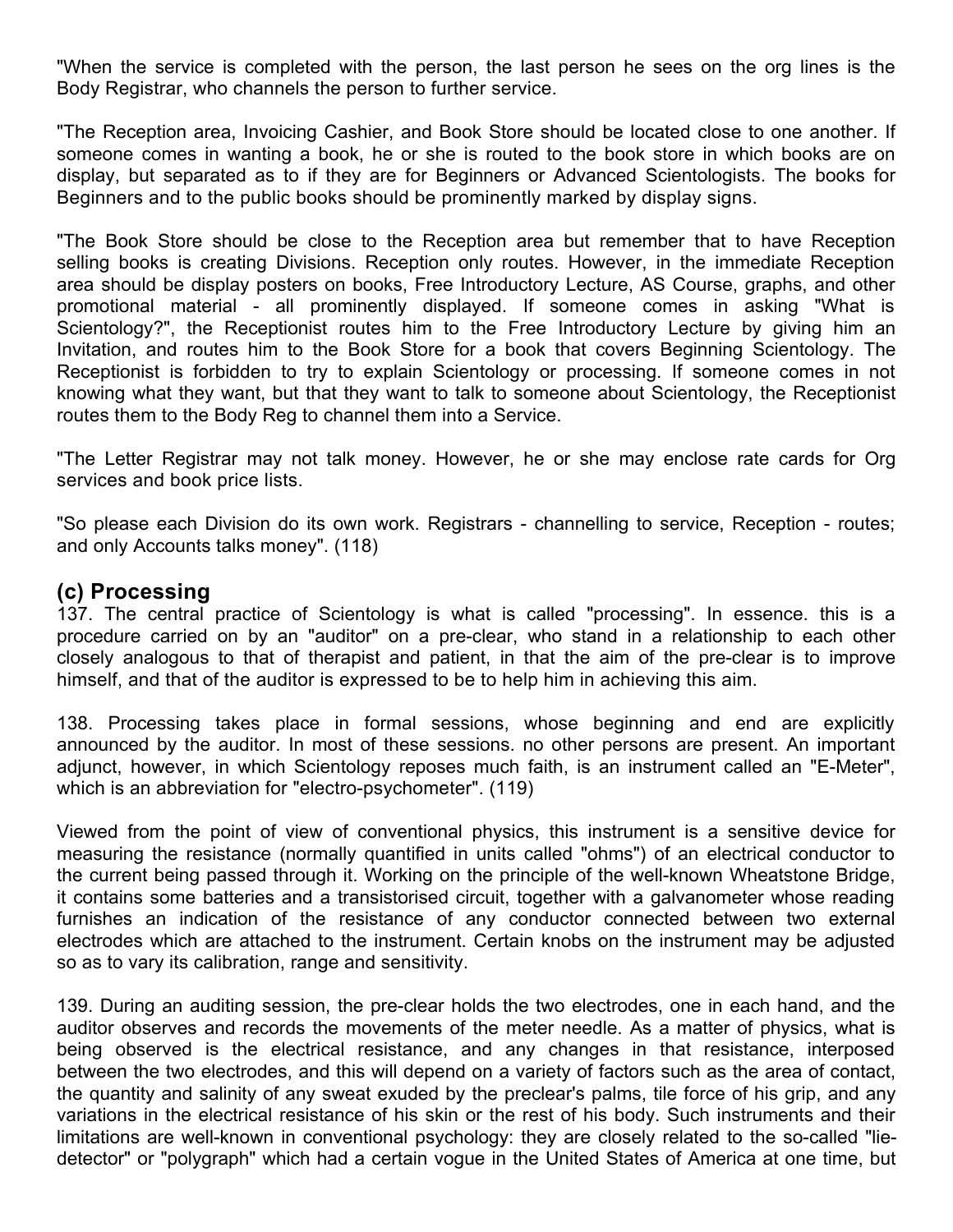is going out of fashion there as its limitations are becoming better known and the early claims made for its efficiency are being refuted. (120)

140. In Scientology, however, what is claimed to be registered by the E-meter is not mere electrical resistance but "the amount of charge represented by a mental image picture" (121)

"The meter tel1s you what the preclear's mind is doing when the pre-clear is made to think of something ... This current is influenced by the mental masses, pictures, circuits and machinery. When the unclear pc thinks of something these mental items shift and this registers on the meter" (122)

"The E-meter is never wrong. It sees all; it knows all. It tells everything". (123)

141. Thus installed in a processing session, the auditor either asks the pre-clear questions or issues commands to him. Taken at one level, that is all there is to it. The complications and problems only arise when one examines the nature of the questions and commands. Since there is a large variety of auditing routines and since these change constantly as Mr. Hubbard makes new discoveries (or, in his terminology, "final break-throughs") in his field, it would be impossible to specify precisely which routines are in vogue at any given moment. Indeed, it seems to be a matter of policy not to publish current routines to the world at large, for every description of auditing routines which I have found in published Scientology literature bears a disclaimer in terms such as these -

"The processes described in this chapter were the forerunners of modem Scientology processes and Clearing techniques" (124) or

"These processes are the forerunners of today's processes and are no longer taught in Scientology Academies as part of modem standard technology" (125)

142. But the books in which these routines are described continue to be on open sale, and budding Scientologists are strongly advised to buy and read them, since they are said to be "important for the students' grasp of earlier breakthroughs in the opening of the route to Clear" and "well worth knowing" (126), Besides, "There are no texts or books banned by Standard Tech. It outlawed no processes. Any process ever published is valid if (a) It reads on asking its question and (b) Is run to F/N and end phenomena". (127)

143. Accordingly, and with that qualification, I reproduce here a few selection from this published material, so as to give the reader at least some idea of how processing is conducted.

"The techniques involved herein were developed by L. Ron Hubbard and after testing by him, were tested by other auditors on a wide variety of cases. It is doubtful if any earlier process of any kind in any age has been as thoroughly validated as this operating procedure. However, it works only when used as stated. Disorganized fragments of this material, given other names and emphasis, may be found to be harmful. Irresponsible and untrained use of this procedure is not authorised. Capricious or quasi-religious exteriorization of the thetan for other purposes than the restoration of his ability and self-determinism should be resisted by any being. The goal for this process is freedom for the individual to the betterment of the many.

STEP I - Ask preclear to be three feet behind his head. If stable there have him be in various pleasant places until any feeling of scarcity of viewpoints is resolved; then have him be in several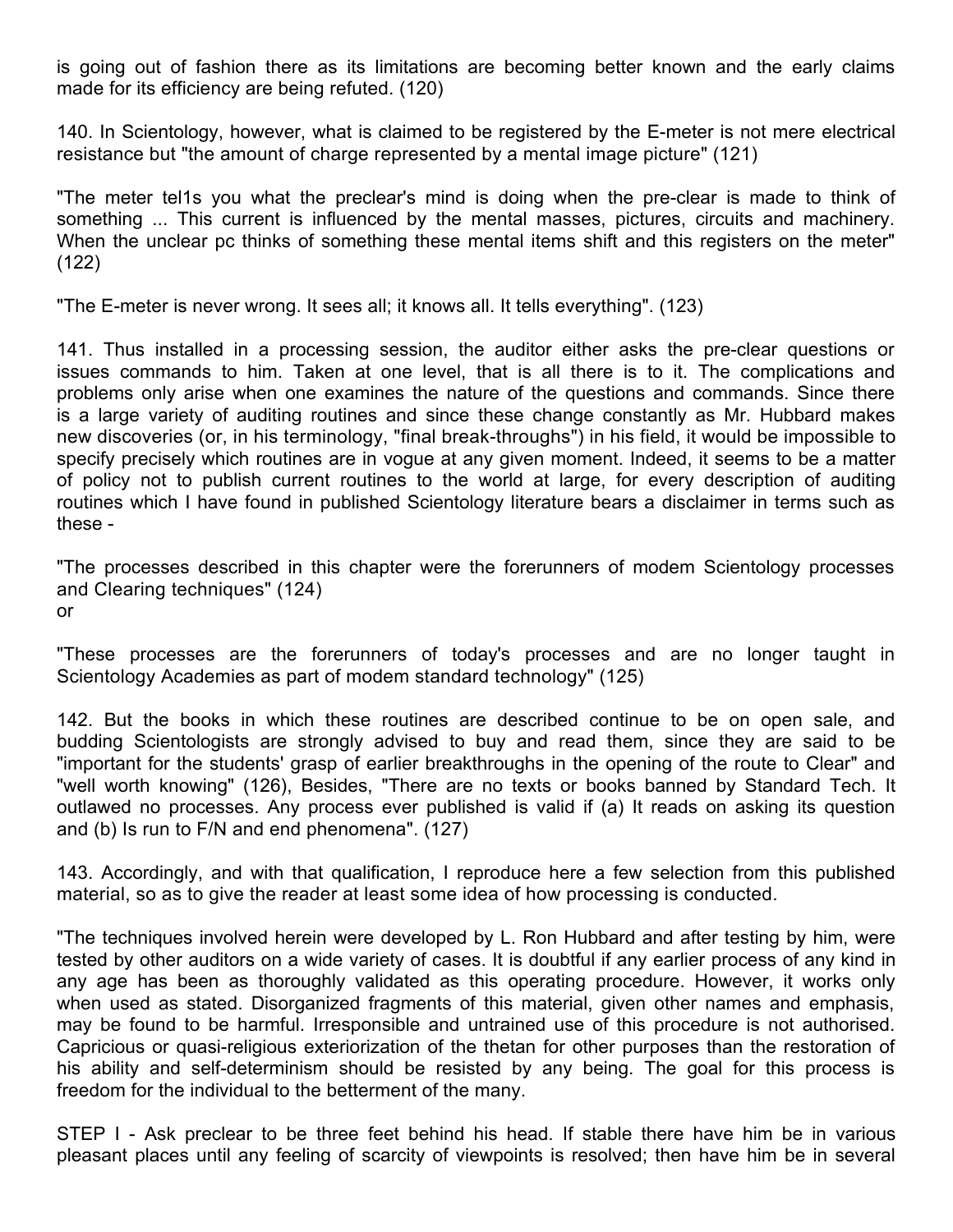undesirable places, then several pleasant places, then have him be in a slightly dangerous place, then in more and more dangerous places until he can sit in the centre of the Sun. Be sure to observe gradient scale of ugliness and dangerousness of places. Do not let preclear fail. Then do remaining steps with preclear exteriorized.

STEP II - Have preclear mock-up own body. If he does this easily and clearly, have him mock-up own body until he slips out of it. When he is exteriorized and knows it thoroughly (the conditions of all exteriorization) do STEP I. If his mock-up was not clear, go to STEP III immediately.

STEP III - SPACATION: Have preclear close his eyes and find upper comers of the room Have him sit there, not thinking, refusing to think of anything, interested only in the comers until he is completely exteriorized without strain. Then do a spacation (constructing own space with eight anchor points and holding it stable without effort) and go to STEP I. If preclear was unable to locate comers of the room easily with his eyes closed, go to STEP IV.

STEP IV - EXPANDED GITA: (This is an extension of give and take processing.) Test preclear to see if he can get a mock-up he can see, no matter how vague. Then have him WASTE, ACCEPT UNDER DURESS, DESIRE and finally be able to TAKE OR LEAVE ALONE each of the items listed below. He does this with mock-ups or ideas. He must do the sequence of WASTE, etc., in the order given here for each item. He wastes it by having it at remote distances in places where it will do no good, being used or done or observed by something which cannot appreciate it; when he is able to waste it in vast quantities the auditor then has him accept it in mock-up form until he no longer is antagonistic to him to accept it even when it is unpleasant and great force is applied to make him take it; then, again with mock-ups, he must be able to bring himself to desire it even in its worst form; then, by mock-ups of it in its most desirable form he must come to be able to leave it entirely alone or take it in its worst form without caring. EXPANDED GITA remedies contra-survival abundance and scarcity. It will be found that before one can accept a very scarce to him thing, he has to give it away. A person with a milk allergy must be able to give away, in mock-up, enormous quantities of milk, wasting it, before he can accept any himself. The items in this list are compounded of several years of isolating what factors were more important to minds than others; the list lacks very few of the very important items if any; additions to or subtractions from this list should not be attempted. Viewpoint, work and pain should be heavily and often stressed and given priority.

WASTE, HAVE FORCED UPON, DESIRE, BE ABLE TO GIVE OR TAKE, IN THAT ORDER, EACH OF THE FOLLOWING: (Order of items here is random).

VIEWPOINT, WORK, PAIN, BEAUTY, MOTION, ENGRAMS, UGLINESS, LOGIC, PICTURES, CONFINEMENT, MONEY, PARENTS, BLACKNESS, POLICE, LIGHT, EXPLOSIONS, BODIES, DEGRADATION, MALE BODIES, FEMALE BODIES, BABIES, CHILDREN MALE, CHILDREN FEMALE, STRANGE AND PECULIAR BODIES, DEAD BODIES, AFFINITY (LOVE), AGREEMENT, BEAUTIFUL BODIES, PEOPLE, ATTENTION, ADMIRATION, FORCE, ENERGY, LIGHTNING, UNCONSCIOUSNESS, PROBLEMS, ANTAGONISM, REVERENCE, FEAR, OBJECTS, TIME, EATING HUMAN BODIES, SOUND, GRIEF, BEAUTIFUL SADNESS, HIDDEN INFLUENCES, HIDDEN COMMUNICATIONS, DOUBTS, FACES, DIMENSION POINTS, ANGER, APATHY, IDEAS, ENTHUSIASM, DISAGREEMENT, HATE, SEX, REWARD, EATING PARENTS, EATEN BY MOTHER, EATEN BY FATHER, EATING MEN, EATEN BY MEN, EATING WOMEN, EATEN BY WOMEN, START, BROKEN COMMUNICATIONS, WRITTEN COMMUNICATIONS, STILLNESS, EXHAUSTION, WOMEN STOPPING MOTION, MEN STOPPING MOTION, CHANGING MOTION WOMEN, CHANGING MOTION MEN, CHANGING MOTION BABIES, CHANGING MOTION CHILDREN, STARTING MOTION MEN, STARTING MIOTION WOMEN, STARTING MOTION CHILDREN, STARTING MOTION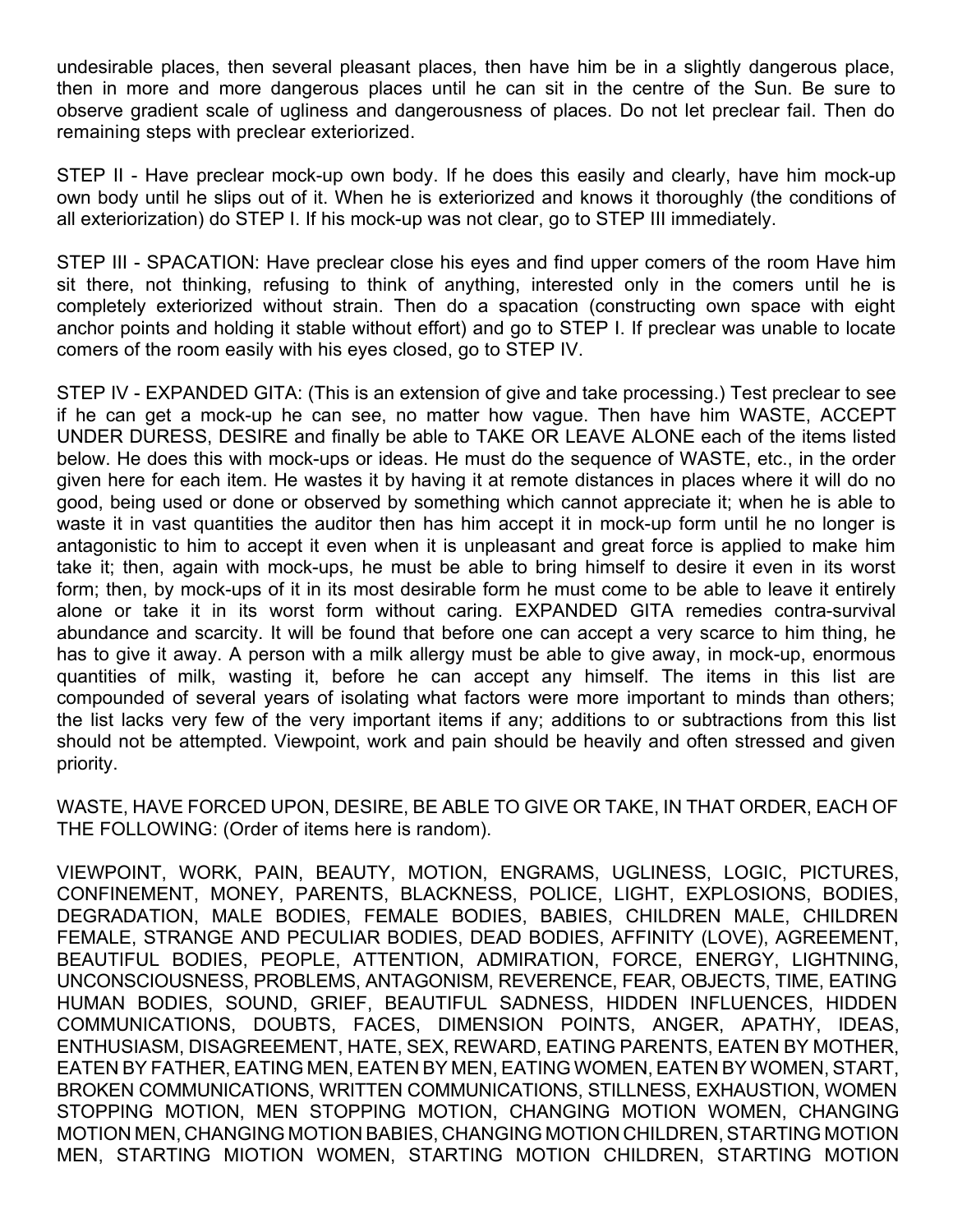OBJECTS, STARTING MOTION SELF, OMENS, WICKEDNESS, FORGIVENESS, PLAY, GAMES, SOUND, MACHINERY, TOUCH TRAFFIC, STOLEN GOODS, STOLEN PICTURES, HOMES, BLASPHEMY, CAVES, MEDICINE, GLASS, MIRRORS, PRIDE, MUSICAL INSTRUMENTS, DIRTY WORDS, SPACE, WILD ANIMALS, EVETS, BIRDS, AIR, WATER, FOOD, MILK, GARBAGE, GASES, EXCRETA, ROOMS, BEDS, PUNISHMENT, BOREDOM, CONFUSION, SOLDIERS, EXECUTIONERS, DOCTORS, JUDGES, PSYCHIATRISTS, ALCOLIOLIC LIQUOR, DRUGS, MASTURBATION, REWARDS, HEAT, COLD, FORBIDDEN THINGS, GOD, THE DEVIL, SPIRITS, BACTERIA, GLORY, DEPENDENCE, RESPONSIBILITY, WRONGNESS / RIGHTNESS, INSANITY, SANITY, FAITH, CHRIST, DEATH, RANK, POVERTY, MAPS, IRRESPONSIBILITY, GREETINGS, FAREWELLS, CREDIT, LONELINESS, JEWELS, TEETH, GENITALIA, COMPLICATIONS, HELP, PRETENCE, TRUTH, LIES, ASSURANCE, CONTEMPT, PREDICTABILITY, UNPREDICTABILITY, VACUUMS, WHITE CLOUDS, BLACK CLOUDS, UNATTAINABLES, HIDDEN THINGS, WORRY, REVENGE, TEXTBOOKS, KISSES, THE PAST, THE FUTURE, THE PRESENT, ARMS, STOMACHS, BOWELS, MOUTHS, CIGARETTES, SMOKE, URINE, VOMIT, CONVULSIONS, SALIVA, FLOWERS, SEMEN, BLACKBOARDS, FIREWORKS, TOYS, VEHICLES, DOLLS, AUDIENCES, DOORS, WALLS, WEAPONS, BLOOD, AMBITIONS, ILLUSIONS, BETRAYAL, RIDICULE, HOPE, HAPPINESS, MOTHERS, FATHERS, GRANDPARENTS, SUNS, PLANETS, MOONS, SENSATION, LOOKING, INCIDENTS, WAITING, SILENCE, TALKING, KNOWING, NOT KNOWING, DOUBTS, FAC ONE, REMEMBERING, FORGETTING, AUDITING, MINDS, FACE, POWER, ACCIDENTS, ILLNESSES, APPROVAL, TIREDNESS, FACES, ACTING, DRAMA, COSTUMES, SLEEP, HOLDING THINGS APART, HOLDING THINGS TOGETHER, DESTROYING THINGS, SENDING THINGS AWAY, MAKING THINGS GO FAST, MAKING THINGS APPEAR, MAKING THINGS VANISH, CONVICTIONS, STABILITY, CHANGING PEOPLE, SILENT MEN, SILENT WOMEN, SILENT CHILDREN, SYMBOLS OF WEAKNESS, SYMBOLS OF FORCE, DISABILITIES, EDUCATION, LANGUAGES, BESTIALITY, HOMOSEXUALITY, INVISIBLE BODIES, INVISIBLE ACTS, INVISIBLE SCENES, ACCEPTING THINGS BACK, GAMES, RULES, PLAYERS, RESTIMULATION, SEXUAL RESTIMULATION, SPACE REDUCTION, SIZE REDUCTION, ENTERTAINMENT, CHEERFULNESS, FREEDOM FOR OTHERS TO TALK, ACT, FEEL PAIN, BE SAD, THETANS, PERSONALITIES, CRUELTY, ORGANISATIONS.

WAMING: SHOULD YOUR PRECLEAR BECOME UNSTABLE OR UPSET DOING THIS PROCESS TAKE HIM TO STEP VI, THEN RETURN TO THIS LIST.

COMMENT: The mind is sufficiently complicated that it can be expected to have computations on almost all the above. Thus there is no single clearing button and search for it is at the dictate of a circuit, the mechanism of circuits being to search for something hidden. Thus your preclear may begin to compute and philosophize and seek to find the "button" that will release all this. All this releases all the buttons so tell him to relax and go on with the process every time he starts to compute.

NOTE: Running the above will bring to the surface without further attention the "computation on the case" and the service facsimile. Do not audit these. Run Expanded Gita.

STEP V - PRESENT TIME DIFFERENTIATION. EXTERIORIZATION BY SCENERY. Have preclear, with his body's eyes, study and see the difference between similar real objects such as the two legs of a chair, the spaces between the back two cigarettes, two trees, two girls. He must see and study the objects, it is not enough to remember objects. The definition of a CASE V is "no mockups, only blackness". Have him continue this process until he is alert. Use liberally and often.

Then exteriorize by having the preclear close his eyes and move actual places on Earth under him, preferably places he has not been. Have him bring these up to him, find two similar things in the scene and observe the difference between them. Move him over oceans and cities until he is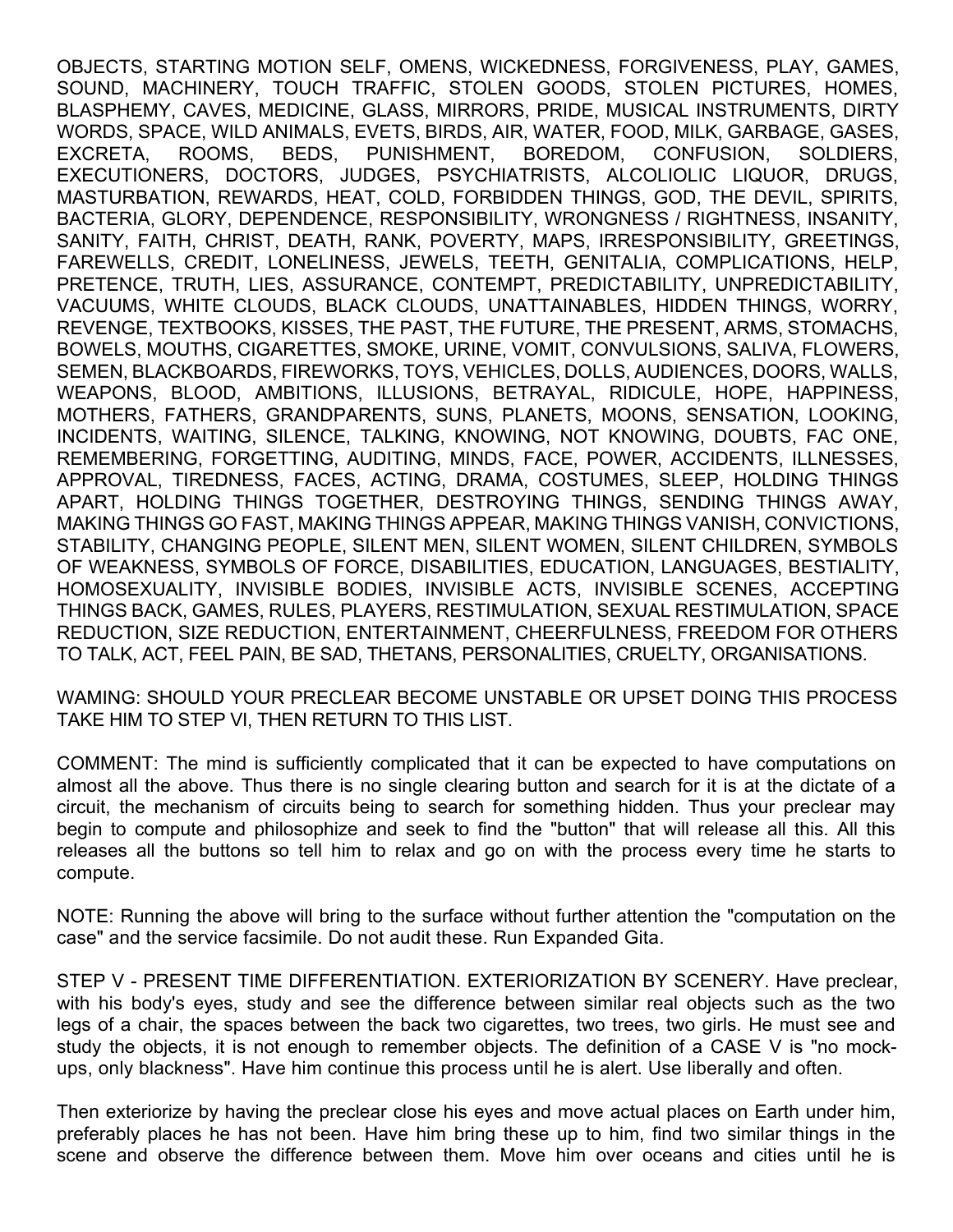certain that he is exteriorized.

Then, preferably while exteriorized, have him do STEP I.

This case has to know before he can be. His viewpoint is in the past. Give him present time viewpoints until he is a STEP I by the methods given for STEP V.

(COMMENT: PRESENT TIME DIFFERENTIATION is a very good general technique and resolves chronic somatics and improves tone.)

STEP VI - A-R-C STRAIGHT WIRE using next to last list of SELF ANALYSIS IN SCIENTOLOGY which asks preclear to recall something really to him, etc. Then use the lists in SELF ANALYSIS. This level is the neurotic level. It is identified by the preclear having mock-ups which will not persist or which won't go away. Use also PRESENT TIME DIFFERENTIATION. Then go to STEP IV. At any drop in tone, return case to STEP VI.

STEP VII - PSYCHOTIC CASES• Whether in or out of body, the psychotic looks to be in such desperate straits that people often err in thinking desperate measures are necessary. Use the lightest possible methods. Give case space and freedom where possib1e. Have psychotic IMITATE (not mock-up) various things. Have him do PRESENT TIME DIFFERENTIATION. Get him to tell the difference between things by actual touch. Have him locate, differentiate and touch things that are really real to him (real objects or items). If inaccessible mimic him with own body whatever he does until he comes into communication. Have him locate comers of the room and hold them without thinking. As soon as his communication is up, go to STEP VI but be very sure he changes any mock-up around until he knows it is a mock-up, that it exists and that he himself made it. Do not run engrams. He is psychotic because viewpoints in present time are so scarce that he has gone into the past for viewpoints which at least he knew existed. By PRESENT TIME DIFFERENTIATION, by tactile on objects, return his idea of an abundance of viewpoint in present time. If he has been given electric shock, do not process it or any other brutality. Work him for very brief periods for his attention span is short. *Always* work psychotics with another person or a companion present."

• It is not the purpose of Scientology to handle psychotics, but rather to "make the able more able". The above is included, however, as valuable data for the handling of psychotics by those in fields other than Scientology. (128)

*Level Four*

OPENING PROCEDURE BY DUPLICATION

Done in an auditing room with a book and a bottle.

Commands:

"Do you see that book?"

"Walk over to it".

"Pick it up".

"Not know something about its colour".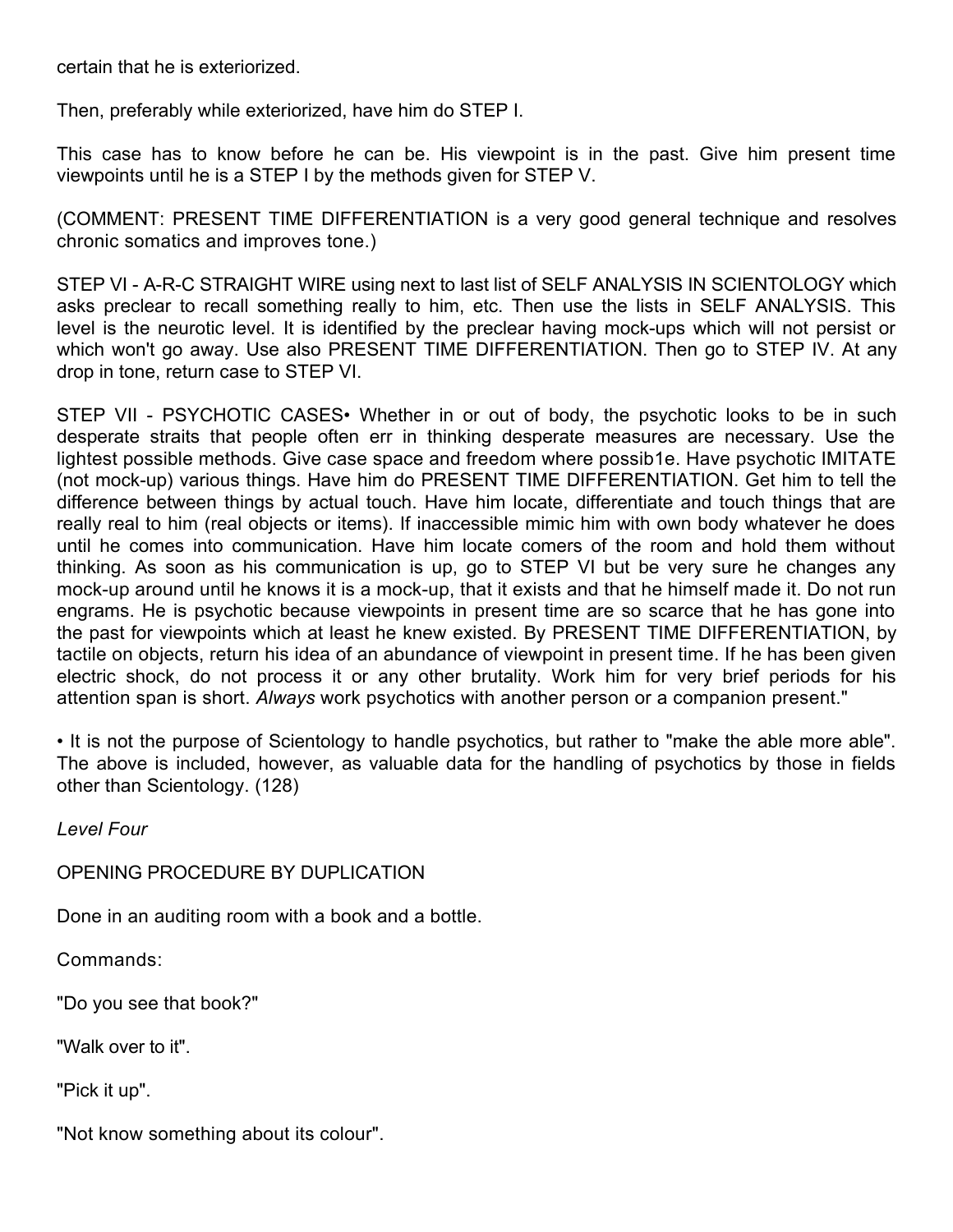"Not know something about its temperature".

"Not know something about its weight".

"Put it in exactly the same place".

"Do you see that bottle?"

"Walk over to it".

"Pick it up".

"Not know something about its colour".

"Not know something about its temperature".

"Not know something about its weight".

"Put it in exactly the same place".

"Do you see that book?" (129)

"There is a very fine set of processes which have been used for more than a year at this writing and which produced excellent results. These we called the S-C-S processes.

After running 8-C (and if it turned on somatics remember to flatten the process entirely, even though it takes 50 hours, before going on to another process), we go into these control processes grouped under S-C-S. There have been several varieties of process, all entirely in the control bracket but with different severities of control. The commands of S-C-S processes are almost all the same except that some are made more severe than others.

The first of these processes is the Start process. This is very simple. We have a preclear out in the middle of the room standing up while we stand up along side of him touching him, and we explain to him (and we explain this every command) that when we say "Start" we want him to start his body in that direction, and we point out some direction.

Then we take our hands off of him and we say "Start". We do not say Stop, Halt, or anything else, but after he has moved forward we then say "Did you start your body?" And he says he guesses he did or he did, and we then - and only then - acknowledge. We do this many times until the process apparently has no charge on it or is flat. We then go into the next of this series, which is Change.

To run Change the auditor marks four points out on the floor. These points can be imaginary or they can be actually chalk-marked on the floor One of these points we label "A", one "B", one "C" and one "D". We explain the meanings of these symbols to the preclear and we give him this auditing command: "Now when I ask you to change the body, I want you to change the body's position from A to B. Do you understand that?" The preclear says he does, and the auditor, stepping back from the preclear, says "Change". The preclear then changes the body's position. Similarly in using the various points and combinations of the points A, B, C and D, the auditor drills the preclear on Change until that particular process seems to be flat.

The auditor then goes to Stop. The auditor takes the preclear by the arm and explains (explains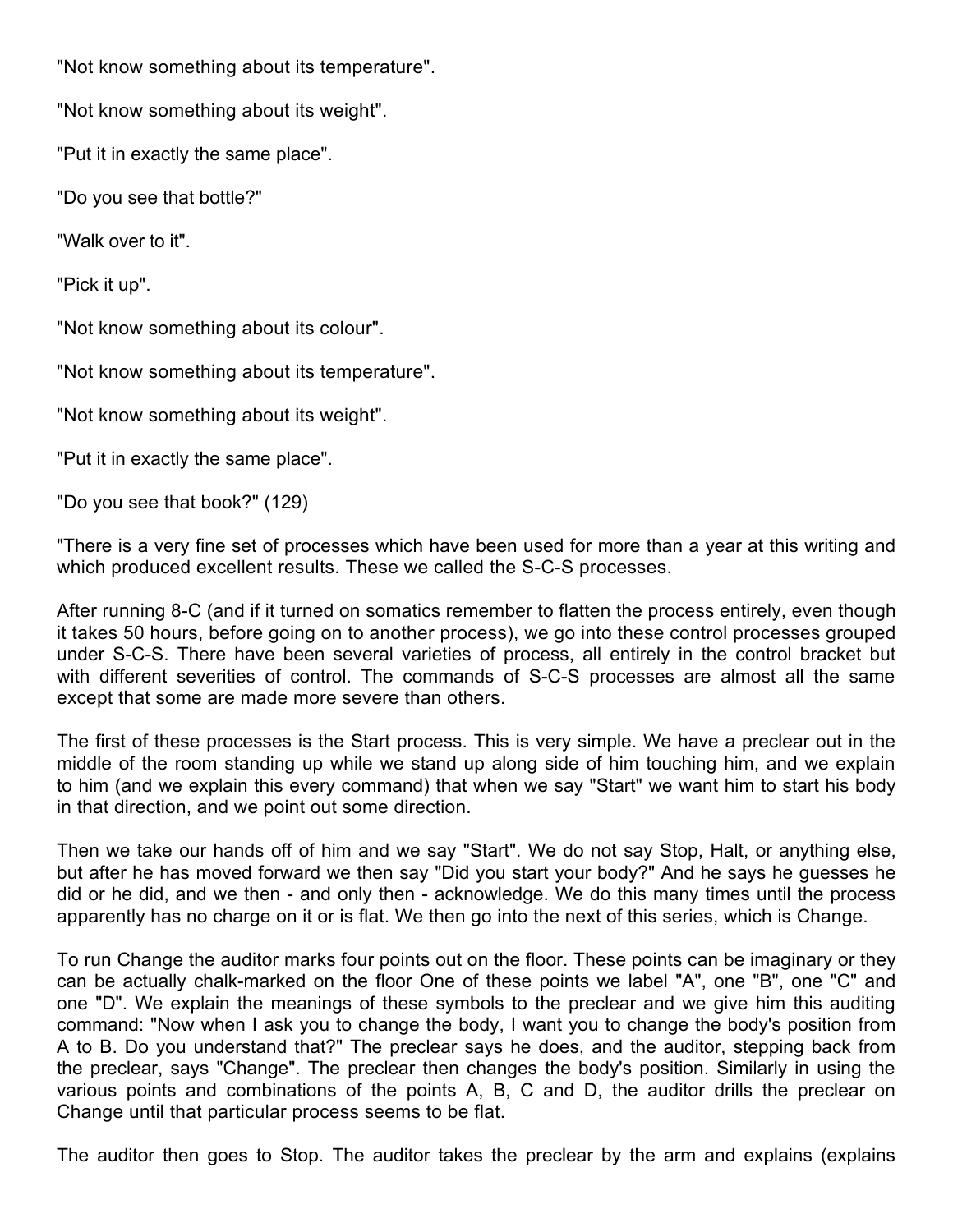every time) that when he says "Stop", he wants the preclear to stop the body. The actual wording of the auditor is "Now I want you to get the body moving in that direction and when I say Stop, I want you to stop the body. Do you understand?" When the preclear says that he does, the auditor lets go of him, lets him move down the room a distance (never the same distance twice) and says "Stop". When the preclear has stopped the auditor says "Did you stop the body?". And the preclear says "yes", or "maybe" and the auditor then acknowledges. The auditor does this many times until the pre-clear understands that he himself can stop the body or he has regained an ability, or the process appears to be flat and has no charge on it.

These three steps done in that order are then repeated. And it will be discovered that once Stop has been flattened, Start is now unflattened and can be flattened all over again by running it anew. Similarly, Change will be found to be unflat and again Stop will be found to be unflat. Thus, one runs Start and one runs Change and then one runs Stop, in that order, over and over and over again until all three appear to be flat.

A variation of this particular process has been called Stop Supreme. Stop Supreme is a heavy emphasis on Stop and it will be found that after the three processes of Start, Change and Stop are flat, one can move rather easily into Stop Supreme and concentrate heavily upon it. In other words, one runs Start, Change and Stop, Start, Change and Stop, Start. Change and Stop until they are relatively flat. He should not then suppose that the whole of S-C-S is flat since he still has Stop Supreme in all of its variations.

The idea behind Stop Supreme is that Stop, or motionlessness, is probably the most thetan ability a thetan has. Thus the rehabilitation of this particular ability is worthwhile and does produce considerable results. but don't be surprised if the preclear falls apart in the process of doing it.

The commands of Stop Supreme are roughly these. Every time one runs one of these S-C-S processes he, of course, explains the thing in full at the beginning of every command. He does not let any explanation hang over from the last time the command was executed. It will be found that the preclear cannot hold in his mind these explanations. Therefore, it has to be all explained anew every time. Thus we say to the preclear in Stop Supreme, "Now I want you to get your body moving down the room when I so indicate and when I say Stop, I want you to stop your body absolutely still". Then the auditor gives the preclear a slight shove and the preclear moves the body down the room, and the auditor says "stop", and the preclear tries to stop his body absolutely still in that instant. It will be found that faster and faster responses are achieved by the preclear and he can actually stop the body in more and more peculiar positions. The auditor then says, "Did you stop your body absolutely still?" The preclear answers this and then the auditor acknowledges. There are even more severe versions of this, but they are left to the imagination of the auditor.

These S-C-S processes produced the greatest control changes that have been produced with any control process They were consist- ently used with great success by a great many auditors. This is not really true of CCH 1." (130).

"There is a peculiar manifestation in Dianetics known as boil off. Boil-off has assumed tremendously important proportions in processing, since the case that is very heavily entheta'd has its charge held down by such quantities of anaten that the induction of boil-off seems to be the most efficacious way to unburden the case In a boil-off, a pre-clear will go into an apparent sleep. This is not sleep, no matter how much it may appear to be, but is actually a release of unconsciousness which is extremely concentrated and heavy. The release of this permits the case to go forward much more rapidly, because under it will lie quantities of specific incidents which otherwise are masked by this heavy layer. It is possible that a pre-clear may boil off for twenty-five to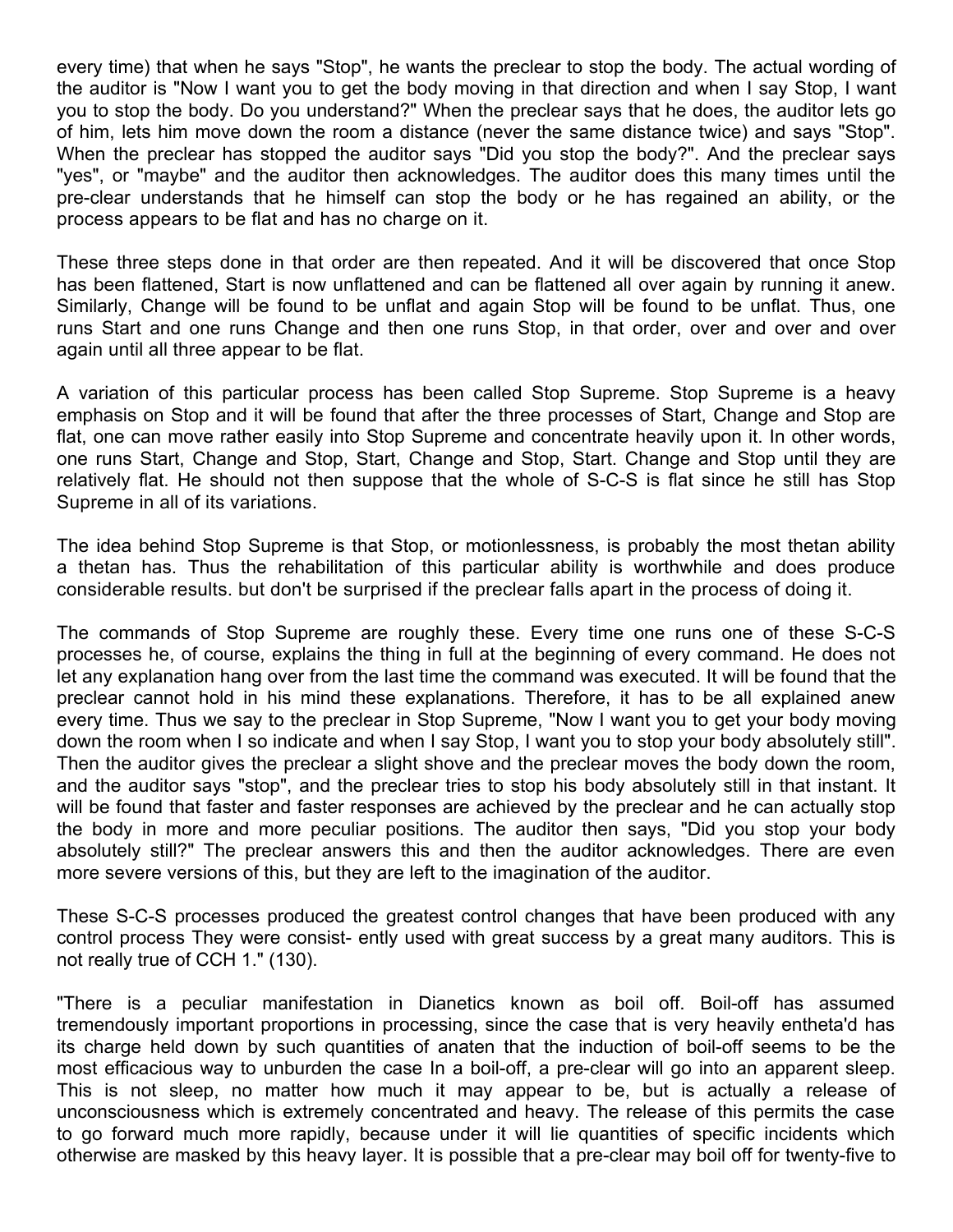fifty hours, if he is extremely heavily burdened with entheta. The boil-off has certain strange manifestations. The pre-clear may, when running an incident, suddenly begin to maunder and trail off, giving muttered accounts of strange pictures and unrelated events. This is a mirage effect, through boil-off, and peculiarly disconnected things will clutter up his attention at this time, but he does all this in a very sleepy, dazed condition and shortly after may go into an even deeper boil-off.

Early in Dianetics, it was thought necessary to keep the pre-clear more or less alert in a boil-off. This was an error. The pre-clear should never be disturbed in a boil-off, but should be permitted to continue in this state until the boil-off is exhausted. Further, it was once thought that the pre-clear could be brought up to present time during the boil-off and that the boil-off would continue automatically. This does not appear to be the case. A boil off must be continued on the point of the track where it began to occur.

144. Perhaps more enduring, and certainly more important, are Mr. Hubbard's views of the general principles of auditing. They are, in my view, central to the "processing" which constitutes the principal practice of Scientology, and I therefore quote them here in full, despite their prolixity.

### "*Auditing Procedures*

All requisites for auditing from here on are entirely concerned with procedures and processes. By auditing procedure is meant the general model of how one goes about addressing a preclear. This includes an ability to p1ace one question worded exactly the same way over and over again to the preclear no matter how many times the preclear has answered the question. It should include the ability to acknowledge with a "good" and "all right" every time a preclear executes or completes the execution of a command. It should include the ability to accept a communication from the preclear. When the preclear has something to say, the auditor should acknowledge the fact that he has received the preclear's communication and should pay some attention to the communication. Procedure also includes the ability to sense when the preclear is being over-strained by processing or is being unduly annoyed and to handle such crises in the session to prevent the preclear from leaving. An auditor should also have the ability of handling startling remarks or occurrences by the preclear. An auditor should also have the knack of preventing the preclear from talking obsessively since prolonged conversation markedly reduce the havingness of the preclear, and the sooner Long dissertations by the preclear are cut off the better for the session in general. Processes as distinct from procedures consist of utilizing the principle of the gradient scale to the end of placing the preclear in better control of himself, his mind, the people and the universe around him. By gradient scale is meant a proceeding from simplicity toward greater difficulty, giving the preclear always no more than he can do, but giving him as much as he can do until he can handle a great deal. The idea here is to give the preclear nothing but wins and to refrain from giving the preclear losses in the game of processing. Thus it can be seen that processing is a team activity and is not itself a game whereby the auditor opposes and seeks to defeat the preclear and the preclear seeks to defeat the auditor, for when this condition exists little results in processing.

The earliest stage of auditing consists in taking over control of the preclear so as to restore to the preclear more control of himself than he has had. The most fundamental step is then location, whereby the preclear is made to be aware of the fact that he is in an auditing room, that an auditor is present and that the preclear is being a preclear. Those conditions will become quite apparent if one realizes that it would be very difficult for a son to process a father. A father is not likely to recognize anything else than the boy he raised in his auditor. Therefore the father would have to be made aware of the fact that the son was a competent practitioner before the father could be placed under control in processing. One of the most elementary commands in Scientology is "Look at me, who am I?" After a preclear has been asked to do this many times until he can do so quickly and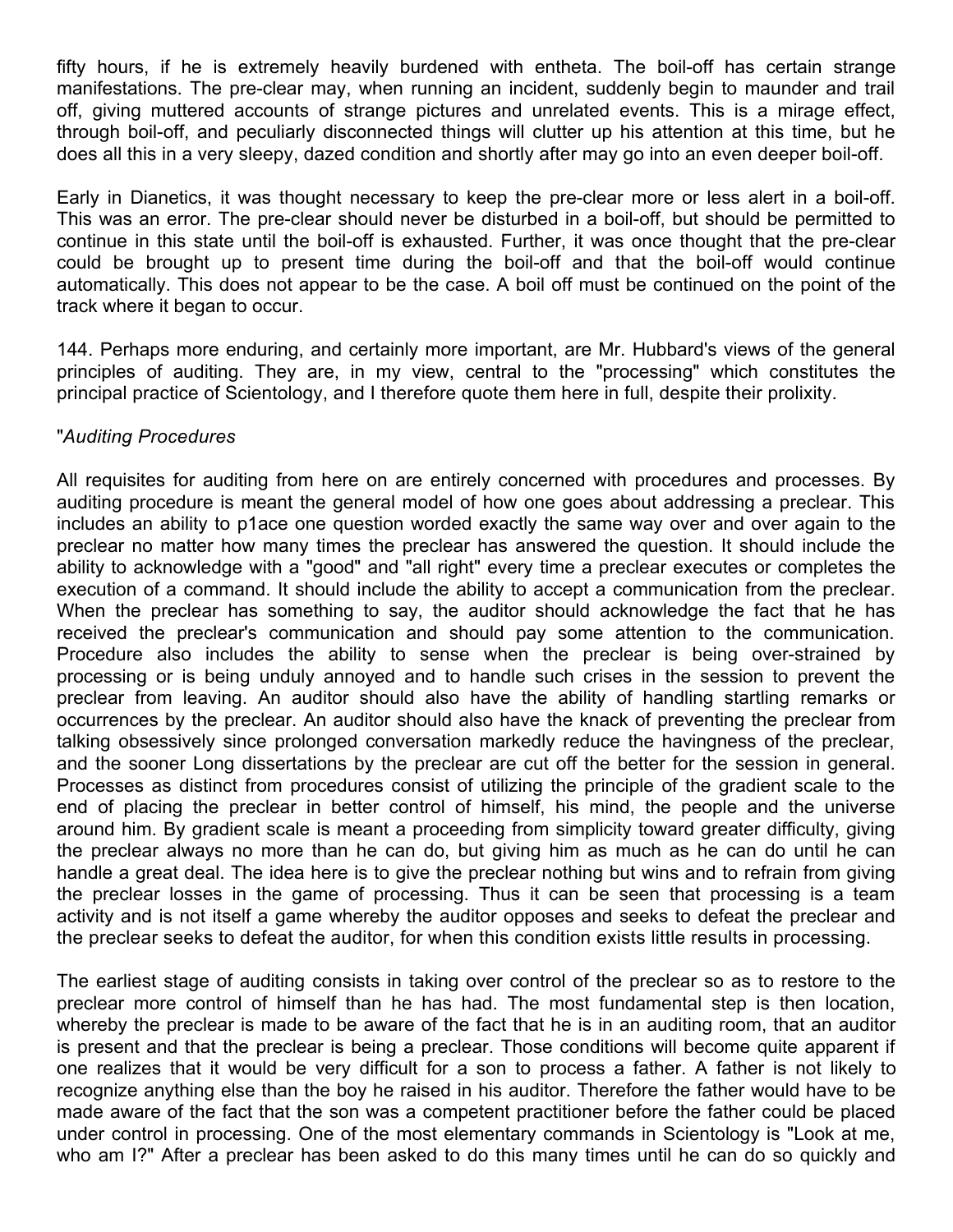accurately and without protest, it can be said that the preclear will have "found" the auditor.

The preclear is asked by the auditor to control, which is to say, start, change and stop (the anatomy of control) anything he is capable of controlling. In a very bad case this might be a very small object being pushed around on a table, being started and changed and stopped each time specifically and only at the auditor's command until the preclear himself realizes that he himself can start, change and stop the object. Sometimes four or five hours spent in this exercise are very well spent on a very difficult preclear.

The preclear is then asked to start, change and stop his own body under the auditor's specific and precise direction. In all of his commands the auditor must be careful never to give a second command before the first one has been fully obeyed. A preclear in this procedure is walked around the room and is made to start, change the direction of and stop his body, one of these at a time, in emphasis, until he realizes that he can do so with ease. Only now could it be said that a session is well in progress or that a preclear is securely under the auditor's command. It should be noted especially that the goal of Scientology is better self-determinism for the preclear. This rules out at once hypnotism, drugs, alcohol or other control mechanisms used by other and other therapies. It will be found that such things are not only not necessary, but they are in direct opposition to the goals of greater ability for the preclear.

The principal paints of concentration for the auditor now become the ability of the preclear to have the ability of the preclear to not-know, and the ability of the preclear to play a game.

An additional factor is the ability of the preclear to be himself and not a number of other people, such as his father, his mother, his marital partner or his children.

The ability of the preclear is increased by addressing to him the process known as the Trio. These are three questions, or rather commands.

- 1. "Look around here and tell me what you could have".
- 2. "Look around here and tell me what you would permit to remain in place".
- 3. "Look around and tell me with what you could dispense".

No. 1 above is used usually about ten times, then No. 2 is used five times, and No. 3 is used once. This ratio of ten, five and one would be an ordinary or routine approach to havingness. The end in view is to bring the preclear into a condition whereby he can possess or own or have whatever he sees, without further conditions, ramifications or restrictions. This is the most therapeutic of all processes, elementary as it might seem.

It is done without too much two-way communication or discussion with the preclear, and it is done until the preclear can answer questions one, two and three equally well. It should be noted at once that twenty-five hours of use of this process by an auditor upon a preclear brings about a very high rise in tone. By saying twenty-five hours it is intended to give the idea of the length of time the process should be used. As it is a strain on the usual person to repeat the same question over and over, it will be seen that an auditor should be well disciplined or very well trained before he audits.

In the case of a preclear who is very unable, "Can't have" is substituted for "have" in each of the above questions for a few hours, until the preclear is ready for the Trio in its "have" form. This cancan't is the plus and minus aspect of all thought and in Scientology is called by a specialized word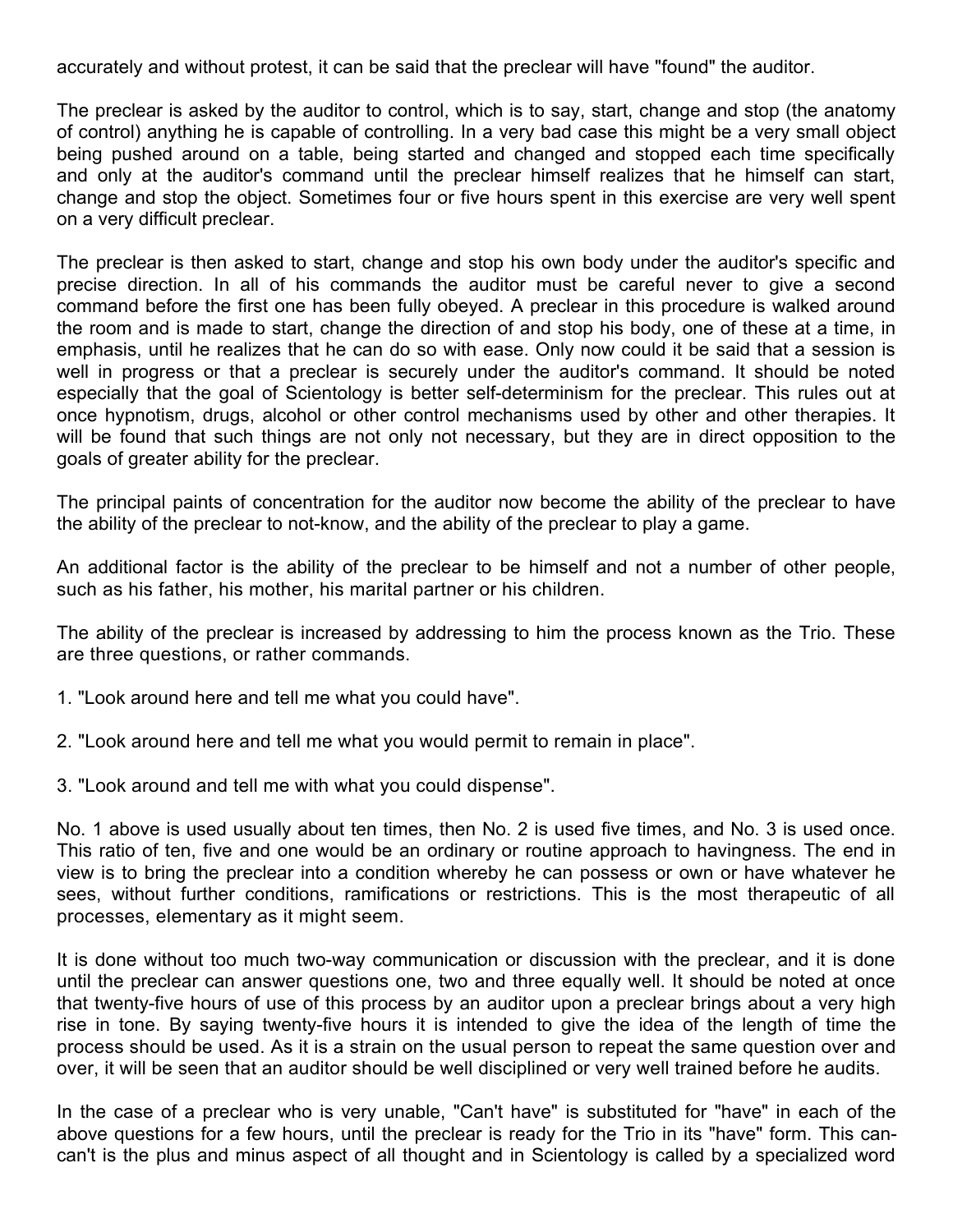### "dichotomy".

The rehabilitation of the ability of the preclear to not-know is also rehabilitation of the preclear in the time stream since the process of time consists of knowing the moment and not-knowing the past and not-knowing the future simultaneously. This process, like all other Scientology processes, is repetitive. The process is run, ordinarily, only after the preclear is in very good condition and is generally run in an exterior well-inhabited place. Here the auditor, without exciting public comment, indicates a person and asks the preclear "Can you not-know something about that person?" The auditor does not permit the preclear to "not-know" things which the preclear already doesn't know. The preclear "not-knows" only those things which are visible and apparent about the person. This is also run on other objects in the environment such as walls, floors, chairs and other things. The auditor should not be startled when for the preclear large chunks of the environment start to disappear. This is ordinary routine and in effect the preclear should make the entirety of the environment disappear at his own command. The environment does not disappear for the auditor. The end goal of this "not-know" process is the disappearance of the entire universe, under the preclear's control, but only for the preclear. It will be discovered while running this that the preclear's "havingness" may deteriorate. If this happens. he was not run enough on the Trio before he was run on this process. It is only necessary in such a case to intersperse "Look around here and tell me what you could have" with the "not-know" command to keep the preclear in good condition. Drop of havingness is manifested by nervous agitation, obsessive talk or semi-unconsciousness or "dopeyness" on the part of the preclear. These manifestations indicate only reduction of livingness.

The reverse of the question here is "Tell me something that you would be willing to have that person (indicated by the auditor) not-know about you". Both sides of the question have to be run (audited). This process can be continued for twenty-five hours or even fifty or seventy-five hours of auditing with considerable benefit so long as it does not react too violently upon the preclear in terms of loss of havingness.

It should be noted in running either havingness or "not-know" on a preclear that the preclear may "exteriorize". In other words, it may become apparent either by his observation or because the preclear informs him that the auditor has "exteriorized" a preclear. Under "The Parts of Man" section there is an explanation of this phenomenon. In modem auditing the auditor does not do anything odd about this beyond receive and be interested in the preclear's statement of the fact. The preclear should not be permitted to become alarmed since it is a usual manifestation. A preclear is in better condition and will audit better exteriorized than "in his head". Understanding that an actual ability to "not-know" is an ability to erase the past by self-command without suppressing it with energy or going into any other method is necessary to help the preclear. It is the primary rehabilitation in terms of knowingness. Forgetting is a lower manifestation than "not-knowingness".

The third ability to be addressed by the auditor is the ability of the preclear to play a game. First and foremost in the requisites to play a game is the ability to control. One must be able to control something in order to participate in a game. Therefore the general rehabilitation of control by starting, changing and stopping things is a rehabilitation in the ability to play a game. When a preclear refuses to recover, it is because the preclear is using his state as a game, and does not believe that there is any better game for him to play than the state he is in. He may protest if this is called a game. Nevertheless, any condition will surrender if the auditor has the preclear invent similar conditions or even tell lies about the existing condition Inventing games or inventing conditions or inventing problems alike rehabilitate the ability to play a game. Chief among these various rehabilitation factors are control (start, change and stop), problems, and the willingness to overwhelm or be overwhelmed. One ceases to be able to have games when one loses control over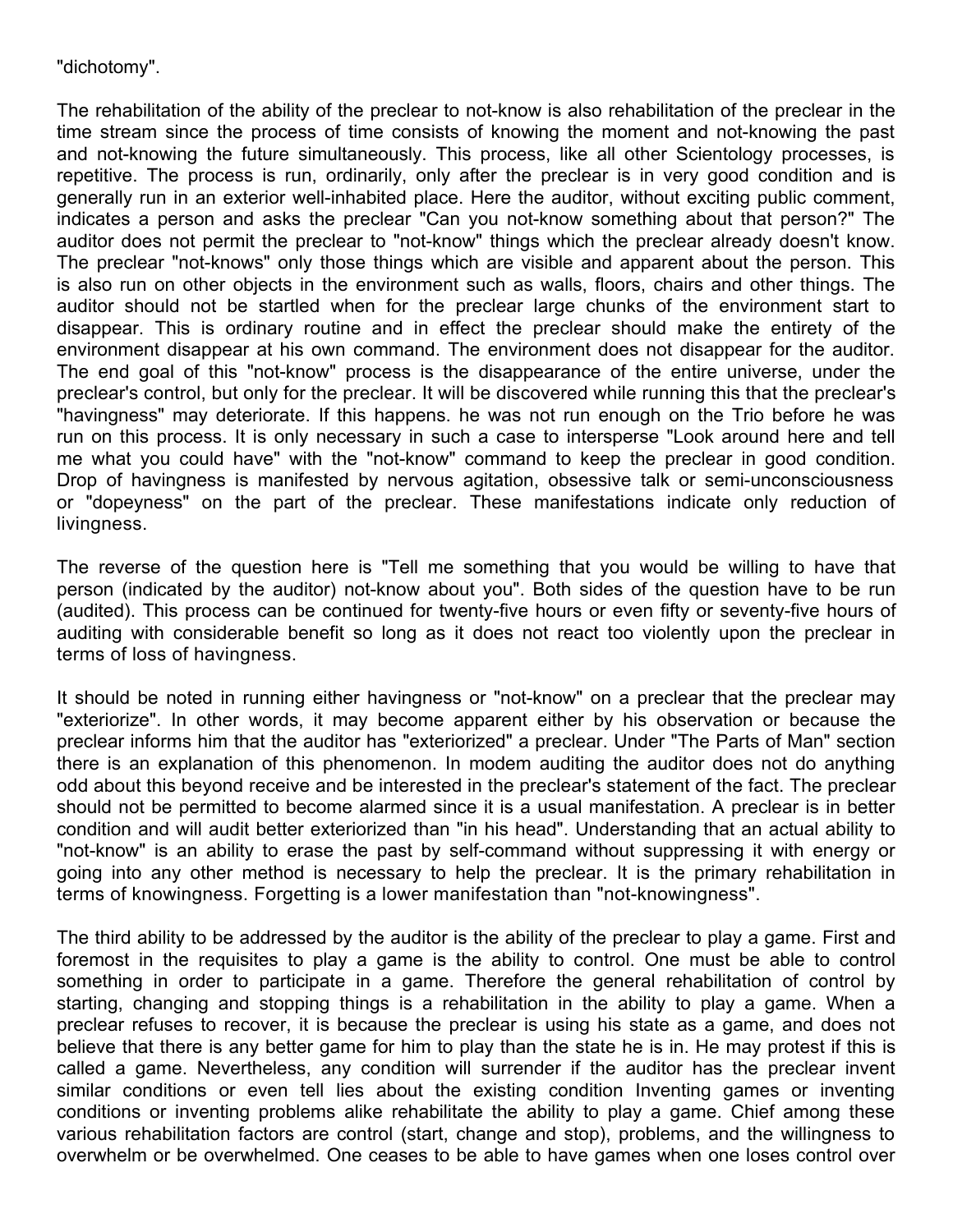various things, when one becomes short of prob1ems and when one is unwilling to be overwhelmed, in other words, to lose or to be or to overwhelm (to win). It will be found while running havingness as in the Trio above that one may run down the ability to play a game since havingness is the reward of a game in part.

In the matter of problems it will be seen that these are completely necessary to the playing of a game. The anatomy of a problem is intention versus intention. This is, of course, in essence the purpose of all games, to have two sides, each one with an opposed intention. Technically a problem is two or more purposes ill conflict. It is very simple to detect whether or not the preclear is suffering from a scarcity of games The preclear who needs more games clutches to himself various present-time problems. If an auditor is confronted with a preclear who is being obsessed by a problem in present-time he knows two things: (1) that the preclear's ability to play a game is low, and (2) that he must run an exact process at once to rehabilitate the preclear in session.

It often happens at the beginning of an auditing session that the preclear has encountered a heavy present-time problem between sessions. The preclear must always be consulted before the session is actually in progress as to whether or not he has "anything worrying" him. To a preclear who is worried about some present-time situation or problem no other process has any greater effectiveness than the following one. The auditor after a very *brief* discussion of the problem asks the preclear "to invent" a problem of comparable magnitude. He may have to reword this request to make the preclear understand it completely, but the auditor wants in essence the preclear to invent or create a problem he considers similar to problem he has. If the preclear is unable to do this, it is necessary then to have him lie about the problem which he has. Lying is the lowest order of creativeness. After he has lied about the problem for a short time, it will be found that he will be able to invent problems He should be made to invent problem after problem until he is no longer concemed with his present-time problem.

The auditor should understand that a preclear who is "now willing to do something about the problem" has not been run long enough on the intention of problems of comparable magnitude. As long as the preclear is attempting to do something about the problem, the problem is still of obsessive importance to him. No session can be continued successfully until such a present-time problem is entirely flat, and it has been the experience that when a present-time problem was not completely eradicated by this process that the remainder of the session or indeed the entire course of auditing may be interrupted.

When a preclear does not seem to be advancing under auditing, a thing which he does markedly and observedly, it must then be supposed that the preclear has a present-time problem which has not been eradicated and which must be handled in auditing. Although the auditor gives the preclear to understand that he too believes this present-time problem is extremely important, the auditor should not believe that this process will not handle any present-time problem, since it will. This process should be done on some preclears in company with the Trio.

If the preclear is asked to "lie about" or "invent a problem of comparable magnitude", and while doing so becomes agitated or unconscious or begins to talk wildly or obsessively, it must be assumed that he will have to have some havingness run on him until the agitation or manifestation ceases so that the problem of comparable magnitude process can be resumed.

Another aspect of the ability to play a game is the willingness to win and the willingness to lose. An individual has to be willing to be cause or willing to be an effect. As far as games are concerned, this is reduced to a willingness to win and a willingness to lose. People become afraid of defeat and afraid of failure. The entire anatomy of failure is only that one's postulates or intentions are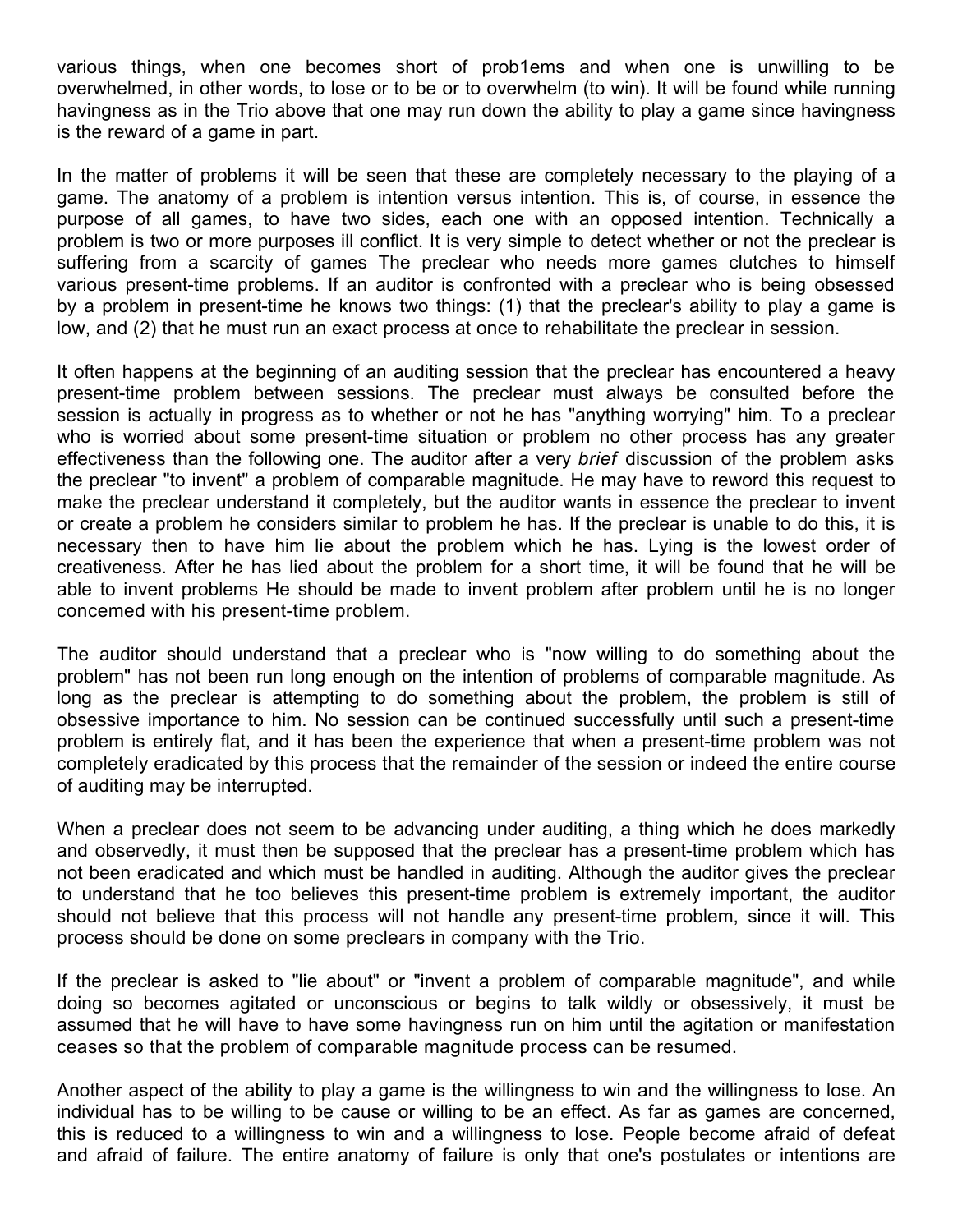reversed in action. For instance, one intends to strike a wall and strikes it. That is a win. One intends not to strike a wall and doesn't strike it. That is again a win. One intends not to strike a wall and strikes it. That is a lose. One intends to strike a wall and can't strike it. This is again a lose. It will be seen in this as well as other things that the most significant therapy there is is changing the mind. All things are as one considers they are and in no other way. It it [*sic*] is sufficiently simple to give the definition of winning and losing. so it is simple to process the matter.

This condition is best expressed, it appears, in processing by a process known as "overwhelming". An elementary way of running this is to take the preclear outside where there are numbers of people to observe and, indicating a person, to ask the preclear "What could overwhelm that person? "When the preclear answers this, he is asked about the same person, "What could that person overwhelm?" He is then asked as the third question, "Look around here and tell me what you could have?" These three questions are run one after the other. Then another person is chosen and then the three questions are asked again. This process can be varied in its wording, but the central idea must remain as above. The preclear can be asked, "What would you permit to overwhelm that person?" and "What would you permit that person to overwhelm?" and of course "Look around here and tell me what you could have." This is only one of a number of possible processes on the subject of overwhelming, but it should be noted that asking the preclear to think of things which would overwhelm him could be fatal to the case. Where overwhelming is handled, the preclear should be given a detached view.

A counter-position to havingness processes, but one which is less therapeutic, is "separateness". One asks the preclear to look around and discover things which are separate from things. This is repeated over and over. It is, however, destructive of havingness even though it will occasionally prove beneficial.

It will be seen that havingness (barriers), "notknowingness" (being in present time and not in the past or the future), purposes (problems, antagonists, or intention-counter-intention), and separateness (freedom will cover the anatomy of games. It is not to be thought, however, that havingness addresses itself only to games. Many other factors enter into it. In among all of these, it is of the greatest single importance.

One addresses in these days of Scientolo6y the subjective self, the mind, as little as possible. One keeps the preclear alert to the broad environment around him. An address to the various energy patterns of the mind is less beneficial than exercises which directly approach other people or the physical universe. Therefore, asking a preclear to sit still and answer the question "What could you have?", when it is answered by the preclear from his experience or on the score of things which are not present, is found to be non-therapeutic and is found instead to decrease the ability and intelligence of the preclear. This is what is known as a subjective (inside the mind only) process.

These are the principal processes which produce marked gains. There are other processes and there are combinations of processes, but these given here are the most important. A Scientologist knowing the mind completely can of course do many "tricks" with the conditions of people to improve them. One of these is the ability to address a psychosomatic illness such as a crippled leg which, having nothing physically wrong with it, yet is not useable. The auditor could ask the preclear "Tell me a lie about your leg" with a possible relief of the pain or symptoms. Asking the preclear repeatedly "Look around here and tell me something your leg could have" would undoubtedly release the somatic. Asking the preclear with the bad leg "What problem could your leg be to you?" or desiring him to "Invent a problem of comparable magnitude to your leg" would produce a distinct change in the condition of the leg. This would apply to any other body part or organ. It would also apply, strangely enough, to the preclear's possessions. If a preclear had a vehicle or cart which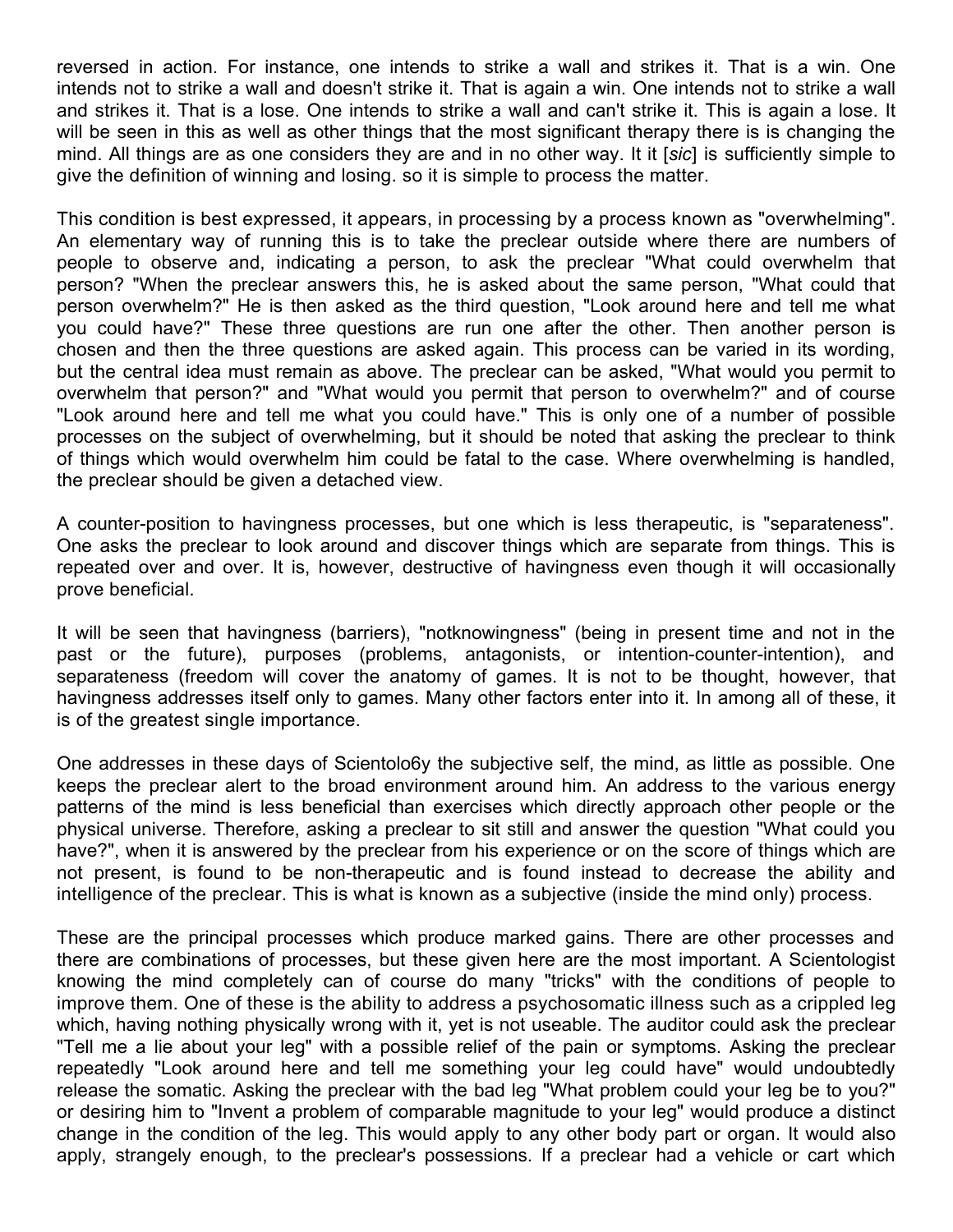was out of repair or troublesome to him, one could ask him "What problem could a cart be to you?" and thus requesting him to invent many such problems one would discover that he had solved his problems with the cart. There is a phenomenon in existence that the preclear already has many set games. When one asks him to give the auditor problems, he already has the manifestations of asising or erasing taking place. Thought erases; therefore the number of problems or games the preclear could have would be reduced by asking him to recount those which he already has. Asking the preclear to describe his symptoms is far less therapeutic and may result in a worsening of those symptoms, contrary to what some schools of thought have believed in the past, but which accounts for their failures.

There are specific things which one must avoid in auditing. These follow:

1. Significances. The easiest thing a thetan does is change his mind. The most difficult thing he does is handle the environment in which he finds himself situated. Therefore, asking a thetan to run out various ideas is a fallacy. It is a mistake. Asking the preclear to think over something can also be an error. asking a preclear to do exercises which concemed his mind alone can be entirely fatal. A preclear is processed between himself and his environment. If he is processed between himself and his mind, he is processed up too short a view and his condition will worsen.

2. Two-way communication. There can be far too much two-way communication or far too much communication in an auditing session. Communication involves the reduction of havingness. Letting a preclear talk on and on or obsessively is to let a preclear reduce his havingness. The preclear who is permitted to go on talking will talk himself down the tone scale and into a bad condition. It is better for the auditor simply and discourteously to tell a preclear to "shut-up" than to have the preclear run himself "out of the bottom" of havingness. You can observe this for yourself if you permit a person who is not too able to talk about his troubles to keep on talking. He wil1 begin to talk more and more hecticly. He is reducing his havingness. He will eventually talk himself down the tone scale into apathy at which time he will be willing to tell you (as you insist upon it) that he "feels better" when, as a matter of fact, he is actually worse. Asking a preclear "How do you feel now?" can reduce his havingness since he looks over his present-time condition and as-ises some mass.

3. Too many processes. It is possible to run a preclear on too many processes in too short a time with a reduction of the preclear's recovery. This is handled by observing the communication lag of the preclear. It will be discovered that the preclear will space his answers to a repeated question differently with each answer. When a long period ensues between his answer to the question a second time, he is said to have a "communication lag". The "communication lag" is the length of time between the placing of the question by the auditor and the answering of that exact question by the preclear. It is not the length of time between the placing of the question by the auditor and some statement by the preclear. It will be found that the communication lag lengthens and shortens on a repeated question. The question on the tenth time it has been asked may detect no significant lag. This is the time to stop asking that question since it now has no appreciable communication lag. One can leave any process when the communication lag for three successive questions is the same. In order to get from one process to another, one employs a communication bridge which to a marked degree reduces the liability of too many processes. A communication bridge is always used. Before a question is asked, the preclear should have the question discussed with him and the wording of the question agreed upon, as though he were making a contract with the auditor. The auditor says that he is going to have the preclear do certain things and finds out if it's all right with the preclear if the auditor asks him to do these things. This is the first part of a communication bridge. It precedes all questions, but when one is changing from one process to another, the bridge becomes a bridge indeed. One levels out the old process by asking the preclear whether or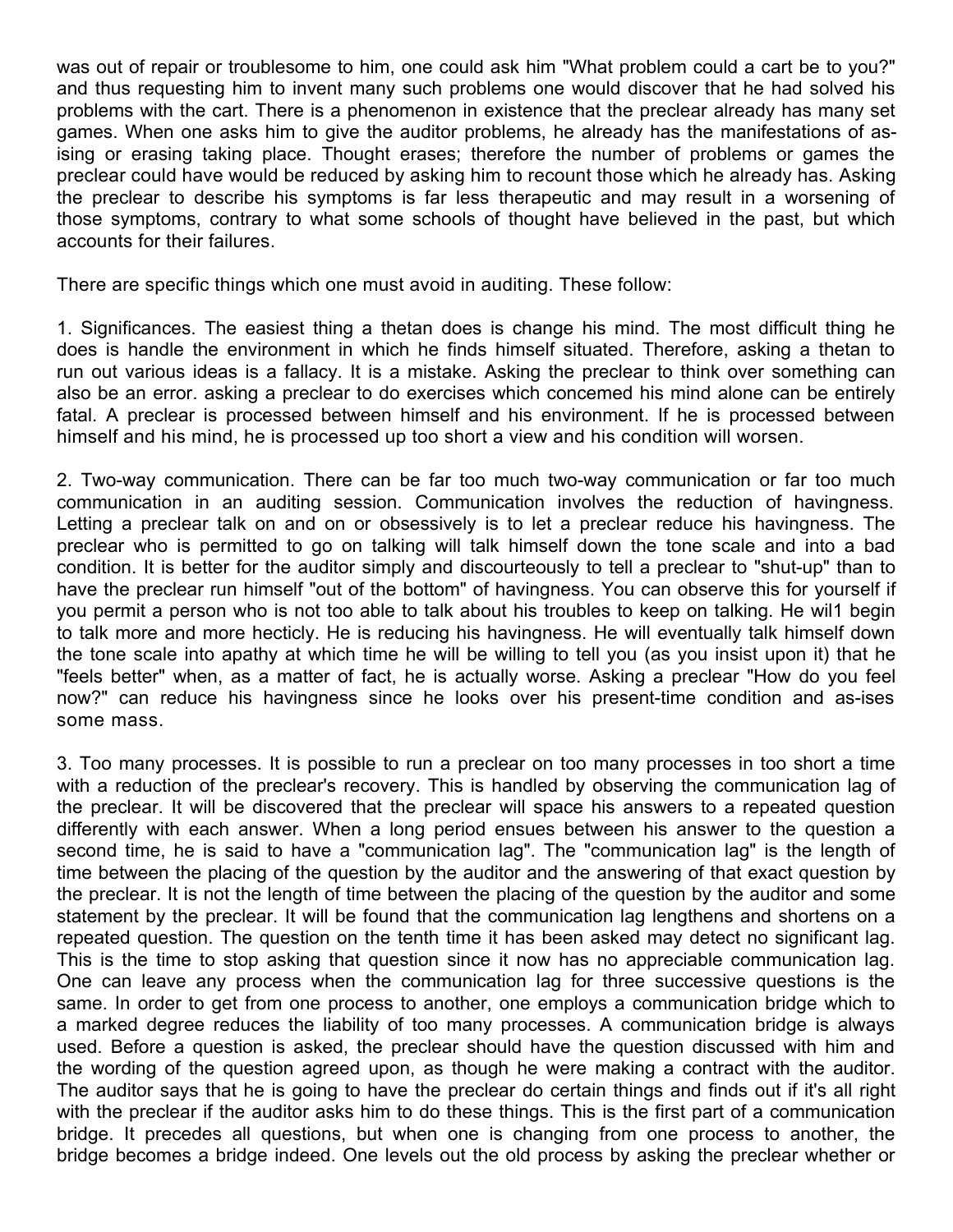not he doesn't think it is safe to leave that process now. One discusses the possible benefit of the process and then tells the preclear that he is no longer going to use that process. Now he tells the preclear he is going to use a new process, describes the process and gets an agreement on it. When the agreement is achieved, then he uses this process. The communication bridge is used at all times. The last half of it, the agreement on a new process, is used always before any process is begun.

4. Failure to handle the present-time problem. Probably more cases are stalled or found unable to benefit in processing because of the neglect of the present-time problem, as covered above, than any other single item.

5. Unconsciousness, "dopeyness" or agitation on the part of the preclear is not a mark of good condition. It is a loss of havingness. The preclear must never be processed into unconsciousness or "Dopeyness". He should always be kept alert. The basic phenomenon of unconsciousness is " a flow which has flowed too long in one direction". If one talks too long at somebody he will render him unconscious. In order to wake up the target of all that talk, it is necessary to get the unconscious person to do some talking. It is simply necessary to reverse any flow to make unconsciousness disappear, but this is normally cared for in modem Scientology by running the Trio above." (132)

145. The following is an example of a published auditing case-history, in which it will be noted that the pre-clear is described as "the patient":-

"SCIENTOLOGIST'S REPORT

SCIENTOLOGIST: PETER A. DAVIES, H.A.A.

PRECLEAR: CASE No. 3

*Former Condition* In grief - easily invalidated, unsure of own potential.

#### *Mental Outlook*

Now more sure of my own potentials on first dynamic, for probably the first time.

*Physical Improvement*

Body feels clearer (more relaxed), and lighter.

*What you attribute improvement to*

Confronting engram which has resolved my case as follows: I did not know I had lived before.

#### *Engram Report*

I located a moment of loss in the patient's past and she gave me the number 56. By using the Emeter the time of this moment of loss was 56 B.C., the date being March 19th. On questioning the preclear, she told me that she had lost a body at this time by suicide. The body was that of a Roman soldier on garrison duty in Greece.

The preclear went quickly into the incident and there was a great amount of grief over what he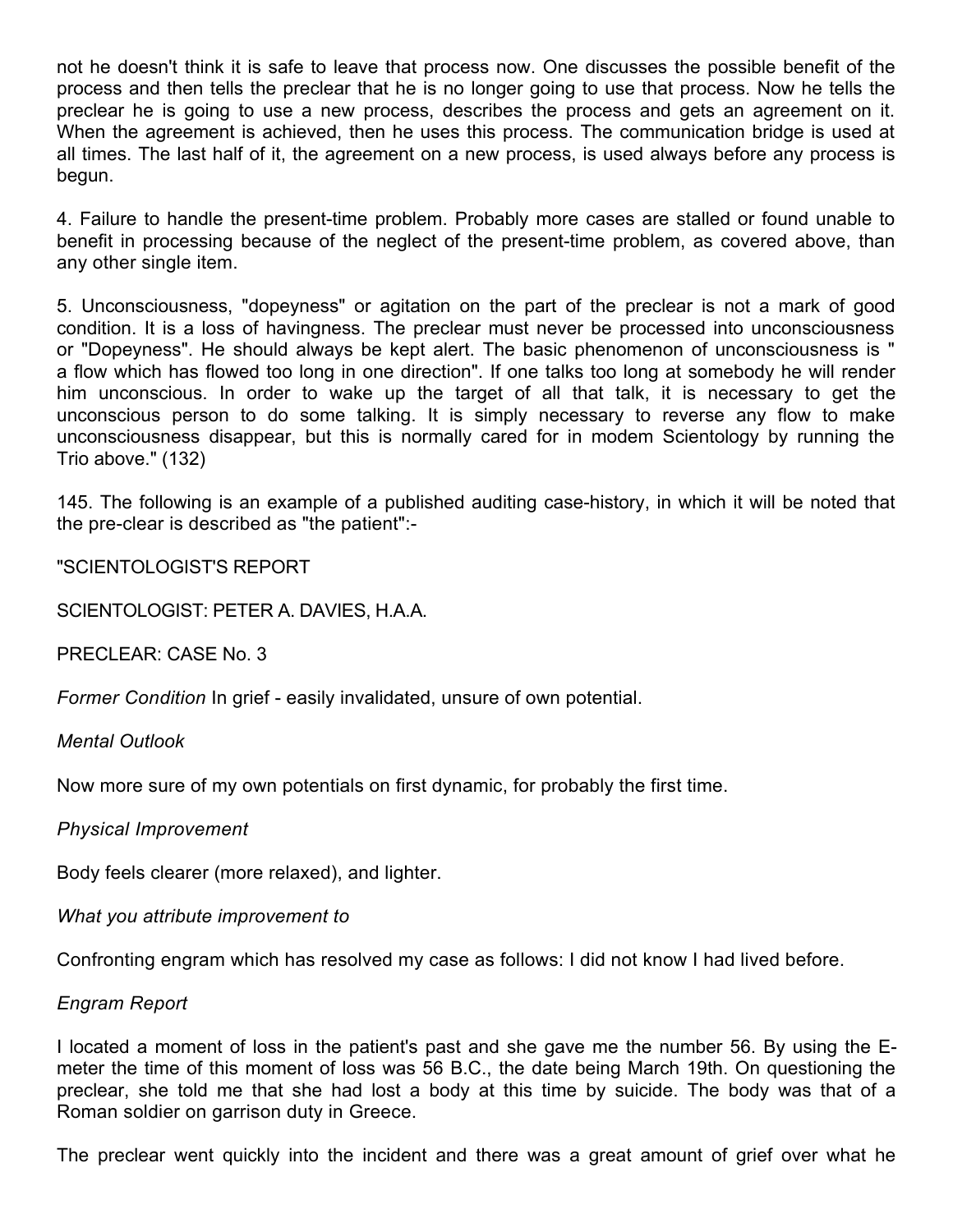thought had been the slaughter of family and friends.

Later on, the preclear found this to be an hallucination due to poison he had been given, and it was not more than four hours before I had a good outline of the incident. The incident ran thus:

On the morning of March l9th the soldier preclear took his wife to a grove a few miles away from the city, for a picnic, accompanied by many friends all riding in chariots. He then returned to the city to see his mistress, knowing that he shouldn't see her. He was rebuffed at her house and, because of the jealousy of his mistress, she gave him a poisonous drink. The drink dulled his senses to a marked degree and caused a lot of misemotion. He made his way back to the grove by chariot; on the way back the chariot broke down, the wheel coming off after being jolted by a boulder.

The soldier walked and ran the rest of the way suffering agony from the poisonous drink, being delirious. On arrival the soldier went through hallucinations of his dead wife and friends, murdered around him. Through all this delirium he decided that no one could ever help him, and after some effort plunged his sword into his heart.

On the death of his body he was bewildered and for 45 minutes could not understand why he should be alive, and his body dead. He kept near his dead body for three hours, feeling the heat of the sun on the dead body and watching a soldier take the sword out of it. He had decided to stay with the dead body until it had been helped in some way. Now, detached from his body, he decided to use the body of the brother of the woman who poisoned him, as he was in the vicinity. He wanted to feel bodily emotions again and also to feel the experience of seeing the woman who poisoned him through another person's body. During the time he was in that person's body he experienced the emotions of that person and also that person's profession.

He did see that woman again and later on in the evening left that person's body and went back to take a look at his old dead body to see if it was right. He sensed the "cheesy" smell of the body.

Three years later he came back to that area still without a body and was surprised to find a man sleeping in the same spot where he had left his dead body. End of incident.

During the running of this incident pieces of the incident began to fit together like a jigsaw puzzle, until the whole of the incident knitted together.

For a large part of the time the preclear went through and felt she was actually in the incident, and went through degradation, unconsciousness, effort, pain, physical agony, emotion and thoughts in the incident. Later the patient could view the whole incident objectively and take full responsibility for it.

The act of suicide was not easy for the preclear to confront, but with some prompting, she did it all right." (133)

146. There is a bewildering variety of processing and training courses available to those who can afford them. It would serve little purpose for me to try to classify or distinguish between them, since they evidently change frequently. I am content to take the latest state of affairs from Mr. Gaiman's answer to a questionnaire of mine which he sent me on 19th June 1970: -

"The Church offers Dianetic auditing, Scientology Grade auditing which is comprised in the five Grades 0-IV, namely Communication, Problems, Relief, Freedom, Ability, Power and Power Plus and the Solo Auditing Course, as well as its broad social and Sunday devotional activities. We also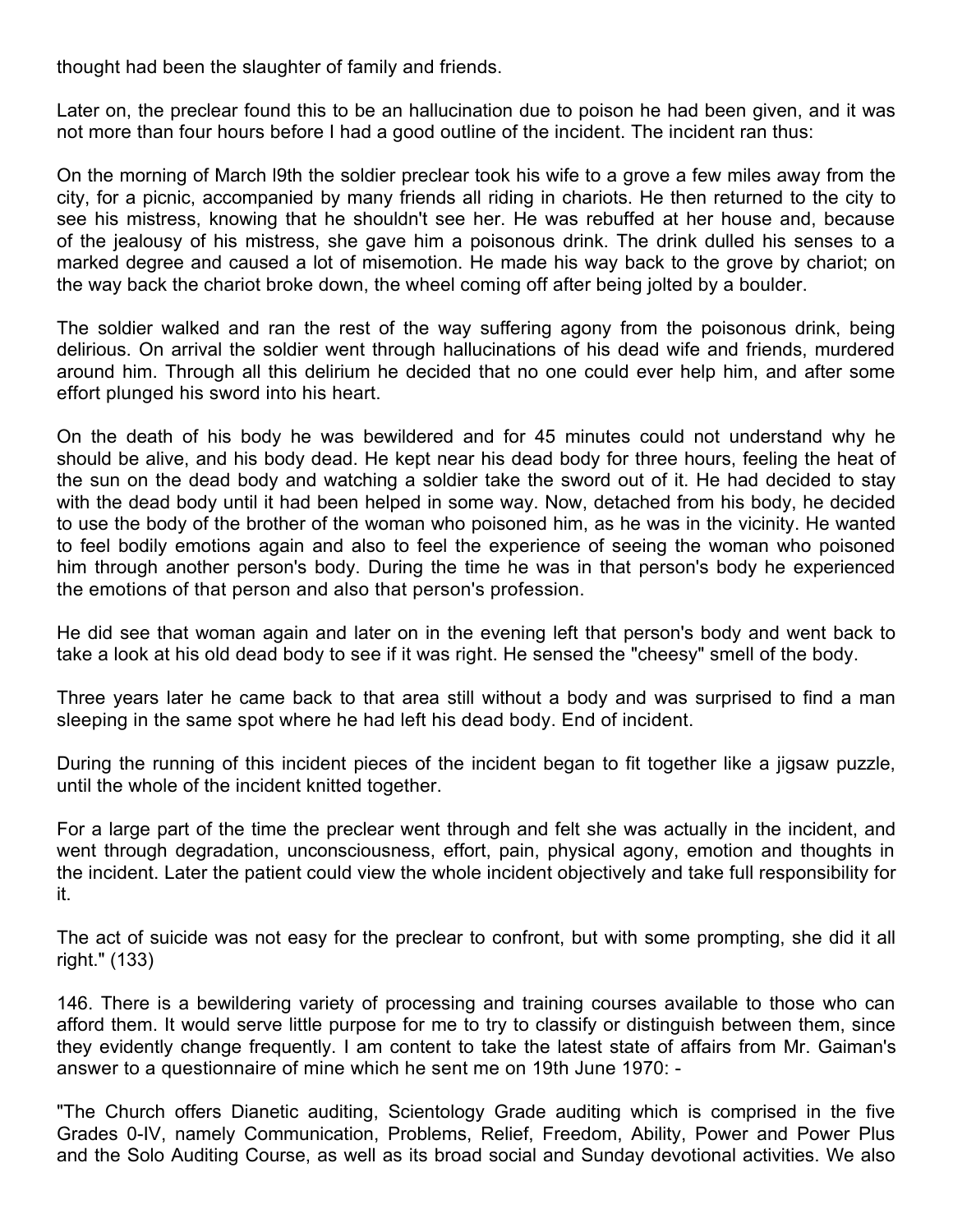run training courses ....

The Church provides auditing in minimum 5-hour lots but parishioners on average receive auditing in 25-hour lots. An individual might take from 50 to 100 hours to achieve a stable Release and as a result achieve the next Grade in a matter of 10-20 hours. I would say that a person has achieved a stable gain in auditing after perhaps 150 hours. Although there have been variations in this from time to time, this is the norm and is current practice.

When a person has successfully completed a course he will be respectively a Dianetics Release, a Grade 0, I, II, III, IV, V & VI Release.

Dianetic Counselling began in 1950. There have been many refinements over the years. In 1969 Standard Dianetics was introduced. Scientology auditing began in 1952/53. Counselling has continued throughout the whole of this period but the actual Grade sequence was introduced in 1965, and Power and Grade VI in 1965/66.

In order to audit a respective level of auditing, an auditor must be respectively a Dianetic Auditor, Class 0 Auditor, Class I Auditor and so on. Only a Class III Auditor can audit Power, and Grade VI is audited by the person concerned (Solo Auditing). In practice most Grade auditing is given by Auditors who are Class VI and above. The training for a Class VI Auditor runs into many hundreds of hours and in addition all practising auditors, even after receiving their formal training. spend 3 hours a day training to keep up to scratch. In order to become a Class VII auditor a person must already be a very expert auditor and he will spend very many months in training on the particular techniques of Class VII, and a Class VIII Auditor (which is the highest class of Auditor) will have had training extending over a number of years. Rigorous examinations are given to auditors who are required to achieve 100 per cent pass mark. Very many long hours of training extending over many months and after that still more months of practice are required for an auditor to achieve the precise standards required.

Parishioners make contributions for their auditing depending on the number of hours received - 25 hours £125; 50 hours £225; 75 hours £325. This applies to both Scientology and Dianetic auditing. A 5 per cent discount is given for advance contributions. A 50 per cent discount is given for any Hubbard Professional Auditor Class III and above or old-time (pre-1955) Hubbard Professional Auditor or Hubbard Certified Auditor. Students training to be Class IV auditors receive 50 per cent discount, 5 hours special auditing costs £30 and Group Auditing £5."

It will be seen that "patients" are no longer mentioned; those undergoing auditing are now described as "parishioners".

147. Judging from "The Auditor", No. 33 (1968), there would appear to be two routes to the top: -

#### "THE IDEAL AUDITOR ROUTE

- 1. Personal Efficiency Course ...................................... Local Org
- 2. Hubbard Apprentice Scientologist Course ......................... Local Org
- 3. Hubbard Dianetic Auditor Course ................................. Local Org
- 4. 0 to IV Grade Processing......................................... Local Org 5. Academy Training to Class IV..................................... Local Org
- 6. Power Processing ................................................ Saint Hill
- 7. Saint Hill Special Briefing Course............................... Saint Hill (includes Solo Audit training to Grade VI)
- 8. Clearing Course ............................... Saint Hill and Advanced Org
- 9. Class VII Internship............................................. Saint Hill
- 10. OT Court (Sections I and 2).................... Saint Hill and Advanced Org
- 11. OT Course (Section 3 and above).......................... Advanced Org only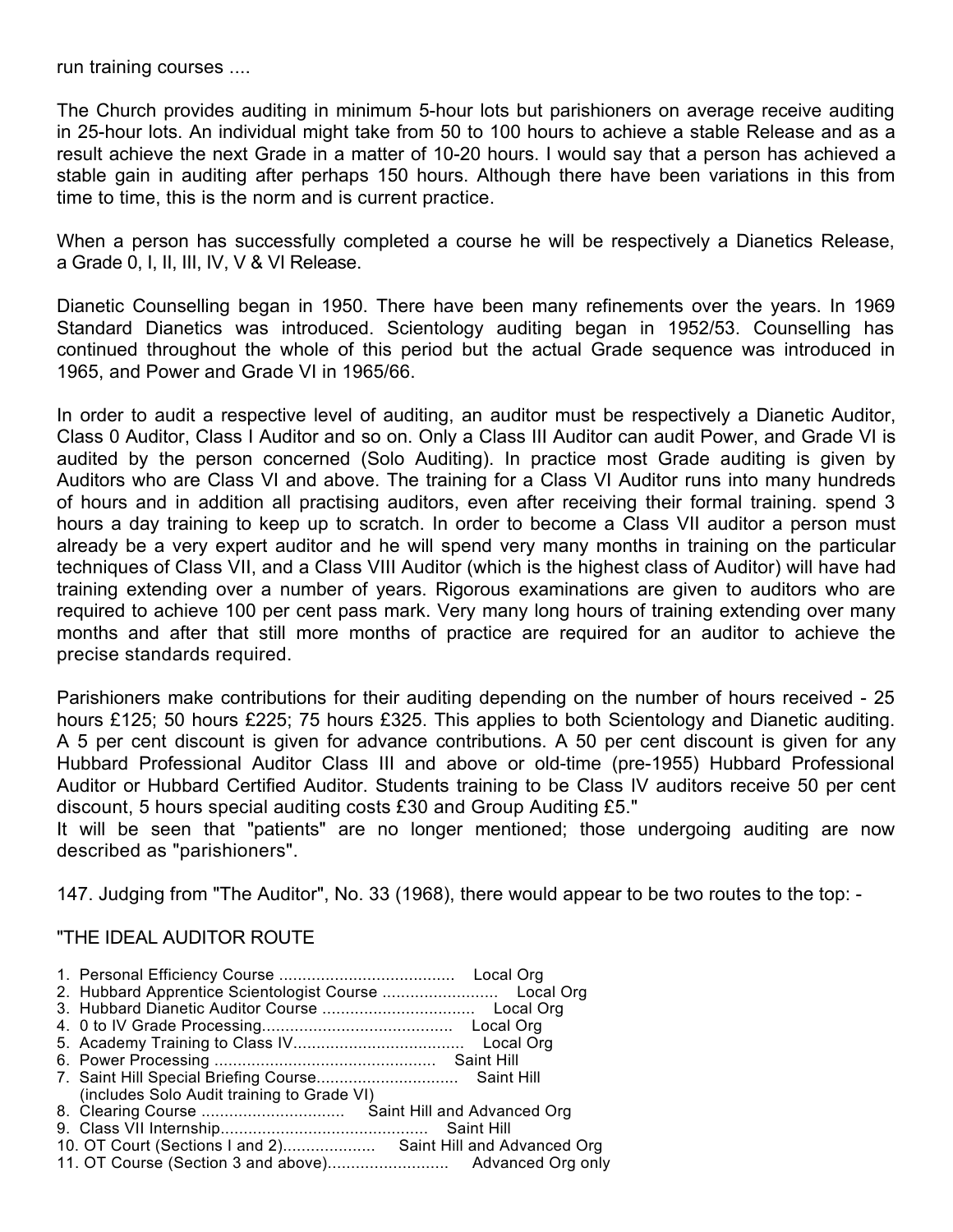## THE IDEAL PRECLEAR ROUTE

- 1. Dianetic Auditor's Course........................... Local Org or Saint Hill
- 2. 0 to IV Grade Processing......................................... Local Org
- 3. Power Processing ............................................... Saint Hill 4. Solo Audit Course (to Grade VI)................................. Saint Hill
- 5. Clearing Course................................. Saint Hill and Advanced Org
- 6. OT Course (Sections 1 and 2) ................... Saint Hill and Advanced Org
- 7. OT Course (Section 3 and above).......................... Advanced Org only

Where a Scientologist taking the Ideal Preclear Route has done earlier Academy training, the Hubbard Dianetic Auditor Course is not necessary.

L. Ron Hubbard recommends the Ideal Auditor Route for all Scientologists. This is the route which produces trained Auditors - the most valuable and causative Beings in this Universe. Come join them."

148. As for the cost of these, the latest published price list which I have seen reads as follows:-

"DUE TO TECHNICAL ADVANCES AND IMPROVEMENTS IN THE O.T. SECTIONS, THE FOLLOWING PRICES ARE AMENDED 1969 ADVANCED ORGS PRICE SAVING

On the first of January 1969, the cost of Advanced Course sections will be as follows:

| OT I  \$75.00 (yet is entirely new)<br>OT II  \$500.00<br>OT III  \$870.00<br>OT IV  \$75.00 (Plus \$200. Review costs by a Class VIII Auditor)<br>OT V  \$875.00<br>OT VI  \$350.00<br>OT VII  \$500.00<br>OT VIII  \$500.00 |
|-------------------------------------------------------------------------------------------------------------------------------------------------------------------------------------------------------------------------------|
| \$3.800.00                                                                                                                                                                                                                    |
|                                                                                                                                                                                                                               |

As a Package after 1 January 1969, you will be able to obtain all 8 sections for \$3400.00.

If purchased now you need only pay \$2850.00.

Buy now in Advance and save.

The Class VIII Course, taught only at Advanced Orgs in the U.S. and England is \$1500.00 and takes from 3 to 5 weeks.

All auditing and Reviews are being greatly improved by the advent of the Class VIII Auditor and Standard Techn.

Write the Registrar

Care OT Liaison Saint Hill Manor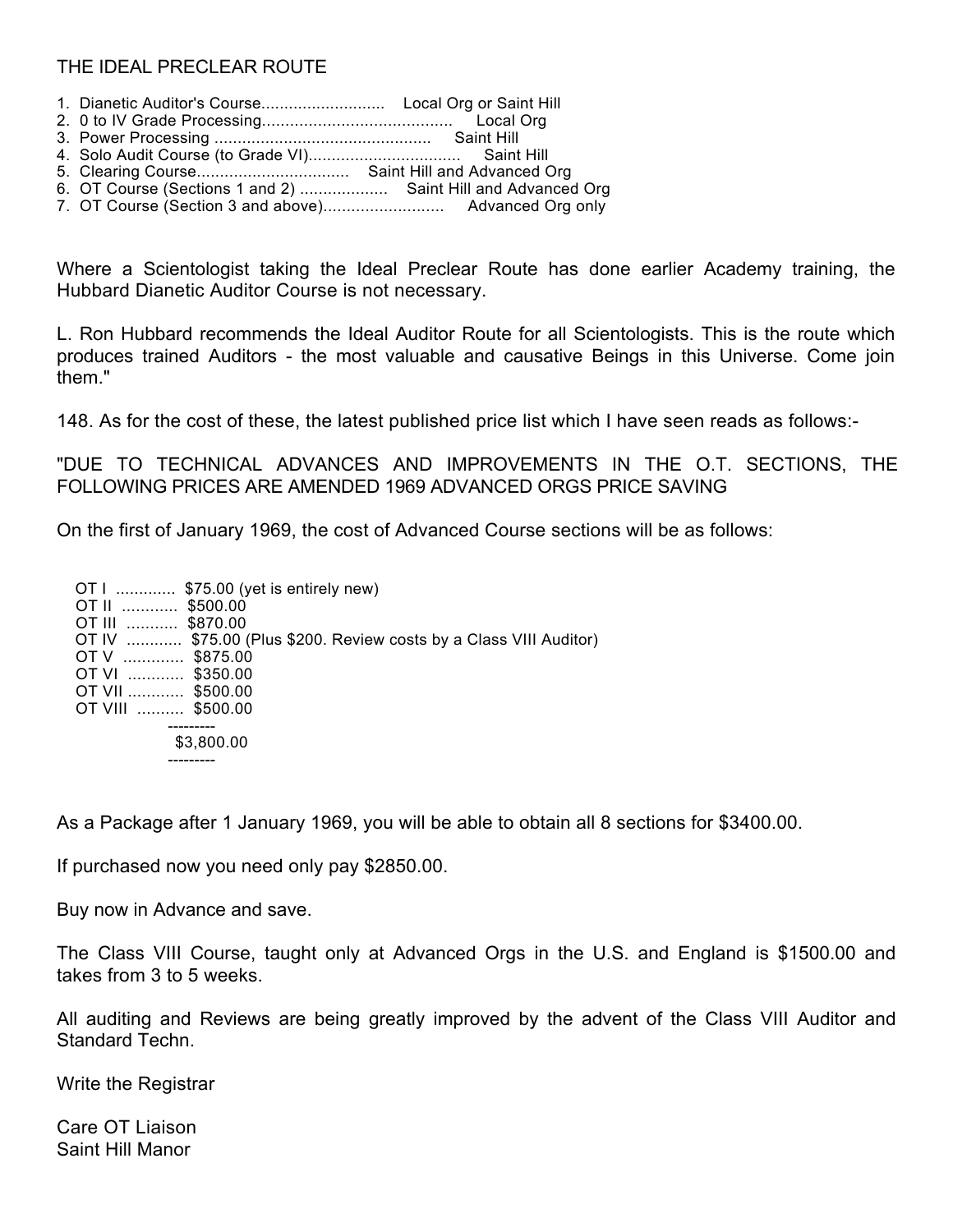East Grinstead Sussex England" Mr. Gaiman, in correspondence with me, puts it in rather different language:-

"Offerings for the Courses are as follows: Clearing £318, O T I £28., O.T.II £199.10.0d., O.T.III £346.15.0d., O.T.IV £28.10.0d., O.T.V £346.15.0d., O.T.VIII £137.15.0d."

149. In addition, a variety of peripheral courses is offered from time to time, ranging from a set of "Mini-Courses" costing from \$10 to \$150 to a "Public Relations Officer course" at \$800. The Mini-Courses include a Valence Course, an Ethics Course, a Letter Writing Course, a Meter Reading Course, and a Finance Course, which is described as covering "Ron's contribution to Finance and how it is applied in Scientology Orgs and all organisations. Spend some time and money and become cause over accounts, and money direct from the policy of L. Ron Hubbard". The Public Relations Officer Course is advertised to cover subjects such as How to Build a World Personality, the Technique of Stage Lighting, Voice and Voice Production, Handling T.V. Interviews, Disseminating and Ethnics (*sic*).

150. The Anderson Board actually had a demonstration of "auditing". Here is the relevant section from its Report (134):

"The particular session demonstrated what was called "listen style auditing". It was said that this was one of the simpler processes, quite a low grade process, and was designed to help people talk about their worries and problems and get them "off their chests", on the basis that people found relief when there was someone ready and willing to listen to them. It enabled the person with problems and worries to talk about them and the auditor, on this occasion being very literally one who listened, merely started the preclear talking and then sat silent, providing a receptive ear.

The demonstration session was of about thirty minutes duration The auditor was Tampion and the preclear was a woman approaching middle age. She appeared to be nervous, excitable and enthusiastic. This woman had initially signed for 50 hours processing in June, 1962, but the director of processing, carrying out "the old routine" as directed by Hubbard, had certified that she required 300 hours before she could obtain a "stable gain", and she had then signed up for 300 hours. By February, l964, she had had something in excess of 60 hours' auditing and had undergone some training. The session was conducted in a small room with only the auditor and the preclear present, the Board and others viewed proceedings in another room on closed television circuit. An E-meter was used.

The session began with the customary strict routine of "start of session", and the auditor then commanded the preclear to "Tell me about the right decisions you have made". The preclear thereupon commenced talking and almost without pause talked for the whole of the session about herself, her daughter, her husband and his woman friend, her neighbours, her work and her employment. It was a somewhat pitiful performance in which the preclear seemed to be talking herself into the belief that all the problems associated with the matters she mentioned were working themselves out and that she was understanding them better. At the end of the session, she said she had made gains. Nine days after the demonstration session this preclear was admitted as a patient to the care of the Mental Health Authority.

The Board is appalled at the realization that it witnessed this unfortunate woman being processed into insanity. At that early stage of the Inquiry the Board had not been informed of the potentially dangerous nature of this apparently simple and easy "listen style auditing". Subsequently a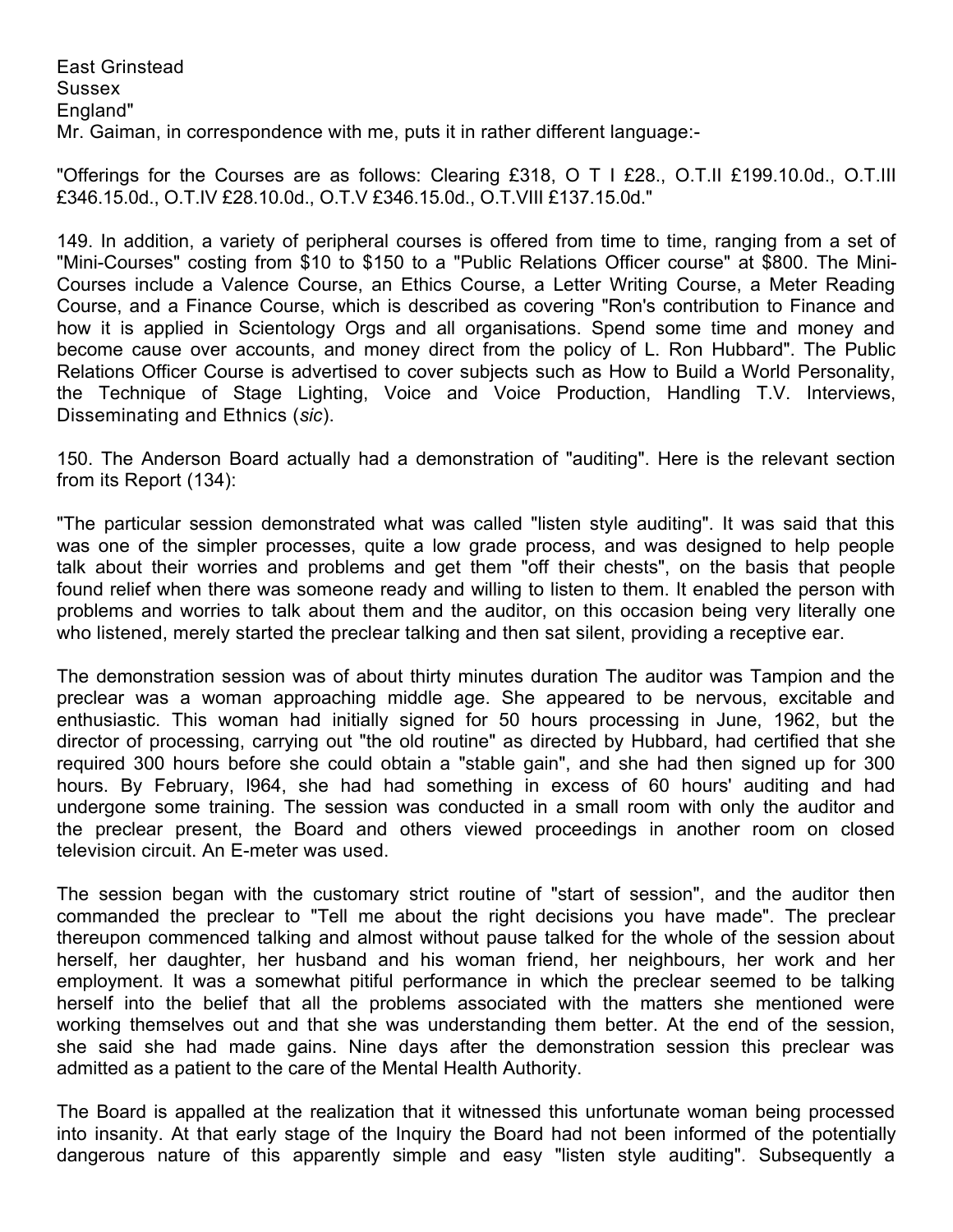psychiatrist witness who read the transcript of this woman's demonstration session gave evidence that her behaviour in the session indicated clearly that she was in a state of mania rather than ecstasy, which would have been readily apparent to a psychiatrist. Williams, Tampion and Mrs. Tampion were present at this session and the woman was obviously regarded by them as a suitable subject for auditing. Williams is a "Doctor of Scientology", and Tampion, for his services in conducting the demonstration sessions, was subsequently awarded the "degree" of "Doctor of Scientology" by Hubbard. Neither Williams nor Mrs. Tampion had the slightest idea that there was anything mentally wrong with this preclear. Later, Williams unconvincingly sought to explain the need for hospitalization as being the stress of vaguely hinted at family troubles. Williams when asked did he know what a schizophrenic was, was constrained to answer that hc knew only in the broadest terms. Tampion claimed that because of his scientology training his ability to treat people with psychotic and neurotic conditions was superior to the ability of psychiatrists although he did not bother to give the time to treating such people.

The kind of treatment given to this unfortunate woman was the very kind which precipitated her breakdown. The Board heard expert psychiatric evidence to the effect that it was one of the well known traps in handling depressives to believe that by encouraging them to talk and "get things off their chests" one was doing some good. In dealing with a person showing signs of depression, psychiatrists have to exercise great care and judgment in determining whether it is advisable to allow the person to talk about himself or not. The traditional concept of a psychiatrist as one who encourages a person to sit down and talk about anything is not correct In order to determine whether a patient should be allowed to talk about himself, the psychiatrist must be a highly trained physician, with insight of many branches of medicine, as well as of his own speciality, and the listener must be able to observe and appreciate the danger signs. In particular cases, positive harm may be done by encouraging a person in depression to talk about himself, for the patient could be developing a pathological sense of guilt, and to allow him to elaborate on his guilt may develop in him such a sense of guilt that he may well attempt suicide.

There was further expert psychiatric evidence that such techniques as listen style auditing encourage a trust and dependency by the patient on the auditor, and tend to mobilize guilt and bring up emotions and anxiety in the preclear. Such anxiety tends to provoke more symptoms, more anxiety and perhaps more depression, leading to a worsening of the situation. In any event, being a good listener or interviewer is not sufficient. What is required is an understanding of the complexities which are involved, an understanding impossible of attainment by a person whose only clai In is that he is a scientology-trained auditor."

151. And here are the Scientology leadership's comments (135) on that passage:-

"Out of the thousands of persons who had been helped by increasing their knowledge about themselves and life generally, Anderson could only find one person whom he could allege had been harmed by Scientology. He deals with her case at length in the Report. Even then he was way off!

He announces to the world that one woman was processed into mental derangement in his presence. He does not state that he knew that this person had a long history of mental illnesses, she had been in and out of psychiatric wards and she was audited on a very simple process which consisted of the auditor, Ian Tampion, sitting down and listening to her talking for about only 15 minutes. Her husband and relatives were violently against Scientology. After she went home, she had a very troubled time from some members of her family. Her husband threatened her and continuously insulted her and threatened to injure her daughter. This caused a heavy strain. Her grandmother told her all the time, how bad she was; she had no one to turn to. The doctors were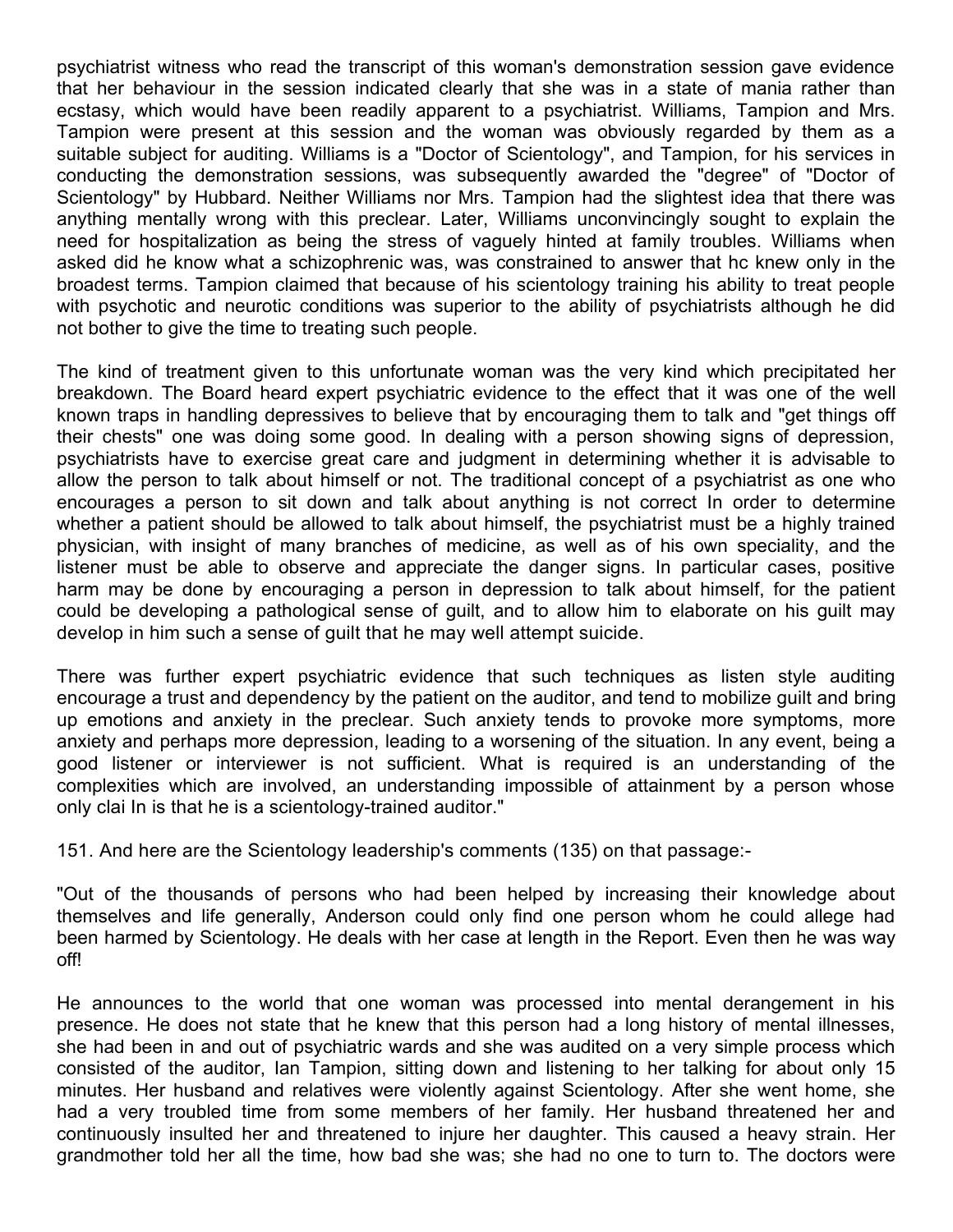against Scientology, which, at that time, was under heavy governmental attack. Thus, nine weeks later, in order to get away from these persons who were literally driving her mad, she signed in as a voluntary patient in one of Dr. Cunningham Dax's institutions. Anderson was so delighted about this case, that he refused to hear any evidence of the contributory causes of this woman's relapse Needless to say, he does not mention this in the Report. The conduct of this woman's husband needed investigation. What other members of the family were doing to her he brushed aside." (135)

152. Mr. Hubbard evidently takes the view that auditing can never do any harm:-

"No auditor should audit with the fear that he will do some irreparable damage if he makes an error.

"Dianetics: The Modem Science of Mental Health" provides the answer to the question, "What happens if I make a mistake?"

The following extracts are from "Dianetics: The Modem Science of Mental Health", Book 3, Chapter 1, "The Mind's Protection".

"The mind is a self protecting mechanism. Short of the use of drugs as in narco-synthesis, shock, hypnotism or surgery, no mistake can be made by an Auditor which cannot be remedied either by himself or by another Auditor".

"Any case, no matter how serious, no matter how unskilled the auditor, is better opened than left closed." (136)

153. The Scientology leadership is highly sensitive of any suggestion that "processing" involves, or even resembles, any form of hypnosis. Over and over again, they protest that no hypnosis of any kind is practised, and that any apparent resemblance is wholly coincidental.

154. The Anderson Board disagreed:-

". . . the scientific evidence which the Board heard from several expert witnesses of the highest repute and possessed of the highest qualifications in their professions of medicine, psychology, and other sciences - and which was virtually unchallenged - leads to the inescapable conclusion that it is only in name that there is any difference between authoritative hypnosis and most of the techniques of scientology. Many scientology techniques are in fact hypnotic techniques, and Hubbard has not changed their nature by changing their names ". (137)

By "Authoritative hypnosis" Mr. Anderson meant a form of hypnosis, "where the hypnotist assumes positive authoritative contact over the patient who, though he may or may not be aware of what techniques the practitioner is practising on him, is nevertheless under the domination of the hypnotist pursuant to positive commands" (138)

155. On this issue, the following passages (139) from Mr. Hubbard's best-selling book may shed some light:-

"The patient sits in a comfortable chair, with arms, or lies on a couch in a quiet room where perceptic distractions are minimal. The auditor tells him to look at the ceiling. The auditor says: "When I count from one to seven your eyes will close". The auditor then counts from one to seven and keeps counting quietly and pleasantly until the patient closes his eyes. A tremble of the lashes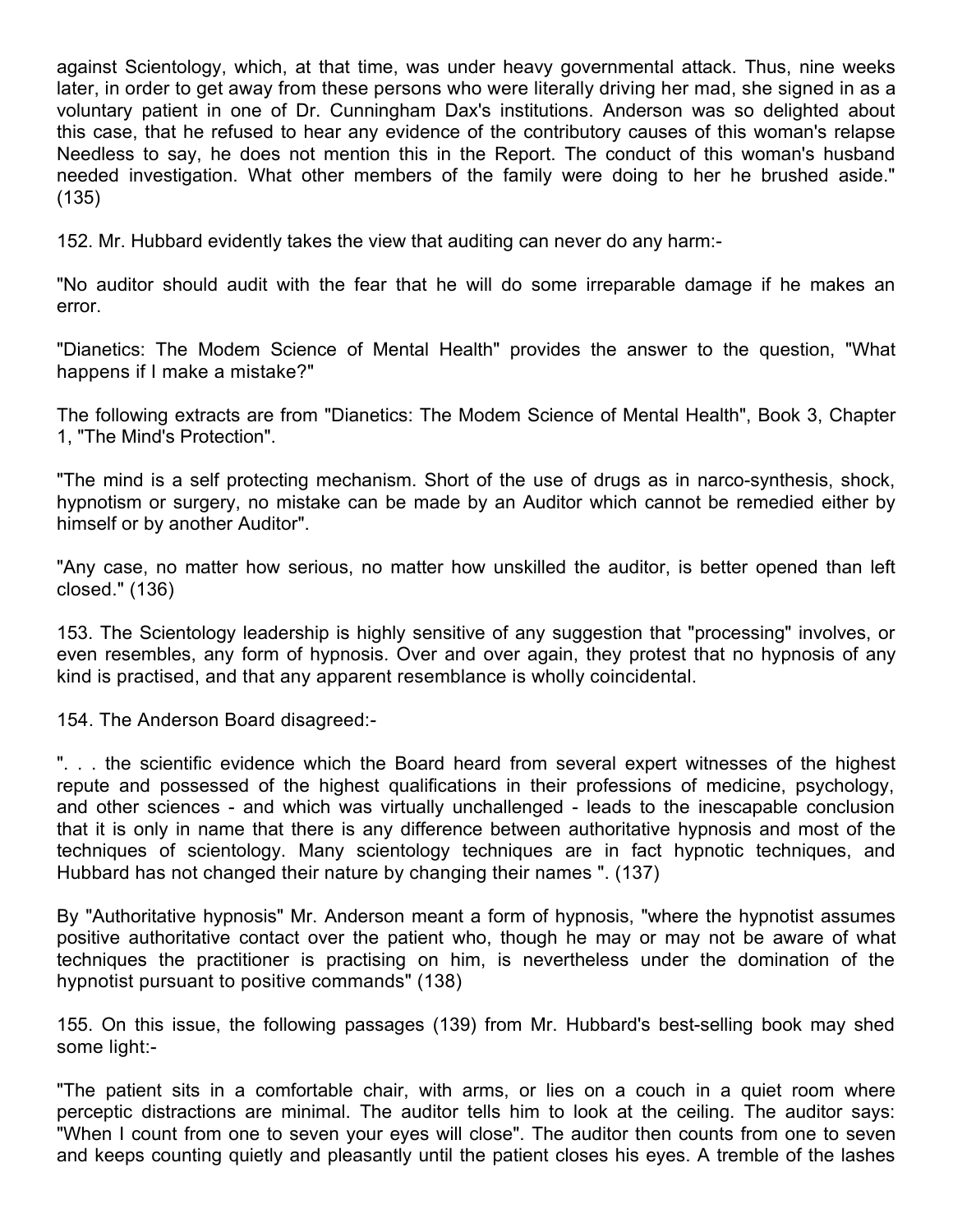will be noticed in optimum *reverie*.

This is *the* entire routine. Consider it more a signal that proceedings are to begin and a means of concentrating the patient on his own concerns and the auditor than anything else. *This is not hypnotism*. It is vastly different. In the first place the patient knows everything which is going on around him. He is not "asleep", and he can bring himself out of it any time he likes. He is free to move about, but, because it distracts the patient, the auditor does not usually permit him to smoke.

The auditor makes very sure that the patient is not hypnotized by telling him, before he begins to count, "You will know everything which goes on. You will be able to remember everything that happens. You can exercise your own control. If you do not like what is happening, you can instantly pull out of it. Now, one, two, three, four," etc.

To make doubly sure, for we want no hypnotism, even by accident, the auditor installs a *canceller*. This is an extremely important step and should not be omitted even when you may be entirely certain that he is in no way influenced by your words. The auditor may inadvertently use restimulative language which will key-in an engram: he may, when he is especially new in dianetics, use such a thing as a *holder* or a *denyer*, telling the pre-clear to "stay there" when he is returned on the track or telling him, worst of all things, to "forget it", one of a class of phrases of the forgetter mechanism which is most severe in its aberrative effect, denying the data entirely to the analyzer. To prevent such things from happening, the *canceller* is vital. It is a contract with the patient that whatever the auditor says will not become literally interpreted by the patient or used by him in any way. It is installed immediately after the condition of reverie is established. A *canceller* is worded more or less as follows: "In the future, when I utter the word *Cancelled*, everything which I have said to you while you are in a therapy session will be cancelled and will have no force with you. Any suggestion I have made to you will be without force when I say the word *Cancelled*. Do you understand?"

The word *cancelled* is then said to the patient immediately before he is permitted to open his eyes at the end of the session. It is not further amplified. The single word is used.

The canceller is vital. It prevents accidental positive suggestion The patient may be suggestible or even in a permanent light hypnotic trance (many people go through life in such a trance)."

## **(d) Children**

156. One of the accusations which has been levelled at Scientology is that it is applied to children. This appears to be common ground: in a letter to me dated 22nd March l970, Mr. Gaiman says:-

"Our policy has always been not to accept any minors without written parental consent. Children's courses, criticised by the Minister [of Health] were communication "play" courses, and parental consent was always required".

Again, in the "Report to Members of Parliament", there is a reprint of an interview with seven-yearold Neil Gaiman conducted by the B.B.C.'s "World at Weekend" programme in August 1968, in which Neil explains that Scientology is "an applied philosophy dealing with the study of knowledge", that he has passed Grade I - "Problems Release" - on the way to Clear and has just finished Engrams. The Scientologists' comment is: 'Of course Scientologists, educate their children in their religious philosophy. There are children's courses attended by children with parents' signed consent'. 157. How that consent is worded can be seen from the following form, reproduced from an HCO P/L of 23rd May 1969 in which it is described as "a prerequisite", "for use when students audit minors":-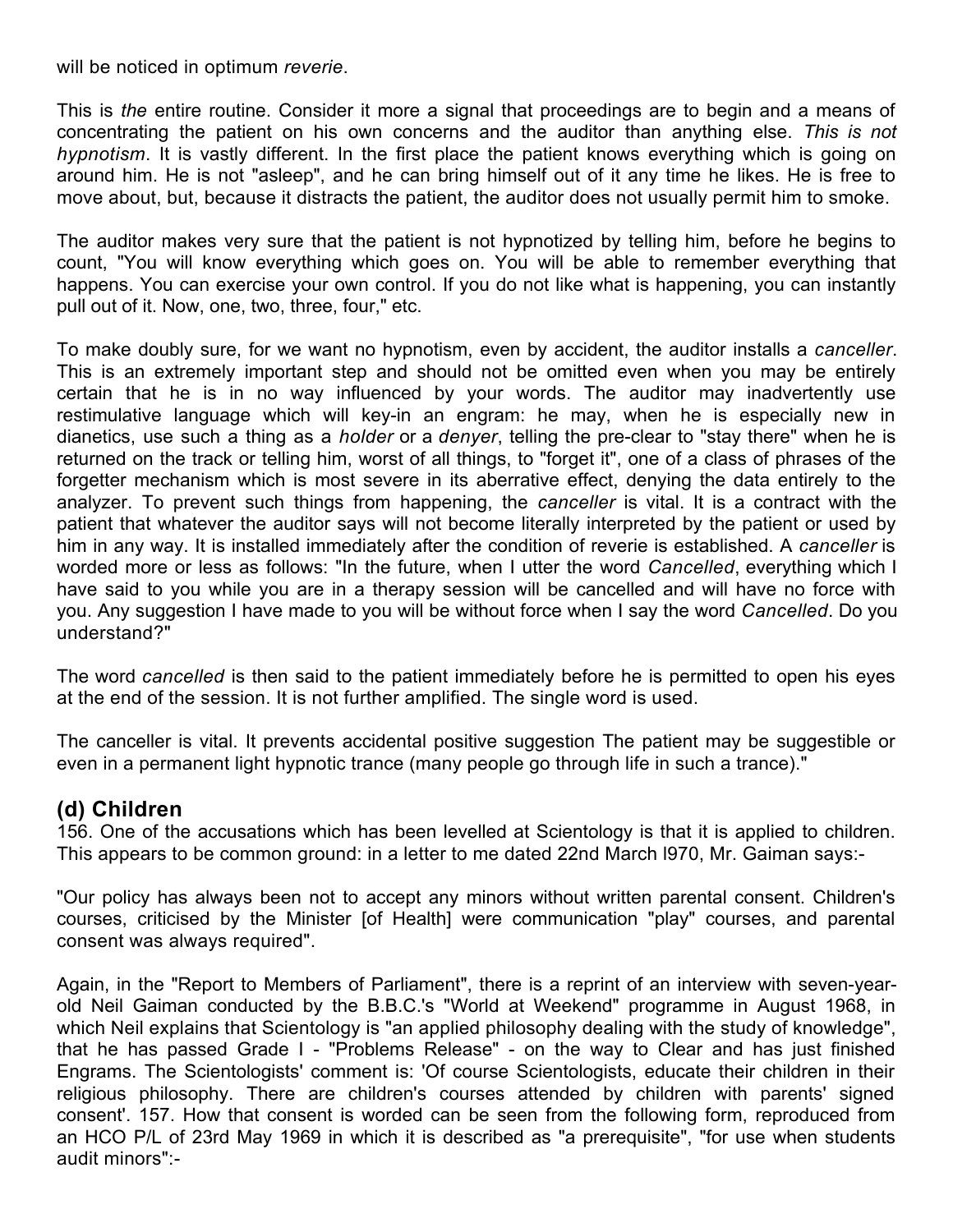"**PARENT OR GUARDIAN ASSENT TO DIANETIC PROCESSING**

I ............................................................................................. of ...........................................................................................

...............................................................................................

...............................................................................................

do attest that I give my full consent for my child/ward ................... ..................................................................... to be audited on Standard Dianetics Processes by ................................... ........... (Auditor) and that

I understand that the Auditor is a student of Dianetics which is known to be Pastoral Counselling, a religious guide intended to make happy human beings and not treating or diagnosing any medical ailments of body or mind whatsoever.

Date .................................. Signature ....................................." 107 ------------------------------------------------------------------------

158. Scientology periodicals regularly carry promotional matter for children of which the following is typical:-

## "**ENROL YOUR CHILD ON THE CHILDREN'S COURSES**

Give your child the best start in life.

• CHILDREN'S DIANETICS COURSE

Your child will study the anatomy of the mind and how to apply this knowledge in everyday life. PRICE: £3 TIME: Sundays, 2.30 pm - 4.30pm.

CHILDREN'S COMMUNICATION COURSE

This course teaches the basics of communication - how to give and receive it effectively. PRICE: £3 TIME: Sundays, 2.30pm - 4.30pm.

• CHILDREN'S HUBBARD QUALIFIED SCIENTOLOGIST COURSE On this course your child will learn to understand and help others. PRICE: £3 TIME: Sundays, 2.30pm - 4.30pm.

#### SPECIAL OFFER

Children who have taken the Children's Courses may take all the courses on the route to Clear at half price. A Clear is a person who is at cause knowingly and at will over mental matter, energy, space and time with regard to the First Dynamic (survival for self). Children who wish to take these courses again may do so at half price.

CONTACT THE REGISTRAR TODAY at The Scientology Foundation, Saint Hill Manor, East Grinstead, Sussex.

Telephone: East Grinstead 24571-2-3 (three lines)." (140)

159. Children's courses are also made the subject of the handbill approach, as in this instance:-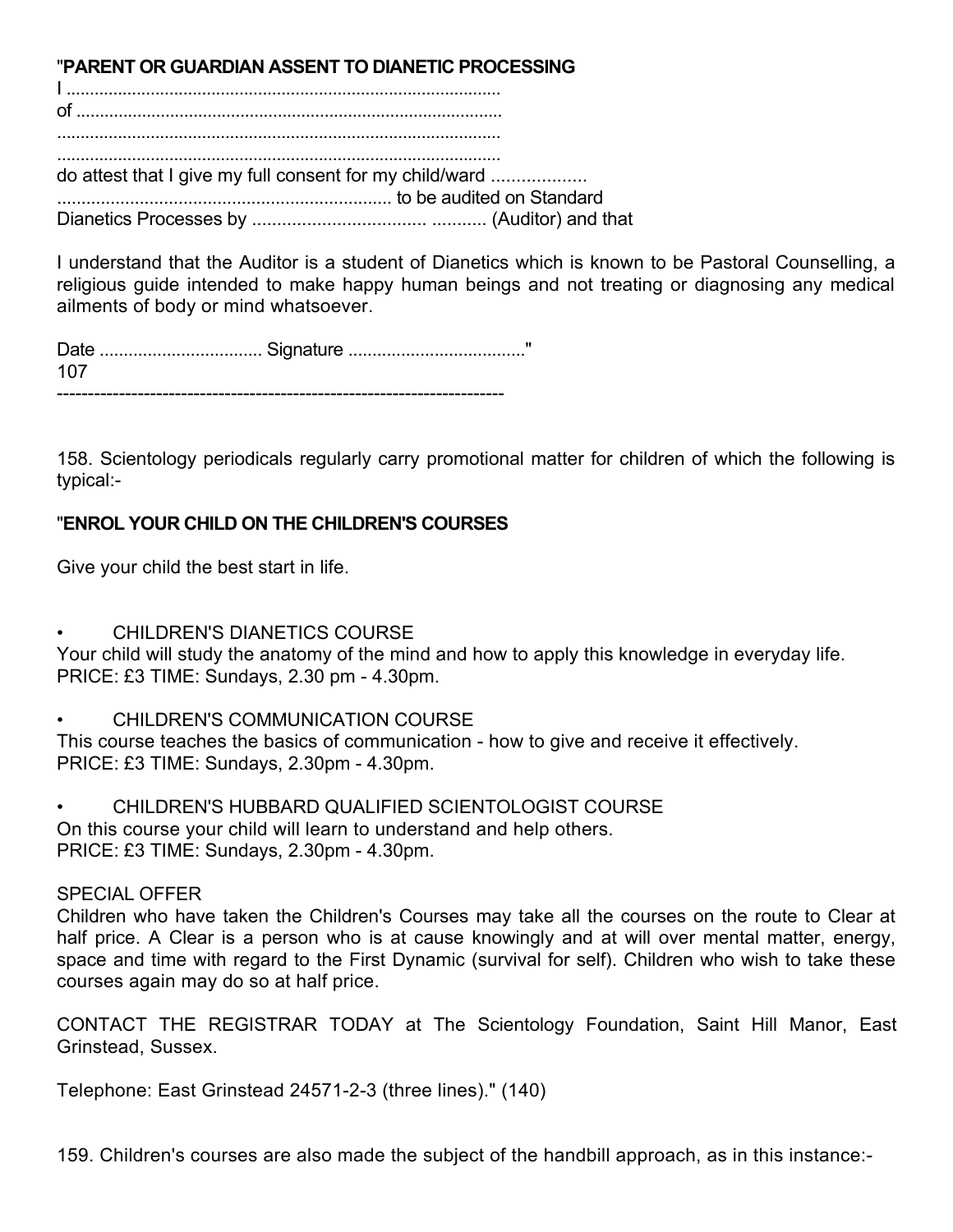## "HUBBARD COLLEGE OF SCIENTOLOGY

Founder L. Ron Hubbard

Saint Hill Manor, East Grinstead, Sussex, England.

Cable: Scientology East Grinstead, England Tel: 95176 H C O Sthil Egstd Tel: East Grinstead 24571-2-3

CHILDREN & YOUNG PEOPLE This is your first Scientology Course.

THE CHILDREN'S COMMUNICATION COURSE

This Course is for you. It is easy and lots of fun. Here you will find out that you can enjoy your family, friends, school and games - and YOURSELF much more by being able to

TALK EASILY

with other people and by knowing what Communication really is. Life is so much more fun when you can talk easily to others and answer them without feeling shy.

It's fun to be able to make friends - SO COME AND JOIN US

The next Course begins on 6th August.

Be at Reception, Saint Hill Weekend Foundation, Saint Hill, at 2.00 p.m. to register on the Course.

The Course lasts for six Sundays - 2.30 p.m. to 4.30 p.m.

The cost of the whole Course is £2.10.0.

The age Group of this Course is from 6 to 14 years.

LEONORA ADAM per Foundation Children's Course Supervisor

VIf/aap (67JUN51b)

CHURCH OF SCIENTOLOGY OF CALIFORNIA

(Incorporated in U.S.A. with Limited Liability. Registered in England)

Julia Lewis Salmen (USA) President for USA. Pam Pearcy, President for UK & Commonwealth. Kenneth M. Salmen (USA) Vice President. Denny L. Fields (USA) Secretary. Mary Long, Vice President. Monica Quirino, Secretary. Valerie Guzzetti, Resident Agent (England)."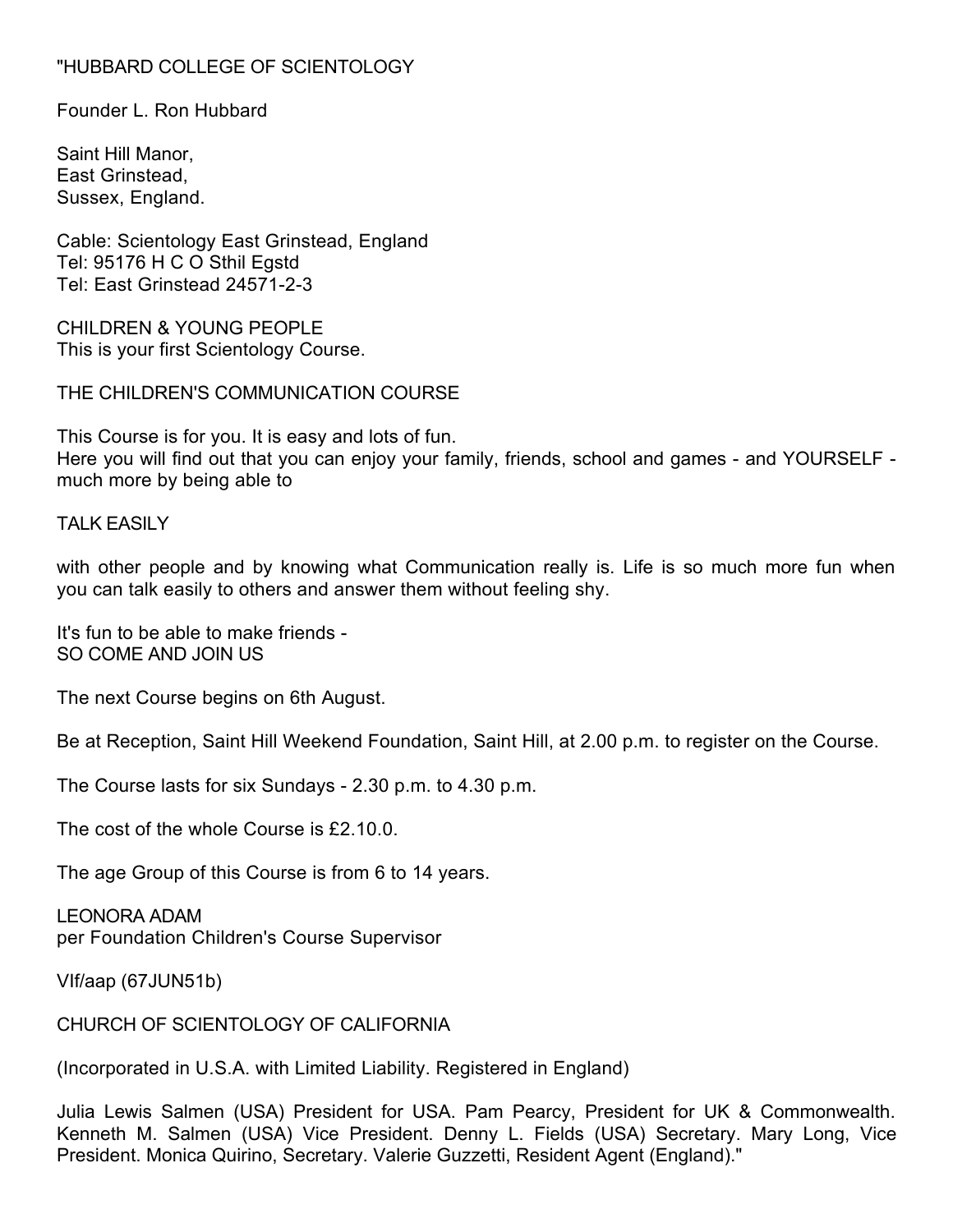160. To get an idea of what is involved in the "processing" of children to which parents are asked to consent, it is necessary to look at a standard Scientology publication which goes under the title "Child Dianetics - Dianetics Processing for Children". This is a booklet of 92 pages first published in 1951, with later editions in 1962, 1965 and 1967. I quote the following passages:-

## "*Dianetic Processing*

1. From the time the child begins to speak,, use straight-line memory technique on locks, controls, and valance shifts.

2. Do not invalidate the child's sense of reality; honor the Auditor's Code.

3. Re-orient the child semantically, by treating reception of original faulty information as a lock.

4. From the age of 8, run the child in reverie: pleasure, grief and locks.

5. From the age of 12, process the child, using standard procedure as outlined in SCIENCE OF SURVIVAL: Simplified, Faster Dianetic Techniques.

6. Restate any dianetic term if it contains a charge for the child, or treat the receipt of the charge as a lock.

## E. *Things to Remember*

1. Recognize that the authority on identifying as well as treating organic ills, germ-borne diseases, is your physician. If possible, choose one who is a Dianeticist or knows his Dianetics.

2. Be familiar with methods of medical first aid. 3. Observe the precepts of preventive medicine and efficient nutrition."(14l)

"It is possible to process a child at any age level beyond the point when he learns to speak. However, no serious processing should be undertaken until the child is at least five. Extensive dianetic processing is not encouraged, except in very unusual circumstances, until the child is at least eight years of age. Much good can be accomplished before the age of eight by straight-line memory technique, and in the period from eight to twelve years the child may be processed by any of the techniques outlined here. But one should not force the child into the prenatal area until he is at least twelve years old. If a return to the basic area is made by the child, it is to be accepted and treated as a matter of course and engrams reduced or erased, but the auditor should not in any way force the child to do so." (142)

"The problem of processing children is of utmost importance and will occupy a much greater portion of the auditor's attention than working with adults. Accessibility, parental interference, and a child's lack of the right kind of education, all combine to present a real challenge to the auditor - one which only his exercise of deep insight and sphinx-like patience will enable him to meet. He must be firm and at the same time diplomatic with the child's parents. He must meet the child on a companionship level and literally become the child's private tutor. And he must be able to fathom the root of a problem not only from a jumble of information, but from a complete lack of data as well." (143)

161. One extract (144) will suffice to exemplify the kind of technique recommended:-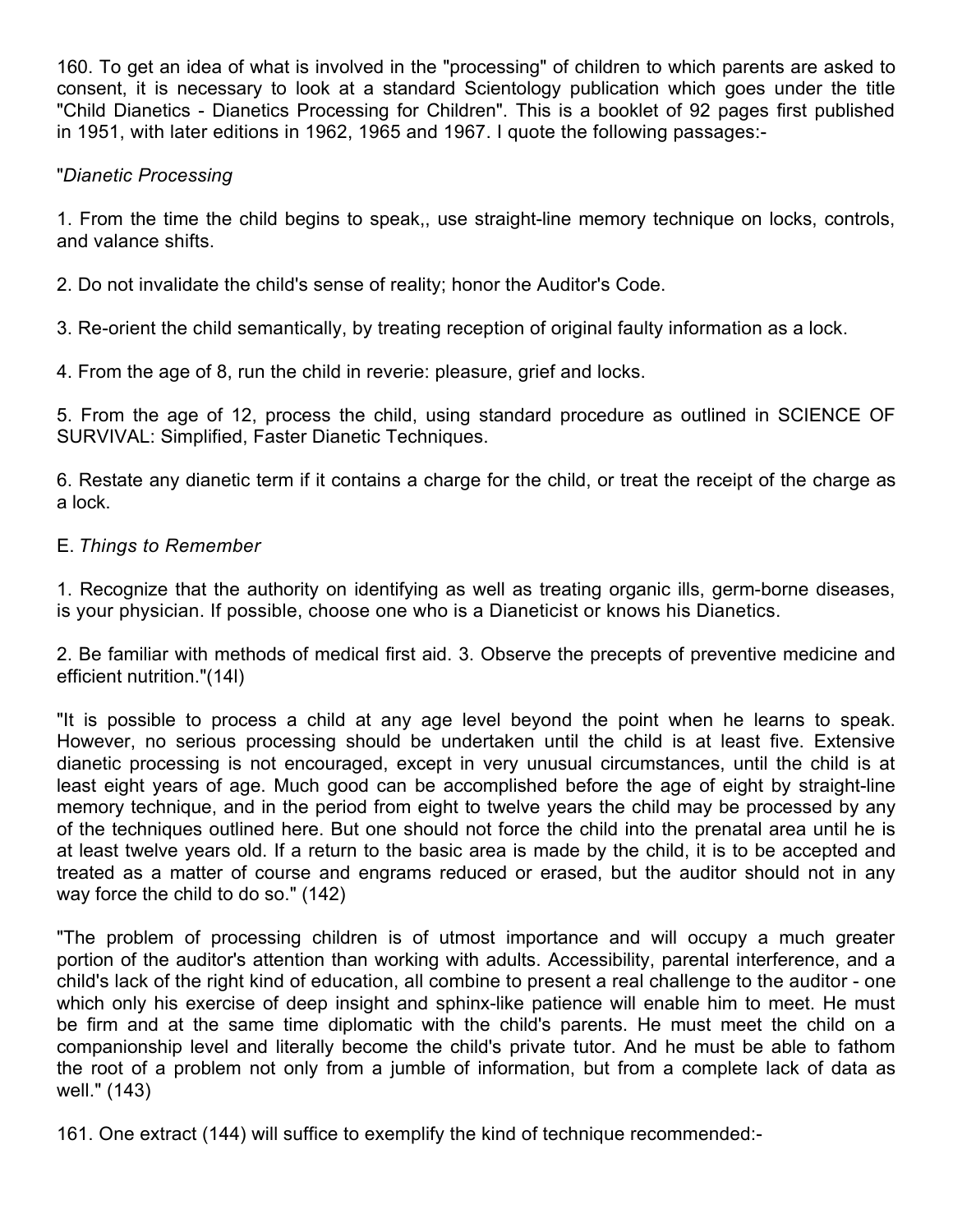"Nephew Jimmy, age 101⁄2, has been showing the auditor his work bench and the model airplanes he is currently building. Jimmy knows that his uncle is an HDA [Hubbard Dianetic Auditor], but doesn't know what Dianetics is. He has a great deal of affinity for his uncle.

AUDITOR: Very nice. Say, let's try some Dianetics.

JIMMY: Okay. What do I do?

AUDITOR: Make yourself comfortable on the bed. Take off your shoes. (Jimmy does this). You want a pillow? Are you comfortable?

JIMMY: I don't need a pillow. I'm all right.

AUDITOR: You will remember all that happens. All right. You may close your eyes. If the light is too bright, you may put one arm over your eyes. (Jimmy does this). Now, let's return to a very pleasant incident. (Pause) What are you doing?

JIMMY: I was playing with my dog in the back yard.

AUDITOR: What is your dog's name?

JIMMY: Spike.

AUDITOR: What do you hear?

JIMMY: My dog was barking.

AUDITOR: What else do you hear?

JIMMY: Cars going by in the street.

AUDITOR: Is anyone talking?

JIMMY: No.

AUDITOR: Is anyone else there?

JIMMY: Yes, my mother was hanging up the wash.

(Jimmy remains aware of the reality of the incident as something that happened to him in the past. Continues to use past tense and yet returns efficiently. Perceptics seem to be good).

AUDITOR: What are you doing?

JIMMY: Playing with my dog.

AUDITOR: Is it fun?

JIMMY: Yes.

AUDITOR: What sort of a day is it?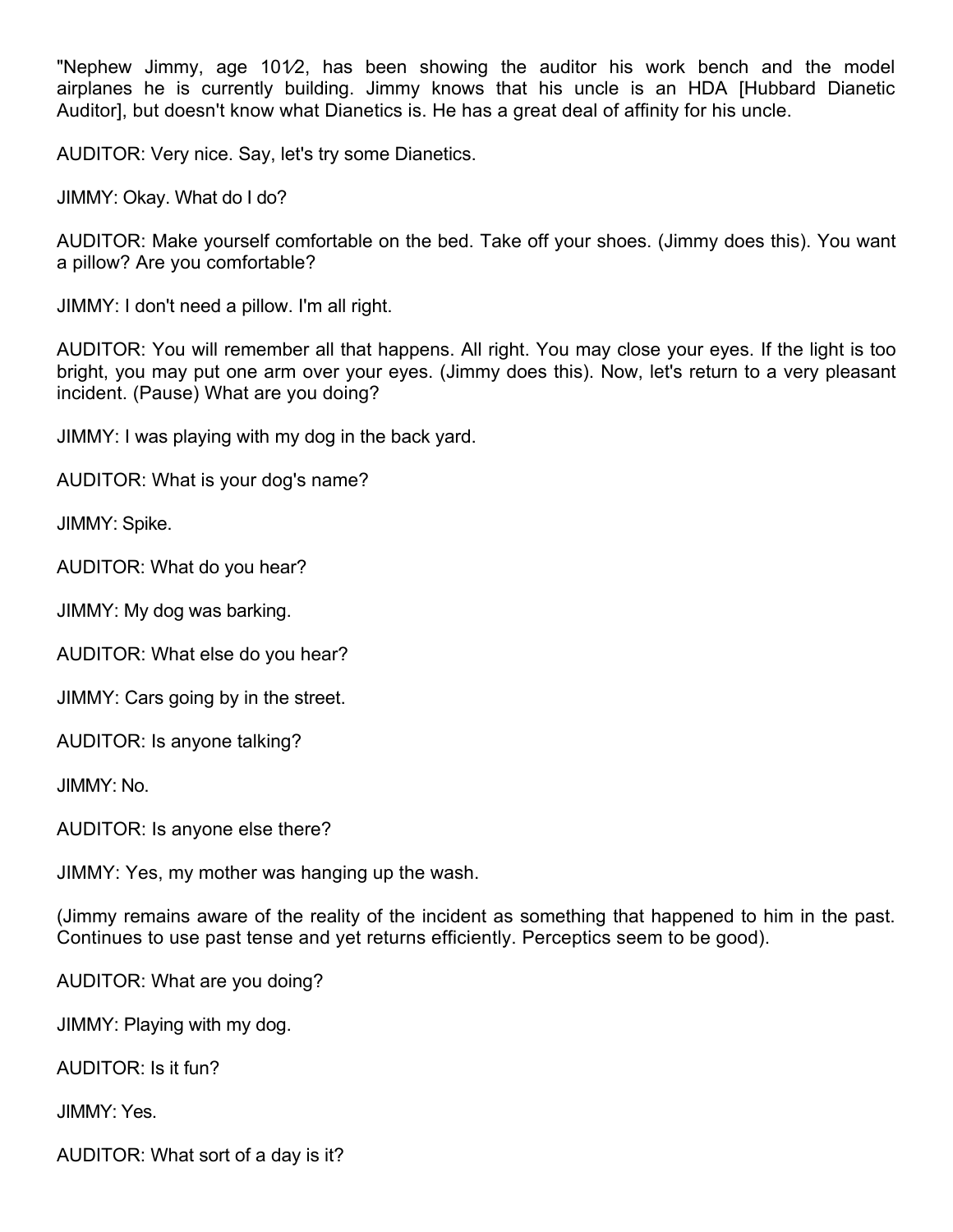JIMMY: Warm.

AUDITOR: What happens next?

JIMMY: I go in the house.

AUDITOR: Let's return to the beginning of the incident and go through it again.

JIMMY: I was in the back yard. I was playing with my dog. After a while I go in the house.

AUDITOR: Return to the beginning and go through it again.

JIMMY: I was in the yard.

AUDITOR: What do you hear?

JIMMY: The cars going by and my dog barking.

AUDITOR: Are you saying anything?

JIMMY: No.

AUDITOR: How old are you?

JIMMY: Three.

AUDITOR: Continue.

JIMMY: I pet my dog and then I go in the house.

AUDITOR: How do you feel?

JIMMY: Fine.

AUDITOR: All right, let's see about that. Make yourself comfortable on the bed. (Jimmy does). Now it may be necessary to return to a moment where you are uncomfortable, have a pain, or what is called a somatic. A somatic is a feeling of pain. By running through this somatic several times it will go away. In Dianetics it is necessary to return to this somatic and eliminate it, do away with it, so that we have greater pleasure in life. Are you willing to do this?

JIMMY: Yes.

AUDITOR: Remember, just be prepared to do what I ask and the somatic will go after we go over it several times. You will remember all that happens.

JIMMY: Okay.

JIMMY: Yes.

AUDITOR: How does it feel?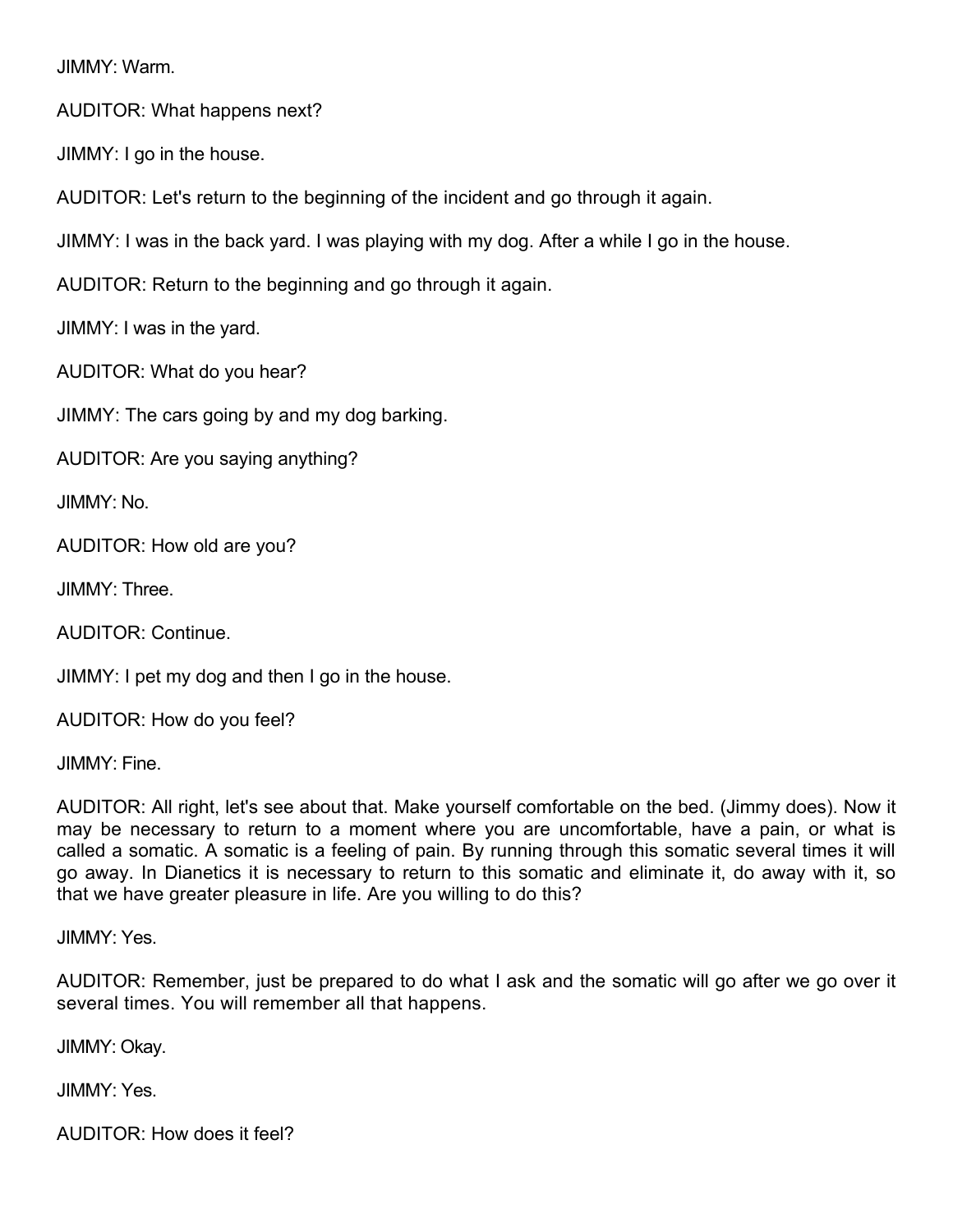JIMMY: Not so good.

AUDITOR: What does your mother say?

JIMMY: Nothing.

AUDITOR: What do you say?

JIMMY: I cry.

AUDITOR: What happens then?

JIMMY: Mother takes me and puts me in the crib?

AUDITOR: What do you do?

JIMMY: I keep on crying for a little while.

AUDITOR: Let's return to the beginning of the incident.

JIMMY: My mother was spanking me.

AUDITOR: What happens before your mother spanks you?

JIMMY: I was reaching for something on the coffee table.

AUDITOR: What does mother say?

JIMMY: "Don't touch that. If you do, I'll have to spank you and put you to bed".

AUDITOR: Where are you?

JIMMY: In the front room.

AUDITOR: What are you reaching for?

JIMMY: (Pause) A . . . an ash tray.

AUDITOR: What happens?

JIMMY: My mother picks me up and spanks me.

AUDITOR: What does she say?

JIMMY: Nothing.

AIJDITOR: Can you feel the spanking?

JIMMY: Yes. (Jimmy's body position show that he is feeling pain.)

AUDITOR: Is it too painful?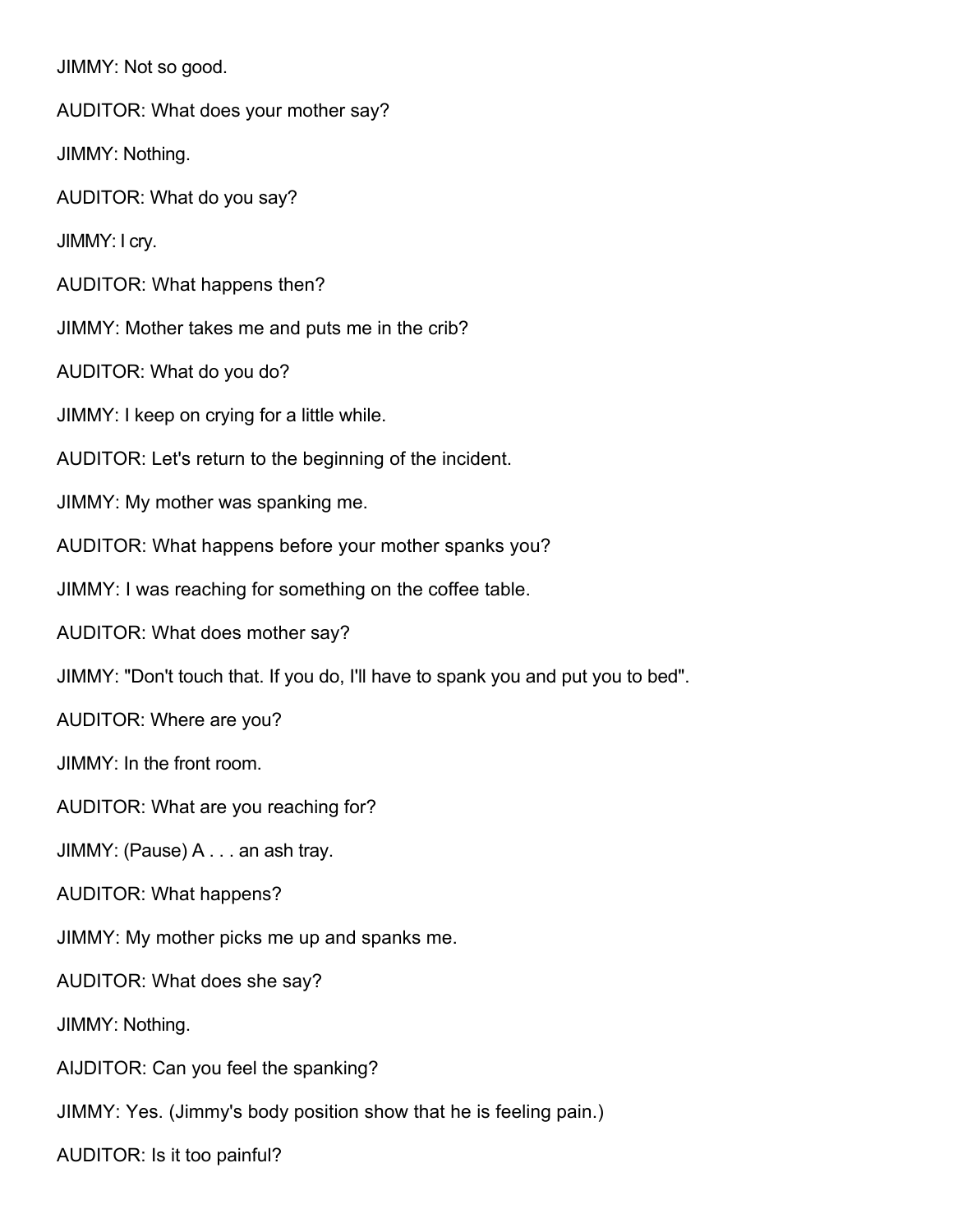JIMMY: No.

AUDITOR: What happens then?

JIMMY: My mother takes me in the bedroom and puts me in the crib. (By the fourth time through this incident the somatic is reduced).

AUDITOR: How do you feel? Shall we go on?

JIMMY: Fine. Okay.

AUDITOR: Now, let's return to way before you were born, to the first moment you were aware. Return to way before you were born. When I go from A to E and snap my fingers you will hear the first words. A-B-C-D-E-(snap). What do you hear?

JIMMY: Nothing.

AUDITOR: When I read from A to E you will hear the first words.

A B-C-D-E (snap). What do you hear?

JIMMY: Nothing.

AUDITOR: What happens?

JIMMY: My mother was out walking. She walks a couple of blocks and turns around and comes home.

AUDITOR: Pick it up at the beginning and go through it again.

JIMMY: My mother was out walking

AUDITOR: What do you hear?

JIMMY: Cars going by.

AUDITOR: What does your mother say?

JIMMY: Nothing.

AUDITOR: What do you see?

JIMMY: Nothing.

AUDITOR: How old are you?

JIMMY: Eight.

AUDITOR: Yes or no, is it eight days?

JIMMY: Yes.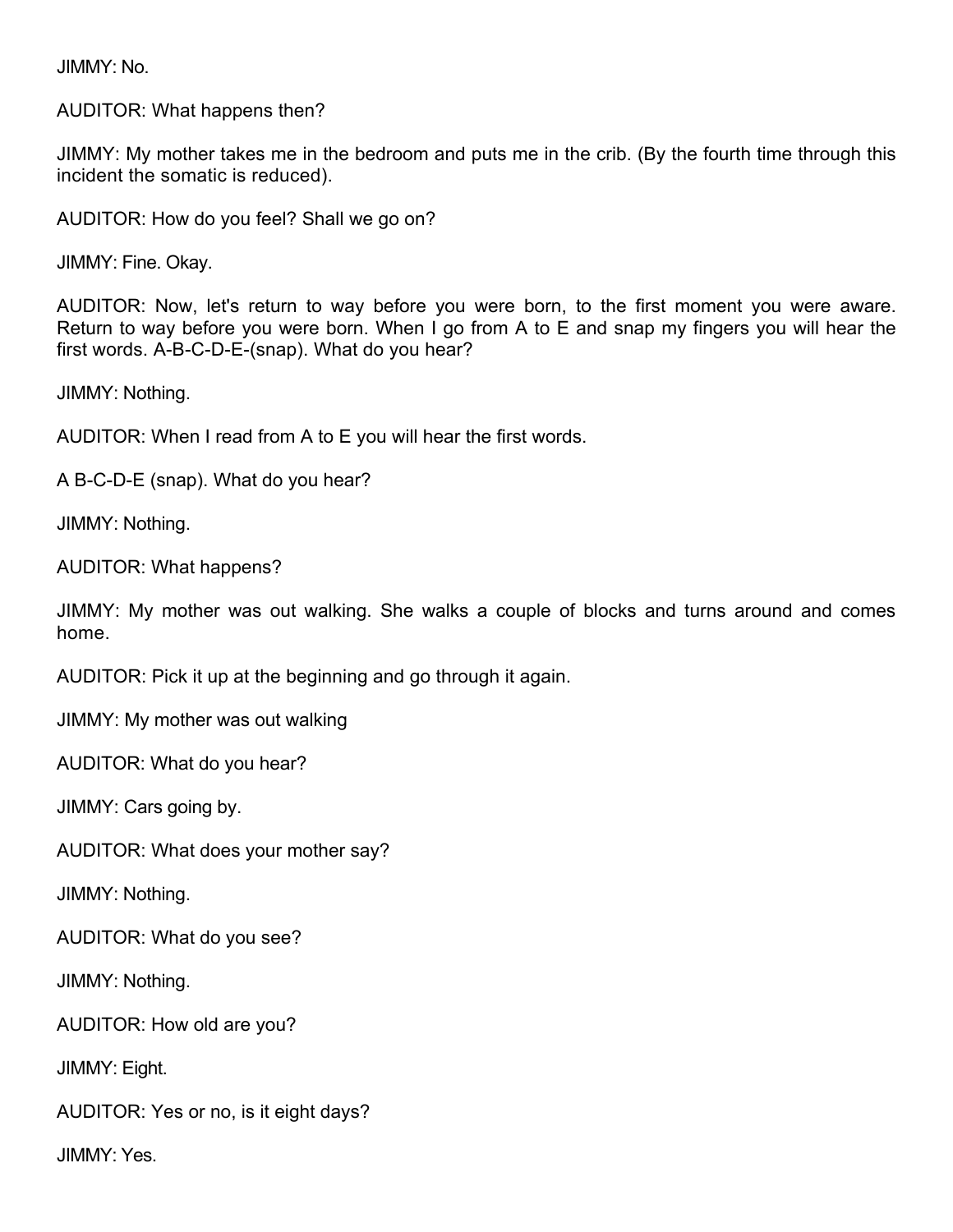AUDITOR: Continue. JIMMY: Mother walks a couple of blocks, turns around and comes home. AUDITOR: How do you feel? Is there any discomfort? JIMMY: Yes, all over my body. AUDITOR: Where are you? JIMMY: In my mother's stomach. AUDITOR: Start at the beginning. JIMMY: My mother was out walking. AUDITOR: What happens first? Let's go back ten minutes before this. What is happening? JIMMY: I'm asleep. My mother walks down the steps and up the block. AUDITOR: Just where do you wake up? JIMMY: Just as she steps down the bottom step. AUDITOR: Just as she steps down the bottom step? JIMMY: Yes. AUDITOR: Then? JIMMY: She walks up the street. AUDITOR: What do you hear? JIMMY: Cars going by. AUDITOR: Anything else? JIMMY: My mother's footsteps. AUDITOR: How do you feel? JIMMY: Not too bad. AUDITOR: Return to the first time you thought you didn't see so well. (Pause) What are you doing? JIMMY: I was in school. AUDITOR: What do you see?

JIMMY: My teacher, Mr. Bidwell.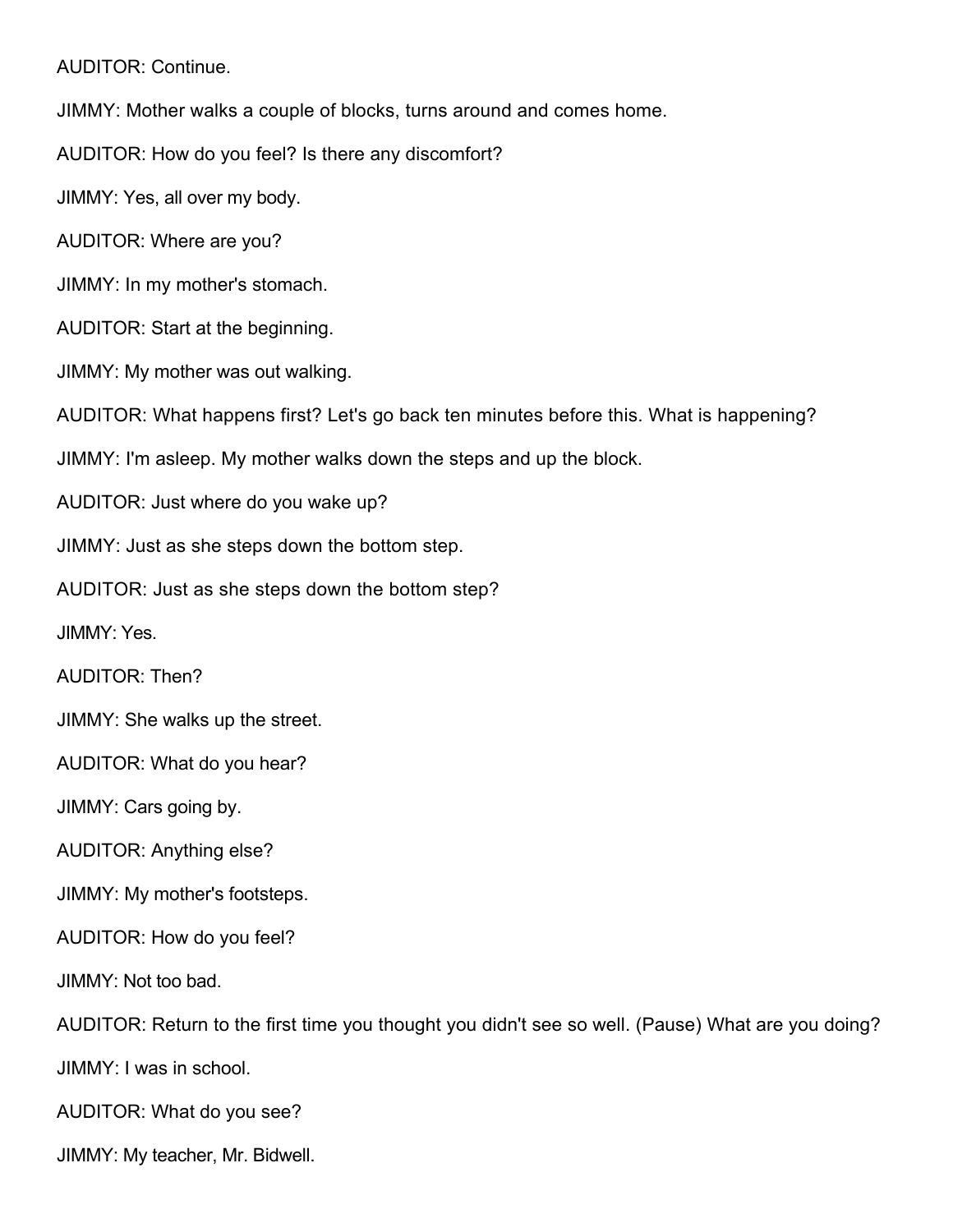AUDITOR: What is he saying?

JIMMY: "Turn to problems in your Arithmetic Book - page 46."

AUDITOR: What happens?

JIMMY: I do the problems.

AUDITOR: Do you see the first problem?

JIMMY: Yes.

AUDITOR: Read it to me.

JIMMY: I can't.

AUDITOR: Maybe you can if you try. Read it to me. (Jimmy reads the problem from visio recall).

AUDITOR: Do you have trouble with problems?

JIMMY: No.

AUDITOR: Are you good at arithmetic?

JIMMY: Yes. That is, pretty good.

AUDITOR: How about your eyes?

JIMMY: When I finish the problems, I look up and don't see very good.

AUDITOR: Yes or no - is this the first time?

JIMMY: No.

AUDITOR: Let's return to the very first time this happens. (Pause) What are you doing?

JIMMY: I am reading my science lesson at school. I look up and I don't see so very good.

AUDITOR: How old are you at this time?

JIMMY: Nine.

AUDITOR: Go through this incident again.

(The auditor has Jimmy read the science lesson from visio recall, but the content of the lesson seems to have nothing to do with his eyes.)

AUDITOR: What happened three days before this science lesson?

JIMMY: Nothing.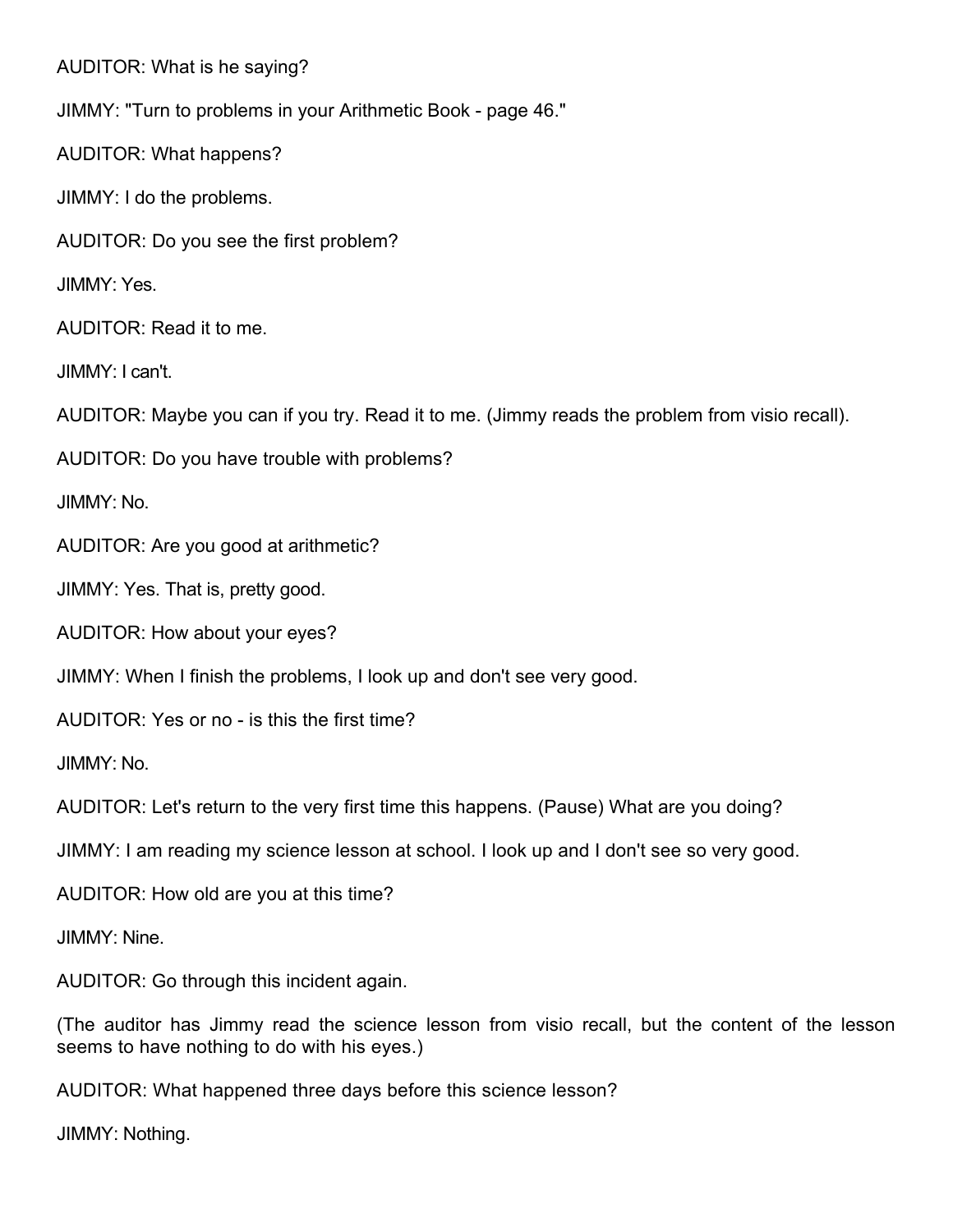AUDITOR: Let's return to three days before this time. (Pause) What are you doing?

JIMMY: Reading my science lesson.

AUDITOR: Same one?

JIMMY: No.

AUDITOR: How are your eyes?

JIMMY: Okay.

AUDITOR: Anything happen that evening? Any quarrels?

JIMMY: No.

AUDITOR: All right, let's return to that other time, when you look up from the lesson and can't see so well. What do you do afterward, when you get home?

JIMMY: Tell my mother.

AUDITOR: What does she say?

JIMMY: Maybe I'm reading too much. I ought to go to a doctor for a check-up.

AUDITOR: How do you feel?

JIMMY: Fine.

AUDITOR: Lets go now to the incident needed to resolve the case. When I speak the letters from A to E and snap my fingers, you will be at the beginning of the incident. A-B-C-D-E-(snap). What do you hear?

JIMMY: I am reading my science lesson at school.

AUDITOR: How old are you?

JIMMY: Nine.

AUDITOR: Let's return to the incident needed to resolve this case. When I recite the first five letters of the alphabet you will hear the first words of the incident. A-B-C-D-E-(snap). What happens?

JIMMY: I am in school, going over my science lesson. (Jimmy goes through this again and the auditor tries again with another approach, reasoning that perhaps Jimmy does not understand what he means. The auditor wants to find out just how much Jimmy does understand.)

AUDITOR: Let's return now to the first moment of conception. Return to the first moment of conception.

JIMMY: (Pauses.)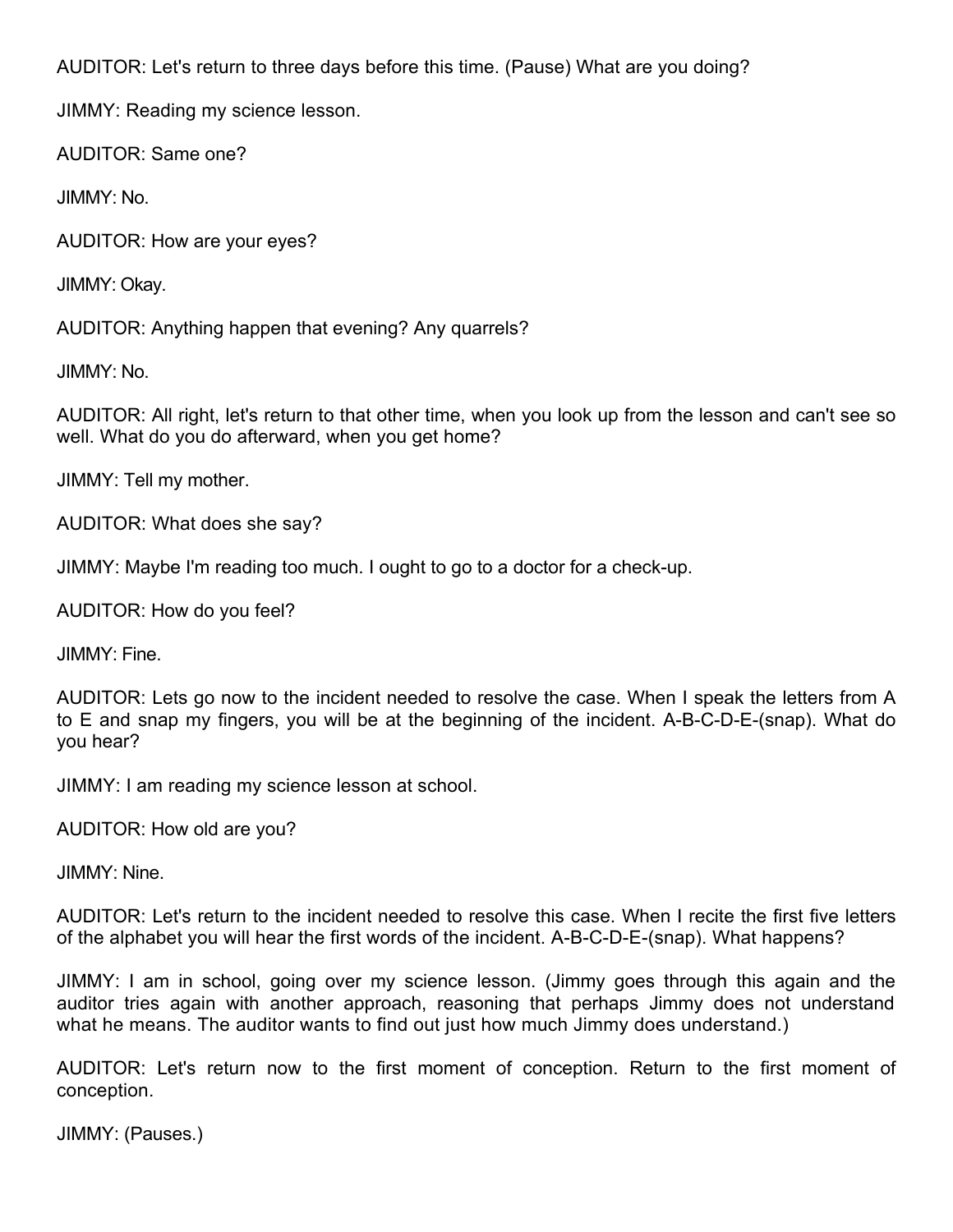AUDITOR: Return to the first moment of conception. (Jimmy starts through science lesson again. The problem here is what will Jimmy understand when the Auditor is trying to enter an engram.)

AUDITOR: Let's return to the first moment of discomfort, the very first moment of discomfort. Return to the first, very earliest moment of discomfort. (Pause.) What happens?

JIMMY: My mother was spanking me.

AUDITOR: How old are you?

JIMMY: About a year and half.

AUDITOR: Yes or no - is this the first time you were spanked?

AUDITOR: What does your mother say?

JIMMY: Nothing.

AUDITOR: Does anyone else say anything?

JIMMY: No.

AUDITOR: Does a neighbour speak to your mother?

JIMMY: No.

AUDITOR: Yes or no - are there any words in this incident?

JIMMY: No.

(The auditor risks invalidating data here by continuing to ask for words and phrases. He realizes, of course, or should if he knows his Dianetics, that there are engrams without verbal content.)

AUDITOR: What happens next?

JIMMY: Mother turns around and walks home.

AUDITOR: What happens when she gets home?

JIMMY: She walks up the steps into the house.

AUDITOR: How many steps?

JIMMY: (Pauses and counts steps) One, two, three, four. Four.

AUDITOR: What do you see?

JIMMY: Nothing. (A confirmation: there is no visio in the prenatal period, though there are other perceptics.)

AUDITOR: Can you hear the door slam?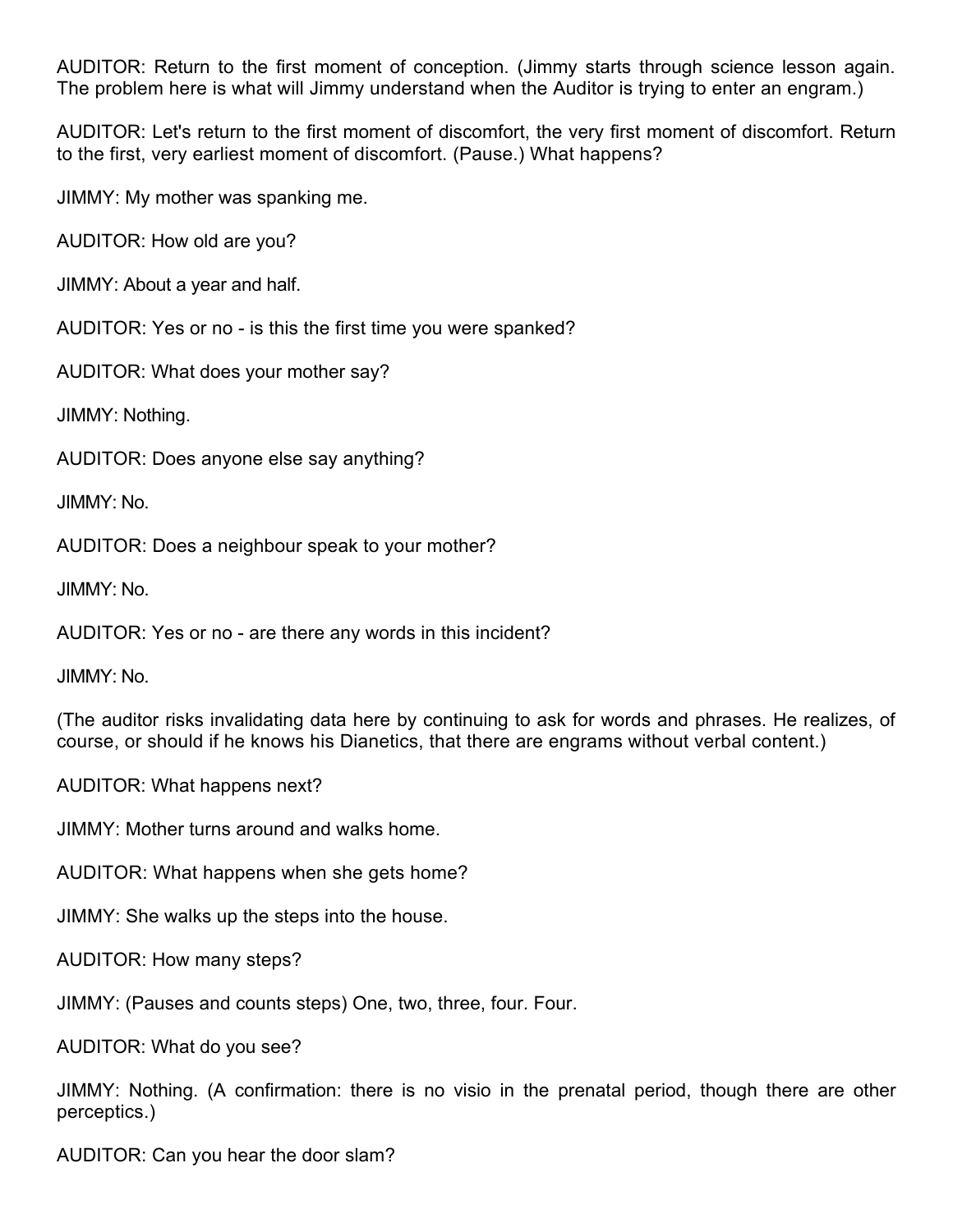JIMMY: Yes.

AUDITOR: What does your moth r do then?

JIMMY: She sits down.

AUDITOR: What do you do

JIMMY: I go to s1eep.

(On the fourth run through the complete incident the discomfort somatic reduces. At the twelfth run the sonic content remains, although perhaps not as intense as before. Jimmy seems relaxed, refreshed and pleased. A pleasure incident is run and then Jimmy is asked to come to present time.)

AUDITOR: What's your age now?

JIMMY: I'm l0 years old.

AUDITOR: You may open your eyes.

JIMMY: (Opens his eyes): They're not the same as before.

AUDITOR: What's not the same?

JIMMY: My eyes. I can see. The other times I had trouble when I opened them.

AUDITOR: good: How do you feel otherwise?

JIMMY: Good.

AUDITOR: How'd you like it?

JIMMY: Fine. I didn't understand those long words in the middle.

AUDITOR: Oh? Well, sometimes I use words in my language that mean things you don't know in your language. If I ever use a word you don't know, ask me and I'll explain it in your language. You probably already know what is means. What were the words? Do you mean "conception"?

JIMMY: Yes.

AUDITOR: Conception is the meeting of the father's cells with the mother's cells before they become a baby. You know it in those words, don't you?

JIMMY: "Yes"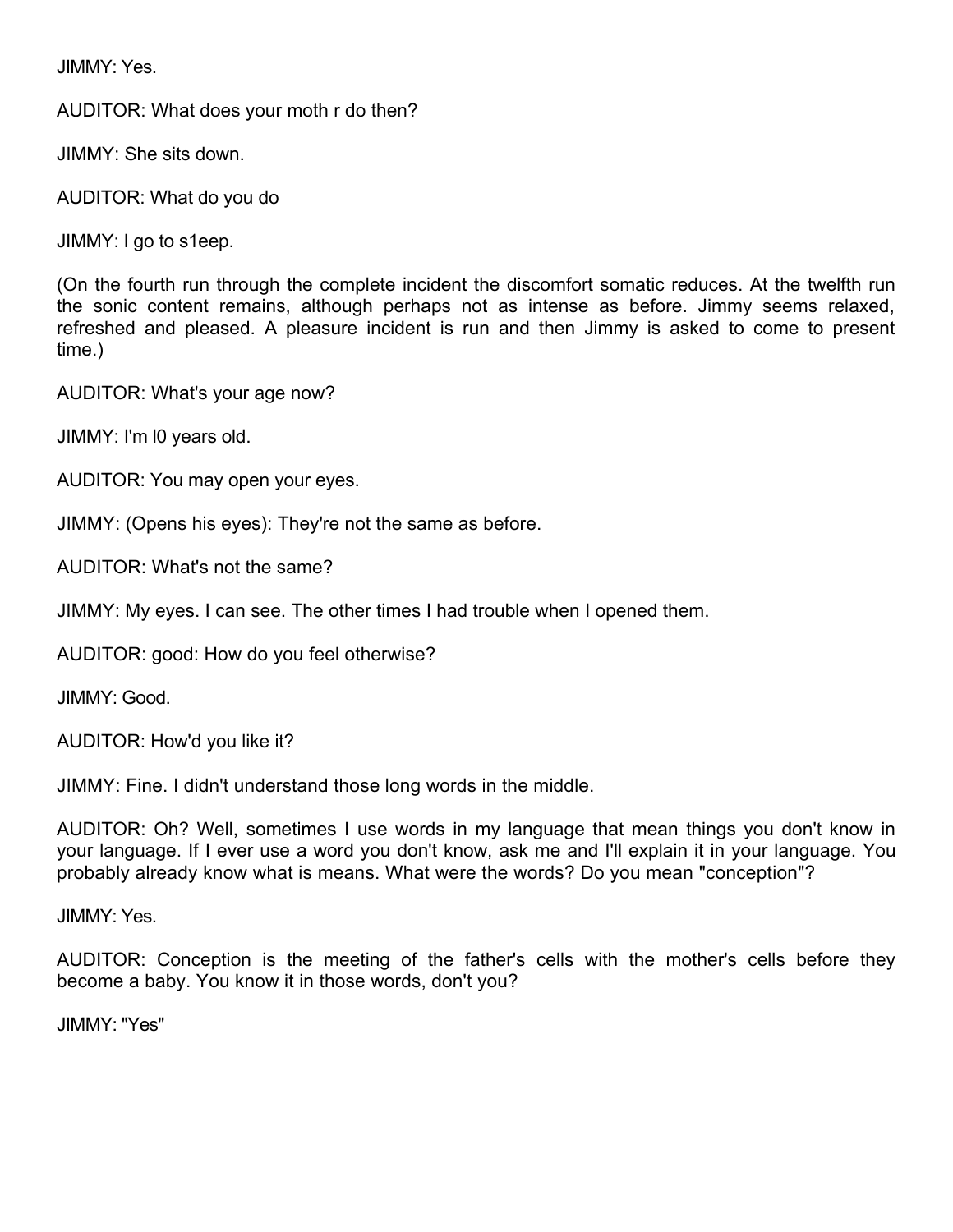# **The Foster Report CHAPTER 6: The Effects of Scientology on its Followers**

162. The following quotations from published Scientology literature straddle the range of the benefits which the Scientology leadership claims to be able, willing, and indeed anxious to confer on mankind. In selecting them, I have gone to some pains to choose those which are expressed in comparatively reasoned and restrained language.

"A principal contribution of Scientology is the technology necessary to change people so that they progress into higher states of ability when processed on the exact processes required by an auditor qualified by training to apply the processes expertly.

It is not only general ability that increases, but I.Q., renewed livingness and the skill and ability to better self and conditions." (145)

"Scientology is not political. When the fires of ideology threaten to consume us all, it is time to forget politics and seek reason.

"The mission of Scientology is not conquest - it is civilization. It is a war upon stupidity, the stupidity which leads us toward the Last War of All." (146)

"Those who strike at this work out of some black well of ideological mis-orientation, some antisocial cravenness, strike at the heart of Man - for Man has been a long time on the track to reason, and Scientology can take him there." (147)

"There is not much Earth time in which to distribute this knowledge. This is the solution to our barbarism out of which we would lose all. Scientology works. We must work, all of us - not to harangue Man toward impossible freedoms, but to make Man civilized enough to be worthy of his freedom." (148)

"Scientology, used by the trained and untrained person, improves the health, intelligence, ability, behaviour, skill and appearance of people. It is a precise and exact science, designed for an age of exact sciences." (149)

"Tens of thousands of case histories (reports on persons who have been processed, individual records) all sworn to (attested before public officials), are in the possession of the organizations of Scientology. No other subject on earth except physics and chemistry has had such gruelling testing (proofs, exact findings). Scientology in the hands of an expert (Auditor) can restore man's ability to handle any and all of his problems. Scientology is used by some of the largest companies (business organizations) on Earth. It is valid. It has been tested. It is the only thoroughly tested system of improving human relations, intelligence and character, and is the only one which does." (150)

"Dianetics works. None who have spent any time around the Foundation can double that. It even works in relatively unskilled hands. Daily, it does its miracles. And this is not very strange, for Dianetics is root knowledge of human activity." (15l)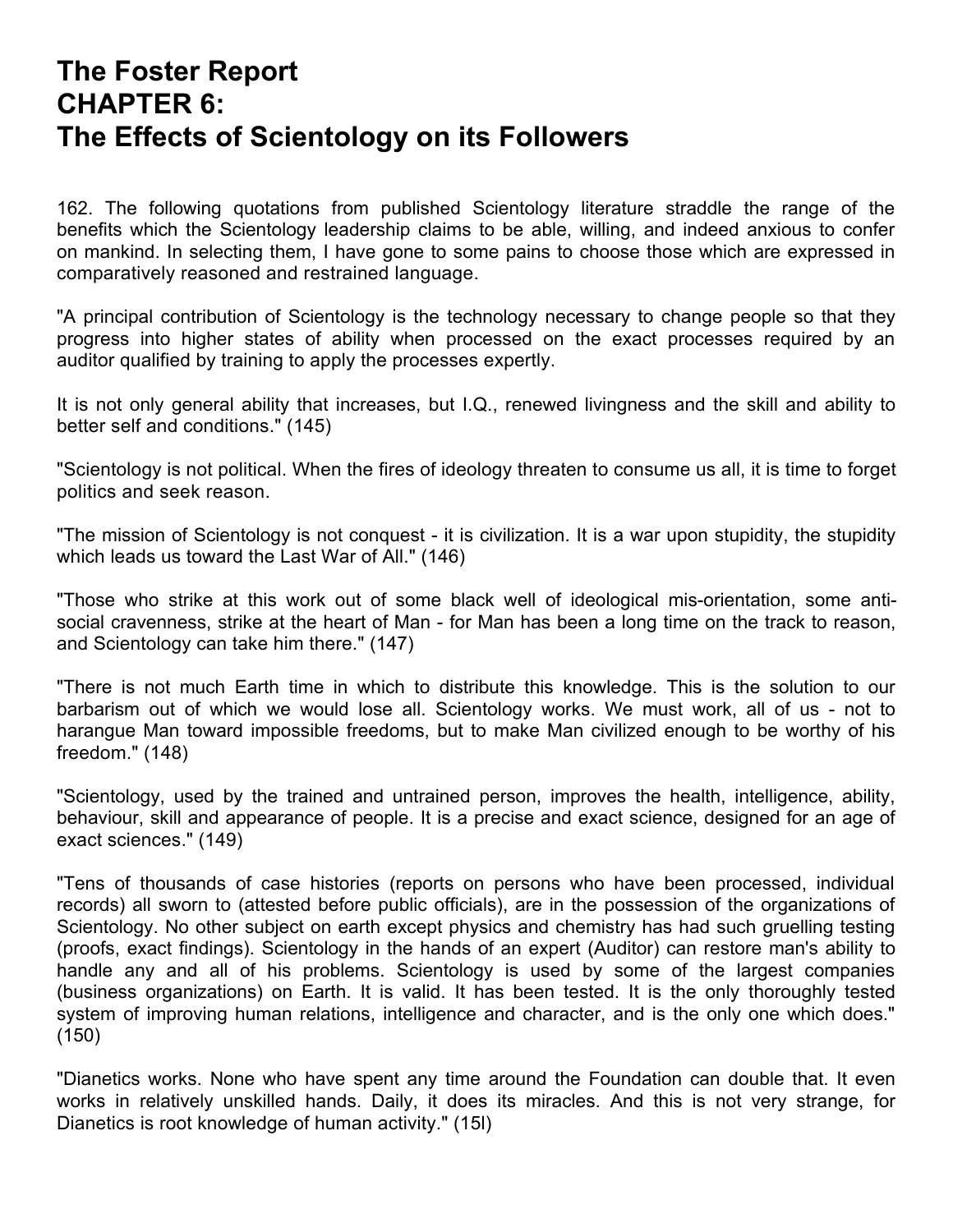"Man has known many portions of Dianetics in the past thousands of years, but not until now has this data been organised into a body of precision knowledge. Dianetics, as a master science, embraces psychology, psychometry, psychiatry, psycho-analysis, and any other field of mental healing or evaluation but goes on, more importantly, to predict human behaviour precisely and to delineate the causes of that behaviour, to enhance the field of politics and to enlarge all other activities of man. Despite this scope, Dianetics is simple enough to be easily understood by the intelligent layman, and after a study of this volume many of its lesser techniques can be employed by the layman to better and increase the life potential of individuals with whom he associates." (152)

"Arthritis, dermatitis, allergies, asthma, some coronary difficulties, eye trouble, bursitis, ulcers, sinusitis, etc. form a very small section of the psycho-somatic catalogue. Bizarre aches and pains in various portions of the body are generally psycho-somatic. Migraine headaches are psychosomatic and, with the others, are uniformly cured by dianetic therapy. (And the word cured is used in its fullest sense.)

Just how many physical errors are psycho-somatic depends upon how many conditions the body can generate out of the factors in the engrams. For example, the common cold has been found to be psycho-somatic. Clears do not get colds. Just what, if any, part the virus plays in the common cold is not known, but it is known that when engrams about colds are lifted, no further colds appear - which is a laboratory fact not so far contradicted by 270 cases. The common cold comes about, usually, from an engram which suggests it and which is confirmed by actual mucus present in another engram. A number of germ diseases are predisposed and perpetuated by engrams. Tuberculosis is one." (153)

"How do you know you haven't lived before?

Dianetic techniques indicate that you have. And Dianetics, which has revealed so much to the Western World, comes up now with this strange data. You are you. But you may have lived elsewhere under another name without even suspecting it yourself.

Curious, isn't it, that a top flight science would tell you, Mr. And Mrs. Modern, that not all the answers to everything were yet known.

Scientific experiments undertaken in the past few months strongly indicate that birth was no beginning. Seventy persons, wholly without hypnotism, were tested and

SEVENTY OUT OF SEVENTY SHOWED EVIDENCE OF HAVING LIVED BEFORE." (154)

"No civilization can progress to the stability of continuous survival without certain and sure command of knowledge such as that contained in Dianetics. For Dianetics, skilfully used, can do exactly what it claims. It can, in the realm of the individual, prevent or alleviate insanity, neurosis, compulsions and obsessions and it can bring about physical well being, removing the basic cause of some seventy per cent of Man's illnesses. It can, in the field of the family, bring about better accord and harmony. It can, in the field of nations or smaller groups such as those of industry, improve management to a point when these pitifully inadequate ideologies for which men fight and die with such frightening earnestness, can be laid aside in favour of a workable technology." (155)

163. During the first 4 to 5 weeks after my appointment, I received through the post a total of 1178 written testimonials about Scientology. They came from different parts of the English-speaking world, from people in many different walks of life. Their authors included a retired British Colonial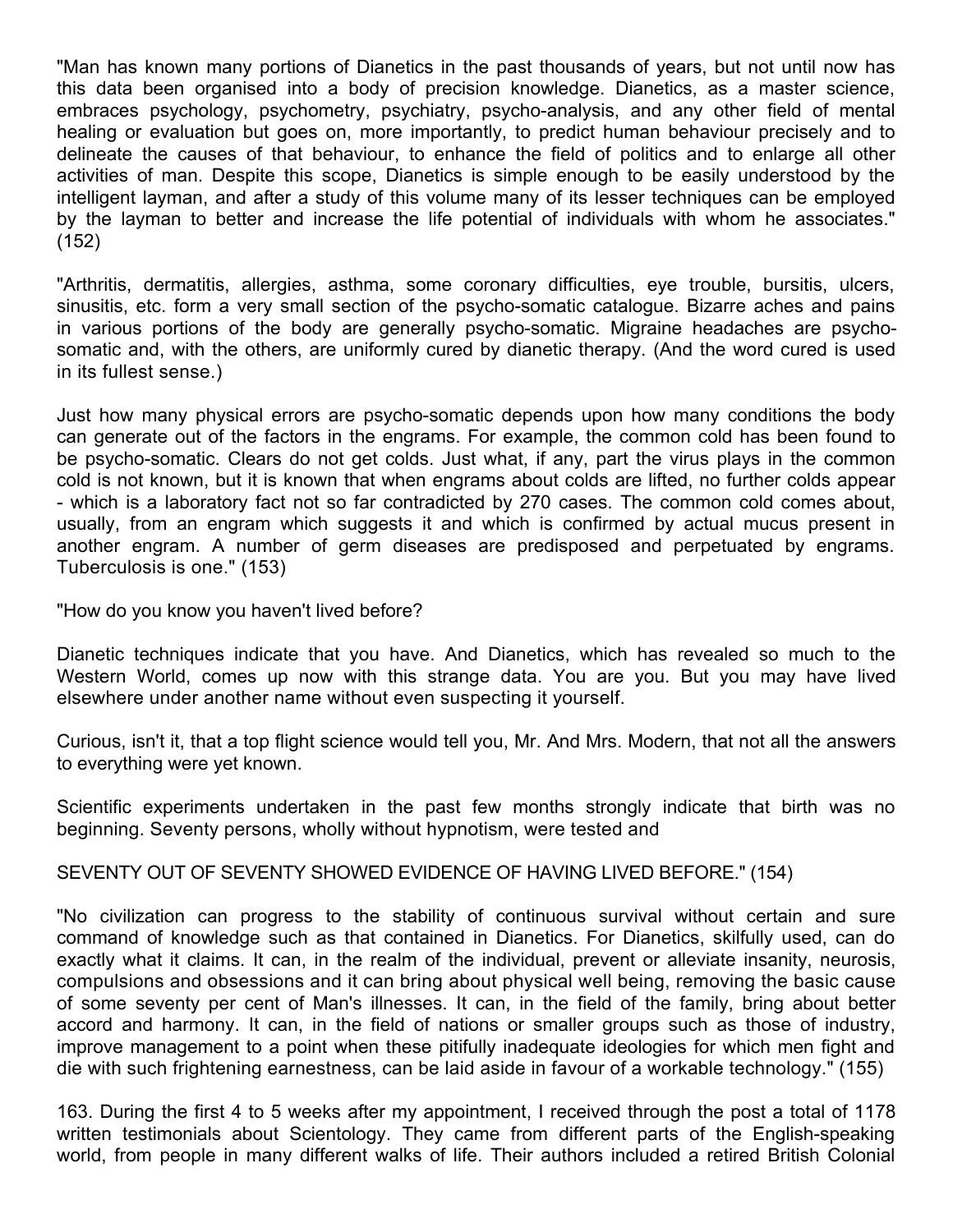Governor and his wife, (herself a retired medical practitioner), three University lecturers (one of whom was a consultant at an American Institute of Mental Health), some thirteen University graduates, seven students, twelve teachers, most of whom testified that Scientology assisted them in their profession), an accountant, a chartered engineer, musicians, actors and actresses, dancers, company directors and business executives.

164. These documents testified largely to the benefits which their writers had received from undergoing Scientology processing. Over three quarters of them included the statement "Scientology is my religion" and expanded this assertion in a fairly standardised paragraph of which the following is typical: -

"Scientology is my religion. It has made me aware of myself as a spiritual being. It has helped me to handle life better. I now understand my self and other people, and why I and they react as we do, so I get on better with people. In understanding myself better, I can apply myself to work and study more easily than before. Knowing that I am a spiritual being, and as such indestructible, life holds no fears for me. I feel free."

Most of the rest spoke of Scientology as their "religious philosophy" or "philosophy in life", or referred to themselves as "members of the Church of Scientology" who had adopted its "religious practices".

165. The great majority of the writers claimed to have benefited personally from their experience of Scientology, either in increased ability (a higher I.Q. was a very common claim), better powers of communication and better personal relationships, or (in a smaller number of cases) improved health.

Conditions from which the writers claimed to have recovered included migraine, facial paralysis, backache, a stammer, alcoholism, drug addiction and a gynaecological condition for which an operation had previously been pronounced necessary.

166. Many of these testimonials arrived in one or more batches from the same place (especially from Los Angeles, which furnished the largest single number), sometimes followed by a few more in separate envelopes posted a little later. The bulk arrived before the middle of March 1969, and only very few were received, singly and sporadically, after that date.

167. Taken at their highest - and without seeing the writers examined and cross-examined on oath I cannot take them otherwise - these letters provide evidence in support of the proposition that many people have found Scientology helpful to them, however subjectively. I am unable to judge how sane or balanced the writers were before they took up Scientology; evidently they must have had problems, else they would have experienced no need for help. But we all have problems of one sort or another, and that alone is no reason to consider ourselves sick or unbalanced. Certainly none of the testimonials bore any signs of mental disturbance in the writer.

168. It is a frequent complaint of the Scientology leadership that those who have reported adversely upon Scientology in the past leave out of account the evident sincerity of Scientologists' dedication to their cause, its beliefs and its practices. Lest I be accused of the same omission, let me make it plain that I am quite satisfied that the great majority of the *followers* of Scientology are wholly sincere in their beliefs, show single-minded dedication to the subject, spend a great deal of money on it and are deeply convinced that it has proved of great benefit to them. But it is only fair also to make the obvious point that none of this furnishes evidence of the sincerity of the Scientology leadership, whose financial interests are the exact opposite of those of their followers.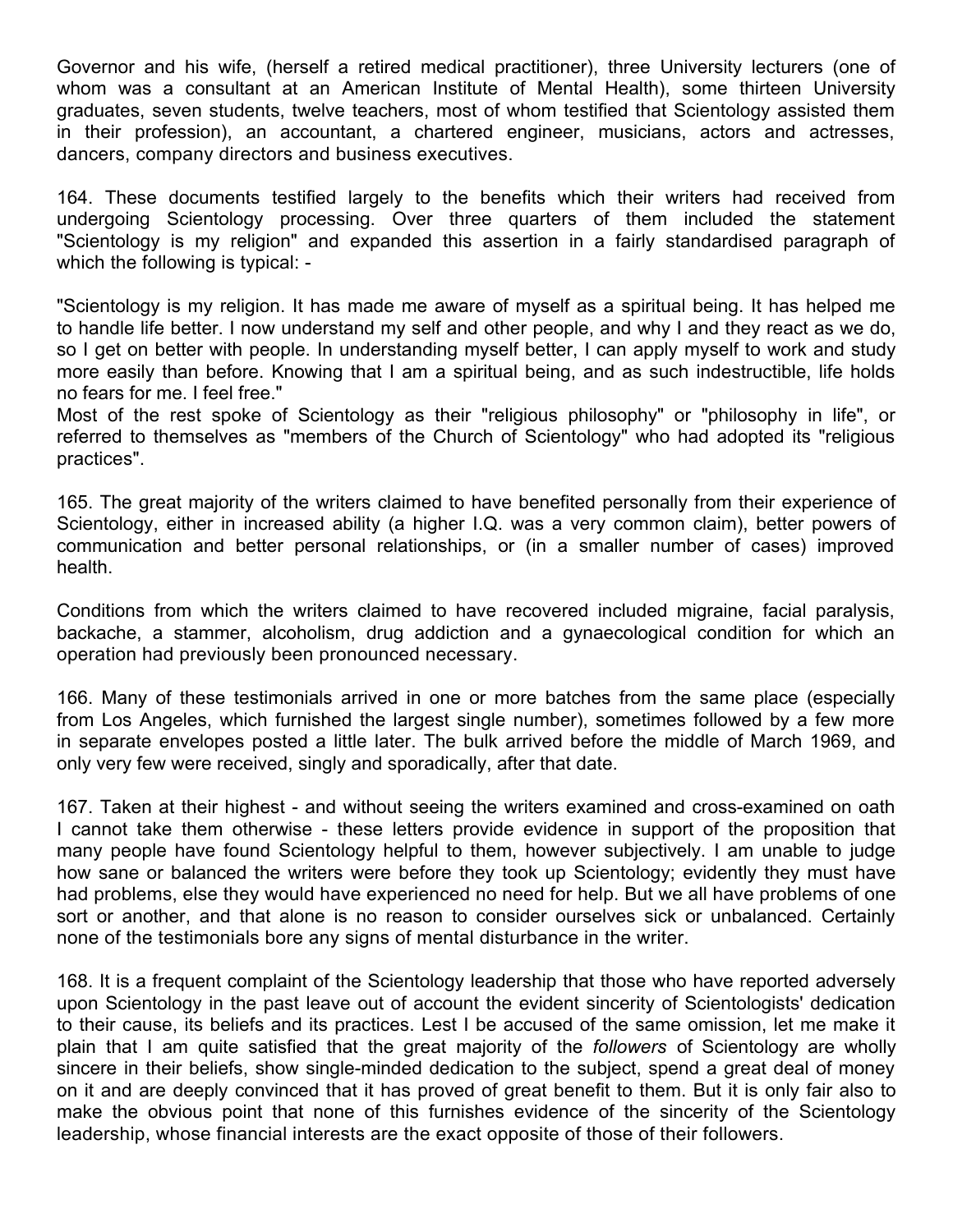169. This is perhaps the appropriate place to quote the only comment favourable to Scientology which I have been able to find in any of the reports of the various independent enquiries into the subject. It comes from Professor Lee's Study, prepared for the Ontario Committee on the Healing Arts: -

"... those who survive Scientology's rigorous training manifest a most impressive self-assurance, poise and ability to communicate effectively with others. They appear to appreciate the environment of Scientology groups, so much preferring it to be world of "wogs" that most remain on Scientology staff. This could be interpreted also as an effect of training, in unfitting Scientology members for normal social relationships. The doctrine of Suppressive Persons, the special in-group terminology, and the dedication to "help Ron clear the planet" also disable Scientology graduates in normal social intercourse, even while Scientology claims to "make the able more able" (156) 170. I must also mention here that I have received written evidence from a number of persons who claim either that Scientology has done them, or their friends or relations, demonstrable harm, or that they have derived no benefit from processing and have felt themselves cheated of their money. For the reasons given in Chapter 2 of this Report, or have formed no view on this evidence, and I confine myself here to reporting that it exists.

171. In thus ignoring complaints about Scientology, I am following a precedent set by Mr. Hubbard himself. Since it may have some bearing both on the sincerity of the Scientology leadership, and on the extent to which they take a dispassionate scientific view of the effects of Scientology processing, it is worth quoting at length the following passages from an HCO Policy letter dated June 7th 1965: -

*"ENTHETA LETTERS and the DEAD FILE, Handling of* 

## *DEFINITIONS*

AN ENTHETA LETTER = is a letter containing insult, discourtesy, chop or nastiness about an org, its personnel. Scientology or the principal figures in Scientology. En = Enturbulated; theta = Greek for thought or life. An Entheta Letter is nastiness is aimed at the org, its personnel, Scientology or the principal figures of Scientology. It is different from an Ethics Report (below). It is routed only as given in this Policy Letter.

AN ETHICS REPORT = is a report to Ethics (or by error, to the org) concerning the misuse or abuse of technology or the misconduct of a Scientologist. This is routed directly to the Ethics Section and becomes a subject for investigation. Such a report is not Dead Filed (as will be explained) but may become a Dead File.

A MIXED LETTER = is a letter which is an entheta letter (couched in nasty terms to the org or its personnel) which also contains a report pretending to be an Ethics Report. "You awful people have an awful auditor in the field.". A Mixed Letter is always routed to Dead Files as given in this Policy Letter. It is simply routed like any Dead File letter. However no names mentioned in it are Dead Filed only because they occur in the letter.

A PETITION = is a *polite* request to have something handled by the office of LRH or the Org. If it is *not* polite it is *not* a petition and is not covered by the Petition Policy Letters. An impolite " Petition " is handled as an Entheta letter always.

IMPORTANT = It is important not to Dead File a Scientologist for reporting a bad breach of Ethics.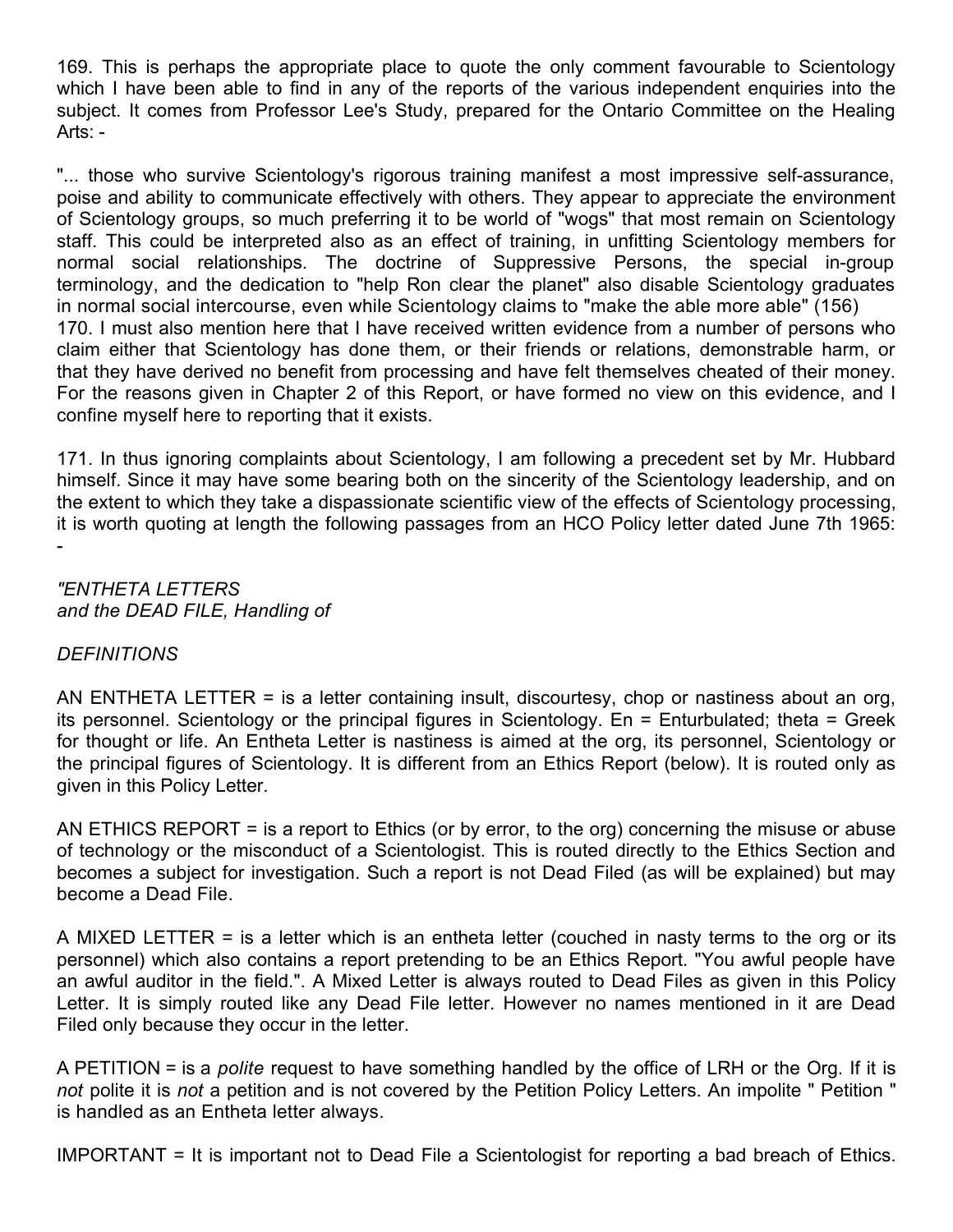This should be encouraged. However, people on our side make such reports without accusing us. When such reports ale also accusative of us they are Dead Filed.

#### *HISTORICAL*

Every movement amongst Man runs into the phenomena that when you try to help some people - or help them - they react like mad dogs. Trying to assist them is like trying to give a mad dog medicine. You are liable to be bitten.

The more successful a movement is, the more violent this phenomena becomes.

Such people are Suppressives or belong to Suppressive Groups. Things that make people better put them in terror as to them it means that if others around them were stronger these would devour the person. This is highly irrational. It is a dramatisation of an engram the person is defending himself in. People when processed grow stronger but also more rational and less destructive.

Such people number about 20 per cent but make such a fuss they seem like 110 per cent and thus seek to deny the decent 80 per cent service.

This 20 per cent *can* be processed and *can* recover only on the Power Processes administered by a Class VII auditor working in an environment well under Ethics control. But even so, this Policy Letter still applies as I doubt they deserve the reward and remember, we don't owe the human race a thing. Handling them even under optimum conditions is rough and hard on an org. I prefer to leave them until later. There is nothing reasonable about their attitude from our point of view. We do our best in a very enturbulated world.

#### *ADMINISTRATION*

Efforts to handle the 20 per cent are time consuming.

They take up vast amounts of time. They are not worth it.

When they get too bad we act, using Suppressive Person declarations and Potential Trouble Source declarations.

The fast thing to do is get them off our lines and out of the teeth of staff members and deny them information and communication such as mailings or letters without troubling to consume even Ethics time on them.

If they *still* get into the cog wheels we act more energetically.

The fast way to handle we call the DEAD FILE SYSTEM which is described herein.

The bulk of the public is quite decent. They are polite and appreciative. The bulk of our results are excellent and the 80 per cent majority is pleased with us. That 80 per cent must be served.

The 20 per cent who are mad dogs also have a place to go - the Ethics Section. It is important not to let them into the Admin flow lines. It is important to box them into Ethics. Otherwise they mess up the flow badly.

In the old days when a squawk came through org personnel rushed it to the head of the line, or to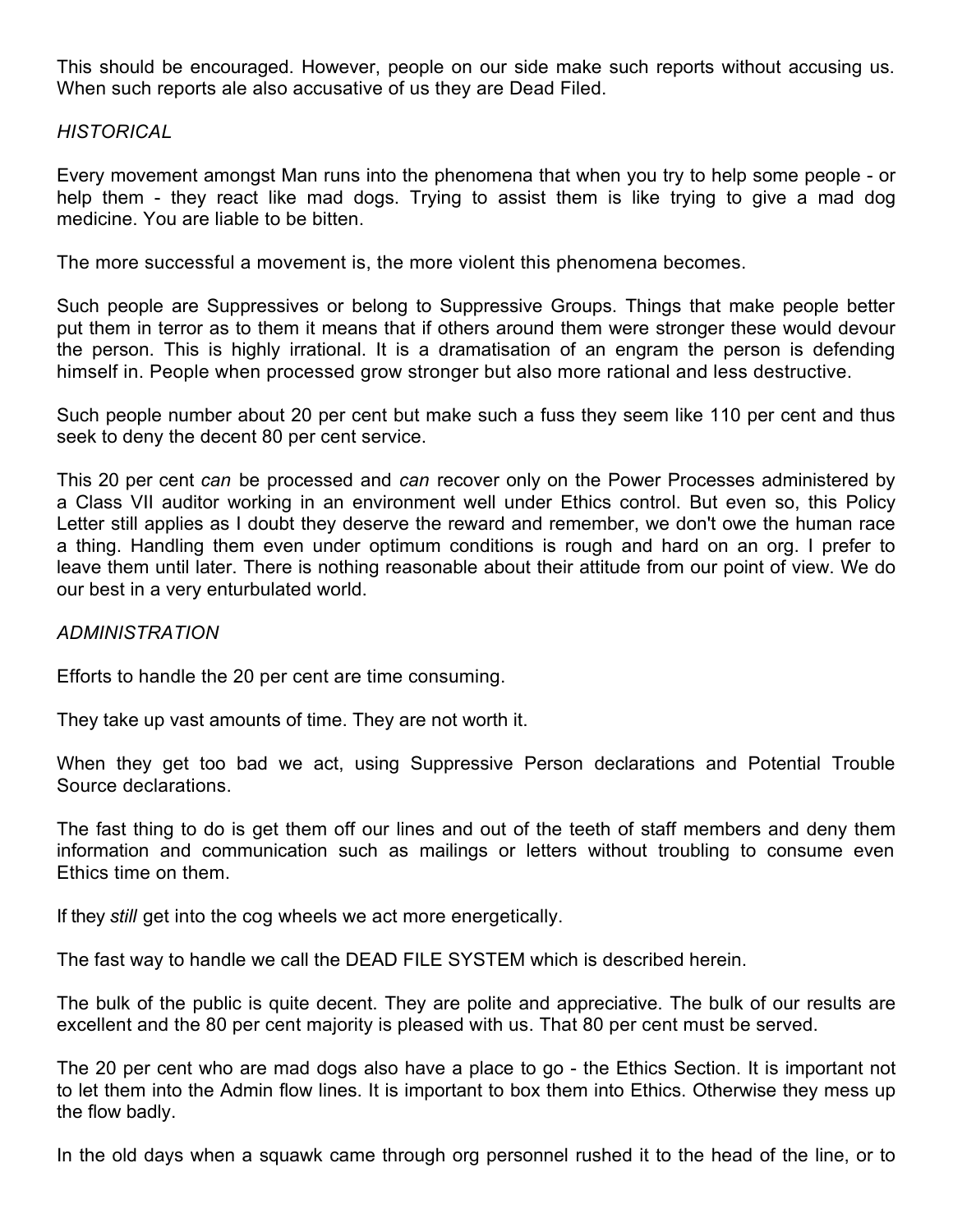the Registrar or anywhere in the org. This gave a weird view. The head of the org or the Registrar or executives began to think it was *all* mad dog. They only had the 20 per cent. Nobody showed them the 80 per cent. Because the 20 per cent required "special action" and consumed time Registrars would soon believe the Academy and HGC contained only mobs of dissatisfied people. Heads of orgs would begin to believe the public was sour on them. They'd react accordingly. They never went down to CF and really looked. So they got a twisted idea of the state of the org, the workability of tech. They let down. They tended to stop trying, convinced by the minority 20 per cent it was not working.

# *THE DEAD FILE*

Ethics Files shall include a DEAD FILE.

This File includes all persons who write nasty or choppy letters to an org or its personnel.

Rather than go to the trouble of issuing a Suppressive Person order or even investigating we assign writers of choppy letters to the DEAD FILE. When their area is enturbulated we want to locate a suppressive we can always consult our DEAD FILE for possible candidates and then investigate and issue an order.

The DEAD FILE is by sections of the Area or the World, and alphabetical in those sections.

The actual action is simply to cut comm. You can always let entheta lines drop. Entheta means En = Enturbulated; theta = thought or life.

About 20 per cent of the human race is inclined to natter. About  $2\sqrt{2}$  per cent at a quess are suppressive. Under our fast flow system of management we can't be ourselves up with 20 per cent of the correspondence. All the decent peop1e, all the service and help should go to the 80 per cent. This is also financially sound. The 20 per cent lose us money. An insolvent org is entirely involved with the 20 per cent and is neglecting the 80 per cent.

We just don't comm with the entheta line. I can show you many instances of where we were seriously at fault to do so as later years proved.

# *DEAD FILE NON CO-OP*

We used to have an HCO category known as " Non-Co-op " meaning no co-operation from US. People who demanded 90 per cent of our time comprised only a small per cent of our people. Such we put on a private non-co-operate list. We just didn't do anything for them. When they called and demanded action we'd say "uh-huh" and forget it. After a while they'd wander off our lines and we'd be free of them.

Dead File is actually only an extension of " non-co-op ".

It was *we* who didn't co-operate.

# *WHAT IT DOESN'T COVER*

Dead File does *not* cover business firms demanding bills, government squawks or dangerous suits or situations. It covers only entheta pub1ic letters received on any line *including* 86inf.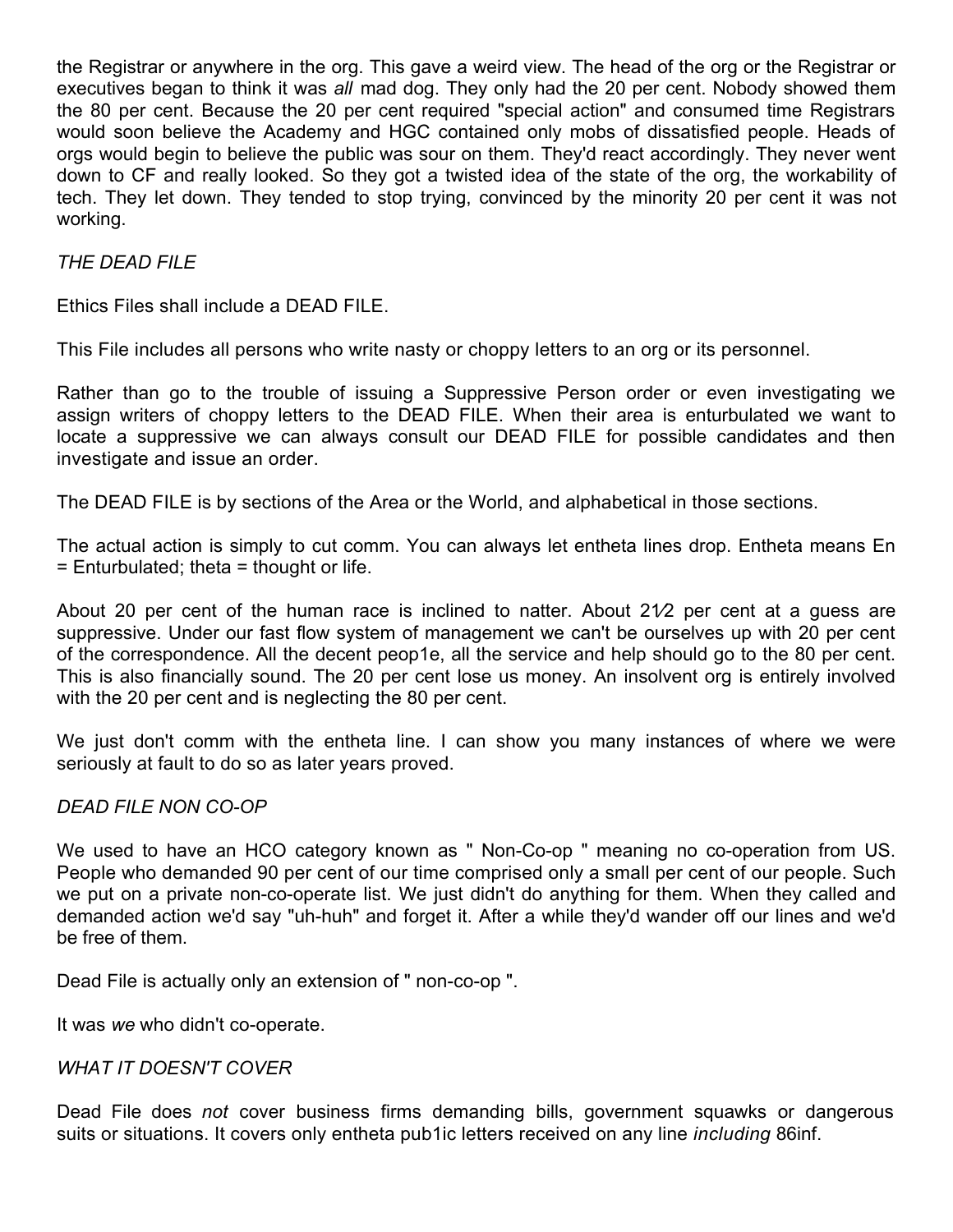# *ROUTING*

HCO personnel or the Letter Registrar or any part of the org receiving an entheta letter routes it as follows:

(1) Receiver stamps it with a big rubber stamp

"ENTHETA To Central Files To Address then To ETHICS DEAD FILES"

(2) Central Files Receives it, draws a pencil through "To Central Files" and looks in the files. If the person has a folder CF picks up the folder and stamps it with a big rubber stamp

"ENTHETA TO Central Files TO Address TO ETHICS DEAD FILES "

crosses off "To Central Files" and hands the letter and folder to Address.

If the person has no folder in CF, CF makes a mustard-coloured dummy, puts the person's name in it and stamps the dummy

"ENTHETA TO Central Files TO Address TO ETHICS DEAD FILES" and also the letter.

If the person has a CF DEAD FILE dummy already the letter is similarly forwarded to Address.

The dummy of course is kept in CF in the regular files. (CF has no Dead File as such.)

(3) Address, on receiving a folder marked DEAD FILE ETHICS, crosses out "To Address" on the stamping pulls the person's Address plate from the regular address plate file and puts it in a separate plate drawer marked DEAD FILE PLATES and forwards the folder to Ethics by leaving the "To Ethics" reading on the stamp.

If Address receives a letter marked with the stamp as above it crosses off "To Address" looks in the regular plate files to be sure the person's name has not crept in and if so moves it to the DEAD FILE plate drawer. If not in the regular file Address looks in the DEAD FILE plate drawer and makes a plate or changes any address needful in the DEAD FILE plate and sends the letter to Ethics

(4) Ethics on receiving a folder marked with the stamp simply files it in the DEAD FILES.

If a letter so marked is received by Ethics from Address it is fied in the person's folder in the DEAD FILE.

*ETHICS ACTION*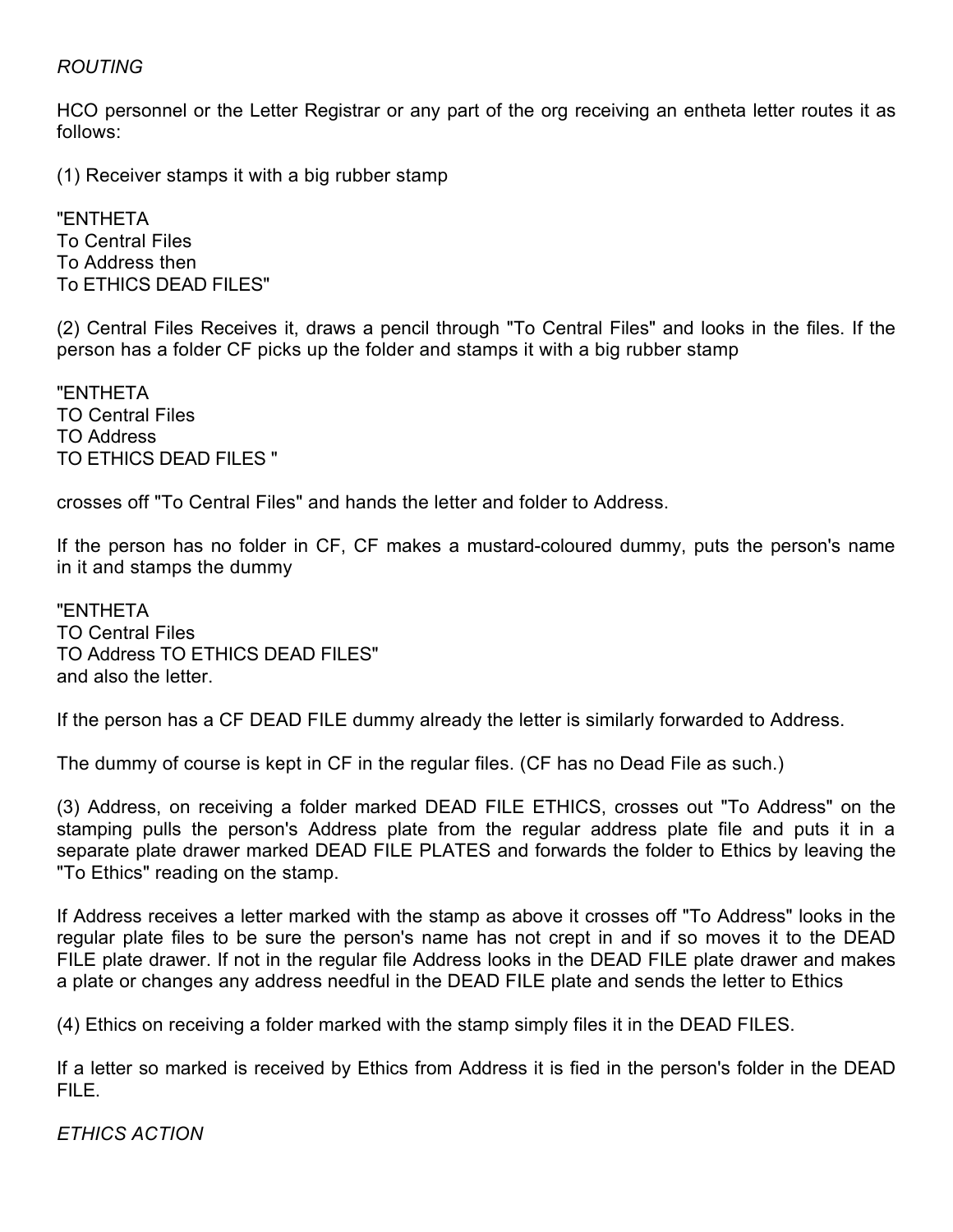Ethics does not even bother to read the letter or examine the folder on receiving a DEAD FILE folder or letter.

This is after all, a fast flow system of management. With the DEAD FILE system one just parks the name in a folder in the DEAD FILES as inactive until there is *a reason* to do otherwise.

SUCH LETTERS MUST NOT BE CIRCULATED ON THE LINES OTHER THAN AS ABOVE

Ethics makes *sure* all entheta letters (except business letters and goof letters) are so stamped by people receiving in the org and so routed AND NOT ANSWERED.

Ethics seeing somebody answer an entheta letter for SO//I or procurement or distribution or for any other reason, should order a hearing on the person.

It is the full intention that:

(1) *ALL* choppy, nattery, rumour mongery letters dead and in the DEAD FILE.

(2) That no further magazines or procurement letters go to the person.

(3) That no staff personnel be enturbulated by the content of such letters.

(4) That the line be cut completely.

(5) That a record remain in Ethics. LTR REG ANSWERING

When a Letter Reg in answering some letter calls for the folder and finds it is a mustard coloured DEAD FILE DUMMY, the letter to be answered is simply stamped with the above Entheta stamp no matter what it says, and is routed with the Dummy on through as though it were an Entheta letter regardless of what the new letter says. Short of Releasing and Clearing these mad dogs don't change their froth.

# *DEAD FILE USEFULNESS*

The DEAD FILE is the best possible file for tracing trouble in an investigation.

Only when a hot investigation comes up is it looked at by Ethics. Then all names found in an area are cross referenced by making copies of the letters they contain, and filing those under the new names, and the Suppressive is located by the simple expedient of thus finding the fattest file and an order is issued.

# *PETITION*

A petition is *never* a petition if it is discourteous and contains entheta. Don't attach a Petition Pol Ltr to it. Just stamp it ENTHETA and send it the route as contained herein.

# *RESULTS OF DEAD FILE*

Being DEAD FILED does not result in action but neither does it debar further action.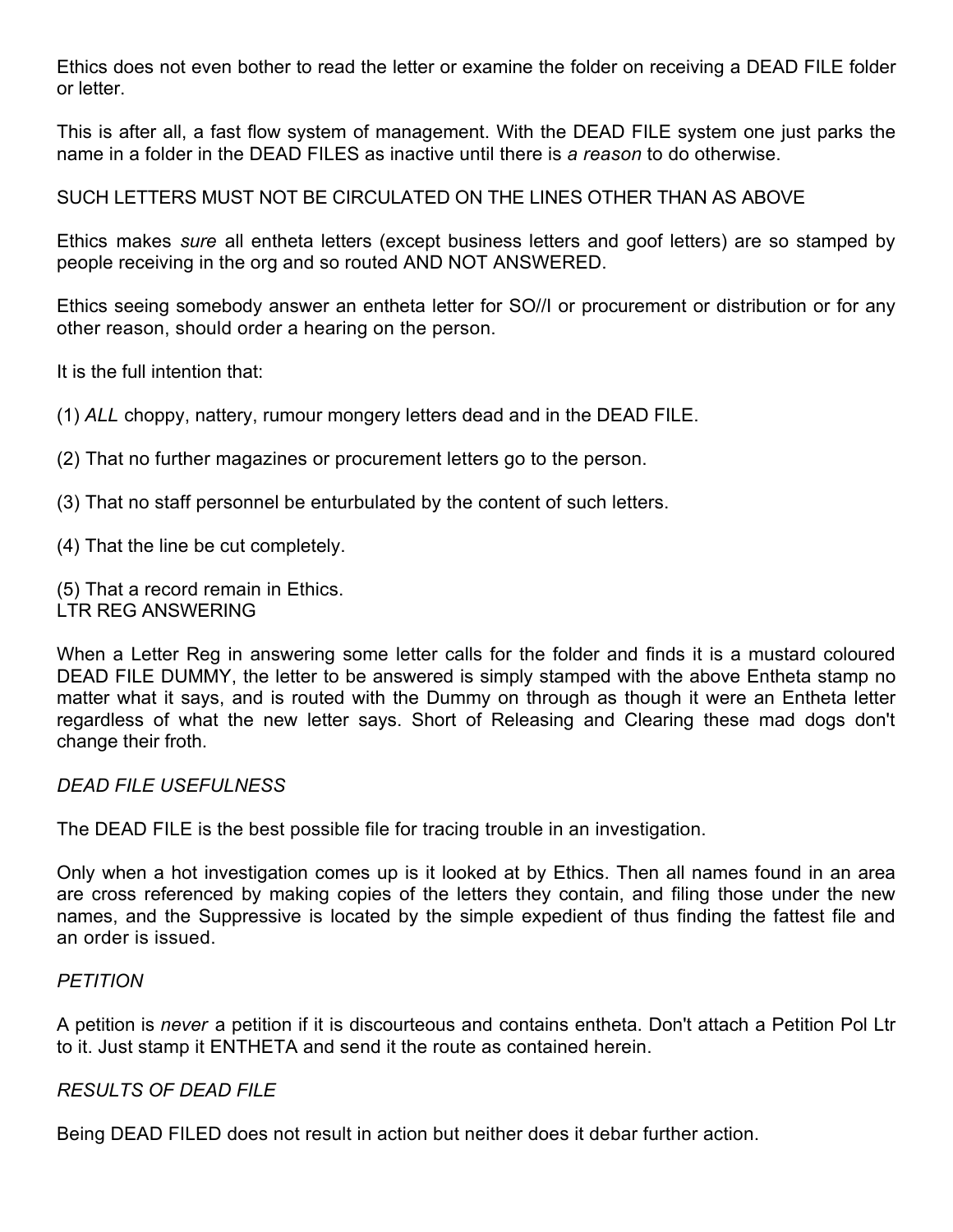DEAD FILE is the first place to look in cases of trouble. Further action may then be taken such as an Ethics Order.

By using the DEAD FILE system we keep our lines cleaner.

*GETTING OUT OF DEAD FILE*

How does a person ever get out of the Dead File?

One could somehow discover without our help he or she was in the Dead File (we never inform them). If so he or she could take it up with the Ethics Officer. But the probable outcome may just be more Dead File.

How do you resurrect the dead? Release and Clear of course. How can they get it then if turned off by Estimations? Well, a cleared cannibal is still only a cleared cannibal so who needs them?

I'd rather solve the problems of those who were decent to us. We didn't put them in the shape they're in. That's their problem."

I have some evidence to the effect that, in one year alone, at least 1200 letters of complaint were disposed of in this fashion.

172. Again, for the reasons given in Chapter 2 above, I have not pursued the factual question of whether Scientology estranges members of a family from each other. That such an effect is possible, or even likely, where a faithful follower of Scientology is ordered by the leadership to "disconnect" from his family seems obvious. But it also seems obvious - at all events to me - that the pre-existing emotional tension within the family must be substantial before such an order will be obeyed. The moral quality of such an order appears to me to be comparable to similar pressures applied by parents who seek to persuade their children to break up their marriages, people who seek to persuade their husbands or wives to break with their parents, and lovers and mistresses who urge divorce so that their own position may be legitimated. Perhaps it might be argued that an organisation which is not subject to the emotional pressures from which individuals may suffer in their private lives is even more to be blamed for such conduct, but I do not see it as any part of my task to pass judgment upon the moral status of matters of this kind. In any case, the Scientologists tell me that the practice "disconnection" has been abandoned since October 1968, and although have evidence of family estrangements persisting, or arising, since then, I have no evidence of any further formal "letters of disconnection".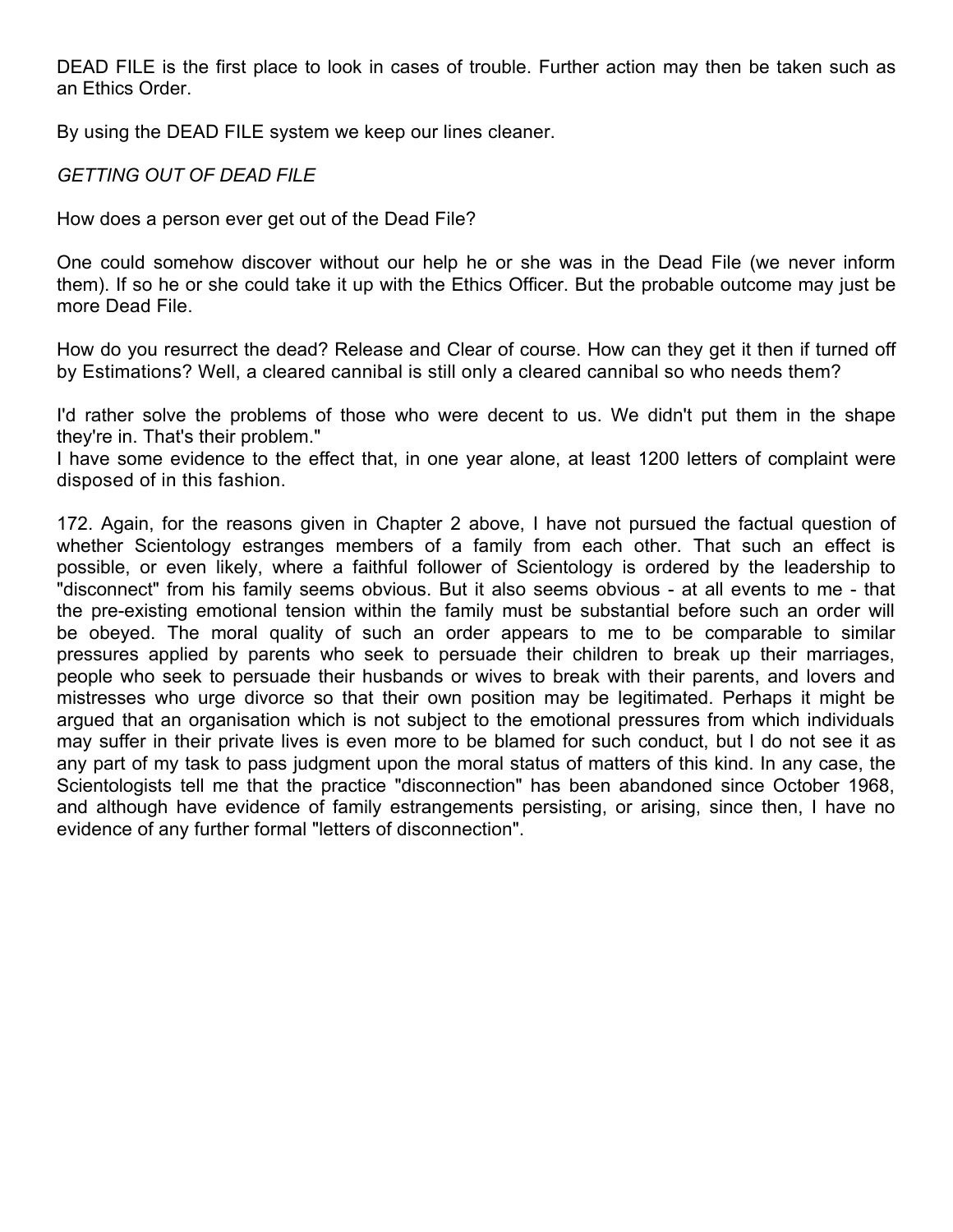# **The Foster Report CHAPTER 7: Scientology and its Enemies**

173. The reactions of individuals and groups to criticism varies from grateful acceptance. or amused tolerance, at one end of the scale to a sense of outrage and vindictive counter-attack on the other. Perhaps unfortunately (especially for its adherents) Scientology falls at the hypersensitive end of the scale. Judging from the documents, this would seem to have its origin in a personality trait of Mr. Hubbard, whose attitude to critics is one of extreme hostility. One can take the view that anyone whose attitude to criticism is such as Mr. Hubbard displays in his writings cannot be too surprised if the world treats him with suspicion rather than affection.

174. The enemies of Scientology would seem to fall into four classes: -

(i) Scientologists who have defected from the cause;

(ii) Anyone outside Scientology who expresses doubt as to its truth, value, efficacy, or sincerity;

(iii) Psychiatrists;

(iv) Communists.

# **(i) Defecting Scientologists**

175. Within Scientology, very tight discipline is imposed upon its adherents. The executive agency responsible for its enforcement is called "Ethics" which operates by holding Ethics Courts whose sanctions are the "assignment" of a "Lower Condition" (157) on the accused. The following is the scale (in descending order) of the Lower Conditions, with the appropriate penalties: -

"HUBBARD COMMUNICATIONS OFFICE Saint Hill Manor, East Grinstead, Sussex

HCO POLICY LETTER OF 21 JULY 1968 (Cancels HCO Pol Ltr 18 October 67 issue IV)

Remimeo

PENALTIES FOR LOWER CONDITIONS (Applies to both Orgs and Sea Org)

*LIABILITY* - Dirty grey rag on left arm. May be employed at any additional work. Day and night confinement to premises.

*DOUBT* - May be confined in or be barred from premises. Handcuff on left wrist. May be fined up to the amount carelessness or neglect has cost org in actual money.

*ENEMY* - Suppressive Person order. May not be communicated with by anyone except an Ethics Officer, Master at Arms, a Hearing Officer or a Board or Committee. May be restrained or imprisoned. May not be protected by any rules or laws of the group he sought to injure as he sought to destroy or bar fair practices for others. May not be trained or processed or admitted to any org.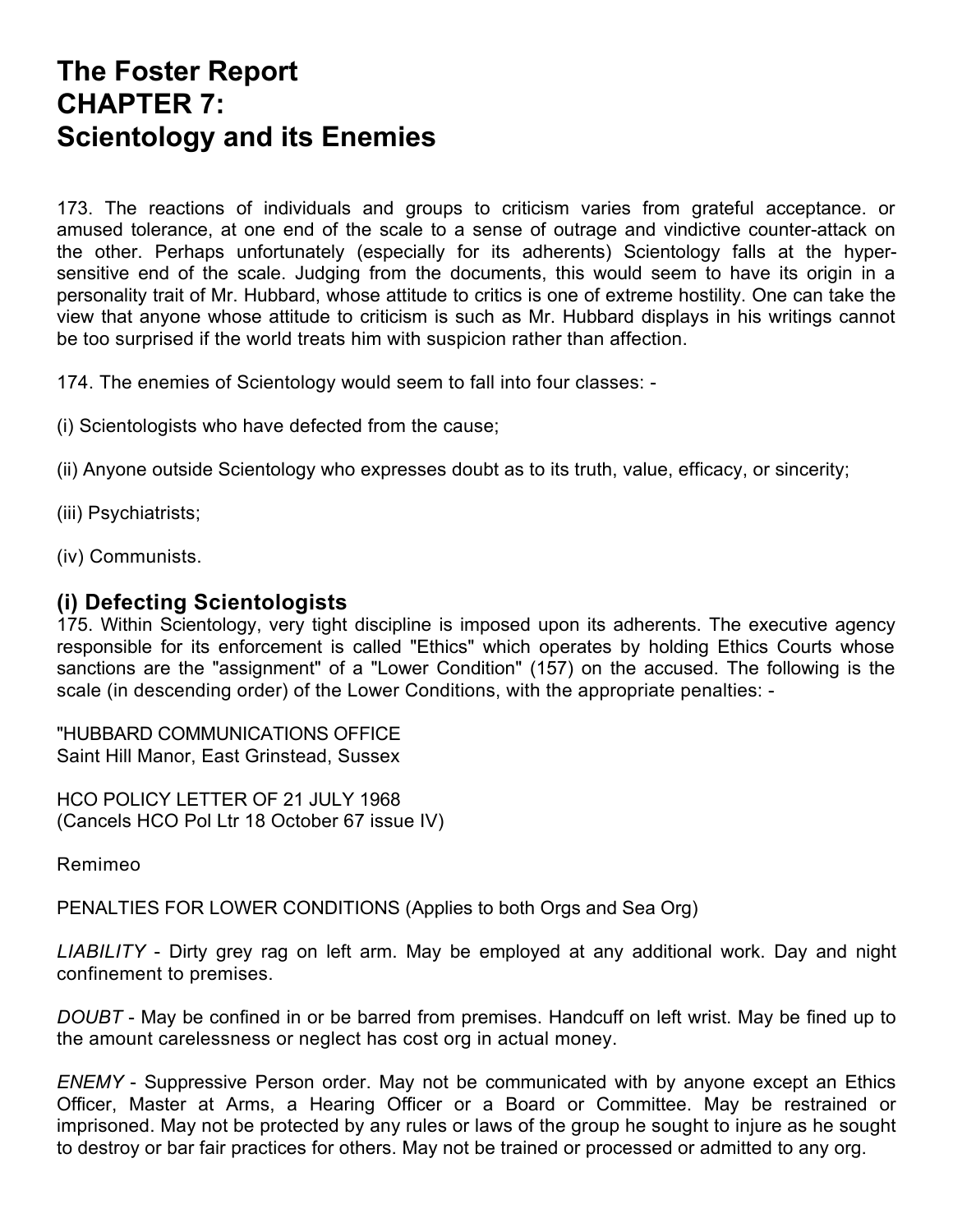*TREASON* - May be turned over to civil authorities. Full background to be explored for purposes of prosecution. May not be protected by the rights and fair practices he sought to destroy for others. May be retrained or debarred. Not to be communicated with. Debarred from training and processing and advanced courses forever. Not covered by amnesties.

Note: Any lower

Condition assigned is subject to a Hearing if requested and to Ethics Review Authority or Petition if the formula is applied. A ship captain's okay is required in the SO for conditions below Danger, similarly in orgs where the Exec Council must approve one (Exception is Missions during the Mission who have unlimited powers).

L. RON HUBBARD Founder.

LRH: js"

Mr. Gaiman tells me that "all penalties for all Lower Conditions were abolished in 1970". Here is the source document on which he bases that statement: -

"HUBBARD COMMUNICATIONS OFFICE Saint Hill Manor, East Grinstead, Sussex

HCO POLICY LETTER OF 6 OCTOBER 1970 ISSUE 111

Remimeo Ethics Hats MAA Hat Dept 3 Exec Hats HAS Hat

*ETHICS PENALTIES*

The following HCO PLs are cancelled:

HCO PL 26 Sept '67 Conditions for Scn Orgs Addition to Applying Formulas.

HCO PL 18 Oct '67 Issue IV Penalties for Lower Conditions.

HCO PL 20 Oct '67 ISSUE II Conditions Penalties New Employees and Persons Newly on Post.

HCO PL 6 Oct '67 Condition of Liability.

These penalty HCO PLs included loss of pay, grey rag etc. as additional to the Conditions Formulas which still apply.

This cancellation is contemporary with the justice discovery that crime is the direct result of a lack of a hat and training on the hat and that a hat consists of a write up, checksheet and pack fully trained in on the person. (See Personnel Series.)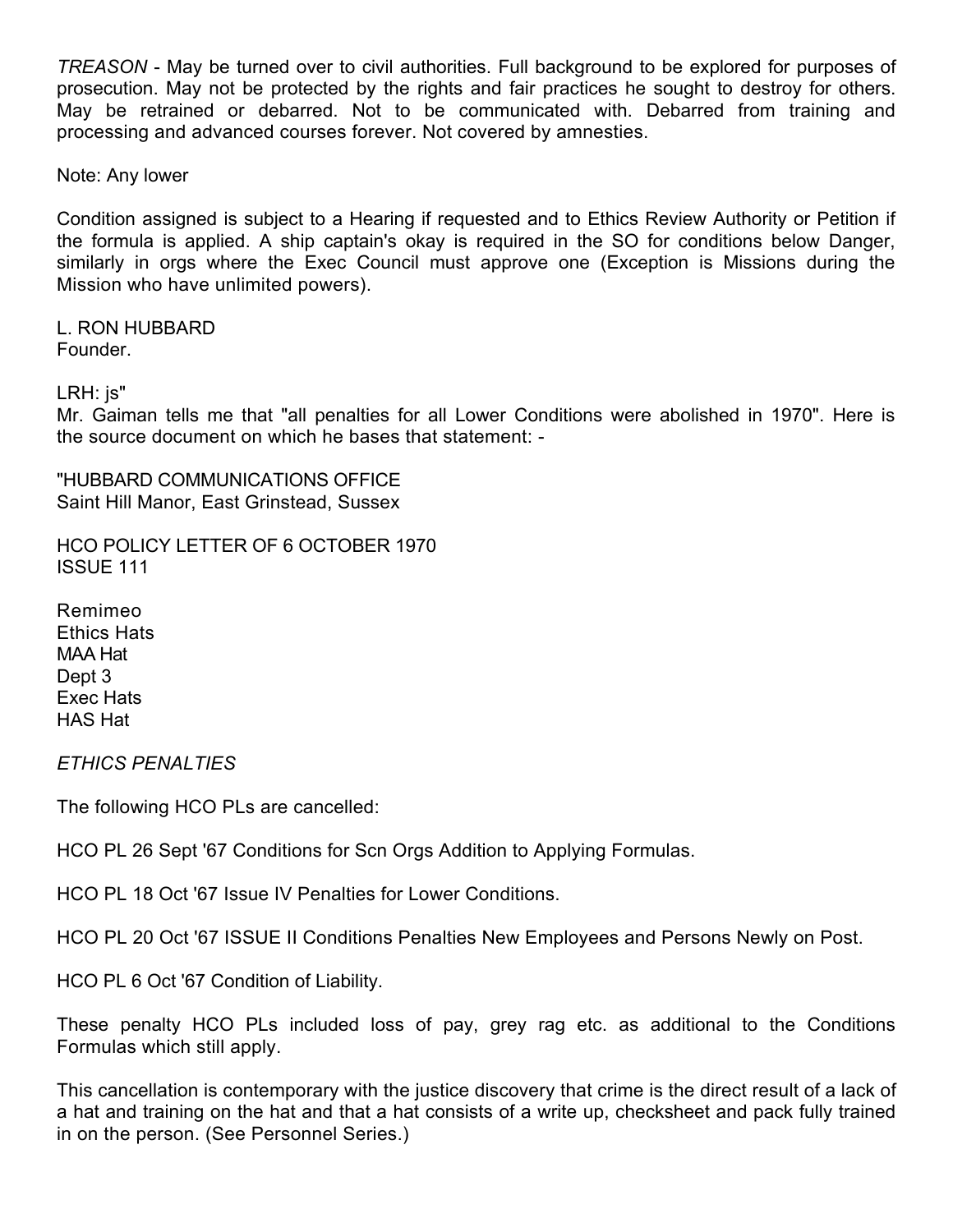The target of Ethics is any neglect of org boarding or hatting and training an activity.

The motto is "Hat don't hit".

It is also part of this that I have concluded man cannot be trusted with justice.

The cancellation of Ethics penalties does not cancel a failure to provide an org board or to hat and train juniors or personnel as a Comm Ev offence nor does this cancellation cancel Conditions Formulas. It does cancel the penalties formerly assigned and as outlined in the cancelled Penalty Policy Letters listed above.

LRH: sb: ka

Copyright © 1970 by L. Ron Hubbard ALL RIGHTS RESERVED." 176. Until October 21st 1968, the Condition of Enemy carried the additional penalty of "Fair Game", described as follows: -

"May be deprived of property or injured by any means by any Scientologist without any discipline of the Scientologists. May be tricked, sued or lied to or destroyed." 177. The "Fair Game" rule, however, caused a great deal of adverse publicity in Parliament and the Press, and accordingly it was repealed in the following terms: -

"HUBBARD COMMUNICATIONS OFFICE Saint Hill Manor, East Grinstead, Sussex.

HCO POLICY LEITER OF 21 OCTOBER 1968 CANCELLATION OF FAIR GAME

Remimeo

The practice of declaring people FAIR GAME will cease. FAIR GAME may not appear on any Ethics Order. It causes bad public relations. This P/L does not cancel any policy on the treatment or handling of an SP.

LRH: si

Copyright © 1968 by L. Ron Hubbard ALL RIGHTS RESERVED."

178. It seems clear that the Fair Game penalty, before its repeal, was not just a theoretical sanction. In at least one case which has come to my notice, a defector from Scientology who had risen through the ranks to a high position in the organization was declared "Fair Game" over Mr. Hubbard's signature when he decided to dissociate himself. Thereafter, members of the Scientology leadership were found writing to third parties to say that the defector had been "excommunicated for theft and perversion". Another Scientologist, who had sued for the return of his auditing fees, found himself the subject of a private prosecution for theft by the Scientology leadership. Fortunately for him, he was acquitted.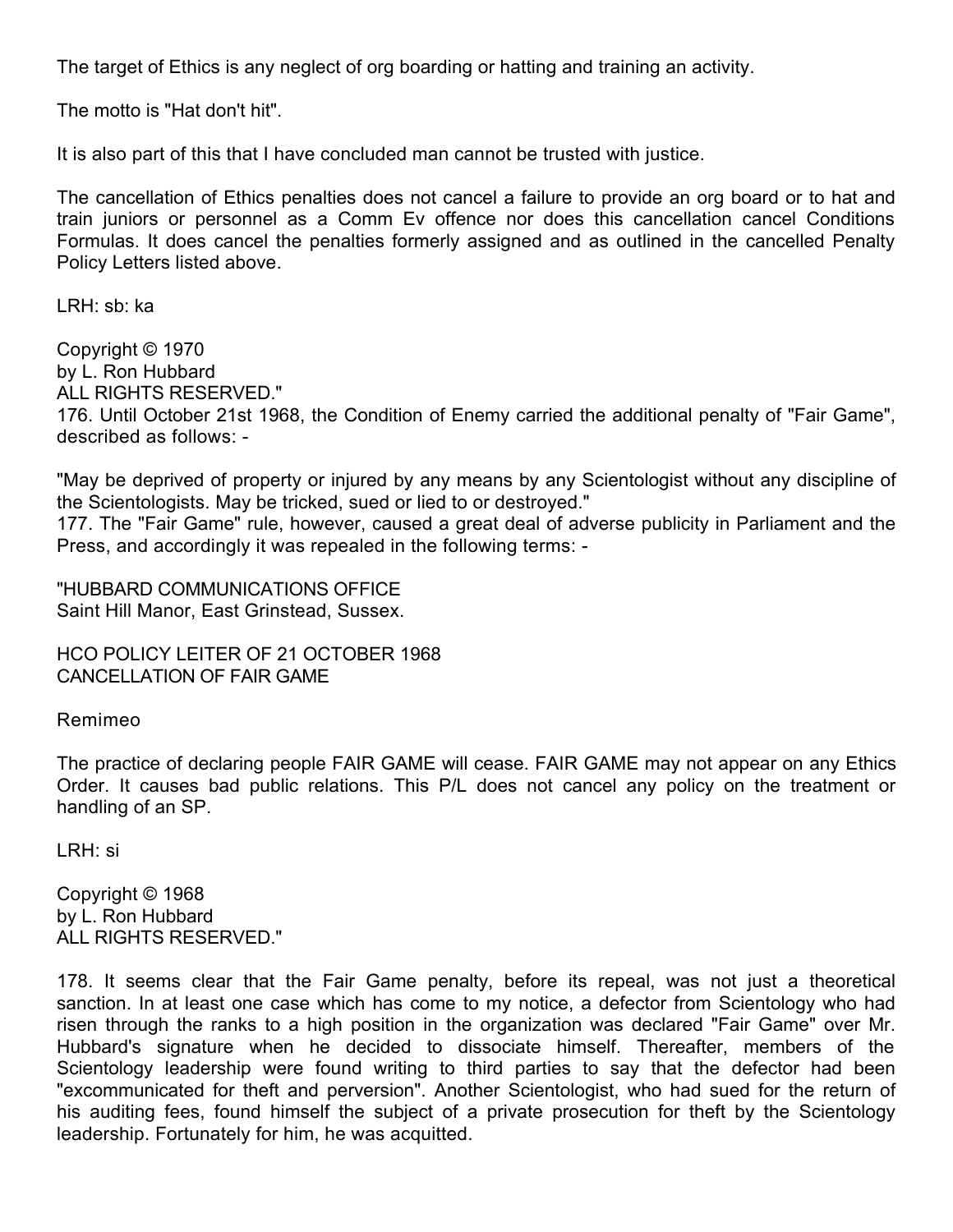179. Some idea of the strictness of the internal discipline can be gleaned from the following:

"THE HUBBARD COMMUNICATIONS OFFICE Saint Hill Manor, East Grinstead, Sussex

HCO POLICY LETTER OF 18 OCTOBER 1967

Issue III

*POLICY AND HCOB ALTERATIONS HIGH CRIME*

Recently, during the reorganisation of WW, it came to light that in some Continental orgs EXEC SECS an SECS had an occasion actually ordered that certain Pol Ltrs and HCOBs *were not to be followed*.

This order is an illegal order and any staff following it is guilty of executing an illegal order.

Any executive issuing such an order shall hereafter be considered as committing a high crime which on proof beyond reasonable doubt constitutes a HIGH CRIME and can carry the assignment of the Condition of TREASON for both the person issuing the order and the person who receives and executes it.

All such instances MUST be reported at once to the International Ethics Officer at WW.

Failure to report such an order to the Int E/O when one knows of it carries with it the assignment of a Condition of Liability.

Lines for the amendment of Policy already exist as per other Pol Ltr and until an amendment is legally and completely passed the old policy must be followed.

HCOBs cannot be amended.

LRH: jp Copyright © 1967

by L. Ron Hubbard

ALL RIGHTS RESERVED

180. A selection of typical "Ethics Orders" follows (159) : -

"HCO ETHICS ORDER

No. 1251

24th May 1966 To: Those concerned

From: Ethics SH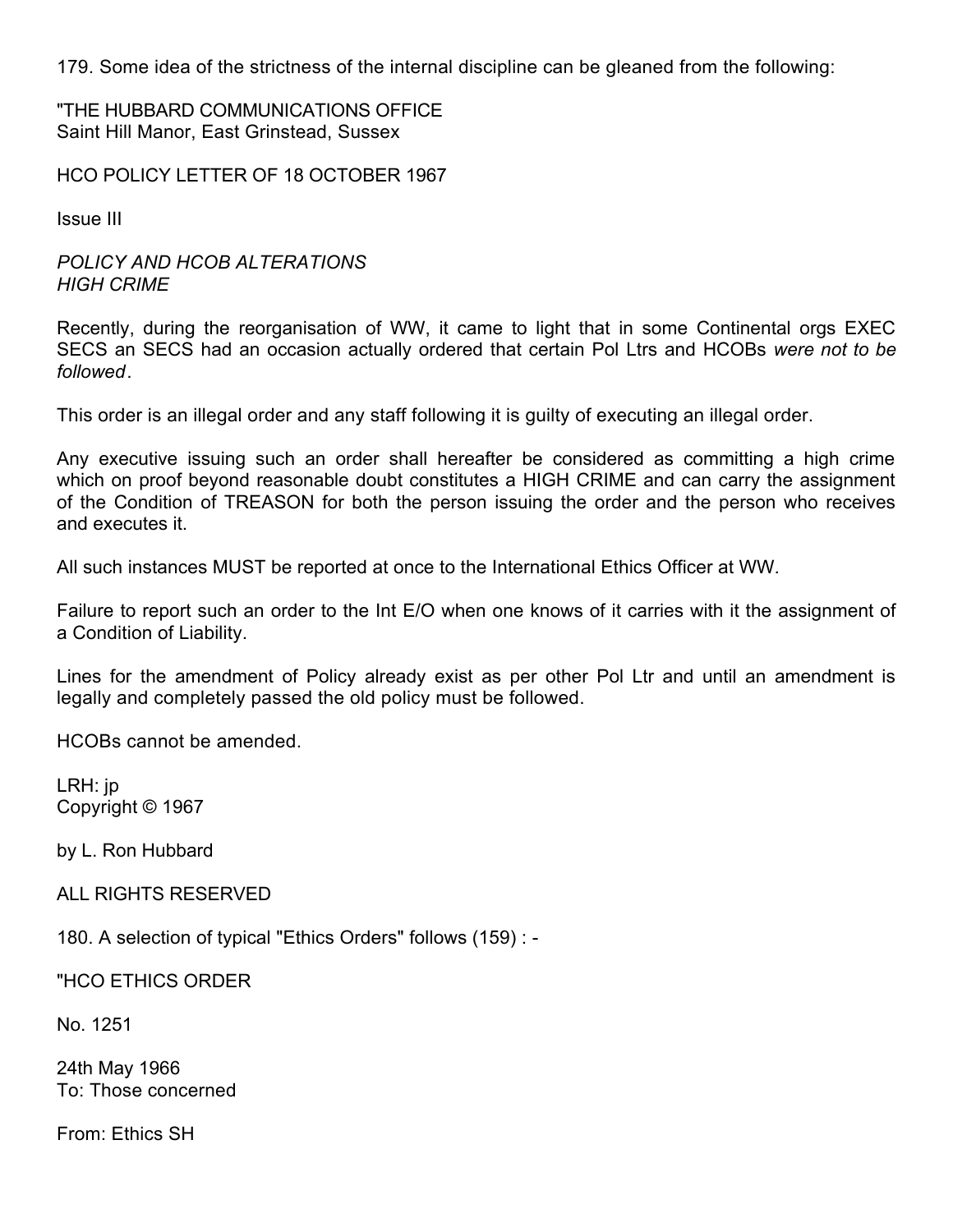Subject:  $\cdots$ 

• • • • • •, for having published by letter to 3 persons in the USA statements that he has not had the gains he expected from Power Processes and level VI processes and complaining of "extra charges" for Review auditing necessary to the handling of his case, is:

(1) Placed under a non-enturbulation order. If one more report is received by Ethics of  $\cdots \cdots$ publishing entheta or otherwise causing enturbulation, he will be forthwith declared a Suppressive Person

(2) Denied Clearing Course materials for a period of not less than one year. He will only thereafter be granted the privilege of admission to the Clearing Course after a very thorough Ethics Clearance.

VAL WIGNEY

*D/Ethics Officer SH*" "HCO ETHICS ORDER

To: Those Concerned

From: HCO Exec Sec WW

Subject: Suppressive Person

No. 218 WW 1859 SH 6th November 1967

• • • • • • of • • • • • •, Victoria, Australia, is hereby labelled a Suppressive Person for the following reasons:

(1) Bringing a civil suit against his wife on a personal matter - divorce - attempting to involve Scientology in it in older to benefit financially in doing so.

(2) Testifying hostilely before the Victorian Inquiry into Scientology to suppress Scientology.  $A. \cdot \cdot \cdot \cdot \cdot$  is not to be trained or processed.

B. He is not to he communicated with.

C. He is not to be helped in *any* way.

D. He may not enter any Scientology Church or Organization.

E. Any person connected to him are declared to be Potential Trouble Sources and are not to be trained or processed until they have presented evidence of their handling or disconnection.

F. By his own acts he has taken himself off the road to Release and Clear.

EUNICE FORD *HCO Executive Secretary WW*"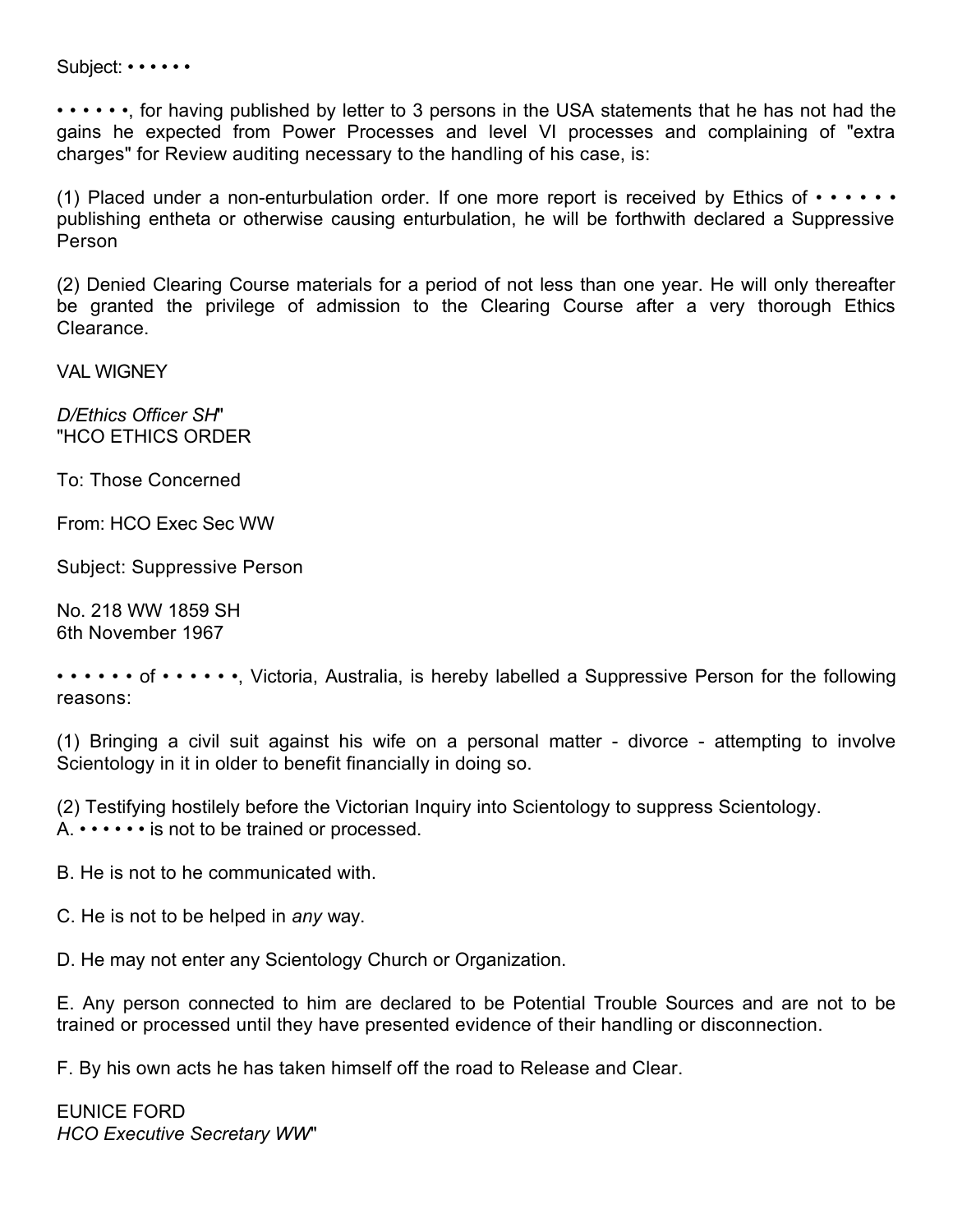# "HCO ETHICS ORDER

To: All Staff and Students

From: Public Ethics Officer SH

Subject: Blown Student

No. 1841 SH 14th November, 1967.

1. • • • • • •, Dianetic Student, is hereby declared a Blown Student. He went to London to find and audit a PC and to this date has not returned to Saint Hill despite a phone call from the Ethics Officer for him to do so.

2. His time on Dianetic Course is now expired.

3. He is to report to the Public Ethics Officer SH within one week of receipt of this order.

4. Failure to comply will result in  $\cdots \cdots$  being declared a SUPPRESSIVE PERSON.

# LILIAN McDOUGALL *Public Ethics Officer SH*"

"HCO ETHICS ORDER

To: All Staff, Students and PC's

From: HCO Area Sec SH

Subject: Condition of Enemy

No. 1927 SH 30 November 1967

1. • • • • • •, of • • • • • •, London • • • • • • is hereby declared in a Condition of ENEMY and declared to be a SUPPRESSIVE PERSON for the following:

2. Demanding the return of any or all fees paid for standard Training or Processing actually received.

3. A request for cancellation of his Certificates has been forwarded to the Chairman at SH.

4. Any and all persons connected • • • • • • are declared Potential Trouble Sources and are not to be Trained or Processed before they have presented evidence in writing to the Ethics Officer, in their nearest Organization of handling or disconnecting.

5. By his own actions • • • • • • has taken himself off the only road to Total Freedom.

6. The Formula for the Condition of Enemy is "Find out who you really are."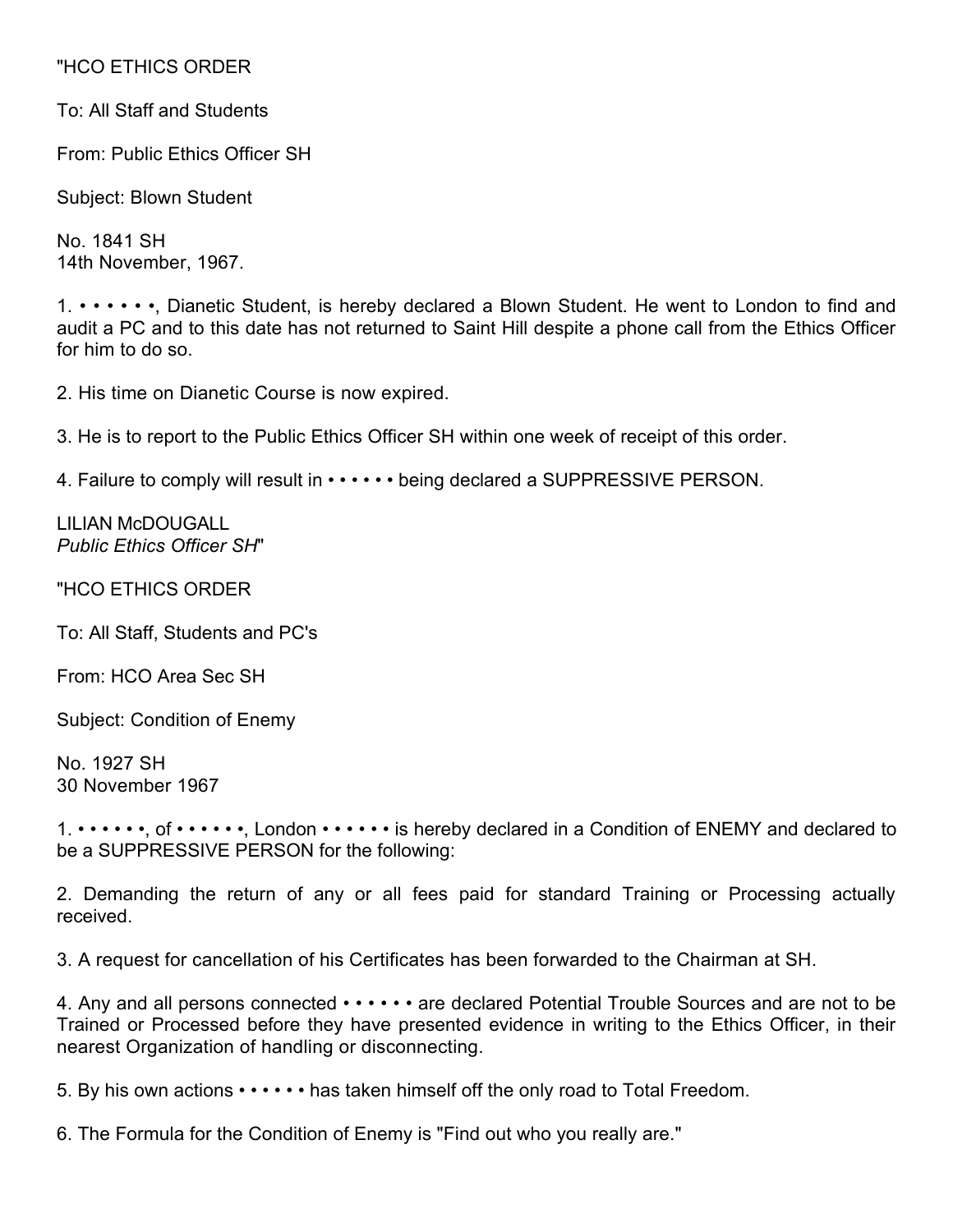BENE NEAL *T/HCO Area Sec SH*"

### "HCO ETHICS ORDER FOUNDATION

To: All Staff / Students

From: Ethics I/C IT SH F

Subject Troublesome Source

EO 634SH FDN December 7, 1967.

1. • • • • • •, of • • • • • • EAST GRINSTEAD, is hereby declared a troublesome source as per HCO PL 27-10-65, paragraph A. Her husband forbade her to have any more processing.

 $2. \cdot \cdot \cdot \cdot \cdot$  is denied any further auditing or processing until she has handled the above situation to the satisfaction of the Ethics Officer. EVERT DOEVE

*Ethics I/C IT SH FDN*"

"(golden rod) ADVANCED ORGANIZATION Yacht Royal Scotman

**Staff Students** 

12 February 1968

ETHICS ORDER 138

• • • • • •, Advanced Course Student, is declared to be in a Condition of ENEMY.

1. For refusing to accept the findings of a Committee of Evidence properly convened and which placed her in DOUBT.

2. For stating she was leaving Scientology.

It is noted that the Continuous Present Time Overt question could not be cleaned on  $\cdots \cdots$ . She has no reality on overts whatsoever. At least two worthy Scientologists have gone badly PTS in her presence.

The indications are that she is dedicated to enturbulation and the emination [*sic*] of destructive intent as with a true SUPPRESSIVE.

 $1. \cdots \cdots$  is not to be trained or processed.

2. She is barred from entry into any Scientology Church or Organization.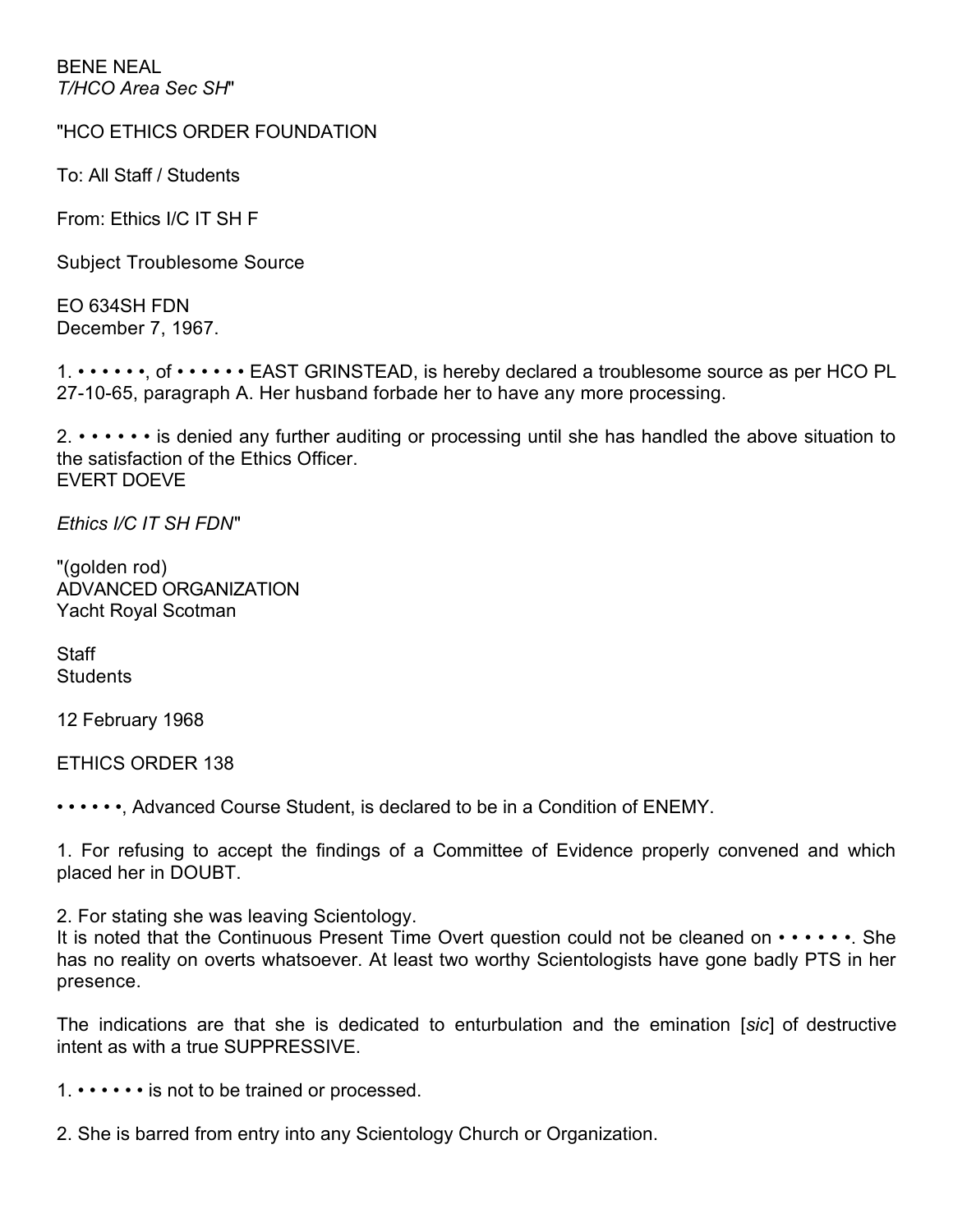3. She is not to be communicated with.

4. She is denied forever the materials which would have opened for her the doors to freedom and power.

Anyone connected to  $\cdots \cdots$  is declared a Potential Trouble Source and may not be further trained Dr processed until they have shown evidence that they have totally handled and disconnected from her.

The formula for ENEMY is "FIND OUT WHO YOU REALLY ARE".

IF at any time in the future • • • • • • comes to her senses and realizes what her situation is - *if* she successfully applies the ENEMY formula, she will be upgraded into DOUBT at which time she must comply with the findings of the Committee of Evidence and the formula of DOUBT and work her way back up the Conditions.

 $\cdots$  is to apply the Formula and penalties of ENEMY.

Barry Watson *HCO Area Sec AO* Endorsed by Julia Galpin HCO Exec Sec AO

*By the Authority vested in Executive*."

# **(ii) Doubters outside the fold**

181. The attitude of the Scientology leadership - and especially Mr. Hubbard - to those outside Scientology who are unconvinced of its excellence - which must include most of the population of the United Kingdom - is in my judgment the key to the relationship between Scientology and the rest of society. It is therefore worth quoting at length from the internal Scientology documents which lay down policy on the subject, and I do so here: -

"HUBBARD COMMUNICATIONS OFFICE

Saint Hill Manor, East Grinstead, Sussex.

HCO POLICY LETTER OF 15 FEBRUARY 1966

HCO Dir LRH Comm

*ATTACKS ON SCIENTOLOGY* (Additional Pol Ltr)

Remimeo Exec Sec Hats HCO Sec Hat Legal Officer Hat LRH Comm Hat Dist Sec Hat Press Hat Sect 5 Dept 3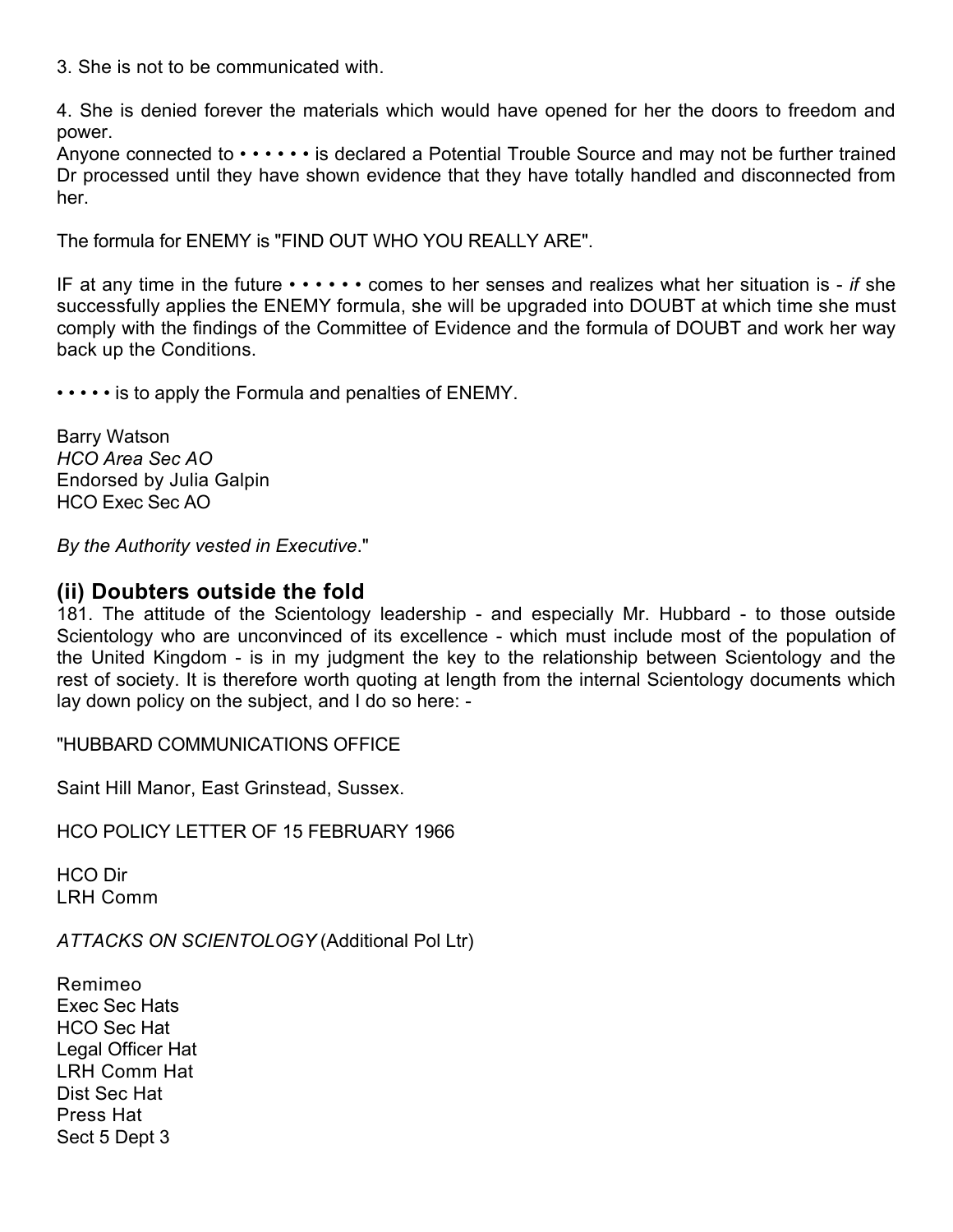Anyone proposing an investigation of or an "Enquiry" into Scientology *must* receive this reply and no other proposal:

"We welcome an investigation into (Mental Healing or whoever is attacking us) as we have begun one ourselves and find shocking evidence."

You can elaborate on the evidence we have found and lay it on thick attacking the attackers only.

NEVER agree to an investigation of Scientology. ONLY agree to an investigation of the attackers

This was the BIG error made in Victoria. I Okayed an Enquiry into *all* Mental healing. I ordered evidence on psychiatric murders to be collected. Non-compliance with these orders brought on the loss of Melbourne and the law in Victoria against Scientology. This was the non-compliance that began it. The original order I gave was relayed as "we welcome an Enquiry into Scientology . . ." or it was changed to that in Melbourne.

This is correct procedure:

(1) Spot who is attacking us.

(2) Start investigating them promptly for FELONIES or worse using own professionals, not outside agencies.

(3) Double curve our reply by saying we welcome an investigation of them.

(4) Start feeding lurid, blood sex crime actual evidence on the attackers to the press. *Don't ever* tamely submit to an investigation of us. Make it rough, rough on attackers all the way.

You can get "reasonable about it" and lose. Sure we break no laws. Sure we have nothing to hide. BUT attackers are simply an anti-Scientology *propaganda* agency so far as we are concerned They have proven they want no facts and will only lie no matter what they discover. So BANISH all ideas that any fair hearing is intended and start our attack with their first breath. Never wait Never talk about us - only them. Use *their* blood, sex, crime to get headlines. Don't use us.

I speak from 15 years of experience in this There has never yet been an attacker who was not *reeking* with crime. All we had to do was look for it and murder would come out.

They fear our Meter. They fear freedom. They fear the way we are growing. Why?

Because they have too much to hide.

When you use *that* rationale you win. When you go dishwater and say "we honest chickens just plain love to have you in the coop, Brer Fox," we get clobbered. The right response is "We militant public defenders of the freedom of the people want that there Fox investigated for eating living chickens!" Shift the spotlight to them. No matter how. Do it!

You can elaborate on the formula. Let's say some other branch of government wants to investigate us via the press Just apply the formula:

"We welcome a public enquiry into (that branch activity) as we already have begun to investigate their (...)."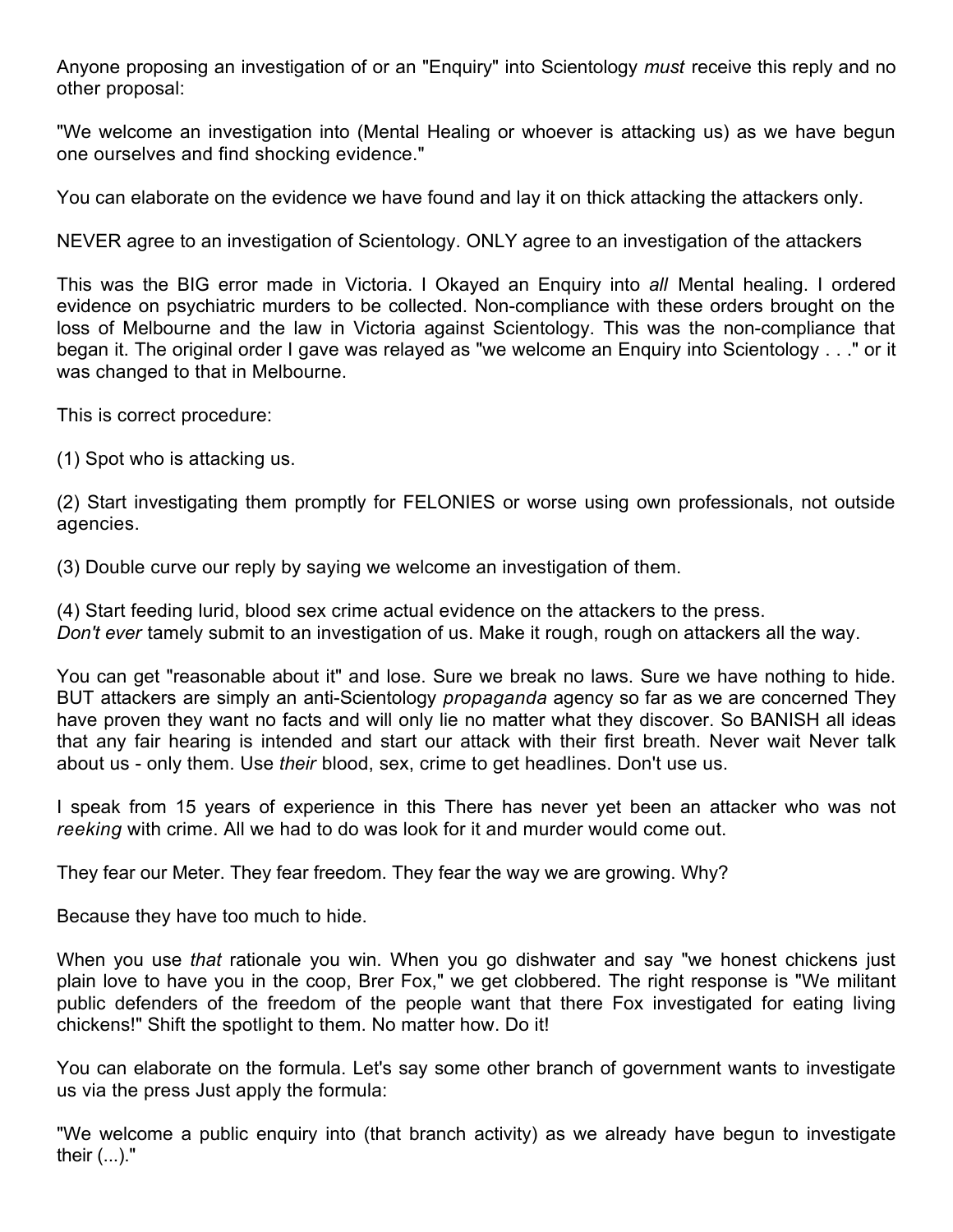It will always work. It even would have worked on the U.S. F.D.A. when they first began five years before their raid on DC. They run! And that's all we want.

*HOW TO STOP ATTACKS*

The way we will eventually stop all attacks from there on out is by processing the society as follows:

(l) Locate a source of attack on us.

(2) Investigate it.

(3) Expose it with wide lurid publicity.

You see the same thing in a preclear. He has a rotten spot in his behaviour. He attacks the practitioner. The spot is located on a meter. It blows and the preclear relaxes.

Well this is *just* what is happening in the society. We are a practitioner to the society. It has rotten spots in it. Those show up in attacks an us. We investigate and expose - the attack ceases.

We use investigators instead of E-Meters. We use newspapers instead of auditor reports. But it's the same problem exactly.

So long as we neglect our role as auditor-to-the-society we will be attacked.

Society is pretty crazy. It's a raw jungle. So it will take a lot of work. We must be willing to put in that work as a group or we'll be knocked about.

Remember, *CHURCHES ARE LOOKED UPON AS REFORM GROUPS*.

*Therefore we must act like a reform group.*

The way to seize the initiative is to use our own professionals to investigate intensively parts of the society that may attack us. Get an ammunition locker full. Be sure of our facts. And then expose via the press.

If we do this right, press, instead of trying to invent reasons to attack us will start hanging around waiting for our next lurid scoop.

*We must convert from an attacked group to a reform group that attacks rotten spots in the society. We should not limit ourselves to mental healing or own line. We should look for groups to investigate and blow the lid off and become known as a mightly [*sic*] reform group. We object to slavery, oppression, torture, murder, perversion, crime, political sin and anything that makes Man unfree.*

The only error we can make is disperse our investigation. We do a preliminary look, then we must select a target and investigate it until we have the cold facts and then BANG, fire the salvo.

Don't worry about libel if our facts indicate rottenness. The last thing that target will do is sue as then we would have a chance to prove it in court, *which* they are terrified of our doing.

Remember - the only reason we are in trouble with the press or government is that we are not searching out and exposing rotten spots in the society. We *must* practice on the whole group called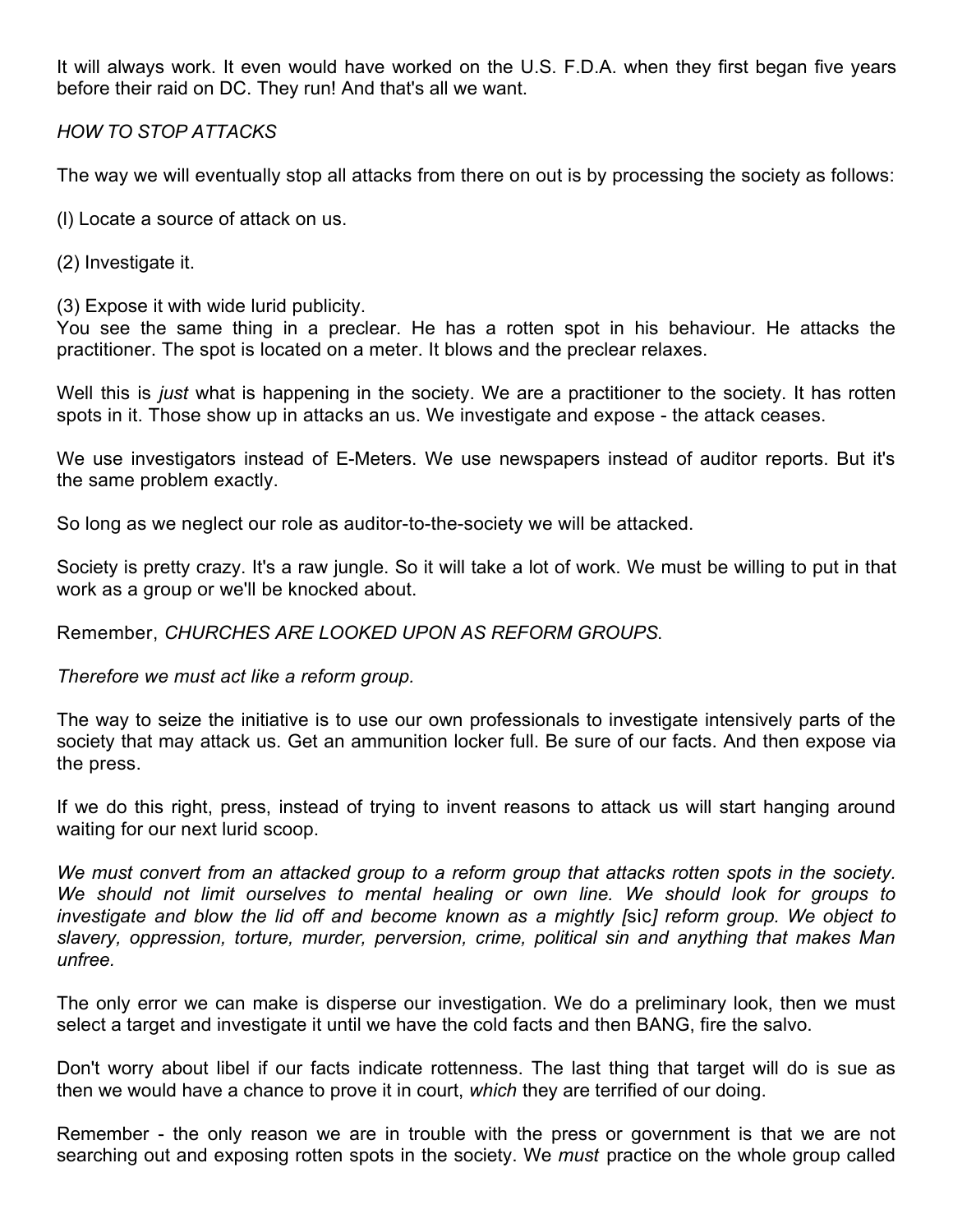society. If we do not it will attack us just as preclear will attack a Scientologist that won't audit him.

To get wholly over to cause we must select targets, investigate and expose *before* they attack us.

We have at this writing a long way to go. But we might as well start somewhere. Begin by investigating any attacking group, find and expose the dead bodies. Then work on to our selecting the targets.

And that will handle it all.

L. RON HUBBARD

LRH: ml

Copyright © 1966 by L. Ron Hubbard ALL RIGHTS RESERVED"

"HUBBARD COMMUNICATIONS OFFICE Saint Hill Manor, East Grinstead, Sussex

HCO POLICY LETTER OF l8 FEBRUARY 1966

ATTACKS ON SCIENTOLOGY (Continued)

(This Pol Ltr Augments HCO Pol Ltr of 19 Feb 66, Attacks on Scientology)

Gen Non-Remimeo

Exec Sec Hats HCO Area Sec Hats Legal Hat Section 5 Hats

When you hold up an image of freedom, all those who oppress freedom tend to attack. Therefore attacks, on whatever grounds, are inevitable. Holding up a freedom image is however the only successful forward action even though it gets attacked.

It remains then to take the handling of attacks off emergency, predict them and handle them by proper tactics and administrative machinery.

The first group of actions have *not* been effective in handling attacks:

(The G stands for Group, the following are 3 different Groups of actions):

G 1.1. Hiring expensive outside professional firms;

G.1.2. Writing Scientologists to write their representatives in government;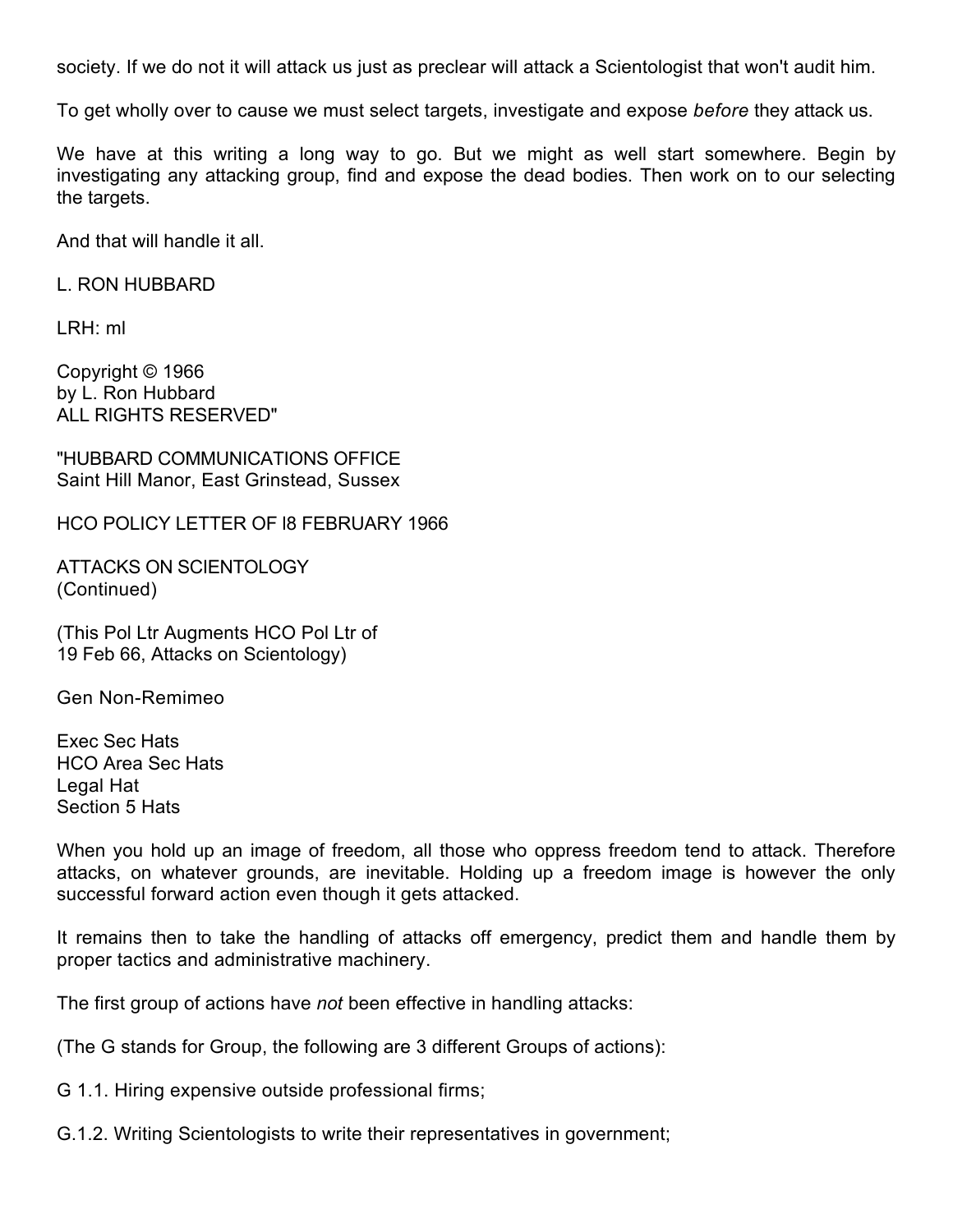G 1.3. Advertising the attack to the Scientology "field";

G.1.4. Being carefully legal in our utterances. This Second Group of Actions has been of some small use in deterring attacks:

G.2.1. Direct letters from the org to a Congress of Parliament (ruined the U.S. Siberia Bill);

G.2.2. Circulating pamphlets about the attack (got rid of Wearne out of the [Victoria] Enquiry);

G.2.3. Suits against sources of libel and slander; The Third Group of Actions have been positive in stopping attacks:

G.3.1. Investigating noisily the attackers,

G.3.2. Not being guilty of anything;

G.3.3. Having our corporate status in excellent condition;

G.3.4. Having our tax returns and books accurate and punctual;

G.3.5. Getting waivers from all people we sign up;

G.3.6. Refunding money to dissatisfied people;

G.3.7. Having our own professionals firmly on staff (but not halfway on staff);

G.3.8. Going on advertising total freedom;

G.3.9. Surviving and remaining solvent by stepping up our own usual activities;

G.3.10. By catching the dropped balls goofed by others and hired professionals,

G.3.11. Being religious in nature and corporate status. As you read over the above you should be able to see where our funds should be placed.

In the first group you can see large possible outlays to professional firms attorneys, accountants. This is money utterly wasted. They flop and we have to do it all ourselves anyway. The fantastic cash cost of mailings to Scientologists was evident in DC where it ate up all their "freedom funds". Any by advertising the attack to Scientologists we only frighten them away from the org and lose our income as well. So we must *never* do these three things.

The second group above are not very costly and constitute a proper line of defense and should be undertaken. But they must *not* be counted on to do more than impede an attack. They will never stop it cold. This second group is like an infantry defensive action. It is necessary to oppose the enemy but just opposing will not finally win the fight. That is done only by taking enemy territory.

The third group contains the real area for the outlay of funds and stress of planning. This group has an excellent history and has ended off a great many attacks beginning in 1950. Therefore one should take care not to leave any of these out whenever an attack is mounted on us.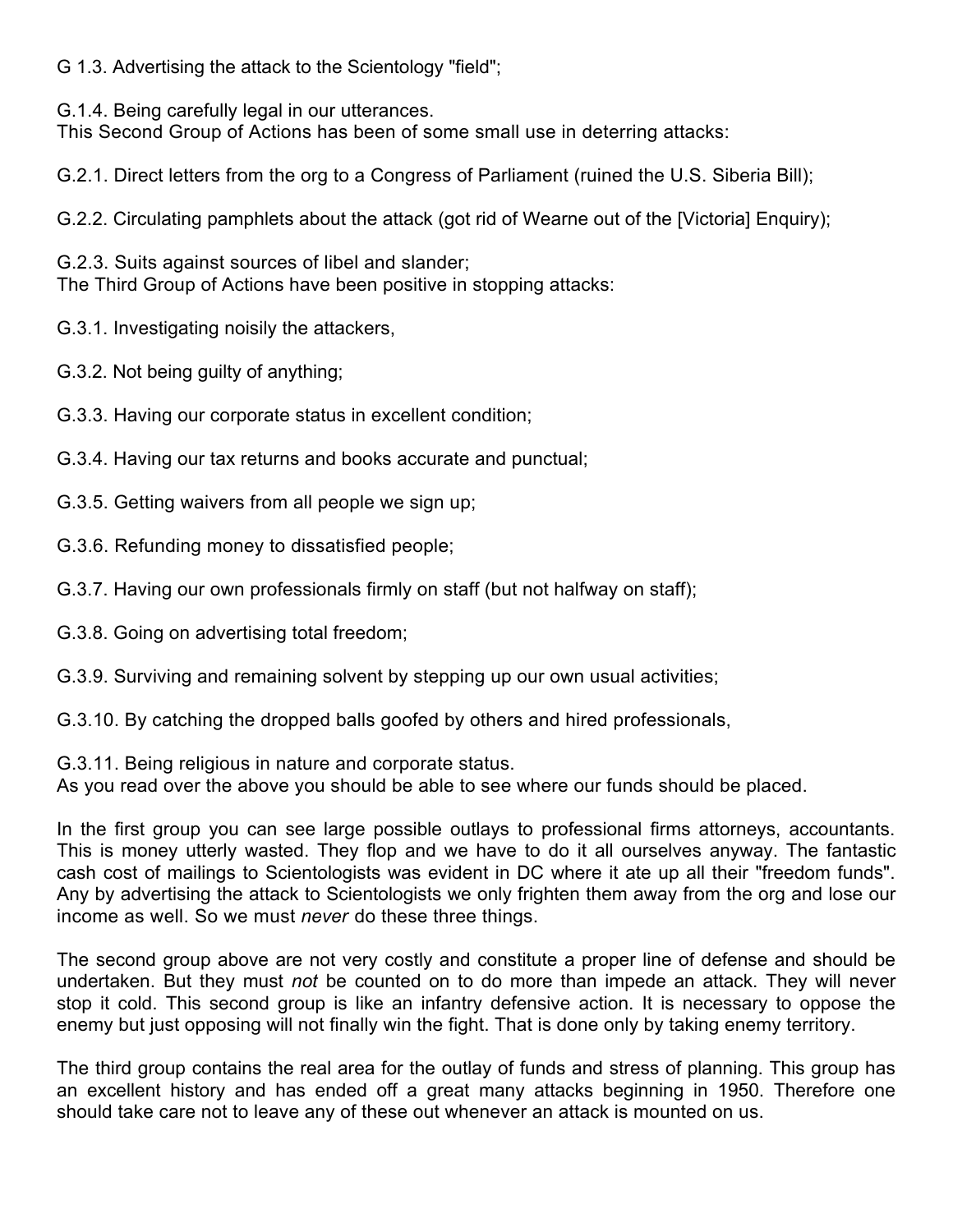## *INVESTIGATION*

It is a curious phenomenon that the action of investigation alone is head and shoulders above all other actions.

This is most like Scientology processing, oddly enough, where the practitioner seeks the hidden points in a case. As soon as they are found the case tends to recover, regardless of anything else done.

Groups that attack us are to say the least not sane. According to our technology this means they have hidden areas and disreputable facts about them.

As soon as we begin to look for these, some of the insanity dissipates.

It is *greatly* in our favour that we are only attacked by mad groups as people in that condition (1) invariably choose the wrong target and (2) have no follow-through. Thus they are not hard to defeat providing one (A) looks for their hidden crimes and (B) is irreproachable in his conduct himself .

We discovered this more or less by accident. The basic discovery was that the interrogation of a policeman produces a confusion and an introversion; it is *his* job to interrogate - so you reverse the flow, mix up his "hat" so he doesn't know who is which, and you reach for his own doubt.

These people who attack have secrets. And hidden crimes. They are afraid. There is no doubt in their minds as to our validity or they wouldn't attack so hard at such cost. Society tolerates far worse than we are. So they really believe in us. This hampers their execution of orders - their henchmen really don't share the enthusiasm for the attack for after a bit of investigation it becomes obvious to these henchmen that the attack smells. This impedes follow through.

And when *we* investigate, all this recoils on the attacker. He withdraws too hurriedly to be orderly.

An attacker is like a housewife who tells City Hall how terribly her neighbours keep house. But when you open *her* door, the dishpans and dirty diapers fall out on the porch.

All you have to do in lots of cases is just *say* you are going to rattle their door knob and they collapse.

I can count several heavy attacks which folded up by our noisily beginning an investigation of the attacker.

Our past liability in this was that we depended on outside firms, enquiry agencies, etc. And these have too many clients and we have too little control of their direction. The answer is to organize and maintain our own proper corps for this action.

#### L. RON HUBBARD.

LRH: ml

Copyright © 1966 by L. Ron Hubbard ALL RIGHTS RESERVED" 139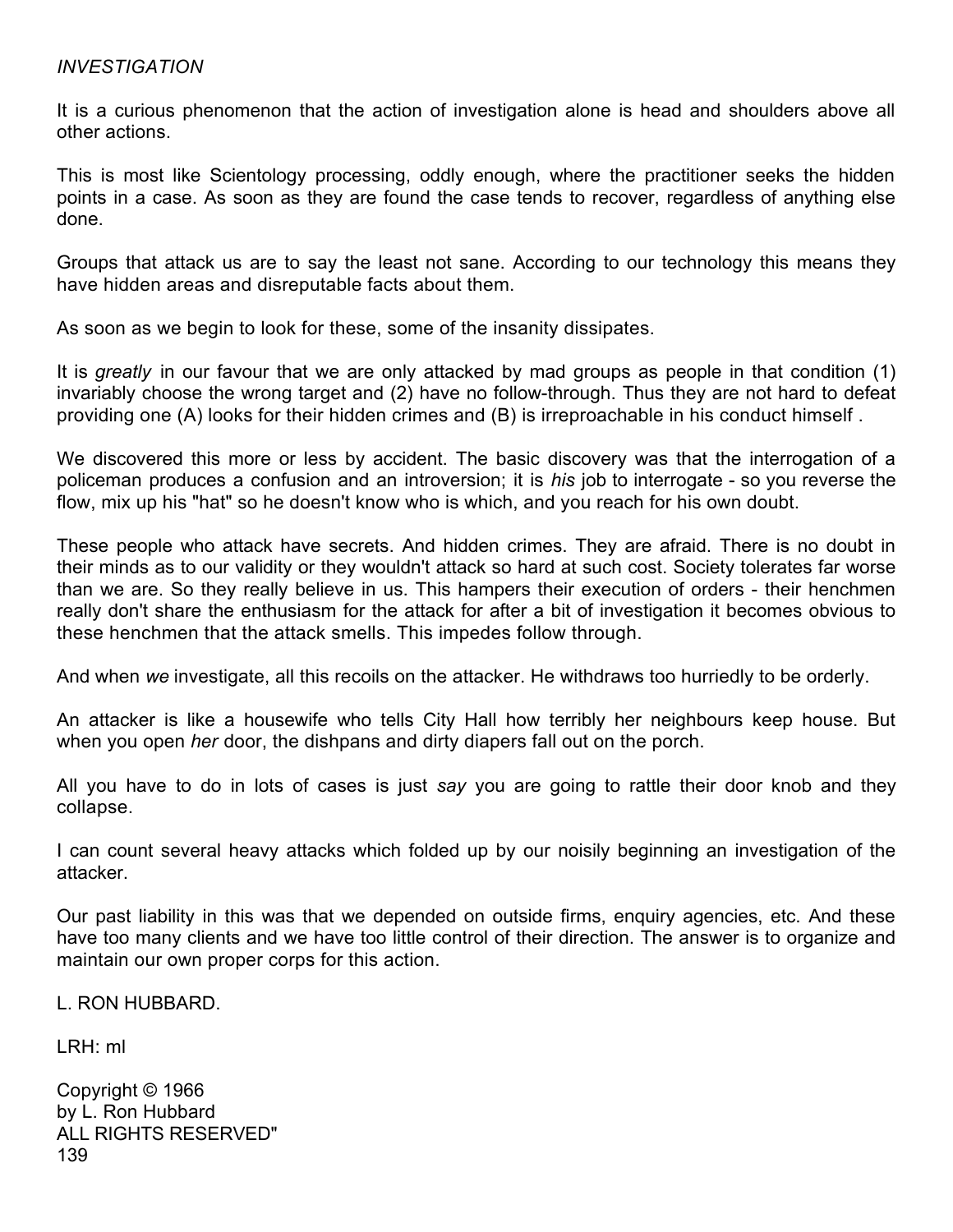#### "HUBBARD COMMUNICATIONS OFFICE Saint Hill Manor, East Grinstead, Sussex

HCO POLICY LETTER OF 17 FEBRUARY 1966

Limited Non-Remimeo Exec Sec Hats HCO Sec Hats Sect Officer Hat Section Investigators' **Hats** 

HCO Div 1

Department 3, Section 5

PUBLIC INVESTIGATION SECTION

The Public Investigation Section is formed in Division l, Dept 3, as Section 5.

The purpose of this section is:

"TO HELP LRH INVESTIGATE PUBLIC MATTERS AND INDIVIDUALS WHICH SEEM TO IMPEDE HUMAN LIBERTY SO THAT SUCH MATTERS MAY BE EXPOSED AND TO FURNISH INTELLIGENCE REQUIRED IN GUIDING THE PROGRESS OF SCIENTOLOGY".

When an organization has lS0 on staff this section *must* be formed. Until that time it should be formed in Continental organizations responsible for the general good of Scientology on that continent.

It is composed wholly of professional investigators. *Agencies* may not be used.

Personnel for this section is advertised for in classified columns, giving only our phone number, and are called in for personnel review by Dept l and Dept 14.

Great care must be taken in selecting such personnel as to past experience and an E-Meter check that is completely valid must be passed by the applicant regarding his purposes. A high or low tone arm or an undesirable needle reaction flunks the applicant. The question regarding the applicant being sent there by some other hostile agency must be passed without any question of doubt.

The applicant is given nominal pay and expenses on actual receipts only until he or she has a proven statistic at which time better pay may be given.

The investigator is detailed only to specific projects as laid down by Worldwide and these must always concern broad public matters that are reacting on Scientology and strictly in accordance with the purpose of this section. In this way investigation serves as processing at public level.

The section may never be used on Ethics Section matters but may work with Ethics when an ex-Scientologist is involved.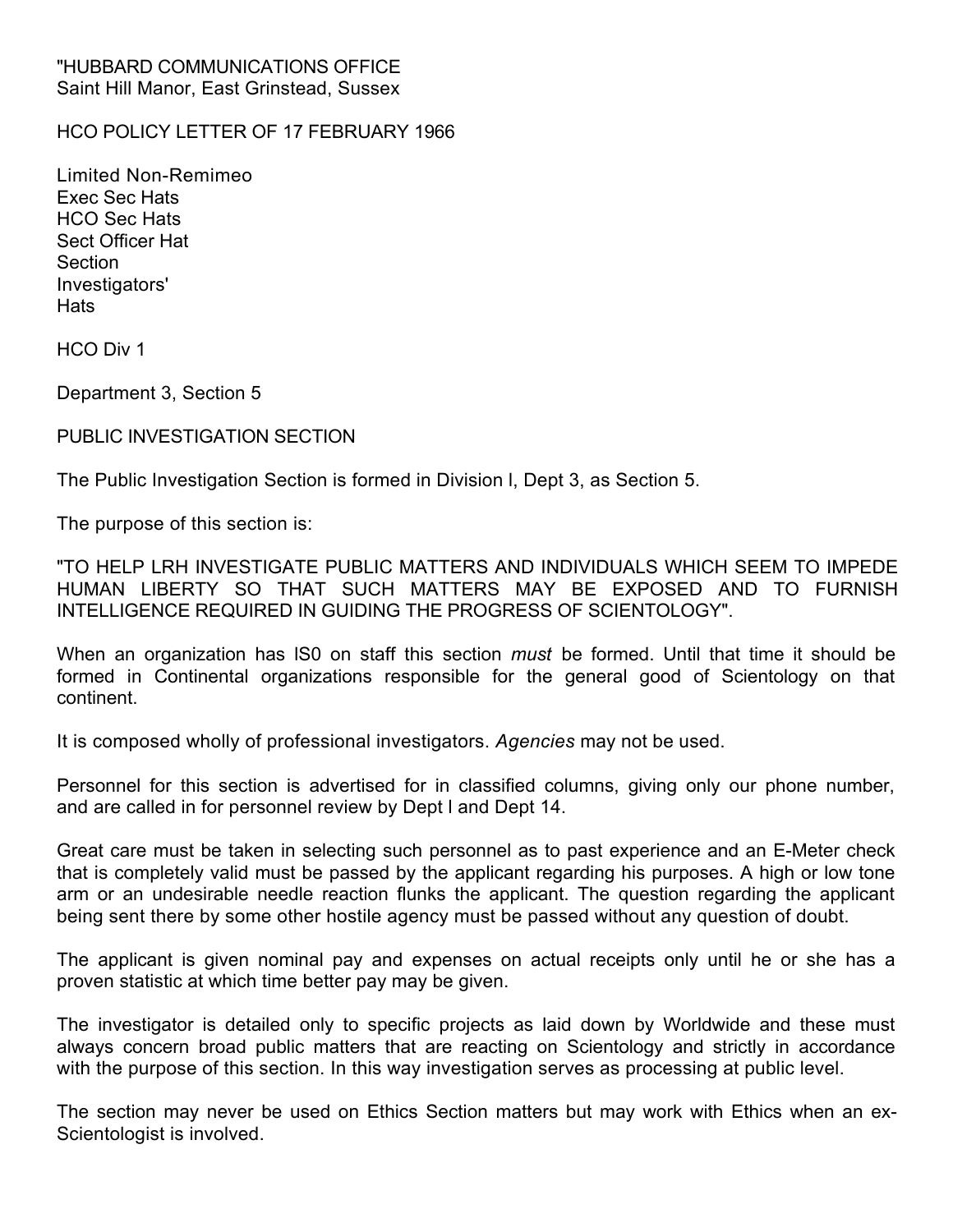The section has nothing to do with dispersed investigation of isolated cases. It may only work on matters relating to groups and individuals who are part of those groups.

The statistic of the section is dual consisting of the number of cases successfully investigated on specific projects and the number of derogatory news stories appearing that week related to enemies of Scientology related to a specific project. The statistic of each individual investigator is the number of cases personally investigated to a completed useful report. These are reported to the HCO Advisory Committee and graphed each week. Production of the section is the number of cases in a project processed.

It will be seen that the section has all the useful functions of an intelligence and propaganda agency. It finds the data and sees that it gets action.

The determination of what a project is is simple - what agency or group is attacking Scientology? As Scientology stands for freedom, those who don't want freedom tend to attack it. The Section investigates the attacking group's individual members and sees that the results of the investigation get adequate legal action and publicity.

The mechanism employed is very straightforward. We never use the data to threaten to expose. We simply collect it and expose.

Experience with the section will show that very sordid motives lie behind such attacks and that individuals of the attacking groups have a very great deal to hide. Thus the section always has a huge quantity of matters to be discovered and is not likely to run out of cases to investigate, providing only that it does not depart from this formula:

(1) Note what public or private group is attacking Scientology.

(2) Get a project warrant from the Advisory Council Area or WW to investigate it.

(3) Collect as many case histories as possible on the individuals of that group, specializing on those that can be led to criminal prosecution by state or world agencies.

(4) See that enough of the data is made available to the state or world agencies to obtain convictions.

(5) See that excellent press coverage is given the disclosures over as long a period of time as possible.

(6) See that HCO and Scientology are given full credit for protecting human rights and liberty. If there is no variation in the above formula and if serious departures or private vendettas do not enter in, and if all evidence continues to be honest and none of it framed, the section and Scientology will prosper.

All investigators, once they have passed their rigorous screening and have been employed, may look over the organization, its papers and files and satisfy themselves that we ourselves are not trying to hide anything and are exactly what we say we are and do exactly what we say we do.

Operating from this platform of confidence, the investigator can be much more effective.

Successfully experiencing Scientology processing can heighten the confidence even further.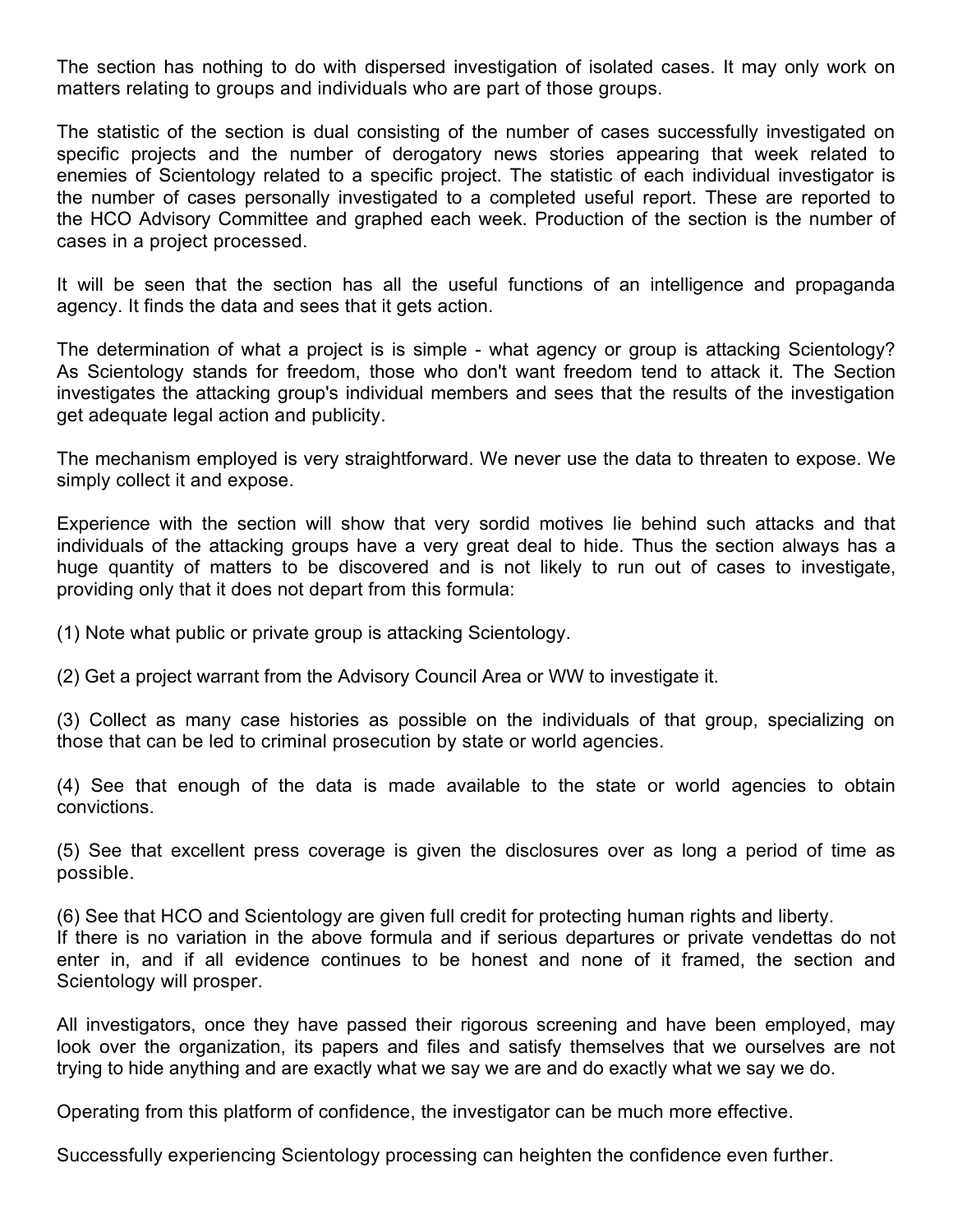# *PROCEDURES*

Standard intelligence procedures are used.

The section has a file for each project and files by names of individuals within that project. The names are cross indexed, etc.

Public solicitation for cases of injury to the rights or liberty concerned with that project can obtain leads.

Every project should be the subject of a case form made up to contain details necessary for filing and follow up.

Anyone writing in a complaint is then sent a copy of the form to fill in so that the vital data can be weeded out and the importance of that complaint seen at a glance. The pattern of the form is based on the data needful to get a conviction.

Such a form is always sent back with a covering letter stating it is all in confidence, etc., making the plaintiff feel safer in answering.

However lists of names of plaintiffs are procured, each becomes the subject of a filled form.

The more fruitful of such forms are followed up by individual investigators. These obtain the data necessary for a conviction of the individual complained about who is a member of the attacking group.

Only copies are ever given state agencies or the police. Originals are always held.

The usual precautions against libel, slander and false arrest are taken. Projects must be studied for legal liabilities by the Legal Section before being commenced upon. But no project may be stopped by the Legal Section - their whole function is to find how to make it safe.

No act which will make an investigator liable to criminal prosecution may be ordered."

# "SECRETARIAL EXECUTIVE DIRECTOR

Office of LRH

9th February 1966

SECED 45 WW & 310 SH Exec Secretaries and Secretaries and Legal Officer

# *ENQUIRY RUMOUR UK*

1. The "news" that some lord [Lord Balniel] is "going to ask a question in the House as to why the Health Minister here does not conduct an Enquiry into Scientology like in Melbourne" as published in the "News of the World" which we are sueing gives us this planning.

2. First, it isn't anything to worry about.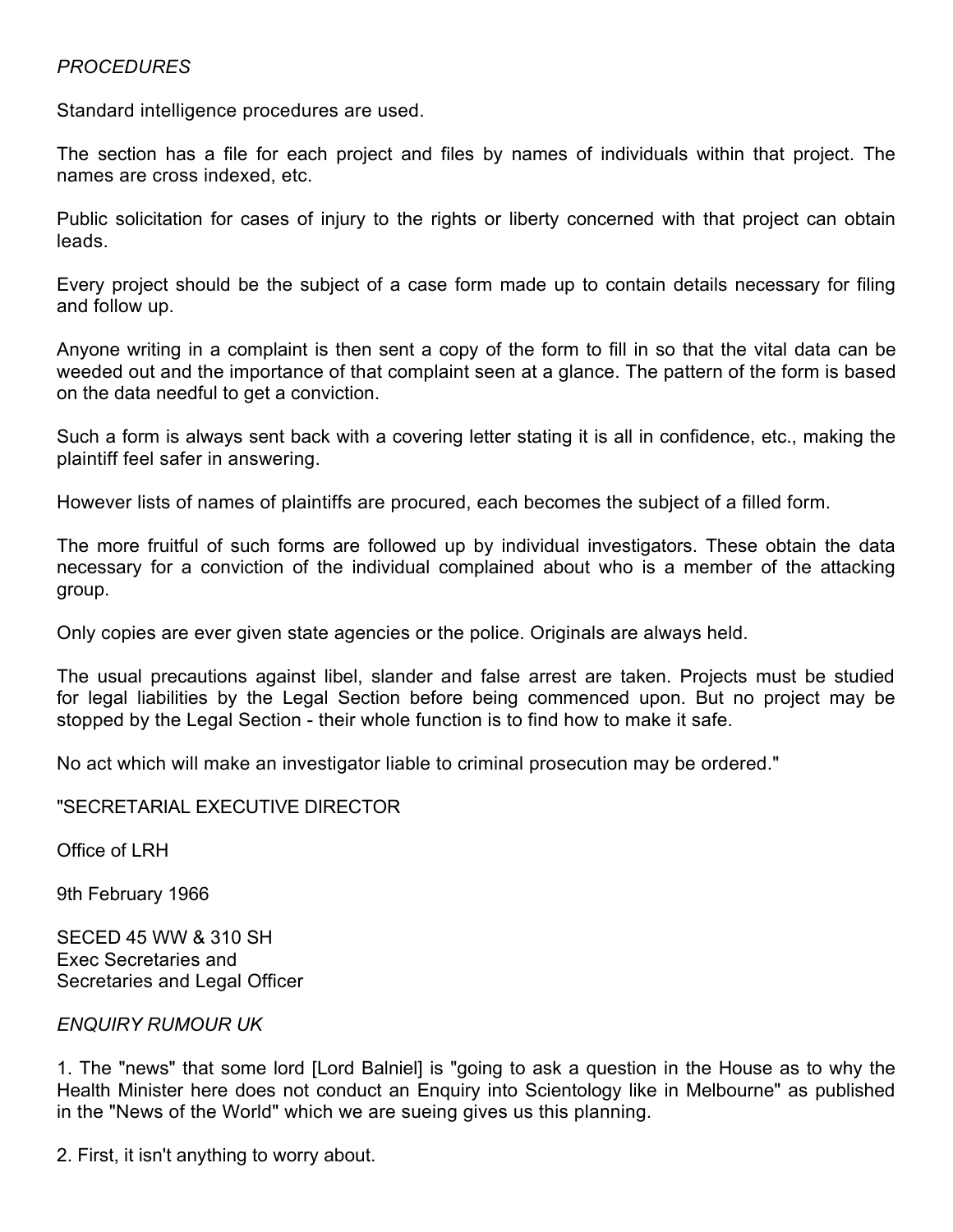3. Melbourne went awry because it was a non-compliance. Hemery gave the Melbourne Office permission to agree to an Enquiry. I okayed only this: That we agree into an Enquiry into *all* mental Health services and activities. This was the order. Hemery or Williams narrowed it to Scientology only.

4. Obviously we could have had a ball and put psychiatry on trial for murder, mercy killing, sterilization, torture, and sex practices and could have wiped out psychiatry's good name.

5. That went wrong and Melbourne wouldn't follow any other order either. So it was a mess.

6. If we are ever so involved again we demand one or *all* mental healing activities including psychiatry and demand it loudly. And lead them up the path to slaughter.

7. Planning would be *If* any more is heard of this:

(1) Mary Sue will write a letter for the Chaplain to all members of Parliament and have it photolithoed and *if it hots up* mail it to all members of Parliament.

(2) Get a detective on that lord's past to unearth the tid-bits. They're there.

(3) Stress sex and blood in psychiatry and collect data and mount an all out attack in the press on psychiatry, so that "Mental Health" sees that they are going to get hurt and will cool off.

(4) If an Enquiry after all OCCURS and we are pulled in, we try only Melbourne's *illegalities* all over again (not their transcript) and try psychiatry only. We refuse to discuss or describe Scientology. As near as we come is "Well Scientology isn't like Psychiatry. In psychiatry they think adultery is a cure for ..............". You get it. Curve every answer with answers that MAKE LURID PRESS TO PSYCHIATRY'S COST. Papers by policy only want blood and sex - so give them Psychiatry's and they'll print it. Further couple the words Psychiatry and Capitalism - allege that Psychiatry is the Capitalist tool (a Conservative opened the attack in the UK) and found the press beating the drum for us.

(5) Refuse to let the enemy introduce Melbourne transcripts as suits are in progress - "sub-judice". Use only Melbourne illegalities.

8. Remember these things - we won against the FDA. We are winning on US tax. We have caught the ball on UK tax. Part of our trouble is that we're an up statistic and governments are SP and strike at all rising statistics. (See Income Tax scales of tax; as your wage rises the penalty percentage rises.)

9. The Melbourne staff set up a nice new org in Adelaide and *other states* in Australia are revolted at Victoria.

10. The US is clean operating ground.

11. And England's Parliament is not about to pass or even introduce law barring religion or philosophy. After all these aren't ex-convicts.

12. These flurries can be expected. Plan for them and handle.

13. This is nothing compared to what will happen when we start taking SPs out of the government.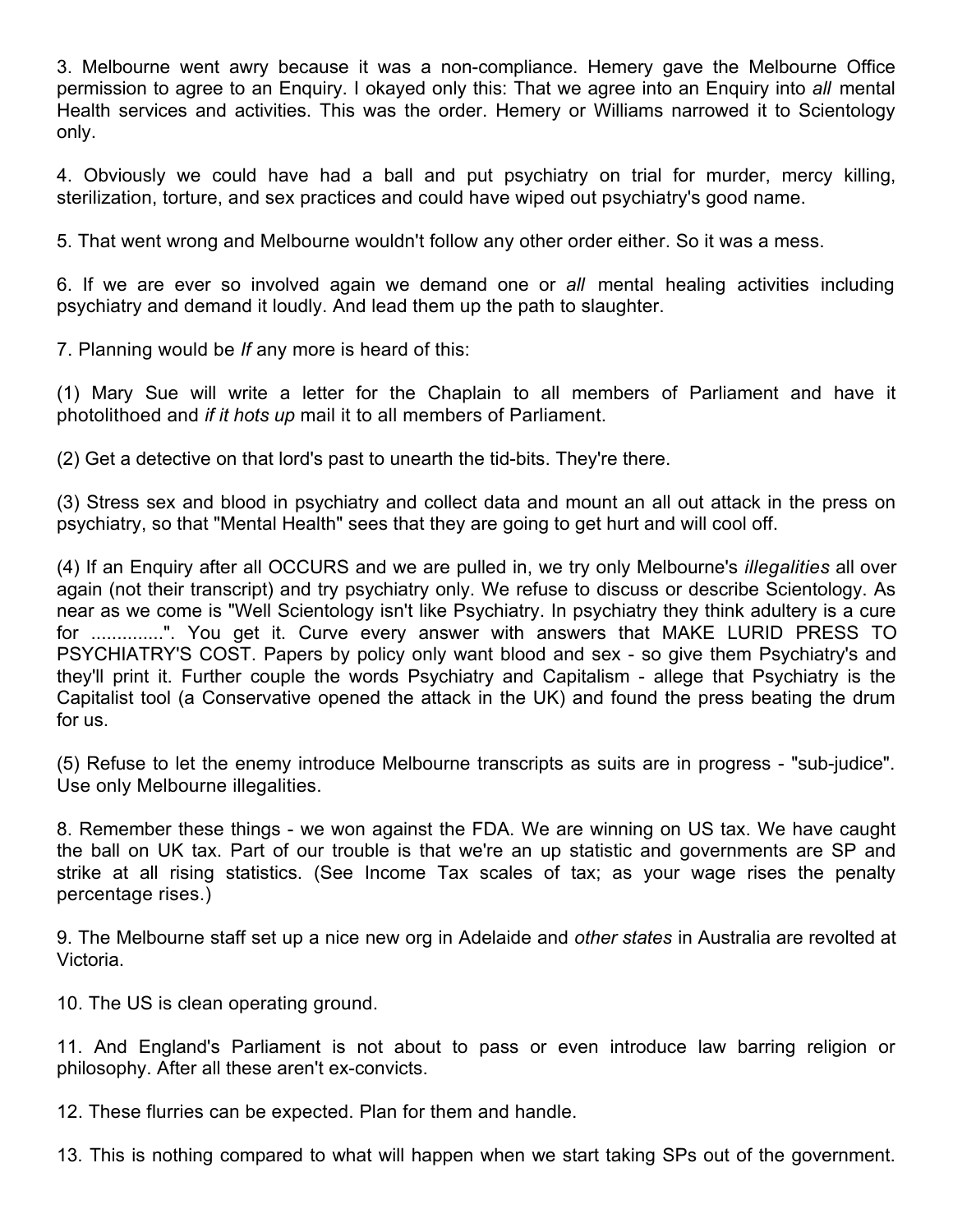They are rightly afraid.

14. So don't you be. Tomorrow belongs to us. Inevitably there are bumps in the road.

L. Ron HUBBARD" And again, for general circulation: -

"HUBBARD COMMUNICATIONS OFFICE Saint Hill Manor, East Grinstead, Sussex

*HCO EXECUTIVE LETTER OF 5 SEPTEMBER 1966*

Remimeo

To: Scientologists From: Ron Subject: How to do a NOISY Investigation.

Further to HCO Executive Letter of 3 August 1966, Cathy Gogerly, HCC Area Sec, Adelaide, Australia, has given details of how to go about dealing with attackers of Scientology.

" ... Here's what you do.

Soon as one of these threats starts you get a Scientologist or *Scientologists* to investigate noisily.

You find out where he or she works or worked, *doctor*, dentist, friends, neighbours, *anyone*, and 'phone 'em up and say, "I am investigating Mr/Mrs .......... for criminal activities as he/she has been trying to prevent Man's freedom and is restricting my religious freedom and that of my friends and children, etc".

You say now and then, "I have already got some *astounding* facts," etc., etc. (Use a *generality*.) It doesn't matter if you don't get much info. Just be *NOISY* - it's very odd at first, but makes *fantastic* sense and WORKS. (Honestly, you feel a real dill, its [*sic*] so reverse to all detective work.)

You will find that Scientologists will come rushing forward with 90 per cent of your facts anyway. (They are *never* from auditing sessions.) Scientologists are really terribly ethical.

Best and love,

Cathy."

L. RON HUBBARD

LRH: Ib - r

Copyright © 1966 by L. Ron Hubbard ALL RIGHTS RESERVED"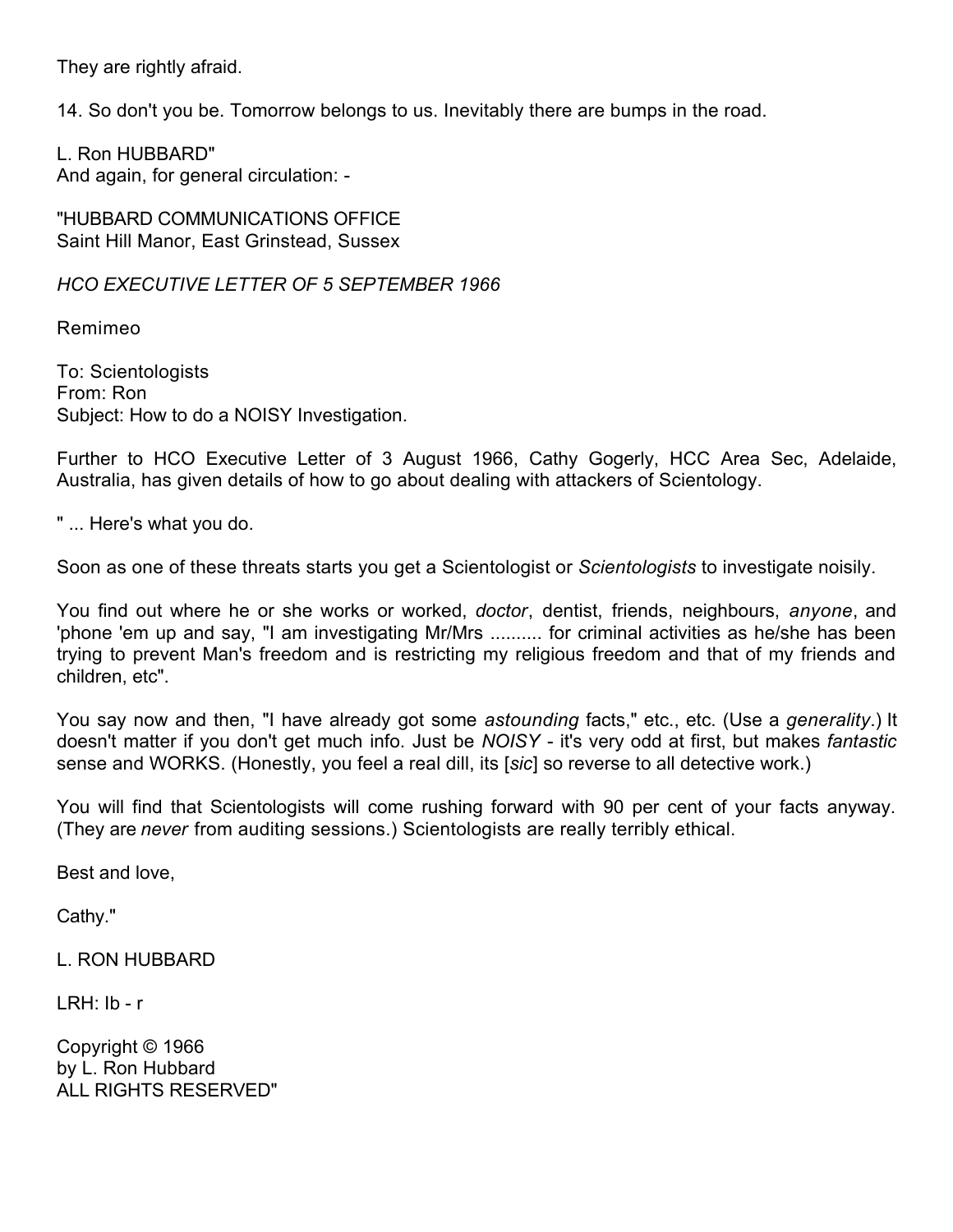182. It is evidently no coincidence that, a few months before these directives were written, the Anderson Board had occasion to comment that

"from time to time attempts were made by the Scientology interests to widen the scope of the Inquiry into a general investigation of the medical profession, or more particularly into the practices of psychiatry and psychology, in an endeavour, it would seem, to deflect attention from Scientology by attacking orthodox practices of medicine." (160)

nor that the Ontario Committee on the Healing Arts found it necessary to report that: (161)

"The next response of the Scientologists was to loose a volley of highly offensive Press releases during the month of November 1968, attacking individual members of the Committee, accusing at least one member of "crimes", impugning the motives of the Committee, accusing the Committee of conducting an "Inquisition" and charging that the Committee's investigation was "outrageous", "dangerous", and a "fast route to fascism".

Such tactics, as we later learned, are regarded in many jurisdictions as characteristic of the Church of Scientology. It is their normal practice to attack any individual or organization which attempts to investigate the Church of Scientology."

I also observe that, of the whole of the written submissions put in by the Scientologists to the Inquiry now being held in South Africa, nearly 400 pages are devoted to "The Nature of the Attack on Scientology" whereas "The Nature of Scientology" is covered in 62, and "Organisation, Advertising, Ethics and Finance" in 13.

183. Nor is the expression of this policy confined to internal directives with restricted circulation. The following article, for example, appeared over Mr. Hubbard's facsimile signature in Vol. l6, No. 3 (162) of *Certainty*, a Scientology magazine: -

"CRITICS OF SCIENTOLOGY by L. RON HUBBARD

If Aunt Ermintrude each night went through your change purse and extracted divers coins without your knowledge, and then if she found you had joined a group that could discover secrets, her immediate and passionate reaction would be to damn the group and you as well.

If the wife were stepping out with your best friend behind your back and one day she found you had thoughts of joining a group that taught you people's motives and reactions and made you understand them, she would throw a mad dog fit to prevent your progress.

If a government were busy making capital out of people's ignorance of economics and world affairs and were playing a double game and a group came along and started to make its people smarter and more knowledgeable of true motives, that government would try to shoot every member of that group on sight.

If a group of "scientists" were knowingly raising the number of insane to get more appropriation and "treatment" fees and somebody came along with the real answer, that group would move heaven and earth to protect its billions of rake-off.

And so individuals, governments and "scientists" attack Scientology.

It's as simple as that. We do not treat the sick or the insane. We break no laws. We do more good in any ten minutes of this planet's time than the combined efforts of *all* social ministries on Earth to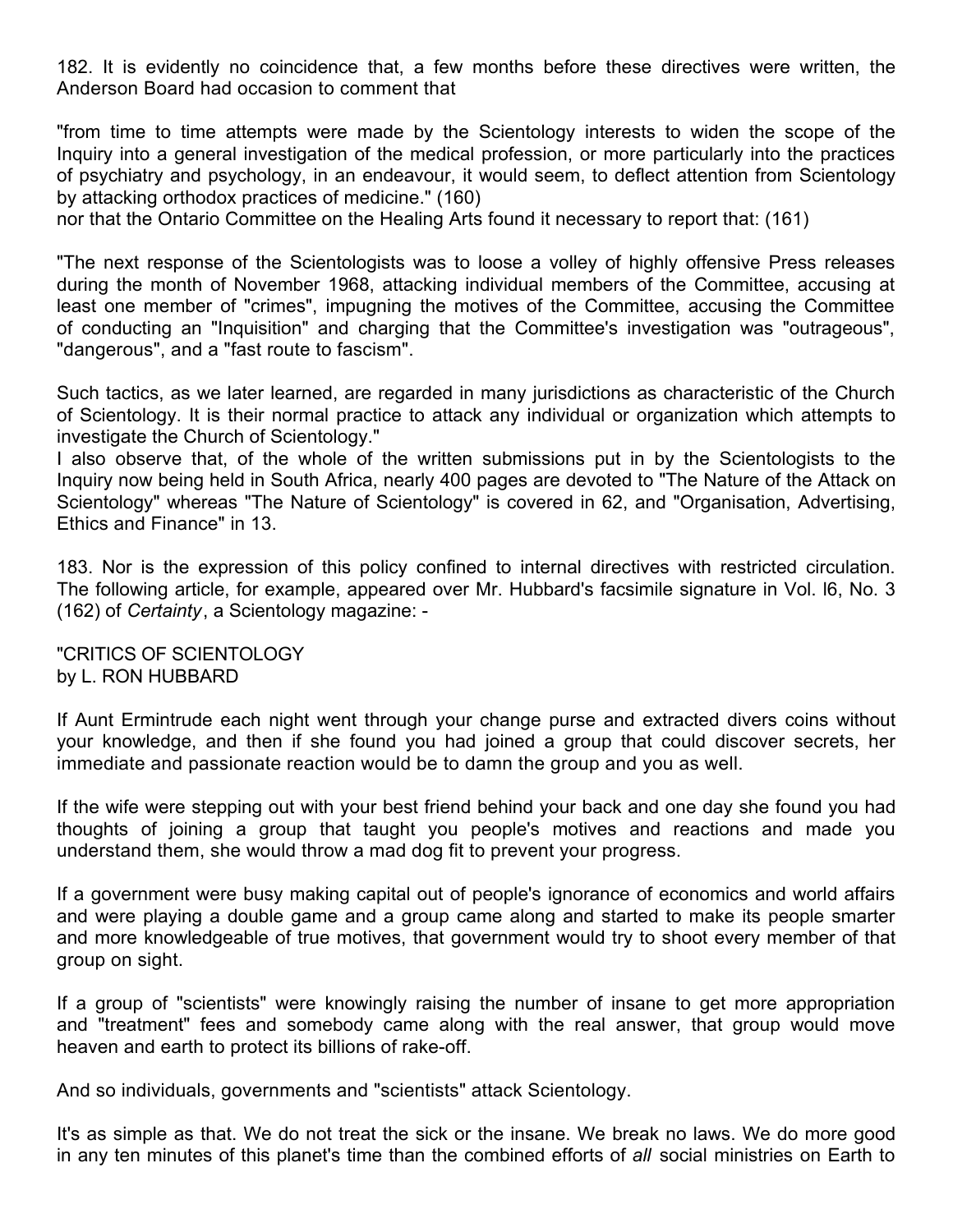better mankind.

Stated that way, however, it looks pretty hopeless and even dangerous to be a Scientologist.

*Except* it is totally hopeless and fatal not to be a Scientologist.

Those who are not Scientologists are left in complete ignorance of the motives of the dishonest. And they have no chance of personal immortality. It is as simple as that. It is better to be endangered but with a chance than to be condemned utterly and without one.

Those who criticize one for being a Scientologist or make snide remarks cannot stand a personal survey of past actions or motive. This happens to be a fortunate fact for us. The criminal abhors daylight. And we are the daylight.

Now get this as a technical *fact*, not a hopeful idea. Every time we have investigated the background of a critic of Scientology we have found crimes for which that person or group could be imprisoned under existing law. We do *not* find critics of Scientology who do not have criminal pasts. Over and over we prove this.

Politician A stands up on his hind legs in a Parliament and brays for a condemnation of Scientology. When we look him over we find crimes - embezzled funds, moral lapses. a thirst for young boys - sordid stuff.

Wife B howls at her husband for attending a Scientology group. We look her op and find she had a baby *he* didn't know about.

Two things operate here. Criminals hate anything that helps anyone instinctively. And just as instinctively a criminal fights anything that may disclose his past.

Now as criminals only compose about 20 per cent of the race, we are on the side of the majority. This is quite true. In one country we have almost exactly 100 Scientologists for every member and supporter of psychiatry. They make the noise because they are afraid. But we have more general influence and more votes.

The way we handle the situation now is simplicity itself and we are winning.

We are slowly and carefully teaching the unholy a lesson. It is as follows: "We are not a law enforcement agency. BUT we will become interested in the crimes of people who seek to stop us. If you oppose Scientology we promptly look and will find and expose your crimes. If you leave us alone we will leave you alone".

It's very simple. Even a fool can grasp that.

And don't underrate our ability to carry it out.

Our business is helping people to lead better lives. We even help those who have committed crimes for we are not here to punish. But those who try to make life hard for us are at once at risk.

We are only interested in doing our job. And we are only interested in the crimes of those who try to prevent us from doing our work.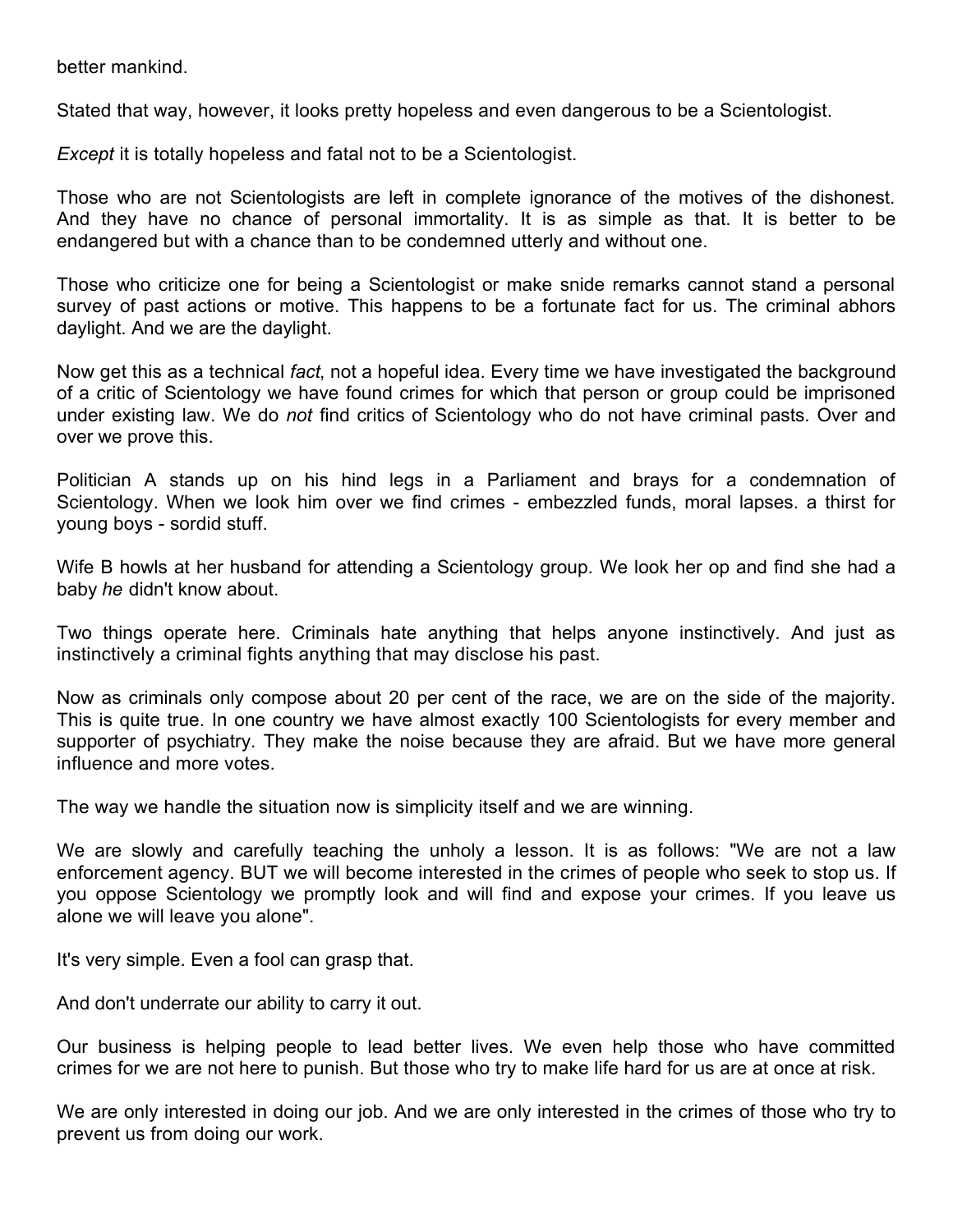There is no good reason to oppose Scientology. In our game everybody wins.

And we have this technical fact - those who oppose us have crimes to hide. It's perhaps merely lucky that this is true. But it is true. And we handle opposition well only when we use it.

Try it on your next critic. Like everything else in Scientology, it works.

Sample dialogue:

George: Gwen, if you don't drop Scientology I'm going to leave you.

Gwen: (savagely) George! What have you been doing?

George: What do you mean?

Gwen: Out with it. Women? Theft? Murder? What crime have you committed?

George: (weakly) Oh, nothing like that.

Gwen: What then?

George: I've been holding back on my pay . . .

If you, the criticized, are savage enough and insistent enough in your demand for the crime, you'll get the text, meter or no meter.

Never discuss *Scientology* with the critic. Just discuss his or her crimes, known and unknown. And act completely confident that those crimes exist. Because they do.

Life will suddenly become much more interesting - and you'll become much less suppressed!"

# **(iii) Psychiatrists**

184. The Scientology leadership sees in psychiatrists an especially virulent class of enemy. It is certainly true that psychiatrists in general have expressed no approval of Scientology theories, and tend to regard Scientology processing as potentially harmful, especially to unstable minds. The Scientology leadership has reacted energetically: -

"When Hubbard says more psychiatrists are nuts than any other section of the community, he is stating an observable, statistical truth. The fact of the matter is there are more psychiatrists under treatment for psychiatric illness than any other section of the community. Physician heal thyself. The public at large are discontented and dismayed at current psychiatric practice and current psychiatric treatment. We have from Australia a corrected statistical analysis of the efficiency of current psychiatric practice and the fact of the matter is that more people get worse under treatment than get better.

The overwhelming majority of psychiatrists in the western world are atheist, godless, and against any philosophy which stands for any moral value or any integrity of the individual as a spiritual being. A small number of right thinking psychiatrists from the profession have tried to obtain a reform in the dangerous ideas being advanced by the majority of their fellows. They have even gone so far as to talk about rackets ..." (163)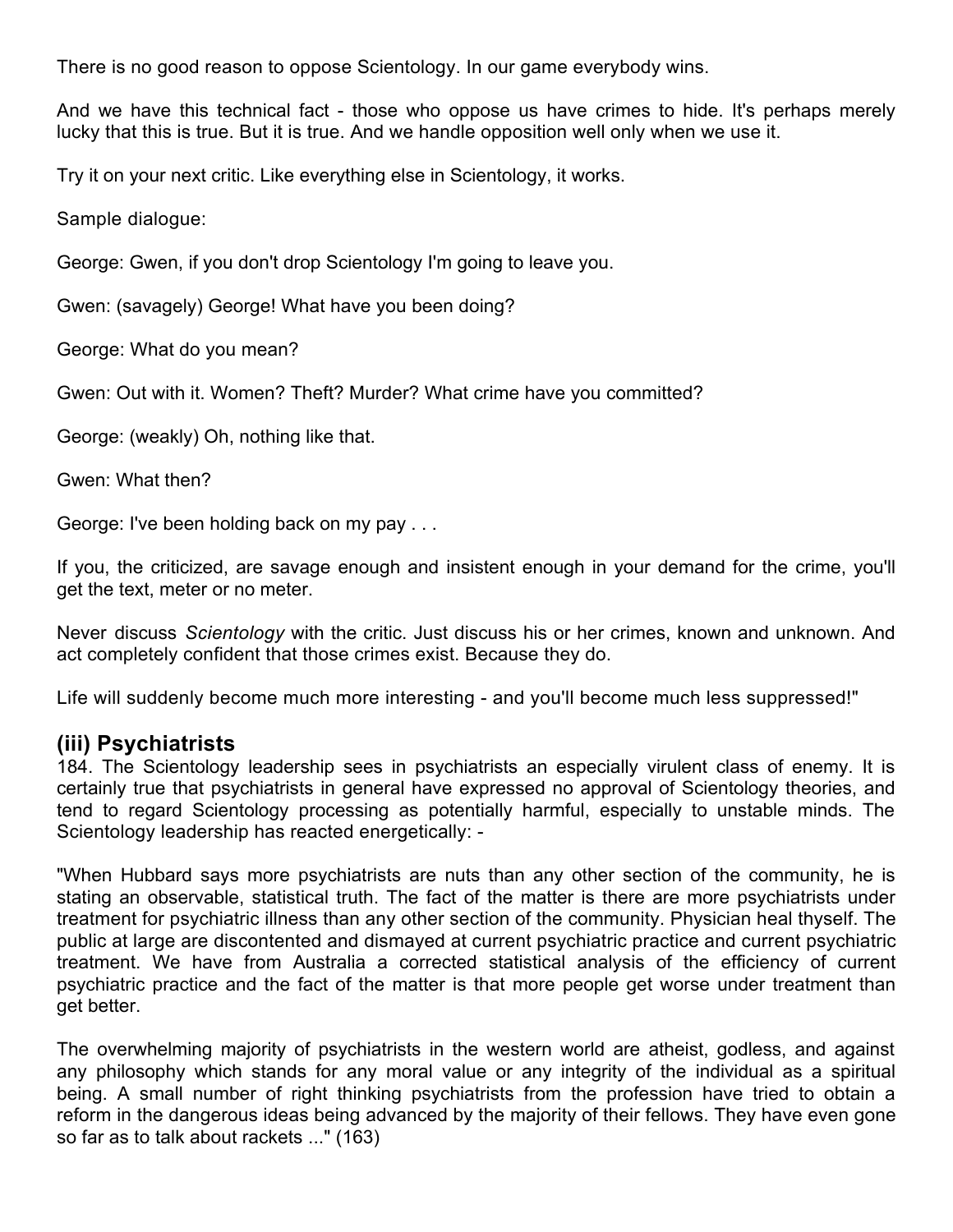# "CONCERNING ELY AND OTHER PSYCHIATRIC DEATH CAMPS

The instigators of these Death Camps is a private psychiatric front group of which Lord Balniel is an officer. Kenneth Robinson was a Director of it. Scientologists have found they instigate these Death Camps throughout the U.S. and Commonwealth. They control large sections of governments and attack anyone who opposes their new fascist state. They seek the right to seize and kill any man, woman or child who opposes them. Cecil King was one of them. He was to be the new Hitler in England. Immigration and Health Ministries were totally controlled by them throughout Commonwealth and U.S. Nelson Rockefeller through his U.S. Foundation was to be the new Fuehrer in the U.S. These people are merciless and seek destroy any opposition with Death Camps.

The public can expect Cardiff Hospital Staff to get sacked and blame while they were only following orders. Lord Balniel, Kenneth Robinson Cecil King and all the very posh overlords of this conspiracy will crucify their henchmen to try to keep their own shirts clean. Death Camp orders come from the very top. A psychiatrist . . ., once told me years ago he would be sacked if he refused to follow Health Ministry orders to torture and kill patients. He gave me the data on what was happening in these Death Camps. When he protested his orders from superiors he himself died, and I was never satisfied by official account of his death. This goes to the very top of society. The names connected with these atrocities a astonishing. This whole cancer should be dug out and exposed to the public view before England finds herself wholly in Fascist hands. For years they tried to strike down or discredit anyone who knew about their Death Camps. Now it is exposed and they are reaping the hurricane. These best people kicked Greece out of Europe for torturing prisoners while they themselves were running Death Camps. Now watch them try to whitewash themselves by blaming their lowest henchmen. The same arguments were tried in the Nuremburg Trials that they didn't know what their staffs were doing. But they still hanged the war criminals in Germany for the same crimes.

L. Ron Hubbard"

# "STATEMENT FROM L. RON HUBBARD

Concerning attacks on Scientology in England, sooner or later the real story will out They can't hide the truth forever. Despite all the frantic efforts of psychiatric press officers and thumb screw domination of certain psychiatry controlled politicians, the story is very simple: 100,000 British Scientologists have real answers to the human mind They can really handle mental problems. That ends the terror reign of psychiatry and the countless millions of government funds they grab. It threatens their greed and power. They are using every press and politician trick they can conceive of to

- 1. Discredit Scientology.
- 2. Eradicate a writer for writing books on the mind
- 3. Destroy a church.

4. Protect their political power and their millions On their side psychiatry

1. Hurts and kills people.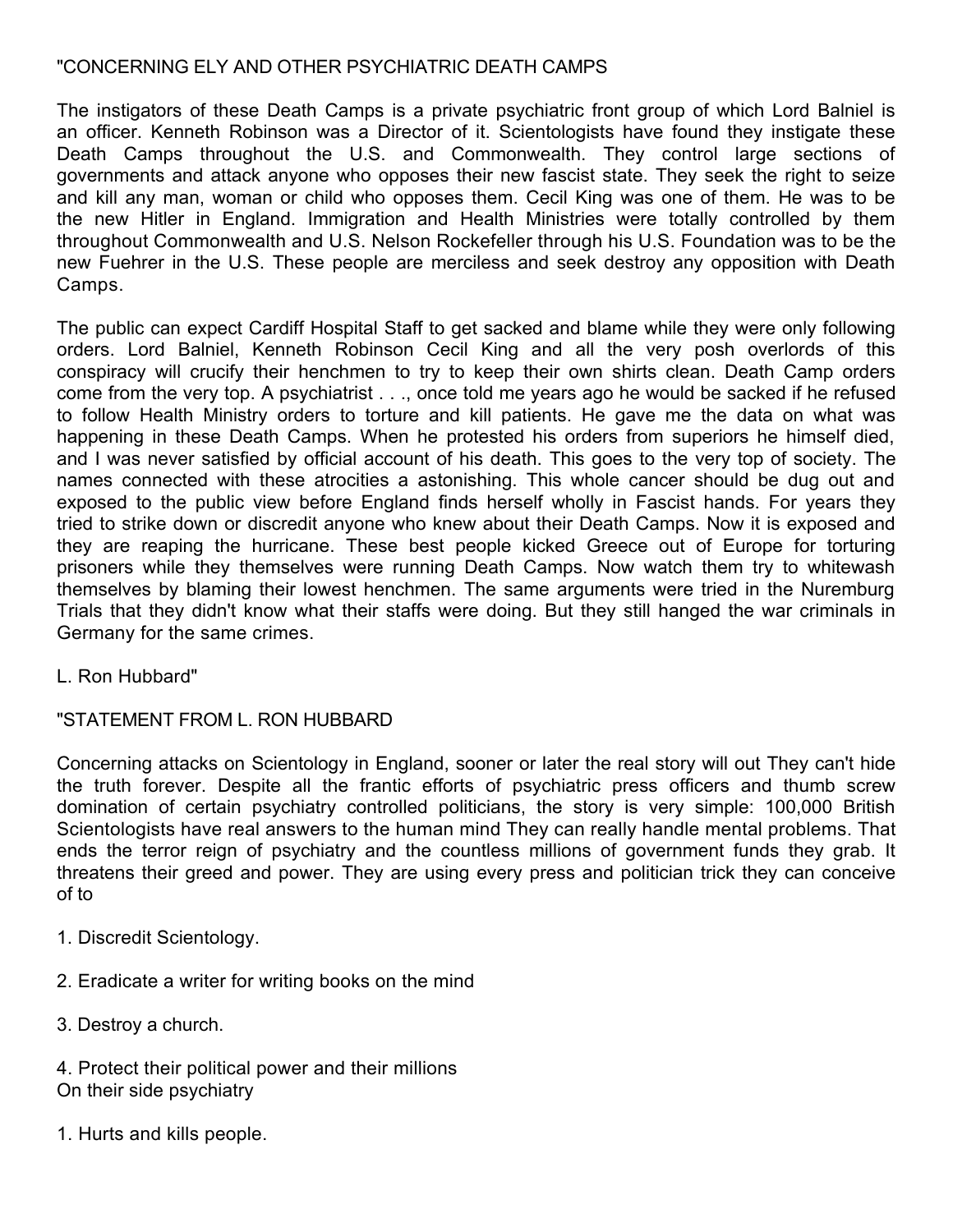2. Violates all human rights.

# 3. Teaches hate and

4. Indulges in almost every crime in the penal codes.

It is a simple story of a threatened and unworthy power seeking to destroy by any means new research and truth. These are not civilised men. It is is up to the world if their reign of terror ends and if true human rights begin. Isn't it interesting that the boards of directors of their front groups contain International Banking Directors? It is a simple story and it will be told. Not even the most agile press officer or government stooge can obscure the truth forever. Sooner or later the story gets told."

"INTERESTING! . . . how many murders take place in the locality of mental homes and institutions. Time after time the newspaper carrying the story mentions the fact that the local mental health institution or a psychiatrist had been responsible for the 'treatment' administered to the murderer. It would seem that the 'profession' of psychiatry can't handle its patients, and doesn't mind if they run loose murdering or killing. But then as psychiatry practises in death, maiming and drugging, it's not very surprising. No wonder there have been demonstrations against psychiatry down in Queen Anne Street, London, outside the H.Q. of the National Association for Mental Health."

"THE OPPOSITION

#### *by* L. RON HUBBARD

I have put in quite a lot of intensive study in the last few months on the character and anatomy of the opposition. And I have found some amazing phenomena.

Evidently what seems to be going on on a very broad basis in the West is a social evolution that is not pretty.

Russian apparent [*sic*] 'won' World War II. She acquired 750,000,000 new population in conquered areas. The West betrayed the expatriate governments of these seized countries (Poland, China, Czechoslovakia etc.) and the crime has come home to haunt them. The West finally woke up to the fact it had an enemy not an ally.

The continual cold war needling of Russia has pressured certain elements in Western governments into TURNING FASCISTS.

The natural conflict of Communism and Fascism has been pressed into being in some areas in some Western governments.

Fascism is "Industry operating in collusion with the military" according to the text books.

A Fascist has certain personality trails. He tries to obliterate minorities. He burns books.

He seeks "legal" means to seize any person who disagrees and hold or murder him. He does physical experiments on people.

The Fascist has the delusion that ideas can be crushed by force.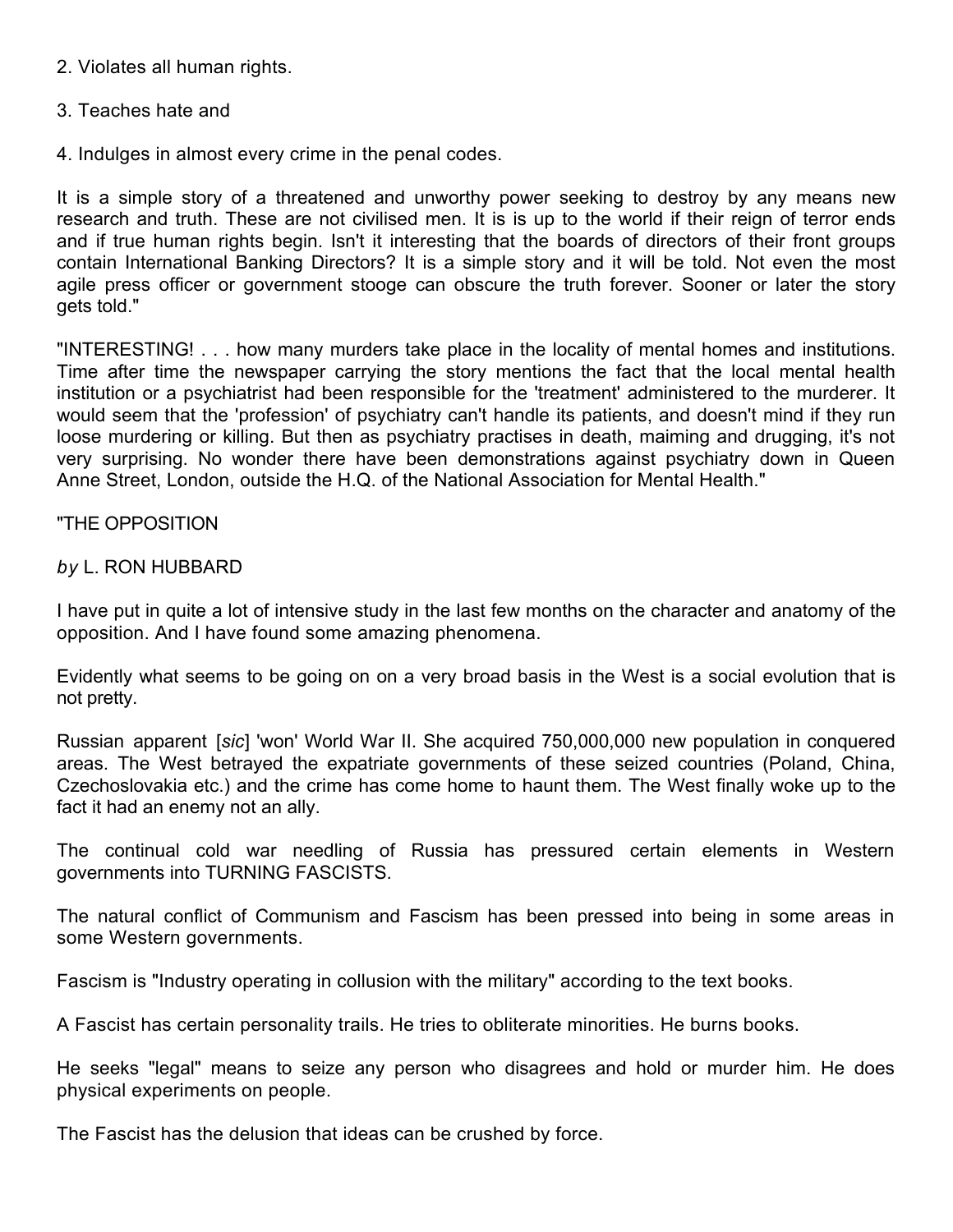Such small elements in Western governments have turned to the psychiatrist as a method of seizing. torturing and killing people. In the U.S. Civil Defence Manuals under "Psychology" it says the role is to notice anyone who tries to do anything about a nuclear bombing or who is blaming the government and seize him and put him in a stockade. No mention of soothing the population or caring for emotional upset is made.

These fascist elements were looked to to resist Communism and so have gained some power. They probably don't even think of themselves as anything but "patriots".

The Communist elements are infiltrating such areas and attacking such officials heavily.

The Western population is overwhelmingly on the side of human rights, so these politicians are against the stream of public opinion.

If the Communists can force these fascist elements to act against public opinion (such as attacking Scientology and other minorities) they can show the public that their government has no Cause worth fighting for, that it is destructive and mad.

This effectively turns the people against their own governments.

The stage is then set for Communist insurgency and government overthrow.

The odd picture then greets us when we suspect our enemies, of a fascist inner-government clique with Communists mixed up in it.

The Fascists, lied to and needled by Communist elements then act like mad dogs against the wrong targets in the society, become hated by the public and no longer find public support or obedience. The Communist is then able to subvert the entire country by propaganda or insurgency.

Communists are not attacking us. They are stirring Fascist elements up so they will attack us.

This involved action then causes the Fascist to look crazy. He is seen to be attacking a minority church group which has done nothing, causes him to seize innocent books and generally act like a Fascist.

The people see these acts as wrong headed and the government loses credit.

Thus, when we investigate these actions we find fascists running death camps and commies stirring it up.

It is a pretty dizzy sort of scene.

For 19 years we have been demonstrating that we help people and have the first truly effective mental technology If we won probably both the Fascist and the Communist would lose out since both are fanatics.

Our opponents are a small clique running against the trend of the world. They will lose."

(The above quotations all come from one issue of *Freedom Scientology*, undated but with a copyright claim by Mr. Hubbard for 1969.) "\$75,000,000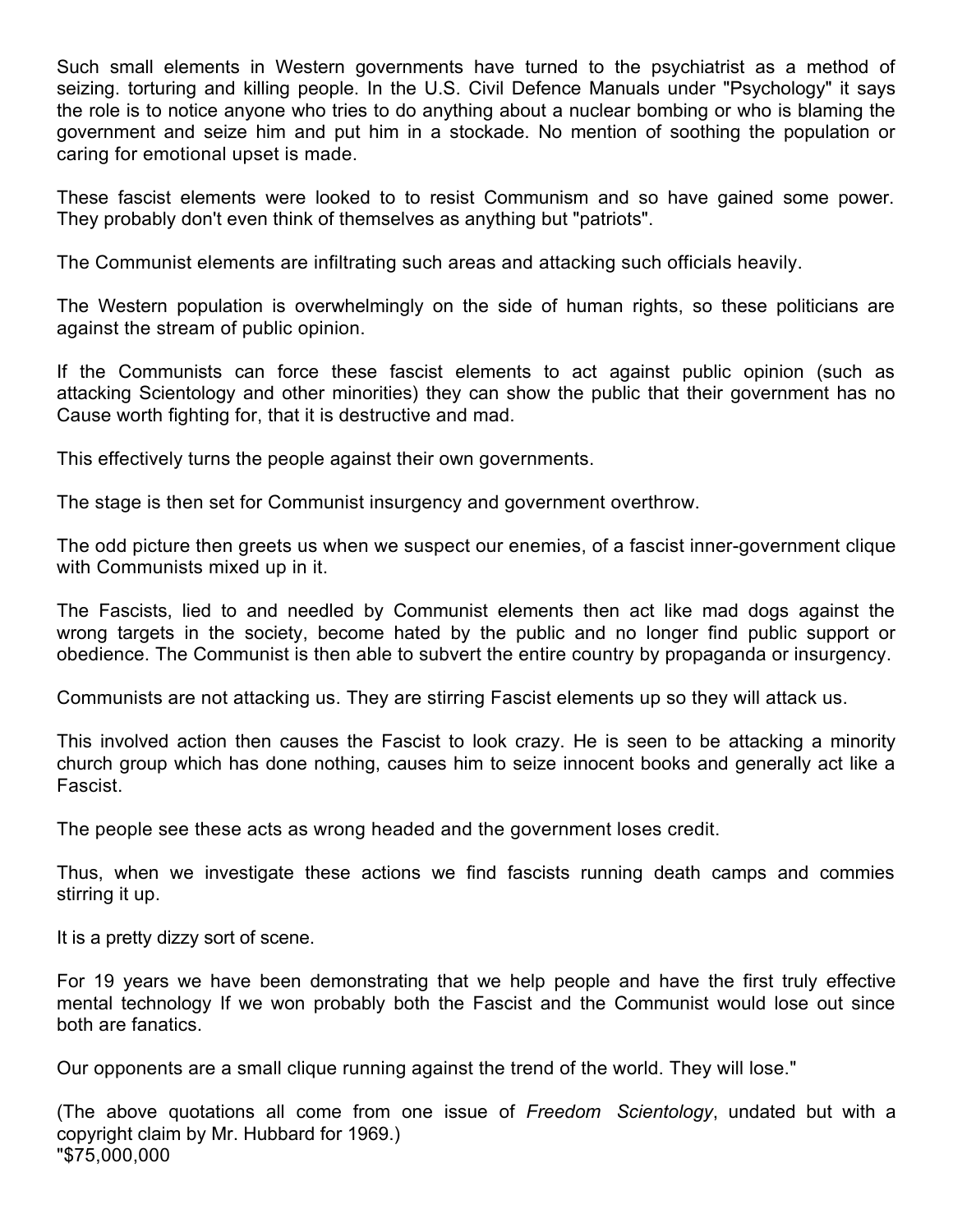Scientology organizations have seventy five million dollars worth of suits so far filed or about to be filed against psychiatric organizations and others over the world in the international conspiracy against Scientology for libel, slander, conspiracy and psychiatric efforts to destroy this Church. This includes the sum about to be filed against the psychiatry controlled US agencies which just lost their six year court attack against Scientology in Washington DC. It does not include suits against newspapers which were dropped by Scientology last autumn or allowed to dwindle out. This huge sum was added up at a strategy conference of Scientology legal executives just concluded in New York. 'The suits should be easy to win' a legal spokesman said. 'We received unexpected top level support and evidence from several quarters, including medical doctors. The attacks were apparently an effort to take down Scientology churches as the first move against all churches in the west. The attack is failing because the combined government investigatory forces urged on by psychiatry could find no real evidence against Scientology. This has been a very costly attack for Scientology. The attorneys at the meeting were alarmed and horrified at some of the evidence which clearly showed the stranglehold psychiatry and brutality have managed to get on some elements in governments and society. There has been unbeknownst to Scientology a hidden river of lies and false documents about Scientology being poured out under cover for nineteen years. The enemy even composed and mimeographed purported Scientology literature and sent it to news agencies and governments. The suits are very straightforward. If they all come through they will make Scientology churches amongst the richest religious organizations. All damage monies are tax free. The money will be used to try to straighten out some of the horrors psychiatry has made in the field of mental healing. Scientology is one of the most significant advances in the humanities in this century and has been bitterly fought by older practices'." (164)

185. One body with which Scientology has a special quarrel is the World Federation of Mental Health. This is an international body having as its principal object the bringing about of improved measures of prevention, treatment and rehabilitation in the furtherance of mental health. The Scientology leadership's view of it may be judged from the following quotations, taken from a memorandum delivered by them to the Attorney-General's office in November 1968: -

"The primary problem of an espionage saboteur unit is finance. This group has solved this by pretending to collect contributions for "mental health" from the public . . .

They use this money for political ends.

They get "next to" the best people and use their names freely as a cover.

They hold or "treat" the wives or families of many important officials.

They pretend that their technology is far beyond the ability of laymen to understand whereas it is simple brutality and murder . . .

They are sunk so deep into most governments by threat, blackmail or pretenses that they believe that they are above the law.

It maintains complete courier systems, holds meetings openly as a professional group in various capitals.

It has involved many famous names who are foolishly led to vouch for it and mask its actual aims.

*ORGANISATION STRUCTURE*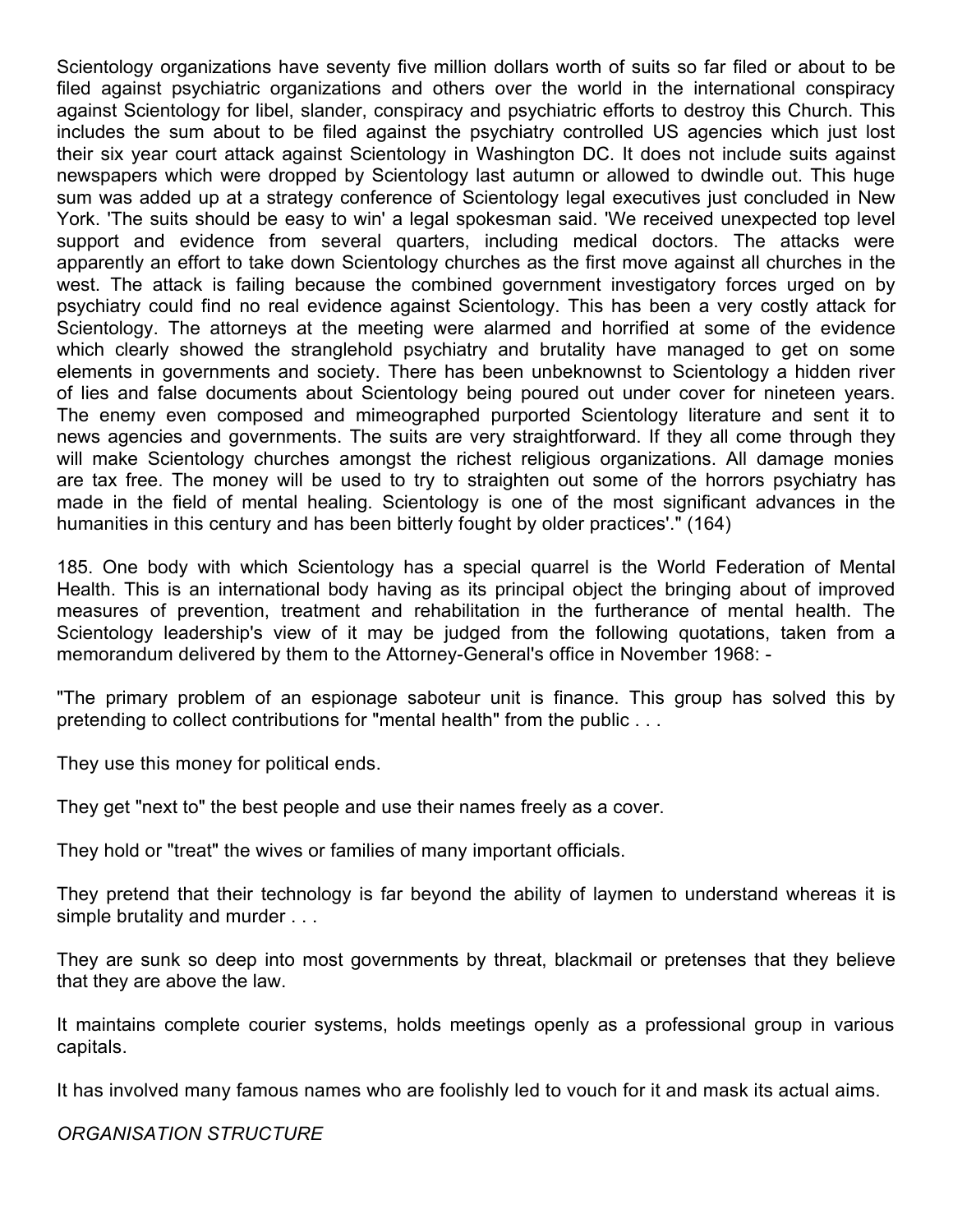The pattern of the World Federation of Mental Health is to have four or five associate groups or affiliates in a country.

Only one of these is the actual working group. It usually has "National" or "Mental" Health as part of its title. These actual confederates collect funds and act as agents provocateur.

The "National" in the title deludes people into thinking it is government connected and sometimes even the government is fooled. But these confederates have no more connection with the government than the main group has with the United Nations.

By the use of these "connections" both the confederate and main group collect fantastic quantities of money under false pretenses.

The organisation holds "Congresses" in various capitals yearly. These have many "closed door" committee meetings for confederates Russian delegates routinely attend.

This makes a convenient meeting ground for the programmes and orders.

Confederates come away with their briefing and go to work in theircountries.

Couriers of the main organisation are continually on the move, visiting confederates while attending the conferences of other organisations.

The U.K. Confederate member "The National Association for Mental Health" runs its own private institutions and specializes in the relatives and children of aristocrats.

Their actual effect on an area is to degrade its culture and suborne [*sic*] its government.

Their aims, even the visible ones, are mainly political. They maintain a close hold on certain members of parliament who speak for them.

A constantly recurring political target is their "Siberia" bill which once passed half through the U.S. Congress and is routinely offered.

By its terms any citizen in the country can be picked up, deprived of civil rights, tortured and killed in a remote stockade. A million acres in Alaska was being set up for this in the 1950s. The bill is currently being offered again in New Zealand.

In operation they act like an intelligence group. They infiltrate with agents, they use agents provocateur press tactics, they use couriers. they have a heavy false cover in the "UN" and "National" groups.

Opponents are blackmailed into compliance or hounded or picked up as "insane" and killed or depersonalized.

Their "cures" consist of brain "operations", electric shock and convulsive drugs. These were early Russian secret police methods. The largest test of this subject is Russian.

Only a scholar would know that these "treatments" are peculiar to intelligence activities.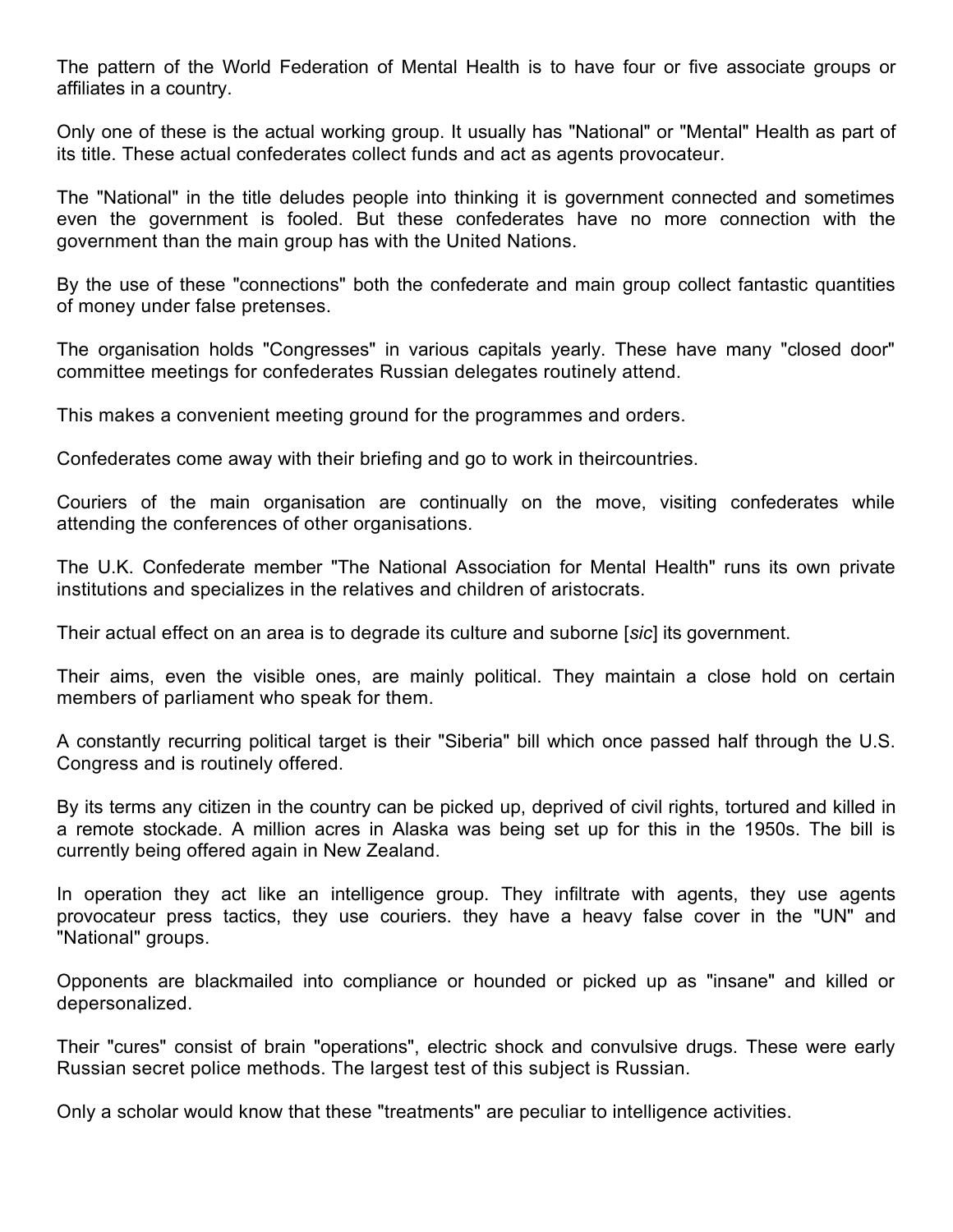# THE UK ORGANIZATION OF THE WFMH

Several famous deaths and incidents trace back to persons in the hands of members of this group. The Texas tower gunman's entire plan (to go into the U of Texas high tower and kill people with a rifle) was known to a member of this group's associates but was not prevented by him and he informed no-one.

Such assassinations and incidents are beyond the scope of purely business investigations. But it seems in many major incidents an assassin was just before the act in the hands of a member of this group. The group spokesmen explain it all away very glibly, saying "he was insane so of course he was in the hands of a group member". Coincidence is however too frequent.

Even the defection of the two British government officials (Burgess and McLane [*sic for McLean*]) traces to a member of this group in Washington D.C.

The central control of all such activities is now fully and newly concentrated in England ....

All attacks on Scientology lead directly to this "National" group in England. The "National" group leads to their "World" group. The World group confederates are the whole authors of all attacks on Scientology in other countries. And the full current programme originated at the "World" group's last congress in London in the summer of l968.

One could assume innocent rivalry except that the "World" group pretends and collects money under false pretences that it does illegally murder "patients", that numerous national or public crimes trace back to its practitioners and that the wives or families of too many politicians are in their hands.

It might be wise to call in the military on this matter as they are well trained in purely intelligence matters and may themselves have evidence hitherto not related or co-ordinated. And also, it might be doubly wise as public commotion has already begun on this subject".

186. At about the same time, the Scientologists attempted to take over the National Association for Mental Health, a U.K. body which is affiliated to the World Federation of Mental Health, by joining it in large numbers, with the object of voting a majority of Scientologists on to its Council. The Association responded by refusing to enrol any more members before the relevant annual general meeting, and expelling 302 members thought, or reasonably suspected, to be Scientologists, including the seven newly joined members who were being put forward for the Council. Eight of the Scientologists concerned retaliated by seeking an injunction to restrain the Association from holding its Annual General Meeting without them, and a declaration that the excluded members were still members. These applications were dismissed by the Chancery Division of the High Court on 25th March 1970.

# **(iv) Communists**

187. Some of the Scientology leadership's hostility towards Communism will already have appeared from the quotations relating to psychiatry. But the main attack proceeds by a different method, namely the dissemination of a booklet called "Brain-washing; a Synthesis of the Russian Textbook on Psychopolitics". This purports to be "a synthesis of information gathered through observation, discussion, investigation and experience" over the ten years to 1955 by a Mr. Charles Stickley, a follower of Dianetics in New York City. No indication is given of how it was leaked from such a high-security context, and I am unable to judge its authenticity, for which even Mr. Stickley says he "cannot entirely vouch". Its style resembles more that of Mr. Hubbard than that of the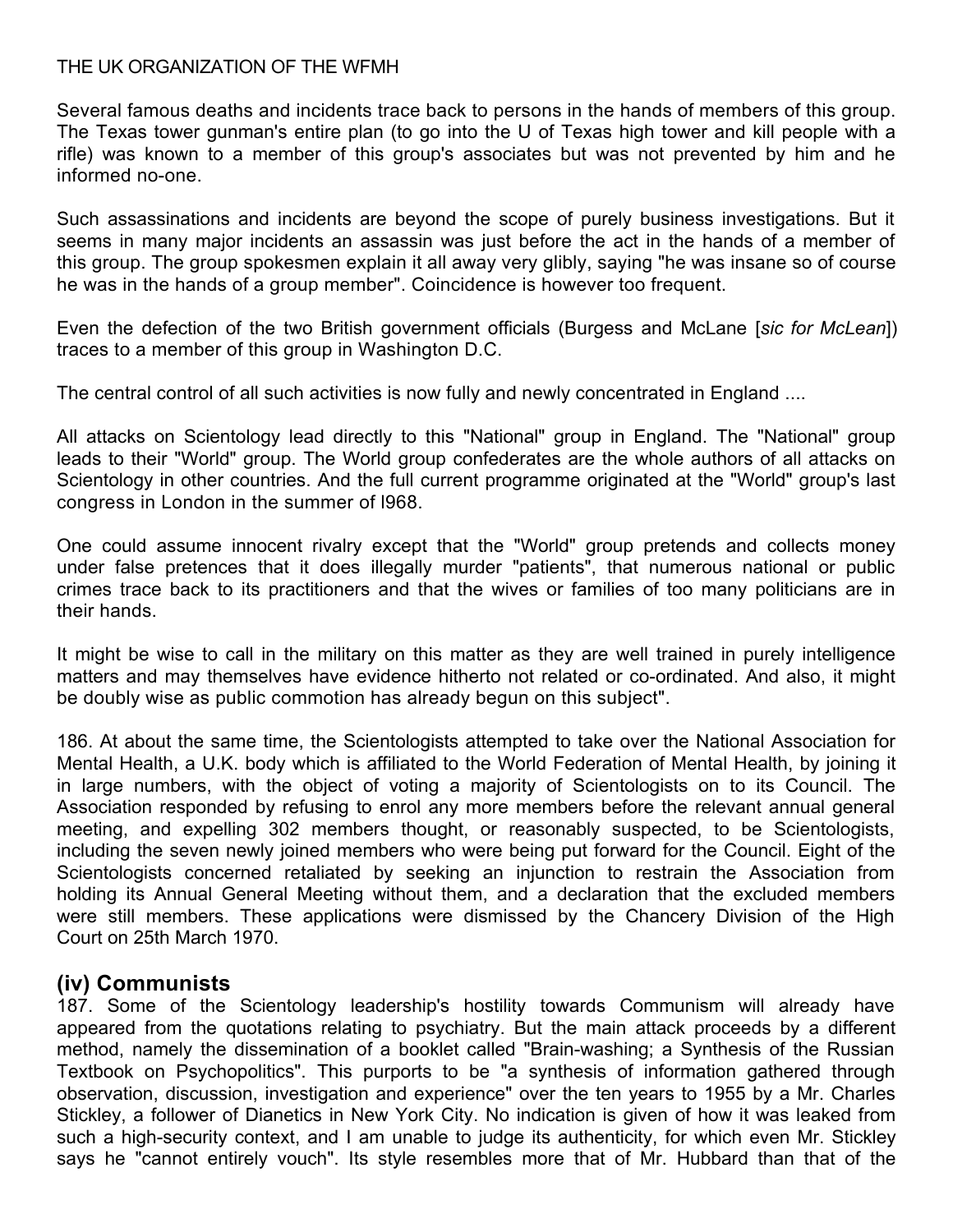Marxist-Leninist phraseology standard in Soviet official literature. A few quotations must suffice here: -

"AN ADDRESS BY BERIA

American students at the Lenin University, I welcome your attendance at these classes on Psychopolitics.

Psychopolitics is an important if less known division of Geo-politics. It is less known because it must necessarily deal with highly educated personnel, the very top strata of "Mental healing".

By psychopolitics our chief goals are effectively carried forward. To produce a maximum of chaos in the culture of the enemy is our first most important step. Our fruits are grow in chaos, distrust, economic depression and scientific turmoil. At least a weary populace can seek peace only in our offered Communist State, at last only Communism can resolve the problems of the masses.

A psychopolitician must work hard to produce the maximum chaos in the fields of "mental healing". He must recruit and use all the agencies and facilities of "mental healing". He must labour to increase the personnel and facilities of "mental healing" until at last the entire field of mental science is entirely dominated by Communist principles and desires." (164)

"With the institutions for the insane you have in your country prisons which can hold a million persons and can hold them without civil rights or any hope of freedom. And upon these people can be practised shock and surgery so that never again will they draw a sane breath. You must make these treatments common and accepted. And you must sweep aside and treatment or any group of persons seeking to treat by effective means.

You must dominate as respected men the fields of psychiatry and psychology. You must dominate the hospitals and universities. You must carry forward the myth that only a European doctor is competent in the field of insanity and thus excuse amongst you the high incidence of foreign birth and training. If and when we seize Vienna you shall have then a common ground of meeting and can come and take your instructions as worshippers of Freud along with other psychiatrists." (165)

#### "THE ORGANIZATION OF MENTAL HEALTH **CAMPAIGNS**

Psychopolitical operatives should at all times be alert to the opportunity to organize "for the betterment of the community" mental health clubs or groups. By thus inviting the co-operation of the population as a whole in mental health programmes, the terrors of mental aberration can be disseminated throughout the populace. Furthermore, each one of these mental health groups, properly guided, can bring, at last, legislative pressure against the government to secure adequately the position of the psychopolitical operative, and to obtain for him government grants and facilities, thus bringing a government to finance its own downfall.

Mental health organizations must carefully delete from their ranks anyone actually proficient in the handling or treatment of mental health. Thus must be excluded priests, ministers, actually trained psychoanalysts, good hypnotists, or trained Dianeticists." (166)

"If he has not done his work well, hostile feeling groups may expose an individual psychopolitician. These may call into question the efficacy of psychiatric treatment such as shock, drugs, and brain surgery. Therefore, the psychopolitical operative must have to hand innumerable documents which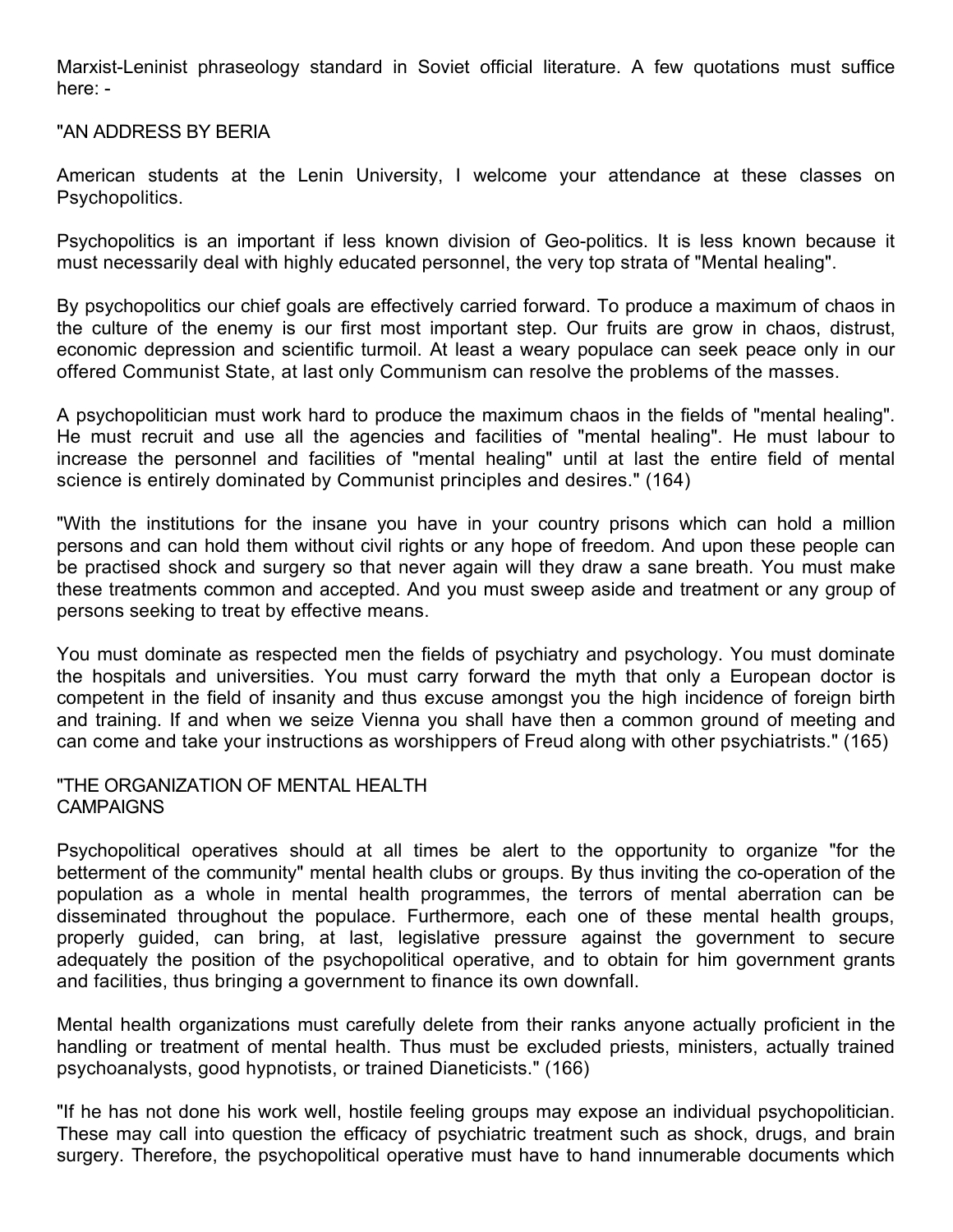asssert enormously encouraging figures on the subject of recovery by reason of shock, brain surgery, drugs, and general treatment. Not one of these cases cited need be real, but they should be documented and printed in such a fashion as to form excellent court evidence." (167)

"Recruitment into the ranks of "mental healing" can best be done by carefully bringing to it only those healing students who are, to some slight degree, already depraved, or who have been "treated" by psychopolitical operatives.

Recruitment is effected by making the field of mental healing very attractive, financially, and sexually.

The amount of promiscuity which can be induced in mental patients can work definitely to the advantage of the psychopolitical recruiting agent. The dupe can thus be induced into many lurid sexual contacts, and these, properly witnessed, can thereafter be used as blackmail material to assist any failure of pain-drug hypnosis in causing him to execute orders.

The promise of unlimited sexual opportunities, the promise of complete dominion over the bodies and minds of helpless patients, the promise of complete lawlessness without detection, can thus attract to "mental healing" many desirable recruits who will willingly fall in line with psychopolitical activities." (168)

188. One matter must be explained in connection with this curious document, and that is that its first two pages are now a matter of Congressional record in the United States of America, a fact of which the Scientology leadership makes much play. What they do not add - and what may not be known to most people who are more familiar with English than with American Parliamentary practice - is that any document can be "read into the record" in the United States by any Congressman who says he wants it to be, if none of his colleagues object. Its mere appearance there is therefore no indication by itself of the authenticity of the document or the truth of its contents.

189. Perhaps this is also a suitable place to quote the following: -

"EXECUTIVE DIRECTIVE

ED 1040 INT

FRANCHISE .. . Suggested plan for an area.

15th April, 1968.

A plan for setting up Scientology in businesses and taking responsibility for this area.

1. Take a business that is already doing fairly well on the basis that you reward the up-stat.

2. Approach the highest executive and disseminate Scientology to him. Offer to make his business make more money for him at no cost to him. Your two demands:

(*a*) Total Control of the business during the time you're operating within the organization.

(*b*) 50 per cent of the additional profit your actions will produce.

3. Next action is to put in Ethics. Locate the SP's in the org and fire them.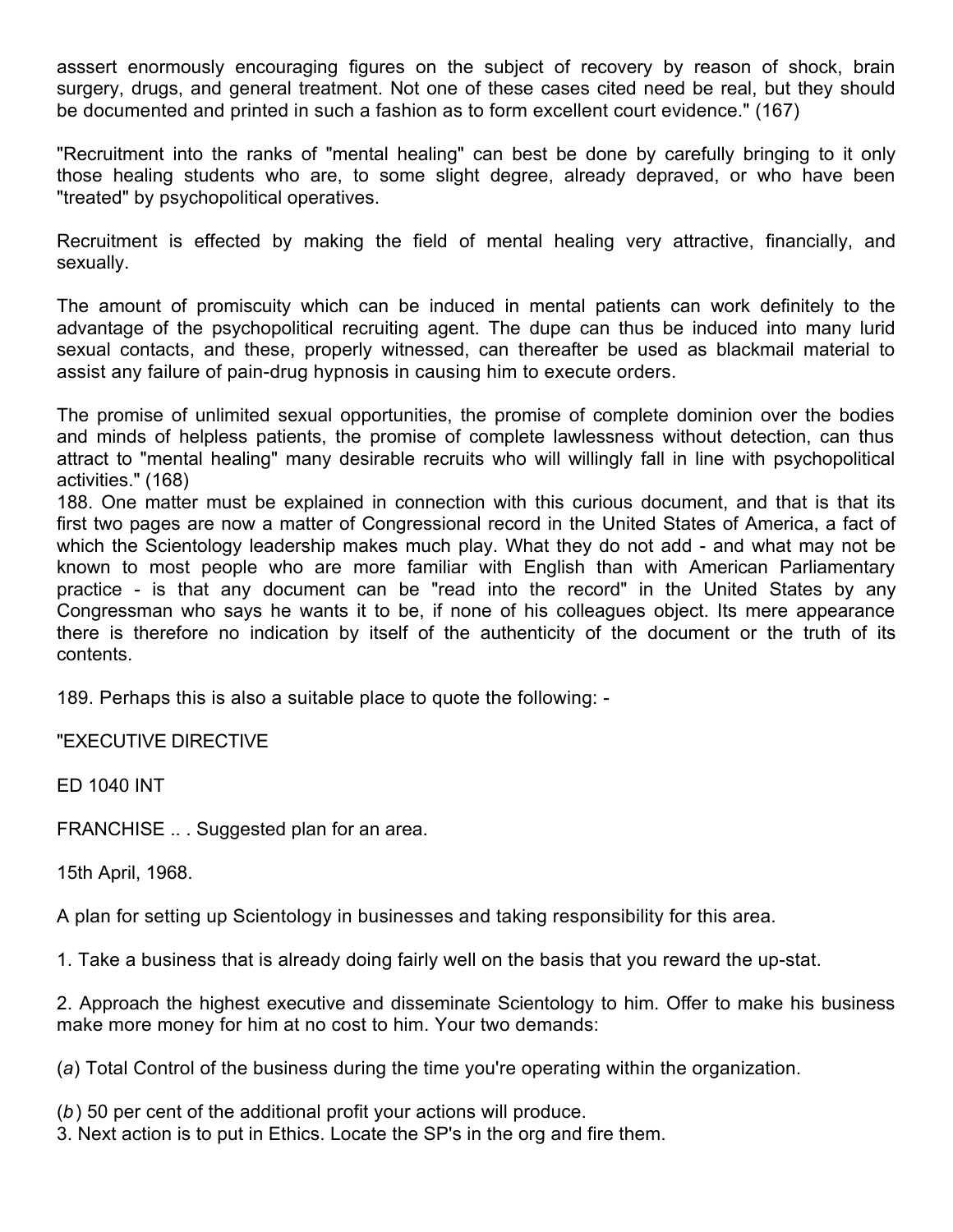4. Audit the Execs ... show them what its all about. This will then start the cycle of getting in tech in the organization. Execs will push their juniors and other staff to have auditing. Start in the organization would be interested anyway as a result of suppressives out of the way thereby making the environment a safer place to work in ... seeing Scientologists in operation ... and also seeing the case gains on their seniors.

5. Admin: Set up Central org board and get organization worked out on this system. Comm system, comm stations, hat write ups.

Result of above will be that organization will get smaller staff-wise as putting in the org board will show up what posts etc. are dev-t and can be disbanded. Also any additional SP's or PTS's will have blown off staff as a result of ethics, tech and admin going in. All this - much increased production - expansion - Gross income increase.

You would approach the executive of the organization with a copy of some of our production graphs as evidence, etc. You would do this alone. When moving into the organization to set it up, you would take as many people as needed, depending upon the size of the org, to set this up. Naturally each person would be thoroughly expertised on the area he was handling.

IRENE DUNLEAVY

Staff LRH Comm.

for

L. RON HUBBARD

*Commodore*."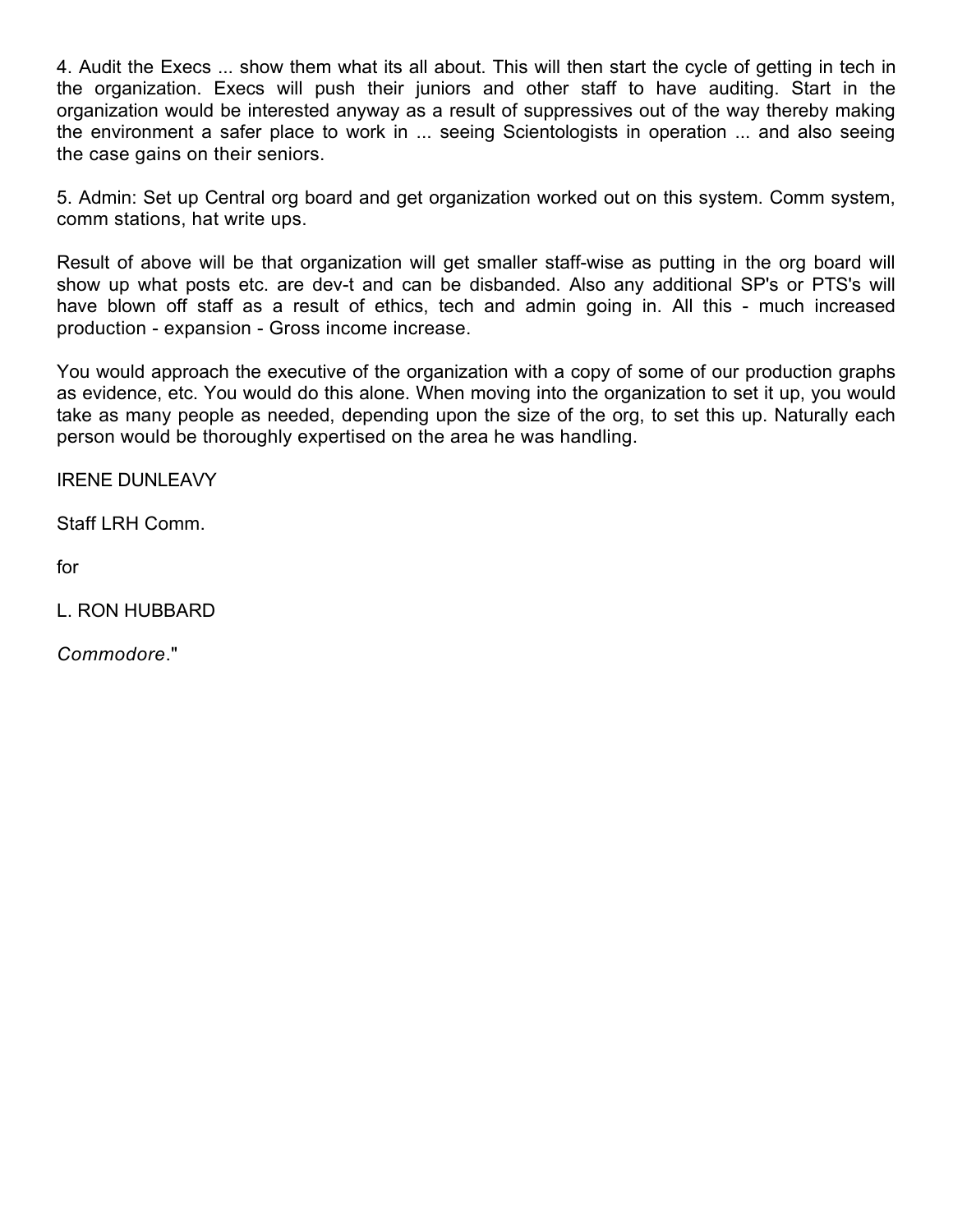# **THE FOSTER REPORT CHAPTER 8: Discrimination against Scientology in the United Kingdom**

190. I must now turn to consider the relations of Scientology with the rest of the community. The reaction which it evokes in those who have come into contact with it without accepting its theories or submitting to its practices, and especially in official bodies, has been critical almost without exception. I have indicated in paragraphs 173 and 181 of this Report what I conceive to be the principal reasons for this. Whatever the reasons, the result is that the Scientology leadership complains bitterly of discrimination. Insofar as these complaints relate to discrimination in the United Kingdom, I have thought it right to investigate them.

191. The Scientology leadership, in correspondence with me, has alleged discrimination on the part of many individuals and organisations, which fall broadly into the following categories: -

- (a) Departments of Central Government
- (b) Local authorities

(c) Individuals and corporations in the private sector.

The course which I have followed in connection with each of these groups, other than the last one, was to write to the body concerned and invite it to tell me whether the allegation was true, what right or power the body claimed to make the discrimination, and what were the grounds relied on. Here again I have regarded myself as prevented, in the absence of a full adversary procedure, from reaching conclusions on disputed allegations of fact. On the other hand where, as in many of these cases, the facts are not in dispute, I have been able to come to conclusions as to whether the body concerned was, in my view, discriminating against Scientology, and, if so, whether that discrimination was justified. These conclusions will appear hereafter.

192. One general conclusion, though, should be stated at the outset. The Scientology leadership consistently complains that Scientologists are discriminated against on the ground of the their religion. I am satisfied that this suggestion is quite unfounded in the case of each of the complaints which I have investigated. In none of these cases has there been discrimination against Scientologists on the grounds, or alleged grounds, of what they think or believe, the objection in each case has been on the grounds of what they do, or are thought to do, to other people.

# **(a) Government Departments**

(i) *The Home Office*

193. By far the most important of all the Scientologists' complaints to me relates to the current Home Office policy of refusing leave to land to Scientologists from overseas who wish to enter the United Kingdom to study or work at Scientology establishments, and especially the exclusion from this country of Mr Hubbard and his wife Mary Sue, and to the related policy of refusing extensions of permissions to slay here to those foreign and Commonwealth Scientologists who were already lawfully in the country. The scope of these policies was, it will be remembered, announced in the House of Commons on 25th July 1968 by Mr Kenneth Robinson, M.P. (the then Minister of Health) in terms which I have already recited in paragraph 14 of this Report.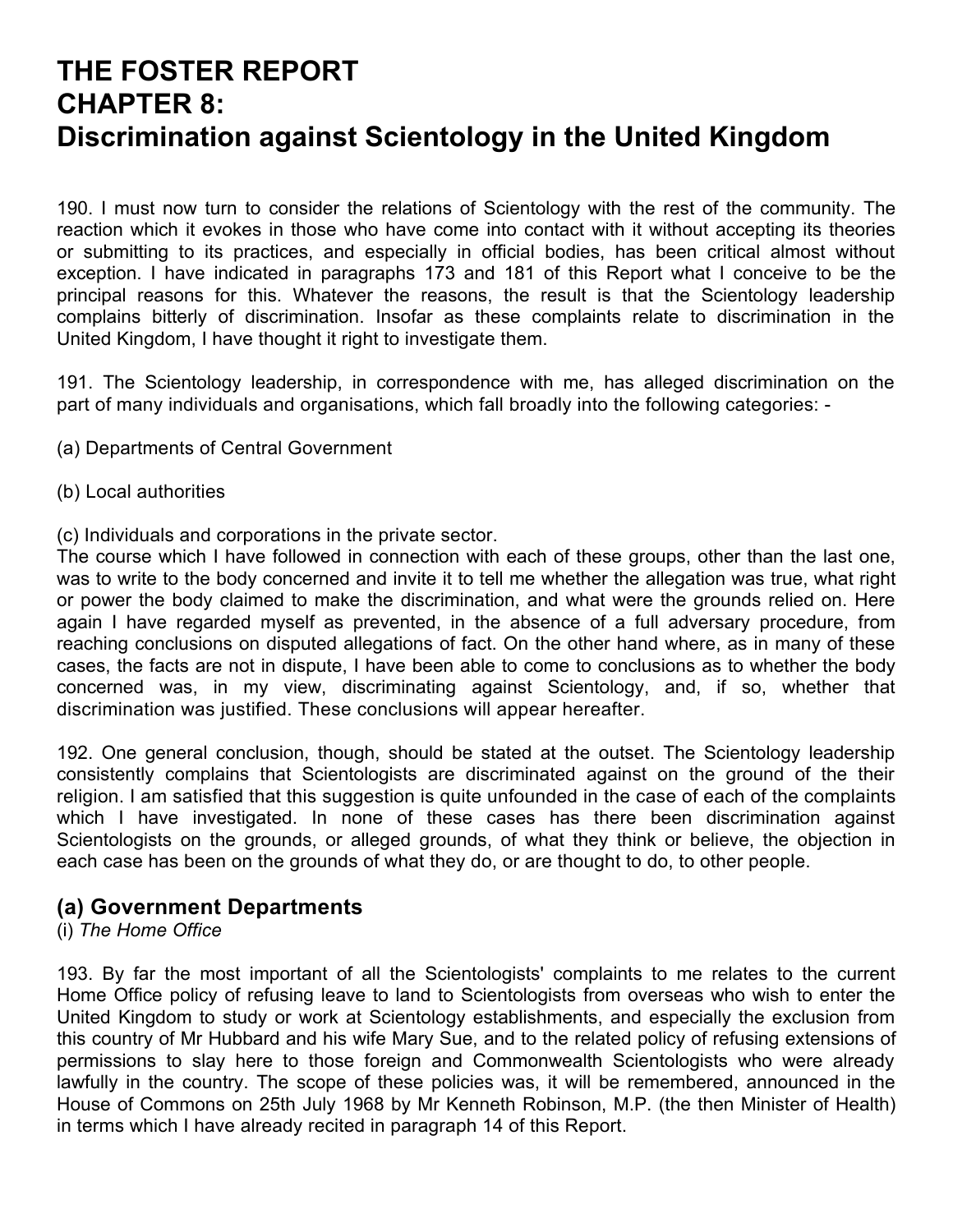194. In fact, I have reason to think that the conduct of Immigration Officers at our ports of entry has been even more stringent than the letter of these measures. For example,

(a) not only foreign nationals, but also a number of Commonwealth citizens, have been refused leave to land when they disclosed themselves as Scientologists, although the relevant paragraph was expressed to refer only to foreigners,

(b) some Scientologists of foreign nationality have been turned away despite the fact that they came neither to study nor to work (these being the only Categories mentioned in the relevant paragraphs).

195. Let me begin this aspect of the matter with a brief examination of the relevant law. Since time immemorial, the Crown in this country has held, and from time to time exercised, an absolute power to admit or refuse entry to the United Kingdom to all aliens (i e. persons of other than British nationality), and this Common Law power was not restricted in any way. It is a reflection on the world's shrinking liberties that the *exercise* of the power has become markedly more restrictive in the present century. Until 1905, for example, there were not even any means for discovering who, in a shipload of passengers arriving at a British port, were aliens, let alone whether any of them were "undesirable" for the purpose of admission to the United Kingdom. No doubt most of the aliens who did arrive were, then as now, respectable people coming here for a holiday, or to visit friends, or for business reasons, and no-one seemed to think that we had anything to fear from them.

196. With the flood of poor immigrants (most of them Russian Jews escaping from Tsarist pogroms) in the early years of this century, this happy situation changed, and Parliament intervened with the passing of the Aliens Act 1905. Under this Act, there was set up the first peace-time system of official immigration control in the history of this country, under which no "immigrant" was allowed to land from an "immigrant ship" without the leave of an "immigration officer". It is notable that the definition of "immigrant" was confined to alien *steerage* passengers, and that an "immigrant ship" was one which brought more than 20 of these unfortunates to the United Kingdom at a time. Four specific classes of immigrant were termed "undesirable immigrants", and were always to be refused leave to land: -

"(a) if [the immigrant] cannot show that he has in his possession or is in a position to obtain the means of decently supporting himself and his dependants (if any); or

(b) if he is a lunatic or an idiot, or owing to any disease or infirmity appears likely to become a charge upon the rates or otherwise a detriment to the public; or (a) if he has been sentenced in a foreign country with which there is an extradition treaty for a crime, not being an offence of a political character, which is, as respects that country, an extradition crime within the meaning of the Extradition Act, 1870; or

((/) if an expulsion order under this Act has been made in his case;" and these mandatory categories have survived down to the present day.

197. Under the 1905 Act, there was a right of appeal against refusal of leave to land: in fact 51 per cent of the 9,421 aliens who were refused entry during the 8 years in which the Act was in operation availed themselves of this right and 38 per cent of those appeals were successful. (169)

l98. At the outbreak of the First War, Parliament intervened again with the passing of the Aliens Restriction Act, 1914. Since this is the Act which together with what remains of the Royal Prerogative at Common Law, still governs the matter today, it may be useful to quote here its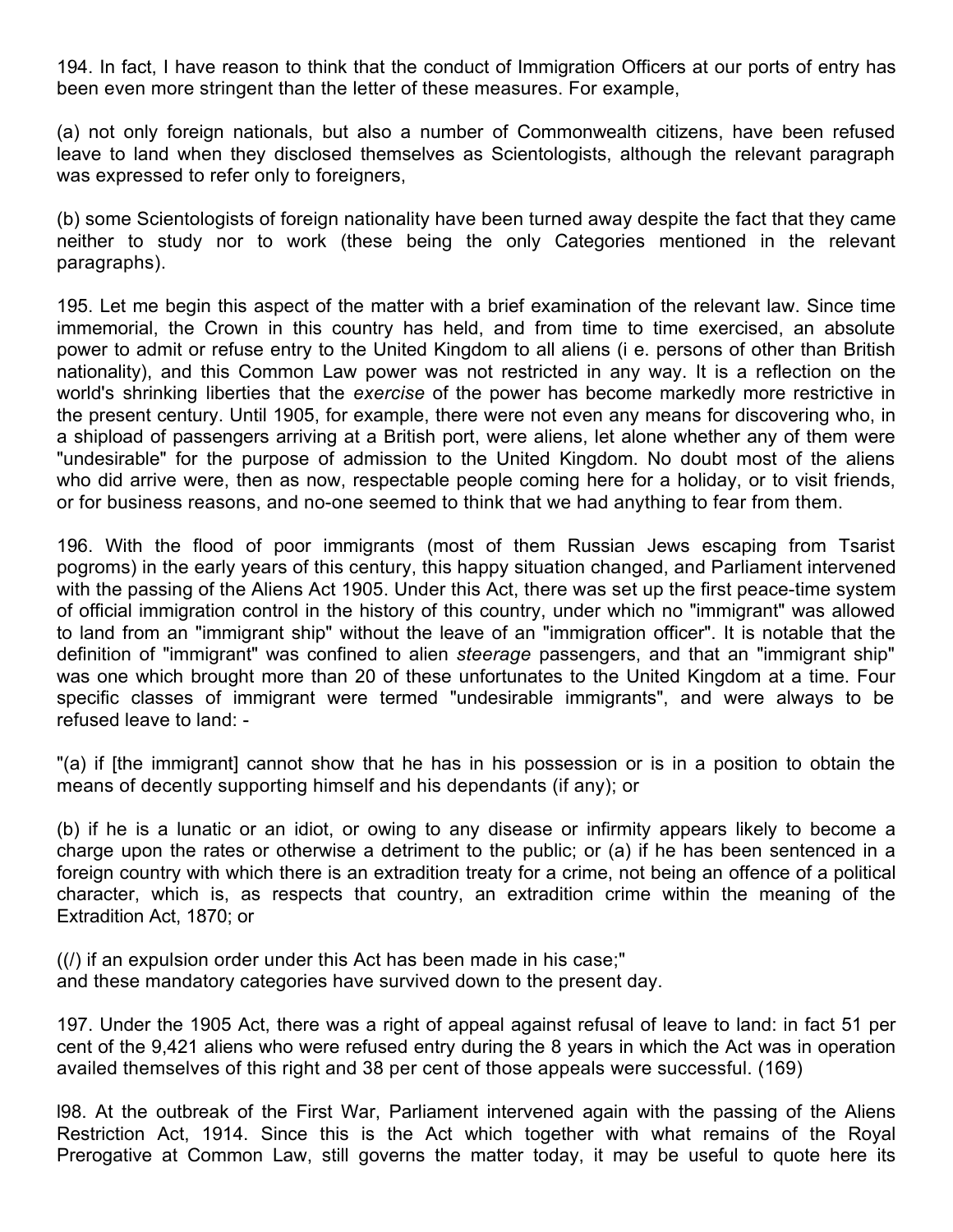principal provisions:-

"(1) His Majesty may [*at any time when a state of war exists between His Majesty and any foreign power, or when it appears that an occasion of imminent national danger or great emergency has arisen*] by Order in Council impose restrictions on aliens, and provision may be made by the Order-

(a) for prohibiting aliens from landing in the United Kingdom, either generally or at certain places, and for imposing restrictions or conditions on aliens landing or arriving at any port in the United Kingdom.

(3) Any provision of any Order in Council made under this section with respect to aliens may relate either to aliens in general or to any class or description of aliens.

(4) Any powers given under this Section, or under any Order in Council made under this Section, shall be in addition to, and not in derogation of, any other powers with respect to the prohibition of aliens from entering the United Kingdom or any other powers of His Majesty."

199. At the end of the First War, the Government of the day was concerned to retain this legislation at least temporarily in force, despite the lack of any "imminent national danger" or "great emergency", and at its invitation Parliament passed the Aliens Restriction Act, 1919. This deleted the words within the square brackets in my citation of Section 1 (1)  $z \sim$  hz S u mrce for one year only. That year has been extended from year to year ever since by the passing of the annual Expiring Laws Continuance Acts, and what was originally designed as a draconian piece of emergency legislation has thus become part of the everyday law of the land.

Under the powers conferred by the Acts of 1914 and 1919, subordinate legislation under the style of "Aliens Orders" has been brought into existence from time to time. The Instrument currently in force is the Aliens Order, 1953 (170) (as amended), the major provisions of which are these:-

"1. (1) an alien shall not land in the United Kingdom except with the leave of an immigration officer.........

4. (1) Except with the authority of the Secretary of State, an immigration officer shall not grant leave to an alien to land in the United Kingdom unless the alien -

(a) is in a position to support himself and his dependants (if any) in the United Kingdom; and

(b) where he proposes to enter the employment of a particular employer in the United Kingdom, produces a permit in writing for his engagement issued to that employer by the Department of Employment and Productivity.

(2) Except with the authority aforesaid, an immigration officer shall not grant leave to an alien to land in the United Kingdom-

(a) if the alien has been sentenced in a foreign country for any extradition crime within the meaning of the Extradition Acts, 1870 to 1935,

(b) if it appears to the immigration officer on the advice of a medical inspector or, if no such inspector is available, of any other duly qualified medical practitioner ... that the alien is a person suffering from mental disorder, or that it is otherwise undesirable for medical reasons that he should be admitted.

5. (1) Leave to land may be granted to an alien under this order subject to any conditions . . . of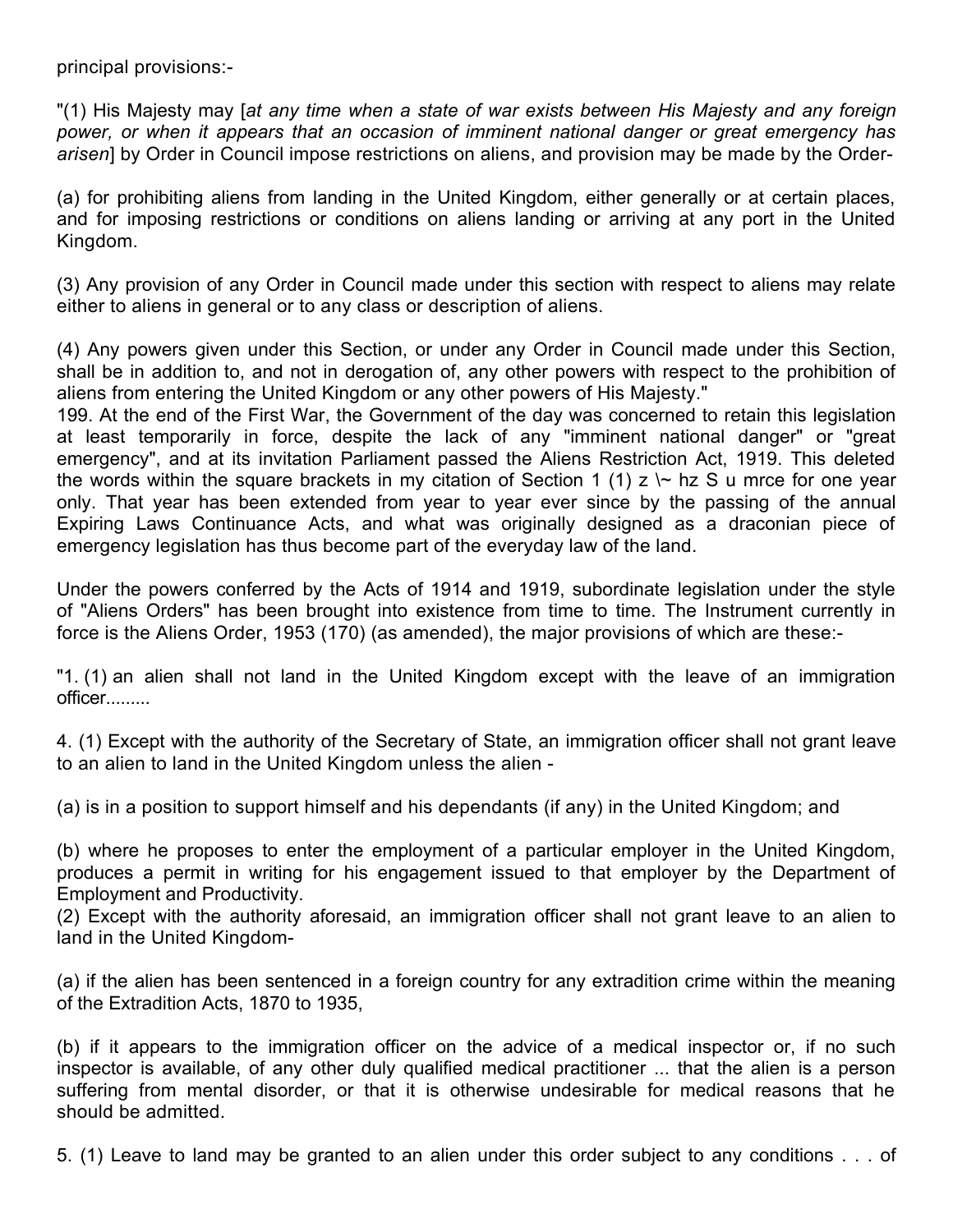which notice is given to the alien by the immigration officer."

200. It is noteworthy that under all this legislation, aliens do not have a right of appeal to determine whether a refusal by an immigration officer of leave to land has been in accordance with the rules currently in force, a right which was available to them, and frequently exercised with success, between 1906 and 1914. Those unfortunate enough to have been born in foreign countries of foreign parents have had to wait over 55 years for the restoration of such a right, for it was not until British subjects of Commonwealth citizenship became subject to immigration control in the 1960s that mounting pressure led to the appointment of a Committee on Immigration Appeals under the Chairmanship of Sir Roy Wilson, Q.C., whose Report in August 1967 had this to say:

"The other main argument in favour of an appeal system rests on a basic principle. Its advocates contend that, however well administered the present control may be, it is fundamentally wrong and inconsistent with the rule of law that power to take decisions affecting a man's whole future should be vested in officers of the executive, from whose findings there is no appeal. In our opinion these critics have reached the heart of the matter. Even if, generally speaking, justice is being done under the present system, it is not apparent that this is the case. It is one thing for us, after a protracted inquiry, to express our confidence that the power of final decision entrusted to officers of the Immigration Service is being exercised fairly: it is another thing to expect a newly arrived immigrant, and his relatives and friends at the other side of the barrier, to feel the same confidence.'' (171) 201. The Wilson Committee therefore recommended the setting up of an appeal procedure, and its

recommendations have now reached the Statute Book in the form of the Immigration Appeals Act 1969, whose provisions have only just been brought into force. It is thus now again possible for an alien who is refused leave to land to test before independent tribunals the question of whether the refusal was in accordance with the policy laid down by the Home Office at the time, but he still has no way of challenging whether that policy itself is right.

202. The legal position has been succinctly summarised by Lord Denning, M.R. in *Schmidt and Anor* v *The Secretary of State for Home Affairs* (a case about Scientologists) when he said: -

". . .at Common Law no alien has any right to enter this country except by leave of the Crown: and the Crown can refuse leave without giving any reason. The Common Law has now been overtaken by the Aliens Acts and the Orders thereunder . . .

"The [Aliens] Order thus gives to the Secretary of State ample power either to refuse admission to an alien or to grant him leave to enter for a limited period, or to refuse to extend his stay.

" . . . the Minister can exercise his power for any purpose which he considers to be for the public good or to be in the interests of the people of this country . . .

"[A foreign alien] . . . has no right to enter this country except by leave: and, if he is given leave and comes for a limited period, he has no right to stay for a day longer than the permitted time. If his permit is revoked before the time limit expires, he ought, I think, to be given an opportunity of making representations: for he would have a legitimate expectation of being allowed to stay for the permitted time. Except in such case, a foreign alien has no rights - and, I would also, no legitimate expectation - of being allowed to stay. He can be refused without reasons given and without a hearing. Once his time has expired, he has to go." Lord Justice Widgery added:

". . . The alien's desire to land can be rejected for good reason or bad, for sensible reason or fanciful or for no reason at all."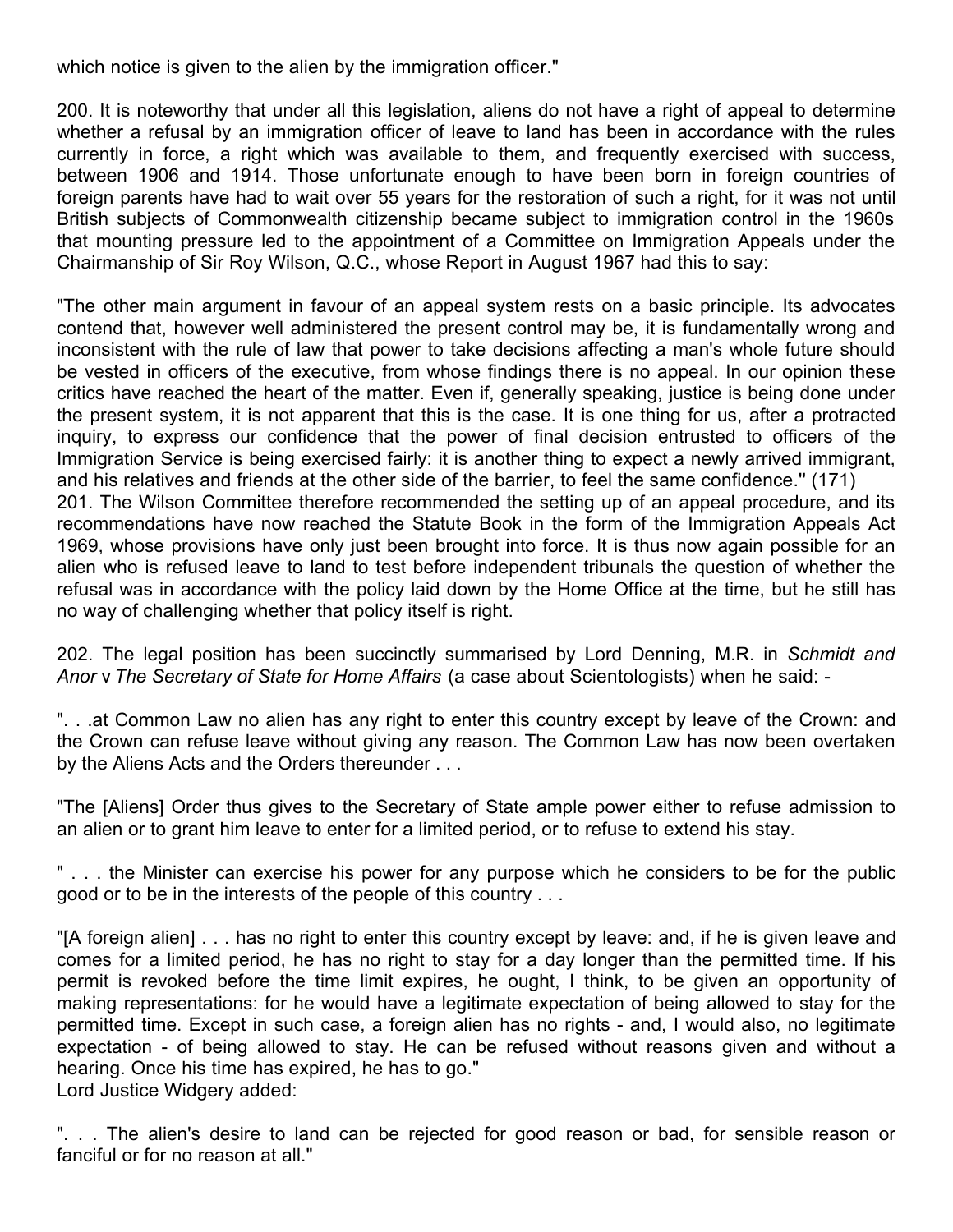203. It is clear from all this that, *as a matter of law*, the Secretary of State for Home Affairs is perfectly within his rights in refusing entry to this country to Scientologists who are foreign nationals, as indeed was decided by the Court of Appeal when the Scientologists challenged this power.

204. But the matter does not end there. In a country such as ours which is governed and administered on a basis of reason, freely and publicly debated in Parliament and the Press, and not on the basis of the whim of a Minister, any power as wide as this is not exercised arbitrarily, but in accordance with a rational policy worked out within his Department, and for which he is answerable to Parliament. The absolute power to exclude aliens from the United Kingdom has been no exception, and has been exercised in accordance with a defined departmental policy for at least the last 50 years. For most of that time, it has not been easy to ascertain precisely what that policy was, but this has become much clearer since the publication in February 1970 of the Home Office's Standing Instructions to Immigration Officers (172). These include the following relevant passages: -

"1. Immigration Officers will carry out their duties without regard to the race, colour or religion of aliens seeking to enter the United Kingdom.

4. Aliens have no rights of entry to the United Kingdom under the Aliens Order. They have, in general, to obtain permission to land from an Immigration Officer at the port of arrival. Immigration Officers are required to carry out their duties in accordance with the instructions of the Secretary of State, and these instructions set out the general principles on which the discretion to grant permission to land is to be exercised. Immigration Officers are required by the Order to refuse admission in certain circumstances (see paragraph 58 of these instructions). Except in these circumstances an Immigration Officer will normally grant permission to land if the alien is acceptable under one of the specific heads of policy covered by these instructions. But he may be unacceptable because there are grounds which render his presence in the United Kingdom undesirable; for example, in the light of his character, conduct or associations it may be undesirable to permit him to enter, or he may represent a danger to national security, or he might not be returnable to another country if admitted to the United Kingdom.

11. Aliens coming on holiday or for family, social, cultural or business reasons are welcome as visitors to the United Kingdom.

14. The Immigration Officer should impose a condition limiting the period of the visitor's stay in the United Kingdom. This will normally be for a stay of three months; but a longer, or shorter, period may be appropriate in some circumstances. Permission to land as a visitor does not authorise the taking of employment.

16. Students who wish to fit themselves for careers in their own countries are welcome to the United Kingdom. They are expected to leave when their studies are completed.

17. An alien seeking admission as a student will be expected to produce evidence of acceptance for a course of full-time study at a bona fide educational establishment, and evidence of his ability to maintain himself without working during his stay. He may do this in various ways; for example, by bringing in currency or travellers' cheques at the time of arrival, by bank transfer of foreign funds or by means of a scholarship. Full-time study is normally regarded as involving at least 15 hours organised study a week.

18. A bona fide student should be permitted to land on a condition limiting his stay to an initial period of up to 12 months, depending on the evidence of the intended length of his studies and on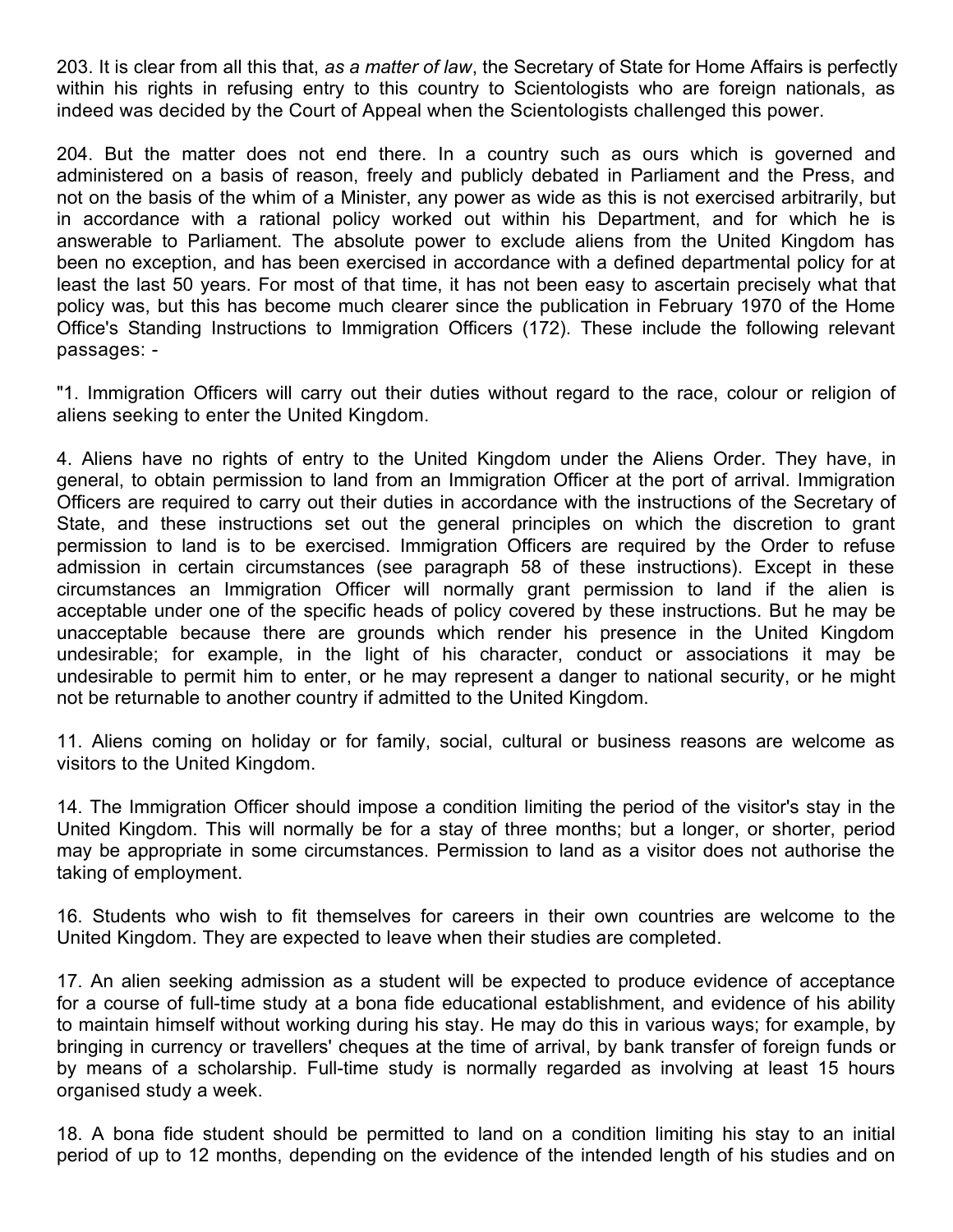his means, and restricting his freedom to take employment. He should be advised that he may apply to the Home Office for an extension or variation of the conditions.

22. As a general rule (for exceptions see paragraph 25) an alien who wishes to take a job in the United Kingdom must have a work permit and produce it to the Immigration Officer at the port of arrival. A permit is issued only for a particular job with a particular employer. The permit is not issued direct to the alien worker but to his prospective employer, who has to apply for it to the Department of Employment and Productivity. The Employer is also responsible for sending the permit to the alien. An alien who requires a work permit but cannot produce one should be refused leave to land.

31. An alien may be admitted if he is acceptable under Part VIII and can show that he can support himself and his dependants in the United Kingdom for an indefinite period without taking a job.

32. Self-employed persons, such as artists and writers, may pursue their vocation in this country, so long as they do not do work which requires a work permit and there is no reason to believe that they will become a charge on public funds.

59. The Immigration Officer has a general discretionary power to refuse permission to land under Article 1 (1) of the Aliens Order. This power may be exercised whenever the alien does not qualify for admission under one of the specific heads of policy set out in these instructions, or if there are grounds which render his presence in the United Kingdom undesirable; for example, if his character, conduct or associations make it undesirable to permit him to enter the United Kingdom, or if he is a danger to national security or if he would not be returnable to another country."

205. This being the situation, I wrote to the Secretary of State for Home Affairs to inquire on what grounds his Department refused leave to land to foreign Scientologists. The gist of the answer, dated 13th August 1970, was this: -

". . . the Home Office policy stems from the statement of 25th July 1968 that scientology is harmful. If foreign nationals want to come here to study or work at a scientology establishment we consider that this would be contrary to the public good.

. . . the then Home Secretary fully concurred in the Government statement of 25th July 1968, as is evident from its terms. I understand that the Home Office had received a good deal of information from such sources as documents obtained from scientologists by immigration officers, and also took into account views of other Departments including the Department of Health and Social Security, the Department of Education and Science, the Department of Employment and Productivity and the Scottish Home and Health Department."

206. On this material, I have come to the following conclusions.

207. We pride ourselves that England is a free country. Despite increasing encroachments on the freedom of the individual in an increasingly complex society, we are certainly a good deal more free than the subjects of many other States. At the very least, our freedoms are circumscribed only by laws which require the consent of a majority of our representatives in Parliament, even though these laws may delegate discretions to Ministers of the Crown. Some of these discretions nowadays tend to be wider than many think safe, and other discretionary powers are still available under what survives of the Royal Prerogative.

208. The attitude of the general public in Britain to foreigners - and to a good many other questions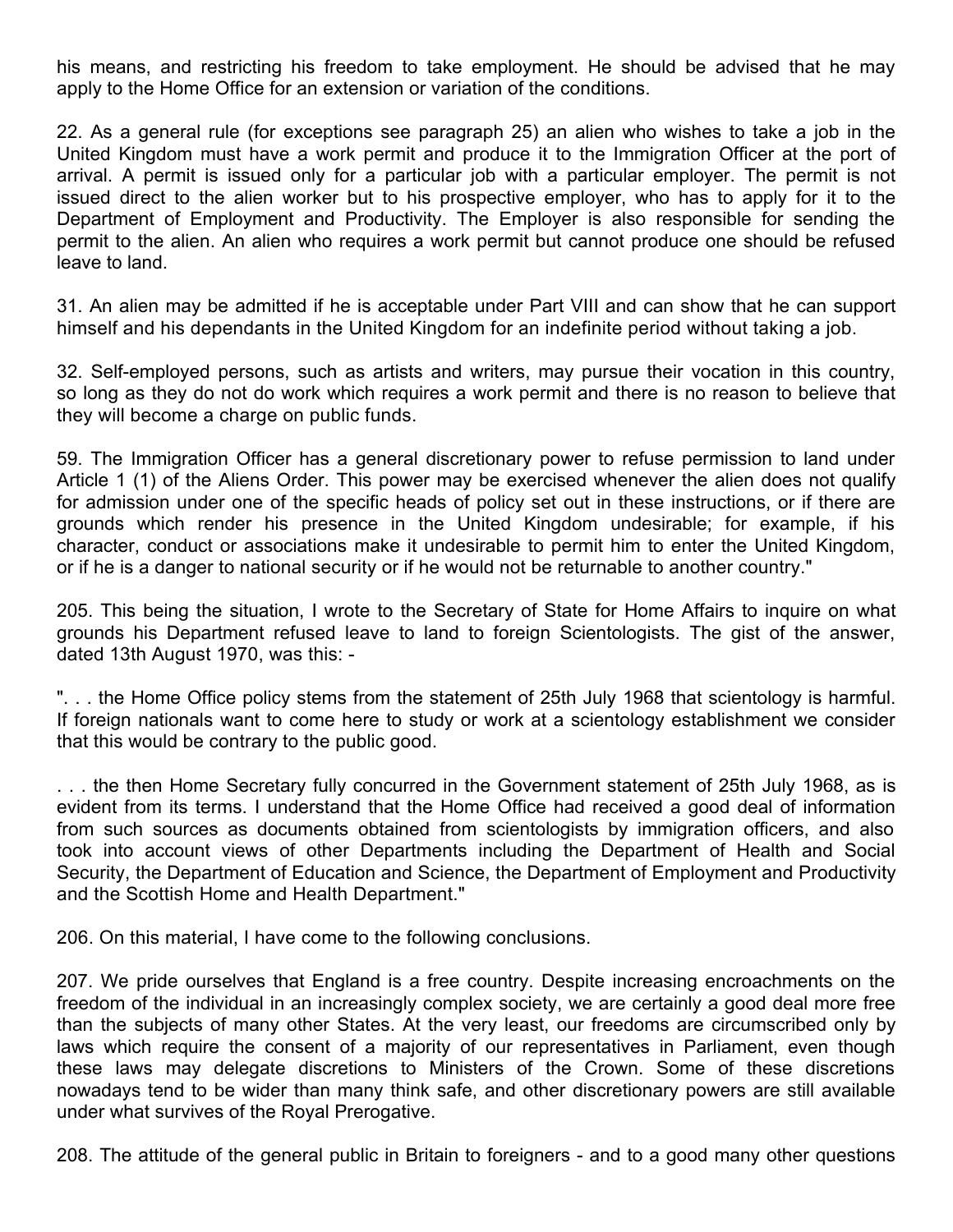- demonstrates conflicting feelings of friendliness and hostility. On the one hand, there is the centuries-old insular tradition of contempt for Dagoes, Frogs, Wops and other lesser breeds without the law, who should be allowed to come here only for brief periods on sufferance, and then go home where they came from and trouble us no more. On the other hand, there is the equally old tradition of welcome and hospitality, founded on a desire to learn from others, to widen our horizons, to enrich our experience and especially to help those who suffer persecution in their own countries.

209. The policy of successive Home Secretaries has been informed, with few exceptions, by the better tradition of friendliness and hospitality which has been the foundation in turn for our longestablished policies of tolerance and asylum. The general principle on which the Home Office has in fact (even if not in theory) acted for a very long time is that foreigners should be free to come and go through our ports or entry as they please, unless there is clear evidence that they are likely to do us some specific harm, such as the commission of crimes, political activity endangering national security, the passing on of contagious diseases, putting our own people out of work, or indigence as the result of which we shall find ourselves forced to support them. In my view, such a policy has been right in the past and is right at the present time; as the world becomes smaller and the mobility of its peoples greater, it becomes more rather than less important that we should encourage rather than restrict the free flow of people and ideas.

210. Against that background, it seems to me wrong in principle for the Secretary of State for Home Affairs to use his wide powers of exclusion against those Scientologists who happen to be foreigners or Commonwealth citizens, when there is no law which prevents their colleagues holding U.K. citizenship from believing in their theories or carrying on their practices here. If the practices of Scientology are thought to constitute a danger to our society sufficiently grave to warrant prohibition or control under the law, then it is for Parliament to make such a law and for the Executive to apply it impartially to Britons and foreigners alike within the confines of this country. But so long as none of our laws are being infringed, the classification of foreign Scientologists as "undesirable aliens" so that they are forbidden entry through our ports, while the accident of birth permits those Scientologists who happen to be citizens of the United Kingdom to process and be processed here with impunity, seems to me to constitute a use of this discretionary power which is quite contrary to the traditional policy followed by successive Home Secretaries over many years.

211. I draw some comfort from the fact that, in another connection, the Home Office itself seems to share this view. When the present Home Secretary, in a letter to Mr. Michael Foot, M.P. dated 25th August 1970, explained why he was not willing to extend the stay of Mr. Rudi Dutschke, he said this: -

"I think it is wrong in principle that people who come to this country should do so on the basis that they refrain from any activities which are lawful for the ordinary citizen" (173)

If that is right - and of course I agree - then *a fortiori* it must be wrong in principle to exclude people from this country altogether on the sole ground that they intend to carry out here "activities which are lawful for the ordinary citizen".

212. In the view which I take, therefore, there is no reason why Scientologists of foreign or Commonwealth nationality should not henceforth be admitted to this country as visitors on precisely the same footing as other people. This would normally entitle them, under current policy set out in paragraph 14 of the Instructions to Immigration Officers, to a stay of up to three months at a time.

213. Again, foreign or Commonwealth Scientologists who wish to come and work here should in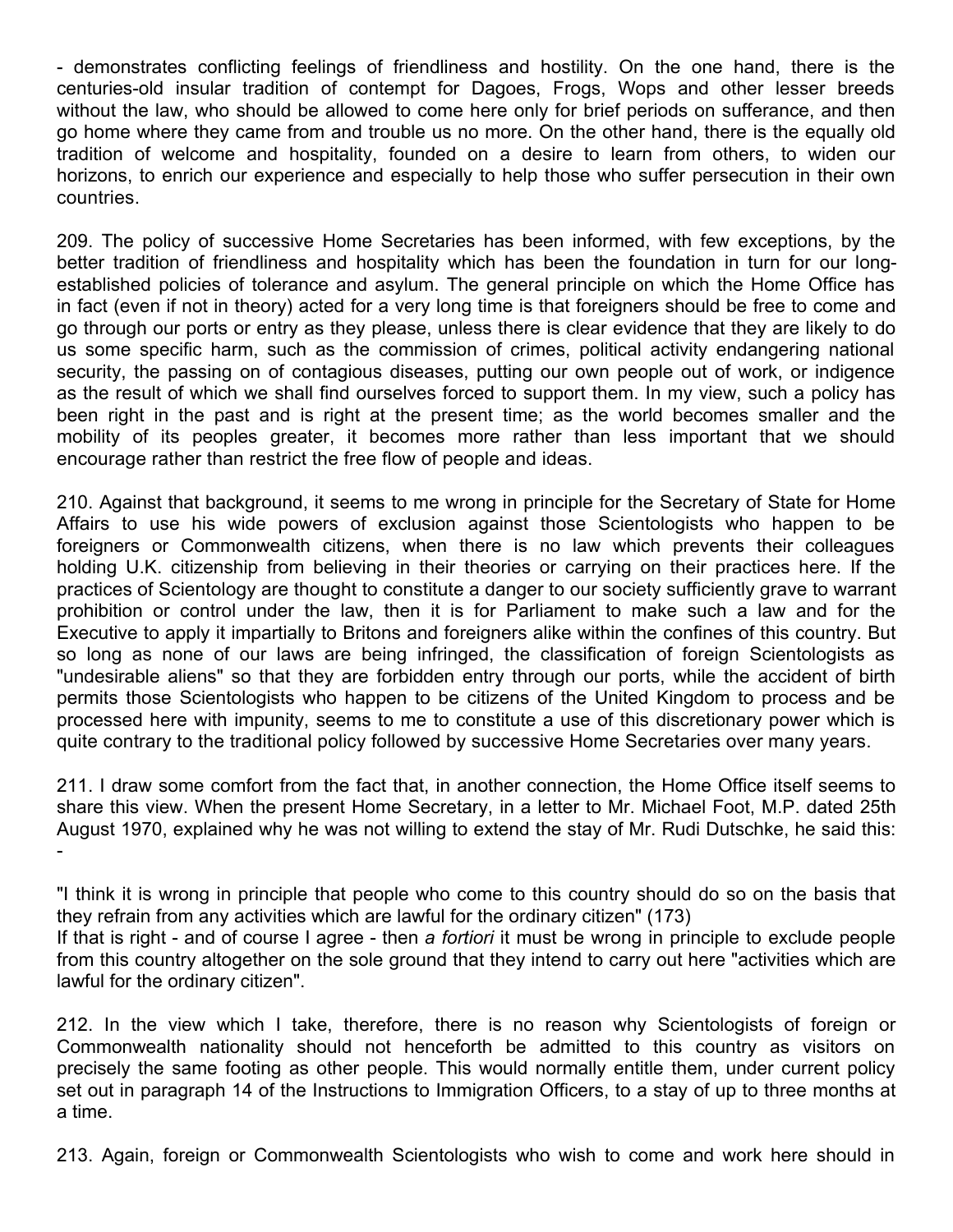my view be granted or refused a work permit on precisely the same criteria as everyone else, and the fact that they or their proposed employers are Scientologists should be regarded as quite irrelevant.

214. The position of students is somewhat different. Under present Home Office policy, they form a privileged class in that they are normally given leave to stay for up to 12 months in the first instance, that is four times as long as an ordinary visitor. One of the necessary conditions for this is acceptance for a course of full-time study at a "bona fide educational establishment " and I am bound to say that on the evidence before me I am not satisfied that Scientology establishments as now organised can be said to fall within that description. However, as appears from the next Chapter of this Report, I recommend the passing of certain legislation for the organisation of psychotherapy as a profession, and if Parliament accepts this recommendation there will in due course be a professional body which will have, amongst its other functions, the duty to approve or disapprove courses of training leading to registration as a practitioner under its jurisdiction. If and when the time arrives where Scientology training receives the approval of this body, foreign or Commonwealth students wishing to take it should be admitted on the same considerations as all other bona fide students. Until that time, however, I see no objection to the continuance of the present Home Office Policy in this respect only: foreign or Commonwealth Scientologists wishing to come here for study at a Scientologist establishment should be admitted as visitors only, and not as students.

(ii) *The Board of Trade*

215. In a letter to me dated 6th November 1969 Mrs. Hubbard complained as follows: -

"In 1967 the Board of Trade made two dangerous stipulations with regard to a vessel we had purchased. The first of these was that the scuppers on the main deck be fully welded shut which would have prevented the drainage of water if the vessel had taken any seas over the side.

The second was that the forward and aft hatches be welded shut which would have prevented us from using the kedge anchor and from handling any emergency situation which might have developed in one of the holds.

When we could not get these two restrictions lifted, we were forced to safeguard the vessel and the lives of those who sailed in her by placing the vessel under foreign registry thereby circumventing the necessity to comply."

216. The Board of Trade is of course responsible for the safety of United Kingdom registered ships under the relevant legislation. According to its records, the sequence of events was as follows: -

(1) On 7th November 1967, they received a telephone call from the Solicitor to the new owners of the Motor Vessel called the "Royal Scotsman" (but now re-named the "Royal Scotman") which had previously been used as a passenger / cargo ship on the Irish Channel service. The purpose of the enquiry was to ask whether the vessel could be re-registered as a pleasure yacht and cleared for a voyage to Gibraltar. He was told that re-classification would require considerable modification of the vessel, and that clearance for such a voyage would require (under the Safety of Life at Sea Convention 1960) valid load line, cargo ship construction, safety equipment and radio certificates.

(2) The vessel thereupon put into Southampton, where the owners attempted to clear her with the Port Authorities as a whaling ship. In response to that application, and having regard to her condition, the Deputy Principal Officer there issued a provisional detention order on 24th November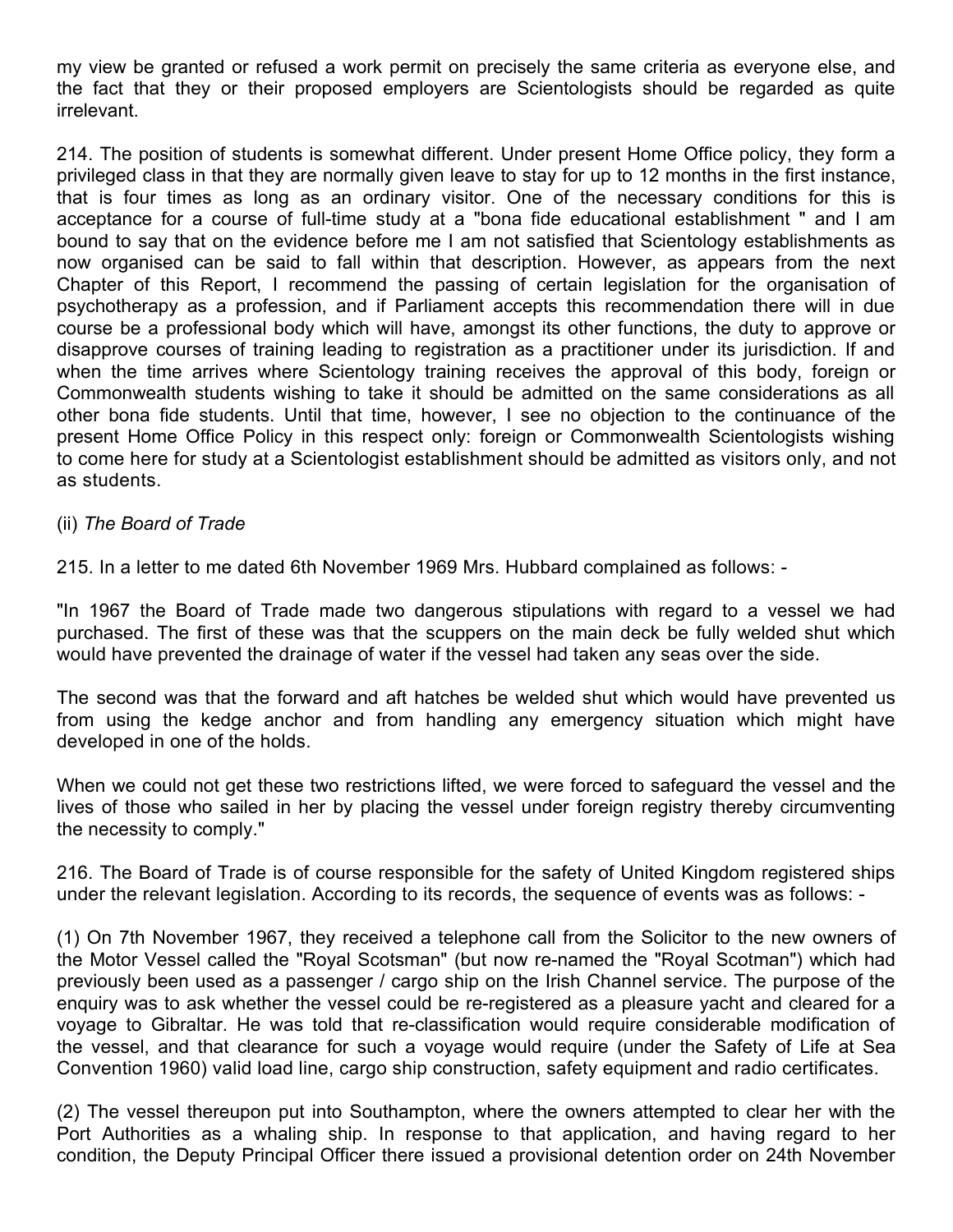1967 to prevent her from putting to sea until the necessary safety provisions had been complied with.

(3) The owners next requested clearance for a single voyage to Brest, saying that they intended to have the repairs carried out there. Such a voyage would of course have been comparable with the short runs on which the vessel had previously been engaged.

(4) Surveys for load line and safety construction certificates are in such cases delegated by the Board of Trade to approved Classification Societies, and in the present case these were referred to Lloyd's Register. By 28th November 1967, Lloyd's surveyors were in a position to give the relevant certificates, but limited to a single voyage to Brest and valid until 6th December 1967 only. By that date also, the Board of Trade had been able to satisfy itself that the safety equipment and radio were sufficiently in order for such a short cross-channel run. The vessel would not in her then condition have been cleared for a voyage to Gibraltar.

(5) Accordingly, the "Royal Scotman" was cleared on 28th November 1967 for a single voyage to Brest, and she sailed on the same day. She did not however put in to Brest, but continued to Gibraltar and beyond.

(6) When the owners first requested clearance for a voyage to Gibraltar, they were advised by Lloyd's that this would require the taking of measures to ensure the watertightness of the scuppers and hatches, but not that these should be fully welded shut. (iii) *The Foreign and Commonwealth Office*

217. The doubts expressed by Lloyd's surveyors about the "Royal Scotman's" seaworthiness when she left Southampton proved to have been wellfounded, for Mrs. Hubbard's next complaint is in these terms: -

"Also in 1967 while outside the Straits of Gibraltar, the steering mechanism of the vessel became damaged during a storm. Although we had in advance arranged to enter the port, we were refused entry when we urgently radioed for assistance and clearance. We were forced to flounder in the open sea in storm conditions with the vessel not under command while we desperately effected repairs."

218. In answer to this, the Foreign and Commonwealth Office told me that the Gibraltar authorities could find no reference to the "Royal Scotman" in their records, and that the Captain of the Port was sure that no disabled vessel of any description was refused entry to the port, and left in open sea, in 1967 or - for that matter - at any time. 219. Even this was not the end of the misfortunes suffered by the "Royal Scotman" and her owners. Mrs. Hubbard goes on: -

"While in Corfu in 1968, the British Consul, Major Forte, spread rumours about us to the effect that we held black magic rites aboard ship, were poisoning the wells and were casting spells on the cattle.

The Deputy Prime Minister of Greece, Mr. Patakes, stated that he had had so much pressure put on him by the British with stories that we were under investigation by Interpol for various reasons that he had been forced to ask us to leave. He has since apologized and invited our return.

A man by the name of Jack Lundin who was staying at the British Consulate in Casablanca represented himself to be a reporter for the "Manchester Guardian" and spread rumours to the Panamanian Consul and to the editor of a local newspaper that we were wanted by Interpol for smuggling hashish to France and South America."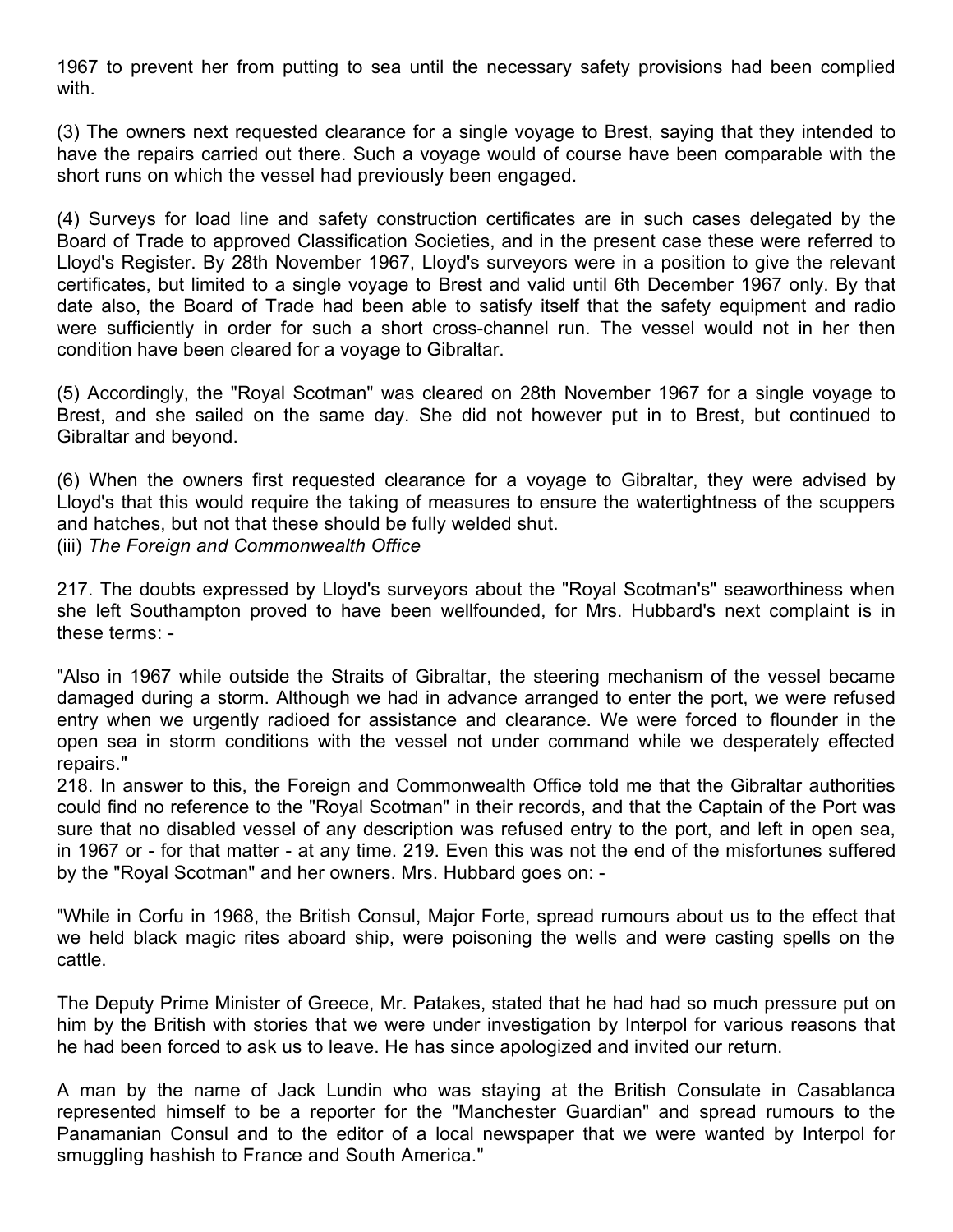220. At my instigation, the Foreign and Commonwealth Office investigated these complaints also, with the following results: -

(1) By August 1968, the "Royal Scotman" had been transferred to the Panamanian Register, and once more re-named; she was now the "Apollo". She had been joined in the Mediterranean by another Scientology vessel, the "Athena", also flying the Panamanian flag: this ship too had been removed by her owners from the United Kingdom register, on which she had previously figured as the "Avon River".

(2) Both vessels put into Corfu, and their owners began to negotiate for the purchase of a property there. This brought them to the attention of the local authorities, and the Nomarch sought the views of Major Forte, the Honorary British Vice-Consul. Major Forte, as he was bound to do, told the Nomarch that the Scientologists' presence in Corfu was of no concern to Her Majesty's Government, and referred him to the Government's official statement of policy about Scientology given to the House on 25th July 1968. He volunteered no further information to the Nomarch or to anyone else.

(3) Major Forte also became involved in the repatriation of two British seamen (not themselves Scientologists) who had been recruited in the United Kingdom to serve as engineers in the "Royal Scotman" and who having become suspicious and dissatisfied with activities on board the vessel, left their belongings on board and sought the Vice - Consul' s protection .

(4) On 2nd November 1968, there appeared in the Corfu newspaper "Telegrafos" an article critical of Scientology, stressing that the Greek Government would not tolerate anyone spreading within her territory theories " religious, political, or even of black magic." Major Forte had no connection of any kind with the publication of this article.

(5) In January 1969, the Greek Government made further official enquiries about Scientology, both through the Greek Embassy in London and the British Embassy in Athens. In each case, they were given copies of the issues of Hansard covering the adjournment debate on 6th March 1967 and the statement to the House on 25th July 1968.

(6) By September 1969, the "Apollo" - captained by Mr. Hubbard - had docked in Casablanca. When the Panamanian Vice-Consul boarded her, she was once again found to be unseaworthy, and was detained to have extensive repairs carried out. Her Majesty's Consulate General in Casablanca were not involved. They have no connection with Mr. Jack Lundin, who is thought to be a free-lance reporter from Tangier who had come to Casablanca to follow up a story about the Scientologists. (iv) *The Department of Employment and Productivity*

221. The Scientologists complained that the Employment Exchanges would not introduce applicants to vacancies in Scientology establishments. The Department tell me that this is quite true: it was decided in 1960, and again in 1966, not to send applicants to Saint Hill Manor because of complaints which had been received about conditions of employment there; and after 25th July 1968 none were sent to any of the Scientology establishments in conformity with Government policy on Scientology as announced to the House on that day.

222. Under the Employment Training Act, 1948, the provision for withholding of the services of the Employment Exchanges is in the discretion of the Secretary of State. Accordingly, the Department was clearly within its rights as a matter of law, and one can hardly blame it for following a policy decision taken by Central Government as a whole. However, in my view the Department should now revert to the policy in force before 25th July 1968, and henceforth judge the suitability of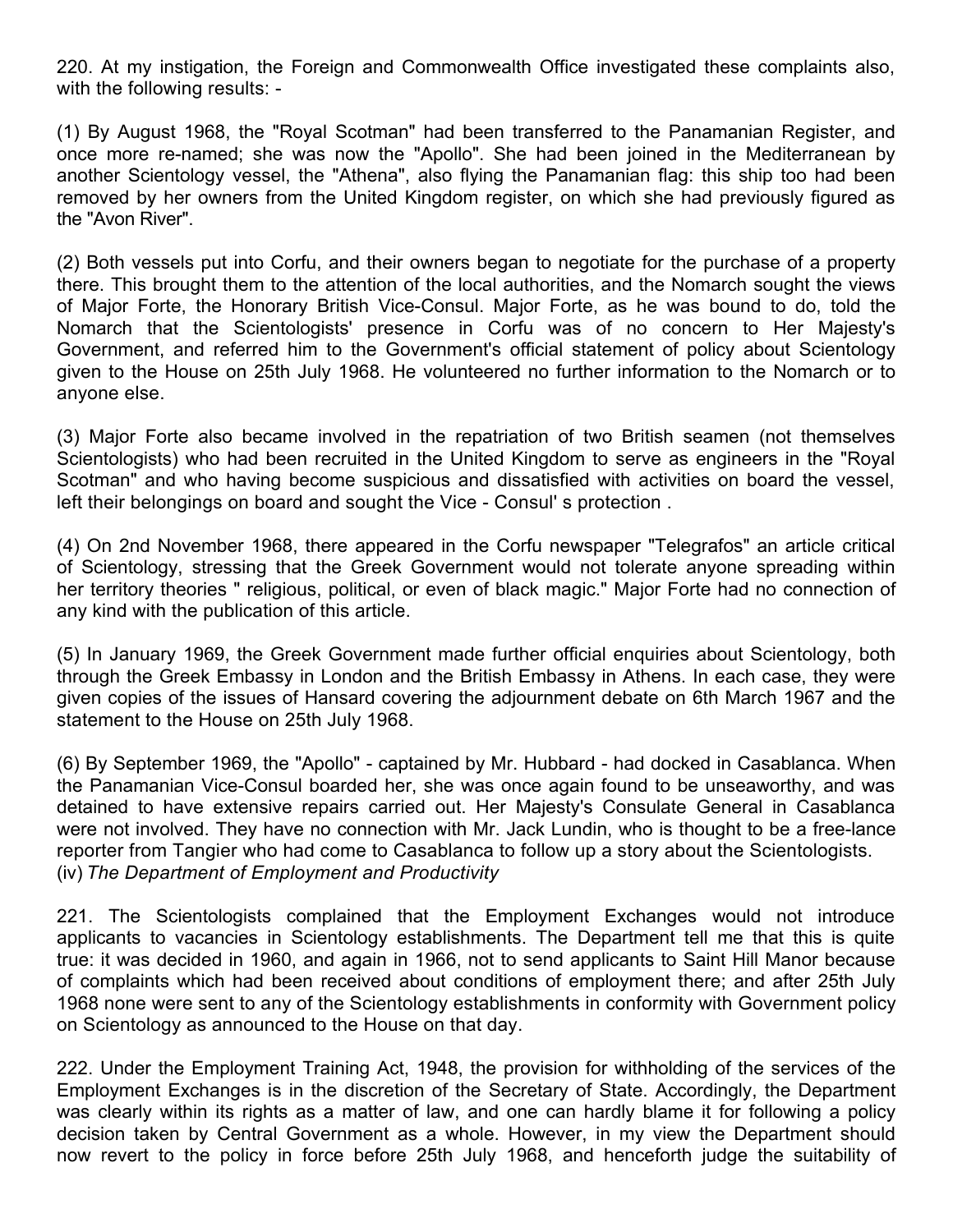Scientology establishments as places of employment on the ordinary criteria which are applied to all other cases.

(v) *The General Post Office*

223. Here the Scientologists complain that the G.P.O. refused to accept their advertisements for publication in the telephone directory, having previously done so.

224. The G.P.O's answer was: -

"Scientologists describe themselves as a Church in their letter headings and a spokesman has referred to their beliefs as a religious philosophy. The Post Office does not accept religious advertisements for publication in telephone directories."

225. Certainly the previous advertisement, which had been accepted and was published as a full page in the "Yellow Pages" of the Tunbridge Wells Directory, contained nothing to warn the Post Office of the religious nature of Scientology. It ran like this: -

"THE SCIENTOLOGY FOUNDATION

SAINT HILL SAINT HILL MANOR EAST GRINSTEAD SUSSEX

INVITES YOU TO TELEPHONE FOR FREE INFORMATION ON THE

Personal Efficiency Course FOUR EVENINGS STARTING MONDAY AT 8.15 p.m.

EAST GRINSTEAD 24571 (2 lines)".

226. Clearly, so long as the Scientologists describe themselves as a religion, they cannot expect to be treated differently from other religions.

227. The Scientologists also complain that their telephones have been tapped. Since they say themselves that they "have no direct evidence" other than "various noises and interference on the telephone", I have not troubled to go into this.

# (vi) *The Ministry of Defence*

228. Another complaint put to me by the Scientology leadership was that all mail going into Hobbs Barracks (which is close to Saint Hill Manor) from Scientology was intercepted, and that the addressee was "hauled before the C.O. and told that he must have nothing to do with Scientology and should he persist he would be considered a security risk to his country".

229. When I put this complaint to the Ministry, they told me that since 1968 they had (in conformity with the general Government policy) discouraged employees - both service and civilian - from becoming involved with Scientology. They had given no instructions to intercept mail about Scientology addressed to service personnel, or to suggest that a recipient of such mail should be considered a security risk.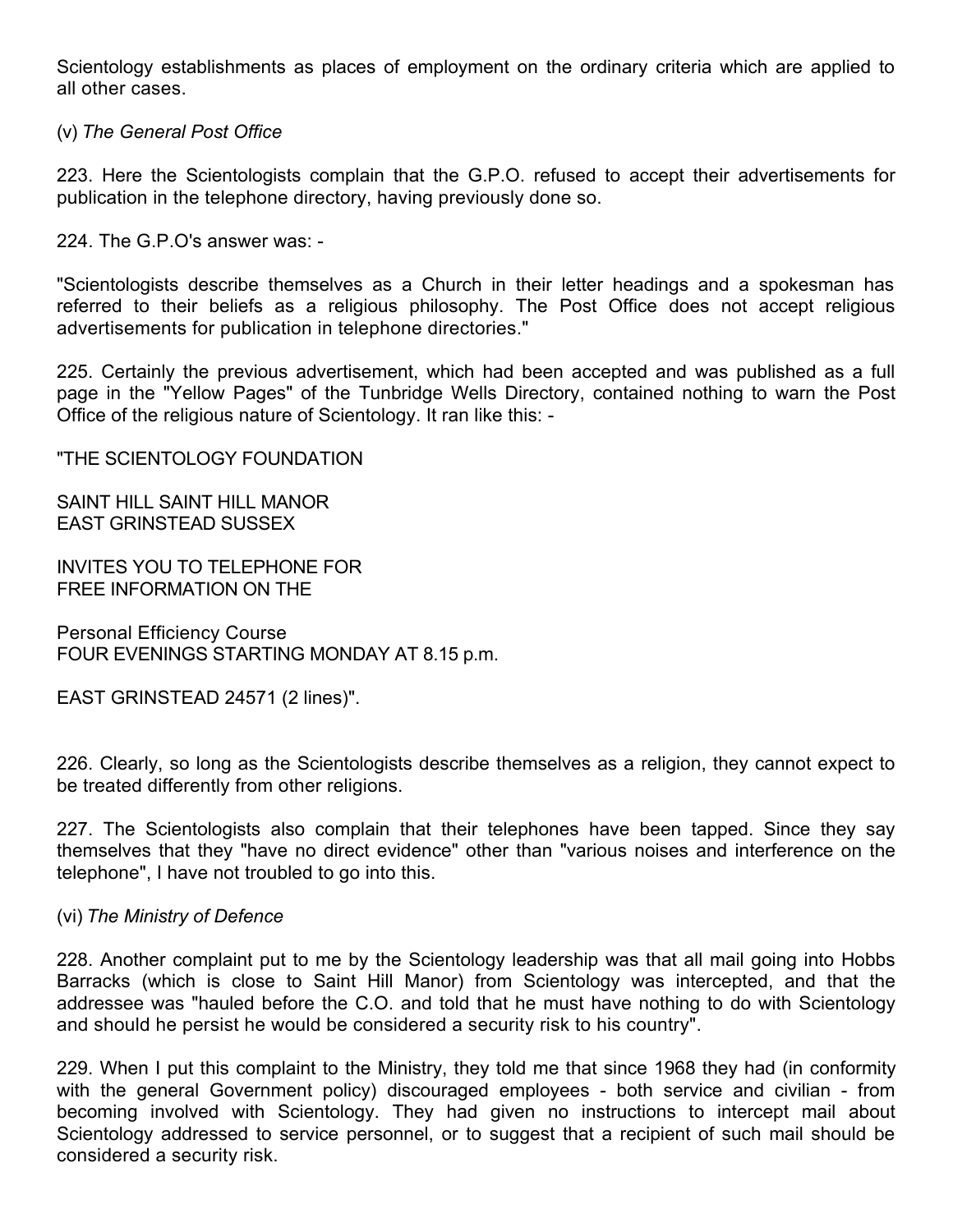230. However, it seems that Hobbs Barracks was the target of constant approaches and distribution of Scientology literature when it was occupied by the Queen's Regiment, and that in 1967 one of the Officers did intercept a Scientology circular so that its security implications could be assessed. The unit was subsequently warned against any form of tampering with mail, and there is no reason to think that this incident has been, or will be repeated.

# **(b) Local Authorities**

(i) *The County Councils of Surrey, East Sussex, and West Sussex.*

231. The Scientologists complain that a Mrs. Rosalie Vosper, one of their number, had applied to these three authorities for employment as a schoolteacher, but had been turned down by all of them, despite the fact that she was adequately qualified. Her failure to obtain employment is attributed to the fact - disclosed on her application forms - that she had worked at Saint Hill Manor for three years.

232. I referred the complaint to the County Councils concerned, and received the following answers: -

(a) The Surrey County Council was very perturbed about the allegation, and the Deputy Clerk personally investigated it in some depth. He assures me that his Education Committee has no policy against the employment of persons known to have been involved with Scientology. On the contrary, a number of their teachers have "unusual beliefs or callings", and this precludes neither their employment, nor sympathetic approval of applications for leave of absence in termtime to attend essential observances. Nor is there any evidence of any policy adverse to Scientology among the permanent staff responsible for administering the authority's schools. As for Mrs. Vosper, the following facts came to light: -

(1) On 11th January 1969, she wrote to enquire whether there were any teaching posts likely to fall vacant in primary schools in the East Grinstead area.

(2) On 14th January, the Deputy Divisional Education Officer wrote to tell her of two prospective vacancies at one school, and sent her an application form to fill in and return.

(3) Mrs. Vosper returned the form on 18th January, but omitted to give her teacher's reference number.

(4) When this had been obtained from her, her application was considered by the Head Teacher of the School concerned, and by that of another where a vacancy had meanwhile become manifest, together with applications from other candidates. In each case, another candidate was preferred.

(5) Although the reasons for preferring one candidate to another are not normally disclosed, the County Council has made an exception in this case and has told me what they were. It is clear from Mrs. Vosper's application form that, except for two terms in 1964, she had not taught for the previous ten years, and that all her teaching experience had been in secondary schools. In the circumstances, the posts were filled by other candidates with more up-to-date experience of primary school teaching methods. Mrs. Vosper's failure was in no way due to her association with Scientology.

(b) The West Sussex County Council has been unable to trace any application by Mrs. Vosper, but has assured me that its Education Committee has no policy discriminating against Scientologists.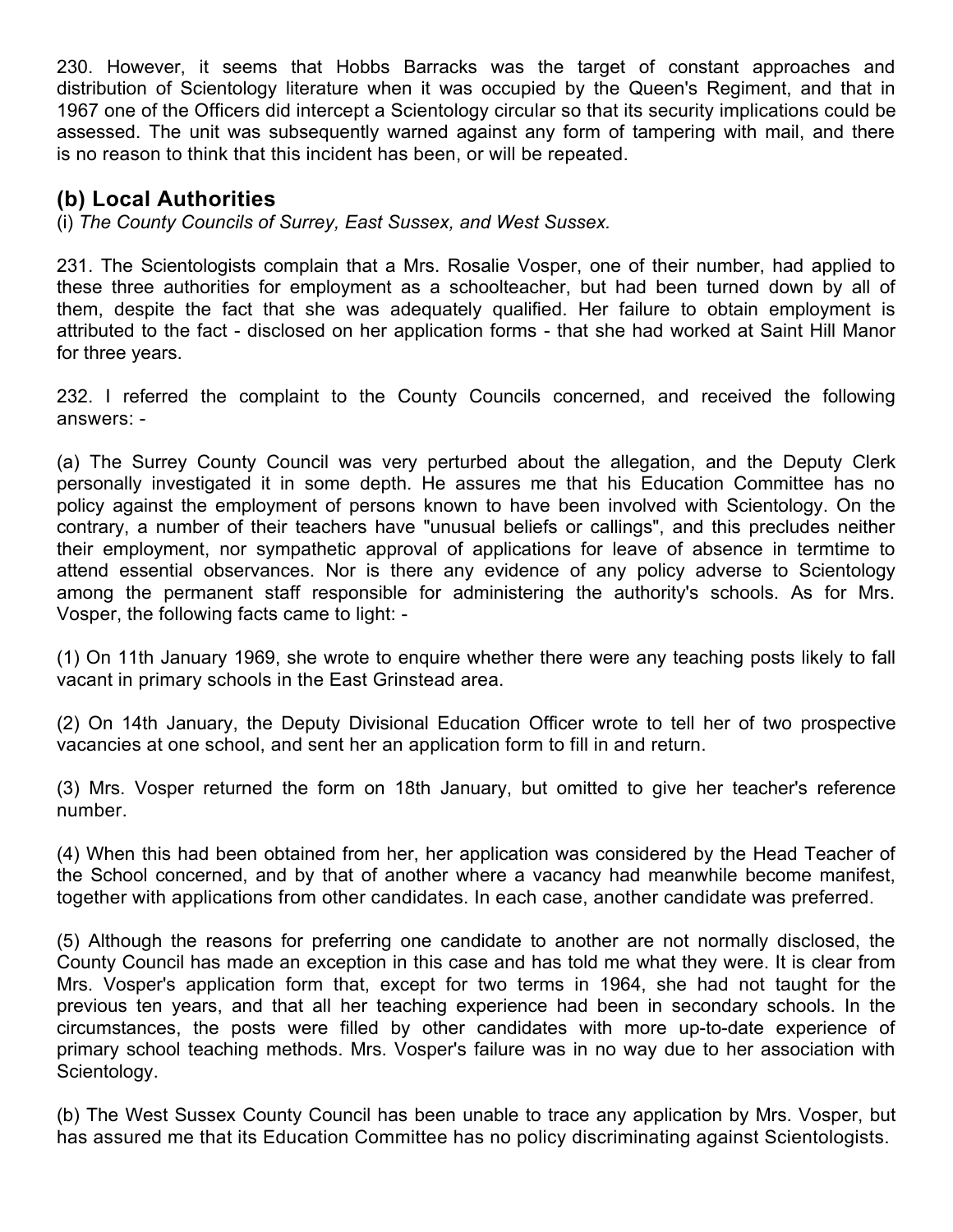(c) Nor does the East Sussex County Council have any such policy; indeed, Mrs. Vosper taught in one of their schools for two terms in 1964. Her name has been on the supply list, together with a number of others, ever since she re-applied in December 1968, and it is open to any Head Teacher who has a vacancy to approach her. The Authority tell me that, until they received my enquiry, they did not even know that Mrs. Vosper was a Scientologist.

# (ii) *The Greater London Council*

233. The Scientologists' complaint here is that they applied to book the Royal Festival Hall for a meeting, but were refused.

234. The Controller of Services of the Greater London Council tells me that the original enquiry in May 1969, was for a "special prayer meeting" on a Sunday afternoon, and came on plain paper headed "Human Rights Prayer Day", signed by Mr. P. Ginever who described himself as "Secretary to the Committee". This first letter disclosed no connection with Scientology, but a subsequent letter from Mr. Ginever was written on paper headed "The Hubbard Scientology Organisation". By that time, both the Government statement in the House on 25th July, 1968 and the setting up of my Enquiry had received wide publicity. The General Manager of the Royal Festival Hall thought it right in these circumstances to take ad vice from other hall managements, and also from the Department of Health and Social Security. Following this, he refused the booking but expressed himself willing to reconsider the matter when my Report had been published. The decision was the General Manager's own: the Chairman of the appropriate committee of the Greater London Council was not involved.

# **(c) The Private Sector**

235. In addition, I have received from the Scientologists a wide variety of complaints about discrimination against them by individuals and companies in the private sector. They include allegations of insurance companies refusing to renew cover on Scientology premises, private schools refusing to accept the children of Scientologists as pupils, doctors refusing to accept Scientologists as patients, newspapers refusing Scientology advertisements, landlords refusing to allow premises to be assigned to Scientology organisations, and hotels refusing to accept bookings for Scientology meetings. There were also numerous complaints of libel.

236. I have not investigated any of these. For some of them - such as libel, or cases falling within the Race Relations Act - the law may provide a remedy which, if the complaint is well-founded, it is open to the Scientologists to enforce, and their leadership has never shown any marked inhibition about going to law where they consider that their legal rights have been infringed. For the rest, people in this country are free to choose with whom they will associate, and with whom they will do business. All this is part of the ordinary give and take of everyday life, and much of society's response to Scientology will depend on the attitudes which Scientology demonstrates to society in the first place.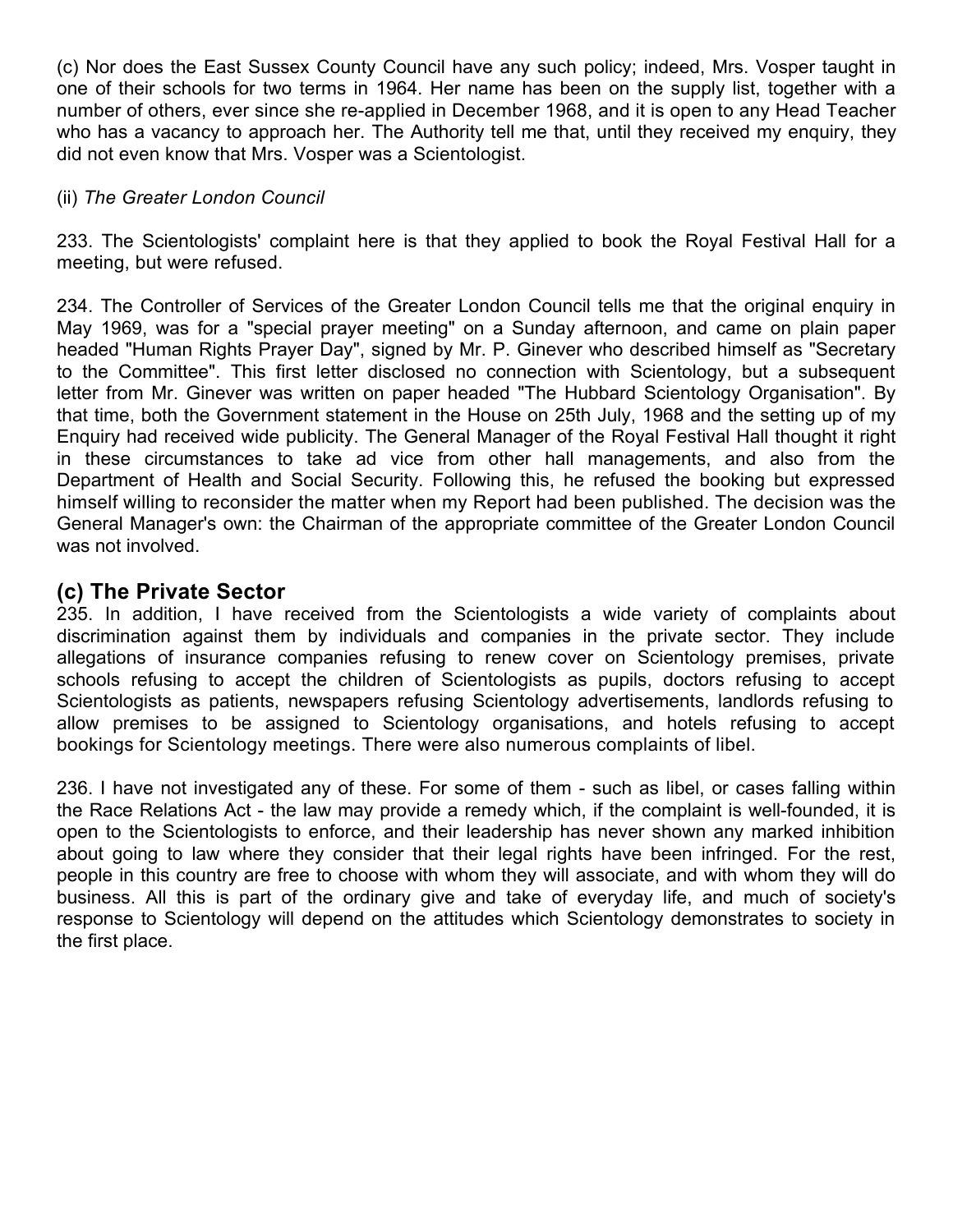# **THE FOSTER REPORT CHAPTER 9: Scientology and the Law**

237. Our legal system today is rightly not concerned to restrict thoughts, beliefs, opinions or (with a few exceptions) the honest expression of any of these. Where the system does intervene is to restrain conduct for which there is evidence that it harms others. It is against this background that one has to consider the position of Scientology under our law.

# **(a) Therapy and claims to cure**

238. That the practices of Scientology constitute a therapy, which claims to cure people of their real or imagined ills, must surely be beyond dispute. Many of the claims have already been quoted in earlier chapters of this Report, yet from time to time the Scientology leadership flatly denies that Scientology or Dianetics is a therapy. I have some difficulty in understanding how such denials can be put forward in the face of claims, from the same source, that "Dianetics is the most advanced and the most clearly presented method of psychotherapy and self-improvement ever discovered" (74) that "tiredness, unwanted sensations, bizarre pains and aches, bad hearing or sight . . . routinely respond to Dianetic processing" (75) or that "Scientology . . . has been remarkably effective in handling conditions and various mental states . . . Some 82 per cent of the clinical cases in the records of Scientology organisations show remarkable improvement in mental and physical condition. The records are meticulously kept and comprise the only validation programme of any therapy in Great Britain". (76)

239. Put bluntly, what is often said against the Scientology leadership is that they are quacks, dishonestly exploiting for their own financial gain the hopes of betterment or cure which they hold out to the anxious, the lonely, the inadequate, the credulous and the deluded, but in which they do not themselves believe.

240. For the reasons given in Chapter 2 of this Report, I have not come to any conclusion on the substance of these charges. Such charges are in any case notoriously difficult to prove, since they require proof of a state of mind which the person accused of them has every motive, if he is guilty, to dissimulate. It is only on rare occasions that, in an unguarded moment or perhaps within the inner circle of his co-conspirators, a confidence trickster will himself admit that he does not believe what he tells his victims. It is enough for me to say that there are in this Report quotations from the Scientology leadership's internal policy documents which display an attitude wholly different from that expressed to the public in general, and especially to potential recruits. I have myself refrained from drawing any conclusions and have restricted myself to the publication of the relevant evidence.

241. Even if the Scientology leadership were quacks, I doubt whether they would be committing any offence under English law as it stands. Telling lies is, by itself, no crime, unless the prosecution can prove a dishonest intention to obtain money, goods, services or sexual intercourse. Nor is it any offence to claim to alleviate or even remove most ills (177): were it otherwise, no drug manufacturer who advertises his patent remedies could stay in business for long. (178)

242. The law does not forbid, in general terms, the practice of medicine or surgery by unqualified persons. The medical legislation makes provision, however, for the registration of persons who possess certain medical qualifications, and a person who practises medicine or surgery without being so registered is under serious disabilities as compared with a registered practitioner. Thus,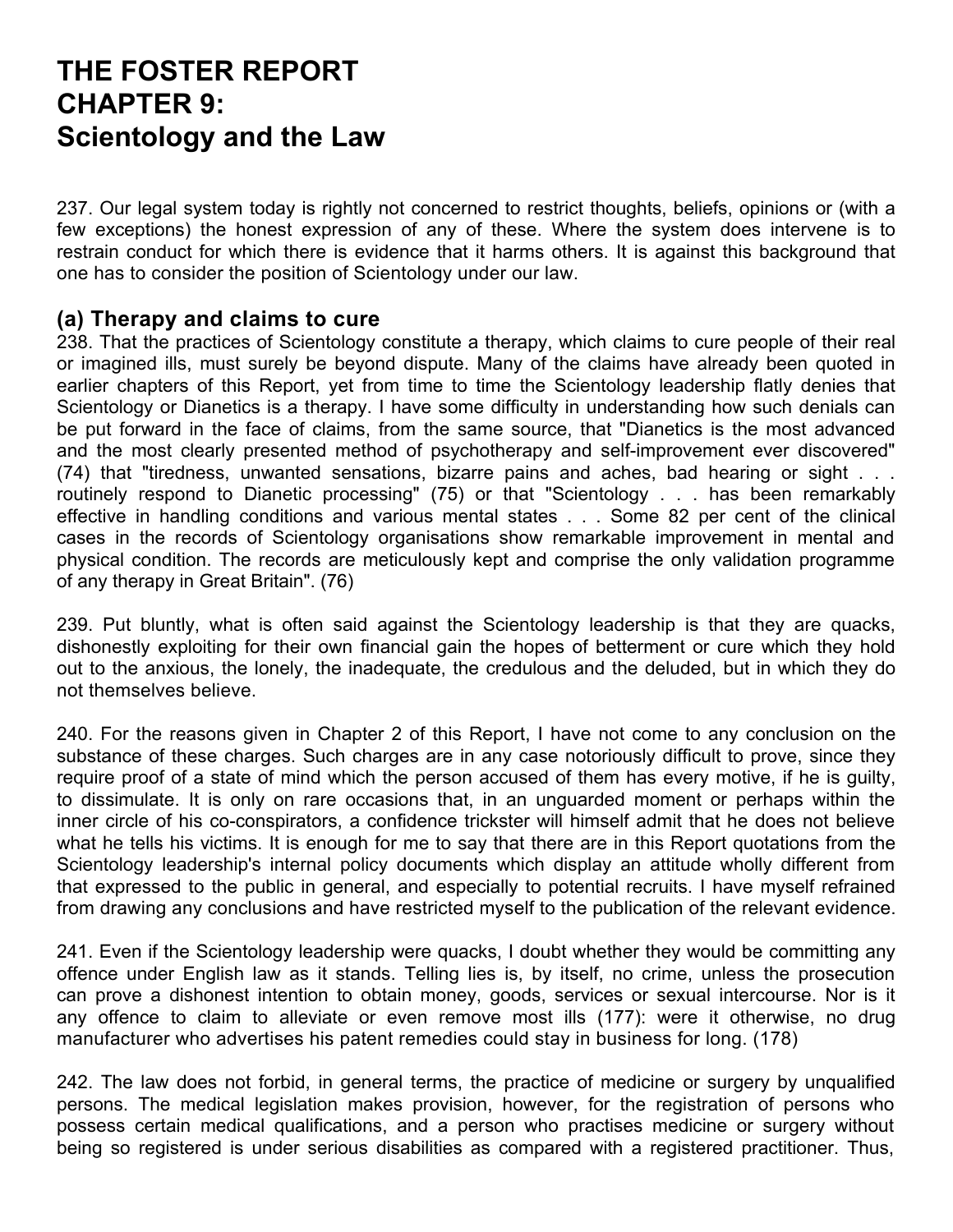he is forbidden to use any title or description implying that he is a registered practitioner or is recognised by law as a physician or surgeon; he is not entitled to recover in a court of law his charges for medical or surgical attendance or advice; he may not hold certain appointments which are closed except to registered practitioners; and he is not entitled to possess or supply dangerous drugs, and cannot give valid statutory certificates. On the other hand a person can only become a registered practitioner by acquiring a recognised qualification; and once registered he is subject to a strict disciplinary system in regard to his professional conduct. (179)

243. What the law does provide is a civil remedy, in that a patient who is treated with less than the due skill and care he is entitled to expect can recover damages for any harm which he suffers as a result. In the case of Scientology, the exemption clause in their standard contract which I have quoted in paragraph 135 above is designed to bar such an action, though I have some evidence that disenchanted pre-clears who have been forceful enough to sue the organisation for a return of their fees "on a consideration which has wholly failed" have had their cases successfully settled without the courts being troubled with a trial.

244. The Scientology leadership themselves told me that "the normal procedure when a person asks for a refund is for him or her to be given a refund with as little delay as possible. Only if the claim appears to be wholly unjustified on any grounds, do we contest the claim. There have been only two of these . . ."

245. The policy on which Parliament appears to have acted in the past is to control only those dangers which are not immediately obvious. Thus there is no law which prevents me from hiring a wholly unqualified surgeon to amputate my leg, but there is a law which prevents me from buying certain drugs at my chemist's without a prescription from a qualified medical man. This seems to me to make good sense: having my leg cut off is obviously a dangerous business, but the tiny pink pill which could kill me just as easily may look quite harmless in the palm of my hand.

246. The question, therefore, which I have to consider is whether there is a case for legislation in the United Kingdom to control the practice of psychological medicine. I have come to the clear conclusion that there is, and that the case is a strong one. In what follows, I set out the arguments as they appear to me.

247. Let me begin by defining some terms. The human being likes to divide himself into a "body" and a "mind". Whether the division corresponds to any independent reality is a question which I prefer to leave to philosophers: it is enough to say here that not everyone agrees on where or how the dividing line should be drawn, but that medical men of most disciplines nowadays agree that, even if the two do have separate existences they interact strongly with each other. Some go so far as to say that all diseases are "psychosomatic", involving both the body and the mind. The mind in turn can usefully be described as behaving at times rationally and at other times irrationally: we are apt to describe the former as the functioning of our "intellect", and the latter as that of our "emotions". Those who study and treat our minds call themselves by a variety of names depending largely on the schools of theory and practice which they follow. For simplicity, and to avoid becoming entangled in technical detail, I shall label those who study the workings of (largely) our intellect "psychologists" and those who seek to alleviate or cure such of our illnesses as are thought to be of (mainly emotional) mental origin "psychiatrists". Psychologists often specialise in different branches of their subject, so that we have, for example, educational psychologists (who study how we learn), and industrial psychologists (who study us at work). Psychiatrists, broadly speaking, practise two distinct kinds of therapy: "physical" medicine, which seeks to affect our minds through our bodies by material interventions such as electric shocks or drugs; and "psychological" medicine, which seeks to affect our minds directly and without any material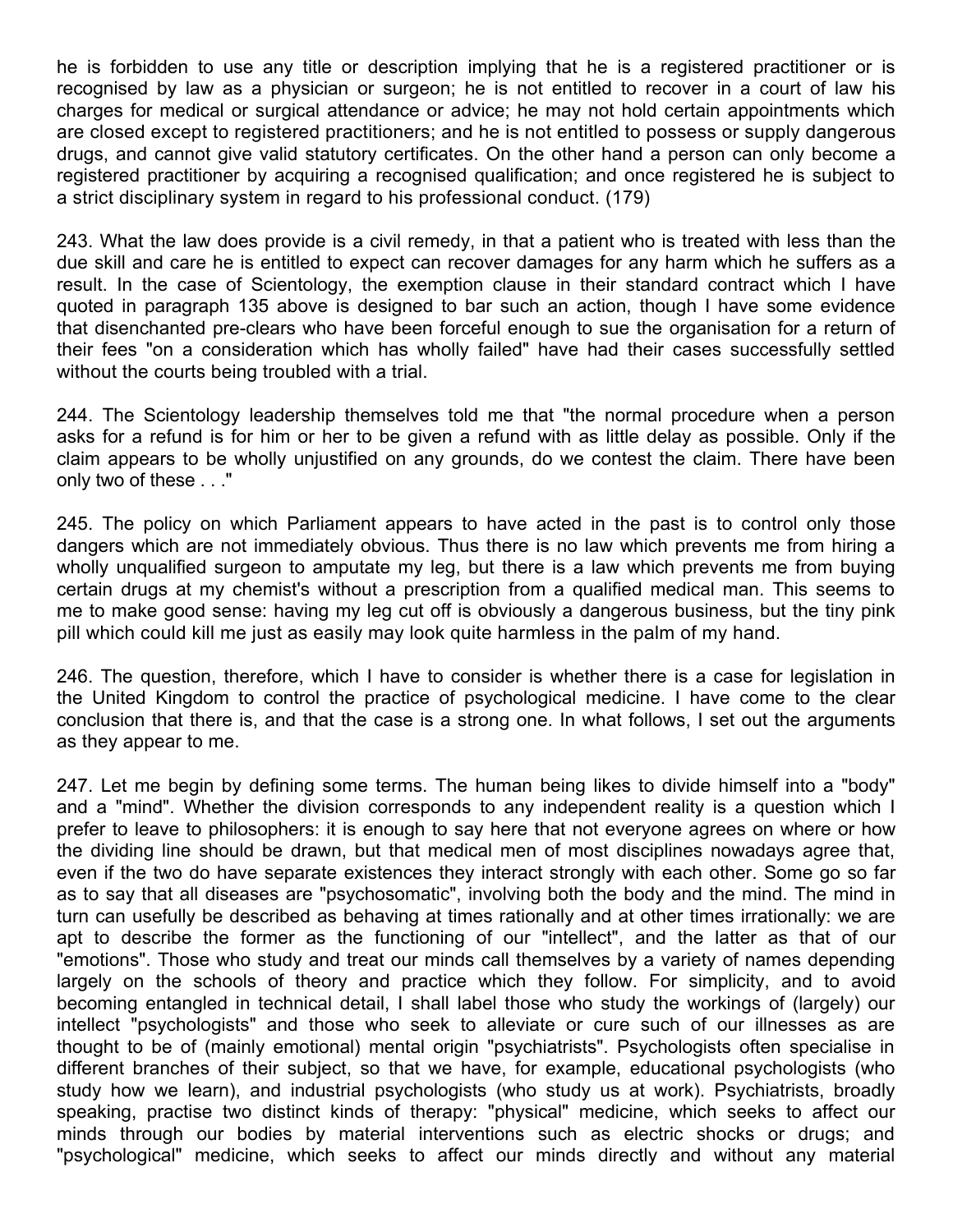intervention (180). For this last technique I propose to use the expression "psychotherapy", regardless of the particular school or discipline - such as "psychoanalysis" or "analytical psychology" - which the therapist happens to follow. It will be immediately obvious that, in this terminology, Scientologists practise both psychology (in that they measure intelligence quotients and claim to improve them) and psychotherapy ("auditing" in particular and "processing" in general). This is indeed common ground. Mr Hubbard himself describes Scientology and Dianetics as "that branch of psychology which treats human ability" (181) and as "the first thoroughly validated psychotherapy". (182)

248. Psychotherapy is a relatively new technique. Despite the often asserted proposition that it has been practised for centuries in the Roman Catholic confessional, its origin as a treatment for the relief or cure of illness is to be found with Professor Siegmund Freud. It was he who first put forward, as a limited hypothesis subject to later disproof by the application of scientific method, the theory that our emotions go through certain stages of development in childhood, that their dynamics are predictable in broad terms, and that it is possible for a skilled therapist to intervene in those dynamics by a complex pattern of verbal communication with his patient on an emotional level. Whatever reservations may still be held on Freud's thesis, the techniques have been developed for the best part of three quarters of a century and are practised today by tens of thousands of psychotherapists throughout the world.

249. Enough is now known about the techniques of psychotherapy to establish the following propositions, with which l think few practising psychiatrists would disagree:-

(a) given the right conjunction of therapist and patient, psychotherapy can do much to relieve the latter's suffering;

(b) on the other hand, there are certain conditions (often recognisable only to an expert in the field) which respond very little, or not at all, to psychotherapy, whoever performs it;

(c) the techniques of psychotherapy are exceedingly complex and require great skill and long experience for their successful application;

(d) the possibilities of harm to the patient from the abuse, or the unskilled use, of these techniques are at least as great as the possibilities of good in the right hands.

250. One special aspect of psychotherapy requires mention here, and that is the so-called "transference" effect. From his earliest days, Freud observed that his patients were apt to transfer to him many of the emotions which had, for one reason or another, remained unresolved in their childhood, so that during the course of treatment he became the object of their most deeply seated feelings of love and hatred, of greed and generosity, of envy and gratitude, and often of sexuality. Such a situation imposes a considerable strain on the therapist, and places a great weight of responsibility upon him. More than ever today, psychotherapists regard the ultimate dissolution of the transference at the end of the treatment as the most difficult, and yet the crucial, part of their task.

251. This very brief sketch of certain features of what has now become the principle technique in the armoury of modern psychological medicine (in my sense of the term) is necessarily oversimplified and incomplete, but I have said enough to explain why I have reached the conclusion that the intervention of Parliament has become necessary. Here is a classic case of something which appears to the uninitiated as a wholly harmless procedure: all that you would see in a psychotherapist's consulting room is two people - or sometimes a group of people - talking to each other. Yet the danger in anything other than the most skilled hands is great and, what is worse, the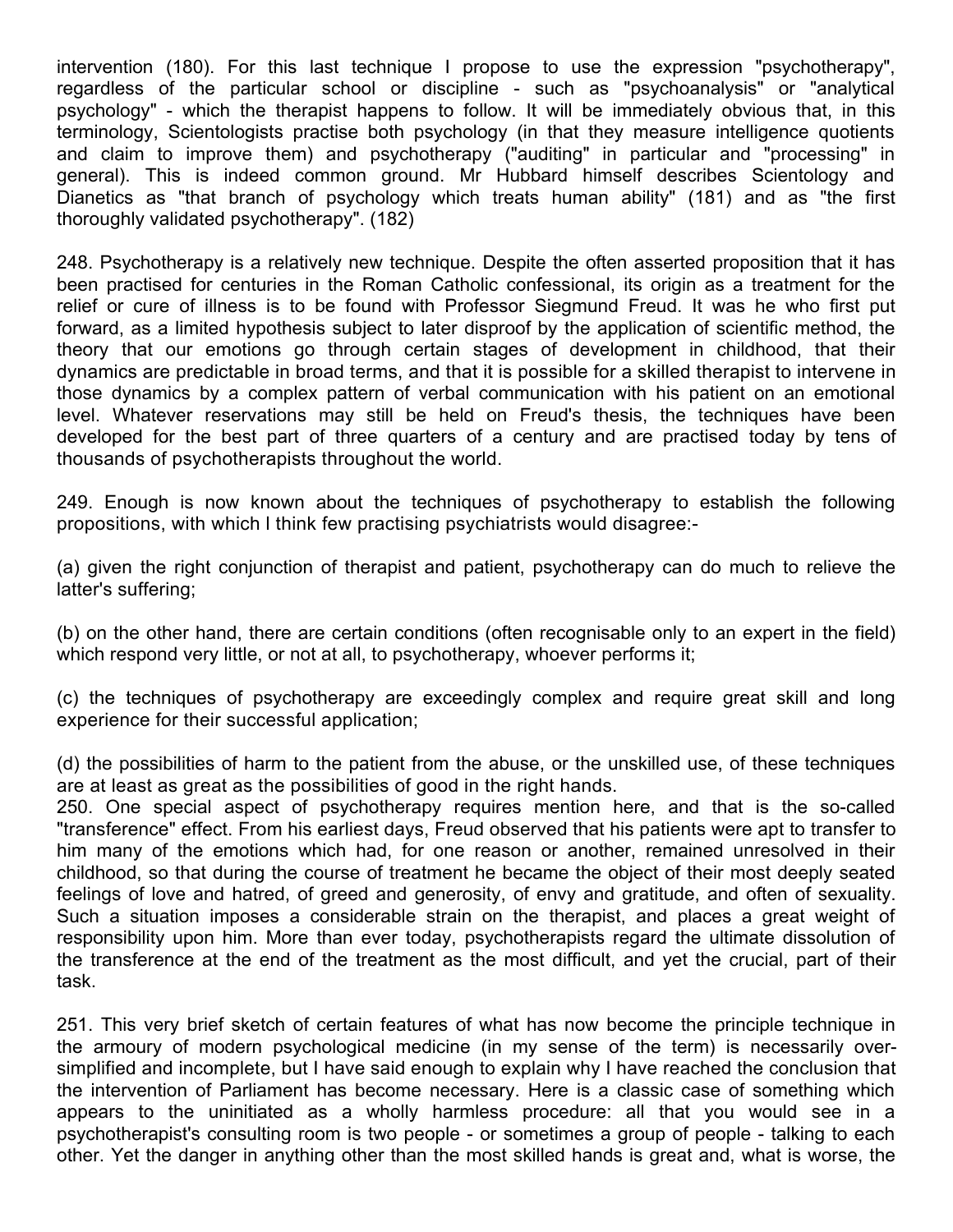possibilities of abuse by the unscrupulous are immense. The trained and selfless practitioner is concerned only to convert the deep emotional dependence on him which his patient develops during the treatment into an ability on the patient's part to wean himself from the therapist, and to achieve the maturity, and the independent ability to make relationships by choice, which are the aim of most of us. But it is fatally easy for the unscrupulous therapist, who knows enough to create the dependence in the first place, to exploit it for years on end to his own advantage in the form of a steady income, to say nothing of the opportunities for sexual gratification. While the latter would rapidly spell the end of a medically qualified therapist's practice at the hands of the General Medical Council, that body has no jurisdiction over therapists who do not happen to be doctors.

252. Further, it will not have escaped attention that those who feel they need psychotherapy tend to be the very people who are most easily exploited: the weak, the insecure, the nervous, the lonely, the inadequate, and the depressed, whose desperation is often such that they are willing to do and pay anything for some improvement of their condition.

253. In all this, there are analogies with a number of skilled activities which have been practised for much longer. Lawyers, doctors, architects and nurses, for example, all put at their client's service, for reward, intricate skills of which the clients are ignorant and which they must largely take on trust. All of them are conscious of the dependence which their professional relationships tend to create, and of the harm which they could do if they failed to use all their skill, or exploited the dependence in a selfish fashion.

254. The traditional method which we have used in this country-and which has been used in many others-to protect the weak from the exploitation which such a dependence makes possible, while ensuring that those skilled in their speciality can give of their best, is to create a controlled "profession". This involves the setting up of a body (generally called a "Council") having authority over those who practise the particular skill concerned, leaving it to the Council to work out minimum standards of expertise for admission to the profession, a code of ethics and the exercise of disciplinary powers to enforce it, while the law places restraints of one sort or another upon the practice for reward of the particular skills concerned to those recognised as qualified by the Council.

255. Such a system has worked excellently in the past, and by and large the public has been well served by it. It ensures that those who are allowed to practise the skills without legal restriction have been properly trained in them, are fully aware of the moral responsibilities involved in their exercise, and that their continued livelihood depends on their continued discharge of those responsibilities. According to a recent Report of the Monopolies Commission (183), there are at the present time in this country no fewer than 19 separate professions regulated in this fashion, whose members add up to over 850,000 people.

256. The price which we pay for such a system is some limitation on the opportunity to consult unqualified practitioners, and while in theory this restricts our freedom I doubt whether there are many who would, with all the relevant information at their disposal, take serious objection to this. Another disadvantage has sometimes been the resistance to innovation displayed by institutional bodies, but this is in my view heavily outweighed by the reduction of the risks involved in releasing revolutionary techniques on an unsuspecting public before their potential dangers have been fully investigated.

257. It may be instructive at this point to return for a moment to Siegmund Freud. In his lifetime, there was much debate in Austria on the question of whether the practice of psychoanalysis should be limited to qualified medical practitioners. Freud took the view that it should not - not because he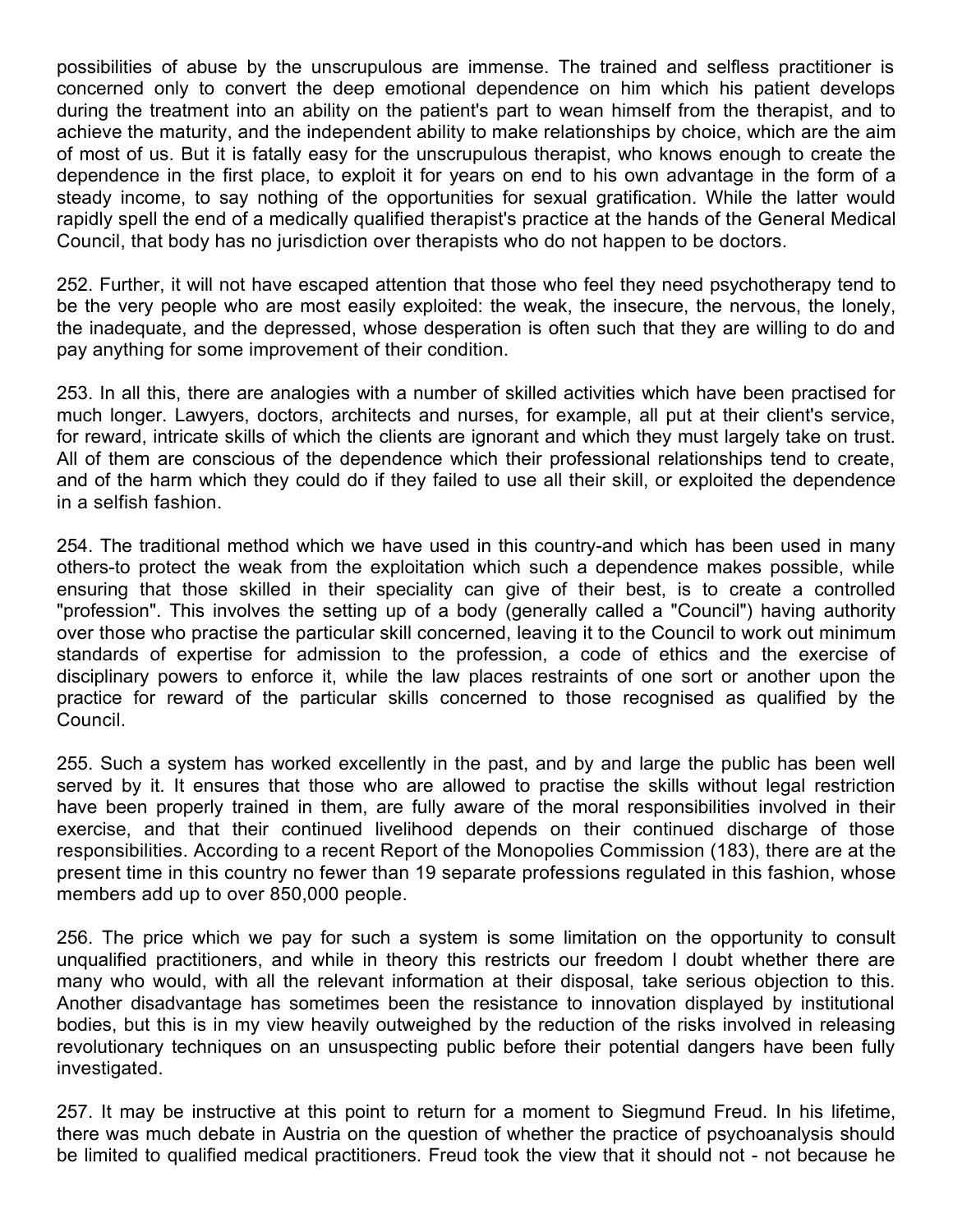thought that anyone and everyone could safely practise it, but because he did not think that a qualification in physical medicine was enough. In effect, he regarded psychoanalysis as a profession *sui generis*. In a book (184) devoted to the question, he said this:-

"No one should practise analysis who has not acquired the right to do so by a particular training. Whether such a person is a doctor or not seems to me immaterial" (185).

"The conditions will have to be laid down under which the practice of analysis shall be permitted to all those who seek to make use of it, an authority will have to be set up from whom one can learn what analysis is and what sort of preparation is needed for it, and the possibilities for instruction in analysis will have to be encouraged" (186).

"The analyst should possess personal qualities that make him trustworthy, and should have acquired the knowledge and understanding as well as the experience which alone can make it possible for him to fulfil his task" (187).

"the important question is not whether an analyst possesses a medical diploma but whether he has had the special training necessary for the practice of analysis" (188).

258. These, then, are the grounds on which I have become convinced that it is high time that the practice of psychotherapy for reward should be restricted to members of a profession properly qualified in its techniques, and trained - as all organised professions are trained - to use the patient's dependence which flows from the inherent inequality of the relationship only for the good of the patient himself, and never for the exploitation of his weakness to the therapist's profit. Such legislation already exists in a number of states in Europe, the Commonwealth and the United States.

259. That it is the phenomenon of Scientology which has pointed out this need in the existing law is a matter on which, if it is the leadership's sincere desire to help humanity, they will have cause to congratulate themselves. Without coming to any conclusion on whether they in fact exploit their followers for their own profit, or whether it is desirable for auditors who may have had only a few weeks' training since they came to Scientology with problems of their own, to be encouraged to practice psychotherapeutic techniques on those who, *ex hypothesi*, are sitting targets for exploitation, the mere fact that such a situation could easily be abused at the present time with impunity demonstrates the urgent need for reform.

260. The details of the legislation which I recommend will need to be worked out by all parties concerned: Parliament, the relevant Departments, and the psychotherapists themselves. No doubt problems will arise, but I know of none which cannot be solved. In my view, the following are among the matters which will have to be borne in mind:-

(a) Clearly, it is only the practice of psychotherapy *for fee or reward in cash or kind*, paid by or on behalf of the patient, which needs to be controlled, since in a very wide sense we all practise some kind of psychotherapy on each other in our personal relationships, and many voluntary organisations try to help people with "counselling";

(b) I see no reason why (as in the recommendations of the Anderson Board (189)), doctors, dentists, ministers of religion, social workers and marriage guidance counsellors should be exempted from the provisions of this legislation: if any of these wish to charge their patients or clients for practising psychotherapy on them, there is no reason why they should not first satisfy the Council that they have undergone the necessary training and obtained the necessary qualifications.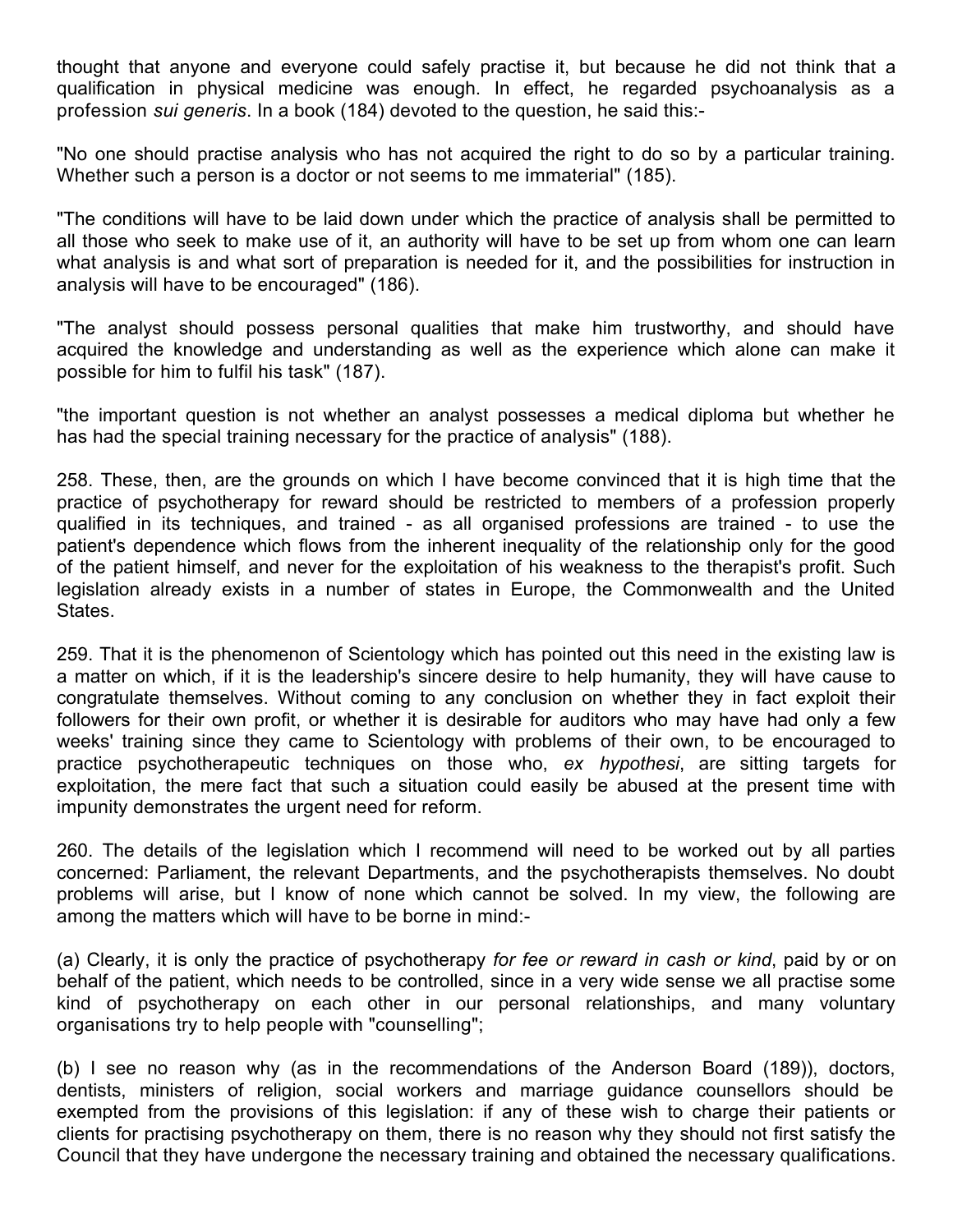(c) the new profession's governing body will need to have power to make transitional arrangements for the admission of persons with limited or even no formal qualifications if they can qualify on the grounds of past experience in the field and are willing to satisfy any necessary tests and submit themselves to the appropriate ethical code.

(d) when psychotherapy was first developed, its concepts were revolutionary and Freud had to contend with much opposition before his theories found general acceptance. The subject is young and still developing rapidly. Clearly, the new profession's rules will need to be more flexible than those adopted at the present time by, say, lawyers and accountants. Had the medical profession been able to exclude osteopaths from practice in the past, much suffering might have gone unrelieved. It is therefore important to ensure that progress is not inhibited by the kind of conservatism which has, on occasions, tended to afflict some of the older professional bodies, particularly in the medical field. The best method of avoiding this pitfall is to provide for the appointment to the Council of a number of radically-minded laymen who will act as a leaven.

261. I see no reason at the present time why the practice of *psychology* (in my sense of the term) should be professionally restricted. The dangers inherent in an incompetent assessment of someone's intellectual capabilities or his fitness for a particular employment, albeit regrettable, do not appear to me to be of a comparable order with those resulting from an abuse, or an incompetent use, of a system of therapy which operates by a deliberate intervention in the patterns of people's irrational emotions.

262. Finally, I should say that I disagree profoundly with the legislation adopted in both Western and South Australia, in turn based on part of that adopted in Victoria, whereby the teaching and practice of Scientology as such is banned. Such legislation appears to me to be discriminatory and contrary to all the best traditions of the Anglo-Saxon legal system. I cannot see any reason why Scientologists should not be allowed to practise psychotherapy if they satisfy the proposed professional body that they are qualified to do so, that their techniques are sound, that their practitioners receive adequate training and operate under a stringent ethical code, and that there is no hint of exploitation. If it is indeed, as they claim, "the first thoroughly validated psychotherapy", the profession will welcome them with open arms. And should its governing body decide, as has been done in many professions, that it is unethical to advertise for patients or to make unqualified claims to cure, I have no doubt that the Scientology leadership, if its sincerity is genuine, will be happy to conform to these standards.

# **(b) The privileged position of religious bodies**

263. One other matter of substance has arisen in the course of this Enquiry which, in my view, merits further consideration, and that is the variety of privileges which the laws of this country confer upon associations of mortals who combine for religious purposes. The source of these privileges some of which are of substantial economic value - is to be found in the remoter parts of our history, and it appears to me to be debateable what correlative benefit our society today derives from their continued existence.

264. The privileges themselves are numerous, and occur sporadically and without much logic in a number of areas. The more important ones are these:

(1) "The advancement of religion" is one of the three main purposes which validates a "charity" in law - the others being the advancement of education and the relief of the poor. Charitable bodies (i.e. trusts or corporations) enjoy the advantage of exemption from income tax and surtax (190), and Capital Gains Tax (191), to the extent to which their income or gains are applied for charitable purposes; gifts to them are not void for perpetuity or inalienability as they would be if made to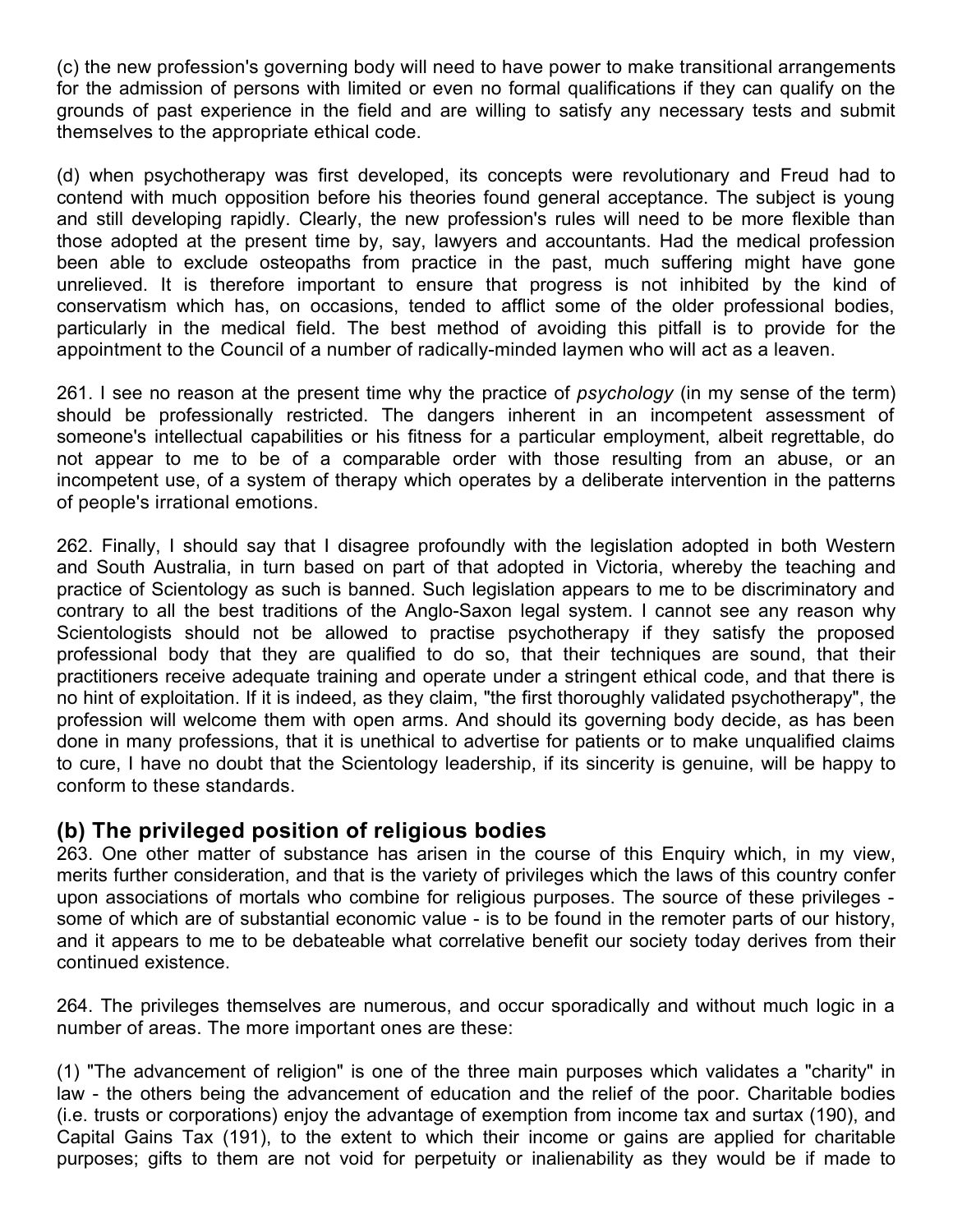anyone else; and charitable corporations may be exempted by the Board of Trade from adding the word "Limited" to their names (192). Nor do charities pay Selective Employment Tax (193), so that the domestic servants of a minister of religion, if they are employed by his Church, do not attract this levy while most other domestic servants do.

(2) By Statute (194) a place may be registered as a place of religious worship, and if it is it will be exempt from all rates (195) and contributions to roadworks (196) and sewers (197).

265. Whether or not it may be thought desirable to continue to confer these privileges on bona fide religions having a substantial following, there seems to me to be a clear need for precautions which will ensure that there can be no abuse. As matters stand, it is enough for any small group of people to come together and claim to believe in, and worship, a deity, and this is clearly not good enough in the light of the great economic value of the privileges concerned.

266. In these circumstances, I recommend that the time is ripe for a review of the law which accords these privileges to religious bodies, with the object of at least ensuring that they are restricted to religious movements having a substantial number of adherents, and engaging in genuine acts of worship.

267. Any such review of the law must obviously not detract in any way from the existing tolerance of religious belief, whether it be Christian, Jewish, infidel or heathen, but should confine itself to regulating more strictly the fiscal exemptions which religious bodies can enjoy.

# **(c) Miscellaneous**

268. Two further matters deserve mention. First, I am struck by the ease with which "non-profitmaking" companies or associations are able to escape the payment of taxes, even if they are not charities. An ordinary business pays tax on the whole of its income, after deducting only those expenses incurred "wholly and exclusively" for the purpose of the business, and the Inland Revenue authorities not unnaturally subject these expenses to close scrutiny. But in the case of an organisation which renders paid services only to its members, the system is different: a principle of "mutuality" is applied, with the result that the full income from the members (in the form of fees) escapes taxation at that point, and so do donations from non-members. Moreover, if the organisation then distributes its surplus by way of donations to associated companies, or even to individuals, these payments are still not assessable to tax because they are "voluntary" payments. If the services were sold to the general public who are not "members", such an organisation would have to pay taxes like everyone else, and only legitimate business expenses would be deductible; but considering the ease with which one can enrol "members", the distinction strikes me as artificial. This aspect of our tax system is in my opinion ripe for review.

269. Payments such as those shown in the Scientology Companies' accounts as being made to other Scientology organisations, or to Mr or Mrs Hubbard, who are not residents of the sterling area, of course require the consent of the Bank of England under the Exchange Control Act.

270. The other matter which deserves attention is the failure of a number of the Scientology companies to file accounts and annual returns within the time prescribed by the law, without apparently incurring any sanction at the hands of the Registrar of Companies. These sanctions seem to me pointless if they are not enforced.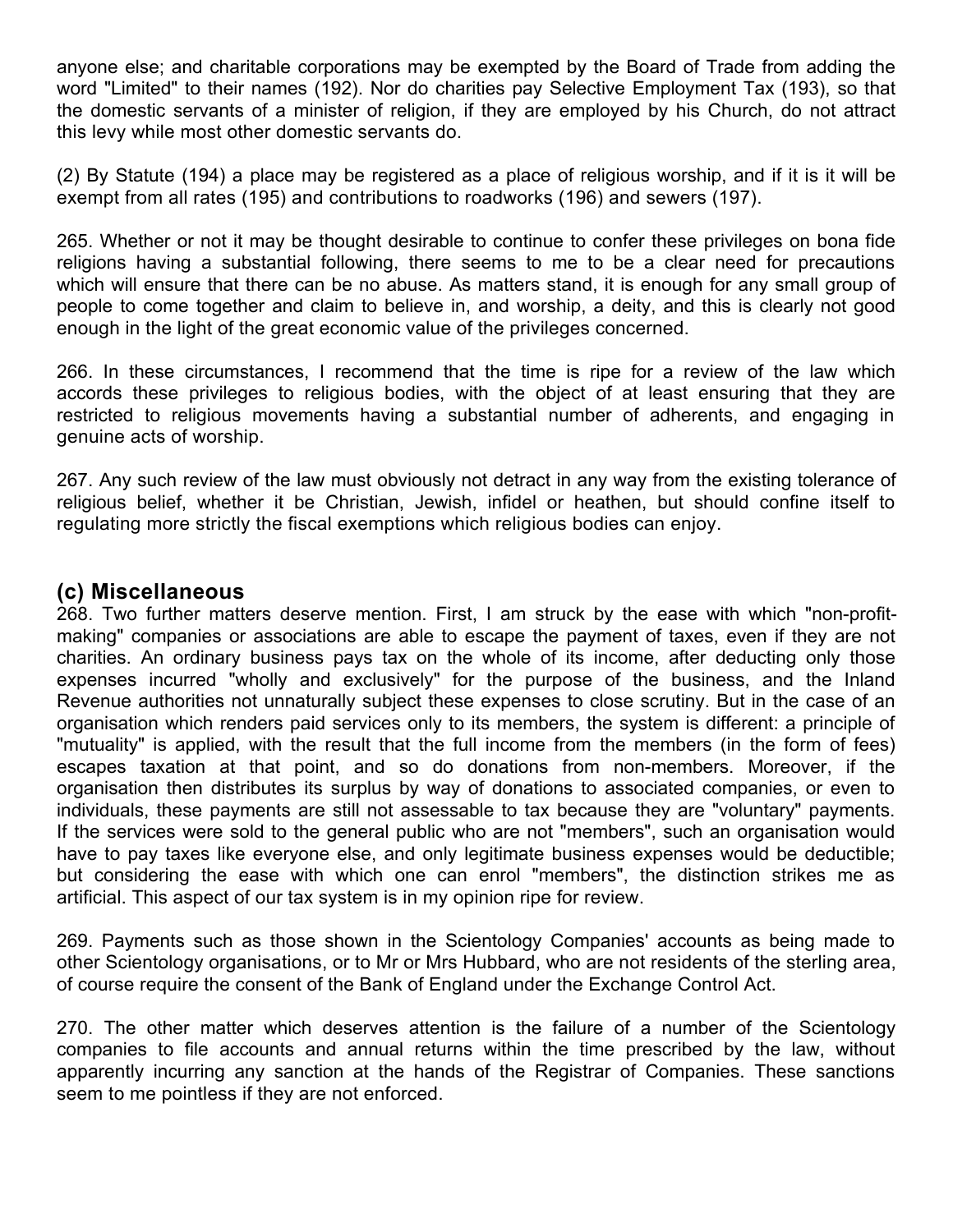# **The Foster Report APPENDIX I:** *Biography*

# **1. SCIENTOLOGY PUBLICATIONS**

*Books and pamphlets*

Brainwashing - A synthesis of the Russian Textbook on Psychopolitics, 1955.

Ceremonies of the Founding Church, New Edition 1966 (cited as 'Ceremonies'). The Character of Scientology, (c) 1968.

Child Dianetics, Fourth Edition 1968.

Dianetics 55 (c) 1961,1968 Edition (cited as 'Dianetics 55').

Dianetics: The Evolution of a Science, (c) 1950,1968 Edition (cited as 'Dianetics: ES').

Dianetics: The Modern Science of Mental Health, Ninth Printing, December 1956 (cited as 'Dianetics: MSMH 1956').

Dianetics: The Modern Science of Mental Health, Fourteenth Printing, January 1968 (cited as 'Dianetics: MSMH 1968').

The Fundamentals of Thought, (c) 1956, Sixth Printing 1967.

Have You Lived Before This Life? (c) 1958, 1968 Edition.

Kangaroo Court - An investigation into the conduct of the Board of Inquiry into Scientology, Melbourne, Australia, (c) 1967 (cited as 'Kangaroo Court').

A report to Members of Parliament on Scientology, December 1968 (cited as 'Report to MPs').

Science of Survival: Prediction of Human Behaviour, Tenth Printing, November 1967.

Scientology 8-8008, (c) 1953,1967 Edition.

Scientology and the Bible, (c) 1967.

Scientology Clear Procedure, Issue 1, 1968.

E Meter Essentials, (c) 1961, 1968 printing. *Periodicals*

The Auditor - The Journal of Scientology, nos. 33, 34 and 41, 1968, nos. 46 and 48, 1969.

Certainty - Official Periodical of Scientology in the British Isles, Vol. 16 No. 3, 1968.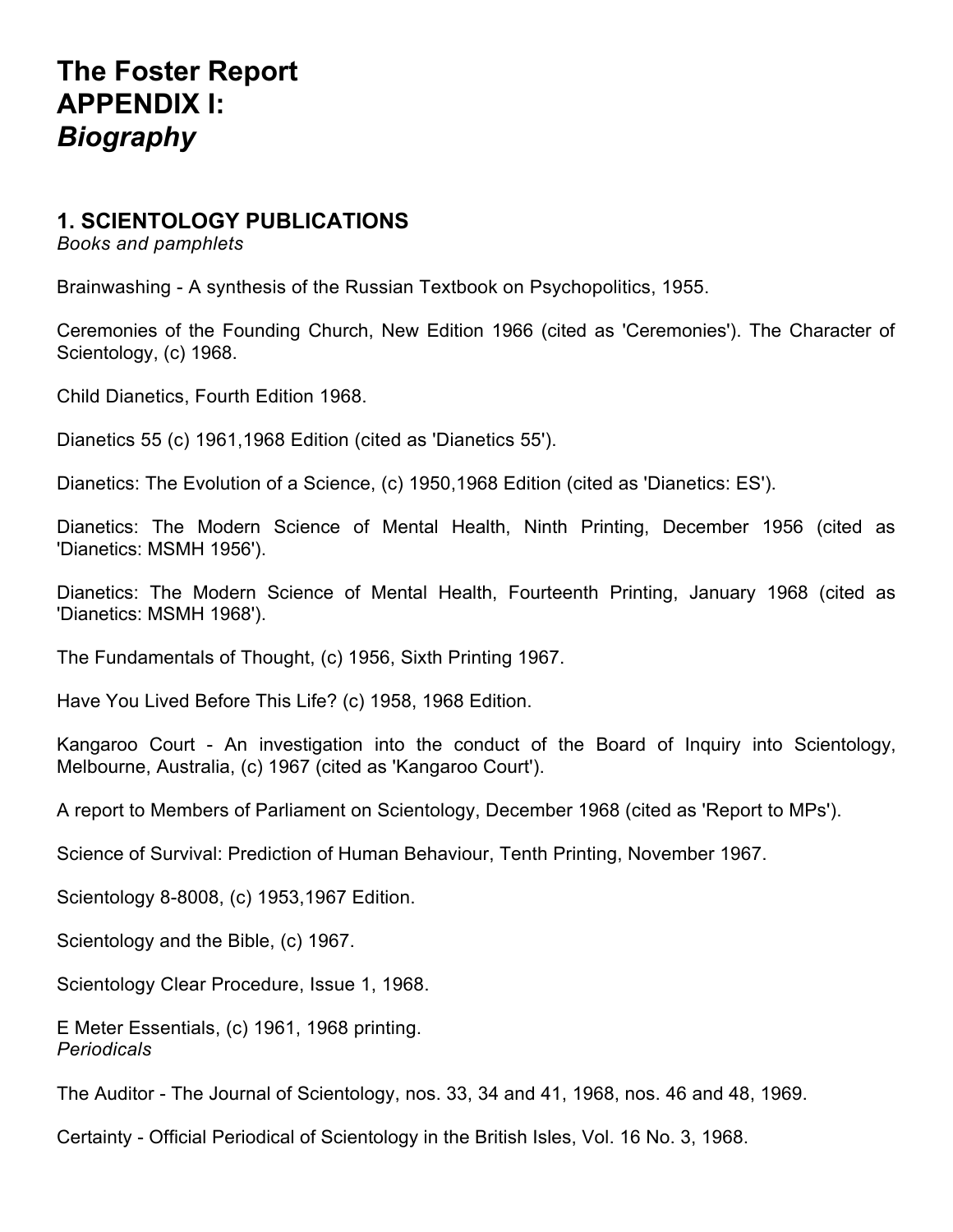Change - The Scientology Foundation Magazine, Issue XVII, 1968. Freedom Scientology Nos. 8 and 11, (c) 1969. *Handbills*

Attend the Free Personality Efficiency Course, (c) 1968.

Become a Standard Dianetic Auditor, (c) 1969.

Children's Communication Course, (c) 1967.

Join the Crusade to make a Healthy England, (c) 1969.

Promotional Pamphlet, (c) 1969.

The Public Relations Officer Course, (c) 1969.

# **2. OFFICIAL PUBLICATIONS**

*Australia*

Report of the Board of Inquiry into Scientology, Victoria 1965 (cited as 'Anderson Report').

Report of the Select Committee of the Legislative Council on the Scientology (Prohibition) Bill, South Australia 1968. *Canada*

Report of the Committee on the Healing Arts, Ontario 1970.

Lee, John A. - Sectarian Healers and Hypnotherapy - A Study for the Committee on the Healing Arts, 1970 (cited as 'Lee'). *New Zealand*

Report of the Commission of Inquiry, Hubbard Scientology Organisation in New Zealand, 1969. *United Kingdom*

Report of the Bognor Regis Inquiry, 1965.

Report of the Commission on Immigration Appeals 1967, Cmnd. 3387.

Royal Commission on Tribunals of Inquiry 1966, Cmnd. 3121.

Standing Instructions to Immigration Officers 1970, Cmnd. 4296.

# **3. OTHERS**

Chambers' Encyclopedia.

Fox, J. - Experimental Investigation of Hubbard's Engram Hypothesis, Psychological Abstracts, No. 1475, 1960.

Freud, Siegmund - 'The Question of Lay Analysis, Conversations with an Impartial Person', Incomplete Works, Vol. XX, London, Hogarth Press 1959.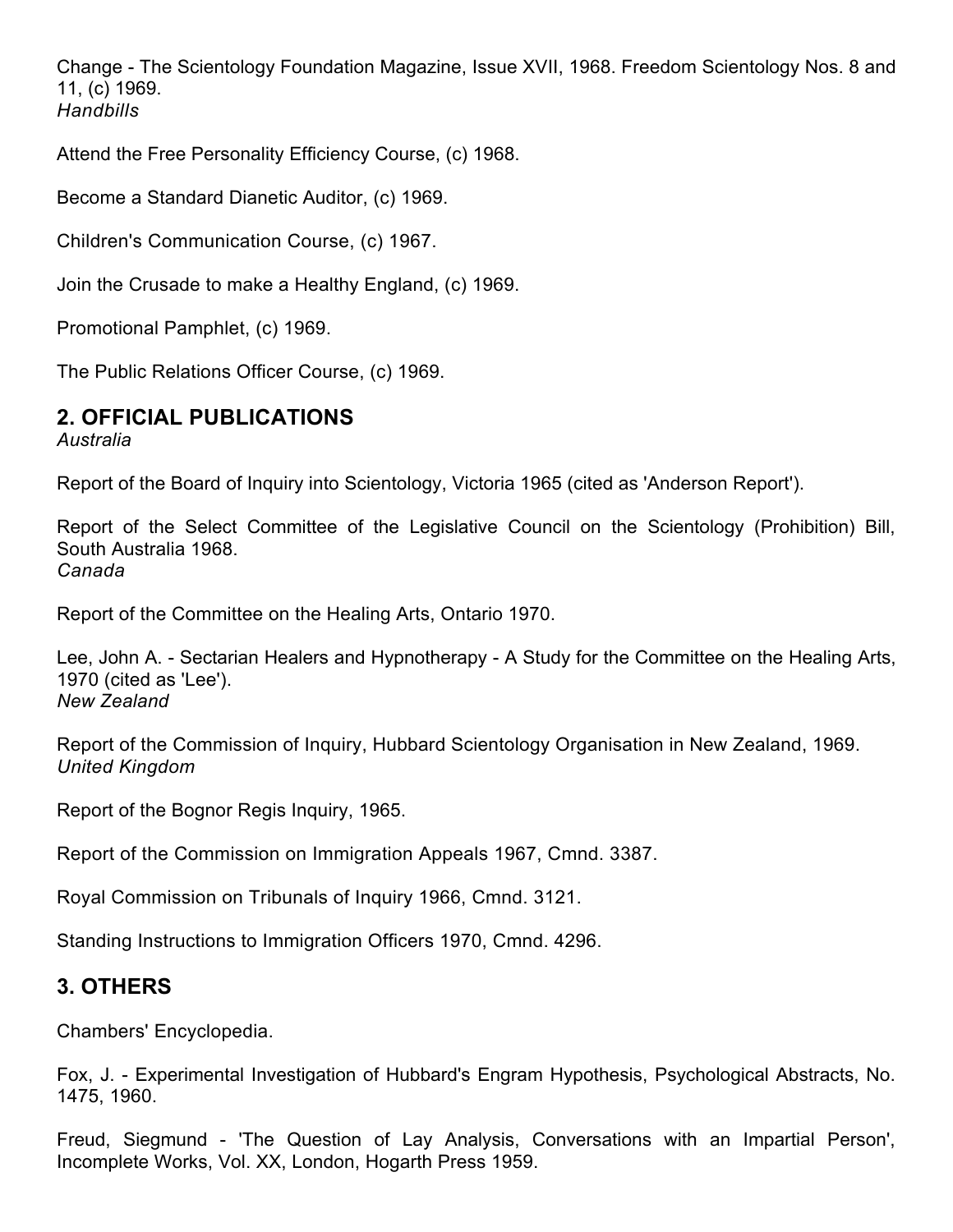Halsbury's Laws of England, 3rd Edition, Vol. 26.

Medawar, Sir Peter - Hypothesis and Imagination, in 'The Art of the Soluble', London Pelican Books 1969.

Shorter Oxford Dictionary.

Webster's New 20th Century Dictionary.

Westin, Alan F. - Privacy and Freedom, London Bodley Head 1970.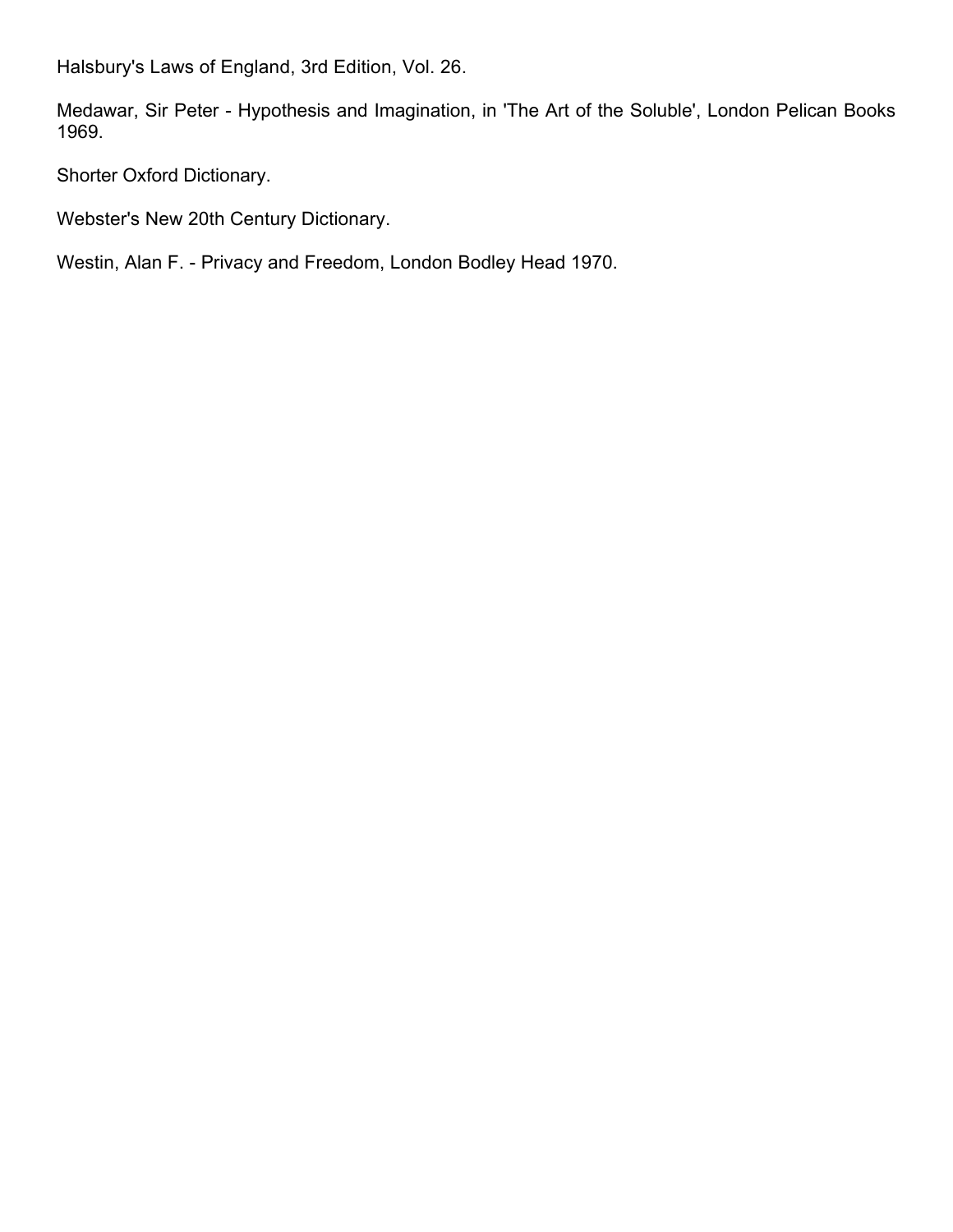# **The Foster Report APPENDIX II:** *GLOSSARY OF SCIENTOLOGY TERMS AND ABBREVIATIONS*

*(Compiled mainly from "Scientology Abridged Dictionary")*

# **ABERRATION**

Irrational or deranged behaviour or thought on, or about, a specific subject or subjects, resulting from the influence of the Reactive Mind upon the individual in relationship to that subject or subjects.

# **AFFINITY**

Degree of liking or affection or lack of it. (This is often expressed as an emotion/enthusiasm towards a person betokens more affinity than apathy.)

# **ANALYTICAL MIND**

(analyser) This mind consists of visual pictures, either of the past or the physical universe, monitored and presided over by the knowingness of a thetan. The keynote of the analytical mind is awareness; one knows what one is concluding and doing. It combines perceptions of the immediate environment, of the past (via pictures) and estimations of the future into conclusions which are based upon the realities of situations.

### **ANATEN**

An abbreviation of "analytical attenuation" meaning a diminution or weakening of the analytical awareness of an individual for a brief or extensive period of time. If sufficiently great, it can result in unconsciousness. (It stems from the restimulation of an engram which contains pain and unconsciousness.)

# **AOUK**

Advanced Organisation United Kingdom.

# **ARC**

A word made from the initial letters of Affinity, Reality and Communication which together equate to understanding.(These are the three things necessary to the understanding of something - one has to have some affinity for it, it has to be real to him to some degree and he needs some communication with it before he can understand it.)

# **AS-IS**

To view anything exactly as it is, without any distortions or lies, at which mornent it will vanish and cease to exist.

# **AUDITOR**

A listener or one who listens carefully to what people have to say. An auditor is a person trained and qualified in applying Scientology processes to others for their betterment.

#### **AWARENESS OF AWARENESS UNIT**

The individual, the personality.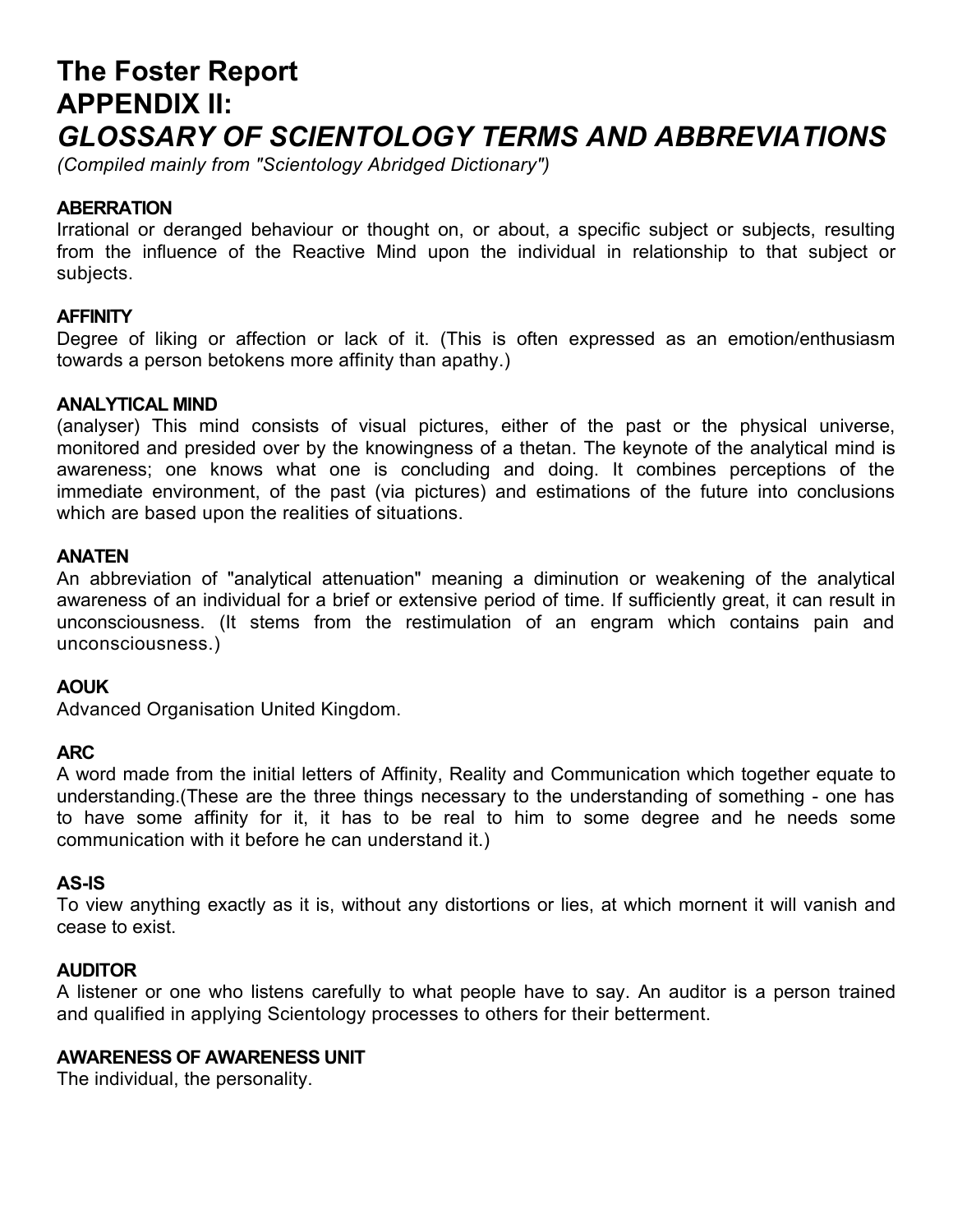# **BANK**

A colloquial name for the Reactive Mind. (This is what the procedures of Scientology are devoted to disposing of, for it is only a burden to an individual and he is much better off without it. A Clear has no bank.)

# **BASIC**

The first incident, such as an engram or overt act, of a chain of similar incidents.

# **BEINGNESS**

The assumption or choosing of a category of identity. Beingness is assumed by oneself or given to oneself, or is attained. Examples of beingness would be one's own name, one's profession, one's physical characteristics, one's role in a game - each and all of these things could be called one's beingness. TO GRANT BEINGNESS means to grant life to something: to permit or allow other people to have beingness.

# **BLOW**

A colloquialism for a sudden departure. It is usually used to describe either the sudden dissipation of mass in the mind with an accompanying feeling of relief, or someone leaving, ceasing to be where he should really be, or just ceasing to be audited.

# **BOIL-OFF**

A state of lessened awareness to the point of unconsciousness.

# **BUTTON**

Items, words, phrases, subjects or areas that are easily restimulatable in an individual by the words or actions of other people, and which causes him discomfort, embarrassment or upset, or make him laugh uncontrollably.

# **CAUSE**

Full effect.

# **CF**

Central files.

# **CHARGE**

Harmful energy or force accumulated and stored within the Reactive Mind, resulting from the conflicts and unpleasant experiences that a person has had. (Auditing discharges this charge so that it is no longer there to affect the individual.)

# **CIRCUIT**

A part of an individual's bank that behaves as though it were someone or something separate from him and that either talks to him or goes into action of its own accord, and may even, if severe enough, take control of him while it operates. (A tune that keeps going around in someone's head is an example of a circuit).

# **CLEAR**

A person who has completed Grade VII by erasing his whole bank. He no longer has a Reactive Mind or time track, and he is again wholly himself and can follow his own basic purposes.

# **COMMITTEE OF EVIDENCE (Comm Ev)**

Part of the Ethics system of a Scientology Organization, being a fact finding group appointed and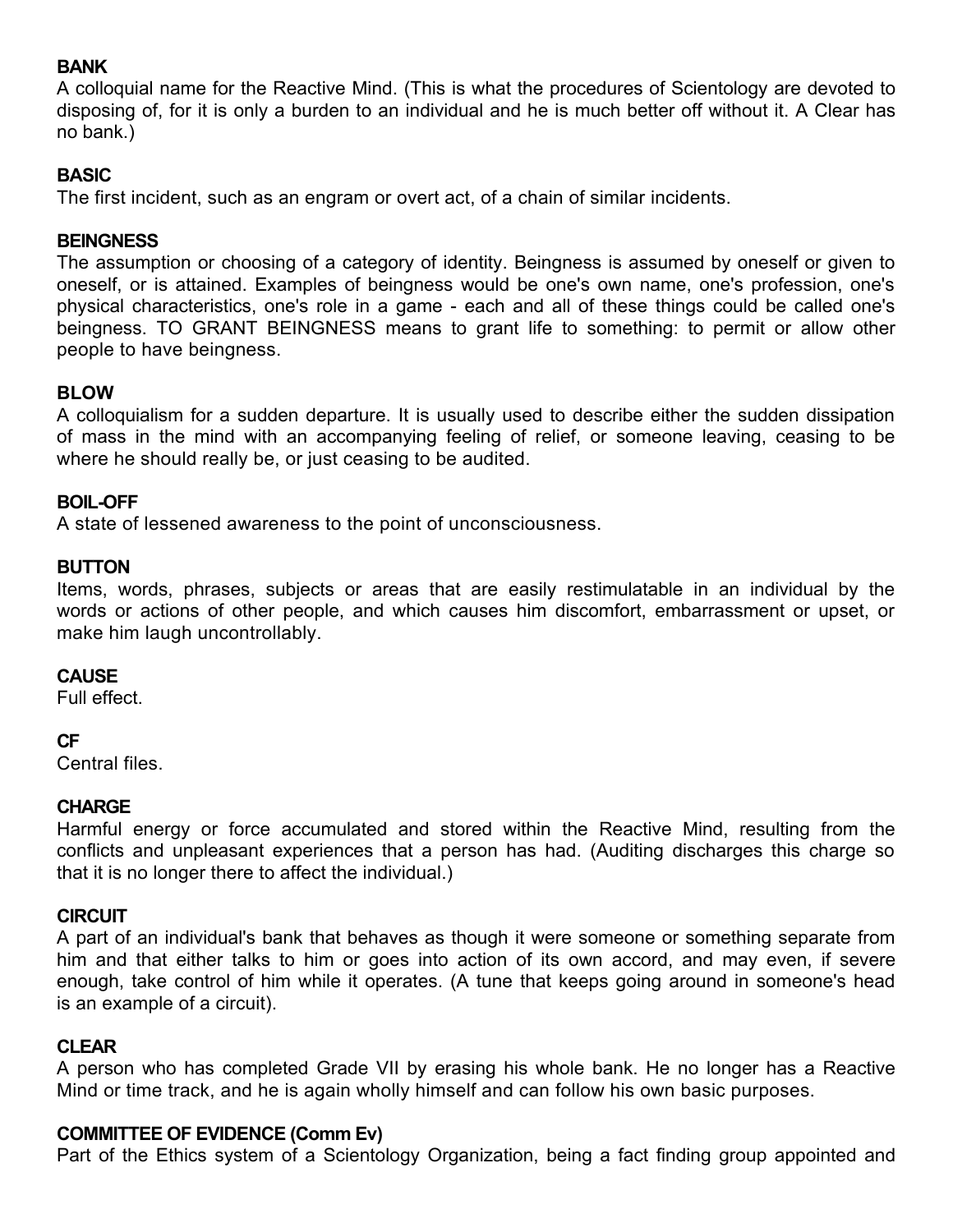empowered to impartially investigate and recommend upon Scientology matters of a fairly severe ethical nature.

# **COMM LAG (Communication Lag)**

The time it takes for a preclear to give an answer to a question that the auditor has asked him, regardless of whether he is silent until he gives the answer, or has been talking in the interim. Also applies to the delay between the giving of an auditing command by the auditor and the execution of that command by the preclear.

### **COMMUNICATION**

The interchange of ideas or objects between two people or terminals.

### **CONTROL**

The ability to start, change and stop things at one's own choice.

### **DEMON**

A by-pass circuit in the mind. Probably an electronic mechanism.

### **DEV-T**

Developed and unnecessary traffic in any organization or between organizations, consisting of offline, off policy or off-origin despatches or other communications.

### **DISPERSAL**

The action of a dynamic ol purpose meeting an engram.

### **DYNAMIC**

The urge, thrust and purpose of life - SURVIVE! - in its eight manifestations.

# **ED**

Executive Director.

#### **ENGRAM**

A mental image picture of an experience containing pain, unconsciousness, and a real or fancied threat to survival; it is a recording in the Reactive Mind of something which actually happened to an individual in the past and which contained pain and unconsciousness, both of which are recorded in the mental image picture called an engram.

#### **ENTHETA**

Means enturbulated theta (thought or life): especially refers to communications, which, based on lies and confusions, are slanderous, choppy or destructive in an attempt to overwhelm or suppress a person or group.

#### **ENTURBULATE**

Cause to be turbulent or agitated and disturbed.

# **ETHICS**

Rationality toward the highest level of survival for the individual, the future race, the group and mankind, and the other dynamics taken collectively. Ethics are reason and the contemplation of optimum survival.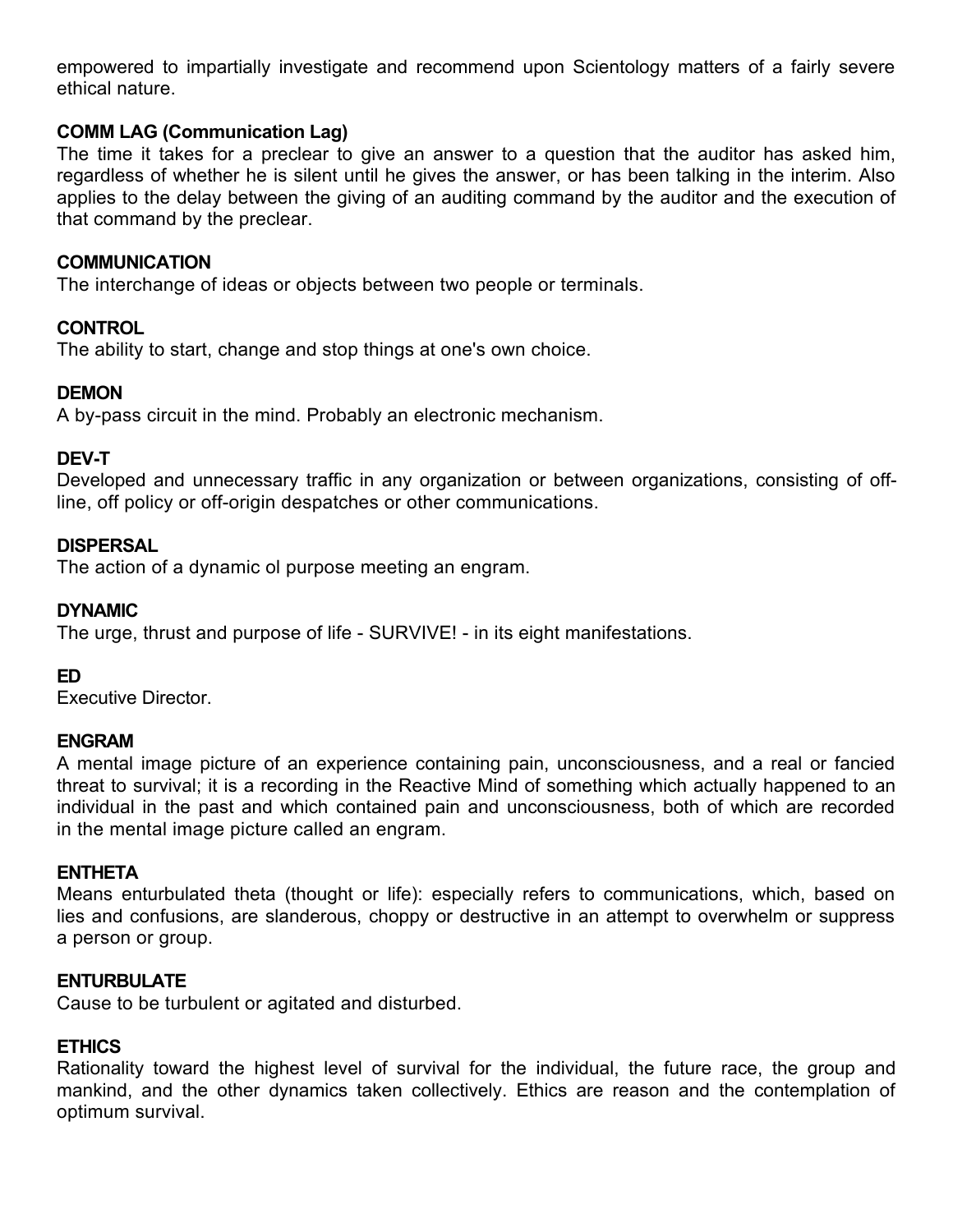# **FACSIMILE**

A mental copy of one's perceptions of the physical universe sometime in the past, and also known as a mental image picture.

# **FLYERS**

Printed promotional pieces advertising books, tapes, etc.

# **F/N**

FREE NEEDLE (FLOATING NEEDLE): This is a needle manifestation of the E-Meter of great importance, as it indicates the preclear has reached a state of Release and is the end point of any process. A free needle moves in an idle uninfluenced motion. It appears to float.

# **GENETIC ENTITY**

A composite of all the cellular experience recorded along the genetic line of the organism to the present body. It has the mainfestation of a single identity. It is not the theta being or "I".

# **GPM**

Means Goals Problem Mass. A GPM is composed of mental masses and significances which have an exact pattern, unvarying from person to person, whose significance dictate a certain type of behavior and whose masses, when pulled in on the individual, cause psychosomatic effects, such as illnesses, pains or feelings of heaviness and tiredness.

# **GRADE**

An award made to a preclear in the form of a certificate for having attained one of the eight states of Release or the state of Clear.

# **HASI**

Hubbard Association of Scientologists International.

# **HAT**

Slang for the title and work of a post in Scientology Organization.

# **HCO**

Hubbard Communications Office.

# **HCOB**

Hubbard Communications Office Bulletin.

# **HCO P/L**

Hubbard Communications Office Policy Letter.

# **HDA**

Hubbard Dianetic Auditor.

# **HGC**

Hubbard Guidance Centre.

# **KEY-IN**

The moment an earlier upset or painful incident has been restimulated.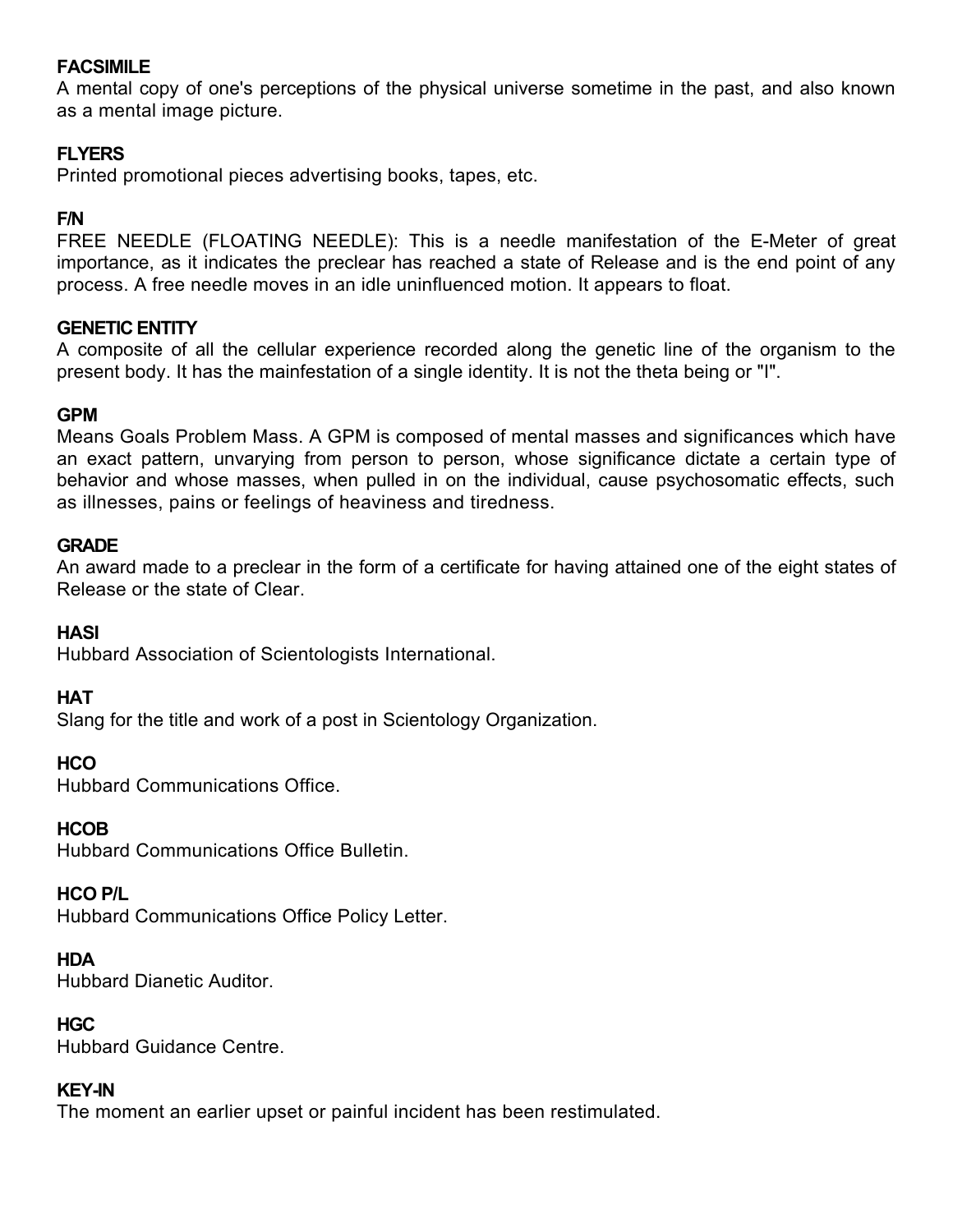# **LOCK**

A mental image picture of a non-painful but disturbing experience the person has experienced and which depends for its force on an earlier secondary and engram which the experience has restimulated.

### **MEST**

The physical universe. A word coined from the initial letters of Matter, Energy, Space and Time, which are the component parts of the physical universe. Also used as an adjective, in the same sense to mean physical as in 'mest universe', meaning the 'physical universe'.

#### **MISEMOTION**

Emotion which is irrational and inappropriate to the present time situation. Misemotion is also emotion which has been suppressed and which remains part of an individual's locks and secondaries unless he is audited.

#### **NULLING**

The auditor's action in saying items from a list to a preclear and noting the reaction of the preclear's bank by thc use of an E-Meter.

#### **OBNOSIS**

Observation of the obvious. The only way one sees anything is by observing the obvious: one looks at the is-ness of something, at what is actually there. Fortunately, the ability to obnose is not in any sense "inborn" or mystical. It is easily regained and improved through Scientology.

### **ORG**

Organisation.

# **O.T. (OPERATING THETAN)**

A Clear who has been familiarized with his environment to a point of total cause over matter, energy, space, time and thought, and who is not in a body.

# **OVERT-ACT (OVERT)**

Harmful or contra-survival act. Precisely, it is an act of commission or omission that harms the greater number of dynamics. Therefore, a failure to eradicate something or stop.

#### **PERCEPTIC**

A neologism for any sense message such as a sight, sound, smell, etc.

#### **P.C. (PRECLEAR)**

This term covers anyone who is not a clear; however it is principally used to describe a person who, through Scientology processing, is finding out more about himself and life.

### **PROCESSING**

That action or actions, governed by the technical disciplines and codes of Scientology, of administering a process to a preclear in order to release or free him.

#### **PTS**

(Potential Trouble Source.) Any person who, while active in Scientology or a preclear, remains connected to a suppressive person or group. (A person or preclear roller-coasters, i.e. gets better, then worse, only when he is connected to a suppressive person or group, and he must, in order to make his gains from Scientology permanent, either handle the source of suppression or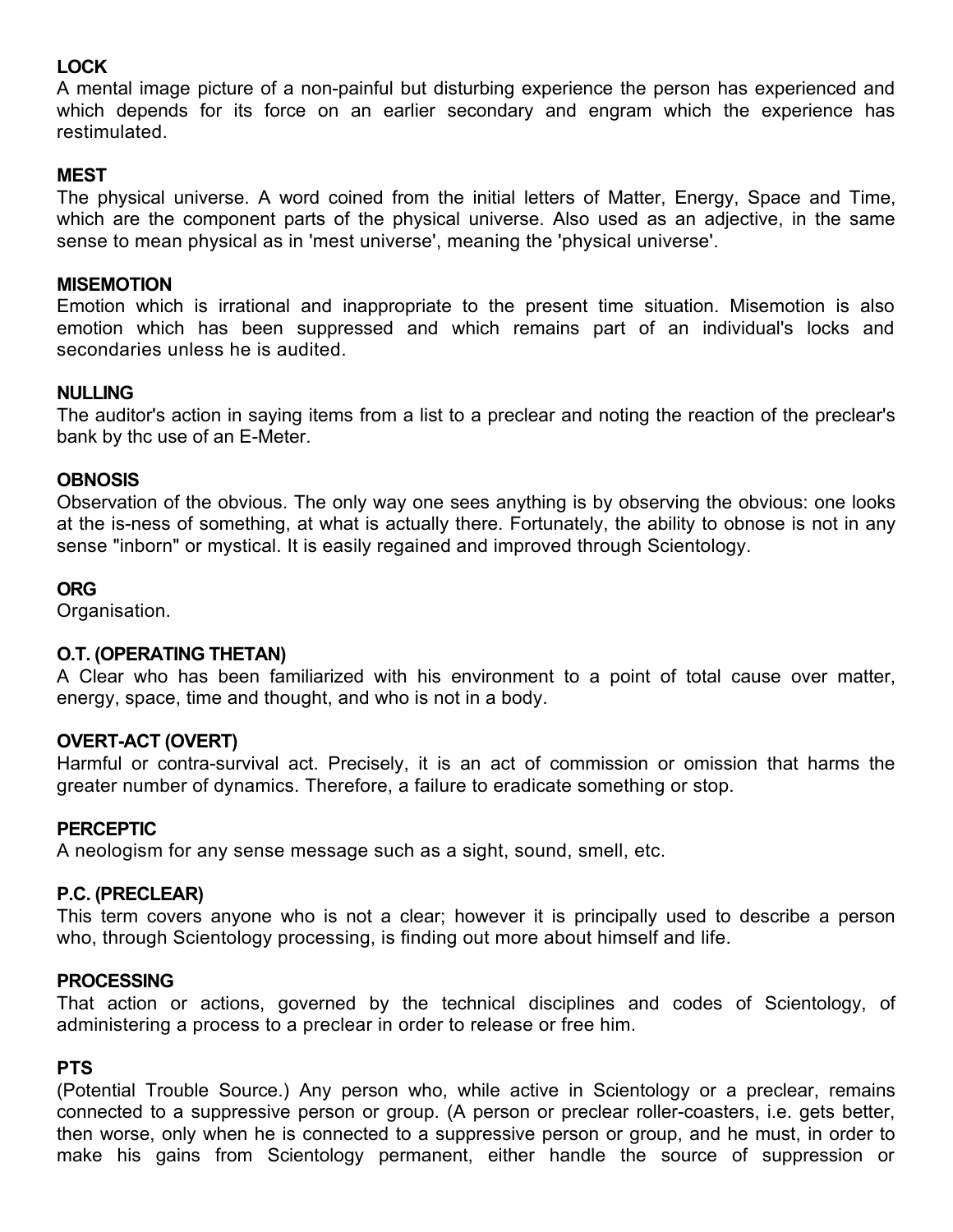disconnect from it.

# **REACTIVE MIND**

That portion of a person's mind which works on a stimulus-response basis (given a certain stimulus, it gives a certain response) which is not under his volitional control and which exerts force and the power of command over his awareness, purposes, thoughts, body and actions.

### **RELEASE**

A person whose Reactive Mind is keyed out and is not influencing him. There are eight grades of Release - they are, from the lowest to the highest, Grade 0 - Communications Release, Grade I - Problems Release, Grade II - Relief Release, Grade III - Freedom Release, Grade IV - Ability Release, Grade V - Power Release, Grade VA - Power Plus Release, Grade VI - Whole Track Release. Each is a distinct and definite step toward greater levels of awareness and ability.

# **REVERIE**

In Dianetics the state achieved by withdrawing the attention from present time and turning it into the recalling of past experiences, facilitated by closing one's eyes.

# **ROCK SLAM**

A crazy, unequal, jerky motion of the E-Meter needle.

### **ROCKSLAMMERS**

Persons who Rock Slam on Scientology or associated items are Security Risks.

### **SCS**

Start, change, stop. (The anatomy of control).

# **SH**

Saint Hill.

# **SOMATIC**

Physical pain or discomfort of any kind, especially painful or uncomfortable physical perceptions stemming from the Reactive Mind.

# **SOMATIC MIND**

The genetic entity plus the brain system of the body.

# **SONIC**

The ability to recall a sound so that one can hear it again as one originally heard it, in full tone and volume.

#### **SP**

(Suppressive Person or Group.) One who actively seeks to suppress or damage Scientology or a Scientologist by suppressive acts.

#### **SQUIRRELLING**

The action of altering Scientology; off-beat practices.

# **STANDARD TECH**

The exact processes and auditing actions laid down and used for the invariable resolution of cases, taught and used without variation by all Scientology auditors.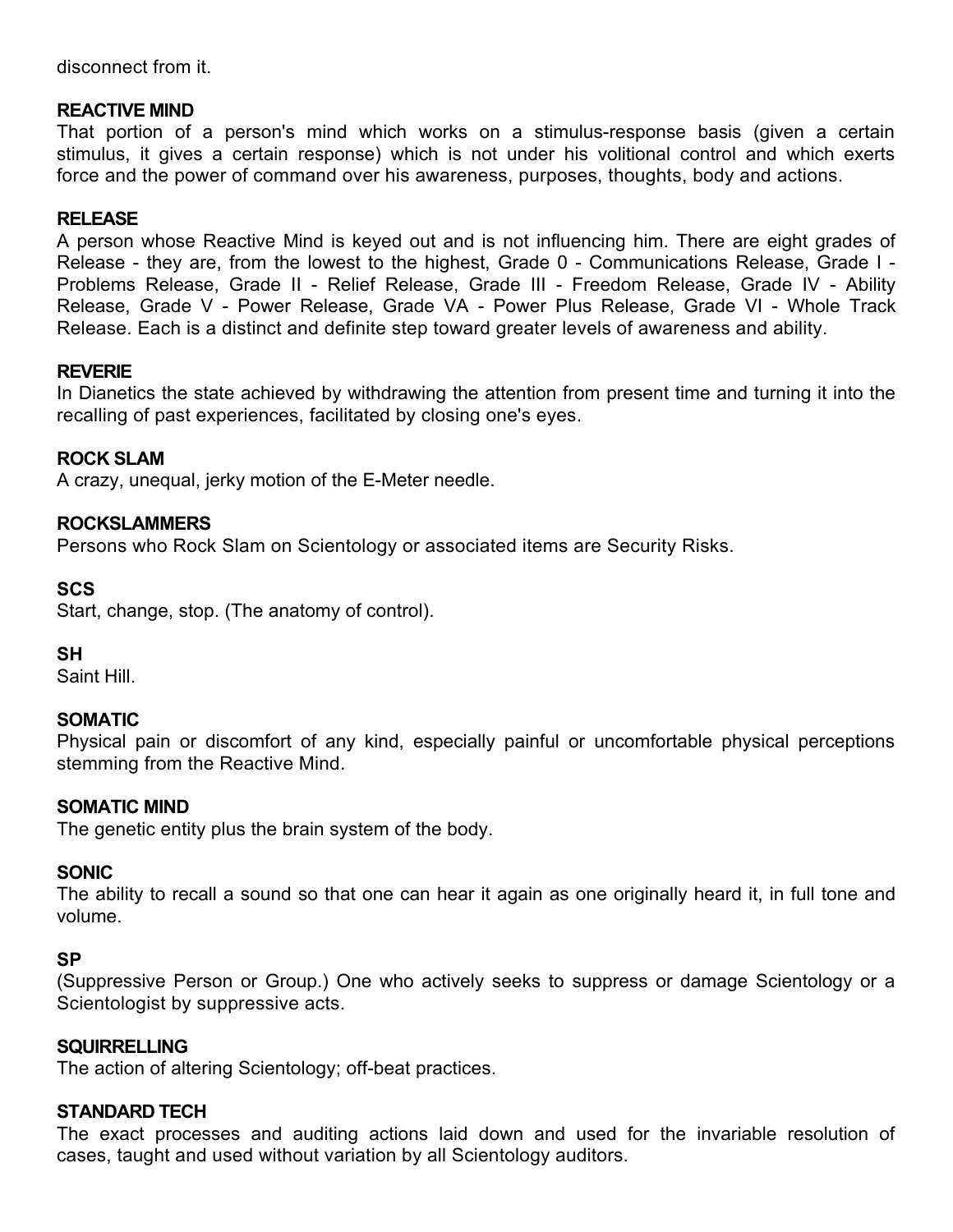# **STRAIGHT WIRE**

The process of questioning by which a preclear, while remaining in present time, is enabled to recover and compute past data. (Straight line memory technique).

# **TECH**

(Technology). The methods of application of an art or science as opposed to mere knowledge of the science or art itself.

# **THETA**

Energy peculiar to life or a thetan which acts upon material in the physical universe and animates it, mobilizes it changes it; natural creative energy of a thetan which he has free to direct toward survival goals, especially when it manifests itself as high tone, constructive comrnunications.

# **THETAN**

The person himself - not his body or name, the physical universe, his mind, or anything else - that which is aware of being aware; the identity that IS the individual. (From Theta, the Greek symbol for 'thought' or perhaps 'spirit'.)

### **TONE SCALE**

A scale measuring and relating the various factors of behaviour, emotion and thought to levels on the scale. (The book, *Science of Survival*, by L. Ron Hubbard contains a full description of the tone scale and its applications in life).

### **TONE 40**

Intention without reservation or limit.

# **UP-STAT**

Up-going statistic.

# **VALENCE**

The unwitting assumption by one individual of the characteristics of another individual.

#### **VISIO**

Ability to see in facsimile form something one has seen earlier so that one sees it again in the same colour, dimension scale, brightness and detail as it was originally viewed.

#### **WOG**

Man off the street.

#### **WW**

World Wide.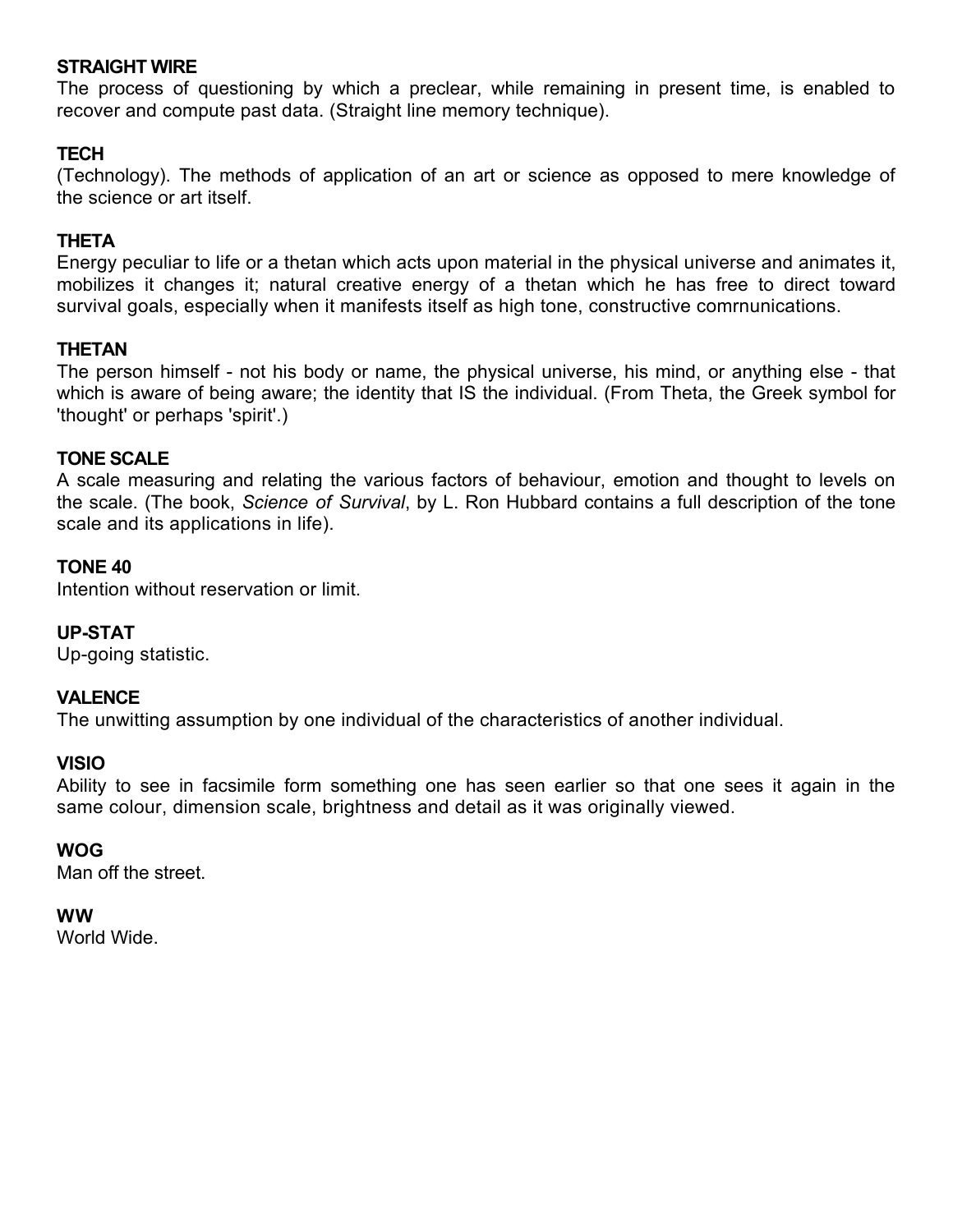# **The Foster Report APPENDIX III:** *Correspondence with the Home Office*

The Rt. Hon. R. Maudling, M.P. Secretary of State for Home Department, Home Office, Whitehall. S.W.1. 2nd July, 1970

### DEAR REGGIE,

As you may know, I am conducting an Enquiry into Scientology and in that connexion I am anxious to understand the grounds on which your Department currently refuses admission to the United Kingdom to foreign nationals wishing to come here to study or practise Scientology, in accordance with the policy announced to the House on 25 July 1968.

I am of course familiar with the relevant law, under which you clearly have an unfettered power to admit or refuse admission to any alien in your entire discretion. My concern, however, is not so much with your legal power but with the Departmental policy in accordance with which it is exercised. I should be grateful, therefore, if you could let me have answers to the following questions:-

(a) As I understand it, the broad policy of your Department is to admit aliens freely unless they fall into one or other of a number of specific classes regarded as potential dangers to the community. Three of these are set out in paragraph 4(2) of the Aliens Order 1953, and no doubt there are others. Do Scientologists constitute a separate class of their own, or are they treated as falling within one of the others? If the latter is the case, what class is this?

(b) On what grounds do you consider that the admission of Scientologists to the United Kingdom would be contrary to the public good?

(c) Are these grounds which have been investigated and decided up on within your own Department, or have you relied upon grounds put forward by other Departments? If the latter is the case, which were the Departments concerned and what grounds did they give?

(d) Do the grounds on which Mr. Lafayette Ron Hubbard is currently excluded from the United Kingdom differ in any respects from those founding the exclusion of other Scientologists? If so, what are these?

Yours ever,

JOHN FOSTER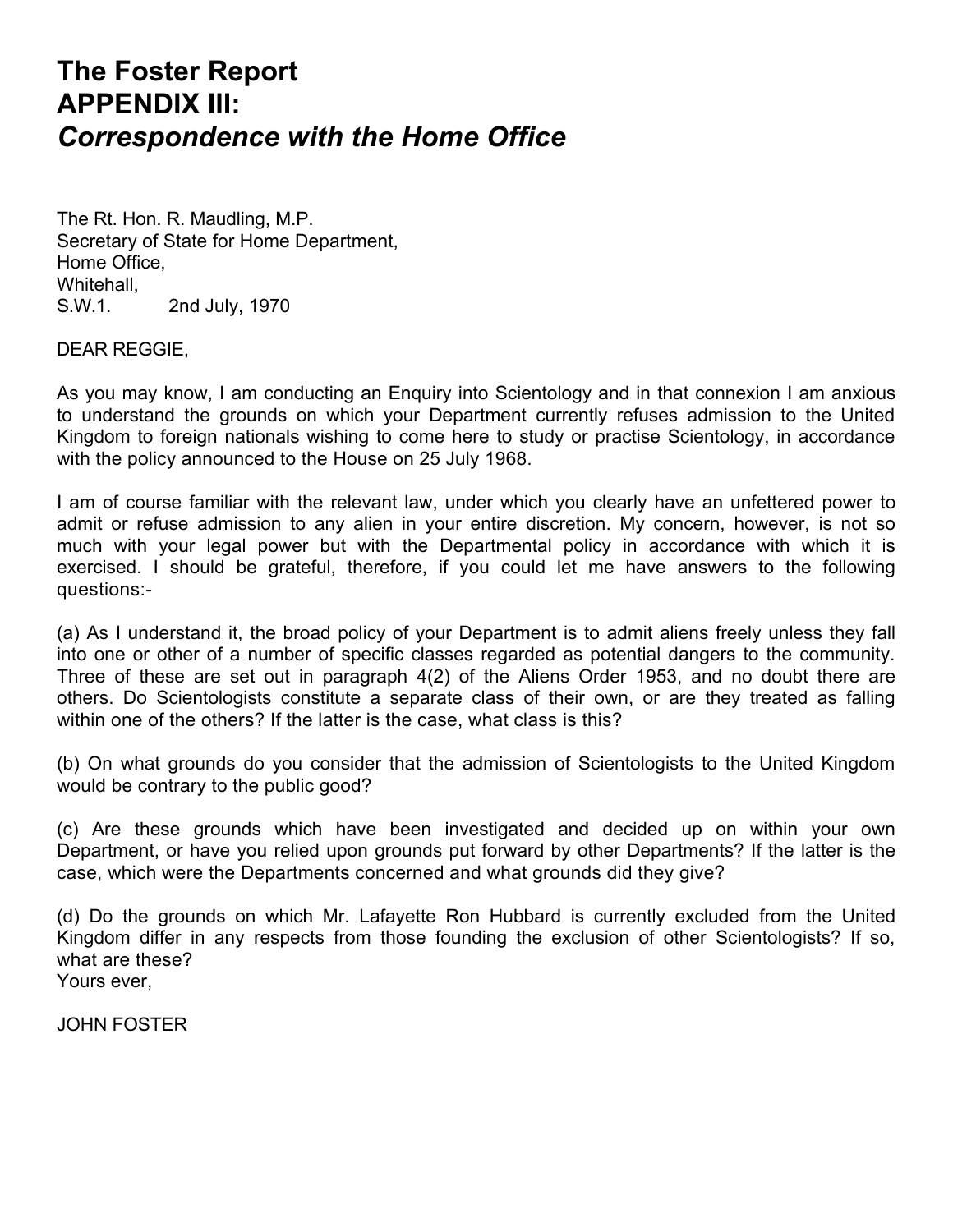Home Office, Whitehall, S.W.1. 13th August, 1970

DEAR SIR JOHN,

On 2nd July you wrote to the Home Secretary putting four questions about Home Office policy in regard to foreigners who want to come to the United Kingdom to study or practise at scientology establishments.

On point (a), generally speaking foreigners are not refused admission to the United Kingdom solely on the ground that they are scientologists, and so scientologists do not form a class in the sense of your letter. But, as was made clear in the House of Commons statement of 25th July 1968, it was then decided that scientology establishments would no longer be regarded as educational establishments for the purpose of Home Office foreign student policy. The immigration rules (Aliens: Instructions to Immigration Officers Cmnd. 4296) state in paragraph 17 that "an alien seeking admission as a student will be expected to produce evidence of acceptance for a course of full-time study at a bona-fide educational establishment . . . " It follows that the Home Secretary can direct the exclusion of foreigners whose purpose is to study or practice at scientology establishments, since these are not accepted as educational establishments under the immigration rules. The judgments given in the High Court on 22nd October 1968 and in the Court of Appeal on 19th December 1968, confirm the Home Secretary's power to take this action.

On point (b), the Home Office policy stems from the statement of 25th July 1968 that scientology is harmful. If foreign nationals want to come here to study or work at a scientology establishment we consider that this would be contrary to the public good.

On point (c), the then Home Secretary fully concurred in the Government statement of 25th July 1968, as is evident from its terms. I understand that the Home Office had received a good deal of information from such sources as documents obtained from scientologists by immigration officers, and also took into account views of other Departments including the Department of Health and Social Security, the Department of Education and Science, the Department of Employment and Productivity and the Scottish Home and Health Department.

The answer to your point (d), is yes. Mr. Lafayette Ron Hubbard is the only scientologist who is at present precluded from entering the United Kingdom whatever the purpose of his visit. He has been excluded because, as the founder and leader of the scientology organisation, his presence here would be bound to promote scientology, which the statement of 25th July, 1968 declared to be harmful and contrary to the public interest.

Yours sincerely,

(LORD WINDLESHAM)

Sir John Foster, K.B.E., Q.C., M.P.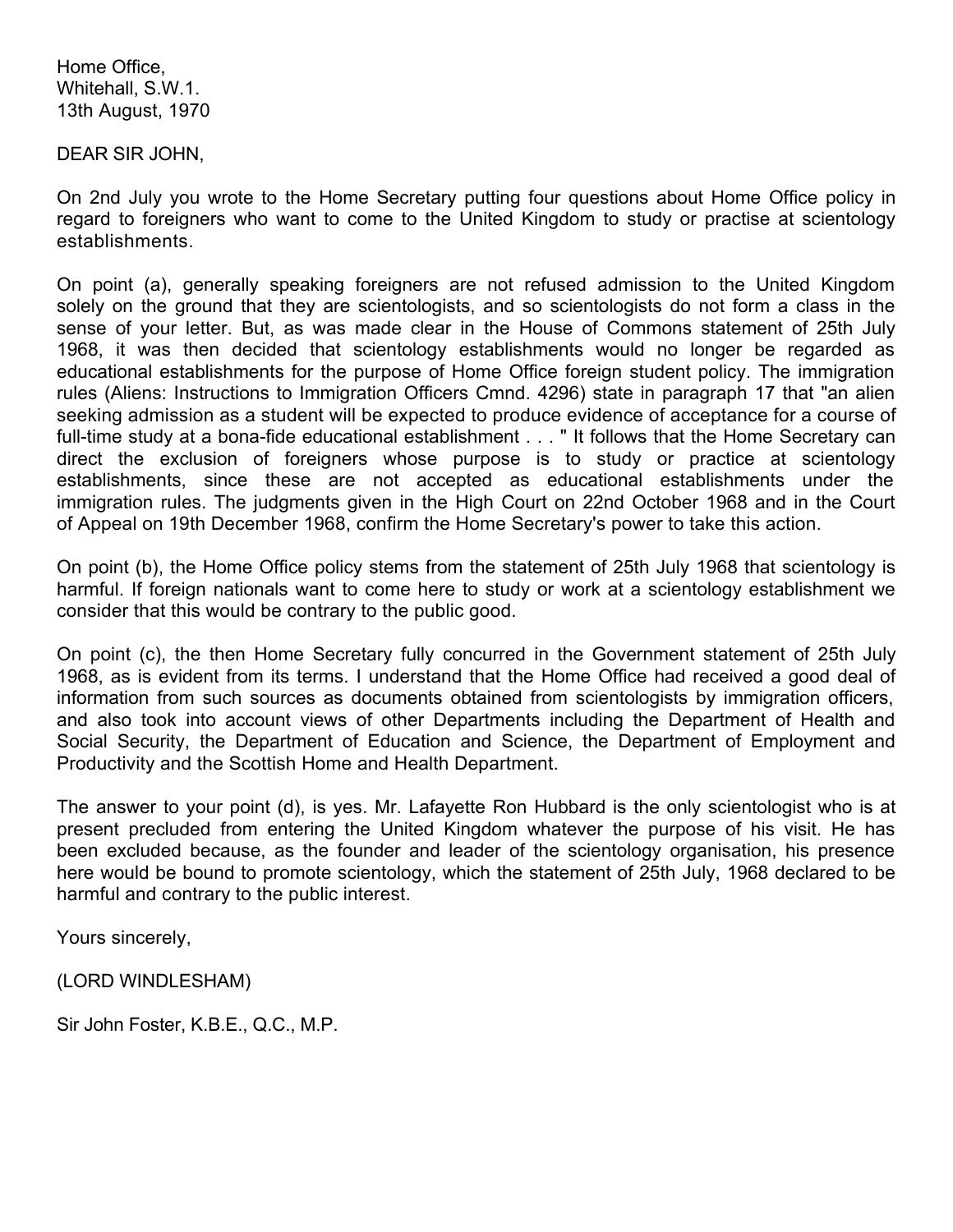# **ANNOTATIONS**

(2) *Hansard*, vol. 724, cols. 11-12 (3) *Hansard*, vol. 737, col. 183 (4) *Hansard*, vol. 472, col. 1224 (5) *ibid*, col. 1226 (6) *ibid*, col. 1227-8. (9) *Anderson Report*, p. 1. (10) *ibid*, p. 2. (11) *ibid*, p. 48. (12) *ibid*, p. 8. (13) *Kangaroo Court*, p. 3. (14) *ibid*, p. 4. (15) *ibid*, p. 8. (16) *ibid*, Chapter 4. (17) *ibid*, Chapter 5. (18) *ibid*, Chapter 6. (19) *ibid*, Chapters 7, 9,11,12,16,17, 19 and 23. (20) *ibid*, p. 47 (21) *ibid*, p. 41. (22) *Cmnd*. 3121. (24) p. 53. (25) p. 54. (26) p. 55 (27) p. 57 (28) p. 58. (29) Vol. 2, p. 504. (31) *ibid*, pp 504/5. (31) *ibid*, pp. 509-10. (32) Cmnd. 3121. (33) p. 37. (34) Para. 38. (35) Para. 42. (36) Paras. 25, 43 and 75. (37) H.M.S.O., 1965. (38) HCO P/L of 9 September 1969. (39) HCO P/L of 15 December 1969. (40) *Dianetics: Evolution of a Science*, p. 1. (41) ibid. (42) ibid. (43) ibid. (44) ibid. (45) ibid, p. 5. (46) Title of Mr. Hubbard's best-sold book. (47) Passim. (48) *Scientology*: 8-8008, p. 7. (49) *Kangaroo Court*, p. 42. (50) *Dianetics: ES*, p. 6. (51) Anderson Report, p. 48. (52) *Dianetics: MSMH* (1968), p. ix. (53) Dust Jacket of *Dianetics: MSMH* (1956). (54) Scientology handbill, undated but copyright claimed by Mr. Hubbard for 1969. (55) *Character of Scientology*, p. 5. (56) Mr. Richard Crossman, answering a supplementary question in the House of Commons, Hansard, Vol. 772 col. 474-75. (57) Cover of *Dianetics: MSMH* (1956). (58) *Science of Survival*, p. vii. (59) *Character of Scientology*, p12. (60) ibid, p. 33 (61) *Dianetics: ES*, p.6. (62) ibid, p. III. (63) Anderson Report, p. 40.

(64) Anderson Report, p. 41.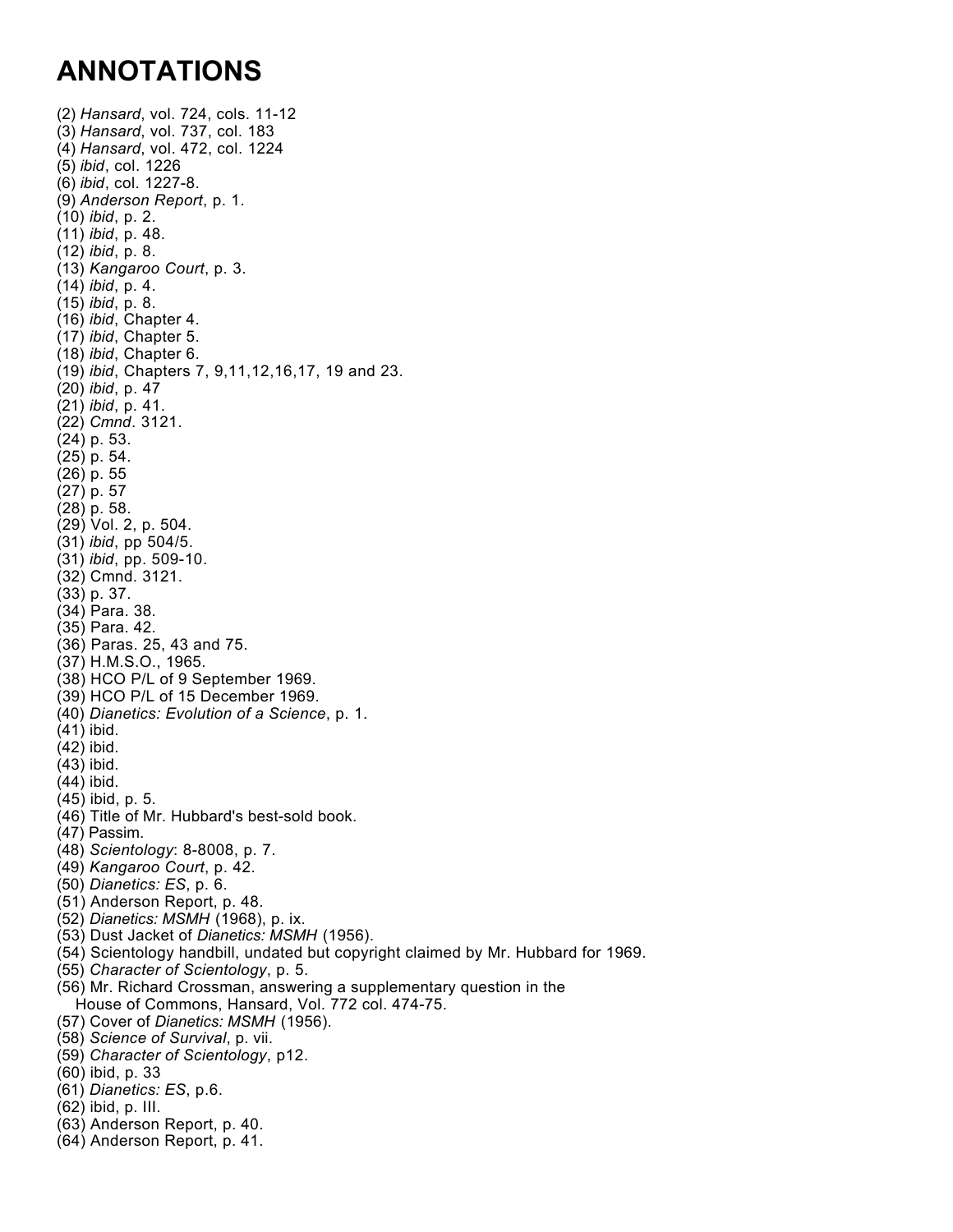- (65) The Anderson Board so found, and there is no subsequent denial on record from the Scientology leadership.
- (66)These words appear sometimes but not always.
- (67) The role and procedures of Scientology Ethics are described more
- fully in Chapter 7 of this Report.
- (68) *The Character of Scientology*, p. 14.
- (69) *Dianetics: MSMH* (1969), p. 44
- (70) *Dianetics: MSMH* (1968). (71) *Dianetics: ES*, pp. 75-76.
- (72) *Dianetics: MSMH* (1968), p. 60.
- 
- (73) *ibid*, p.321
- (74) *Scientology 8-8008*, p. 10.
- (75) *ibid*, p. 9.
- (76) *The Fundamentals of Thought*, p. 58.
- (77) *Scientology 8-8008*, p. 21.
- (78) *ibid*, p. 23.
- (79) *Kangaroo Court*, p. 26.
- (80) *Anderson Report*, p. 2.
- (81) *Scientology 8-8008*, p. 11.
- (82) *Kangaroo Court*, p. 26.
- (83) *Anderson Report*, p. 16.
- (84) *Dianetics: MSMH* (1968), p. x.
- (85) *Anderson Report*, p. 16.
- (86) *Passim*.

(87) They are not, on the other hand, for that reason immune to disproof by empirical methods, for example, the proposition that words spoken to an unconscious pre-clear (e.g. before he is born or while he is under an anaesthetic) wil1 be recorded in the reactive mind as an engram is central to the whole theory of Dianetics. But the only independent attempt so far reported to verify it experimentally proved a failure: when a passage from a physics text was read to a subject anaesthetised with pentothal, no trace of it could be found through Dianetic auditing. even though "processing" in an attempt to recover it went on for nearly six months. See Fox, J. *et al*, "Experimental Investigation of Hubbard's Engram Hypothesis", *Psychological Abstracts*, no. 1475, 1960.

- (88) "Hypothesis and Imagination", pp. 164-165.
- (89) HCO PL of 7th February 1965, re-issued 15th June 1970
- (90) p. 26.
- (91) p 27.
- (92) *Scientology: A History of Man*, p. 20.
- (93) *Dianetics: MSMH* (1968), p. ix.
- (94) *ibid*, p. 91.
- (95) *Freedom Scientology No. 8*,1969.
- (96) *Dianetics: ES*, p. 1.
- (97) HCO PL of 3rd June 1969, Issue II.
- (98) HCO PL of 7th May 1969, Issue II.
- (99) *Anderson Report*, p. 149.
- (100) *Kangaroo Court*, p. 7
- (101) *The Character of Scientology*, p. 17
- (102) *Scientology and the Bible*. p. 2.
- (103) *Jewish Chronicle*, September 13th 1968.
- (104) Taken from *Ceremonies*, pp. 7/8.
- (104) Taken from *Ceremonies*, pp. 7/8.
- (105) Ceremonies, pp. 47/8.
- (106) Ceremonies, pp. 73/5
- (107) Taken from HCO PL of 5th February, 1969.
- (108) New Zealand Enquiry Report, p. 18.
- (109) Lee, p. 88.
- (110) See Chapter 5, post.
- (110) Copyright 1968 by L. Ron Hubbard.
- (111) Copyright 1969 by L. Ron Hubbard. The advertised price of this course was £125.
- (112) Copyright 1969 by L. Ron Hubbard.
- (113) HCO P/L, 17th November 1965.
- (114) HCO P/L, June 19th 1965.
- (115) HCO P/L of 2nd January 1965.
- (116) HCO P/L of 20th November 1969.
- (117) July 29th, 1969.
- (118) HCO P/L of 15th September 1965.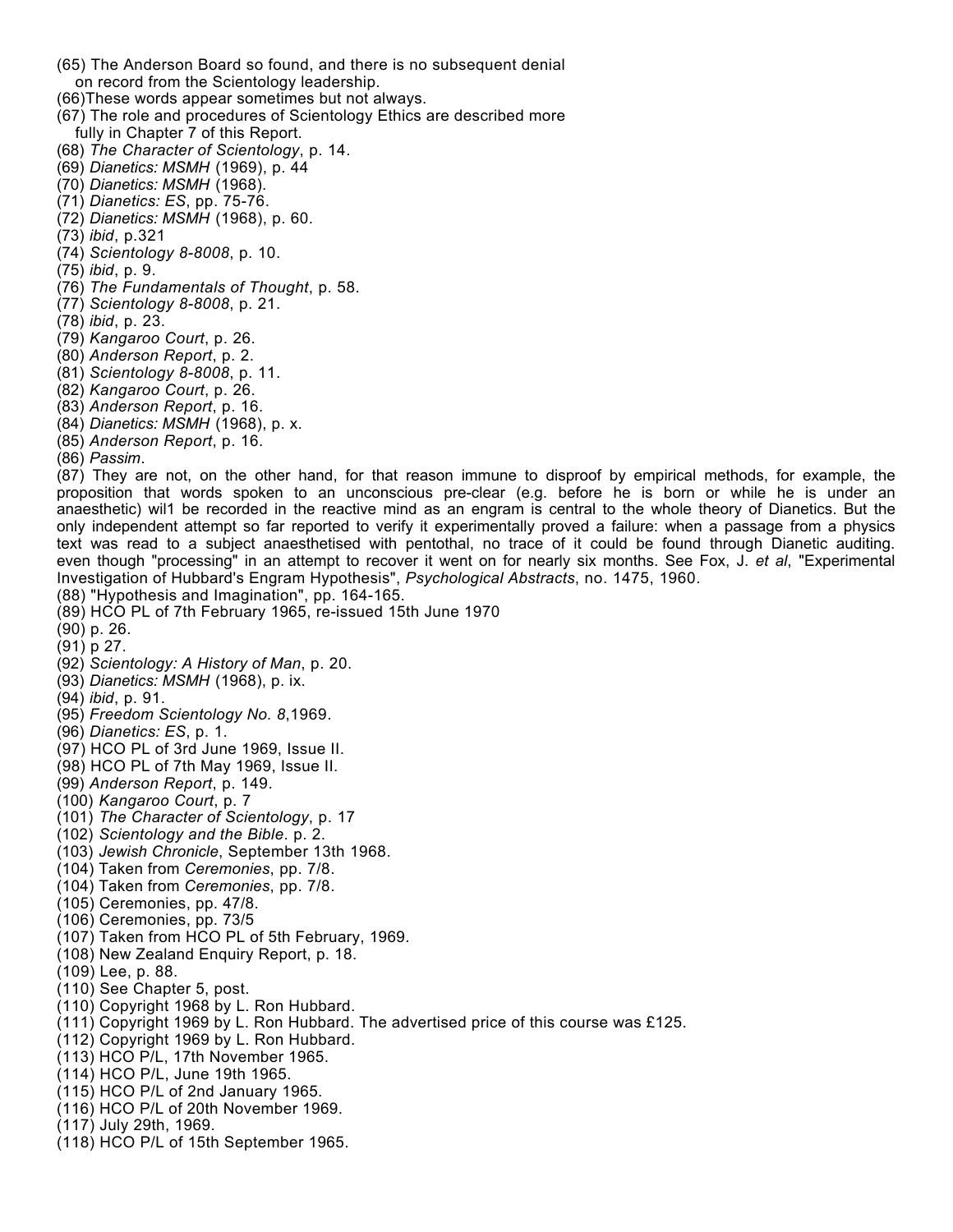(119) The original inventor of this instrument - or, rather, of "electro-psychometry" seems to have been a Mr Volney G. Mathison of California, a renowned hypnotist and student of the occult. See Lee, p. 89. (120) see Westin, *Privacy and Freedom*, p. 213. (121) *Kangaroo Court*, p. 33. (122) *E-meter Essentials*, p. 8. (123) *Anderson Report* p. 93. (124) *Dianetics 55*, p. 108. (125) *Scientology 8-8008*, p. 115. (126) *Scientology: Clear Procedure*, Issue 1, 1968 (Publishers' note). (127) LRH ED 88 INT, 26th February 1970. (128) *Scientology 8-8008*, pp. 116-122. (129) *ibid*, p. 140. (130) *Scientology: Clear Procedure*, Issue 1, pp. 16jl 7. (131) *Science of Survival*, pp. 255/6. (132) *Fundamentals of Thought*, pp. 108-128 (133) *Have You Lived Before This Life?*, pp. 37/8. (134) pp. 134/5. (135) *Kangaroo Court*, p. 23. (135) *Kangaroo Court*, p. 23. (136) HCO P/L of l7th April 1970, Issue 11. (137) *Anderson Report*, p. 115. (138) *ibid*. (139) *Dianetics: MSMH* (1968), p. 199/200. (140) Change - The Scientology Foundation Magazine, Issue XVII, 1968, p. 9. (141) p. 79 (142) p. 31. (143) p. 35. (144) pp. 51-59. (145) HCO P/L of 5th May 1965, reissued 4th July 1970. (146) *Fundamentals of Thought*, p. 7. (147) *ibid*., p 8 (148) *ibid*., p 9 (149) *ibid.*, p. 12. (150) *ibid.*, p. 14. (151) *Science of Survival*, p. vii. (152) *ibid.*, p. x. (153) *Dianetics: MSMH* (~96~), p. 92/3. (154) *Have You Lived Before This Life?*, p. 13. (155) *Science of Survival*, pp. v-vi. (156) Lee, pp. 87/88. (157) "Lower" in this context means lower than the Condition of "Non-Existence". (158) HCO P/L of 18th October 1966. (159) To save them embarrassment, I have deleted the names and addresses of the subjects in each case. (160) *Anderson Report*, p. 9. (161) Vol. 2, p. 506 (162) Undated, but bearing a copyright claim for 1968 in Mr. Hubbard's name. (163) *Freedom*, No. 8, 1969. (164) *Freedom* No. 11. 1969. (164) p. 3. (165) *ibid*. (166) p. 45. (167) p. 50. (168) p. 56. (169) Report of the Committee on Immigration Appeals, Cmnd. 3387, Appendix 11. (170) S.I. 1953 No. 1671. (171) Cmmd. 3387, para 84. (172) Cmnd. 4296. (173) *The Times*, 16th September 1970. (74) Cover of *Dianetics: MSMH* (1956). (75) HCO Bulletin of 24th April 1969, quoted in "*The Auditor*" No. 48 (76) "*Have you lived before this life?*", p. 16.